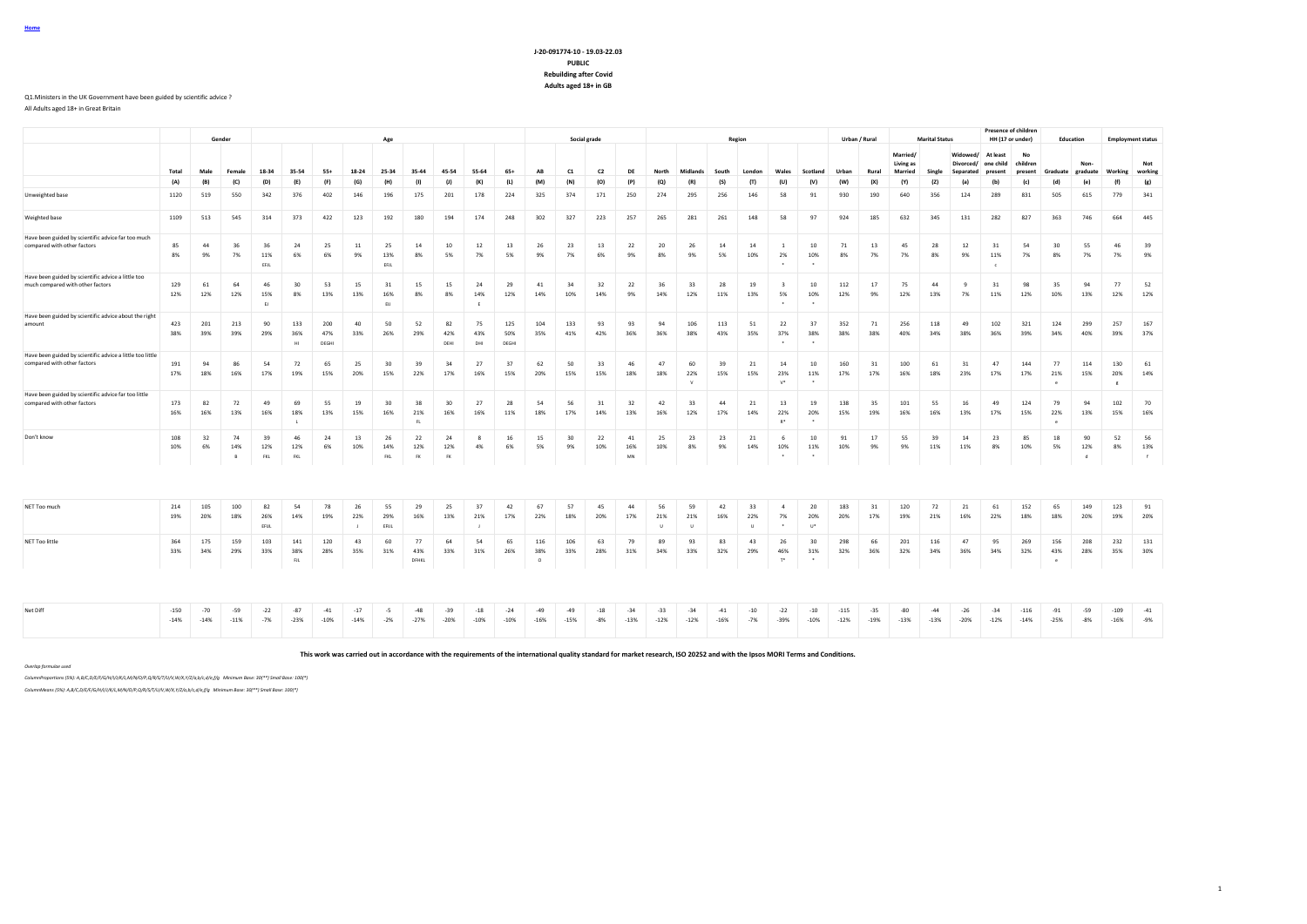**J-20-091774-10 - 19.03-22.03 PUBLIC**

**Rebuilding after Covid**

# **Adults aged 18+ in GB**

Q1.Ministers in the UK Government have been guided by scientific advice ? All Adults aged 18+ in Great Britain

**General Election 2019 Vote Referendum 2016 vote Total Conservati ve Labour Democrats Other Remain Leave Liberal (A) (B) (C) (D) (E) (F) (G)** Unweighted base 1120 354 303 86 171 459 410 Weighted base 1109 364 280 77 175 413 437 Have been guided by scientific advice far too much compared with other factors 85 32 18 6 12 22 39 8% 9% 6% 8% 7% 5% 9% \* F Have been guided by scientific advice a little too much compared with other factors 129 52 34 10 18 44 67 12% 14% 12% 13% 11% 11% 15% Have been guided by scientific advice about the right amount 423 200 63 19 63 124 215 38% 55% 23% 24% 36% 30% 49% CDE \* C F Have been guided by scientific advice a little too little rave been guided by scientific advice a little too incide<br>
compared with other factors<br>
191 42 73 20 25 97 51<br>
191 42 76 27% 14% 23% 12% 17% 11% 26% 27% 14% 23% 12% BE BE\* G Have been guided by scientific advice far too little compared with other factors<br>
compared with other factors<br>
173 20 72 15 36 104 39<br>
16% 5% 26% 20% 21% 25% 9%  $\frac{26\%}{B}$  20%  $B$  B  $B$   $B$ Don't know 108 18 19 7 20 22 26 10% 5% 7% 9% 12% 5% 6% \* B

| NET Too much   | 214<br>19% | 84<br>23% | 52<br>18%        | 15<br>20%<br>٠     | 30<br>17%      | 66<br>16%       | 106<br>24%<br>F |
|----------------|------------|-----------|------------------|--------------------|----------------|-----------------|-----------------|
| NET Too little | 364<br>33% | 61<br>17% | 146<br>52%<br>BE | 36<br>46%<br>$B^*$ | 62<br>35%<br>B | 201<br>49%<br>G | 90<br>21%       |

| Net Diff | $-150$<br>$-14%$ | 22<br>6% | $-94$<br>$-34%$ | $-20$<br>$-26%$ | $-31$<br>--<br>$-18%$ | $-135$<br>$-33%$ | 16<br>4% |
|----------|------------------|----------|-----------------|-----------------|-----------------------|------------------|----------|
|          | $-$              |          |                 |                 |                       |                  |          |

**This work was carried out in accordance with the requirements of the international quality standard for market research, ISO 20252 and with the Ipsos MORI Terms and Conditions.**

*Overlap formulae used*

*ColumnProportions (5%): A,B/C/D/E,F/G Minimum Base: 30(\*\*) Small Base: 100(\*)*

*ColumnMeans (5%): A,B/C/D/E,F/G Minimum Base: 30(\*\*) Small Base: 100(\*)*

2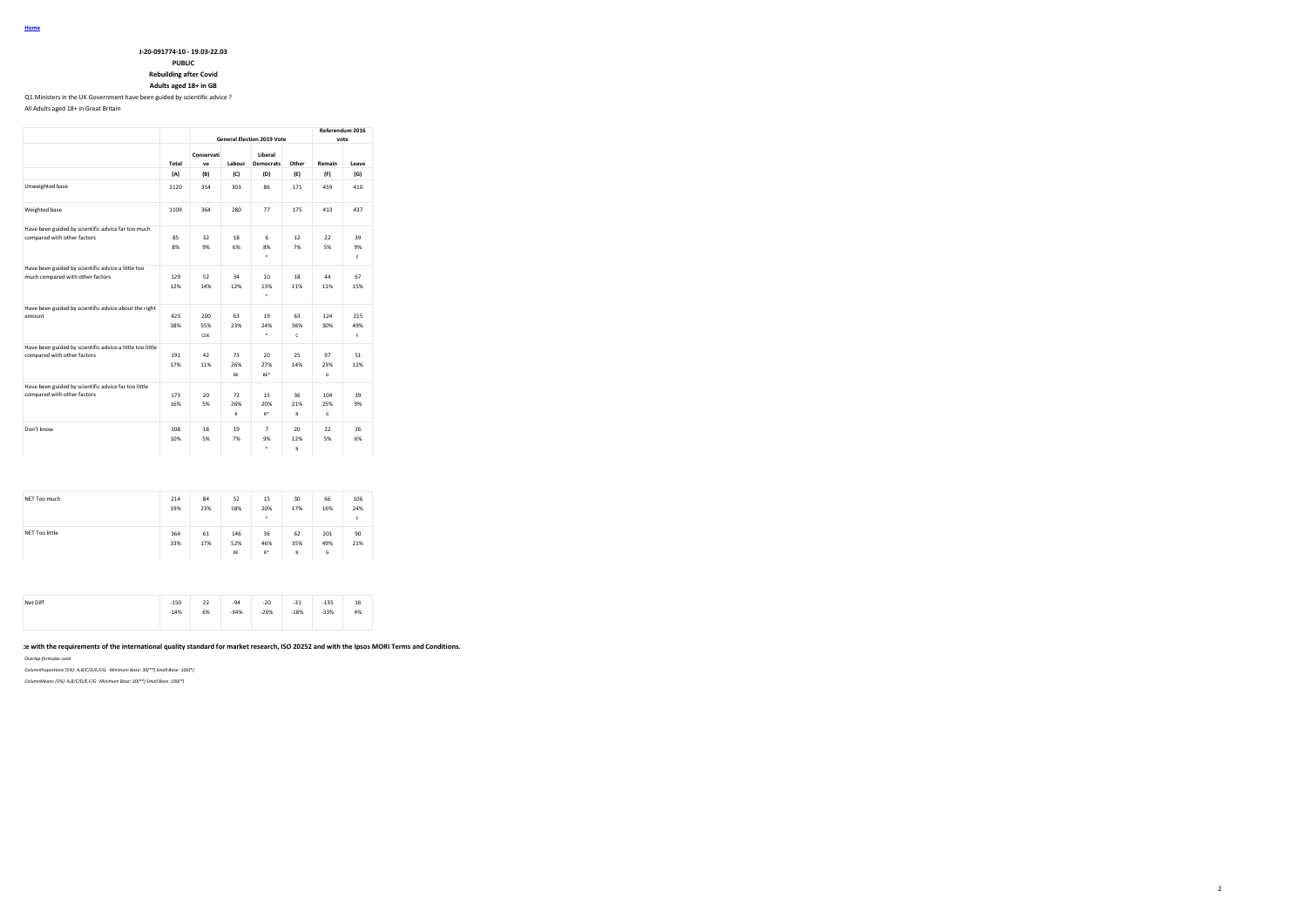# **J-20-091774-10 - 19.03-22.03**

#### **PUBLIC**

**Rebuilding after Covid**

**Adults aged 18+ in GB**

Q2.During the Covid-19 pandemic, do you think the Leader of the Labour Party, Keir Starmer, has done a good or bad job at providing 'constructive opposition' - in other words, comments and questions that have a useful purp All Adults aged 18+ in Great Britain

|                          |                |                          |                             |                     |                   |                   |                      |                   |                     |                  |                      |                 |                |                |                 |                 |                 |                           |                 |                       |                      |                               |                |                |                            |                       |                               |                         | <b>Presence of children</b> |                         |                 |                            |                 |
|--------------------------|----------------|--------------------------|-----------------------------|---------------------|-------------------|-------------------|----------------------|-------------------|---------------------|------------------|----------------------|-----------------|----------------|----------------|-----------------|-----------------|-----------------|---------------------------|-----------------|-----------------------|----------------------|-------------------------------|----------------|----------------|----------------------------|-----------------------|-------------------------------|-------------------------|-----------------------------|-------------------------|-----------------|----------------------------|-----------------|
|                          |                |                          | Gender                      |                     |                   |                   |                      | Age               |                     |                  |                      |                 |                |                | Social grade    |                 |                 |                           |                 | Region                |                      |                               |                | Urban / Rural  |                            | <b>Marital Status</b> |                               |                         | HH (17 or under)            | Education               |                 | <b>Employment status</b>   |                 |
|                          |                |                          |                             |                     |                   |                   |                      |                   |                     |                  |                      |                 |                |                |                 |                 |                 |                           |                 |                       |                      |                               |                |                | Married/                   |                       | Widowed/                      | At least                | No                          |                         |                 |                            |                 |
|                          |                |                          |                             |                     |                   |                   |                      |                   |                     |                  |                      |                 |                |                |                 |                 |                 |                           |                 |                       |                      |                               |                |                | Living as                  |                       | Divorced/S                    | one child               | children                    |                         | Non-            |                            | Not             |
|                          | Total          | Male                     | Female                      | 18-34               | 35-54             | 55+               | 18-24                | 25-34             | 35-44               | 45-54            | 55-64                | $65+$           | AB             | C1             | C <sub>2</sub>  | DE              | North           | <b>Midlands</b>           | South           | London                | Wales                | Scotland                      | Urban          | Rural          | <b>Married</b>             | Single                | eparated                      | present                 | present                     | Graduate graduate       |                 | Working                    | working         |
|                          | (A)            | (B)                      | (C)                         | (D)                 | (E)               | (F)               | (G)                  | (H)               | (1)                 | (1)              | (K)                  | (L)             | (M)            | (N)            | (O)             | (P)             | (Q)             | (R)                       | (S)             | (T)                   | (U)                  | (V)                           | (W)            | (X)            | (Y)                        | (Z)                   | (a)                           | (b)                     | (c)                         | (d)                     | (e)             | (f)                        | (g)             |
| Unweighted base          | 1120           | 519                      | 550                         | 342                 | 376               | 402               | 146                  | 196               | 175                 | 201              | 178                  | 224             | 325            | 374            | 171             | 250             | 274             | 295                       | 256             | 146                   | 58                   | 91                            | 930            | 190            | 640                        | 356                   | 124                           | 289                     | 831                         | 505                     | 615             | 779                        | 341             |
| Weighted base            | 1109           | 513                      | 545                         | 314                 | 373               | 422               | 123                  | 192               | 180                 | 194              | 174                  | 248             | 302            | 327            | 223             | 257             | 265             | 281                       | 261             | 148                   | 58                   | 97                            | 924            | 185            | 632                        | 345                   | 131                           | 282                     | 827                         | 363                     | 746             | 664                        | 445             |
| Very good job            | 51<br>5%       | 27<br>5%                 | 24<br>4%                    | 22<br>7%            | 15<br>4%          | 15<br>3%          | $\overline{7}$<br>6% | 15<br>8%<br>FL    | - 6<br>4%           | 8<br>4%          | $\overline{7}$<br>4% | 8<br>3%         | 13<br>4%       | 18<br>6%       | 10<br>5%        | 10<br>4%        | 14<br>5%        | 15<br>5%                  | 8<br>3%         | -9<br>6%              | $\overline{2}$<br>3% | $\overline{\mathbf{3}}$<br>3% | 43<br>5%       | -9<br>5%       | 32<br>5%                   | 16<br>5%              | $\overline{\mathbf{3}}$<br>2% | 19<br>7%                | 32<br>4%                    | 20<br>5%                | 31<br>4%        | 36<br>5%                   | 15<br>3%        |
| Fairly good job          | 246<br>22%     | 129<br>25%               | 110<br>20%                  | 88<br>28%<br>EFJK   | 73<br>20%         | 86<br>20%         | 37<br>30%<br>EFUK    | 51<br>27%         | 35<br>20%           | 38<br>20%        | 31<br>18%            | 55<br>22%       | 76<br>25%      | 79<br>24%      | 40<br>18%       | 51<br>20%       | 65<br>25%       | 59<br>21%                 | 59<br>23%       | 33<br>22%             | 15<br>27%<br>$\cdot$ | 15<br>15%<br>$\cdot$          | 208<br>23%     | 38<br>21%      | 145<br>23%                 | 76<br>22%             | 25<br>19%                     | 83<br>30%<br>$\epsilon$ | 163<br>20%                  | 98<br>27%<br>$^{\circ}$ | 148<br>20%      | 175<br>26%<br>$_{\rm g}$   | 72<br>16%       |
| Neither good nor bad job | 326<br>29%     | 129<br>25%               | 183<br>33%                  | 84<br>27%           | 112<br>30%        | 131<br>31%        | 34<br>28%            | 50<br>26%         | 43<br>24%           | 68<br>35%<br>DEI | 47<br>27%            | 84<br>34%       | 80<br>27%      | 96<br>30%      | 75<br>33%       | 75<br>29%       | 63<br>24%       | 86<br>31%                 | 77<br>30%       | 51<br>35%<br>$\Omega$ | 15<br>27%            | 33<br>34%                     | 261<br>28%     | 66<br>36%      | 188<br>30%                 | 92<br>27%             | 46<br>35%                     | 69<br>24%               | 257<br>31%<br>h             | 88<br>24%               | 238<br>32%<br>ď | 195<br>29%                 | 132<br>30%      |
| Fairly bad job           | 221<br>20%     | 101<br>20%               | 111<br>20%                  | 57<br>18%           | 70<br>19%         | 93<br>22%         | 27<br>22%            | 30<br>16%         | 31<br>17%           | 39<br>20%        | 42<br>24%            | 52<br>21%       | 64<br>21%      | 67<br>20%      | 43<br>19%       | 47<br>18%       | 59<br>22%       | 61<br>22%<br>$\mathbf{r}$ | 57<br>22%       | 14<br>10%             | 11<br>20%            | 19<br>20%<br>T*               | 188<br>20%     | 33<br>18%      | 120<br>19%                 | 67<br>19%             | 34<br>26%                     | 56<br>20%               | 165<br>20%                  | 82<br>23%               | 139<br>19%      | 125<br>19%                 | 96<br>22%       |
| Very bad job             | 168<br>15%     | 92<br>18%<br>$\epsilon$  | 58<br>11%                   | 26<br>8%            | 60<br>16%<br>DG   | 82<br>19%<br>DGH  | 8<br>7%              | 18<br>10%         | 34<br>19%<br>DGH    | 26<br>13%        | 42<br>24%<br>DEGHJ   | 41<br>16%<br>DG | 51<br>17%      | 44<br>13%      | 36<br>16%       | 38<br>15%       | 44<br>17%       | 44<br>16%                 | 37<br>14%       | 23<br>16%             | - 6<br>11%           | 14<br>15%                     | 141<br>15%     | 27<br>15%      | 102<br>16%<br>$\mathbf{a}$ | 55<br>16%             | 11<br>8%                      | 23<br>8%                | 145<br>18%<br>b             | 49<br>14%               | 119<br>16%      | 93<br>14%                  | 75<br>17%       |
| Don't know               | 96<br>9%       | 35<br>7%                 | 59<br>11%<br>$\overline{B}$ | 37<br>12%<br>FKL    | 44<br>12%<br>FJKL | 15<br>3%          | 10<br>8%<br>F        | 27<br>14%<br>FJKL | 30<br>17%<br>EFGJKL | 14<br>7%         | 6<br>3%              | 9<br>4%         | 19<br>6%       | 23<br>7%       | 19<br>9%        | 35<br>14%<br>MN | 20<br>7%        | 16<br>6%                  | 22<br>9%        | 17<br>11%             | 8<br>13%<br>$\cdot$  | 13<br>14%<br>$R^*$            | 84<br>9%       | 12<br>6%       | 46<br>7%                   | 39<br>11%             | 12<br>9%                      | 32<br>11%               | 64<br>8%                    | 26<br>7%                | 70<br>9%        | 41<br>6%                   | 55<br>12%<br>f  |
|                          |                |                          |                             |                     |                   |                   |                      |                   |                     |                  |                      |                 |                |                |                 |                 |                 |                           |                 |                       |                      |                               |                |                |                            |                       |                               |                         |                             |                         |                 |                            |                 |
| NET Good job             | 298<br>27%     | 156<br>30%               | 134<br>25%                  | 110<br>35%<br>EFUKL | 88<br>23%         | 101<br>24%        | 43<br>35%<br>EFUKL   | 66<br>34%<br>EFUK | 42<br>23%           | 46<br>24%        | 38<br>22%            | 63<br>25%       | 89<br>29%      | 97<br>30%      | 50<br>23%       | 62<br>24%       | 79<br>30%       | 74<br>26%                 | 68<br>26%       | 42<br>29%             | 17<br>30%            | 18<br>18%                     | 251<br>27%     | 47<br>25%      | 177<br>28%                 | 92<br>27%             | 29<br>22%                     | 102<br>36%              | 195<br>24%                  | 118<br>33%<br>e.        | 179<br>24%      | 211<br>32%<br>$\mathbf{g}$ | 87<br>19%       |
| NET Bad job              | 389<br>35%     | 194<br>38%<br>$\epsilon$ | 170<br>31%                  | 84<br>27%           | 130<br>35%<br>DH  | 176<br>42%<br>DGH | 35<br>29%            | 48<br>25%         | 65<br>36%<br>DH     | 65<br>34%        | 83<br>48%<br>DEFGHIJ | 93<br>37%<br>DH | 115<br>38%     | 110<br>34%     | 79<br>35%       | 85<br>33%       | 103<br>39%<br>T | 105<br>37%<br>T           | 94<br>36%<br>T  | 37<br>25%             | 17<br>30%<br>$\cdot$ | 33<br>34%<br>$\cdot$          | 329<br>36%     | 60<br>33%      | 222<br>35%                 | 122<br>35%            | 45<br>34%                     | 80<br>28%               | 310<br>37%<br>$\mathbf b$   | 131<br>36%              | 258<br>35%      | 217<br>33%                 | 172<br>39%      |
| Net Diff                 | $-92$<br>$-8%$ | $-38$<br>$-7%$           | $-35$<br>$-7%$              | 26<br>8%            | $-42$<br>$-11%$   | $-75$<br>$-18%$   | $\mathbf{R}$<br>7%   | 18<br>9%          | $-23$<br>$-13%$     | $-19$<br>$-10%$  | $-45$<br>$-26%$      | $-30$<br>$-12%$ | $-26$<br>$-9%$ | $-14$<br>$-4%$ | $-28$<br>$-13%$ | $-24$<br>$-9%$  | $-23$<br>$-9%$  | $-31$<br>$-11%$           | $-26$<br>$-10%$ | 3%                    |                      | $-16$<br>$-16%$               | $-78$<br>$-8%$ | $-13$<br>$-7%$ | $-45$<br>$-7%$             | $-30$<br>$-9%$        | $-17$<br>$-13%$               | 23<br>8%                | $-114$<br>$-14%$            | $-13$<br>$-3%$          | $-79$<br>$-11%$ | $-6$<br>$-1%$              | $-85$<br>$-19%$ |

**This work was carried out in accordance with the requirements of the international quality standard for market research, ISO 20252 and with the Ipsos MORI Terms and Conditions.**

*Overlap formulae used*

**Home**

*ColumnProportions (5%): A,B/C,D/E/F/G/H/I/J/K/L,M/N/O/P,Q/R/S/T/U/V,W/X,Y/Z/a,b/c,d/e,f/g Minimum Base: 30(\*\*) Small Base: 100(\*)*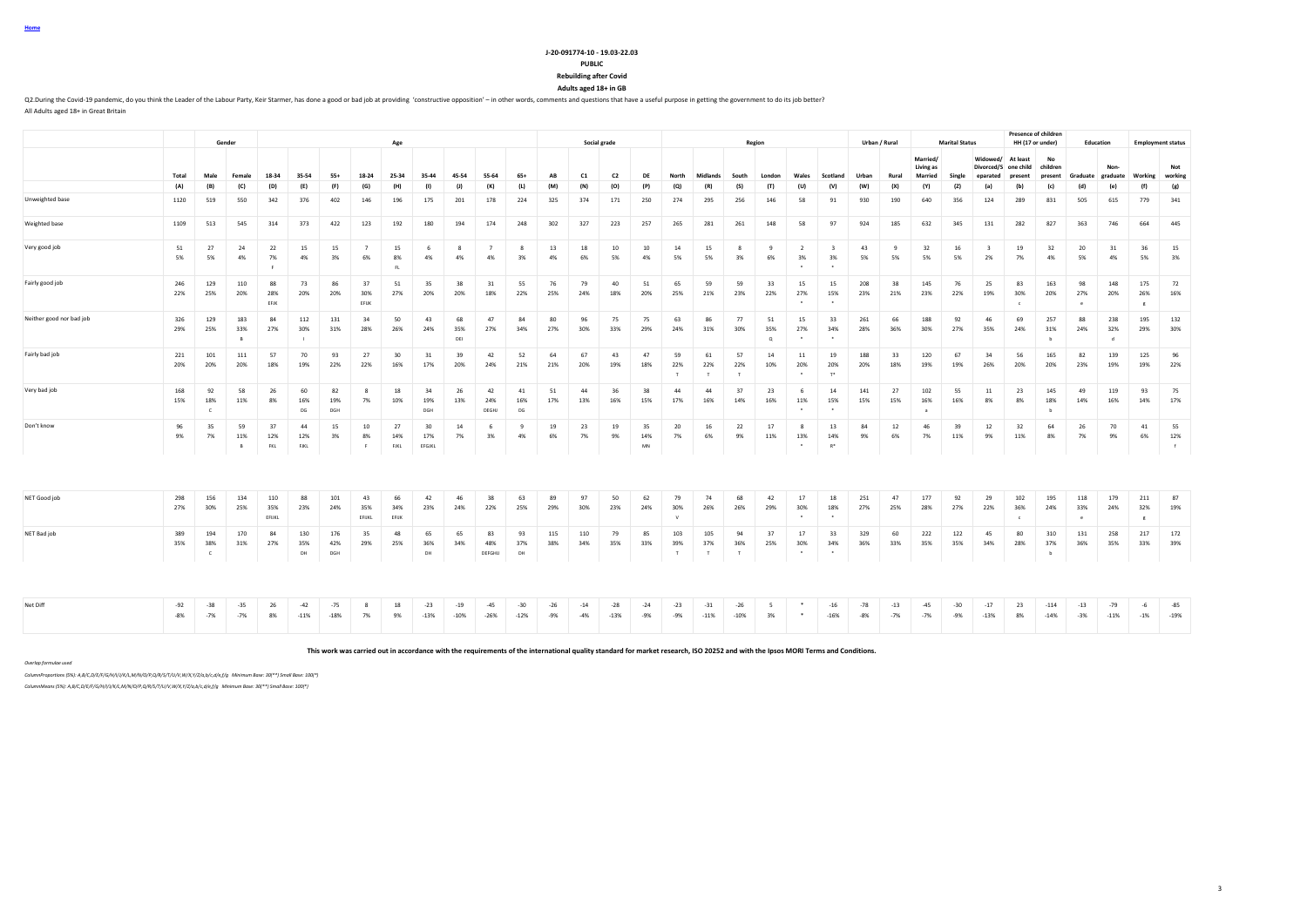# **J-20-091774-10 - 19.03-22.03**

**PUBLIC**

**Rebuilding after Covid**

# **Adults aged 18+ in GB**

Q2.During the Covid-19 pandemic, do you think the Leader of the Labour Party, Keir Starmer, has done a good or bad job at providing "constructive opposition" - in other words, comments and questions that have a useful purp

4

All Adults aged 18+ in Great Britain

**Home**

|                          |            |                  |                  | <b>General Election 2019 Vote</b>  |                      | vote            | Referendum 2016 |
|--------------------------|------------|------------------|------------------|------------------------------------|----------------------|-----------------|-----------------|
|                          | Total      | Conservati<br>ve | Labour           | Liberal<br><b>Democrats</b>        | Other                | Remain          | Leave           |
|                          | (A)        | (B)              | (C)              | (D)                                | (E)                  | (F)             | (G)             |
| Unweighted base          | 1120       | 354              | 303              | 86                                 | 171                  | 459             | 410             |
| Weighted base            | 1109       | 364              | 280              | 77                                 | 175                  | 413             | 437             |
| Very good job            | 51<br>5%   | 6<br>2%          | 29<br>10%<br>BE  | $\overline{\mathbf{3}}$<br>4%<br>٠ | $\overline{7}$<br>4% | 32<br>8%<br>G   | 10<br>2%        |
| Fairly good job          | 246<br>22% | 56<br>15%        | 105<br>37%<br>BE | 29<br>38%<br>BE*                   | 27<br>15%            | 133<br>32%<br>G | 65<br>15%       |
| Neither good nor bad job | 326<br>29% | 110<br>30%<br>c  | 63<br>22%        | 22<br>29%<br>٠                     | 57<br>32%<br>c       | 104<br>25%      | 132<br>30%      |
| Fairly bad job           | 221<br>20% | 103<br>28%<br>CD | 41<br>15%        | 9<br>12%<br>٠                      | 39<br>22%            | 72<br>17%       | 105<br>24%<br>Ė |
| Very bad job             | 168<br>15% | 77<br>21%<br>CD  | 32<br>11%        | 6<br>8%<br>٠                       | 27<br>15%            | 49<br>12%       | 103<br>24%<br>Ė |
| Don't know               | 96<br>9%   | 12<br>3%         | 11<br>4%         | 8<br>10%<br>BC*                    | 19<br>11%<br>BC      | 23<br>6%        | 23<br>5%        |

| NET Good job | 298<br>27% | 62<br>17%         | 134<br>48%<br>BE | 32<br>42%<br>BE* | 34<br>19%       | 165<br>40%<br>G | 74<br>17%       |
|--------------|------------|-------------------|------------------|------------------|-----------------|-----------------|-----------------|
| NET Bad job  | 389<br>35% | 180<br>49%<br>CDE | 73<br>26%        | 15<br>19%<br>٠   | 66<br>37%<br>CD | 121<br>29%      | 207<br>47%<br>F |

| Net Diff | $-92$ | $-118$ | 61  | 18  | $-32$  | 44          | $-133$ |
|----------|-------|--------|-----|-----|--------|-------------|--------|
|          | $-8%$ | $-32%$ | 22% | 23% | $-18%$ | 11%<br>---- | $-30%$ |
|          |       |        |     |     |        |             |        |

e with the requirements of the international quality standard for market research, ISO 20252 and with the Ipsos MORI Terms and Conditions.

*Overlap formulae used*

*ColumnProportions (5%): A,B/C/D/E,F/G Minimum Base: 30(\*\*) Small Base: 100(\*)*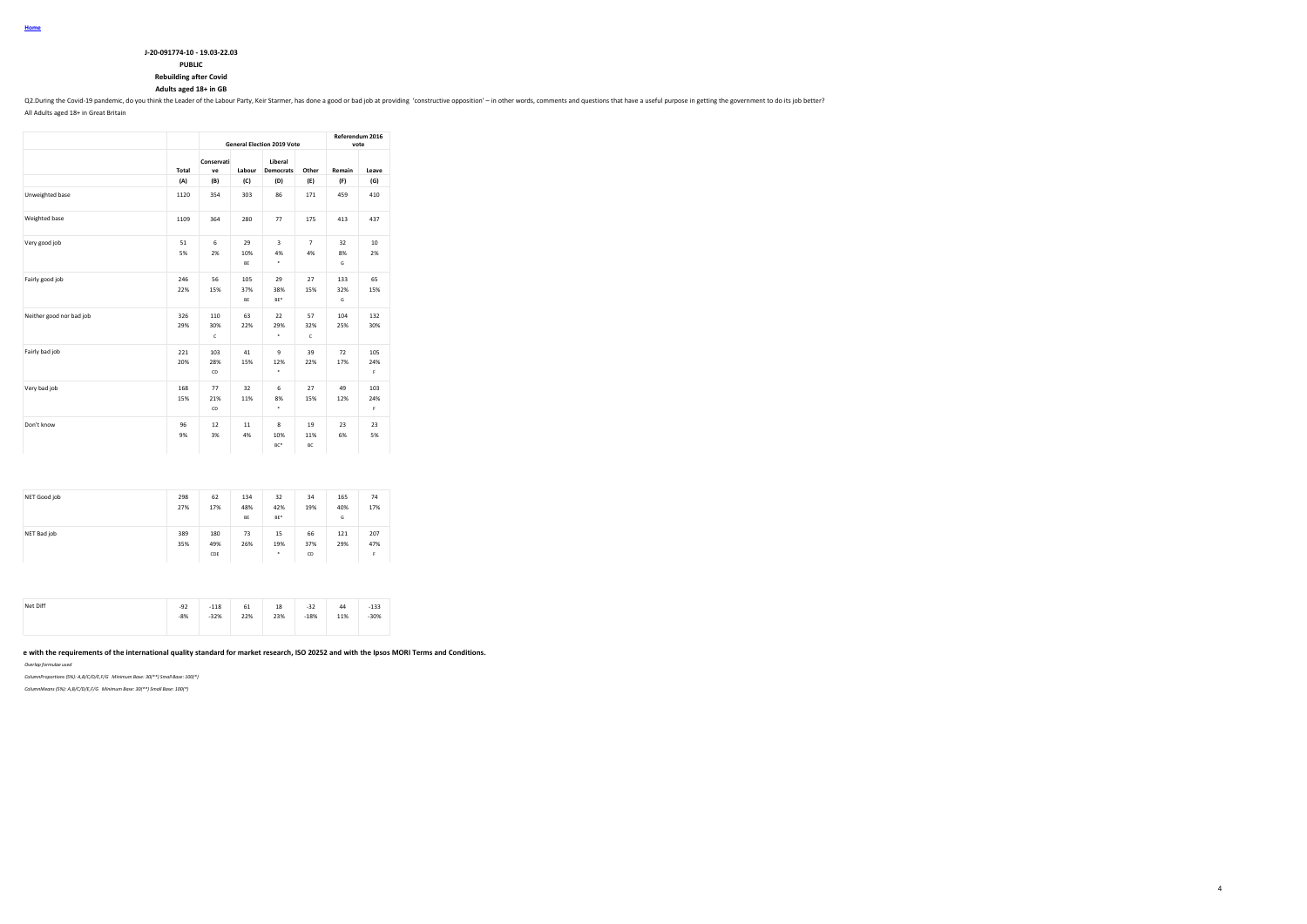# **J-20-091774-10 - 19.03-22.03 PUBLIC Rebuilding after Covid Adults aged 18+ in GB**

Q3.Which of these statements is closest to your view of how Keir Starmer has done his job as Leader of the Opposition during the pandemic?

All Adults aged 18+ in Great Britain

**Home**

|                                                            |            |                            | Gender                     |                   |                    |                        |                     | Age                  |                    |                         |                     |                     |            |                       | Social grade   |                |                        |                        |                        | Region              |                                       |                                       | Urban / Rural |           |                                  | <b>Marital Status</b> |                                    |                                         | <b>Presence of children</b><br>HH (17 or under) | Education                |                           | <b>Employment status</b> |                |
|------------------------------------------------------------|------------|----------------------------|----------------------------|-------------------|--------------------|------------------------|---------------------|----------------------|--------------------|-------------------------|---------------------|---------------------|------------|-----------------------|----------------|----------------|------------------------|------------------------|------------------------|---------------------|---------------------------------------|---------------------------------------|---------------|-----------|----------------------------------|-----------------------|------------------------------------|-----------------------------------------|-------------------------------------------------|--------------------------|---------------------------|--------------------------|----------------|
|                                                            | Total      | Male                       | Female                     | 18-34             | 35-54              | $55+$                  | 18-24               | 25-34                | 35-44              | 45-54                   | 55-64               | $65+$               | AB         | C1                    | C <sub>2</sub> | DE             | North                  | Midlands               | South                  | London              | Wales                                 | Scotland                              | Urban         | Rural     | Married/<br>Living as<br>Married | Single                | Widowed/<br>Divorced/<br>Separated | <b>At least</b><br>one child<br>present | No<br>children<br>present                       | Graduate                 | Non-<br>graduate          | Working                  | Not<br>working |
|                                                            | (A)        | (B)                        | (C)                        | (D)               | (E)                | (F)                    | (G)                 | (H)                  | (1)                | (1)                     | (K)                 | (L)                 | (M)        | (N)                   | (O)            | (P)            | (Q)                    | (R)                    | (S)                    | (T)                 | (U)                                   | (V)                                   | (W)           | (X)       | (Y)                              | (Z)                   | (a)                                | (b)                                     | (c)                                             | (d)                      | (e)                       | (f)                      | (g)            |
| Unweighted base                                            | 1120       | 519                        | 550                        | 342               | 376                | 402                    | 146                 | 196                  | 175                | 201                     | 178                 | 224                 | 325        | 374                   | 171            | 250            | 274                    | 295                    | 256                    | 146                 | 58                                    | 91                                    | 930           | 190       | 640                              | 356                   | 124                                | 289                                     | 831                                             | 505                      | 615                       | 779                      | 341            |
| Weighted base                                              | 1109       | 513                        | 545                        | 314               | 373                | 422                    | 123                 | 192                  | 180                | 194                     | 174                 | 248                 | 302        | 327                   | 223            | 257            | 265                    | 281                    | 261                    | 148                 | 58                                    | 97                                    | 924           | 185       | 632                              | 345                   | 131                                | 282                                     | 827                                             | 363                      | 746                       | 664                      | 445            |
| He has criticised the government far too much              | 125<br>11% | 58<br>11%                  | 62<br>11%                  | 15<br>5%          | 32<br>8%<br>H      | 79<br>19%<br>DEGHIJ    | 8<br>7%             | $\overline{7}$<br>3% | 15<br>9%           | 16<br>8%                | 39<br>22%<br>DEGHU  | 40<br>16%<br>DEGHIJ | 30<br>10%  | 37<br>11%             | 28<br>13%      | 30<br>12%      | 30<br>11%              | 45<br>16%<br><b>UV</b> | 27<br>10%              | 17<br>11%           | 2<br>4%                               | $\mathbf{A}$<br>4%                    | 97<br>10%     | 28<br>15% | 80<br>13%<br>$\overline{z}$      | 28<br>8%              | 17<br>13%                          | 19<br>7%                                | 107<br>13%<br>b                                 | 29<br>8%                 | 97<br>13%<br>$\mathbf d$  | 68<br>10%                | 57<br>13%      |
| He has criticised the government a bit too much            | 192<br>17% | 91<br>18%                  | 96<br>18%                  | 43<br>14%         | 61<br>16%          | 88<br>21%<br>DGI       | 16<br>13%           | 27<br>14%            | 22<br>13%          | 38<br>20%               | 33<br>19%           | 55<br>22%<br>DGI    | 54<br>18%  | 48<br>15%             | 47<br>21%      | 43<br>17%      | 53<br>20%<br>$\cup$    | 51<br>18%<br>$\cup$    | 54<br>21%<br>TU        | 18<br>12%           | $\overline{\mathbf{3}}$<br>5%         | 13<br>13%                             | 163<br>18%    | 29<br>15% | 120<br>19%<br>$\mathbf{z}$       | 43<br>12%             | 29<br>22%<br>$\mathbf{z}$          | 49<br>17%                               | 143<br>17%                                      | 48<br>13%                | 144<br>19%<br>d           | 110<br>17%               | 82<br>18%      |
| He has criticised the government about the right<br>amount | 294<br>27% | 142<br>28%                 | 148<br>27%                 | 99<br>32%<br>EUK  | 84<br>22%          | 111<br>26%<br>$\kappa$ | 39<br>32%<br>EK     | 60<br>31%<br>EK      | 40<br>22%          | 44<br>23%               | 36<br>21%           | 75<br>30%           | 80<br>26%  | 99<br>30%<br>$\Omega$ | 46<br>21%      | 69<br>27%      | 69<br>26%              | 75<br>27%              | 72<br>28%              | 37<br>25%           | 13<br>22%<br>                         | 29<br>30%                             | 251<br>27%    | 43<br>23% | 164<br>26%                       | 95<br>28%             | 35<br>27%                          | 83<br>29%                               | 211<br>26%                                      | 105<br>29%               | 189<br>25%                | 188<br>28%               | 106<br>24%     |
| He has not criticised the government quite enough          | 191<br>17% | 98<br>19%                  | 82<br>15%                  | 73<br>23%<br>EFUL | 55<br>15%          | 62<br>15%              | 33<br>27%<br>EFIJKL | 40<br>21%            | 25<br>14%          | 30<br>16%               | 28<br>16%           | 34<br>14%           | 48<br>16%  | 57<br>17%             | 39<br>17%      | 47<br>18%      | 40<br>15%              | 46<br>16%              | 44<br>17%              | 26<br>18%           | 15<br>27%<br>$\overline{\phantom{a}}$ | 18<br>19%                             | 157<br>17%    | 33<br>18% | 99<br>16%                        | 67<br>19%             | 24<br>19%                          | 53<br>19%                               | 138<br>17%                                      | 77<br>21%                | 114<br>15%                | 122<br>18%               | 69<br>16%      |
| He has not criticised the government nearly enough         | 158<br>14% | 86<br>17%<br>$\mathsf{C}$  | 53<br>10%                  | 38<br>12%         | 72<br>19%<br>DFGKL | 48<br>11%              | 13<br>11%           | 25<br>13%            | 37<br>20%<br>DFGKL | 35<br>18%<br>$\epsilon$ | 20<br>12%           | 28<br>11%           | 59<br>19%  | 47<br>14%             | 27<br>12%      | 25<br>10%      | 42<br>16%              | 29<br>10%              | 33<br>13%              | 21<br>14%           | 15<br>26%<br>RS*                      | 18<br>19%<br>$R^*$                    | 134<br>14%    | 24<br>13% | 90<br>14%                        | 51<br>15%             | 17<br>13%                          | 39<br>14%                               | 119<br>14%                                      | 71<br>19%<br>$\bullet$   | 87<br>12%                 | 101<br>15%               | 57<br>13%      |
| Don't know                                                 | 149<br>13% | 38<br>7%                   | 103<br>19%<br>$\mathsf{B}$ | 46<br>15%<br>FL   | 70<br>19%<br>FGKL  | 33<br>8%               | 13<br>11%           | 33<br>17%<br>R       | 40<br>22%<br>DFGKL | 30<br>15%<br>FL         | 17<br>10%           | 16<br>6%            | 32<br>11%  | 39<br>12%             | 35<br>16%      | 43<br>17%      | 31<br>12%              | 35<br>12%              | 30<br>11%              | 29<br>19%<br>-S     | 10<br>17%                             | 15<br>16%                             | 122<br>13%    | 27<br>15% | 79<br>13%                        | 61<br>18%<br>Ya       | $\overline{9}$<br>7%               | 41<br>14%                               | 109<br>13%                                      | 34<br>9%                 | 115<br>15%<br>d           | 75<br>11%                | 75<br>17%<br>f |
|                                                            |            |                            |                            |                   |                    |                        |                     |                      |                    |                         |                     |                     |            |                       |                |                |                        |                        |                        |                     |                                       |                                       |               |           |                                  |                       |                                    |                                         |                                                 |                          |                           |                          |                |
| NET Too much                                               | 317<br>29% | 149<br>29%                 | 158<br>29%                 | 58<br>18%         | 92<br>25%          | 167<br>40%<br>DEGHIJ   | 24<br>20%           | 34<br>18%            | 38<br>21%          | 54<br>28%<br>DH         | 72<br>42%<br>DEGHIJ | 95<br>38%<br>DEGHIJ | 84<br>28%  | 85<br>26%             | 75<br>34%      | 73<br>28%      | 83<br>31%<br><b>UV</b> | 96<br>34%<br>TUV       | 81<br>31%<br><b>UV</b> | 35<br>23%<br>$\cup$ | -5<br>9%<br>$\overline{\phantom{a}}$  | 17<br>17%<br>$\overline{\phantom{a}}$ | 260<br>28%    | 57<br>31% | 200<br>32%<br>$\mathbf{z}$       | 71<br>21%             | 46<br>35%<br>$\overline{z}$        | 67<br>24%                               | 250<br>30%                                      | 77<br>21%                | 240<br>32%<br>$\mathbf d$ | 179<br>27%               | 138<br>31%     |
| NET Not enough                                             | 349<br>31% | 184<br>36%<br>$\mathsf{C}$ | 135<br>25%                 | 111<br>35%<br>FL  | 127<br>34%<br>FL   | 111<br>26%             | 46<br>38%<br>FL     | 65<br>34%            | 62<br>34%          | 65<br>34%               | 48<br>28%           | 62<br>25%           | 106<br>35% | 104<br>32%            | 66<br>30%      | 72<br>28%      | 82<br>31%              | 75<br>27%              | 77<br>30%              | 48<br>32%           | 30<br>53%<br>QRST*                    | 36<br>37%<br>$\overline{\phantom{a}}$ | 291<br>32%    | 57<br>31% | 189<br>30%                       | 118<br>34%            | 41<br>31%                          | 92<br>32%                               | 257<br>31%                                      | 147<br>41%<br>$^{\circ}$ | 201<br>27%                | 223<br>34%               | 126<br>28%     |
| Net Diff                                                   | $-32$      | $-36$                      | 23                         | $-53$             | $-35$              | 56                     | $-22$               | $-31$                | $-24$              | $-11$                   | 24                  | 32                  | $-23$      | $-19$                 | $\mathbf{q}$   | $\overline{1}$ | <sup>1</sup>           | 21                     | $\overline{4}$         | $-13$               | $-25$                                 | $-20$                                 | $-31$         | $-1$      | 11                               | $-48$                 | -5                                 | $-25$                                   | $-7$                                            | $-71$                    | 39                        | $-44$                    | 13             |
|                                                            | $-3%$      | $-7%$                      | 4%                         | $-17%$            | $-9%$              | 13%                    | $-18%$              | $-16%$               | $-13%$             | $-6%$                   | 14%                 | 13%                 | $-8%$      | $-6%$                 | 4%             | $\cdot$        |                        | 7%                     | 2%                     | $-9%$               | $-44%$                                | $-20%$                                | $-3%$         | $\cdot$   | 2%                               | $-14%$                | 4%                                 | $-9%$                                   | $-1%$                                           | $-19%$                   | 5%                        | $-7%$                    | 3%             |

**This work was carried out in accordance with the requirements of the international quality standard for market research, ISO 20252 and with the Ipsos MORI Terms and Conditions.**

*Overlap formulae used*

*ColumnProportions (5%): A,B/C,D/E/F/G/H/I/J/K/L,M/N/O/P,Q/R/S/T/U/V,W/X,Y/Z/a,b/c,d/e,f/g Minimum Base: 30(\*\*) Small Base: 100(\*)*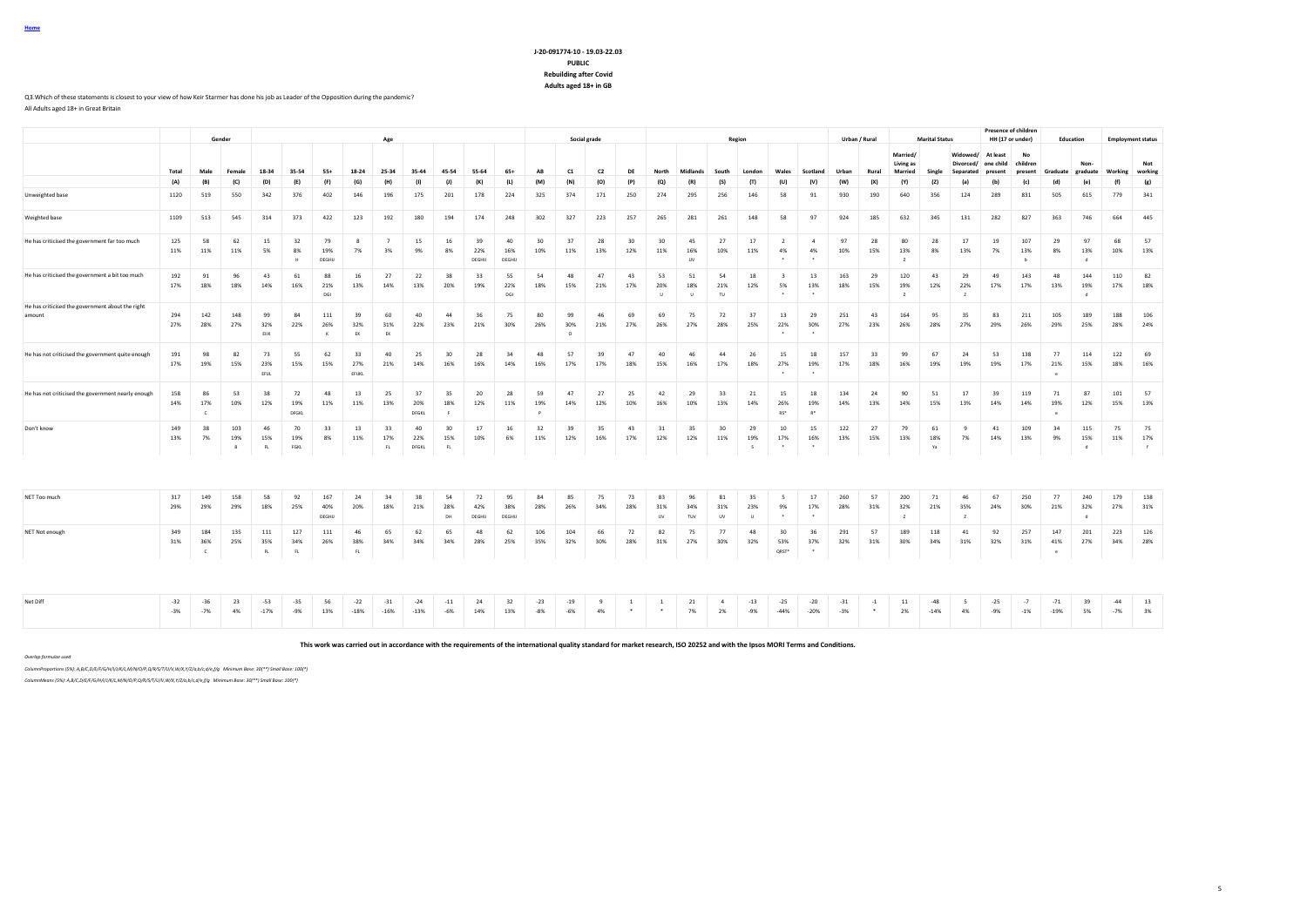### **J-20-091774-10 - 19.03-22.03**

**PUBLIC**

**Rebuilding after Covid**

**Adults aged 18+ in GB**

Q3.Which of these statements is closest to your view of how Keir Starmer has done his job as Leader of the Opposition during the pandemic?

All Adults aged 18+ in Great Britain

|                                                            |            |                   |                       | <b>General Election 2019 Vote</b> |                 | Referendum 2016 vote |                  |
|------------------------------------------------------------|------------|-------------------|-----------------------|-----------------------------------|-----------------|----------------------|------------------|
|                                                            | Total      | Conservati<br>VP  | Labour                | Liberal<br><b>Democrats</b>       | Other           | Remain               | Leave            |
|                                                            | (A)        | (B)               | (C)                   | (D)                               | (E)             | (F)                  | (G)              |
| Unweighted base                                            | 1120       | 354               | 303                   | 86                                | 171             | 459                  | 410              |
| Weighted base                                              | 1109       | 364               | 280                   | 77                                | 175             | 413                  | 437              |
| He has criticised the government far too much              | 125<br>11% | 83<br>23%<br>CDE  | 10 <sub>1</sub><br>3% | з<br>4%<br>٠                      | 14<br>8%        | 20<br>5%             | 89<br>20%<br>F.  |
| He has criticised the government a bit too much            | 192<br>17% | 110<br>30%<br>CDE | 19<br>7%              | 6<br>8%<br>٠                      | 28<br>16%<br>c  | 43<br>10%            | 114<br>26%<br>F. |
| He has criticised the government about the right<br>amount | 294<br>27% | 91<br>25%         | 95<br>34%<br>BE       | 22<br>29%<br>٠                    | 38<br>22%       | 134<br>32%<br>G      | 94<br>21%        |
| He has not criticised the government quite enough          | 191<br>17% | 33<br>9%          | 75<br>27%<br>BE       | 18<br>24%<br>$B^*$                | 31<br>18%<br>B  | 91<br>22%<br>G       | 57<br>13%        |
| He has not criticised the government nearly enough         | 158<br>14% | 21<br>6%          | 65<br>23%<br>R        | 16<br>21%<br>R*                   | 36<br>21%<br>B  | 89<br>21%<br>G       | 45<br>10%        |
| Don't know                                                 | 149<br>13% | 26<br>7%          | 16<br>6%              | 11<br>15%<br>BC*                  | 28<br>16%<br>BC | 36<br>9%             | 37<br>8%         |

| NET Too much   | 317<br>29% | 193<br>53%<br>CDE | 29<br>10%        | 9<br>11%<br>$\cdot$ | 42<br>24%<br><b>CD</b> | 63<br>15%       | 203<br>47%<br>F |
|----------------|------------|-------------------|------------------|---------------------|------------------------|-----------------|-----------------|
| NET Not enough | 349<br>31% | 55<br>15%         | 140<br>50%<br>BE | 34<br>44%<br>B*     | 67<br>38%<br>B         | 180<br>44%<br>G | 103<br>24%      |

| Net Diff | $-32$ | 138 | $-111$<br>--- | $-25$  | $-26$  | $-117$ | 101 |  |
|----------|-------|-----|---------------|--------|--------|--------|-----|--|
|          | $-3%$ | 38% | $-40%$        | $-33%$ | $-15%$ | $-28%$ | 23% |  |

**This work was carried out in accordance with the requirements of the international quality standard for market research, ISO 20252 and with the Ipsos MORI Terms and Conditions.**

6

*Overlap formulae used*

*ColumnProportions (5%): A,B/C/D/E,F/G Minimum Base: 30(\*\*) Small Base: 100(\*)*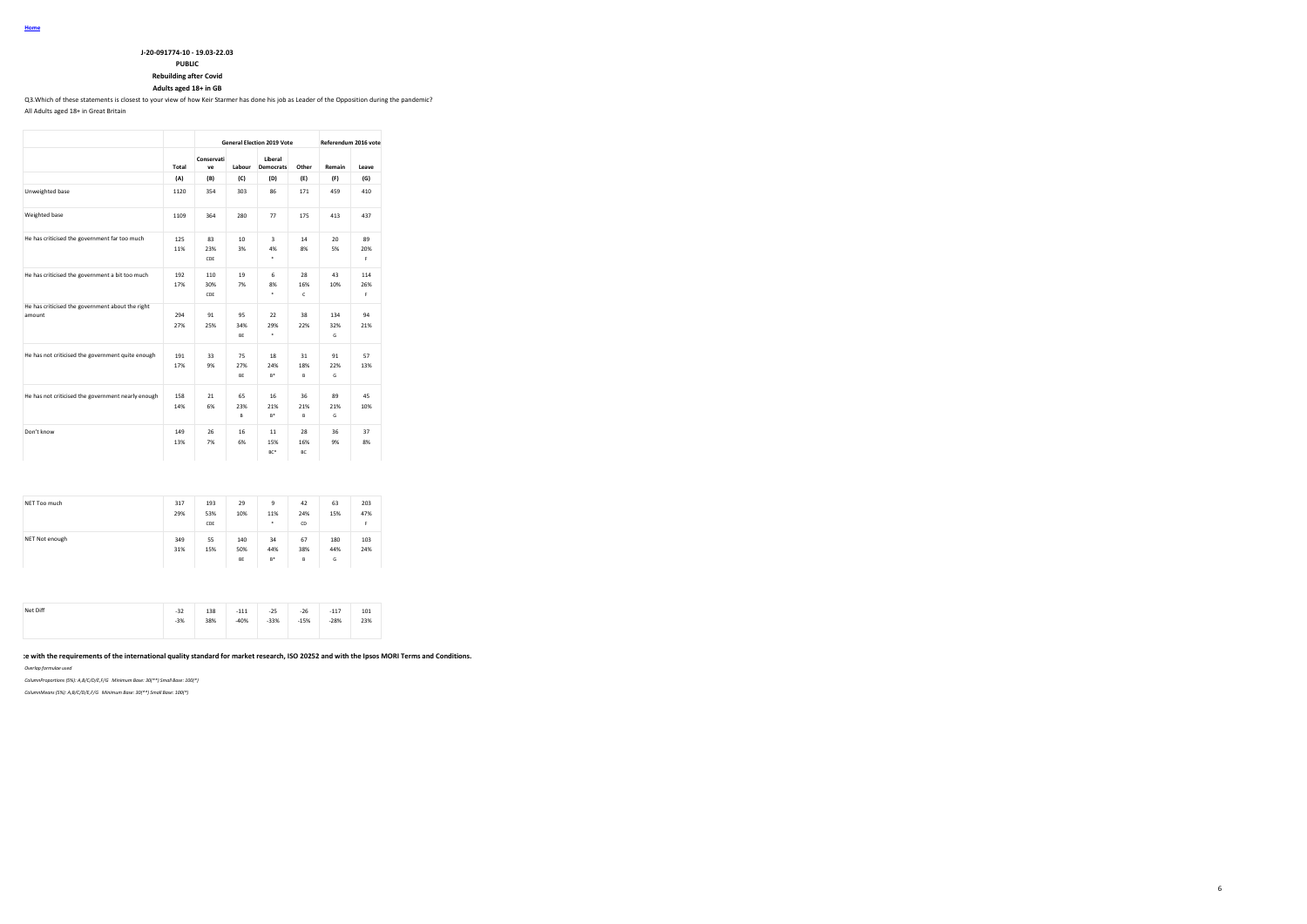#### **J-20-091774-10 - 19.03-22.03 PUBLIC**

**Rebuilding after Covid**

**Adults aged 18+ in GB** Q4.How strongly, if at all, would you support or oppose opposition parties in the UK Parliament being given more involvement in government decision-making than normal until the pandemic has been dealt with?

|                            |            |                            | Gender                     |                  |                           |                      |                          | Age                    |                       |                       |                       |                       |                  | Social grade     |                 |                |            |            |            | Region         |                                  |                      |            | Urban / Rural  |                                         | <b>Marital Status</b> |                                    | <b>Presence of children</b><br>HH (17 or under) |                           | Education         |                 |            | <b>Employment status</b> |
|----------------------------|------------|----------------------------|----------------------------|------------------|---------------------------|----------------------|--------------------------|------------------------|-----------------------|-----------------------|-----------------------|-----------------------|------------------|------------------|-----------------|----------------|------------|------------|------------|----------------|----------------------------------|----------------------|------------|----------------|-----------------------------------------|-----------------------|------------------------------------|-------------------------------------------------|---------------------------|-------------------|-----------------|------------|--------------------------|
|                            | Total      | Male                       | Female                     | 18-34            | 35-54                     | $55+$                | 18-24                    | 25-34                  | 35-44                 | 45-54                 | 55-64                 | $65+$                 | AB               | C1               | C <sub>2</sub>  | DE             | North      | Midlands   | South      | London         | Wales                            | Scotland             | Urban      | Rural          | Married/<br>Living as<br><b>Married</b> | Single                | Widowed/<br>Divorced/S<br>eparated | At least<br>one child<br>present                | No<br>children<br>present | Graduate graduate | Non-            | Working    | Not<br>working           |
|                            | (A)        | (B)                        | (C)                        | (D)              | (E)                       | (F)                  | (G)                      | (H)                    | (1)                   | (1)                   | (K)                   | (L)                   | (M)              | (N)              | (0)             | (P)            | (Q)        | (R)        | (S)        | (T)            | (U)                              | (V)                  | (W)        | (X)            | (Y)                                     | (Z)                   | (a)                                | (b)                                             | (c)                       | (d)               | (e)             | (f)        | (g)                      |
| Unweighted base            | 1120       | 519                        | 550                        | 342              | 376                       | 402                  | 146                      | 196                    | 175                   | 201                   | 178                   | 224                   | 325              | 374              | 171             | 250            | 274        | 295        | 256        | 146            | 58                               | 91                   | 930        | 190            | 640                                     | 356                   | 124                                | 289                                             | 831                       | 505               | 615             | 779        | 341                      |
| Weighted base              | 1109       | 513                        | 545                        | 314              | 373                       | 422                  | 123                      | 192                    | 180                   | 194                   | 174                   | 248                   | 302              | 327              | 223             | 257            | 265        | 281        | 261        | 148            | 58                               | 97                   | 924        | 185            | 632                                     | 345                   | 131                                | 282                                             | 827                       | 363               | 746             | 664        | 445                      |
| Strongly support           | 155<br>14% | 75<br>15%                  | 66<br>12%                  | 37<br>12%        | 62<br>17%                 | 56<br>13%            | 12<br>10%                | 26<br>13%              | 29<br>16%             | 33<br>17%             | 25<br>14%             | 31<br>12%             | 56<br>19%        | 40<br>12%        | 27<br>12%       | 32<br>12%      | 40<br>15%  | 32<br>12%  | 35<br>13%  | 22<br>15%      | 12<br>21%                        | 14<br>14%            | 120<br>13% | 35<br>19%<br>M | 83<br>13%                               | 48<br>14%             | 25<br>19%                          | 42<br>15%                                       | 113<br>14%                | 80<br>22%         | 75<br>10%       | 99<br>15%  | 56<br>13%                |
| Tend to support            | 327<br>29% | 168<br>33%<br>$\mathsf{C}$ | 145<br>27%                 | 109<br>35%<br>EJ | 92<br>25%                 | 127<br>30%           | 39<br>32%                | 70<br>36%<br>EJ        | 49<br>27%             | 43<br>22%             | 47<br>27%             | 80<br>32%             | 92<br>30%        | 116<br>35%<br>OP | 52<br>23%       | 68<br>26%      | 90<br>34%  | 76<br>27%  | 74<br>29%  | 38<br>26%      | 13<br>23%                        | 35<br>36%            | 271<br>29% | 57<br>31%      | 188<br>30%                              | 103<br>30%            | 36<br>28%                          | 87<br>31%                                       | 240<br>29%                | 111<br>31%        | 216<br>29%      | 206<br>31% | 122<br>27%               |
| Neither support nor oppose | 323<br>29% | 135<br>26%                 | 180<br>33%<br>$\mathsf{R}$ | 92<br>29%        | 121<br>32%                | 110<br>26%           | 39<br>32%                | 53<br>27%              | 55<br>31%             | 65<br>34%             | 51<br>30%             | 59<br>24%             | 65<br>22%        | 86<br>26%        | 85<br>38%<br>MN | 87<br>34%<br>M | 66<br>25%  | 86<br>31%  | 84<br>32%  | 43<br>29%      | 17<br>30%                        | 27<br>28%            | 275<br>30% | 48<br>26%      | 195<br>31%                              | 93<br>27%             | 35<br>26%                          | 97<br>34%                                       | 226<br>27%                | 84<br>23%         | 239<br>32%<br>ď | 199<br>30% | 124<br>28%               |
| Tend to oppose             | 114<br>10% | 54<br>11%                  | 51<br>9%                   | 29<br>9%         | 36<br>10%                 | 49<br>12%            | 16<br>13%                | 13<br>7%               | 18<br>10%             | 17<br>9%              | 15<br>9%              | 34<br>14%             | 39<br>13%        | 31<br>9%         | 21<br>10%       | 22<br>9%       | 27<br>10%  | 32<br>12%  | 27<br>11%  | 11<br>8%       | 12%                              | -8<br>9%             | 93<br>10%  | 21<br>11%      | 71<br>11%                               | 31<br>9%              | 11<br>9%                           | 30<br>11%                                       | 83<br>10%                 | 45<br>12%         | 69<br>9%        | 71<br>11%  | 42<br>9%                 |
| Strongly oppose            | 88<br>8%   | 45<br>9%                   | 40<br>7%                   | 12<br>4%         | 23<br>6%                  | 52<br>12%<br>DEGHIL  | 6<br>5%                  | -6<br>3%               | $\mathbf{q}$<br>5%    | 15<br>8%              | 30<br>17%<br>DEFGHIJL | 22<br>9%<br>DH        | 25<br>8%         | 21<br>6%         | 16<br>7%        | 25<br>10%      | 25<br>10%  | 28<br>10%  | 17<br>6%   | 13<br>9%       | $\overline{2}$<br>3%             | $\overline{a}$<br>4% | 75<br>8%   | 13<br>7%       | 48<br>8%                                | 29<br>8%              | 11<br>8%                           | 3%                                              | 80<br>10%                 | 21<br>6%          | 67<br>9%        | 46<br>7%   | 43<br>10%                |
| Don't know                 | 102<br>9%  | 35<br>7%                   | 63<br>12%<br>B             | 35<br>11%<br>FK  | 40<br>11%<br>$\mathbf{K}$ | 28<br>7%<br>$\kappa$ | 11<br>9%<br>$\mathbf{K}$ | 24<br>12%<br><b>FK</b> | 20<br>11%<br>$\kappa$ | 20<br>10%<br>$\kappa$ | 5<br>3%               | 23<br>9%<br><b>FK</b> | 25<br>8%         | 33<br>10%        | 22<br>10%       | 23<br>9%       | 17<br>6%   | 26<br>9%   | 23<br>9%   | 20<br>13%<br>Q | $\overline{7}$<br>11%<br>$\cdot$ | 10<br>10%<br>$\cdot$ | 91<br>10%  | 12<br>6%       | 47<br>7%                                | 42<br>12%<br><b>Y</b> | 14<br>10%                          | 19<br>7%                                        | 84<br>10%                 | 22<br>6%          | 80<br>11%<br>d  | 44<br>7%   | 59<br>13%<br>f           |
|                            |            |                            |                            |                  |                           |                      |                          |                        |                       |                       |                       |                       |                  |                  |                 |                |            |            |            |                |                                  |                      |            |                |                                         |                       |                                    |                                                 |                           |                   |                 |            |                          |
| <b>NET Support</b>         | 482<br>43% | 244<br>48%<br>$\epsilon$   | 211<br>39%                 | 146<br>46%       | 154<br>41%                | 183<br>43%           | 51<br>41%                | 95<br>50%              | 77<br>43%             | 76<br>39%             | 72<br>41%             | 111<br>45%            | 148<br>49%<br>OP | 156<br>48%<br>OP | 79<br>35%       | 100<br>39%     | 130<br>49% | 109<br>39% | 109<br>42% | 60<br>41%      | 25<br>44%                        | 49<br>50%            | 390<br>42% | 92<br>50%      | 271<br>43%                              | 150<br>44%            | 61<br>46%                          | 129<br>46%                                      | 353<br>43%                | 191<br>53%        | 291<br>39%      | 304<br>46% | 178<br>40%               |
| NET Oppose                 | 202<br>18% | 99<br>19%                  | 91<br>17%                  | 41<br>13%        | 59<br>16%                 | 101<br>24%<br>DEHI   | 22<br>18%                | 20<br>10%              | 27<br>15%             | 32<br>17%             | 45<br>26%<br>DEHIJ    | 56<br>23%<br>DH       | 65<br>21%        | 52<br>16%        | 37<br>17%       | 47<br>18%      | 52<br>20%  | 60<br>21%  | 44<br>17%  | 24<br>17%      | -9<br>15%                        | 12<br>12%            | 168<br>18% | 34<br>18%      | 119<br>19%                              | 60<br>18%             | 22<br>17%                          | 38<br>14%                                       | 164<br>20%<br>b           | 66<br>18%         | 136<br>18%      | 117<br>18% | 85<br>19%                |
| Net Diff                   | 280<br>25% | 144<br>28%                 | 119<br>22%                 | 105<br>33%       | 94<br>25%                 | 81<br>19%            | 29<br>24%                | 76<br>40%              | 50<br>28%             | 44<br>23%             | 27<br>15%             | 55<br>22%             | 83<br>27%        | 104<br>32%       | 41<br>18%       | 53<br>20%      | 77<br>29%  | 48<br>17%  | 65<br>25%  | 36<br>24%      | 17<br>29%                        | 37<br>38%            | 222<br>24% | 58<br>31%      | 152<br>24%                              | 90<br>26%             | 39<br>30%                          | 90<br>32%                                       | 190<br>23%                | 126<br>35%        | 154<br>21%      | 187<br>28% | 93<br>21%                |

**This work was carried out in accordance with the requirements of the international quality standard for market research, ISO 20252 and with the Ipsos MORI Terms and Conditions.**

*Overlap formulae used*

**Home**

All Adults aged 18+ in Great Britain

*ColumnProportions (5%): A,B/C,D/E/F/G/H/I/J/K/L,M/N/O/P,Q/R/S/T/U/V,W/X,Y/Z/a,b/c,d/e,f/g Minimum Base: 30(\*\*) Small Base: 100(\*)*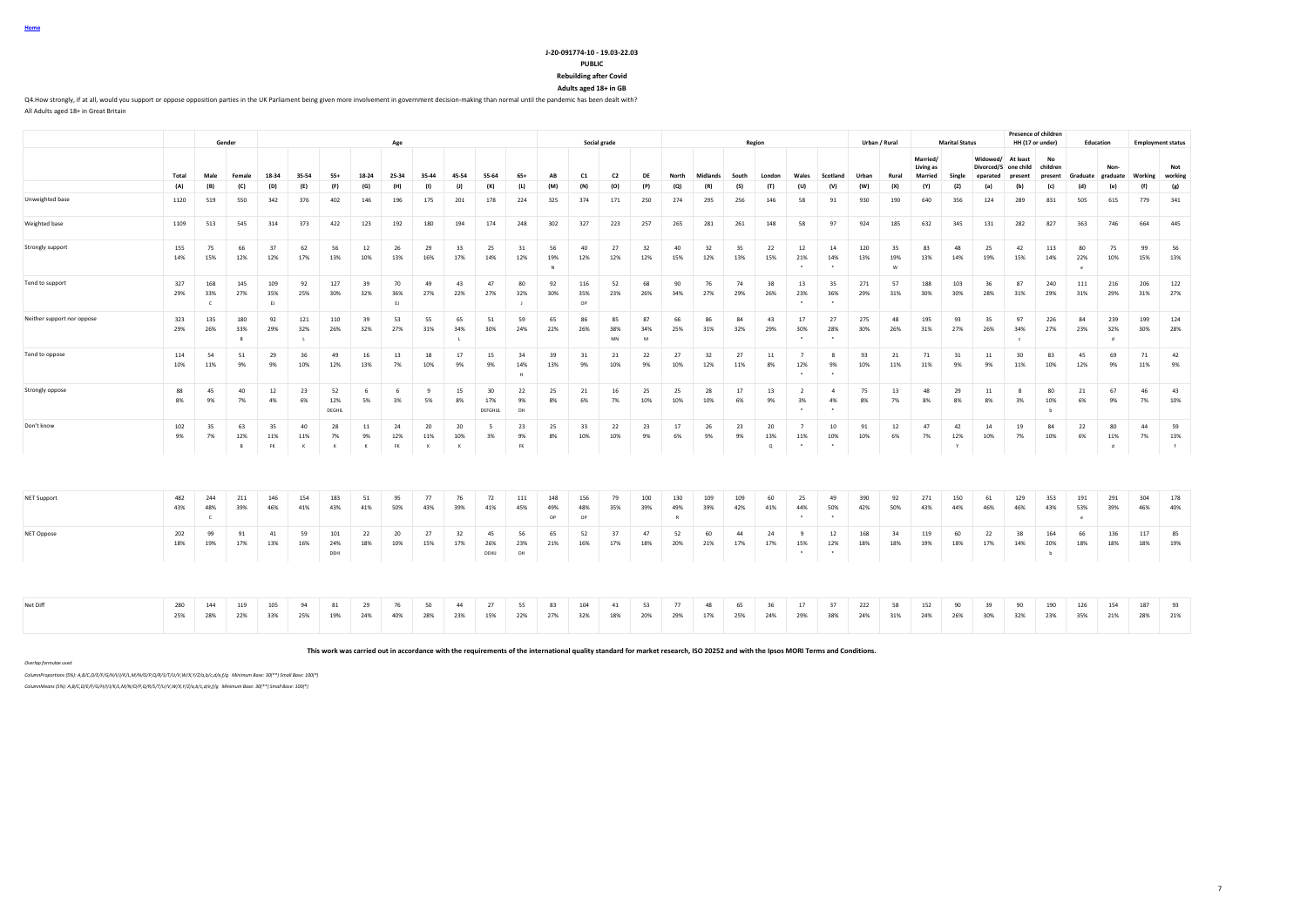### **J-20-091774-10 - 19.03-22.03**

# **PUBLIC**

**Rebuilding after Covid**

# **Adults aged 18+ in GB**

Q4.How strongly, if at all, would you support or oppose opposition parties in the UK Parliament being given more involvement in government decision-making than normal until the pandemic has been dealt with?

All Adults aged 18+ in Great Britain

|                            |            |                  |                               | <b>General Election 2019 Vote</b> |                | Referendum 2016 | vote            |
|----------------------------|------------|------------------|-------------------------------|-----------------------------------|----------------|-----------------|-----------------|
|                            | Total      | Conservati<br>ve | Labour                        | Liberal<br><b>Democrats</b>       | Other          | Remain          | Leave           |
|                            | (A)        | (B)              | (C)                           | (D)                               | (E)            | (F)             | (G)             |
| Unweighted base            | 1120       | 354              | 303                           | 86                                | 171            | 459             | 410             |
| Weighted base              | 1109       | 364              | 280                           | 77                                | 175            | 413             | 437             |
| Strongly support           | 155<br>14% | 11<br>3%         | 74<br>26%<br>B                | 22<br>29%<br>$B^*$                | 32<br>18%<br>B | 106<br>26%<br>G | 30<br>7%        |
| Tend to support            | 327<br>29% | 105<br>29%       | 112<br>40%<br>BE              | 24<br>31%<br>٠                    | 52<br>30%      | 143<br>35%      | 123<br>28%      |
| Neither support nor oppose | 323<br>29% | 101<br>28%       | 64<br>23%                     | 21<br>27%<br>٠                    | 48<br>27%      | 89<br>21%       | 128<br>29%<br>F |
| Tend to oppose             | 114<br>10% | 62<br>17%<br>CD  | 14<br>5%                      | 4<br>6%<br>٠                      | 20<br>11%<br>c | 34<br>8%        | 61<br>14%<br>F  |
| Strongly oppose            | 88<br>8%   | 64<br>18%<br>CDE | $\overline{\mathbf{3}}$<br>1% | $\mathbf{1}$<br>1%<br>٠           | 10<br>6%<br>c  | 12<br>3%        | 65<br>15%<br>F  |
| Don't know                 | 102<br>9%  | 21<br>6%         | 13<br>5%                      | 5<br>6%<br>٠                      | 13<br>7%       | 29<br>7%        | 31<br>7%        |

| <b>NET Support</b> | 482<br>43% | 116<br>32%        | 186<br>66%<br>BE | 46<br>60%<br>$B^*$ | 85<br>48%<br>B  | 249<br>60%<br>G | 153<br>35%      |
|--------------------|------------|-------------------|------------------|--------------------|-----------------|-----------------|-----------------|
| NET Oppose         | 202<br>18% | 126<br>35%<br>CDE | 16<br>6%         | 5<br>7%<br>٠       | 30<br>17%<br>CD | 46<br>11%       | 125<br>29%<br>F |

| Net Diff | 280<br>$\sim$ $\sim$ | $-10$ | 169 | 41  | 55  | 203 | 28 |
|----------|----------------------|-------|-----|-----|-----|-----|----|
|          | 25%                  | $-3%$ | 60% | 53% | 31% | 49% | 6% |
|          |                      |       |     |     |     |     |    |

# e with the requirements of the international quality standard for market research, ISO 20252 and with the Ipsos MORI Terms and Conditions.

*Overlap formulae used*

*ColumnProportions (5%): A,B/C/D/E,F/G Minimum Base: 30(\*\*) Small Base: 100(\*)*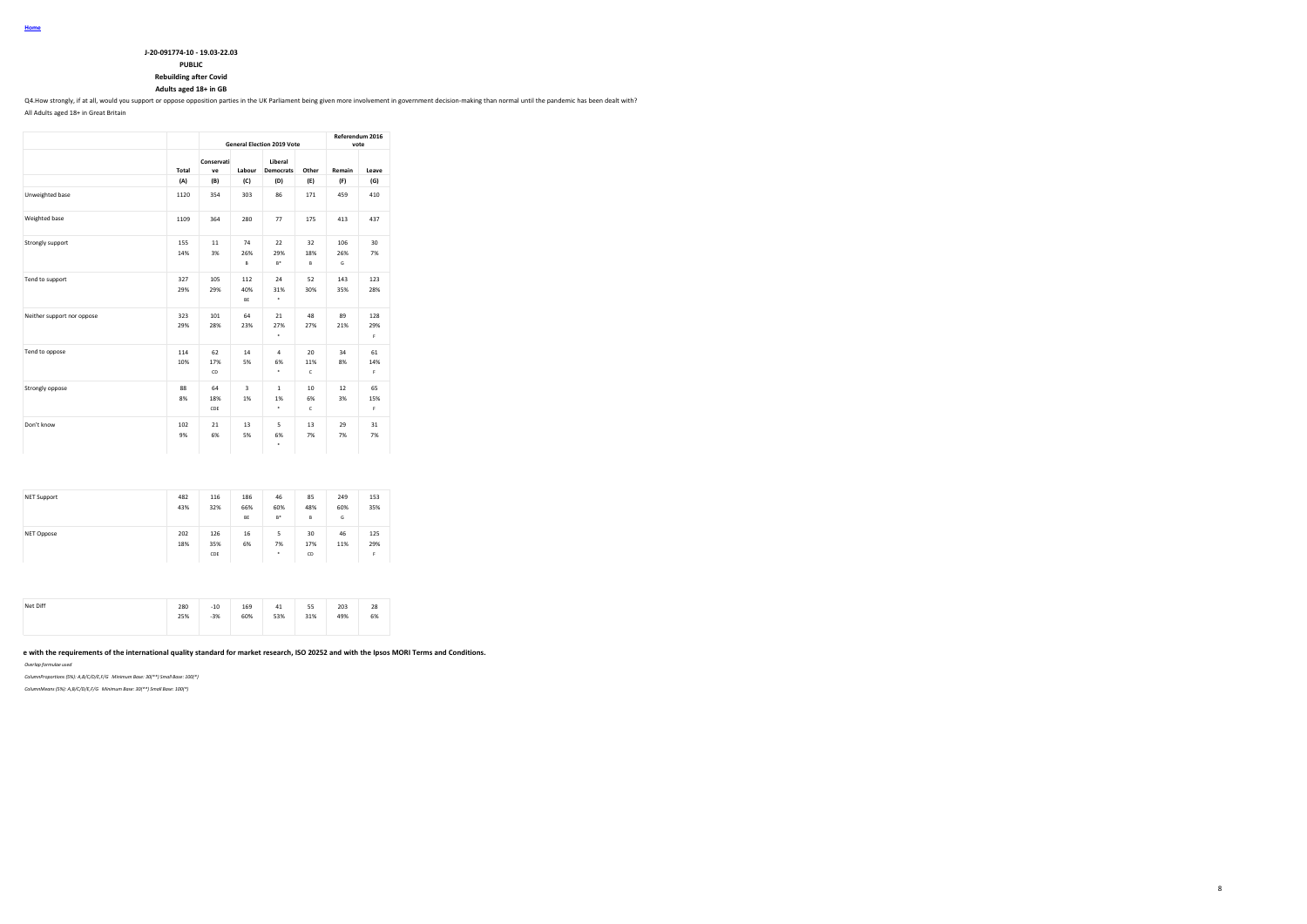**J-20-091774-10 - 19.03-22.03**

**PUBLIC Rebuilding after Covid Adults aged 18+ in GB**

Q5. Now, thinking about government spending in [England/Scotland/Wales] do you think that the amount of financial support that has been given to each of the following types of business during the pandemic has been too much

9

All Adults aged 18+ in Great Britain

|                                                             |                   | Q5. Now, thinking about government spending in<br>[England/Scotland/Wales] do you think that the amount<br>of financial support that has been given to each of the<br>following types of business during the pandemic has<br>been too much, too little or about the right amount? |                  |                                                                                                    |                    |
|-------------------------------------------------------------|-------------------|-----------------------------------------------------------------------------------------------------------------------------------------------------------------------------------------------------------------------------------------------------------------------------------|------------------|----------------------------------------------------------------------------------------------------|--------------------|
|                                                             | Pubs              | Live<br>entertain<br>ment<br>venues<br>such as<br>theatres<br>venues                                                                                                                                                                                                              | ts               | Shops that<br>sell only<br>non-<br>essential<br>and music Restauran goods and Supermar<br>services | kets               |
|                                                             | (A)               | (B)                                                                                                                                                                                                                                                                               | (C)              | (D)                                                                                                | (E)                |
| Unweighted base                                             | 1120              | 1120                                                                                                                                                                                                                                                                              | 1120             | 1120                                                                                               | 1120               |
| Weighted base                                               | 1109              | 1109                                                                                                                                                                                                                                                                              | 1109             | 1109                                                                                               | 1109               |
| Has been far too much financial support (2)                 | 32<br>3%          | 25<br>2%                                                                                                                                                                                                                                                                          | 29<br>3%         | 28<br>2%                                                                                           | 111<br>10%<br>ARCD |
| Has been a little too much financial support (1)            | 71<br>6%          | 72<br>6%                                                                                                                                                                                                                                                                          | 75<br>7%         | 70<br>6%                                                                                           | 165<br>15%<br>ABCD |
| Has been about the right amount of financial<br>support (0) | 349<br>32%<br>B   | 288<br>26%                                                                                                                                                                                                                                                                        | 404<br>36%<br>AB | 435<br>39%<br>AB                                                                                   | 533<br>48%<br>ABCD |
| Has been a little too little financial support (-1)         | 295<br>27%<br>ε   | 283<br>26%<br>s.                                                                                                                                                                                                                                                                  | 290<br>26%<br>Ė  | 276<br>25%<br>p.                                                                                   | 72<br>6%           |
| Has been far too little financial support (-2)              | 194<br>17%<br>CDE | 261<br>24%<br>ACDE                                                                                                                                                                                                                                                                | 160<br>14%<br>DE | 120<br>11%<br>Ė                                                                                    | 30<br>3%           |
| Don't know                                                  | 168<br>15%<br>ċ   | 180<br>16%<br>ċ                                                                                                                                                                                                                                                                   | 149<br>13%       | 181<br>16%<br>ċ                                                                                    | 198<br>18%<br>AC   |
|                                                             |                   |                                                                                                                                                                                                                                                                                   |                  |                                                                                                    |                    |
| NET Too much                                                | 103<br>9%         | 97<br>9%                                                                                                                                                                                                                                                                          | 104<br>9%        | 97<br>9%                                                                                           | 276<br>25%<br>ABCD |
| NET Too little                                              | 489<br>44%<br>CDE | 544<br>49%<br>ACDE                                                                                                                                                                                                                                                                | 451<br>41%<br>DE | 396<br>36%<br>Ė                                                                                    | 102<br>9%          |
|                                                             |                   |                                                                                                                                                                                                                                                                                   |                  |                                                                                                    |                    |
| Net Diff                                                    | $-386$<br>$-35%$  | $-447$<br>$-40%$                                                                                                                                                                                                                                                                  | $-346$<br>$-31%$ | $-299$<br>$-27%$                                                                                   | 174<br>16%         |
|                                                             |                   |                                                                                                                                                                                                                                                                                   |                  |                                                                                                    |                    |

0.58 -0.73 -0.50 -0.42 0.28 -0.50 -0.42<br>B ABC ABCD **This work was carried out in accordance with the requirements of the international quality standard for market research, ISO 20252 and with the Ipsos MORI Terms and Conditions.**

*Overlap formulae used*

*ColumnProportions (5%): A/B/C/D/E Minimum Base: 30(\*\*) Small Base: 100(\*)*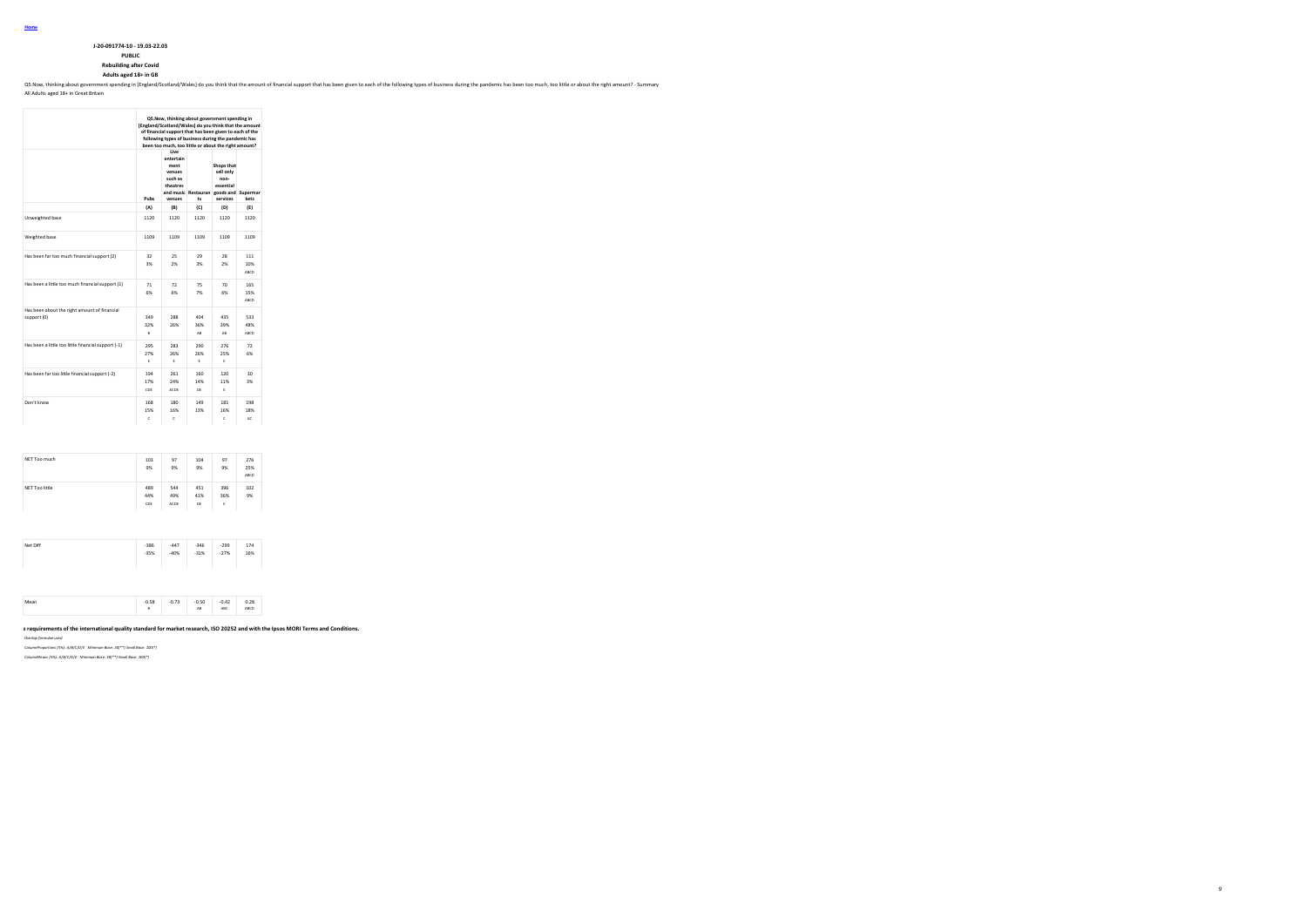### **J-20-091774-10 - 19.03-22.03**

#### **PUBLIC**

**Rebuilding after Covid**

**Adults aged 18+ in GB**

Q5. Now, thinking about government spending in [England/Scotland/Wales] do you think that the amount of financial support that has been given to each of the following types of business during the pandemic has been too much

All Adults aged 18+ in Great Britain

|                                                             |                  |                  | Gender              |                         |                      |                  |                             | Age                  |                               |                    |                               |                      |                  |                  | Social grade               |                  |                 |                      |                       | Region               |                                 |                                   |                  | Urban / Rural      |                                         | <b>Marital Status</b>       |                                              |                     | Presence of children<br>HH (17 or under) | Education              |                  |                            | <b>Employment status</b>  |
|-------------------------------------------------------------|------------------|------------------|---------------------|-------------------------|----------------------|------------------|-----------------------------|----------------------|-------------------------------|--------------------|-------------------------------|----------------------|------------------|------------------|----------------------------|------------------|-----------------|----------------------|-----------------------|----------------------|---------------------------------|-----------------------------------|------------------|--------------------|-----------------------------------------|-----------------------------|----------------------------------------------|---------------------|------------------------------------------|------------------------|------------------|----------------------------|---------------------------|
|                                                             | Total            | Male             | Female              | 18-34                   | 35-54                | 55+              | 18-24                       | 25-34                | 35-44                         | 45-54              | 55-64                         | $65+$                | AB               | C1               | C <sub>2</sub>             | DF               | North           | Midlands             | South                 | London               | Wales                           | Scotland                          | Urban            | Rural              | Married/<br><b>Living as</b><br>Married | Single                      | Widowed/<br>Divorced/S one child<br>enarated | At least<br>oresent | No<br>children<br>present                | Graduate graduate      | Non              | Working                    | Not<br>working            |
|                                                             | (A)              | (B)              | (C)                 | (D)                     | (E)                  | (F)              | (G)                         | (H)                  | (1)                           | (1)                | (K)                           | (L)                  | (M)              | (N)              | (O)                        | (P)              | (Q)             | (R)                  | (S)                   | (T)                  | (U)                             | (V)                               | (W)              | (X)                | (Y)                                     | (2)                         | (a)                                          | (b)                 | (c)                                      | (d)                    | (e)              | (f)                        | (g)                       |
| Unweighted base                                             | 1120             | 519              | 550                 | 342                     | 376                  | 402              | 146                         | 196                  | 175                           | 201                | 178                           | 224                  | 325              | 374              | 171                        | 250              | 274             | 295                  | 256                   | 146                  | 58                              | 91                                | 930              | 190                | 640                                     | 356                         | 124                                          | 289                 | 831                                      | 505                    | 615              | 779                        | 341                       |
| Weighted base                                               | 1109             | 513              | 545                 | 314                     | 373                  | 422              | 123                         | 192                  | 180                           | 194                | 174                           | 248                  | 302              | 327              | 223                        | 257              | 265             | 281                  | 261                   | 148                  | 58                              | 97                                | 924              | 185                | 632                                     | 345                         | 131                                          | 282                 | 827                                      | 363                    | 746              | 664                        | 445                       |
| Has been far too much financial support (2)                 | 32<br>3%         | 16<br>3%         | 14<br>3%            | 14<br>5%                | $\overline{7}$<br>2% | 10<br>2%         | $\overline{7}$<br>6%<br>FL. | $\overline{7}$<br>4% | $\overline{\mathbf{3}}$<br>1% | 5<br>2%            | $\overline{\mathbf{3}}$<br>2% | $\overline{7}$<br>3% | 9<br>3%          | 9<br>3%          | 6<br>3%                    | $^{\circ}$<br>3% | 9<br>3%         | $\overline{7}$<br>2% | $\overline{7}$<br>3%  | 6<br>4%              | $\overline{2}$<br>4%            | $\overline{1}$<br>1%              | 27<br>3%         | 5<br>3%            | $14\,$<br>2%                            | 13<br>4%                    | - 5<br>3%                                    | - 6<br>2%           | 26<br>3%                                 | 17<br>5%<br>$\epsilon$ | 15<br>2%         | 22<br>3%                   | $10\,$<br>2%              |
| Has been a little too much financial support (1)            | 71<br>6%         | 33<br>6%         | 35<br>6%            | 33<br>10%<br>EFUK       | 17<br>4%             | 22<br>5%         | 13<br>11%<br>EFUK           | 20<br>10%<br>EFIK    | $\overline{7}$<br>4%          | $\mathbf{Q}$<br>5% | $\mathbf{\hat{z}}$<br>4%      | 14<br>6%             | 21<br>7%         | 16<br>5%         | 20<br>9%                   | 15<br>6%         | 20<br>8%        | 20<br>7%             | 10<br>4%              | $\mathbf{q}$<br>6%   | $\overline{a}$<br>7%            | $\overline{7}$<br>7%              | 62<br>7%         | $\mathbf{q}$<br>5% | 37<br>6%                                | 28<br>8%                    | $\sim$<br>4%                                 | 26<br>9%            | 45<br>5%                                 | 21<br>6%               | 50<br>7%         | 46<br>7%                   | 24<br>5%                  |
| Has been about the right amount of financial<br>support (0) | 349<br>32%       | 171<br>33%       | 170<br>31%          | 92<br>29%               | 111<br>30%           | 147<br>35%       | 35<br>28%                   | 57<br>30%            | 49<br>27%                     | 62<br>32%          | 56<br>32%                     | 91<br>37%            | 102<br>34%<br>P  | 116<br>35%<br>P  | 66<br>30%                  | 65<br>25%        | 76<br>29%       | 101<br>36%           | 83<br>32%             | 39<br>26%            | 17<br>30%                       | 33<br>34%                         | 285<br>31%       | 65<br>35%          | 215<br>34%<br>$\mathbf{z}$              | 94<br>27%                   | 41<br>31%                                    | 96<br>34%           | 253<br>31%                               | 119<br>33%             | 231<br>31%       | 220<br>33%                 | 129<br>29%                |
| Has been a little too little financial support (-1)         | 295<br>27%       | 137<br>27%       | 147<br>27%          | 84<br>27%               | 85<br>23%            | 126<br>30%<br>E1 | 38<br>31%                   | 45<br>24%            | 45<br>25%                     | 40<br>21%          | 51<br>30%                     | 75<br>30%            | 81<br>27%        | 88<br>27%        | 61<br>28%                  | 64<br>25%        | 87<br>33%       | 67<br>24%            | 69<br>26%             | 34<br>23%            | 15<br>26%                       | 23<br>24%                         | 252<br>27%       | 43<br>23%          | 161<br>25%                              | 83<br>24%                   | 51<br>39%<br>YZ                              | 68<br>24%           | 227<br>27%                               | 100<br>28%             | 195<br>26%       | 195<br>29%<br>$\mathbf{g}$ | 100<br>23%                |
| Has been far too little financial support (-2)              | 194<br>17%       | 93<br>18%        | 85<br>16%           | 55<br>17%               | 70<br>19%            | 69<br>16%        | 18<br>14%                   | 37<br>19%            | 35<br>19%                     | 35<br>18%          | 31<br>18%                     | 38<br>15%            | 62<br>21%        | 55<br>17%        | 30<br>13%                  | 47<br>18%        | 34<br>13%       | 46<br>16%            | 57<br>22%<br>$\alpha$ | 32<br>22%<br>$\circ$ | $\overline{7}$<br>12%<br>$\sim$ | 17<br>18%<br>$\ddot{\phantom{1}}$ | 159<br>17%       | 35<br>19%          | 109<br>17%                              | 64<br>19%                   | 21<br>16%                                    | 41<br>14%           | 153<br>19%                               | 60<br>17%              | 134<br>18%       | 102<br>15%                 | 92<br>21%<br>$\ddot{f}$   |
| Don't know                                                  | 168<br>15%       | 63<br>12%        | 95<br>17%<br>$\,$ B | 37<br>12%               | 84<br>22%<br>DFGHKL  | 47<br>11%        | 12<br>10%                   | 25<br>13%            | 42<br>23%<br>DFGHKL           | 42<br>22%<br>DFGHL | 25<br>14%                     | 23<br>9%             | 26<br>9%         | 43<br>13%        | 40<br>18%<br>${\mathbf M}$ | 59<br>23%<br>MN  | 38<br>14%       | 40<br>14%            | 34<br>13%             | 28<br>19%            | 13<br>22%                       | 15<br>16%                         | 139<br>15%       | 29<br>16%          | 96<br>15%                               | 63<br>18%<br>$\overline{a}$ | 10<br>8%                                     | 46<br>16%           | 123<br>15%                               | 46<br>13%              | 122<br>16%       | 79<br>12%                  | 89<br>20%<br>$\mathbf{f}$ |
|                                                             |                  |                  |                     |                         |                      |                  |                             |                      |                               |                    |                               |                      |                  |                  |                            |                  |                 |                      |                       |                      |                                 |                                   |                  |                    |                                         |                             |                                              |                     |                                          |                        |                  |                            |                           |
| NET Too much                                                | 103<br>9%        | 49<br>9%         | 49<br>9%            | 47<br>15%<br>EFUKL      | 24<br>6%             | 32<br>8%         | 20<br>16%<br>EFUKL          | 27<br>14%<br>EFIJK   | 10<br>6%                      | 14<br>7%           | 11<br>6%                      | 21<br>9%             | 31<br>10%        | 25<br>8%         | 25<br>11%                  | 22<br>9%         | 29<br>11%       | 27<br>10%            | 17<br>7%              | 15<br>10%            | -6<br>10%                       | $^{\circ}$<br>8%                  | 89<br>10%        | 13<br>7%           | 51<br>8%                                | 42<br>12%                   | 10<br>7%                                     | 32<br>11%           | 71<br>9%                                 | 38<br>10%              | 65<br>9%         | 68<br>10%                  | 34<br>8%                  |
| NET Too little                                              | 489<br>44%       | 230<br>45%       | 231<br>42%          | 138<br>44%              | 155<br>41%           | 195<br>46%       | 56<br>46%                   | 82<br>43%            | 80<br>44%                     | 75<br>39%          | 82<br>47%                     | 113<br>46%           | 143<br>47%       | 143<br>44%       | 91<br>41%                  | 111<br>43%       | 121<br>46%      | 113<br>40%           | 126<br>48%            | 66<br>45%            | 22<br>38%                       | 41<br>42%                         | 411<br>44%       | 78<br>42%          | 270<br>43%                              | 147<br>43%                  | 71<br>54%<br>YZ                              | 109<br>38%          | 380<br>46%<br>$\overline{b}$             | 160<br>44%             | 329<br>44%       | 296<br>45%                 | 192<br>43%                |
|                                                             |                  |                  |                     |                         |                      |                  |                             |                      |                               |                    |                               |                      |                  |                  |                            |                  |                 |                      |                       |                      |                                 |                                   |                  |                    |                                         |                             |                                              |                     |                                          |                        |                  |                            |                           |
| Net Diff                                                    | $-386$<br>$-35%$ | $-181$<br>$-35%$ | $-182$<br>$-33%$    | $-92$<br>$-29%$         | $-131$<br>$-35%$     | $-163$<br>$-39%$ | $-36$<br>$-29%$             | $-55$<br>$-29%$      | $-70$<br>$-39%$               | $-61$<br>$-32%$    | $-71$<br>$-41%$               | $-92$<br>$-37%$      | $-113$<br>$-37%$ | $-119$<br>$-36%$ | $-66$<br>$-30%$            | $-89$<br>$-34%$  | $-92$<br>$-35%$ | $-85$<br>$-30%$      | $-109$<br>$-42%$      | $-52$<br>$-35%$      | $-16$<br>$-28%$                 | $-32$<br>$-33%$                   | $-321$<br>$-35%$ | $-64$<br>$-35%$    | $-219$<br>$-35%$                        | $-105$<br>$-30%$            | $-62$<br>$-47%$                              | $-77$<br>$-27%$     | $-309$<br>$-37%$                         | $-122$<br>$-34%$       | $-264$<br>$-35%$ | $-228$<br>$-34%$           | $-158$<br>$-36%$          |
|                                                             |                  |                  |                     |                         |                      |                  |                             |                      |                               |                    |                               |                      |                  |                  |                            |                  |                 |                      |                       |                      |                                 |                                   |                  |                    |                                         |                             |                                              |                     |                                          |                        |                  |                            |                           |
| Mean                                                        | $-0.58$          | $-0.58$          | $-0.56$             | $-0.48$<br>$\mathbb{H}$ | $-0.67$              | $-0.59$          | $-0.43$<br>E                | $-0.51$              | $-0.74$                       | $-0.60$            | $-0.67$                       | $-0.55$              | $-0.60$          | $-0.58$          | $-0.49$                    | $-0.64$          | $-0.52$         | $-0.52$              | $-0.70$               | $-0.66$              | $-0.47$                         | $-0.59$                           | $-0.58$          | $-0.61$            | $-0.59$                                 | $-0.55$                     | $-0.64$                                      | $-0.47$             | $-0.62$                                  | $-0.52$                | $-0.61$          | $-0.53$<br>$_{\rm g}$      | $-0.68$                   |
|                                                             |                  |                  |                     |                         |                      |                  |                             |                      |                               |                    |                               |                      |                  |                  |                            |                  |                 |                      |                       |                      |                                 |                                   |                  |                    |                                         |                             |                                              |                     |                                          |                        |                  |                            |                           |

**This work was carried out in accordance with the requirements of the international quality standard for market research, ISO 20252 and with the Ipsos MORI Terms and Conditions.**

*Overlap formulae used*

*ColumnProportions (5%): A,B/C,D/E/F/G/H/I/J/K/L,M/N/O/P,Q/R/S/T/U/V,W/X,Y/Z/a,b/c,d/e,f/g Minimum Base: 30(\*\*) Small Base: 100(\*)*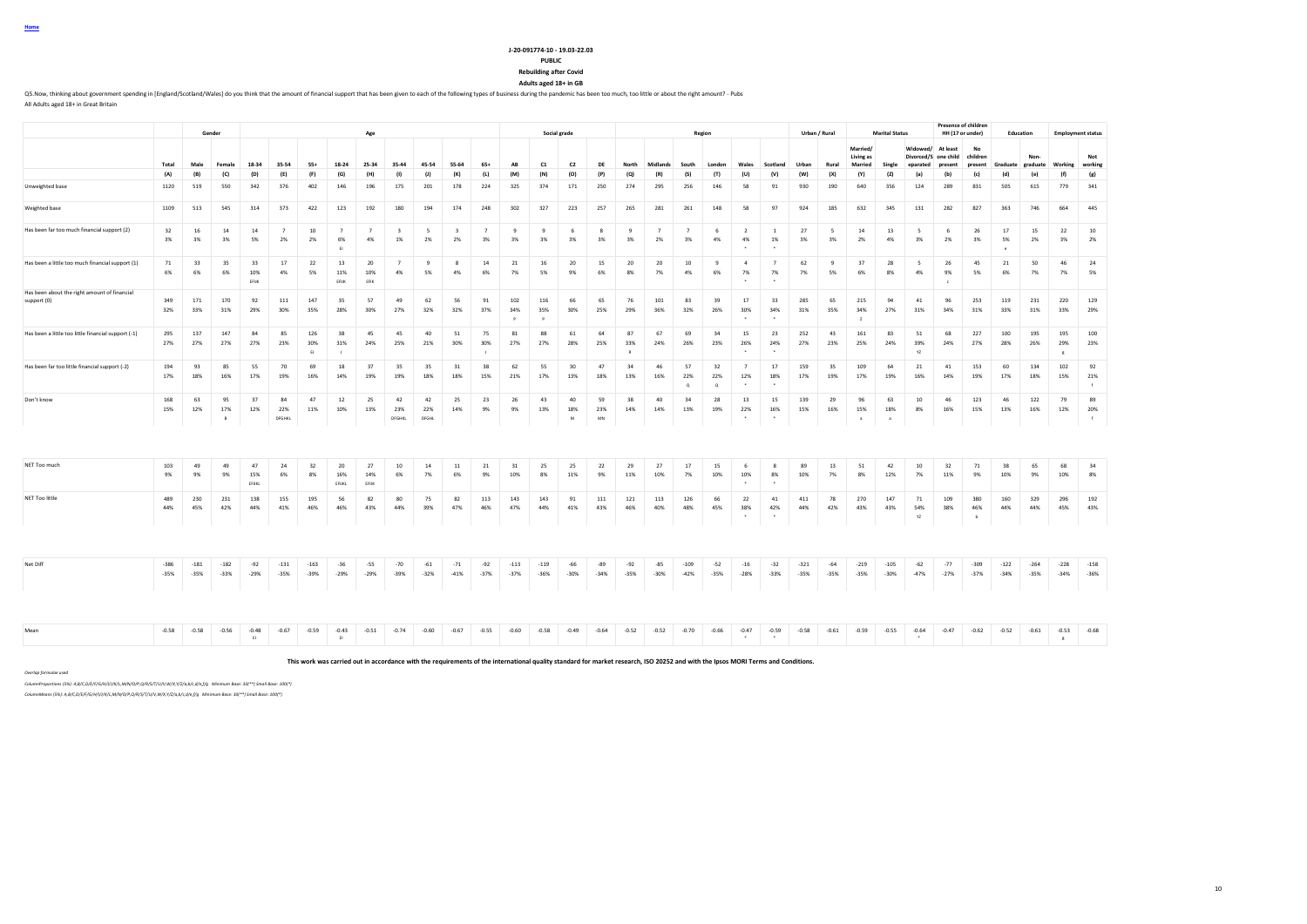| J-20-091774-10 - 19.03-22.03 |  |
|------------------------------|--|
|                              |  |

# **PUBLIC**

**Rebuilding after Covid**

**Adults aged 18+ in GB**

Q5. Now, thinking about government spending in [England/Scotland/Wales] do you think that the amount of financial support that has been given to each of the following types of business during the pandemic has been too much

All Adults aged 18+ in Great Britain

|                                                             |            |                  |                        | <b>General Election 2019 Vote</b> |                      | Referendum 2016<br>vote |            |
|-------------------------------------------------------------|------------|------------------|------------------------|-----------------------------------|----------------------|-------------------------|------------|
|                                                             | Total      | Conservati<br>ve | Labour                 | Liberal<br>Democrat<br>s          | Other                | Remain                  | Leave      |
|                                                             | (A)        | (B)              | (C)                    | (D)                               | (E)                  | (F)                     | (G)        |
| Unweighted base                                             | 1120       | 354              | 303                    | 86                                | 171                  | 459                     | 410        |
| Weighted base                                               | 1109       | 364              | 280                    | 77                                | 175                  | 413                     | 437        |
| Has been far too much financial support (2)                 | 32<br>3%   | ۹<br>2%          | 12<br>4%               | 3<br>4%<br>٠                      | $\overline{7}$<br>4% | 14<br>3%                | 8<br>2%    |
| Has been a little too much financial support (1)            | 71<br>6%   | 18<br>5%         | 19<br>7%               | 1<br>1%<br>٠                      | 16<br>9%<br>n.       | 32<br>8%                | 24<br>6%   |
| Has been about the right amount of financial<br>support (0) | 349<br>32% | 136<br>37%<br>c  | 80 <sub>1</sub><br>29% | 24<br>31%<br>٠                    | 59<br>34%            | 134<br>32%              | 146<br>34% |
| Has been a little too little financial support (-1)         | 295<br>27% | 103<br>28%       | 82<br>29%              | 21<br>27%<br>٠                    | 41<br>23%            | 114<br>28%              | 110<br>25% |
| Has been far too little financial support (-2)              | 194<br>17% | 58<br>16%        | 51<br>18%              | 15<br>19%<br>٠                    | 25<br>14%            | 64<br>16%               | 88<br>20%  |
| Don't know                                                  | 168<br>15% | 40<br>11%        | 36<br>13%              | 14<br>18%<br>۰                    | 27<br>15%            | 55<br>13%               | 60<br>14%  |

| 9%<br>7%<br>11%<br>4%<br>7%<br>13%<br>11%<br>٠<br><b>BD</b><br>36<br>489<br>161<br>66<br>133<br>178<br>198<br>44%<br>44%<br>47%<br>37%<br>47%<br>43%<br>45%<br>٠<br>Ε<br>$-386$<br>$-102$<br>$-32$<br>$-166$<br>$-134$<br>$-42$<br>$-131$<br>$-38%$<br>$-35%$<br>$-37%$<br>$-36%$<br>$-42%$<br>$-24%$<br>$-32%$ | NET Too much          | 103 | 27 | 31 | 3 | 23 | 46 | 32 |
|-----------------------------------------------------------------------------------------------------------------------------------------------------------------------------------------------------------------------------------------------------------------------------------------------------------------|-----------------------|-----|----|----|---|----|----|----|
|                                                                                                                                                                                                                                                                                                                 |                       |     |    |    |   |    |    |    |
|                                                                                                                                                                                                                                                                                                                 | <b>NET Too little</b> |     |    |    |   |    |    |    |
|                                                                                                                                                                                                                                                                                                                 |                       |     |    |    |   |    |    |    |
|                                                                                                                                                                                                                                                                                                                 |                       |     |    |    |   |    |    |    |
|                                                                                                                                                                                                                                                                                                                 |                       |     |    |    |   |    |    |    |
|                                                                                                                                                                                                                                                                                                                 |                       |     |    |    |   |    |    |    |
|                                                                                                                                                                                                                                                                                                                 | Net Diff              |     |    |    |   |    |    |    |
|                                                                                                                                                                                                                                                                                                                 |                       |     |    |    |   |    |    |    |

**This work was carried out in accordance with the requirements of the international quality standard for market research, ISO 20252 and with the Ipsos MORI Terms and Conditions.**

*Overlap formulae used*

*ColumnProportions (5%): A,B/C/D/E,F/G Minimum Base: 30(\*\*) Small Base: 100(\*)*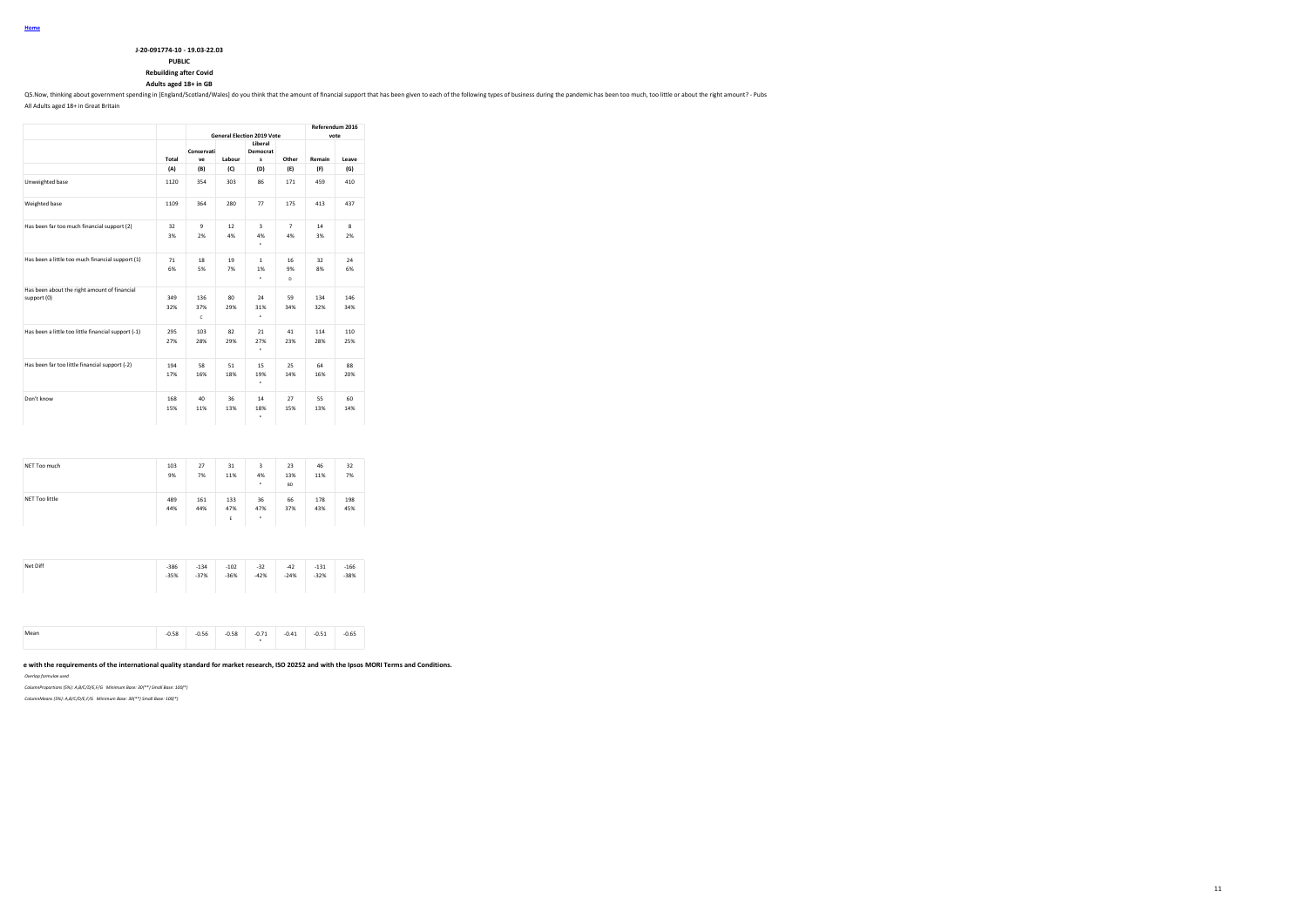#### **J-20-091774-10 - 19.03-22.03**

### **PUBLIC**

**Rebuilding after Covid Adults aged 18+ in GB**

OS Now, thinking about government sognding in [England/Scotland/Wales] do you think that the amount of financial support that has been given to each of the following types of business during the andemic has been too much, All Adults aged 18+ in Great Britain

**Gender Age Social grade Region Urban / Rural Marital Status Presence of children HH (17 or under) Education Employment status** Total Male Female 18-34 35-54 55+ 18-24 25-34 35-44 45-54 55-64 65+ AB C1 C2 DE North Midlands South London Wales Scotland Urban Rural **Married/ Living as Married Single Widowed/ At least Divorced/S eparated one child present children present Graduate No Non-graduate Working Not working** (A) (B) (C) (D) (E) (F) (G) (H) (I) (J) (K) (L) (M) (N) (O) (P) (Q) (R) (S) (T) (U) (V) (W) (X) (Y) (Z) (a) (b) (c) (d) (e) (t) (g) Unweighted base 1120 519 550 342 376 402 146 196 175 201 178 224 325 374 171 250 274 295 256 146 58 91 930 190 640 356 124 289 831 505 615 779 341 Weighted base 1109 513 545 314 373 422 123 192 180 194 174 248 302 327 223 257 265 281 261 148 58 97 924 185 632 345 131 282 827 363 746 664 445 Has been far too much financial support (2) 25 14 9 9 4 12 3 6 2 2 6 6 10 6 4 5 5 5 10 4 - 1 18 7 16 8 2 7 18 13 12 17 9 2% 3% 2% 3% 1% 3% 2% 3% 1% 1% 4% 2% 3% 2% 2% 2% 2% 2% 4% 3% - 1% 2% 4% 2% 2% 2% 3% 2% 4% 2% 2% 2% E terms and the second control of the second control of the second control of the second control of the second Has been a little too much financial support (1) | 72 | 30 | 38 | 32 | 12 | 28 | 18 | 15 | 6 | 5 | 11 | 17 | 21 | 20 | 12 | 21 | 18 | 7 | 15 | 3 | 7 | 67 | 5 | 39 | 23 | 9 | 20 | 52 | 19 | 53 | 45 | 27 6% 6% 7% 10% 3% 7% 14% 8% 4% 3% 6% 7% 7% 6% 6% 7% 8% 7% 3% 10% 5% 8% 7% 3% 6% 7% 7% 7% 6% 5% 7% 7% 6% EIJ E EFIJKL EJ S S \* \* X Has been about the right amount of financial<br>sunnort (0) support (0) 288 146 133 80 89 120 34 46 41 47 42 78 85 89 56 57 63 90 61 31 12 30 241 47 170 88 29 86 202 84 204 182 106 26% 28% 24% 25% 24% 28% 28% 24% 23% 24% 24% 31% 28% 27% 25% 22% 24% 32% 24% 21% 21% 31% 26% 26% 27% 26% 22% 31% 24% 23% 27% 27% 24% QST \* \* Has been a little too little financial support (-1) 283 125 145 81 90 112 26 55 38 51 51 62 71 100 55 57 78 71 65 28 14 26 242 41 165 76 43 65 219 106 177 192 91 26% 24% 27% 26% 24% 27% 21% 29% 21% 26% 29% 25% 23% 31% 25% 22% 29% 25% 25% 19% 25% 27% 26% 22% 26% 22% 33% 23% 26% 29% 24% 29% 20% MP to a set of the set of the set of the set of the set of the set of the set of the set of the set of the set of the set of the set of the set of the set of the set of the set of the set of the set of the set of the set Has been far too little financial support (-2) 261 126 118 71 96 94 28 43 50 46 36 58 87 66 49 58 53 62 82 38 8 18 212 49 136 88 37 58 202 90 170 144 117 24% 24% 22% 23% 26% 22% 23% 23% 28% 24% 20% 23% 29% 20% 22% 23% 20% 22% 31% 26% 14% 18% 23% 26% 22% 25% 28% 21% 24% 25% 23% 22% 26% N QRUV  $\qquad \qquad \bullet$ Don't know 180 72 101 41 84 55 15 26 42 42 28 28 28 45 47 60 45 34 35 31 20 15 144 36 106 62 11 45 135 50 130 85 95 16% 14% 19% 13% 22% 13% 12% 14% 23% 21% 16% 11% 9% 14% 21% 23% 17% 12% 13% 21% 34% 15% 16% 20% 17% 18% 8% 16% 16% 14% 17% 13% 21% DFGHL I DFGHL DFGL I I M MN RM I R QRSV\* \* I a a fl i f NET Too much 97 44 47 42 15 40 21 21 8 8 18 23 31 26 16 24 26 23 17 19 3 9 86 12 55 31 11 28 70 32 65 62 36 9% 9% 9% 13% 4% 10% 17% 11% 4% 4% 10% 9% 10% 8% 7% 9% 10% 8% 7% 13% 5% 9% 9% 6% 9% 9% 9% 10% 8% 9% 9% 9% 8% EIJ EJ EFIJL EIJ EJ E \* \* NET Too little 544 250 264 152 185 206 54 99 88 97 86 120 158 166 104 116 131 134 147 66 22 43 454 90 301 163 80 123 421 197 347 336 208 49% 49% 48% 48% 50% 49% 44% 51% 49% 50% 50% 48% 52% 51% 47% 45% 49% 48% 56% 45% 39% 45% 49% 48% 48% 47% 61% 44% 51% 54% 47% 51% 47% TU \* \* YZ b e Net Diff -447 -206 -216 -111 -170 -166 -33 -78 -80 -89 -69 -97 -127 -140 -88 -91 -105 -110 -130 -47 -19 -35 -369 -78 -246 -132 -68 -95 -351 -164 -282 -274 -172 -40% -40% -40% -35% -46% -39% -27% -40% -45% -46% -40% -39% -42% -43% -39% -35% -40% -39% -50% -32% -34% -36% -40% -42% -39% -38% -52% -34% -42% -45% -38% -41% -39% Mean -0.73 -0.73 -0.53 -0.90 -0.68 -0.94 -0.89 -0.94 -0.88 -0.69 -0.74 -0.71 -0.74 -0.73 -0.70 -0.79 -0.70 -0.79 -0.70 -0.70 -0.70 -0.70 -0.70 -0.72 -0.89 -0.80 -0.71 -0.77 -0.77 -0.79 -0.89 -0.80 -0.92 -0.89 -0.90 -0.72 -EIJ EI EIJ E EI EI S \* \* \* \*

**This work was carried out in accordance with the requirements of the international quality standard for market research, ISO 20252 and with the Ipsos MORI Terms and Conditions.**

*Overlap formulae used*

*ColumnProportions (5%): A,B/C,D/E/F/G/H/I/J/K/L,M/N/O/P,Q/R/S/T/U/V,W/X,Y/Z/a,b/c,d/e,f/g Minimum Base: 30(\*\*) Small Base: 100(\*)*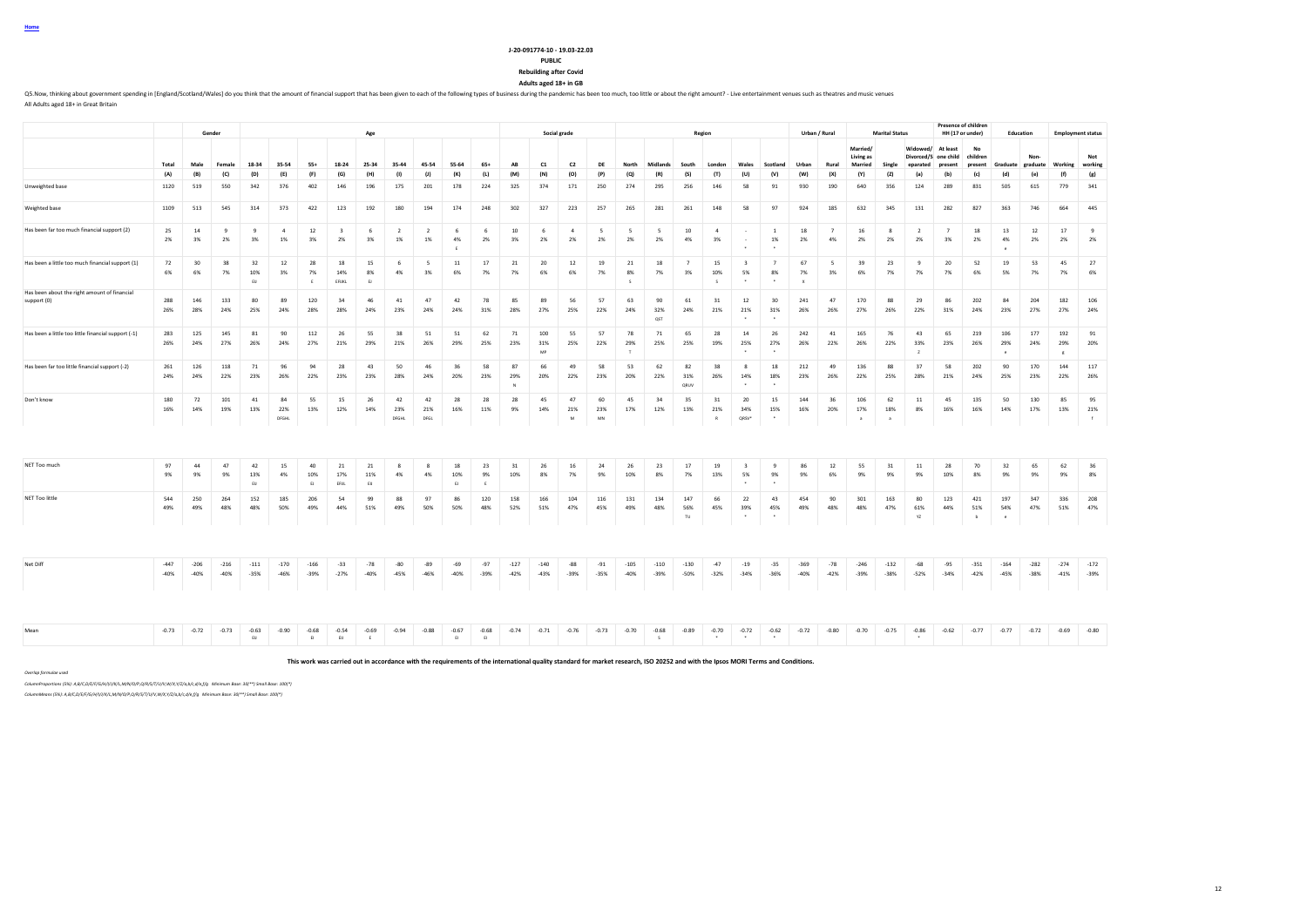| J-20-091774-10 - 19.03-22.03 |  |
|------------------------------|--|
| -------                      |  |

# **PUBLIC**

**Rebuilding after Covid**

**Adults aged 18+ in GB**

Q5. Now, thinking about government spending in [England/Scotland/Wales] do you think that the amount of financial support that has been given to each of the following types of business during the pandemic has been too much

All Adults aged 18+ in Great Britain

|                                                             |            |                  |                        | <b>General Election 2019 Vote</b> |                    | Referendum 2016<br>vote |                       |
|-------------------------------------------------------------|------------|------------------|------------------------|-----------------------------------|--------------------|-------------------------|-----------------------|
|                                                             | Total      | Conservati<br>ve | Labour                 | Liberal<br>Democrat<br>s          | Other              | Remain                  | Leave                 |
|                                                             | (A)        | (B)              | (C)                    | (D)                               | (E)                | (F)                     | (G)                   |
| Unweighted base                                             | 1120       | 354              | 303                    | 86                                | 171                | 459                     | 410                   |
| Weighted base                                               | 1109       | 364              | 280                    | 77                                | 175                | 413                     | 437                   |
| Has been far too much financial support (2)                 | 25<br>2%   | 5<br>1%          | $\overline{a}$<br>2%   | $\mathcal{P}$<br>2%<br>٠          | $\mathbf{R}$<br>4% | 6<br>1%                 | 10 <sup>1</sup><br>2% |
| Has been a little too much financial support (1)            | 72<br>6%   | 24<br>7%         | 21<br>8%               | 4<br>5%<br>٠                      | 13<br>8%           | 20 <sub>0</sub><br>5%   | 34<br>8%              |
| Has been about the right amount of financial<br>support (0) | 288<br>26% | 109<br>30%       | 65<br>23%              | 16<br>21%<br>٠                    | 51<br>29%          | 106<br>26%              | 119<br>27%            |
| Has been a little too little financial support (-1)         | 283<br>26% | 110<br>30%       | 69<br>24%              | 19<br>25%<br>٠                    | 42<br>24%          | 114<br>28%              | 116<br>27%            |
| Has been far too little financial support (-2)              | 261<br>24% | 69<br>19%        | 85<br>30%<br><b>RF</b> | 20<br>27%<br>٠                    | 33<br>19%          | 113<br>27%              | 93<br>21%             |
| Don't know                                                  | 180<br>16% | 46<br>13%        | 36<br>13%              | 16<br>21%<br>٠                    | 29<br>16%          | 55<br>13%               | 64<br>15%             |

| NET Too much          | 97         | 29         | 26         | 6         | 21        | 26         | 44         |
|-----------------------|------------|------------|------------|-----------|-----------|------------|------------|
|                       | 9%         | 8%         | 9%         | 7%<br>٠   | 12%       | 6%         | 10%        |
| <b>NET Too little</b> | 544<br>49% | 179<br>49% | 154<br>55% | 39<br>51% | 75<br>43% | 227<br>55% | 209<br>48% |
|                       |            |            | E          | ٠         |           |            |            |
|                       |            |            |            |           |           |            |            |
|                       | $-447$     | $-150$     | $-128$     | $-34$     | $-54$     | $-201$     | $-165$     |
| Net Diff              | $-40%$     | $-41%$     | $-46%$     | $-44%$    | $-31%$    | $-49%$     | $-38%$     |
|                       |            |            |            |           |           |            |            |

| Moze<br> | 0.72<br>$-0.75$<br>$\cdots$ | $-0.86$<br>-0.67 | -0.86 | $-0.54$<br>CD | $-0.86$ | $-0.67$ |
|----------|-----------------------------|------------------|-------|---------------|---------|---------|
|----------|-----------------------------|------------------|-------|---------------|---------|---------|

e with the requirements of the international quality standard for market research, ISO 20252 and with the Ipsos MORI Terms and Conditions.

*Overlap formulae used*

*ColumnProportions (5%): A,B/C/D/E,F/G Minimum Base: 30(\*\*) Small Base: 100(\*)*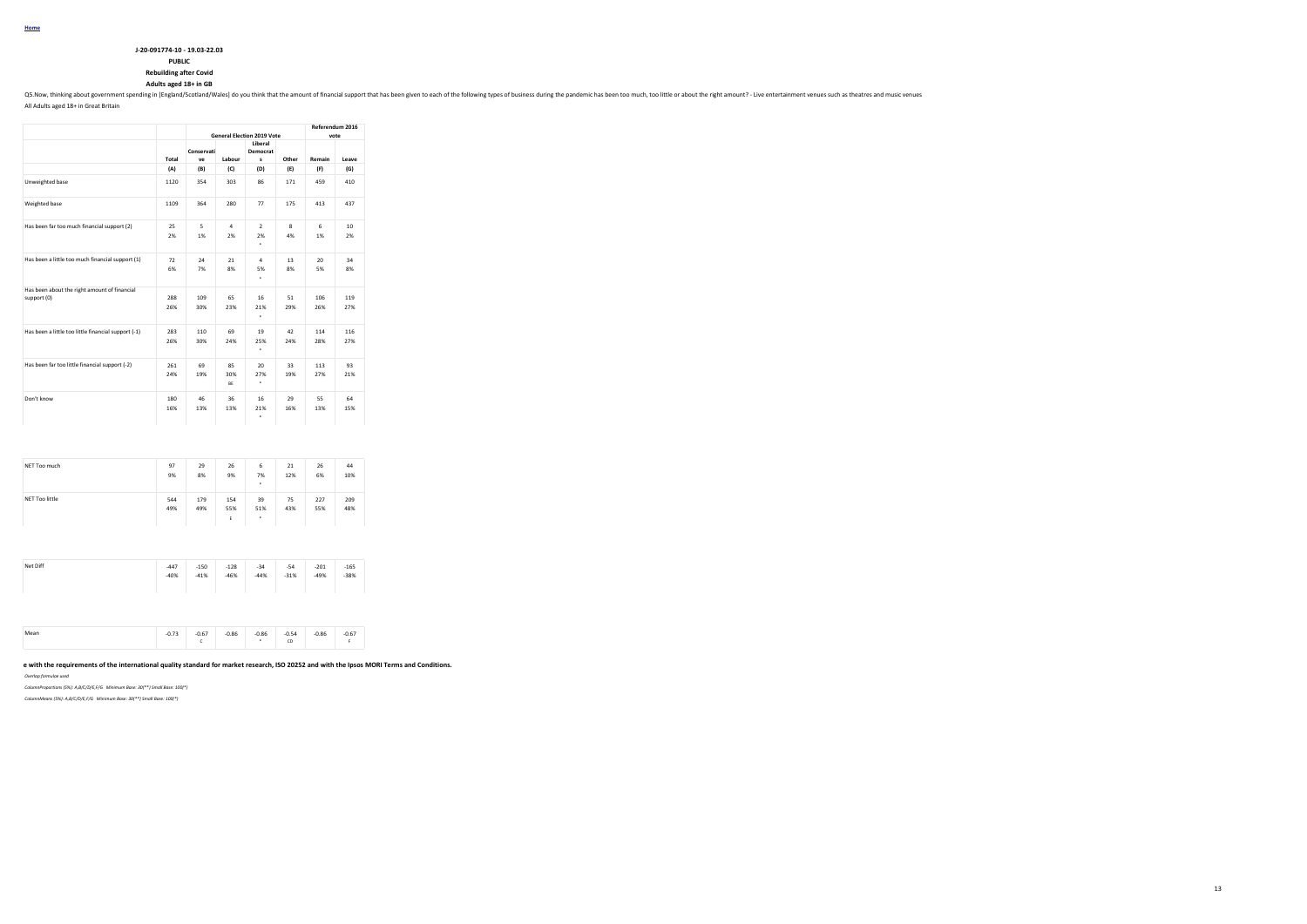# **J-20-091774-10 - 19.03-22.03**

# **PUBLIC**

**Rebuilding after Covid Adults aged 18+ in GB**

Q5. Now, thinking about government spending in [England/Scotland/Wales] do you think that the amount of financial support that has been given to each of the following types of business during the pandemic has been too much

All Adults aged 18+ in Great Britain

|                                                             |                  |                  | Gender           |                    |                    |                  |                      | Age                           |                       |                      |                                |                      |                      | Social grade               |                            |                 |                 |                 |                           | Region                        |                                         |                                 | Urban / Rural            |                                |                                  | <b>Marital Status</b> |                                              | <b>Presence of children</b><br>HH (17 or under) |                           | Education         |                  |                          | <b>Employment status</b> |
|-------------------------------------------------------------|------------------|------------------|------------------|--------------------|--------------------|------------------|----------------------|-------------------------------|-----------------------|----------------------|--------------------------------|----------------------|----------------------|----------------------------|----------------------------|-----------------|-----------------|-----------------|---------------------------|-------------------------------|-----------------------------------------|---------------------------------|--------------------------|--------------------------------|----------------------------------|-----------------------|----------------------------------------------|-------------------------------------------------|---------------------------|-------------------|------------------|--------------------------|--------------------------|
|                                                             | Total            | Male             | Female           | 18-34              | 35-54              | 55+              | 18-24                | 25-34                         | 35-44                 | 45-54                | 55-64                          | 65+                  | AB                   | C1                         | C <sub>2</sub>             | DE              | North           | Midlands        | South                     | London                        | Wales                                   | Scotland                        | Urban                    | Rural                          | Married/<br>Living as<br>Married | Single                | Widowed/<br>Divorced/S one child<br>eparated | At least<br>present                             | No<br>children<br>present | Graduate graduate | Non-             | Working                  | Not<br>working           |
|                                                             | (A)              | (B)              | (C)              | (D)                | (E)                | (F)              | (G)                  | (H)                           | (1)                   | (1)                  | (K)                            | (L)                  | (M)                  | (N)                        | (O)                        | (P)             | (Q)             | (R)             | (S)                       | (T)                           | (U)                                     | (V)                             | (W)                      | (X)                            | (Y)                              | (Z)                   | (a)                                          | (b)                                             | (c)                       | (d)               | (e)              | (f)                      | (g)                      |
| Unweighted base                                             | 1120             | 519              | 550              | 342                | 376                | 402              | 146                  | 196                           | 175                   | 201                  | 178                            | 224                  | 325                  | 374                        | 171                        | 250             | 274             | 295             | 256                       | 146                           | 58                                      | 91                              | 930                      | 190                            | 640                              | 356                   | 124                                          | 289                                             | 831                       | 505               | 615              | 779                      | 341                      |
| Weighted base                                               | 1109             | 513              | 545              | 314                | 373                | 422              | 123                  | 192                           | 180                   | 194                  | 174                            | 248                  | 302                  | 327                        | 223                        | 257             | 265             | 281             | 261                       | 148                           | 58                                      | 97                              | 924                      | 185                            | 632                              | 345                   | 131                                          | 282                                             | 827                       | 363               | 746              | 664                      | 445                      |
| Has been far too much financial support (2)                 | 29<br>3%         | 15<br>3%         | 12<br>2%         | 8<br>2%            | 10<br>3%           | 12<br>3%         | $\overline{4}$<br>3% | $\overline{\mathbf{3}}$<br>2% | $\overline{4}$<br>2%  | $\overline{7}$<br>3% | $\overline{\phantom{a}}$<br>3% | $\overline{7}$<br>3% | 9<br>3%              | 10<br>3%                   | 5<br>2%                    | 5<br>2%         | 6<br>2%         | 6<br>2%         | 9<br>3%                   | $\overline{\mathbf{3}}$<br>2% | $\overline{2}$<br>3%                    | $\overline{4}$<br>4%            | 22<br>2%                 | 8<br>4%                        | 17<br>3%                         | 9<br>3%               | $\overline{\mathbf{3}}$<br>2%                | $\overline{7}$<br>2%                            | 22<br>3%                  | 13<br>4%          | 16<br>2%         | 16<br>2%                 | 13<br>3%                 |
| Has been a little too much financial support (1)            | 75<br>7%         | 42<br>8%         | 30<br>6%         | 40<br>13%<br>FEIRL | 12<br>3%           | 22<br>5%         | 14<br>11%<br>EFIJL   | 27<br>14%<br>EFUKL            | $\overline{7}$<br>4%  | 5<br>3%              | $11\,$<br>6%                   | $11\,$<br>5%         | 27<br>9%<br>$\Omega$ | 26<br>8%                   | 8<br>3%                    | 14<br>6%        | 19<br>7%        | 24<br>9%        | 12<br>5%                  | 12<br>8%                      | $\overline{\mathbf{3}}$<br>6%<br>$\sim$ | $\overline{4}$<br>4%            | 70<br>8%<br>$\mathbf{x}$ | $\overline{\phantom{a}}$<br>3% | 36<br>6%                         | 31<br>9%              | $\mathbf{R}$<br>6%                           | 25<br>9%                                        | 50<br>6%                  | 26<br>7%          | 49<br>7%         | 58<br>9%                 | 17<br>4%                 |
| Has been about the right amount of financial<br>support (0) | 404<br>36%       | 181<br>35%       | 209<br>38%       | 105<br>33%         | 129<br>35%         | 170<br>40%       | 44<br>36%            | 61<br>32%                     | 58<br>32%             | 72<br>37%            | 62<br>36%                      | 108<br>43%<br>DEHI   | 107<br>35%           | 123<br>38%                 | 88<br>39%                  | 87<br>34%       | 100<br>38%      | 104<br>37%      | 86<br>33%                 | 49<br>34%                     | 22<br>39%<br>$\ddot{\phantom{1}}$       | 42<br>43%                       | 330<br>36%               | 74<br>40%                      | 246<br>39%                       | 112<br>32%            | 47<br>36%                                    | 113<br>40%                                      | 292<br>35%                | 130<br>36%        | 274<br>37%       | 250<br>38%               | 154<br>35%               |
| Has been a little too little financial support (-1)         | 290<br>26%       | 132<br>26%       | 146<br>27%       | 87<br>28%          | 88<br>24%          | 115<br>27%       | 33<br>27%            | 54<br>28%                     | 38<br>21%             | 50<br>26%            | 53<br>31%                      | 62<br>25%            | 83<br>28%            | 80<br>25%                  | 58<br>26%                  | 69<br>27%       | 75<br>28%       | 67<br>24%       | 81<br>31%<br>$\mathbf{r}$ | 30<br>20%                     | 16<br>27%                               | 22<br>22%                       | 253<br>27%               | 37<br>20%                      | 164<br>26%                       | 84<br>24%             | 42<br>32%                                    | 64<br>23%                                       | 226<br>27%                | 104<br>29%        | 186<br>25%       | 177<br>27%               | 113<br>25%               |
| Has been far too little financial support (-2)              | 160<br>14%       | 79<br>15%        | 68<br>13%        | 42<br>13%          | 61<br>16%          | 57<br>14%        | 19<br>15%            | 23<br>12%                     | 35<br>19%<br>$\kappa$ | 26<br>14%            | 18<br>10%                      | 40<br>16%            | 53<br>18%            | 47<br>14%                  | 28<br>13%                  | 32<br>13%       | 31<br>12%       | 42<br>15%       | 42<br>16%                 | 25<br>17%                     | $\sim$<br>9%                            | 15<br>15%                       | 126<br>14%               | 35<br>19%                      | 85<br>13%                        | 55<br>16%             | 20<br>15%                                    | 37<br>13%                                       | 124<br>15%                | 50<br>14%         | 111<br>15%       | 87<br>13%                | 73<br>16%                |
| Don't know                                                  | 149<br>13%       | 64<br>12%        | 81<br>15%        | 32<br>10%          | 72<br>19%<br>DFGHL | 45<br>11%        | $\overline{9}$<br>7% | 24<br>12%                     | 38<br>21%<br>DFGHL    | 34<br>18%<br>DFGL    | 25<br>14%                      | 20<br>8%             | 23<br>8%             | 41<br>13%<br>${\mathsf M}$ | 36<br>16%<br>${\mathbf M}$ | 50<br>19%<br>MN | 33<br>12%       | 38<br>13%       | 31<br>12%                 | 27<br>19%                     | 10<br>17%                               | 11<br>12%                       | 124<br>13%               | 26<br>14%                      | 85<br>13%                        | 53<br>15%             | 11<br>9%                                     | 36<br>13%                                       | 113<br>14%                | 40<br>11%         | 109<br>15%       | 75<br>11%                | 74<br>17%<br>f           |
| NET Too much                                                | 104<br>9%        | 57<br>11%        | 42<br>8%         | 48<br>15%<br>FRU.  | 23<br>6%           | 34<br>8%         | 18<br>15%<br>FRU.    | 30<br>16%<br>FELL             | 11<br>6%              | 12<br>6%             | 15<br>9%                       | 18<br>7%             | 36<br>12%<br>$\circ$ | 36<br>11%                  | 13<br>6%                   | 19<br>7%        | 25<br>10%       | 30<br>11%       | 21<br>8%                  | 16<br>11%                     | 5<br>9%                                 | $\overline{7}$<br>8%            | 91<br>10%                | 13<br>7%                       | 54<br>8%                         | 40<br>12%             | 10<br>8%                                     | 32<br>11%                                       | 72<br>9%                  | 39<br>11%         | 65<br>9%         | 74<br>11%                | 30<br>7%                 |
| NET Too little                                              | 451<br>41%       | 211<br>41%       | 214<br>39%       | 129<br>41%         | 149<br>40%         | 173<br>41%       | 51<br>42%            | 77<br>40%                     | 73<br>41%             | 76<br>39%            | 71<br>41%                      | 102<br>41%           | 136<br>45%           | 127<br>39%                 | 86<br>39%                  | 101<br>39%      | 106<br>40%      | 109<br>39%      | 123<br>47%                | 55<br>37%                     | 21<br>36%                               | 37<br>38%                       | 379<br>41%               | 72<br>39%                      | 249<br>39%                       | 140<br>40%            | 63<br>48%                                    | 101<br>36%                                      | 350<br>42%                | 154<br>42%        | 297<br>40%       | $_{\rm g}$<br>264<br>40% | 186<br>42%               |
|                                                             |                  |                  |                  |                    |                    |                  |                      |                               |                       |                      |                                |                      |                      |                            |                            |                 |                 |                 |                           |                               |                                         |                                 |                          |                                |                                  |                       |                                              |                                                 |                           |                   |                  |                          |                          |
| Net Diff                                                    | $-346$<br>$-31%$ | $-154$<br>$-30%$ | $-172$<br>$-32%$ | $-81$<br>$-26%$    | $-127$<br>$-34%$   | $-139$<br>$-33%$ | $-33$<br>$-27%$      | $-47$<br>$-25%$               | $-62$<br>$-35%$       | $-64$<br>$-33%$      | $-55$<br>$-32%$                | $-83$<br>$-34%$      | $-100$<br>$-33%$     | $-91$<br>$-28%$            | $-73$<br>$-33%$            | $-82$<br>$-32%$ | $-81$<br>$-31%$ | $-79$<br>$-28%$ | $-102$<br>$-39%$          | $-39$<br>$-27%$               | $-15$<br>$-27%$                         | $-30$<br>$-30%$                 | $-287$<br>$-31%$         | $-59$<br>$-32%$                | $-195$<br>$-31%$                 | $-99$<br>$-29%$       | $-52$<br>$-40%$                              | $-69$<br>$-24%$                                 | $-278$<br>$-34%$          | $-115$<br>$-32%$  | $-232$<br>$-31%$ | $-190$<br>$-29%$         | $-156$<br>$-35%$         |
|                                                             |                  |                  |                  |                    |                    |                  |                      |                               |                       |                      |                                |                      |                      |                            |                            |                 |                 |                 |                           |                               |                                         |                                 |                          |                                |                                  |                       |                                              |                                                 |                           |                   |                  |                          |                          |
| Mean                                                        | $-0.50$          | $-0.49$          | $-0.49$          | $-0.41$<br>E1      | $-0.59$            | $-0.49$          | $-0.42$              | $-0.40$<br>$\mathbf{I}$       | $-0.66$               | $-0.53$              | $-0.46$                        | $-0.51$              | $-0.52$              | $-0.45$                    | $-0.51$                    | $-0.53$         | $-0.45$         | $-0.48$         | $-0.59$                   | $-0.51$                       | $-0.38$<br>$\ddot{\phantom{1}}$         | $-0.48$<br>$\ddot{\phantom{1}}$ | $-0.49$                  | $-0.54$                        | $-0.48$                          | $-0.50$               | $-0.58$                                      | $-0.40$                                         | $-0.53$                   | $-0.47$           | $-0.51$          | $-0.44$                  | $-0.58$                  |

**This work was carried out in accordance with the requirements of the international quality standard for market research, ISO 20252 and with the Ipsos MORI Terms and Conditions.**

*Overlap formulae used*

*ColumnProportions (5%): A,B/C,D/E/F/G/H/I/J/K/L,M/N/O/P,Q/R/S/T/U/V,W/X,Y/Z/a,b/c,d/e,f/g Minimum Base: 30(\*\*) Small Base: 100(\*)*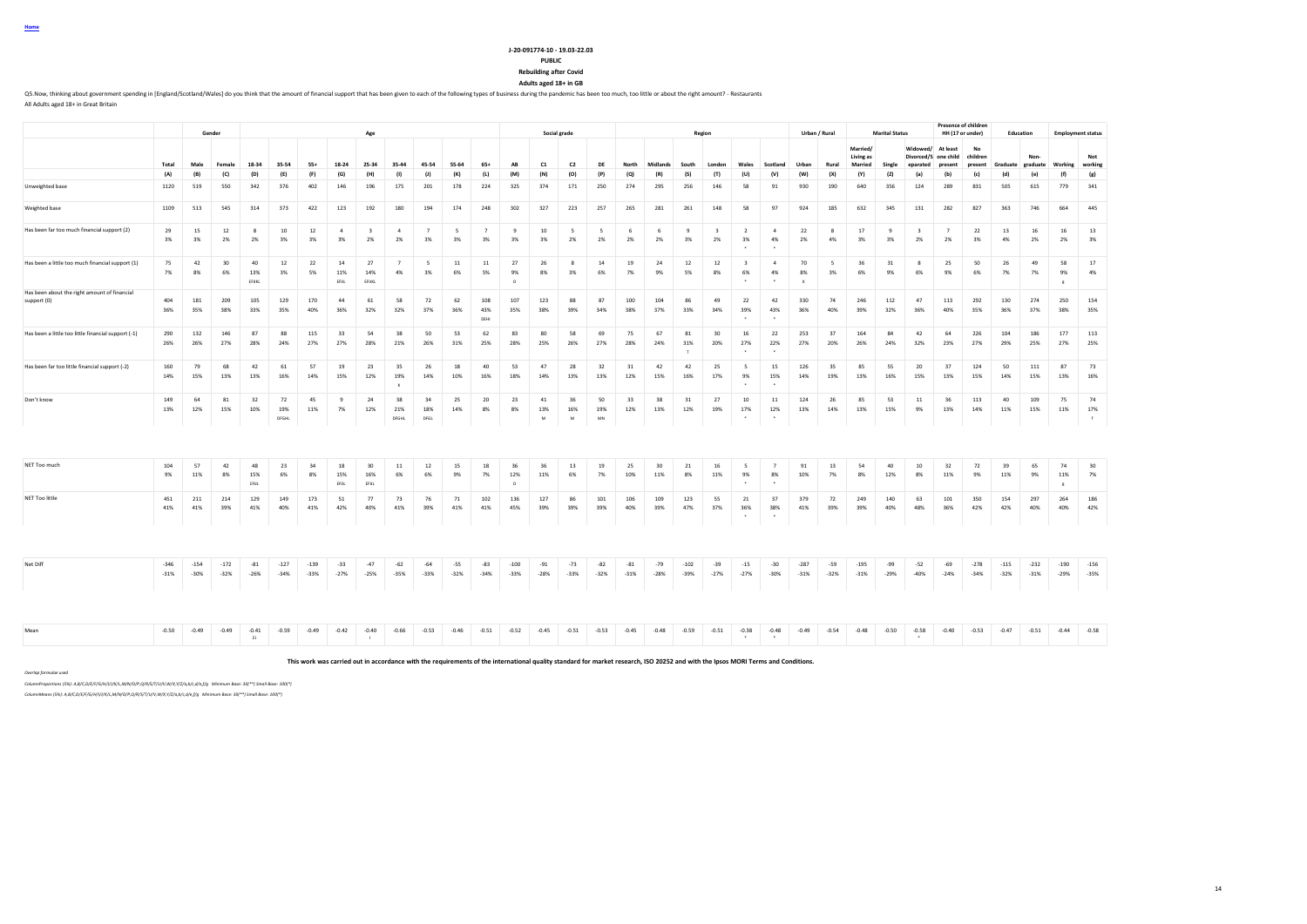| J-20-091774-10 - 19.03-22.03 |
|------------------------------|
| <b>DUDIT</b>                 |

# **PUBLIC**

**Rebuilding after Covid Adults aged 18+ in GB**

Q5. Now, thinking about government spending in [England/Scotland/Wales] do you think that the amount of financial support that has been given to each of the following types of business during the pandemic has been too much

All Adults aged 18+ in Great Britain

|                                                             |            |                    |                      | <b>General Election 2019 Vote</b> |                               | Referendum 2016 | vote                   |
|-------------------------------------------------------------|------------|--------------------|----------------------|-----------------------------------|-------------------------------|-----------------|------------------------|
|                                                             | Total      | Conservati<br>ve   | Labour               | Liberal<br>Democrat<br>s          | Other                         | Remain          | Leave                  |
|                                                             | (A)        | (B)                | (C)                  | (D)                               | (E)                           | (F)             | (G)                    |
| Unweighted base                                             | 1120       | 354                | 303                  | 86                                | 171                           | 459             | 410                    |
| Weighted base                                               | 1109       | 364                | 280                  | 77                                | 175                           | 413             | 437                    |
| Has been far too much financial support (2)                 | 29<br>3%   | $\mathbf{Q}$<br>2% | $\overline{7}$<br>3% | $\overline{a}$<br>2%<br>٠         | 6<br>3%                       | 14<br>3%        | 10 <sub>10</sub><br>2% |
| Has been a little too much financial support (1)            | 75<br>7%   | 21<br>6%           | 19<br>7%             | $\overline{2}$<br>3%<br>٠         | 20 <sub>0</sub><br>12%<br>RD. | 33<br>8%        | 22<br>5%               |
| Has been about the right amount of financial<br>support (0) | 404<br>36% | 163<br>45%<br>c    | 91<br>33%            | 28<br>36%<br>٠                    | 66<br>38%                     | 144<br>35%      | 178<br>41%             |
| Has been a little too little financial support (-1)         | 290<br>26% | 87<br>24%          | 84<br>30%            | 18<br>24%<br>٠                    | 46<br>26%                     | 118<br>28%      | 103<br>24%             |
| Has been far too little financial support (-2)              | 160<br>14% | 49<br>13%          | 45<br>16%            | 12<br>16%<br>٠                    | 17<br>10%                     | 55<br>13%       | 75<br>17%              |
| Don't know                                                  | 149<br>13% | 35<br>10%          | 34<br>12%            | 15<br>19%<br>$R^*$                | 21<br>12%                     | 49<br>12%       | 49<br>11%              |

| NET Too much          | 104    | 30     | 26     | $\overline{a}$ | 26        | 47     | 31     |
|-----------------------|--------|--------|--------|----------------|-----------|--------|--------|
|                       | 9%     | 8%     | 9%     | 5%             | 15%       | 11%    | 7%     |
|                       |        |        |        | ٠              | <b>BD</b> | G      |        |
| <b>NET Too little</b> | 451    | 136    | 129    | 31             | 62        | 173    | 178    |
|                       | 41%    | 37%    | 46%    | 40%            | 36%       | 42%    | 41%    |
|                       |        |        | BE     | ٠              |           |        |        |
|                       |        |        |        |                |           |        |        |
|                       |        |        |        |                |           |        |        |
|                       | $-346$ | $-106$ | $-102$ | $-27$          | $-37$     | $-126$ | $-147$ |
| Net Diff              | $-31%$ | $-29%$ | $-37%$ | $-35%$         | $-21%$    | $-30%$ | $-34%$ |
|                       |        |        |        |                |           |        |        |
|                       |        |        |        |                |           |        |        |
|                       |        |        |        |                |           |        |        |

|  | -----<br>. | .<br>the contract of the contract of | ----- | ----- | ---- | . | ----<br>. |
|--|------------|--------------------------------------|-------|-------|------|---|-----------|
|  |            |                                      |       |       |      |   |           |
|  |            |                                      |       |       | w    |   |           |
|  |            |                                      |       |       |      |   |           |

**This work was carried out in accordance with the requirements of the international quality standard for market research, ISO 20252 and with the Ipsos MORI Terms and Conditions.**

*Overlap formulae used*

*ColumnProportions (5%): A,B/C/D/E,F/G Minimum Base: 30(\*\*) Small Base: 100(\*)*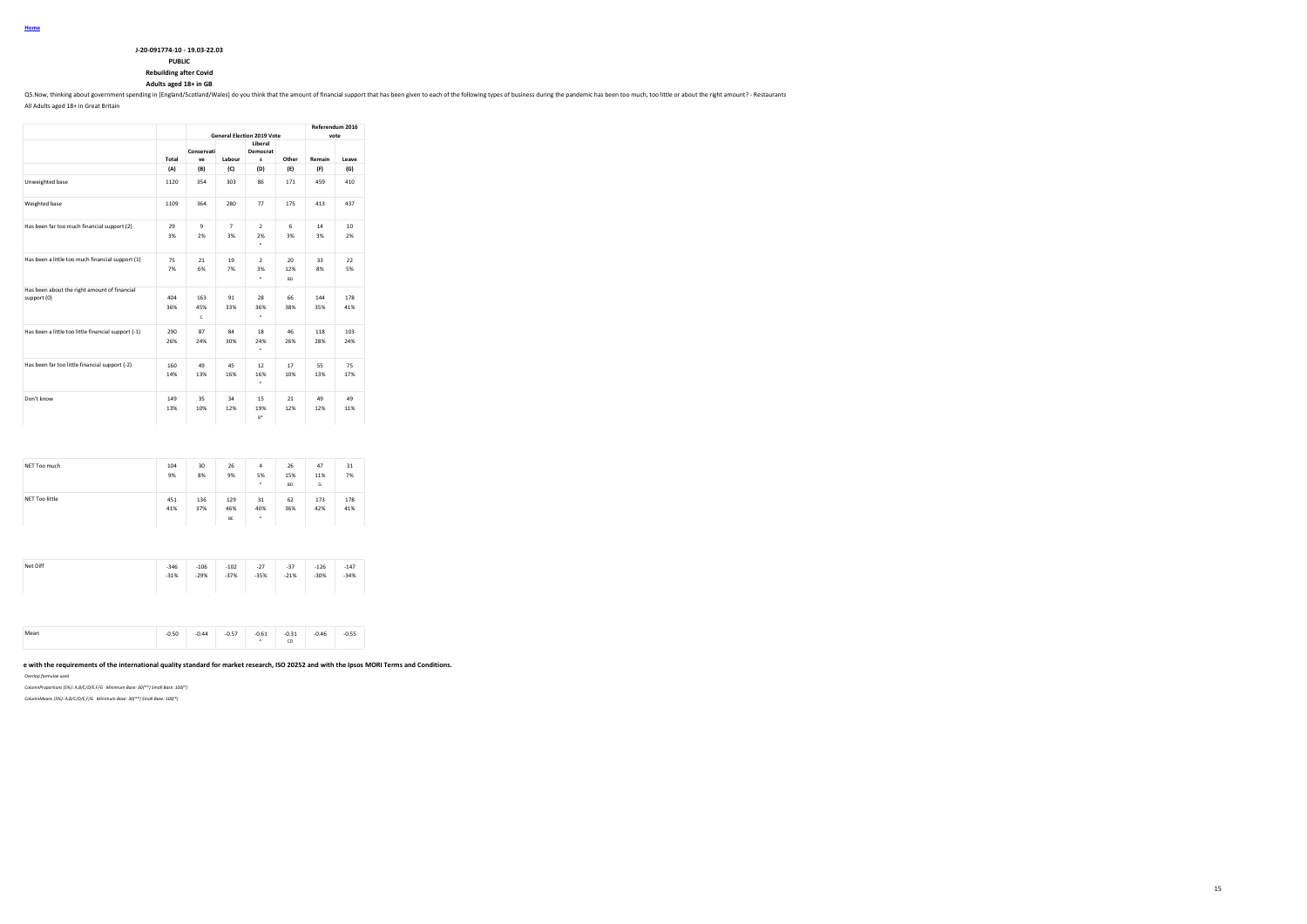#### **J-20-091774-10 - 19.03-22.03**

### **PUBLIC**

**Rebuilding after Covid Adults aged 18+ in GB**

OS Now, thinking about government spending in [England/Scotland/Wales] do you think that the amount of financial support that has been given to each of the following types of business during the pandemic has been too much, All Adults aged 18+ in Great Britain

**Gender Age Social grade Region Urban / Rural Marital Status Presence of childre HH (17 or under) Education Employment status** Total Male Female 18-34 35-54 55+ 18-24 25-34 35-44 45-54 55-64 65+ AB C1 C2 DE North Midlands South London Wales Scotland Urban Rural **Married/ Living as Married Single Widowed/ At least Divorced/S eparated one child**  present children<br>Present present **No present Graduate Non-graduate Working Not working** (A) (B) (C) (D) (E) (F) (G) (H) (I) (J) (K) (L) (M) (N) (O) (P) (Q) (R) (S) (T) (U) (V) (W) (X) (Y) (Z) (a) (b) (c) (d) (e) (t) (g) Unweighted base 1120 519 550 342 376 402 146 196 175 201 178 224 325 374 171 250 274 295 256 146 58 91 930 190 640 356 124 289 831 505 615 779 341 Weighted base 1109 513 545 314 373 422 123 192 180 194 174 248 302 327 223 257 265 281 261 148 58 97 924 185 632 345 131 282 827 363 746 664 445 Has been far too much financial support (2) 28 16 12 13 7 8 5 8 3 4 6 2 9 3 5 11 9 6 6 6 3 1 3 23 4 15 12 1 6 21 12 15 17 11 2% 3% 2% 4% 2% 2% 4% 4% 2% 2% 3% 1% 3% 1% 2% 4% 4% 2% 2% 2% 2% 3% 3% 2% 2% 3% \* 2% 3% 3% 2% 3% 2% L L N \* \* Has been a little too much financial support (1) | 70 | 36 | 31 | 29 | 17 | 24 | 16 | 14 | 10 | 7 | 12 | 12 | 26 | 23 | 11 | 9 | 22 | 13 | 10 | 15 | 3 | 7 | 62 | 8 | 38 | 24 | 7 | 20 | 50 | 28 | 41 | 47 | 23 6% 7% 6% 9% 4% 6% 13% 7% 6% 4% 7% 5% 9% 7% 5% 4% 8% 4% 4% 10% 5% 7% 7% 4% 6% 7% 5% 7% 6% 8% 6% 7% 5% EJ EFIJL I RODINAL I RODINAL I RODINAL I RODINAL I RODINAL I RODINAL I RODINAL I RODINAL I RODINAL I RODINAL I Has been about the right amount of financial<br>sunnort (0) support (0) 435 216 204 111 143 181 47 64 61 82 69 112 128 125 86 96 112 126 92 50 13 43 366 69 254 127 54 119 316 140 295 272 163 39% 42% 37% 35% 38% 43% 38% 33% 34% 43% 40% 45% 42% 38% 39% 37% 42% 45% 35% 34% 22% 44% 40% 37% 40% 37% 41% 42% 38% 39% 40% 41% 37% H DHI U STU \* U\* Has been a little too little financial support (-1) 276 124 139 83 70 123 32 51 33 37 45 78 86 80 52 58 62 71 78 29 16 20 230 47 156 80 40 60 216 91 185 174 102 25% 24% 26% 26% 19% 29% 26% 27% 19% 19% 26% 32% 28% 24% 23% 23% 23% 25% 30% 20% 27% 21% 25% 25% 25% 23% 30% 21% 26% 25% 25% 26% 23% E EIJ E EIJ T \* \* Has been far too little financial support (-2) 120 56 56 39 47 34 15 24 24 23 13 21 23 47 28 23 21 31 35 15 9 10 96 24 62 42 16 30 90 36 84 65 55 11% 11% 10% 12% 13% 8% 12% 13% 13% 12% 8% 8% 7% 14% 12% 9% 8% 11% 13% 10% 15% 10% 10% 13% 10% 12% 12% 11% 11% 10% 11% 10% 12%  $M$  . The set of the set of the set of the set of the set of the set of the set of the set of the set of the set of the set of the set of the set of the set of the set of the set of the set of the set of the set of the se Don't know 181 65 104 40 89 52 9 31 48 40 30 23 31 49 40 60 38 35 40 35 16 15 148 33 107 60 14 47 134 55 125 89 91 16% 13% 19% 13% 24% 12% 7% 16% 27% 21% 17% 9% 10% 15% 18% 23% 14% 13% 15% 24% 29% 16% 16% 18% 17% 17% 11% 17% 16% 15% 17% 13% 21% B G DFGL L DGL DFGHKL DFGL FGL FGL M MN MN QRS QRS\* \* f l l group of the strategy for the strategy of the stra NET Too much 97 52 42 42 24 32 21 21 13 11 17 14 34 26 17 20 32 18 16 18 4 10 85 12 53 36 8 26 72 41 57 63 34 9% 10% 8% 13% 6% 8% 17% 11% 7% 6% 10% 6% 11% 8% 7% 8% 12% 6% 6% 12% 6% 10% 9% 7% 8% 11% 6% 9% 9% 11% 8% 10% 8% EFLL I EFLL I STATE I STATE I STATE I STATE I STATE I STATE I STATE I STATE I STATE I STATE I STATE I STATE I S NET Too little 396 180 195 122 117 157 46 75 57 60 58 99 109 127 80 81 83 102 113 44 25 30 325 71 218 122 56 90 306 127 269 240 157 36% 35% 36% 39% 31% 37% 38% 39% 32% 31% 33% 40% 36% 39% 36% 32% 31% 36% 43% 30% 43% 31% 35% 38% 34% 35% 42% 32% 37% 35% 36% 36% 35%  $\alpha$ T  $\qquad \qquad$   $\qquad \qquad$   $\qquad \qquad$   $\qquad \qquad$   $\qquad \qquad$ 1990 -128 -128 -128 -129 -128 -129 -290 -128 -290 -129 -200 -40 -85 -74 -100 -63 -61 -51 -83 -96 -26 -21 -20 -240 -58 -165 -86 -48 -64 -234 -86 -212 -176 -122 -27% -25% -28% -25% -25% -30% -21% -28% -25% -26% -23% -34% -25% -31% -28% -24% -19% -30% -37% -18% -37% -21% -26% -31% -26% -25% -37% -23% -28% -24% -28% -27% -28% 00an -0.42 -0.38 -0.45 -0.38 -0.41 -0.31 -0.44 -0.50 -0.45 -0.33 -0.46 -0.33 -0.52 -0.47 -0.37 -0.41 -0.53 -0.40 -0.41 -0.54 -0.41 -0.54 -0.37 -0.44 -0.36 -0.45 -0.40 -0.41 -0.54 -0.37 -0.44 -0.36 -0.45 -0.47 -0.39 -0.47 N SU SU \* \* U\* U\* 1 \* 1 \* 1 \*

**This work was carried out in accordance with the requirements of the international quality standard for market research, ISO 20252 and with the Ipsos MORI Terms and Conditions.**

*Overlap formulae used*

*ColumnProportions (5%): A,B/C,D/E/F/G/H/I/J/K/L,M/N/O/P,Q/R/S/T/U/V,W/X,Y/Z/a,b/c,d/e,f/g Minimum Base: 30(\*\*) Small Base: 100(\*)*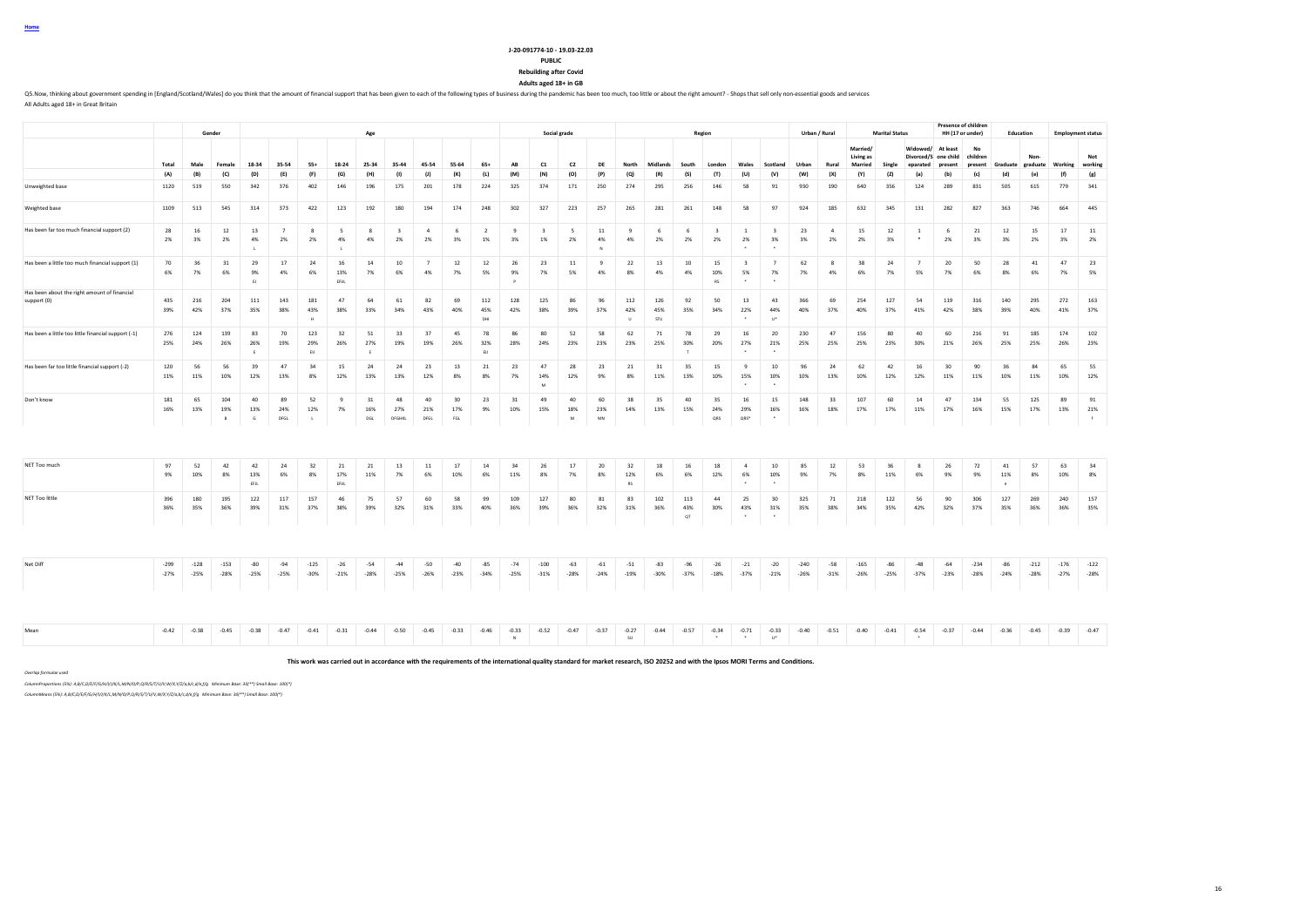# **PUBLIC**

**Rebuilding after Covid**

**Adults aged 18+ in GB**

Q5. Now, thinking about government spending in [England/Scotland/Wales] do you think that the amount of financial support that has been given to each of the following types of business during the pandemic has been too much

All Adults aged 18+ in Great Britain

|                                                             |            |                  |                               | <b>General Election 2019 Vote</b> |               | Referendum 2016    | vote                   |
|-------------------------------------------------------------|------------|------------------|-------------------------------|-----------------------------------|---------------|--------------------|------------------------|
|                                                             | Total      | Conservati<br>ve | Labour                        | Liberal<br>Democrat<br>s          | Other         | Remain             | Leave                  |
|                                                             | (A)        | (B)              | (C)                           | (D)                               | (E)           | (F)                | (G)                    |
| Unweighted base                                             | 1120       | 354              | 303                           | 86                                | 171           | 459                | 410                    |
| Weighted base                                               | 1109       | 364              | 280                           | 77                                | 175           | 413                | 437                    |
| Has been far too much financial support (2)                 | 28<br>2%   | 6<br>2%          | $\overline{\mathbf{3}}$<br>1% | 3<br>4%<br>٠                      | 8<br>5%<br>c  | $\mathbf{Q}$<br>2% | 10 <sub>10</sub><br>2% |
| Has been a little too much financial support (1)            | 70<br>6%   | 24<br>7%         | 20 <sub>0</sub><br>7%<br>D    | 1<br>1%<br>٠                      | 15<br>9%<br>D | 27<br>7%           | 23<br>5%               |
| Has been about the right amount of financial<br>support (0) | 435<br>39% | 173<br>47%<br>c  | 100<br>36%                    | 32<br>41%<br>٠                    | 72<br>41%     | 156<br>38%         | 191<br>44%             |
| Has been a little too little financial support (-1)         | 276<br>25% | 85<br>23%        | 83<br>30%<br>F.               | 19<br>24%<br>٠                    | 35<br>20%     | 113<br>27%         | 97<br>22%              |
| Has been far too little financial support (-2)              | 120<br>11% | 32<br>9%         | 39<br>14%<br>E                | 6<br>8%<br>٠                      | 13<br>7%      | 45<br>11%          | 53<br>12%              |
| Don't know                                                  | 181<br>16% | 44<br>12%        | 35<br>13%                     | 16<br>21%<br>R*                   | 32<br>19%     | 63<br>15%          | 63<br>14%              |

| NET Too much          | 97<br>9%         | 31<br>8%        | 23<br>8%         | $\overline{a}$<br>5%<br>٠ | 23<br>13%       | 36<br>9%         | 33<br>7%         |
|-----------------------|------------------|-----------------|------------------|---------------------------|-----------------|------------------|------------------|
| <b>NET Too little</b> | 396<br>36%       | 117<br>32%      | 122<br>44%<br>BE | 25<br>32%<br>٠            | 48<br>27%       | 157<br>38%       | 150<br>34%       |
|                       |                  |                 |                  |                           |                 |                  |                  |
| Net Diff              | $-299$<br>$-27%$ | $-86$<br>$-24%$ | $-99$<br>$-35%$  | $-21$<br>$-27%$           | $-25$<br>$-14%$ | $-121$<br>$-29%$ | $-117$<br>$-27%$ |

Mean -0.42 -0.35 -0.55 -0.40 -0.20 -0.45 -0.43<br>C + C

**This work was carried out in accordance with the requirements of the international quality standard for market research, ISO 20252 and with the Ipsos MORI Terms and Conditions.**

*Overlap formulae used*

*ColumnProportions (5%): A,B/C/D/E,F/G Minimum Base: 30(\*\*) Small Base: 100(\*)*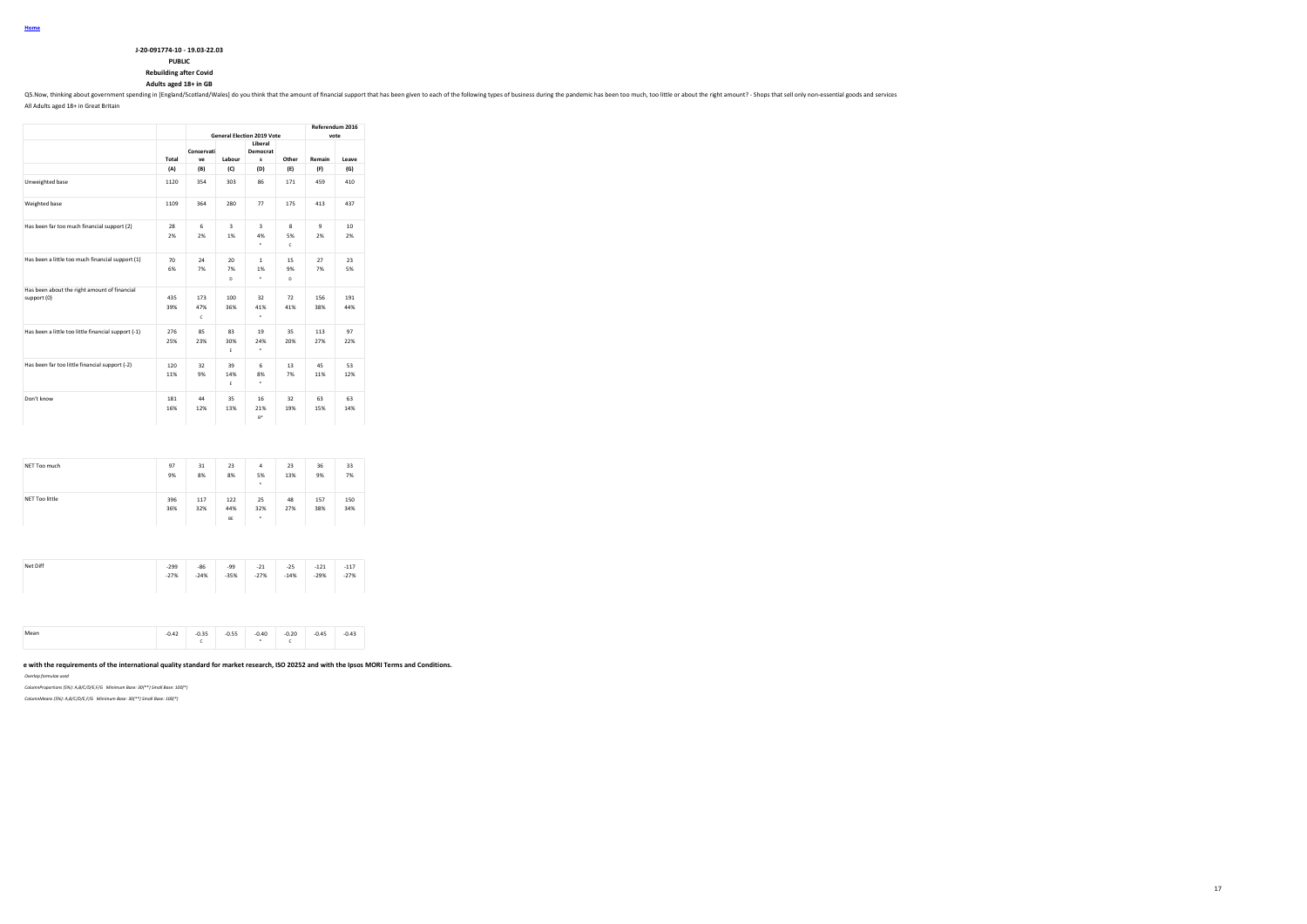# **J-20-091774-10 - 19.03-22.03**

# **PUBLIC**

**Rebuilding after Covid Adults aged 18+ in GB**

Q5. Now, thinking about government spending in [England/Scotland/Wales] do you think that the amount of financial support that has been given to each of the following types of business during the pandemic has been too much

All Adults aged 18+ in Great Britain

|                                                             |            |            | Gender     |                           |                    |                      |                      | Age                         |                      |                      |                               |                          |                    |                | Social grade                  |                |                           |                      |                     | Region               |                                   |                                   |            | Urban / Rural          |                                  | <b>Marital Status</b>     |                                                       | Presence of childrer<br>HH (17 or under) |                              | <b>Education</b>          |                  | <b>Employment status</b> |                |
|-------------------------------------------------------------|------------|------------|------------|---------------------------|--------------------|----------------------|----------------------|-----------------------------|----------------------|----------------------|-------------------------------|--------------------------|--------------------|----------------|-------------------------------|----------------|---------------------------|----------------------|---------------------|----------------------|-----------------------------------|-----------------------------------|------------|------------------------|----------------------------------|---------------------------|-------------------------------------------------------|------------------------------------------|------------------------------|---------------------------|------------------|--------------------------|----------------|
|                                                             | Total      | Male       | Female     | 18-34                     | 35-54              | $55+$                | 18-24                | 25-34                       | 35-44                | 45-54                | 55-64                         | 65+                      | AB                 | C1             | C2                            | DE             | North                     | Midlands             | South               | London               | Wales                             | Scotland                          | Urban      | Rural                  | Married/<br>Living as<br>Married | Single                    | Widowed/ At least<br>Divorced/S one child<br>enarated | present                                  | No<br>children<br>present    | Graduate                  | Non-<br>graduate | Working                  | Not<br>working |
|                                                             | (A)        | (B)        | (C)        | (D)                       | (E)                | (F)                  | (G)                  | (H)                         | (1)                  | (1)                  | (K)                           | (L)                      | (M)                | (N)            | (O)                           | (P)            | (Q)                       | (R)                  | (S)                 | (T)                  | (U)                               | (V)                               | (W)        | (X)                    | (Y)                              | (Z)                       | (a)                                                   | (b)                                      | (c)                          | (d)                       | (e)              | (f)                      | (g)            |
| Unweighted base                                             | 1120       | 519        | 550        | 342                       | 376                | 402                  | 146                  | 196                         | 175                  | 201                  | 178                           | 224                      | 325                | 374            | 171                           | 250            | 274                       | 295                  | 256                 | 146                  | 58                                | 91                                | 930        | 190                    | 640                              | 356                       | 124                                                   | 289                                      | 831                          | 505                       | 615              | 779                      | 341            |
| Weighted base                                               | 1109       | 513        | 545        | 314                       | 373                | 422                  | 123                  | 192                         | 180                  | 194                  | 174                           | 248                      | 302                | 327            | 223                           | 257            | 265                       | 281                  | 261                 | 148                  | 58                                | 97                                | 924        | 185                    | 632                              | 345                       | 131                                                   | 282                                      | 827                          | 363                       | 746              | 664                      | 445            |
| Has been far too much financial support (2)                 | 111<br>10% | 56<br>11%  | 50<br>9%   | 22<br>7%                  | 29<br>8%           | 59<br>14%<br>DEGI    | $\overline{7}$<br>6% | 16<br>8%                    | 13<br>7%             | $16\,$<br>8%         | 24<br>14%<br>DEG              | 35<br>14%<br>DEGI        | 32<br>11%          | 37<br>11%      | 20<br>9%                      | 22<br>8%       | 28<br>11%                 | 32<br>11%            | 25<br>10%           | 15<br>10%            | $\sim$<br>9%                      | 5<br>5%                           | 97<br>10%  | 14<br>8%               | 60<br>10%                        | 36<br>10%                 | 14<br>11%                                             | 18<br>6%                                 | 93<br>11%<br>$\mathbf b$     | 47<br>13%<br>$\mathbf{c}$ | 64<br>9%         | 62<br>9%                 | 48<br>11%      |
| Has been a little too much financial support (1)            | 165<br>15% | 86<br>17%  | 70<br>13%  | 43<br>14%                 | 40<br>11%          | 83<br>20%<br>DEU     | 18<br>15%            | 25<br>13%                   | 18<br>10%            | 22<br>11%            | 27<br>16%                     | 56<br>22%<br><b>DEHU</b> | 54<br>18%          | 47<br>14%      | 27<br>12%                     | 37<br>14%      | 44<br>17%                 | 39<br>14%            | 52<br>20%<br>$\top$ | 11<br>8%             | 8<br>14%<br>$\ddot{\phantom{1}}$  | 12<br>12%                         | 136<br>15% | 30 <sup>°</sup><br>16% | 96<br>15%                        | 48<br>14%                 | 22<br>17%                                             | 34<br>12%                                | 131<br>16%                   | 53<br>15%                 | 112<br>15%       | 98<br>15%                | 68<br>15%      |
| Has been about the right amount of financial<br>support (0) | 533<br>48% | 247<br>48% | 268<br>49% | 143<br>45%                | 182<br>49%         | 208<br>49%           | 60<br>49%            | 83<br>43%                   | 82<br>46%            | 99<br>51%            | 87<br>50%                     | 121<br>49%               | 149<br>49%         | 161<br>49%     | 115<br>52%                    | 108<br>42%     | 124<br>47%                | 141<br>50%           | 125<br>48%          | 64<br>43%            | 22<br>38%<br>$\bullet$            | 58<br>59%<br>TU <sup>+</sup>      | 441<br>48% | 92<br>50%              | 321<br>51%<br>$\mathbf{z}$       | 149<br>43%                | 63<br>48%                                             | 150<br>53%                               | 383<br>46%                   | 165<br>46%                | 368<br>49%       | 331<br>50%               | 202<br>45%     |
| Has been a little too little financial support (-1)         | 72<br>6%   | 35<br>7%   | 36<br>7%   | 41<br>13%<br>EFUKL        | 18<br>5%           | 13<br>3%             | 15<br>12%<br>EFIJKL  | 26<br>14%<br>EFUKL          | 9<br>5%              | $\overline{9}$<br>5% | $\sim$<br>3%                  | $\overline{7}$<br>3%     | 22<br>7%           | 12<br>4%       | 18<br>8%                      | 19<br>7%       | 18<br>7%                  | 19<br>7%             | $12\,$<br>5%        | 12<br>8%             | - 5<br>8%<br>$\sim$               | 6<br>6%<br>$\sim$                 | 61<br>7%   | 11<br>6%               | 41<br>6%                         | 27<br>8%                  | $\overline{4}$<br>3%                                  | 28<br>10%<br>×                           | 44<br>5%                     | 22<br>6%                  | 49<br>7%         | 47<br>7%                 | 25<br>6%       |
| Has been far too little financial support (-2)              | 30<br>3%   | 10<br>2%   | 15<br>3%   | 18<br>6%<br>EFHKL         | -8<br>2%           | $\overline{4}$<br>1% | 11<br>9%<br>DEFHUKL  | $\overline{7}$<br>4%<br>FL. | $\overline{4}$<br>2% | $\overline{4}$<br>2% | $\overline{\mathbf{3}}$<br>2% |                          | $\mathbf{q}$<br>3% | 3%             | $\overline{\mathbf{3}}$<br>1% | 10<br>4%       | -5<br>2%                  | $\overline{7}$<br>2% | 6<br>2%             | 8<br>5%              | $\overline{\mathbf{3}}$<br>5%     | $\overline{2}$<br>2%              | 26<br>3%   | $\overline{4}$<br>2%   | 15<br>2%                         | 16<br>4%                  |                                                       | 10<br>4%                                 | 20<br>2%                     | 10<br>3%                  | 20<br>3%         | 18<br>3%                 | 12<br>3%       |
| Don't know                                                  | 198<br>18% | 79<br>15%  | 105<br>19% | 47<br>15%<br>$\mathsf{G}$ | 96<br>26%<br>DFGKL | 55<br>13%            | 12<br>9%             | 36<br>19%<br>GL             | 53<br>30%<br>DFGHKL  | 43<br>22%<br>DFGL    | 27<br>16%                     | 28<br>11%                | 36<br>12%          | 62<br>19%<br>M | 39<br>18%                     | 61<br>24%<br>M | 45<br>17%                 | 43<br>15%            | 41<br>16%           | 38<br>26%<br>RS      | 15<br>27%<br>$\ddot{\phantom{1}}$ | 15<br>16%<br>$\ddot{\phantom{1}}$ | 164<br>18% | 35<br>19%              | 101<br>16%                       | 70<br>20%                 | 27<br>21%                                             | 42<br>15%                                | 156<br>19%                   | 65<br>18%                 | 133<br>18%       | 109<br>16%               | 90<br>20%      |
| NET Too much                                                | 276<br>25% | 142<br>28% | 121<br>22% | 65<br>21%                 | 69<br>18%          | 142<br>34%<br>DEGHIJ | 25<br>20%            | 41<br>21%                   | 31<br>17%            | 38<br>20%            | 51<br>30%<br>DEIJ             | 91<br>37%<br>DEGHU       | 86<br>28%          | 84<br>26%      | 47<br>21%                     | 59<br>23%      | 72<br>27%<br>$\mathbf{I}$ | 71<br>25%            | 77<br>29%<br>TV.    | 26<br>18%            | 13<br>23%<br>$\ddot{\phantom{1}}$ | 16<br>17%<br>$\ddot{\phantom{1}}$ | 232<br>25% | 44<br>24%              | 156<br>25%                       | 84<br>24%                 | 37<br>28%                                             | 52<br>18%                                | 224<br>27%<br>$\overline{b}$ | 100<br>28%                | 176<br>24%       | 160<br>24%               | 116<br>26%     |
| NET Too little                                              | 102<br>9%  | 45<br>9%   | 51<br>9%   | 59<br>19%<br>EFUKL        | 26<br>7%           | 16<br>4%             | 26<br>21%<br>EFUKL   | 33<br>17%<br>EFUKL          | 13<br>7%             | 13<br>7%             | -8<br>5%                      | $\mathbf{\hat{R}}$<br>3% | 31<br>10%          | 21<br>6%       | 21<br>9%                      | 29<br>11%<br>N | 23<br>9%                  | 25<br>9%             | 19<br>7%            | 19<br>13%            | $\overline{7}$<br>13%             | 8<br>8%                           | 87<br>9%   | 15<br>8%               | 55<br>9%                         | 42<br>12%<br>$\mathbf{a}$ | $\overline{4}$<br>3%                                  | 38<br>14%<br>$\epsilon$                  | 64<br>8%                     | 32<br>9%                  | 70<br>9%         | 65<br>10%                | 37<br>8%       |
|                                                             |            |            |            |                           |                    |                      |                      |                             |                      |                      |                               |                          |                    |                |                               |                |                           |                      |                     |                      |                                   |                                   |            |                        |                                  |                           |                                                       |                                          |                              |                           |                  |                          |                |
| Net Diff                                                    | 174<br>16% | 98<br>19%  | 70<br>13%  | 6<br>2%                   | 42<br>11%          | 126<br>30%           | $-1$<br>$-1%$        | 8<br>4%                     | 17<br>10%            | 25<br>13%            | 43<br>25%                     | 83<br>33%                | 55<br>18%          | 64<br>19%      | 26<br>12%                     | 30<br>12%      | 49<br>19%                 | 46<br>16%            | 58<br>22%           | $\overline{7}$<br>5% | - 6<br>10%                        | 9<br>9%                           | 145<br>16% | 29<br>16%              | 101<br>16%                       | 42<br>12%                 | 32<br>25%                                             | 13<br>5%                                 | 161<br>19%                   | 68<br>19%                 | 106<br>14%       | 95<br>14%                | 79<br>18%      |
|                                                             |            |            |            |                           |                    |                      |                      |                             |                      |                      |                               |                          |                    |                |                               |                |                           |                      |                     |                      |                                   |                                   |            |                        |                                  |                           |                                                       |                                          |                              |                           |                  |                          |                |
| Mean                                                        | 0.28       | 0.33       | 0.24       | 0.04                      | 0.23<br>DG         | 0.50<br>DEGHIJ       | $-0.05$              | 0.11                        | 0.21<br>G            | 0.24<br>DG           | 0.44<br>DEGHI                 | 0.53<br>DEGHU            | 0.29               | 0.35           | 0.23                          | 0.21           | 0.33                      | 0.30                 | 0.35                | 0.14<br>$\cdot$      | 0.19<br>$\ddot{\phantom{1}}$      | 0.14<br>$\ddot{\phantom{1}}$      | 0.28       | 0.26                   | 0.27                             | 0.23                      | 0.45<br>$\sim$                                        | 0.09                                     | 0.35<br>b                    | 0.36                      | 0.24             | 0.25                     | 0.32           |

**This work was carried out in accordance with the requirements of the international quality standard for market research, ISO 20252 and with the Ipsos MORI Terms and Conditions.**

*Overlap formulae used*

*ColumnProportions (5%): A,B/C,D/E/F/G/H/I/J/K/L,M/N/O/P,Q/R/S/T/U/V,W/X,Y/Z/a,b/c,d/e,f/g Minimum Base: 30(\*\*) Small Base: 100(\*)*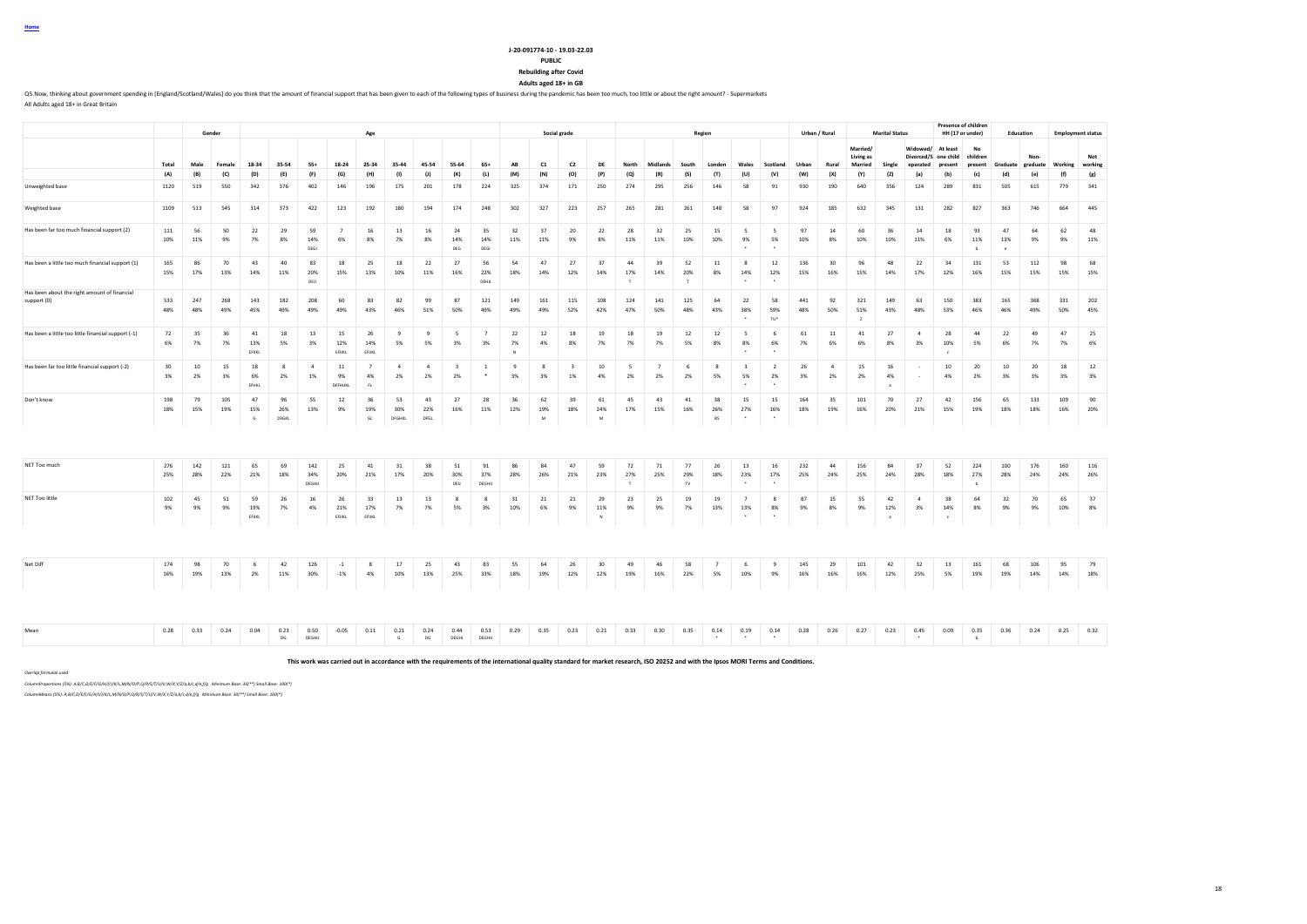| J-20-091774-10 - 19.03-22.03 |
|------------------------------|
| <b>DUDIT</b>                 |

# **PUBLIC**

**Rebuilding after Covid**

**Adults aged 18+ in GB**

Q5.Now, thinking about government spending in [England/Scotland/Wales] do you think that the amount of financial support that has been given to each of the following types of business during the pandemic has been too much,

All Adults aged 18+ in Great Britain

|                                                             |            |                  |                        | <b>General Election 2019 Vote</b> |                        | Referendum 2016<br>vote |                    |
|-------------------------------------------------------------|------------|------------------|------------------------|-----------------------------------|------------------------|-------------------------|--------------------|
|                                                             | Total      | Conservati<br>VP | Labour                 | Liberal<br>Democrat<br>s          | Other                  | Remain                  | Leave              |
|                                                             | (A)        | (B)              | (C)                    | (D)                               | (E)                    | (F)                     | (G)                |
| Unweighted base                                             | 1120       | 354              | 303                    | 86                                | 171                    | 459                     | 410                |
| Weighted base                                               | 1109       | 364              | 280                    | 77                                | 175                    | 413                     | 437                |
| Has been far too much financial support (2)                 | 111<br>10% | 34<br>9%         | 25<br>9%               | 16<br>21%<br>BCE*                 | 17<br>10%              | 44<br>11%               | 52<br>12%          |
| Has been a little too much financial support (1)            | 165<br>15% | 75<br>21%<br>CE  | 37<br>13%              | 10 <sup>1</sup><br>13%<br>٠       | 22<br>13%              | 65.<br>16%              | 69<br>16%          |
| Has been about the right amount of financial<br>support (0) | 533<br>48% | 188<br>52%       | 134<br>48%             | 32<br>42%<br>٠                    | 80 <sub>1</sub><br>46% | 190<br>46%              | 222<br>51%         |
| Has been a little too little financial support (-1)         | 72<br>6%   | 16<br>5%         | 31<br>11%<br><b>BD</b> | 1<br>1%<br>٠                      | 13<br>8%<br>D          | 31<br>7%                | 24<br>5%           |
| Has been far too little financial support (-2)              | 30<br>3%   | 3<br>1%          | $\overline{a}$<br>2%   | $\mathcal{P}$<br>2%<br>٠          | 11<br>7%<br>BC.        | $\mathbf{R}$<br>2%      | $\mathbf{R}$<br>2% |
| Don't know                                                  | 198<br>18% | 48<br>13%        | 49<br>17%              | 16<br>21%<br>٠                    | 31<br>18%              | 75<br>18%               | 63<br>14%          |

| 102        |           |                        |                        |                        |           |           |
|------------|-----------|------------------------|------------------------|------------------------|-----------|-----------|
| 9%         | 19<br>5%  | 35<br>13%<br><b>BD</b> | $\mathbf 2$<br>3%<br>٠ | 25<br>14%<br><b>BD</b> | 39<br>9%  | 32<br>7%  |
| 174<br>16% | 90<br>25% | 26<br>9%               | 24<br>31%              | 15<br>8%               | 70<br>17% | 89<br>20% |
|            |           |                        |                        |                        |           |           |

Mean 0.28 0.38 0.20 0.62 0.14 0.32 0.36 CE BCE\*

| e with the requirements of the international quality standard for market research, ISO 20252 and with the Ipsos MORI Terms and Conditions. |  |
|--------------------------------------------------------------------------------------------------------------------------------------------|--|

*Overlap formulae used*

*ColumnProportions (5%): A,B/C/D/E,F/G Minimum Base: 30(\*\*) Small Base: 100(\*)*

*ColumnMeans (5%): A,B/C/D/E,F/G Minimum Base: 30(\*\*) Small Base: 100(\*)*

19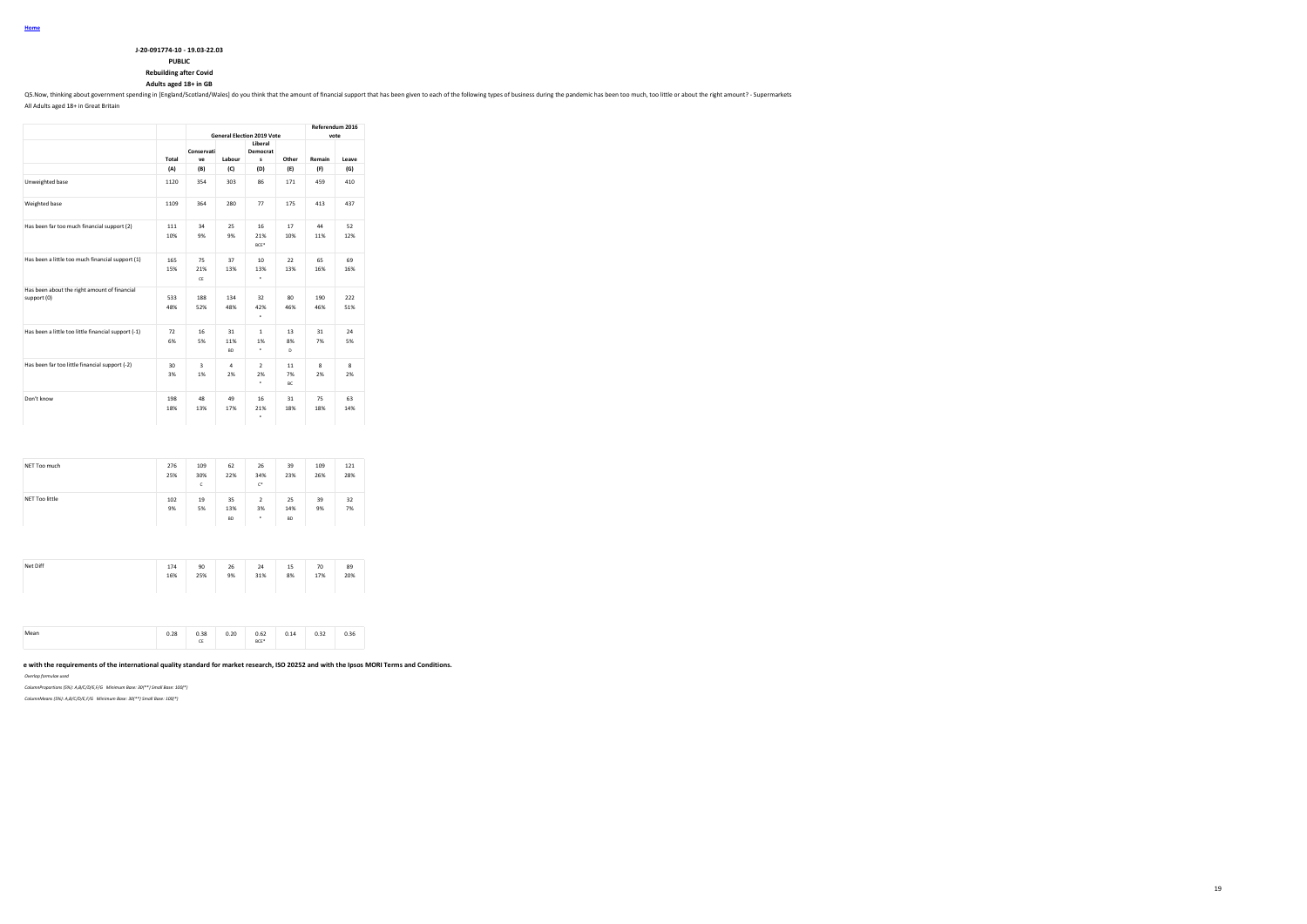# **J-20-091774-10 - 19.03-22.03**

**PUBLIC Rebuilding after Covid**

**Adults aged 18+ in GB** Q6.How satisfied or dissatisfied would you say you are with the way the UK Government has handled each of the following during the pandemic? - Summary

### All Adults aged 18+ in Great Britain

|                                        |                                                                                                                                                                                      |                                                                     |                                          | Q6. How satisfied or dissatisfied would you say you are with the way the UK Government has handled each of the following during the pandemic? |                                                                                                   |                                             |                                                                 |
|----------------------------------------|--------------------------------------------------------------------------------------------------------------------------------------------------------------------------------------|---------------------------------------------------------------------|------------------------------------------|-----------------------------------------------------------------------------------------------------------------------------------------------|---------------------------------------------------------------------------------------------------|---------------------------------------------|-----------------------------------------------------------------|
|                                        | Government<br>furlough scheme.<br>typically supporting<br>80% of an<br>employee's pay to<br>help employers<br>continue to employ<br>people who cannot<br>work because of<br>lockdown | Support for people<br>out of work,<br>including Universal<br>Credit | The COVID-19<br>vaccination<br>programme | ban or restrict<br>flights from other<br>countries                                                                                            | Deciding whether to The system of hotel<br>quarantine for<br>passengers arriving<br>from overseas | The COVID-19 test<br>and trace<br>programme | Managing new<br>procedures at the<br>border following<br>Brexit |
|                                        | (A)                                                                                                                                                                                  | (B)                                                                 | (C)                                      | (D)                                                                                                                                           | (E)                                                                                               | (F)                                         | (G)                                                             |
| Unweighted base                        | 1120                                                                                                                                                                                 | 1120                                                                | 1120                                     | 1120                                                                                                                                          | 1120                                                                                              | 1120                                        | 1120                                                            |
| Weighted base                          | 1109                                                                                                                                                                                 | 1109                                                                | 1109                                     | 1109                                                                                                                                          | 1109                                                                                              | 1109                                        | 1109                                                            |
| Very satisfied (2)                     | 250<br>22%<br><b>BDEFG</b>                                                                                                                                                           | 106<br>10%<br>DFG                                                   | 440<br>40%<br>ABDEFG                     | 68<br>6%                                                                                                                                      | 94<br>8%<br>DFG                                                                                   | 60<br>5%                                    | 62<br>6%                                                        |
| Fairly satisfied (1)                   | 421<br>38%<br><b>BCDEFG</b>                                                                                                                                                          | 268<br>24%<br>DFG                                                   | 352<br>32%<br><b>BDEFG</b>               | 184<br>17%                                                                                                                                    | 243<br>22%<br>DEG                                                                                 | 177<br>16%                                  | 168<br>15%                                                      |
| Neither satisfied nor dissatisfied (0) | 216<br>20%<br>c                                                                                                                                                                      | 273<br>25%<br>ACDEF                                                 | 165<br>15%                               | 196<br>18%                                                                                                                                    | 227<br>20%<br>c                                                                                   | 228<br>21%<br>$\mathsf{c}\,$                | 252<br>23%<br>CD                                                |
| Fairly dissatisfied (-1)               | 103<br>9%<br>$\mathsf{c}\,$                                                                                                                                                          | 205<br>18%<br>AC                                                    | 70<br>6%                                 | 277<br>25%<br>ABCEF                                                                                                                           | 231<br>21%<br>AC                                                                                  | 236<br>21%<br>AC                            | 250<br>23%<br>ABC                                               |
| Very dissatisfied (-2)                 | 82<br>7%<br>$\mathsf{c}$                                                                                                                                                             | 154<br>14%<br>AC                                                    | 60<br>5%                                 | 338<br>31%<br>ABCEG                                                                                                                           | 245<br>22%<br>ABC                                                                                 | 371<br>33%<br>ABCEG                         | 261<br>24%<br>ABC                                               |
| Don't know                             | 37<br>3%<br>c                                                                                                                                                                        | 103<br>9%<br>ACDEF                                                  | 22<br>2%                                 | 45<br>4%<br>ċ                                                                                                                                 | 69<br>6%<br>ACDE                                                                                  | 37<br>3%<br>ċ                               | 117<br>11%<br>ACDEF                                             |
|                                        |                                                                                                                                                                                      |                                                                     |                                          |                                                                                                                                               |                                                                                                   |                                             |                                                                 |
| <b>NET Satisfied</b>                   | 671<br>60%<br>BDEFG                                                                                                                                                                  | 374<br>34%<br>DFG                                                   | 792<br>71%<br>ABDEFG                     | 253<br>23%                                                                                                                                    | 337<br>30%<br>DFG                                                                                 | 237<br>21%                                  | 230<br>21%                                                      |
| <b>NET Dissatisfied</b>                | 184<br>17%<br>$\mathsf{c}$                                                                                                                                                           | 359<br>32%<br>AC                                                    | 131<br>12%                               | 615<br>55%<br>ABCEG                                                                                                                           | 477<br>43%<br>ABC                                                                                 | 607<br>55%<br>ABCEG                         | 511<br>46%<br>ABC                                               |
|                                        |                                                                                                                                                                                      |                                                                     |                                          |                                                                                                                                               |                                                                                                   |                                             |                                                                 |
| Net Diff                               | 486<br>44%                                                                                                                                                                           | 14<br>1%                                                            | 661<br>60%                               | $-363$<br>$-33%$                                                                                                                              | $-140$<br>$-13%$                                                                                  | $-370$<br>$-33%$                            | $-281$<br>$-25%$                                                |
|                                        |                                                                                                                                                                                      |                                                                     |                                          |                                                                                                                                               |                                                                                                   |                                             |                                                                 |
| Mean                                   | 0.61<br><b>BDEFG</b>                                                                                                                                                                 | $-0.03$<br>DEFG                                                     | 0.96<br>ABDEFG                           | $-0.59$                                                                                                                                       | $-0.28$<br>DEG                                                                                    | $-0.64$                                     | $-0.48$<br>DF                                                   |

**This work was carried out in accordance with the requirements of the international quality standard for market research, ISO 20252 and with the Ipsos MORI Terms and Conditions.** *Overlap formulae used*

*ColumnProportions (5%): A/B/C/D/E/F/G Minimum Base: 30(\*\*) Small Base: 100(\*)*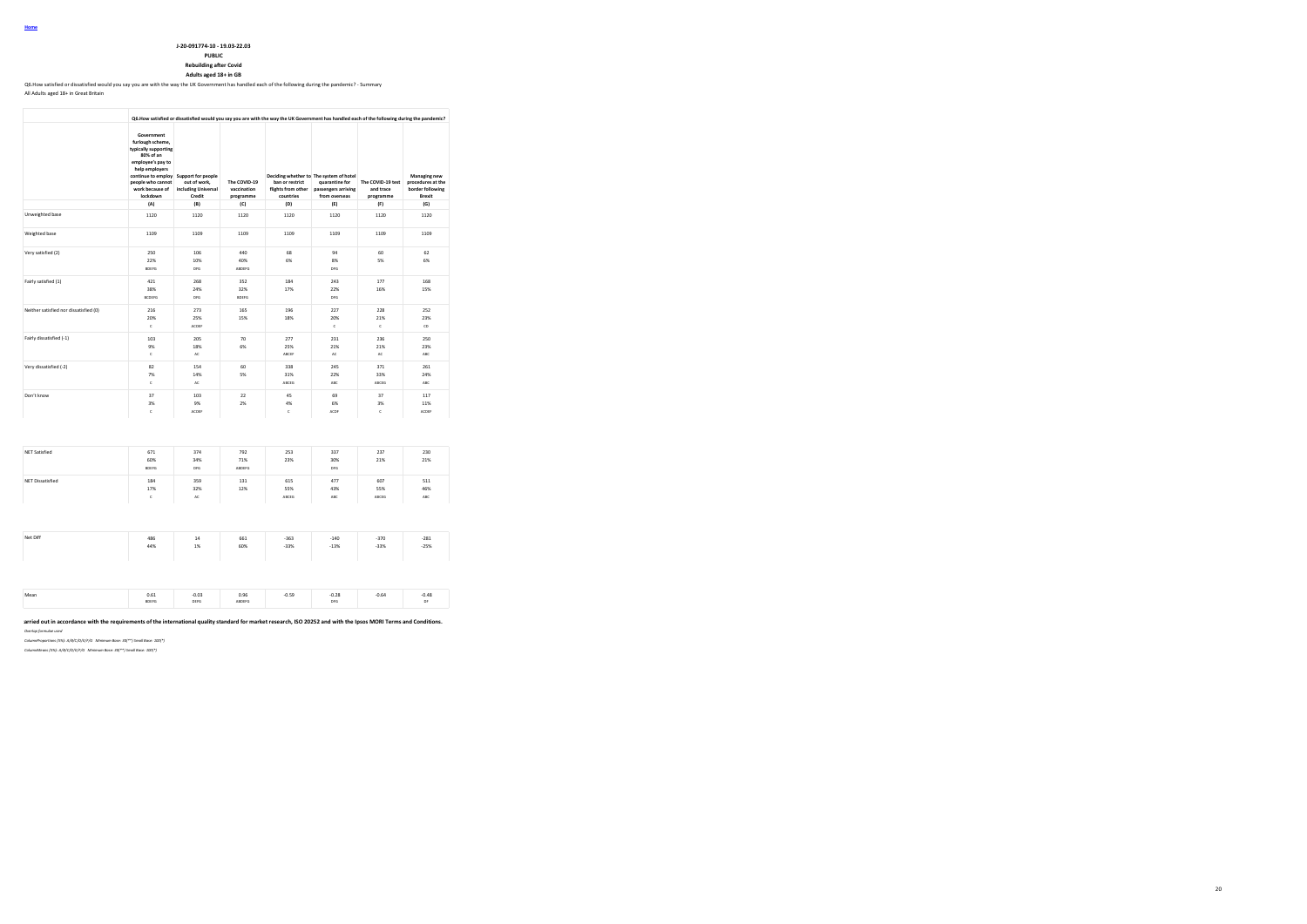| Home |  |  |
|------|--|--|
|      |  |  |

#### **J-20-091774-10 - 19.03-22.03 PUBLIC**

**Rebuilding after Covid**

**Adults aged 18+ in GB**

Q6.How satisfied or dissatisfied would you say you are with the way the UK Government has handled each of the following during the pandemic? - Government furlough scheme, typically supporting 80% of an employee's pay to he All Adults aged 18+ in Great Britain

**Gender Age Social grade Region Urban / Rural Marital Status Presence of children HH (17 or under) Education Employment status** Total Male Female 18-34 35-54 55+ 18-24 25-34 35-44 45-54 55-64 65+ AB C1 C2 DE North Midlands South London Wales Scotland Urban Rural **Married/ Living as Married Single Widowed/ At least Divorced/ one child Separated present No children present Graduate Nongraduate Working Not working** (A) (B) (C) (D) (E) (F) (G) (H) (I) (J) (K) (L) (M) (N) (O) (P) (Q) (R) (S) (T) (U) (V) (W) (X) (Y) (Z) (a) (b) (c) (d) (e) (f) (g) Unweighted base 1120 519 550 342 376 402 146 196 175 201 178 224 325 374 171 250 274 295 256 146 58 91 930 190 640 356 124 289 831 505 615 779 341 Weighted base 1109 513 545 314 373 422 123 192 180 194 174 248 302 327 223 257 265 281 261 148 58 97 924 185 632 345 131 282 827 363 746 664 445 Very satisfied (2) 250 111 131 52 75 122 18 34 34 41 51 71 73 72 50 54 55 65 65 32 13 20 202 47 159 53 38 62 188 70 180 172 78 22% 22% 24% 17% 20% 29% 15% 18% 19% 21% 29% 29% 24% 22% 23% 21% 21% 23% 25% 22% 22% 21% 22% 26% 25% 15% 29% 22% 23% 19% 24% 26% 17% DEGHI DEGHI DEGHI \* \* Z Z g Fairly satisfied (1) 421 195 212 106 131 185 42 64 65 66 65 120 108 135 87 90 105 107 98 53 27 32 351 71 248 110 63 98 323 134 287 246 175 38% 38% 39% 34% 35% 44% 34% 33% 36% 34% 37% 48% 36% 41% 39% 35% 40% 38% 38% 36% 46% 33% 38% 38% 39% 32% 48% 35% 39% 37% 39% 37% 39% DEHJK DEGHIJK \* \* Z Z Neither satisfied nor dissatisfied (0) 216 106 105 71 78 68 29 42 36 41 32 36 59 56 40 61 49 57 48 33 10 19 187 30 126 73 17 62 155 74 142 125 92 20% 21% 19% 23% 21% 16% 24% 22% 20% 21% 18% 14% 20% 17% 18% 24% 18% 20% 18% 22% 17% 19% 20% 16% 20% 21% 13% 22% 19% 20% 19% 19% 21% FL L \* \* Fairly dissatisfied (-1) 103 43 47 33 43 27 11 21 23 20 14 13 28 23 27 25 30 21 26 12 4 10 83 20 55 45 3 25 78 36 66 58 44 9% 8% 9% 10% 12% 6% 9% 11% 13% 10% 8% 5% 9% 7% 12% 10% 11% 7% 10% 8% 7% 10% 9% 11% 9% 13% 2% 9% 9% 10% 9% 9% 10% L FL L FL \* \* a Ya Very dissatisfied (-2) 82 40 31 37 32 13 15 22 19 12 8 5 28 28 13 13 15 17 19 12 4 14 73 9 30 43 9 25 56 38 44 47 35 7% 8% 6% 12% 8% 3% 13% 11% 11% 6% 4% 2% 9% 9% 6% 5% 6% 6% 7% 8% 6% 14% 8% 5% 5% 12% 7% 9% 7% 10% 6% 7% 8% FKL FL FKL FKL FKL L \* QR\* Y e Don't know 37 16 19 15 15 7 7 8 2 13 4 3 6 12 6 14 10 14 4 6 1 3 28 9 15 21 1 10 27 12 26 16 21 3% 3% 4% 5% 4% 2% 6% 4% 1% 7% 2% 1% 2% 4% 3% 5% 4% 5% 2% 4% 1% 3% 3% 5% 2% 6% 1% 4% 3% 3% 3% 2% 5% FIL I FILM STERIC I FIRCLE I STERIC I STERIC I STERIC I STERIC I STERIC I STERIC I STERIC I STERIC I STERIC I S NET Satisfied 671 307 343 158 206 307 60 98 99 107 116 191 181 208 138 144 160 172 163 85 40 52 553 118 407 163 100 160 511 204 467 418 253 60% 60% 63% 50% 55% 73% 49% 51% 55% 55% 67% 77% 60% 64% 62% 56% 60% 61% 63% 57% 69% 53% 60% 64% 64% 47% 76% 57% 62% 56% 63% 63% 57% DEGHIJK Z YZ VZ JOEGHIJ DEGHIJK DEGHIJK DEGHIJK DEGHIJK DEGHIJK DEGHIJK DEGHIJK DEGHIJK DEGHIJK DEGHIJK DEGHIJK NET Dissatisfied 184 83 78 70 75 40 27 43 42 32 22 18 56 51 40 38 46 38 45 24 8 24 156 28 84 88 12 50 134 74 111 105 79 17% 16% 14% 22% 20% 9% 22% 22% 24% 17% 12% 7% 18% 16% 18% 15% 17% 14% 17% 16% 13% 24% 17% 15% 13% 25% 9% 18% 16% 20% 15% 16% 18% FKL FKL FKL FKL FKL FKL RL R. I e termine and the state of the state of the state of the state of the state of the state of the state of the state of the state of the state of the state of the state of the state of the st Net Diff 486 223 265 88 131 267 33 55 56 75 94 173 125 157 98 106 114 134 118 60 32 28 397 89 323 76 88 110 376 130 356 313 174 44% 44% 49% 28% 35% 63% 27% 29% 31% 39% 54% 70% 41% 48% 44% 41% 43% 48% 45% 41% 56% 29% 43% 48% 51% 22% 67% 39% 46% 36% 48% 47% 39% Mean 1980 0.59 0.59 0.59 0.59 0.59 0.81 0.31 0.37 0.40 0.57 0.81 0.58 0.54 0.62 0.60 0.60 0.68 0.64 0.56 0.59 0.73 0.27 0.37 0.27 0.37 0.27 0.90 0.54 0.46 0.46 0.46 0.68 0.68 0.51 0.51 0.54 0.46 0.46 0.46 0.46 0.51 0.51 0. DEGHIJ DEGHI DEGHIJ V \* \* Z Z d g

**This work was carried out in accordance with the requirements of the international quality standard for market research, ISO 20252 and with the Ipsos MORI Terms and Conditions.**

*Overlap formulae used*

*ColumnProportions (5%): A,B/C,D/E/F/G/H/I/J/K/L,M/N/O/P,Q/R/S/T/U/V,W/X,Y/Z/a,b/c,d/e,f/g Minimum Base: 30(\*\*) Small Base: 100(\*)*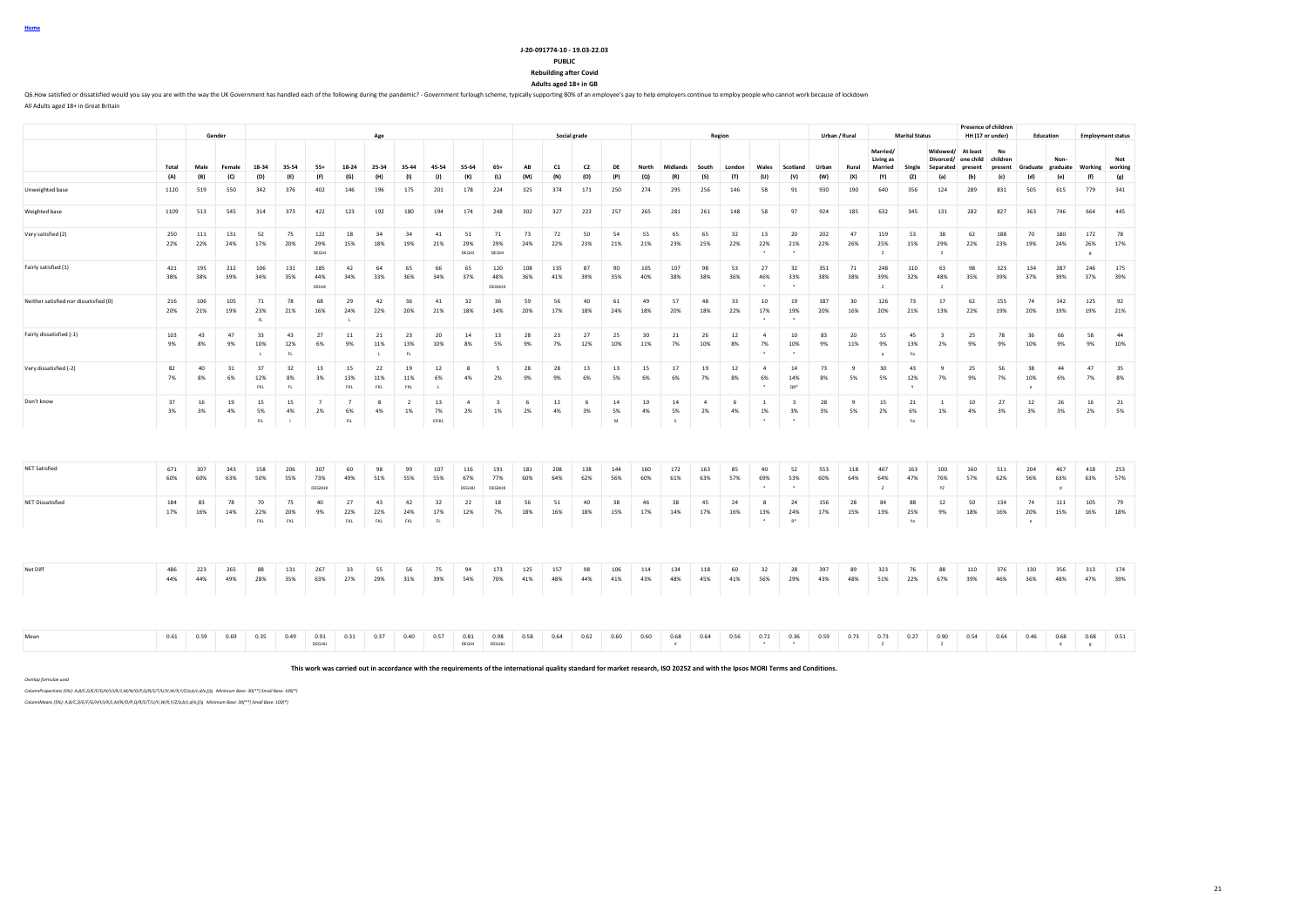| J-20-091774-10 - 19.03-22.03  |
|-------------------------------|
| <b>PUBLIC</b>                 |
| <b>Rebuilding after Covid</b> |

# **Adults aged 18+ in GB**

Q6.How satisfied or dissatisfied would you say you are with the way the UK Government has handled each of the following during the pandemic? - Government furiough scheme, typically supporting 80% of an employee's pay to he

All Adults aged 18+ in Great Britain

|                                        |                                                                               |                  |                | <b>General Election 2019 Vote</b>  |                | Referendum 2016<br>vote |                  |  |
|----------------------------------------|-------------------------------------------------------------------------------|------------------|----------------|------------------------------------|----------------|-------------------------|------------------|--|
|                                        | Total<br>(A)<br>1120<br>1109<br>250<br>22%<br>421<br>38%<br>216<br>20%<br>103 | Conservati<br>ve | Labour         | Liberal<br>Democrat<br>s           | Other          | Remain                  | Leave            |  |
|                                        |                                                                               | (B)              | (C)            | (D)                                | (E)            | (F)                     | (G)              |  |
| Unweighted base                        |                                                                               | 354              | 303            | 86                                 | 171            | 459                     | 410              |  |
| Weighted base                          |                                                                               | 364              | 280            | 77                                 | 175            | 413                     | 437              |  |
| Very satisfied (2)                     |                                                                               | 121<br>33%<br>CE | 32<br>11%      | 19<br>25%<br>$\mathbb{C}^*$        | 34<br>19%<br>c | 81<br>20%               | 114<br>26%<br>F. |  |
| Fairly satisfied (1)                   |                                                                               | 154<br>42%       | 109<br>39%     | 25<br>32%<br>٠                     | 64<br>36%      | 151<br>36%              | 189<br>43%       |  |
| Neither satisfied nor dissatisfied (0) |                                                                               | 44<br>12%        | 74<br>27%<br>B | 15<br>20%<br>٠                     | 40<br>23%<br>B | 91<br>22%<br>G          | 65<br>15%        |  |
| Fairly dissatisfied (-1)               | 9%                                                                            | 25<br>7%         | 33<br>12%      | 5<br>6%<br>٠                       | 18<br>10%      | 42<br>10%               | 35<br>8%         |  |
| Very dissatisfied (-2)                 | 82<br>7%                                                                      | 14<br>4%         | 24<br>9%<br>B  | 10<br>12%<br>$B^*$                 | 14<br>8%       | 38<br>9%<br>G           | 23<br>5%         |  |
| Don't know                             | 37<br>3%                                                                      | 5<br>1%          | 8<br>3%        | $\overline{\mathbf{3}}$<br>5%<br>٠ | 6<br>4%        | 11<br>3%                | 10<br>2%         |  |

| 57<br><b>NET Dissatisfied</b><br>32<br>59<br>39<br>14<br>184<br>80<br>17%<br>20%<br>19%<br>18%<br>11%<br>19%<br>13% |
|---------------------------------------------------------------------------------------------------------------------|
| ۰<br>B<br>G<br>B                                                                                                    |

| Net Diff | 486<br>44% | 236<br>65% | 84<br>30% | 30<br>39%<br>the contract of the contract of the contract of the contract of the contract of | 65<br>37% | 151<br>37% | 244<br>56% |  |
|----------|------------|------------|-----------|----------------------------------------------------------------------------------------------|-----------|------------|------------|--|
|          |            |            |           |                                                                                              |           |            |            |  |

|  | Mean | 0.61 | 0.95<br>CDE | 0.34<br><b>U.34</b> | 0.53 | 0.50 | 0.48 | 0.78 |
|--|------|------|-------------|---------------------|------|------|------|------|
|--|------|------|-------------|---------------------|------|------|------|------|

### e with the requirements of the international quality standard for market research, ISO 20252 and with the Ipsos MORI Terms and Conditions.

*Overlap formulae used*

*ColumnProportions (5%): A,B/C/D/E,F/G Minimum Base: 30(\*\*) Small Base: 100(\*)*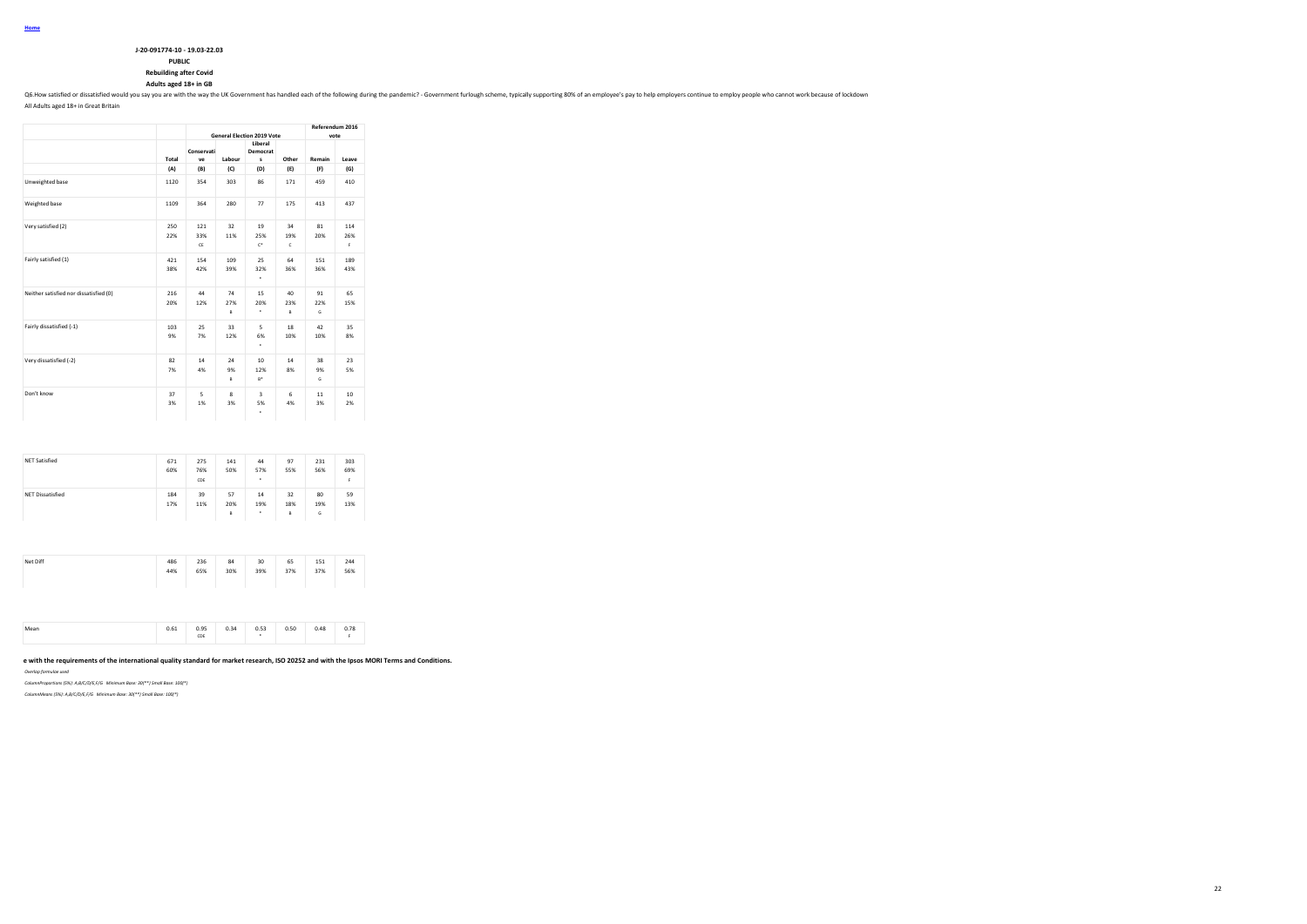#### **J-20-091774-10 - 19.03-22.03 PUBLIC**

**Rebuilding after Covid**

**Adults aged 18+ in GB**

Q6.How satisfied or dissatisfied would you say you are with the way the UK Government has handled each of the following during the pandemic? - Support for people out of work, including Universal Credit All Adults aged 18+ in Great Britain

|                                        |            |                           | Gender         |                   |                   |                       |                           | Age              |                  |               |                 |                      |                  | <b>Presence of children</b><br>Social grade<br><b>Marital Status</b><br>Region<br>Urban / Rural<br>HH (17 or under)<br>Education |                |                |                           |           |               | <b>Employment status</b> |                                          |                      |            |               |                                         |                 |                                    |                                  |                           |                 |                           |            |                                 |
|----------------------------------------|------------|---------------------------|----------------|-------------------|-------------------|-----------------------|---------------------------|------------------|------------------|---------------|-----------------|----------------------|------------------|----------------------------------------------------------------------------------------------------------------------------------|----------------|----------------|---------------------------|-----------|---------------|--------------------------|------------------------------------------|----------------------|------------|---------------|-----------------------------------------|-----------------|------------------------------------|----------------------------------|---------------------------|-----------------|---------------------------|------------|---------------------------------|
|                                        | Total      | Male                      | Female         | 18-34             | 35-54             | $55+$                 | 18-24                     | 25-34            | 35-44            | 45-54         | 55-64           | $65+$                | AB               | C1                                                                                                                               | C <sub>2</sub> | DE             | North                     | Midlands  | South         | London                   | Wales                                    | Scotland             | Urban      | Rural         | Married/<br>Living as<br><b>Married</b> | Single          | Widowed/<br>Divorced/<br>Separated | At least<br>one child<br>present | No<br>children<br>present | Graduate        | Non-<br>graduate          | Working    | Not<br>working                  |
|                                        | (A)        | (B)                       | (C)            | (D)               | (E)               | (F)                   | (G)                       | (H)              | (1)              | (1)           | (K)             | (L)                  | (M)              | (N)                                                                                                                              | (O)            | (P)            | (Q)                       | (R)       | (S)           | (T)                      | (U)                                      | (V)                  | (W)        | (X)           | (Y)                                     | (2)             | (a)                                | (b)                              | (c)                       | (d)             | (e)                       | (f)        | (g)                             |
| Unweighted base                        | 1120       | 519                       | 550            | 342               | 376               | 402                   | 146                       | 196              | 175              | 201           | 178             | 224                  | 325              | 374                                                                                                                              | 171            | 250            | 274                       | 295       | 256           | 146                      | 58                                       | 91                   | 930        | 190           | 640                                     | 356             | 124                                | 289                              | 831                       | 505             | 615                       | 779        | 341                             |
| Weighted base                          | 1109       | 513                       | 545            | 314               | 373               | 422                   | 123                       | 192              | 180              | 194           | 174             | 248                  | 302              | 327                                                                                                                              | 223            | 257            | 265                       | 281       | 261           | 148                      | 58                                       | 97                   | 924        | 185           | 632                                     | 345             | 131                                | 282                              | 827                       | 363             | 746                       | 664        | 445                             |
| Very satisfied (2)                     | 106<br>10% | 46<br>9%                  | 57<br>11%      | 26<br>8%          | 40<br>11%         | 40<br>9%              | 14<br>12%                 | 12<br>6%         | 19<br>11%        | 21<br>11%     | 21<br>12%       | 19<br>8%             | 34<br>11%        | 24<br>7%                                                                                                                         | 18<br>8%       | 29<br>11%      | 25<br>9%                  | 27<br>10% | 20<br>8%      | 24<br>16%<br>sv          | $\overline{\mathbf{3}}$<br>6%<br>$\cdot$ | 6<br>7%<br>$\cdot$   | 91<br>10%  | 15<br>8%      | 73<br>12%<br>$\mathbf{z}$               | 25<br>7%        | 8<br>6%                            | 32<br>11%                        | 74<br>9%                  | 33<br>9%        | 72<br>10%                 | 55<br>8%   | 51<br>11%                       |
| Fairly satisfied (1)                   | 268<br>24% | 118<br>23%                | 142<br>26%     | 61<br>20%         | 70<br>19%         | 137<br>32%<br>DEGHIJK | 22<br>18%                 | 39<br>20%        | 34<br>19%        | 36<br>18%     | 46<br>26%       | 91<br>37%<br>DEGHIJK | 68<br>22%        | 88<br>27%                                                                                                                        | 57<br>26%      | 55<br>21%      | 71<br>27%                 | 71<br>25% | 64<br>24%     | 33<br>22%                | 14<br>24%                                | 17<br>17%            | 227<br>25% | 41<br>22%     | 160<br>25%<br>z                         | 67<br>19%       | 41<br>31%<br>z                     | 57<br>20%                        | 211<br>25%                | 74<br>20%       | 194<br>26%<br>$\mathbf d$ | 173<br>26% | 95<br>21%                       |
| Neither satisfied nor dissatisfied (0) | 273<br>25% | 140<br>27%                | 127<br>23%     | 82<br>26%         | 92<br>25%         | 99<br>23%             | 34<br>28%                 | 47<br>25%        | 42<br>23%        | 50<br>26%     | 45<br>26%       | 54<br>22%            | 69<br>23%        | 82<br>25%                                                                                                                        | 54<br>24%      | 68<br>27%      | 64<br>24%                 | 70<br>25% | 66<br>25%     | 30<br>20%                | 12<br>21%                                | 31<br>32%            | 230<br>25% | 43<br>23%     | 160<br>25%                              | 88<br>25%       | 25<br>19%                          | 75<br>27%                        | 198<br>24%                | 86<br>24%       | 187<br>25%                | 171<br>26% | 102<br>23%                      |
| Fairly dissatisfied (-1)               | 205<br>18% | 96<br>19%                 | 96<br>18%      | 67<br>21%         | 67<br>18%         | 71<br>17%             | 24<br>20%                 | 43<br>22%        | 31<br>17%        | 36<br>19%     | 28<br>16%       | 43<br>17%            | 66<br>22%        | 57<br>18%                                                                                                                        | 37<br>17%      | 44<br>17%      | 51<br>19%                 | 49<br>17% | 49<br>19%     | 26<br>17%                | 9<br>15%                                 | 22<br>22%            | 168<br>18% | 37<br>20%     | 112<br>18%                              | 67<br>20%       | 25<br>19%                          | 47<br>17%                        | 158<br>19%                | 78<br>21%       | 127<br>17%                | 128<br>19% | 76<br>17%                       |
| Very dissatisfied (-2)                 | 154<br>14% | 77<br>15%<br>$\mathbf{C}$ | 57<br>11%      | 51<br>16%<br>FL   | 65<br>18%<br>FL   | 38<br>9%              | 18<br>15%                 | 33<br>17%<br>FL  | 38<br>21%<br>FKL | 28<br>14%     | 21<br>12%       | 17<br>7%             | 50<br>17%        | 43<br>13%                                                                                                                        | 30<br>14%      | 31<br>12%      | 34<br>13%                 | 34<br>12% | 41<br>16%     | 22<br>15%                | 12<br>20%                                | 12<br>12%            | 128<br>14% | 27<br>14%     | 73<br>12%                               | 65<br>19%       | 16<br>12%                          | 49<br>17%                        | 105<br>13%                | 63<br>17%       | 91<br>12%                 | 86<br>13%  | 69<br>15%                       |
| Don't know                             | 103<br>9%  | 36<br>7%                  | 65<br>12%<br>B | 27<br>9%          | 39<br>10%         | 37<br>9%              | 9<br>8%                   | 17<br>9%         | 15<br>9%         | 23<br>12%     | 13<br>7%        | 25<br>10%            | 15<br>5%         | 33<br>10%<br>M                                                                                                                   | 26<br>11%<br>M | 29<br>11%<br>M | 20<br>8%                  | 31<br>11% | 21<br>8%      | 13<br>9%                 | 8<br>14%<br>$\cdot$                      | -9<br>9%<br>$\sim$   | 80<br>9%   | 23<br>12%     | 54<br>9%                                | 33<br>10%       | 16<br>12%                          | 22<br>8%                         | 81<br>10%                 | 28<br>8%        | 75<br>10%                 | 52<br>8%   | 51<br>11%                       |
|                                        |            |                           |                |                   |                   |                       |                           |                  |                  |               |                 |                      |                  |                                                                                                                                  |                |                |                           |           |               |                          |                                          |                      |            |               |                                         |                 |                                    |                                  |                           |                 |                           |            |                                 |
| <b>NET Satisfied</b>                   | 374<br>34% | 164<br>32%                | 199<br>37%     | 87<br>28%         | 110<br>29%        | 177<br>42%<br>DEGHIJ  | 37<br>30%                 | 51<br>26%        | 54<br>30%        | 56<br>29%     | 66<br>38%<br>DH | 110<br>44%<br>DEGHIJ | 102<br>34%       | 112<br>34%                                                                                                                       | 75<br>34%      | 85<br>33%      | 96<br>36%<br>$\mathbf{v}$ | 98<br>35% | 83<br>32%     | 57<br>38%<br>V           | 17<br>29%                                | 23<br>24%            | 318<br>34% | 56<br>30%     | 233<br>37%<br>$\mathbf{z}$              | 92<br>27%       | 50<br>38%<br>z                     | 89<br>32%                        | 284<br>34%                | 108<br>30%      | 266<br>36%<br>d           | 227<br>34% | 147<br>33%                      |
| <b>NET Dissatisfied</b>                | 359<br>32% | 173<br>34%                | 153<br>28%     | 118<br>38%<br>FKL | 132<br>35%<br>FL. | 109<br>26%            | 42<br>34%<br>$\mathbf{L}$ | 76<br>40%<br>FKL | 68<br>38%<br>FL. | 64<br>33%     | 49<br>28%       | 60<br>24%            | 116<br>39%<br>NP | 101<br>31%                                                                                                                       | 68<br>30%      | 75<br>29%      | 85<br>32%                 | 82<br>29% | 90<br>35%     | 48<br>32%                | 20<br>35%                                | 34<br>35%            | 296<br>32% | 64<br>35%     | 185<br>29%                              | 133<br>38%<br>Y | 41<br>32%                          | 96<br>34%                        | 263<br>32%                | 141<br>39%<br>e | 218<br>29%                | 214<br>32% | 145<br>33%                      |
|                                        |            |                           |                |                   |                   |                       |                           |                  |                  |               |                 |                      |                  |                                                                                                                                  |                |                |                           |           |               |                          |                                          |                      |            |               |                                         |                 |                                    |                                  |                           |                 |                           |            |                                 |
| Net Diff                               | 14<br>1%   | -9<br>$-2%$               | 46<br>8%       | $-31$<br>$-10%$   | $-22$<br>$-6%$    | 68<br>16%             | $-5$<br>$-4%$             | $-25$<br>$-13%$  | $-15$<br>$-8%$   | $-8$<br>$-4%$ | 17<br>10%       | 51<br>20%            | $-14$<br>$-5%$   | 11<br>3%                                                                                                                         | -8<br>4%       | 10<br>4%       | 11<br>4%                  | 16<br>6%  | $-7$<br>$-3%$ | 9<br>6%                  | $-4$<br>$-6%$                            | $-10$<br>$-11%$      | 23<br>2%   | $-8$<br>$-4%$ | 47<br>7%                                | $-41$<br>$-12%$ | 8<br>6%                            | $-7$<br>$-2%$                    | 21<br>3%                  | $-33$<br>$-9%$  | 48<br>6%                  | 13<br>2%   | $\overline{1}$<br>$\rightarrow$ |
|                                        |            |                           |                |                   |                   |                       |                           |                  |                  |               |                 |                      |                  |                                                                                                                                  |                |                |                           |           |               |                          |                                          |                      |            |               |                                         |                 |                                    |                                  |                           |                 |                           |            |                                 |
| Mean                                   | $-0.03$    | $-0.08$                   | 0.10<br>B      | $-0.20$           | $-0.14$           | 0.18<br>DEGHIJ        | $-0.08$                   | $-0.27$          | $-0.20$          | $-0.09$       | 0.10<br>DHI     | 0.24<br>DEGHIJ       | $-0.11$          | $-0.03$                                                                                                                          | $-0.02$        | 0.04           | 0.01                      | 0.04      | $-0.12$       | 0.08                     | $-0.24$<br>$\bullet$                     | $-0.18$<br>$\bullet$ | $-0.02$    | $-0.12$       | 0.08<br>$\mathbf{z}$                    | $-0.26$         | $\hat{\phantom{a}}$                | $-0.09$                          | $-0.01$                   | $-0.19$         | 0.04<br>d                 | $-0.03$    | $-0.04$                         |

**This work was carried out in accordance with the requirements of the international quality standard for market research, ISO 20252 and with the Ipsos MORI Terms and Conditions.**

*Overlap formulae used*

*ColumnProportions (5%): A,B/C,D/E/F/G/H/I/J/K/L,M/N/O/P,Q/R/S/T/U/V,W/X,Y/Z/a,b/c,d/e,f/g Minimum Base: 30(\*\*) Small Base: 100(\*)*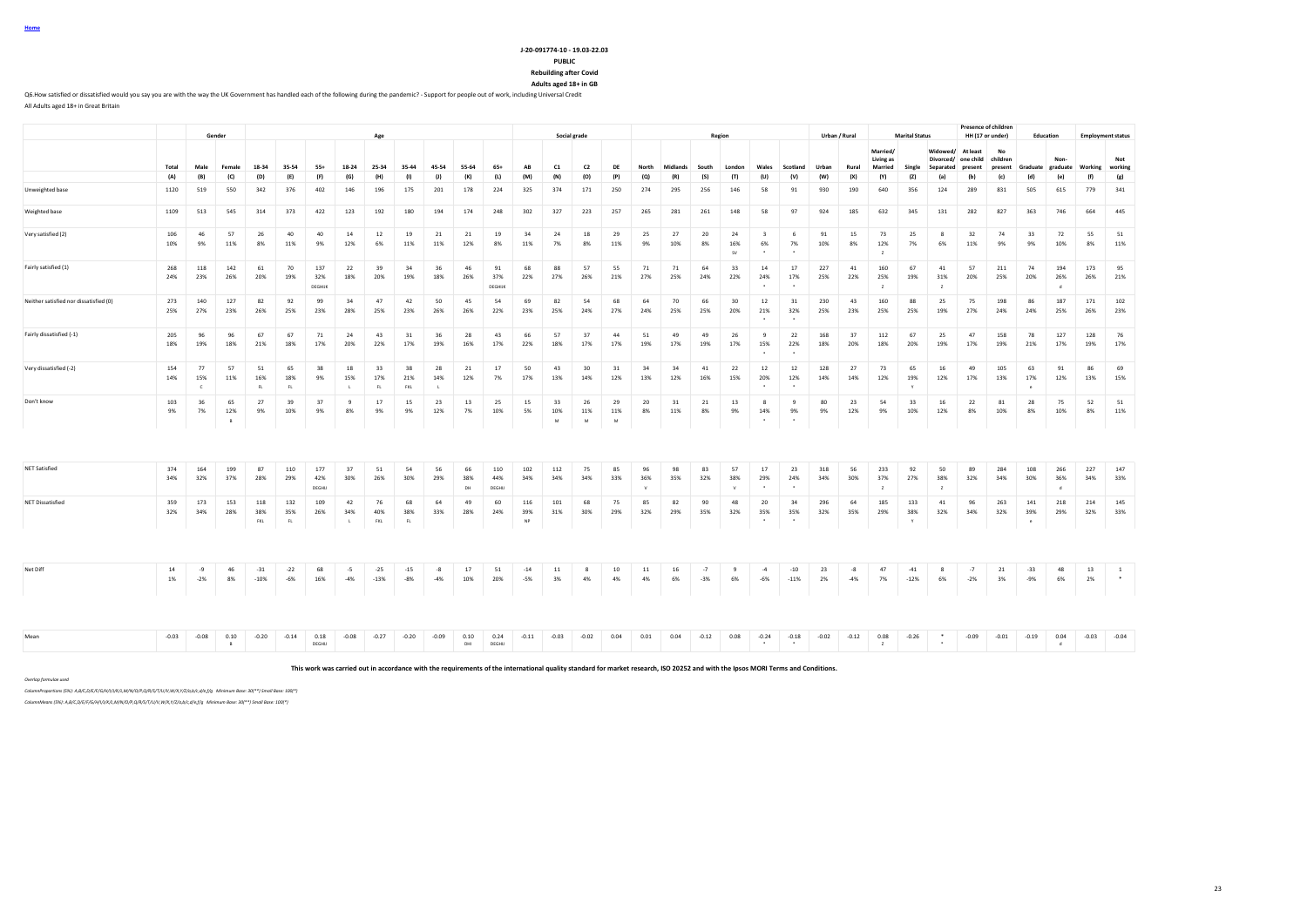| J-20-091774-10 - 19.03-22.03 |
|------------------------------|

**PUBLIC**

**Rebuilding after Covid**

**Adults aged 18+ in GB**

Q6.How satisfied or dissatisfied would you say you are with the way the UK Government has handled each of the following during the pandemic? - Support for people out of work, including Universal Credit

All Adults aged 18+ in Great Britain

|                                        |            |                   |                | <b>General Election 2019 Vote</b> |                | Referendum 2016<br>vote |                  |
|----------------------------------------|------------|-------------------|----------------|-----------------------------------|----------------|-------------------------|------------------|
|                                        | Total      | Conservati<br>ve  | Labour         | Liberal<br>Democrat<br>s          | Other          | Remain                  | Leave            |
|                                        | (A)        | (B)               | (C)            | (D)                               | (E)            | (F)                     | (G)              |
| Unweighted base                        | 1120       | 354               | 303            | 86                                | 171            | 459                     | 410              |
| Weighted base                          | 1109       | 364               | 280            | 77                                | 175            | 413                     | 437              |
| Very satisfied (2)                     | 106<br>10% | 40<br>11%         | 21<br>7%       | 5<br>7%<br>٠                      | 14<br>8%       | 27<br>7%                | 51<br>12%<br>F.  |
| Fairly satisfied (1)                   | 268<br>24% | 129<br>36%<br>CDE | 48<br>17%      | 14<br>18%<br>٠                    | 35<br>20%      | 79<br>19%               | 138<br>32%<br>F. |
| Neither satisfied nor dissatisfied (0) | 273<br>25% | 95<br>26%         | 71<br>25%      | 12<br>16%<br>٠                    | 43<br>25%      | 106<br>26%              | 93<br>21%        |
| Fairly dissatisfied (-1)               | 205<br>18% | 53<br>14%         | 63<br>23%<br>B | 21<br>27%<br>$B^*$                | 34<br>19%      | 84<br>20%               | 75<br>17%        |
| Very dissatisfied (-2)                 | 154<br>14% | 15<br>4%          | 65<br>23%<br>B | 14<br>18%<br>$B^*$                | 33<br>19%<br>B | 85<br>20%<br>G          | 42<br>10%        |
| Don't know                             | 103<br>9%  | 32<br>9%<br>c     | 12<br>4%       | 11<br>14%<br>$C^*$                | 16<br>9%<br>c  | 32<br>8%                | 38<br>9%         |

| 35<br>67<br><b>NET Dissatisfied</b><br>68<br>359<br>128<br>169<br>117 | <b>NET Satisfied</b> | 374<br>34% | 169<br>46%<br>CDE | 69<br>25% | 19<br>25%<br>٠ | 50<br>28% | 106<br>26% | 189<br>43%<br>F. |
|-----------------------------------------------------------------------|----------------------|------------|-------------------|-----------|----------------|-----------|------------|------------------|
| $B^*$<br>B<br>B<br>G                                                  |                      | 32%        | 19%               | 46%       | 45%            | 38%       | 41%        | 27%              |
|                                                                       | Net Diff             | 14         | 101               | $-58$     | $-16$          | $-17$     | $-62$      | 71               |

| . | $\rightarrow$ | $\overline{\phantom{a}}$ | $\overline{\phantom{a}}$ | $\overline{\phantom{a}}$ | $\ddot{\phantom{0}}$ | $\overline{\phantom{a}}$ | $\overline{\phantom{a}}$ |  |
|---|---------------|--------------------------|--------------------------|--------------------------|----------------------|--------------------------|--------------------------|--|
|   | 1%            | 28%                      | $-21%$                   | $-21%$                   | $-10%$               | $-15%$                   | 16%                      |  |
|   |               |                          |                          |                          |                      |                          |                          |  |
|   |               |                          |                          |                          |                      |                          |                          |  |
|   |               |                          |                          |                          |                      |                          |                          |  |
|   |               |                          |                          |                          |                      |                          |                          |  |

| CDE |
|-----|
|-----|

# e with the requirements of the international quality standard for market research, ISO 20252 and with the Ipsos MORI Terms and Conditions.

*Overlap formulae used*

*ColumnProportions (5%): A,B/C/D/E,F/G Minimum Base: 30(\*\*) Small Base: 100(\*)*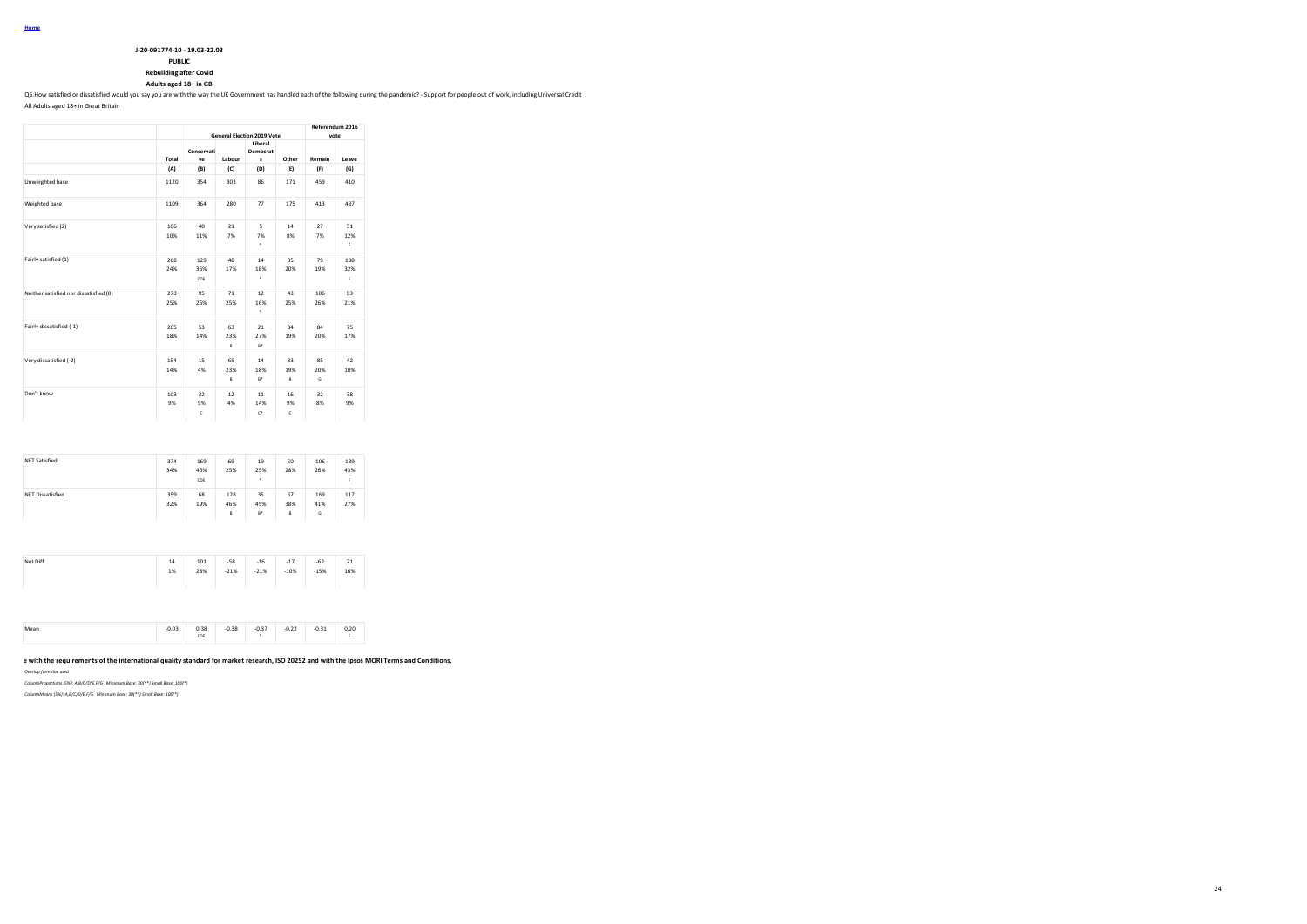### **J-20-091774-10 - 19.03-22.03 PUBLIC Rebuilding after Covid**

**Adults aged 18+ in GB**

Q6.How satisfied or dissatisfied would you say you are with the way the UK Government has handled each of the following during the pandemic? - The COVID-19 vaccination programme

All Adults aged 18+ in Great Britain

|                                        |            |            | Gender       |                          |                   |                          |                               | Age                          |                  |                  |                      |                                |                               |            | Social grade    |            |                            |                      |                      | Region                     |                                              |                                    |                            | Urban / Rural   |                                         | <b>Marital Status</b>    |                        |                                           | Presence of children<br>HH (17 or under) |            | Education        |                        | <b>Employment status</b> |
|----------------------------------------|------------|------------|--------------|--------------------------|-------------------|--------------------------|-------------------------------|------------------------------|------------------|------------------|----------------------|--------------------------------|-------------------------------|------------|-----------------|------------|----------------------------|----------------------|----------------------|----------------------------|----------------------------------------------|------------------------------------|----------------------------|-----------------|-----------------------------------------|--------------------------|------------------------|-------------------------------------------|------------------------------------------|------------|------------------|------------------------|--------------------------|
|                                        | Total      | Male       | Female       | 18-34                    | 35-54             | $55+$                    | 18-24                         | 25-34                        | 35-44            | 45-54            | 55-64                | $65+$                          | AB                            | C1         | C <sub>2</sub>  | DE         | North                      | Midlands             | South                | London                     | Wales                                        | Scotland                           | Urban                      | Rural           | Married/<br>Living as<br><b>Married</b> | Single                   | Divorced/<br>Senarated | Widowed/ At least<br>one child<br>present | No<br>children<br>present                | Graduate   | Non-<br>graduate |                        | Not<br>Working working   |
|                                        | (A)        | (B)        | (C)          | (D)                      | (E)               | (F)                      | (G)                           | (H)                          | (1)              | (1)              | (K)                  | (L)                            | (M)                           | (N)        | (O)             | (P)        | (Q)                        | (R)                  | (S)                  | (T)                        | (U)                                          | (V)                                | (W)                        | (X)             | (Y)                                     | (Z)                      | (a)                    | (b)                                       | (c)                                      | (d)        | (e)              | (f)                    | (g)                      |
| Unweighted base                        | 1120       | 519        | 550          | 342                      | 376               | 402                      | 146                           | 196                          | 175              | 201              | 178                  | 224                            | 325                           | 374        | 171             | 250        | 274                        | 295                  | 256                  | 146                        | 58                                           | 91                                 | 930                        | 190             | 640                                     | 356                      | 124                    | 289                                       | 831                                      | 505        | 615              | 779                    | 341                      |
| Weighted base                          | 1109       | 513        | 545          | 314                      | 373               | 422                      | 123                           | 192                          | 180              | 194              | 174                  | 248                            | 302                           | 327        | 223             | 257        | 265                        | 281                  | 261                  | 148                        | 58                                           | 97                                 | 924                        | 185             | 632                                     | 345                      | 131                    | 282                                       | 827                                      | 363        | 746              | 664                    | 445                      |
| Very satisfied (2)                     | 440<br>40% | 203<br>40% | 225<br>41%   | 63<br>20%                | 123<br>33%<br>DGH | 254<br>60%<br>DEGHU      | 21<br>17%                     | 42<br>22%                    | 56<br>31%<br>DG  | 67<br>35%<br>DGH | 99<br>57%<br>DEGHIJ  | 155<br>63%<br>DEGHIJ           | 124<br>41%                    | 144<br>44% | 78<br>35%       | 95<br>37%  | 109<br>41%<br>V            | 122<br>43%<br>V      | 112<br>43%<br>V      | 57<br>39%<br>V             | 23<br>39%<br>$V^*$                           | 18<br>18%<br>$\bullet$             | 352<br>38%                 | 88<br>47%<br>W  | 266<br>42%<br>$\mathbf{z}$              | 101<br>29%               | 73<br>56%<br>YZ        | 76<br>27%                                 | 364<br>44%<br>$\overline{b}$             | 135<br>37% | 305<br>41%       | 259<br>39%             | 181<br>41%               |
| Fairly satisfied (1)                   | 352<br>32% | 150<br>29% | 181<br>33%   | 116<br>37%<br><b>FKL</b> | 120<br>32%        | 115<br>27%               | 41<br>34%                     | 75<br>39%<br>FKL             | 60<br>33%        | 60<br>31%        | 45<br>26%            | 70<br>28%                      | 90<br>30%                     | 93<br>28%  | 89<br>40%<br>MM | 79<br>31%  | 88<br>33%                  | 80<br>29%            | 81<br>31%            | 43<br>29%                  | 23<br>39%                                    | 36<br>37%                          | 293<br>32%                 | 59<br>32%       | 207<br>33%                              | 113<br>33%               | 32<br>24%              | 100<br>36%                                | 251<br>30%                               | 128<br>35% | 224<br>30%       | 230<br>35%<br>$\kappa$ | 121<br>27%               |
| Neither satisfied nor dissatisfied (0) | 165<br>15% | 87<br>17%  | 73<br>13%    | 67<br>21%<br>FKL         | 67<br>18%<br>FL   | 31<br>7%<br>$\mathbf{L}$ | 30<br>25%<br>FKL              | 37<br>19%<br>FL              | 35<br>19%<br>FL  | 32<br>17%<br>FL. | 20<br>11%<br>FL      | 11<br>5%                       | 48<br>16%                     | 40<br>12%  | 30<br>14%       | 47<br>18%  | 35<br>13%                  | 42<br>15%            | 33<br>13%            | 23<br>15%                  | - 6<br>10%<br>$\bullet$                      | 26<br>27%<br>QRSTU*                | 147<br>16%<br>$\mathbf{x}$ | 18<br>10%       | 93<br>15%                               | 60<br>17%                | 13<br>10%              | 50<br>18%                                 | 115<br>14%                               | 49<br>13%  | 116<br>16%       | 89<br>13%              | 76<br>17%                |
| Fairly dissatisfied (-1)               | 70<br>6%   | 31<br>6%   | 33<br>6%     | 35<br>11%<br>FKL         | 27<br>7%<br>FKL   | -8<br>2%                 | 14<br>12%<br>FKL              | 21<br>11%<br>FKL             | 10<br>6%<br>F    | 16<br>9%<br>FKL  | $\mathbf{A}$<br>2%   | $\overline{\phantom{a}}$<br>2% | 22<br>7%                      | 22<br>7%   | 12<br>5%        | 14<br>5%   | 11<br>4%                   | 20<br>7%             | 16<br>6%             | 10<br>7%                   | $\overline{2}$<br>4%<br>$\ddot{\phantom{1}}$ | 11<br>11%<br>$\mathsf{Q}^*$        | 63<br>7%                   | 8<br>4%         | 34<br>5%                                | 29<br>8%                 | 8<br>6%                | 25<br>9%                                  | 46<br>6%                                 | 25<br>7%   | 46<br>6%         | 42<br>6%               | 28<br>6%                 |
| Very dissatisfied (-2)                 | 60<br>5%   | 33<br>6%   | 22<br>4%     | 19<br>6%<br>FL           | 30<br>8%<br>FL    | 11<br>3%                 | $\overline{9}$<br>7%<br>FL.   | 10<br>5%                     | 18<br>10%<br>FKL | 12<br>6%<br>FL   | 6<br>3%              | 5<br>2%                        | 14<br>5%                      | 20<br>6%   | $10\,$<br>4%    | 16<br>6%   | 15<br>6%                   | 12<br>4%             | 17<br>7%             | $\overline{7}$<br>5%       | $\sim$<br>7%                                 | -6<br>6%                           | 51<br>6%                   | -9<br>5%        | 26<br>4%                                | 29<br>8%<br>$\mathbf{v}$ | 5<br>4%                | 26<br>9%<br>$\epsilon$                    | 34<br>4%                                 | 21<br>6%   | 40<br>5%         | 34<br>5%               | 26<br>6%                 |
| Don't know                             | 22<br>2%   | -9<br>2%   | $11\,$<br>2% | 14<br>4%<br>EFIKL        | 6<br>2%<br>- 11   | $\overline{2}$<br>1%     | $\overline{7}$<br>5%<br>EFIKL | $\overline{7}$<br>4%<br>FIKL |                  | 6<br>3%<br>EFI   | <sup>1</sup><br>*    | $\overline{2}$<br>1%           | $\overline{\mathbf{3}}$<br>1% | -8<br>2%   | $\sim$<br>2%    | 6<br>3%    | $\overline{7}$<br>3%       | - 5<br>2%            | $\overline{2}$<br>1% | $\overline{7}$<br>5%<br>s. | <sup>1</sup><br>1%<br>$\bullet$              | <sup>1</sup><br>$1\%$<br>$\bullet$ | 18<br>2%                   | $\sim$<br>2%    | $\overline{7}$<br>1%                    | 14<br>4%<br>Y            | <sup>1</sup><br>1%     | -5<br>2%                                  | 17<br>2%                                 | -6<br>2%   | 16<br>2%         | 9<br>1%                | 13<br>3%                 |
| <b>NET Satisfied</b>                   | 792<br>71% | 353<br>69% | 406<br>74%   | 179<br>57%               | 244<br>65%<br>DG  | 369<br>88%<br>DEGHIJK    | 62<br>51%                     | 117<br>61%                   | 116<br>65%<br>G  | 127<br>66%<br>G  | 144<br>83%<br>DEGHIJ | 225<br>91%<br>DEFGHUK          | 215<br>71%                    | 237<br>72% | 167<br>75%      | 173<br>67% | 197<br>74%<br>$\mathbf{v}$ | 202<br>72%           | 193<br>74%           | 101<br>68%                 | 45<br>79%<br>$\mathsf{V}^\star$              | 54<br>55%<br>$\ddot{\phantom{1}}$  | 645<br>70%                 | 146<br>79%<br>W | 473<br>75%<br>z                         | 214<br>62%               | 105<br>80%<br>z        | 177<br>63%                                | 615<br>74%<br>$\overline{b}$             | 263<br>72% | 529<br>71%       | 489<br>74%             | 303<br>68%               |
| NET Dissatisfied                       | 131<br>12% | 65<br>13%  | 55<br>10%    | 54<br>17%<br>FKL         | 57<br>15%<br>FKL  | 19<br>5%                 | 23<br>19%<br>FKL              | 31<br>16%<br>FKL             | 29<br>16%<br>FKL | 28<br>15%<br>FKL | $\mathbf{Q}$<br>5%   | 10<br>4%                       | 37<br>12%                     | 42<br>13%  | 22<br>10%       | 30<br>12%  | 26<br>10%                  | 32<br>11%            | 33<br>13%            | 17<br>12%                  | -6<br>10%<br>$\bullet$                       | 16<br>17%<br>$\bullet$             | 114<br>12%                 | 17<br>9%        | 60<br>9%                                | 58<br>17%<br>Y           | 13<br>10%              | 51<br>18%<br>$\mathbf c$                  | 80<br>10%                                | 45<br>12%  | 85<br>11%        | 76<br>11%              | 54<br>12%                |
|                                        |            |            |              |                          |                   |                          |                               |                              |                  |                  |                      |                                |                               |            |                 |            |                            |                      |                      |                            |                                              |                                    |                            |                 |                                         |                          |                        |                                           |                                          |            |                  |                        |                          |
| Net Diff                               | 661<br>60% | 288<br>56% | 351<br>64%   | 125<br>40%               | 187<br>50%        | 350<br>83%               | 39<br>32%                     | 86<br>45%                    | 87<br>49%        | 99<br>51%        | 135<br>78%           | 215<br>87%                     | 178<br>59%                    | 195<br>60% | 145<br>65%      | 143<br>56% | 171<br>65%                 | 170<br>60%           | 160<br>61%           | 83<br>56%                  | 40<br>69%                                    | 38<br>39%                          | 531<br>58%                 | 130<br>70%      | 413<br>65%                              | 156<br>45%               | 92<br>70%              | 126<br>45%                                | 535<br>65%                               | 218<br>60% | 443<br>59%       | 413<br>62%             | 248<br>56%               |
| Mean                                   | 0.96       | 0.91       | 1.04         | 0.56                     | 0.76<br>DG        | 1.41<br>DEGHU            | 0.44                          | 0.64                         | 0.70             | 0.82<br>ng       | 1.31<br>DEGHIJ       | 1.48<br>DEGHL                  | 0.96                          | 1.00       | 0.97            | 0.88       | 1.03<br>$\mathbf{v}$       | 1.01<br>$\mathbf{M}$ | 0.98                 | 0.95                       | 1.02<br>$V^*$                                | 0.52                               | 0.92                       | 1.15<br>w       | 1.04<br>$\overline{z}$                  | 0.69                     | 1.22<br>$\overline{z}$ | 0.64                                      | 1.07<br>ь.                               | 0.93       | 0.97             | 0.97                   | 0.93                     |

**This work was carried out in accordance with the requirements of the international quality standard for market research, ISO 20252 and with the Ipsos MORI Terms and Conditions.**

*Overlap formulae used*

*ColumnProportions (5%): A,B/C,D/E/F/G/H/I/J/K/L,M/N/O/P,Q/R/S/T/U/V,W/X,Y/Z/a,b/c,d/e,f/g Minimum Base: 30(\*\*) Small Base: 100(\*)*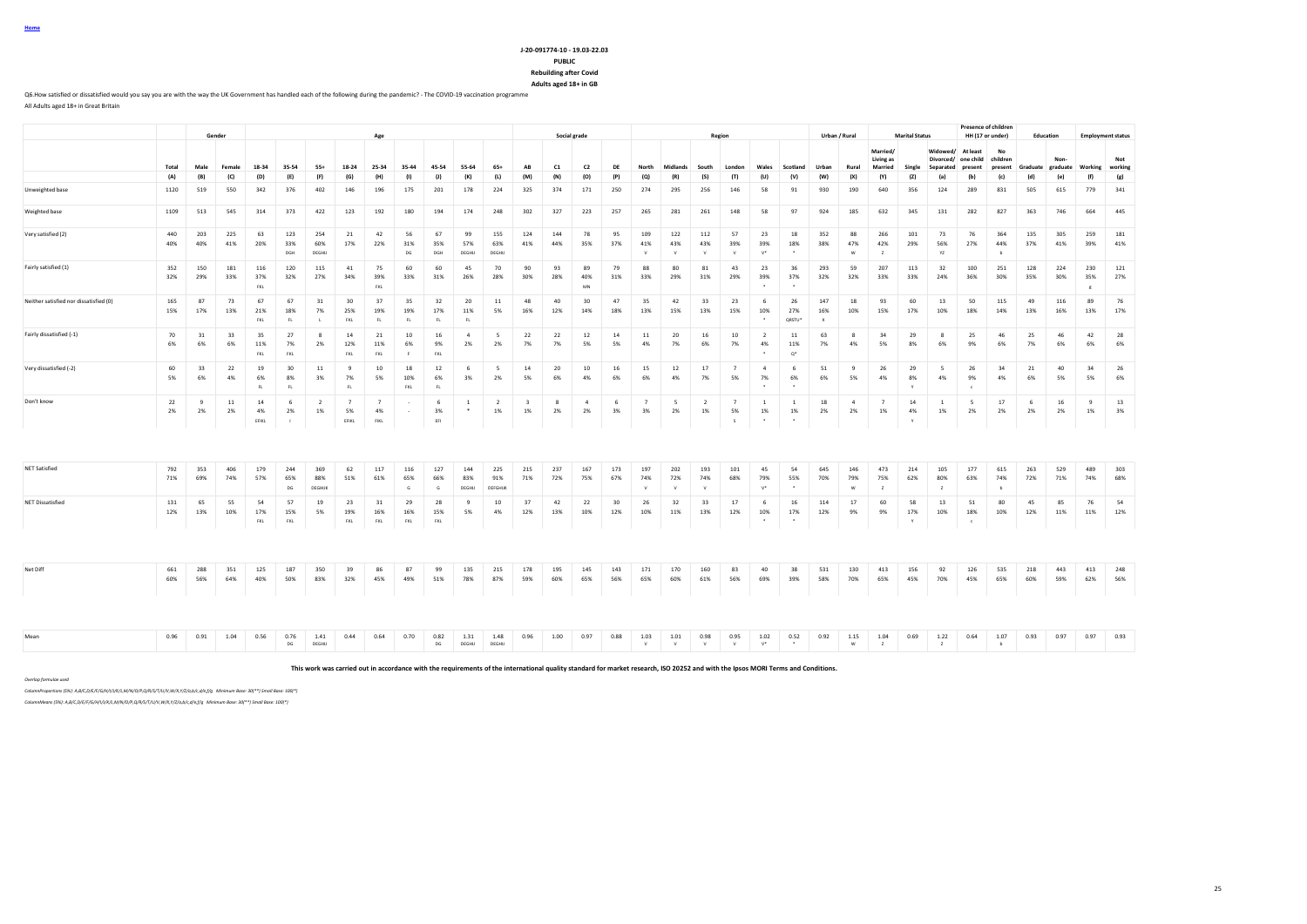| J-20-091774-10 - 19.03-22.03 |
|------------------------------|

**PUBLIC**

**Rebuilding after Covid**

**Adults aged 18+ in GB**

Q6.How satisfied or dissatisfied would you say you are with the way the UK Government has handled each of the following during the pandemic? - The COVID-19 vaccination programme

All Adults aged 18+ in Great Britain

|                                        |            |                       |                        | <b>General Election 2019 Vote</b> |                        | Referendum 2016<br>vote |                               |
|----------------------------------------|------------|-----------------------|------------------------|-----------------------------------|------------------------|-------------------------|-------------------------------|
|                                        | Total      | Conservati<br>VP      | Labour                 | Liberal<br>Democrat<br>s          | Other                  | Remain                  | Leave                         |
|                                        | (A)        | (B)                   | (C)                    | (D)                               | (E)                    | (F)                     | (G)                           |
| Unweighted base                        | 1120       | 354                   | 303                    | 86                                | 171                    | 459                     | 410                           |
| Weighted base                          | 1109       | 364                   | 280                    | 77                                | 175                    | 413                     | 437                           |
| Very satisfied (2)                     | 440<br>40% | 220<br>60%<br>CDE     | 69<br>25%              | 31<br>40%<br>$\mathbb{C}^*$       | 56<br>32%              | 140<br>34%              | 227<br>52%<br>F.              |
| Fairly satisfied (1)                   | 352<br>32% | 100<br>27%            | 114<br>41%<br>B        | 26<br>33%<br>٠                    | 54<br>31%              | 159<br>39%<br>G         | 123<br>28%                    |
| Neither satisfied nor dissatisfied (0) | 165<br>15% | 21<br>6%              | 56<br>20%<br><b>BD</b> | 8<br>10%<br>٠                     | 38<br>22%<br><b>BD</b> | 58<br>14%<br>G          | 41<br>9%                      |
| Fairly dissatisfied (-1)               | 70<br>6%   | 10<br>3%              | 18<br>6%<br>B          | 6<br>7%<br>٠                      | 14<br>8%<br>B          | 27<br>7%                | 21<br>5%                      |
| Very dissatisfied (-2)                 | 60<br>5%   | 10 <sup>1</sup><br>3% | 18<br>7%<br>B          | 5<br>6%<br>٠                      | 12<br>7%<br>B          | 24<br>6%                | 22<br>5%                      |
| Don't know                             | 22<br>2%   | $\overline{2}$<br>1%  | 5<br>2%                | $\overline{2}$<br>2%<br>٠         | $\overline{2}$<br>1%   | $\Delta$<br>1%          | $\overline{\mathbf{3}}$<br>1% |

| <b>NET Satisfied</b>    | 792<br>71% | 320<br>88%<br>CDE | 183<br>65%     | 57<br>74%<br>٠     | 110<br>63%     | 299<br>72% | 350<br>80%<br>F. |
|-------------------------|------------|-------------------|----------------|--------------------|----------------|------------|------------------|
| <b>NET Dissatisfied</b> | 131<br>12% | 20<br>5%          | 36<br>13%<br>B | 11<br>14%<br>$B^*$ | 26<br>15%<br>B | 51<br>12%  | 42<br>10%        |

| Net Diff | 661<br>60% | 300<br>82% | 146<br>52% | 46<br>60% | 84<br>48% | 248<br>60% | 308<br>70% |  |
|----------|------------|------------|------------|-----------|-----------|------------|------------|--|
|          |            |            |            |           |           |            |            |  |

| CDE |
|-----|
|-----|

# e with the requirements of the international quality standard for market research, ISO 20252 and with the Ipsos MORI Terms and Conditions.

*Overlap formulae used*

*ColumnProportions (5%): A,B/C/D/E,F/G Minimum Base: 30(\*\*) Small Base: 100(\*)*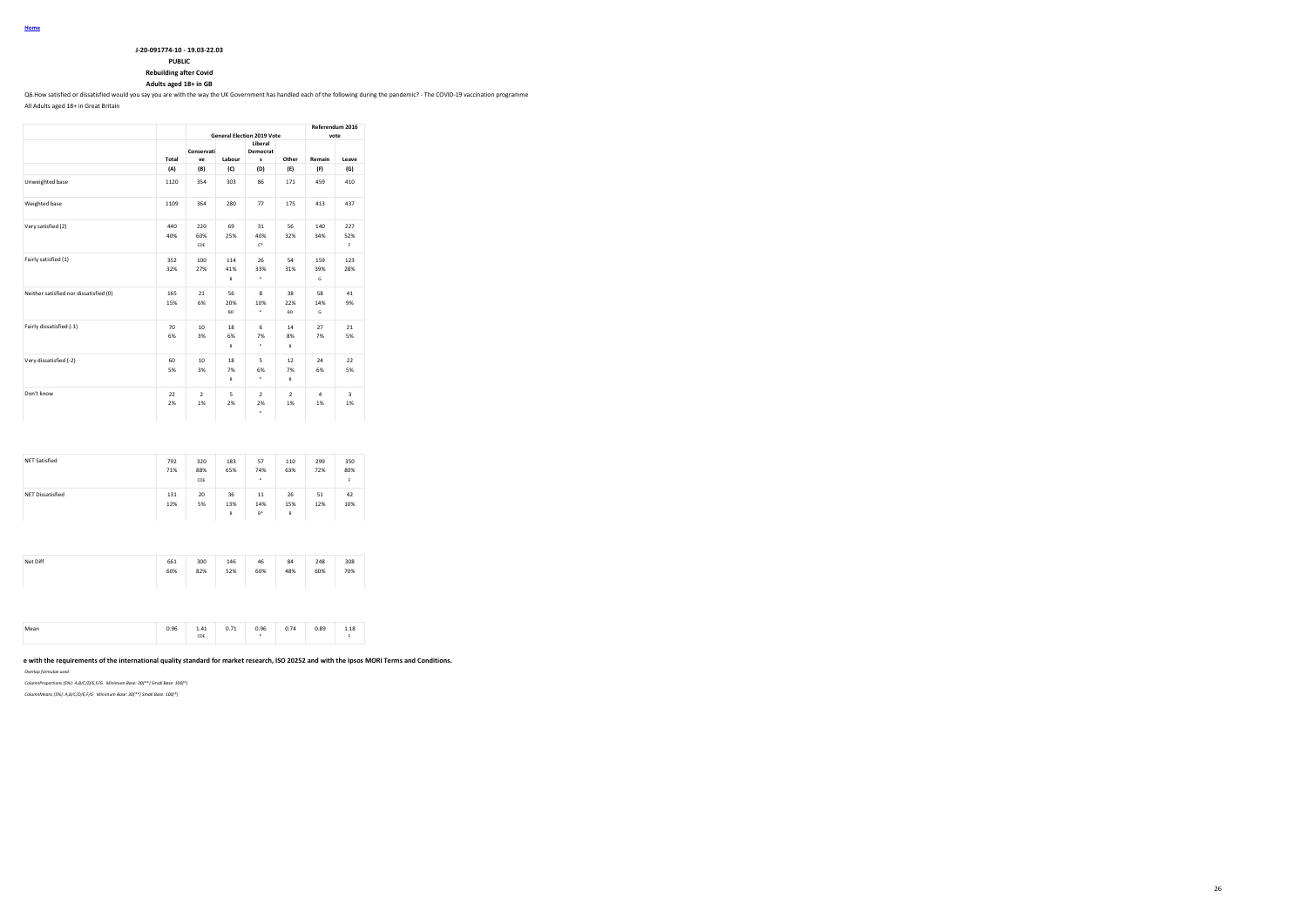# **J-20-091774-10 - 19.03-22.03**

**PUBLIC**

**Rebuilding after Covid Adults aged 18+ in GB**

Q6.How satisfied or dissatisfied would you say you are with the way the UK Government has handled each of the following during the pandemic? - Deciding whether to ban or restrict flights from other countries

All Adults aged 18+ in Great Britain

|                                        |                  |                        | Gender           |                    |                    |                           |                       | Age                     |                               |                   |                      |                       |                  |                 | Social grade         |                 |                     |                     |                  | Region                    |                             |                               |                  | Urban / Rural   |                                  | <b>Marital Status</b> |                       |                                            | Presence of children<br>HH (17 or under) |                            | <b>Fducation</b>          |                  | <b>Employment status</b> |
|----------------------------------------|------------------|------------------------|------------------|--------------------|--------------------|---------------------------|-----------------------|-------------------------|-------------------------------|-------------------|----------------------|-----------------------|------------------|-----------------|----------------------|-----------------|---------------------|---------------------|------------------|---------------------------|-----------------------------|-------------------------------|------------------|-----------------|----------------------------------|-----------------------|-----------------------|--------------------------------------------|------------------------------------------|----------------------------|---------------------------|------------------|--------------------------|
|                                        | Total            | Male                   | Female           | 18-34              | 35-54              | $55+$                     | 18-24                 | 25-34                   | 35-44                         | 45-54             | 55-64                | $65+$                 | AB               | C1              | C <sub>2</sub>       | DE              | North               | Midlands            | South            | London                    | Wales                       | Scotland                      | Urban            | Rural           | Married/<br>Living as<br>Married | Single                | Widowed/<br>Separated | At least<br>Divorced/ one child<br>present | No<br>children<br>present                |                            | Non-<br>Graduate graduate |                  | Not<br>Working working   |
|                                        | (A)              | (B)                    | (C)              | (D)                | (E)                | (F)                       | (G)                   | (H)                     | (1)                           | (1)               | (K)                  | (L)                   | (M)              | (N)             | (O)                  | (P)             | (Q)                 | (R)                 | (S)              | (T)                       | (U)                         | (V)                           | (W)              | (X)             | (Y)                              | (Z)                   | (a)                   | (b)                                        | (c)                                      | (d)                        | (e)                       | (f)              | (g)                      |
| Unweighted base                        | 1120             | 519                    | 550              | 342                | 376                | 402                       | 146                   | 196                     | 175                           | 201               | 178                  | 224                   | 325              | 374             | 171                  | 250             | 274                 | 295                 | 256              | 146                       | 58                          | 91                            | 930              | 190             | 640                              | 356                   | 124                   | 289                                        | 831                                      | 505                        | 615                       | 779              | 341                      |
| Weighted base                          | 1109             | 513                    | 545              | 314                | 373                | 422                       | 123                   | 192                     | 180                           | 194               | 174                  | 248                   | 302              | 327             | 223                  | 257             | 265                 | 281                 | 261              | 148                       | 58                          | 97                            | 924              | 185             | 632                              | 345                   | 131                   | 282                                        | 827                                      | 363                        | 746                       | 664              | 445                      |
| Very satisfied (2)                     | 68<br>6%         | 43<br>8%<br>$\epsilon$ | 23<br>4%         | 26<br>8%<br>G      | 22<br>6%           | 20<br>5%                  | 6<br>5%               | 20<br>11%<br><b>FJK</b> | 14<br>8%                      | -8<br>4%          | $\overline{7}$<br>4% | 13<br>5%              | 22<br>7%         | 18<br>6%        | 12<br>5%             | 16<br>6%        | 17<br>6%            | 21<br>8%            | 12<br>5%         | 14<br>10%<br>$\mathbf{H}$ | $\overline{1}$<br>1%        | $\overline{\mathbf{3}}$<br>3% | 58<br>6%         | 10<br>6%        | 41<br>7%                         | 21<br>6%              | 6<br>5%               | 24<br>8%                                   | 44<br>5%                                 | 24<br>7%                   | 45<br>6%                  | 41<br>6%         | 27<br>6%                 |
| Fairly satisfied (1)                   | 184<br>17%       | 85<br>17%              | 95<br>17%        | 69<br>22%<br>EIJK  | 45<br>12%          | 71<br>17%<br>$\mathbf x$  | 24<br>20%<br>E1       | 45<br>23%<br>EIJK       | 19<br>11%                     | 26<br>13%         | 21<br>12%            | 50<br>20%<br>EIK      | 40<br>13%        | 61<br>19%       | 38<br>17%            | 45<br>17%       | 56<br>21%           | 40<br>14%           | 33<br>13%        | 28<br>19%                 | 13<br>23%                   | 14<br>14%                     | 162<br>18%       | 22<br>12%       | 102<br>16%                       | 57<br>17%             | 25<br>19%             | 53<br>19%                                  | 132<br>16%                               | 49<br>13%                  | 135<br>18%<br>d           | 117<br>18%       | 67<br>15%                |
| Neither satisfied nor dissatisfied (0) | 196<br>18%       | 88<br>17%              | 106<br>19%       | 65<br>21%          | 63<br>17%          | 68<br>16%                 | 32<br>26%<br>EFIL     | 33<br>17%               | 26<br>14%                     | 37<br>19%         | 33<br>19%            | 35<br>14%             | 45<br>15%        | 63<br>19%       | 39<br>17%            | 48<br>19%       | 38<br>14%           | 53<br>19%           | 45<br>17%        | 33<br>23%<br>$\alpha$     | 6<br>11%                    | 21<br>22%                     | 167<br>18%       | 29<br>16%       | 119<br>19%                       | 52<br>15%             | 26<br>19%             | 53<br>19%                                  | 143<br>17%                               | 47<br>13%                  | 149<br>20%<br>d           | 118<br>18%       | 78<br>18%                |
| Fairly dissatisfied (-1)               | 277<br>25%       | 109<br>21%             | 152<br>28%<br>B  | 63<br>20%          | 98<br>26%          | 115<br>27%<br>DHK         | 26<br>22%             | 37<br>19%               | 49<br>27%                     | 49<br>26%         | 36<br>21%            | 79<br>32%<br>DFGHK    | 78<br>26%        | 71<br>22%       | 67<br>30%<br>N       | 61<br>24%       | 63<br>24%           | 74<br>26%<br>$\tau$ | 79<br>30%        | 25<br>17%                 | 13<br>23%                   | 23<br>24%                     | 231<br>25%       | 45<br>25%       | 159<br>25%                       | 85<br>25%             | 33<br>25%             | 66<br>23%                                  | 211<br>25%                               | 90<br>25%                  | 186<br>25%                | 161<br>24%       | 116<br>26%               |
| Very dissatisfied (-2)                 | 338<br>31%       | 165<br>32%             | 147<br>27%       | 72<br>23%          | 131<br>35%<br>DGHL | 136<br>32%<br>DGL         | 26<br>21%             | 46<br>24%               | 69<br>38%<br>DGHL             | 62<br>32%<br>DG   | 71<br>41%<br>DFGHL   | 65<br>26%             | 107<br>35%<br>P  | 106<br>32%      | 60<br>27%            | 66<br>26%       | 82<br>31%           | 79<br>28%           | 83<br>32%        | 38<br>26%                 | 24<br>42%<br>$T^*$          | 33<br>34%                     | 270<br>29%       | 69<br>37%       | 191<br>30%                       | 110<br>32%            | 37<br>28%             | 76<br>27%                                  | 263<br>32%                               | 142<br>39%<br>$\epsilon$   | 197<br>26%                | 202<br>30%       | 137<br>31%               |
| Don't know                             | 45<br>4%         | 23<br>4%               | 22<br>4%         | 20<br>6%<br>FI.    | 14<br>4%           | 12<br>3%                  | 9<br>7%<br><b>FIL</b> | 11<br>6%                | $\overline{\mathbf{3}}$<br>2% | 11<br>6%          | 6<br>3%              | 6<br>3%               | 10<br>3%         | 8<br>2%         | $\overline{7}$<br>3% | 21<br>8%<br>MNO | 10<br>4%            | 14<br>5%            | 8<br>3%          | 9<br>6%                   | <sup>1</sup><br>1%          | $\overline{\mathbf{3}}$<br>3% | 36<br>4%         | -9<br>5%        | 21<br>3%                         | 20<br>6%              | 5<br>3%               | 11<br>4%                                   | 35<br>4%                                 | 11<br>3%                   | 35<br>5%                  | 25<br>4%         | 20<br>5%                 |
| <b>NET Satisfied</b>                   | 253<br>23%       | 128<br>25%             | 118<br>22%       | 95<br>30%<br>EFGUK | 67<br>18%          | 91<br>21%<br>$\mathbf{x}$ | 30<br>24%             | 65<br>34%<br>EFIJK      | 33<br>19%                     | 34<br>18%         | 28<br>16%            | 63<br>25%<br>$\kappa$ | 62<br>21%        | 79<br>24%       | 50<br>22%            | 61<br>24%       | 73<br>27%<br>$\sim$ | 62<br>22%           | 45<br>17%        | 42<br>29%<br>$\sim$       | 14<br>24%                   | 17<br>17%                     | 220<br>24%       | 33<br>18%       | 143<br>23%                       | 78<br>23%             | 31<br>23%             | 77<br>27%                                  | 176<br>21%                               | 72<br>20%                  | 180<br>24%                | 159<br>24%       | 94<br>21%                |
| NET Dissatisfied                       | 615<br>55%       | 274<br>53%             | 299<br>55%       | 135<br>43%         | 229<br>61%<br>DGH  | 251<br>60%<br>DGH         | 52<br>43%             | 83<br>43%               | 117<br>65%<br>DGH             | 112<br>58%<br>DGH | 107<br>62%<br>DGH    | 144<br>58%<br>DGH     | 185<br>61%<br>P  | 176<br>54%      | 127<br>57%           | 127<br>49%      | 145<br>55%<br>T     | 152<br>54%<br>T     | 162<br>62%<br>T  | 63<br>42%                 | 37<br>64%<br>$\mathsf{T}^*$ | 56<br>58%<br>$T^*$            | 501<br>54%       | 114<br>62%      | 349<br>55%                       | 195<br>57%            | 71<br>54%             | 142<br>50%                                 | 473<br>57%                               | 232<br>64%<br>$\mathbf{c}$ | 383<br>51%                | 362<br>55%       | 253<br>57%               |
|                                        |                  |                        |                  |                    |                    |                           |                       |                         |                               |                   |                      |                       |                  |                 |                      |                 |                     |                     |                  |                           |                             |                               |                  |                 |                                  |                       |                       |                                            |                                          |                            |                           |                  |                          |
| Net Diff                               | $-363$<br>$-33%$ | $-146$<br>$-28%$       | $-181$<br>$-33%$ | $-40$<br>$-13%$    | $-162$<br>$-43%$   | $-160$<br>$-38%$          | $-23$<br>$-19%$       | $-18$<br>$-9%$          | $-84$<br>$-47%$               | $-78$<br>$-40%$   | $-79$<br>$-45%$      | $-81$<br>$-33%$       | $-122$<br>$-40%$ | $-97$<br>$-30%$ | $-77$<br>$-35%$      | $-66$<br>$-26%$ | $-72$<br>$-27%$     | $-91$<br>$-32%$     | $-117$<br>$-45%$ | $-20$<br>$-14%$           | $-23$<br>$-40%$             | $-39$<br>$-40%$               | $-281$<br>$-30%$ | $-82$<br>$-44%$ | $-206$<br>$-33%$                 | $-117$<br>$-34%$      | $-40$<br>$-30%$       | $-65$<br>$-23%$                            | $-297$<br>$-36%$                         | $-160$<br>$-44%$           | $-203$<br>$-27%$          | $-204$<br>$-31%$ | $-159$<br>$-36%$         |
|                                        |                  |                        |                  |                    |                    |                           |                       |                         |                               |                   |                      |                       |                  |                 |                      |                 |                     |                     |                  |                           |                             |                               |                  |                 |                                  |                       |                       |                                            |                                          |                            |                           |                  |                          |
| Mean                                   | $-0.59$          | $-0.55$                | $-0.58$          | $-0.29$<br>EFIJKL  | $-0.75$            | $-0.67$<br>$\mathbf{x}$   | $-0.38$<br>EFIJK      | $-0.24$<br>EFIJKL       | $-0.78$                       | $-0.72$           | $-0.85$              | $-0.55$<br>FK         | $-0.71$          | $-0.58$         | $-0.58$              | $-0.49$         | $-0.54$             | $-0.56$             | $-0.74$          | $-0.32$<br>suv            | $-0.82$<br>$\sim$           | $-0.73$<br>$\sim$             | $-0.56$          | $-0.80$         | $-0.58$                          | $-0.64$               | $-0.56$               | $-0.43$                                    | $-0.65$                                  | $-0.79$                    | $-0.50$<br>$\mathbf{d}$   | $-0.57$          | $-0.63$                  |

**This work was carried out in accordance with the requirements of the international quality standard for market research, ISO 20252 and with the Ipsos MORI Terms and Conditions.**

*Overlap formulae used*

*ColumnProportions (5%): A,B/C,D/E/F/G/H/I/J/K/L,M/N/O/P,Q/R/S/T/U/V,W/X,Y/Z/a,b/c,d/e,f/g Minimum Base: 30(\*\*) Small Base: 100(\*)*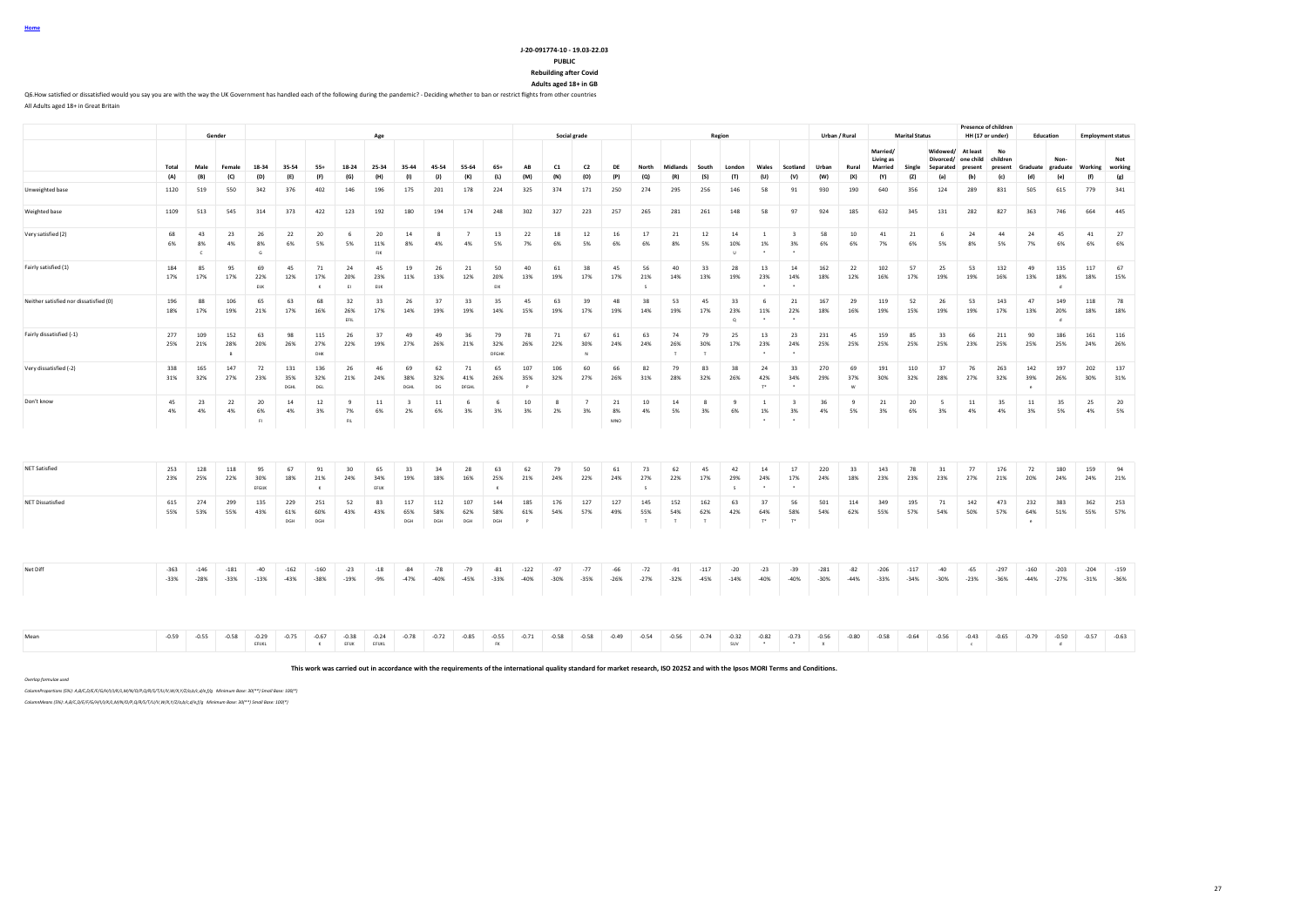| J-20-091774-10 - 19.03-22.03 |
|------------------------------|

**PUBLIC**

**Rebuilding after Covid Adults aged 18+ in GB**

Q6.How satisfied or dissatisfied would you say you are with the way the UK Government has handled each of the following during the pandemic? - Deciding whether to ban or restrict flights from other countries

All Adults aged 18+ in Great Britain

|                                        |            |                           |                 | <b>General Election 2019 Vote</b>  |                               | Referendum 2016<br>vote |                 |
|----------------------------------------|------------|---------------------------|-----------------|------------------------------------|-------------------------------|-------------------------|-----------------|
|                                        | Total      | Conservati<br>ve          | Labour          | Liberal<br>Democrat<br>s           | Other                         | Remain                  | Leave           |
|                                        | (A)        | (B)                       | (C)             | (D)                                | (E)                           | (F)                     | (G)             |
| Unweighted base                        | 1120       | 354                       | 303             | 86                                 | 171                           | 459                     | 410             |
| Weighted base                          | 1109       | 364                       | 280             | 77                                 | 175                           | 413                     | 437             |
| Very satisfied (2)                     | 68<br>6%   | 22<br>6%                  | 19<br>7%        | $\overline{\mathbf{3}}$<br>4%<br>٠ | 13<br>7%                      | 24<br>6%                | 28<br>7%        |
| Fairly satisfied (1)                   | 184<br>17% | 82<br>22%<br>CDE          | 43<br>16%<br>D  | $\overline{\mathbf{3}}$<br>4%<br>٠ | 24<br>14%<br>D                | 52<br>13%               | 88<br>20%<br>F. |
| Neither satisfied nor dissatisfied (0) | 196<br>18% | 73<br>20%<br>$\mathbf{c}$ | 38<br>14%       | 9<br>12%<br>۰                      | 35<br>20%                     | 55<br>13%               | 73<br>17%       |
| Fairly dissatisfied (-1)               | 277<br>25% | 101<br>28%<br>c           | 53<br>19%       | 28<br>37%<br>$CE*$                 | 42<br>24%                     | 108<br>26%              | 112<br>26%      |
| Very dissatisfied (-2)                 | 338<br>31% | 78<br>21%                 | 117<br>42%<br>B | 30<br>40%<br>$B^*$                 | 58<br>33%<br>$\mathsf{B}$     | 162<br>39%<br>G         | 121<br>28%      |
| Don't know                             | 45<br>4%   | $\overline{9}$<br>2%      | 10<br>4%        | $\overline{2}$<br>3%<br>۰          | $\overline{\mathbf{3}}$<br>2% | 12<br>3%                | 15<br>3%        |

| <b>NET Satisfied</b>    | 253<br>23% | 103<br>28%<br>D | 63<br>22%<br>D  | 6<br>8%<br>٠      | 37<br>21%<br>D | 76<br>18%       | 117<br>27%<br>F. |
|-------------------------|------------|-----------------|-----------------|-------------------|----------------|-----------------|------------------|
| <b>NET Dissatisfied</b> | 615<br>55% | 179<br>49%      | 169<br>60%<br>B | 59<br>77%<br>BCE* | 100<br>57%     | 270<br>65%<br>G | 233<br>53%       |
|                         |            |                 |                 |                   |                |                 |                  |
| Net Diff                | $-363$     | $-76$           | $-106$          | $-53$             | $-63$          | $-194$          | $-116$           |

|  | $-2$<br>$- - -$ | $\sim$ $\sim$<br>U.JJ<br>CDE | 0.76 | 1.08 | 0.63<br>. | $-0.83$<br>$-$ | 0.49 |
|--|-----------------|------------------------------|------|------|-----------|----------------|------|
|--|-----------------|------------------------------|------|------|-----------|----------------|------|

# e with the requirements of the international quality standard for market research, ISO 20252 and with the Ipsos MORI Terms and Conditions.

*Overlap formulae used*

*ColumnProportions (5%): A,B/C/D/E,F/G Minimum Base: 30(\*\*) Small Base: 100(\*)*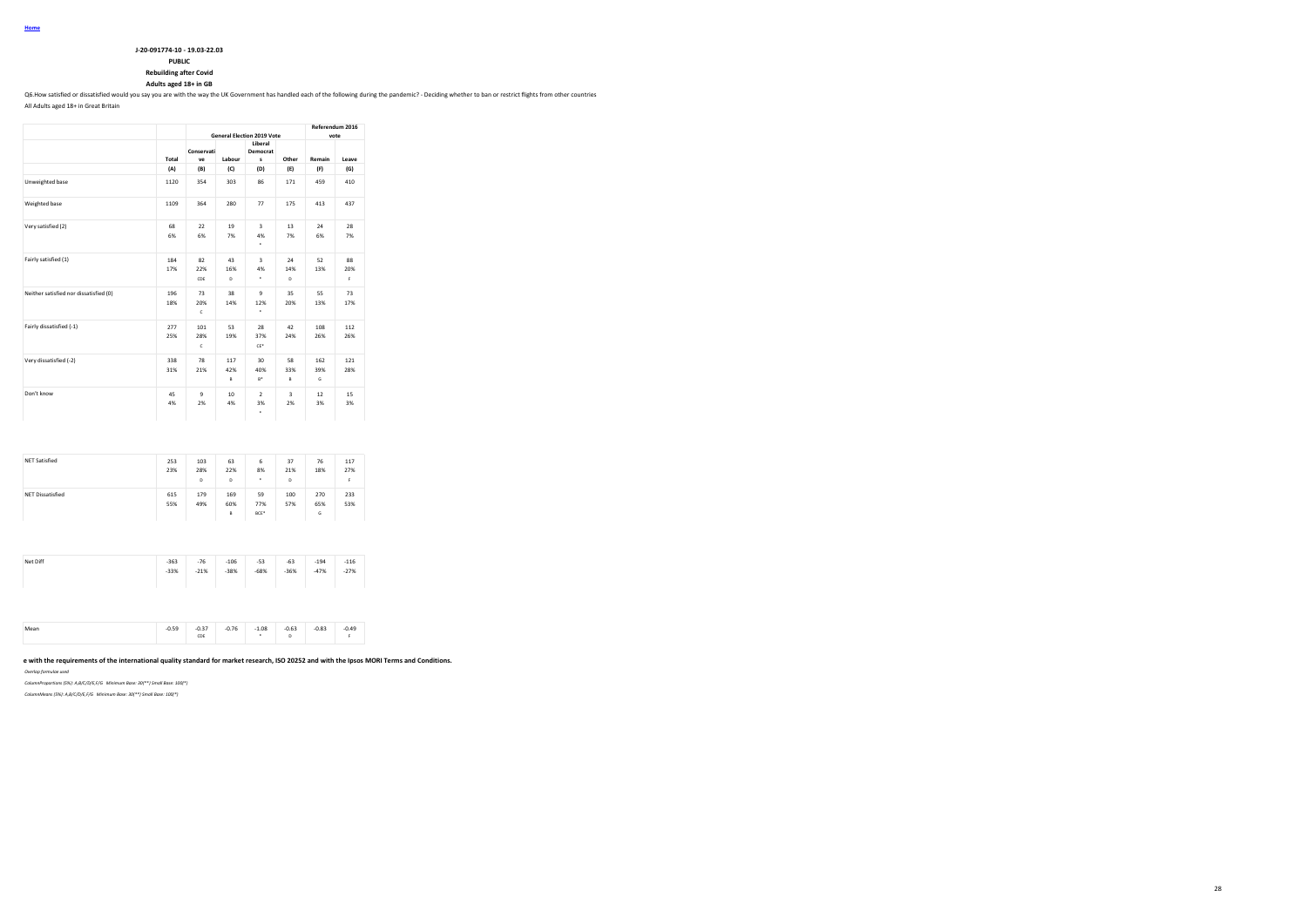#### **J-20-091774-10 - 19.03-22.03 PUBLIC**

**Rebuilding after Covid**

**Adults aged 18+ in GB**

Q6.How satisfied or dissatisfied would you say you are with the way the UK Government has handled each of the following during the pandemic? - The system of hotel quarantine for passengers arriving from overseas All Adults aged 18+ in Great Britain

|                                        |                  |                 | Gender         |                   |                 |                           |                   |                           |                           |                         |                            |                            |                 |                 | Social grade    |                 |                           |                           |                 |                 |                                 |                                     |                  |                 |                       | <b>Marital Status</b> |                                     |                       | Presence of children               |                          |                            |                 |                                 |
|----------------------------------------|------------------|-----------------|----------------|-------------------|-----------------|---------------------------|-------------------|---------------------------|---------------------------|-------------------------|----------------------------|----------------------------|-----------------|-----------------|-----------------|-----------------|---------------------------|---------------------------|-----------------|-----------------|---------------------------------|-------------------------------------|------------------|-----------------|-----------------------|-----------------------|-------------------------------------|-----------------------|------------------------------------|--------------------------|----------------------------|-----------------|---------------------------------|
|                                        |                  |                 |                |                   |                 |                           |                   | Age                       |                           |                         |                            |                            |                 |                 |                 |                 |                           |                           |                 | Region          |                                 |                                     |                  | Urban / Rural   | Married/<br>Living as |                       | Widowed/<br>Divorced/               | At least<br>one child | HH (17 or under)<br>No<br>children | Education                | Non                        |                 | <b>Employment status</b><br>Not |
|                                        | Total            | Male            | Female         | 18-34             | 35-54           | $55+$                     | 18-24             | 25-34                     | 35-44                     | 45-54                   | 55-64                      | $65+$                      | AB              | C1              | C <sub>2</sub>  | DF              | North                     | <b>Midlands</b>           | South           | London          | Wales                           | Scotland                            | Urban            | Rural           | Married               | Single                | Separated                           | present               | present                            | Graduate                 | graduate                   | Working         | working                         |
|                                        | (A)              | (B)             | (C)            | (D)               | (E)             | (F)                       | (G)               | (H)                       | (1)                       | (1)                     | (K)                        | (L)                        | (M)             | (N)             | (O)             | (P)             | (Q)                       | (R)                       | (S)             | (T)             | (U)                             | (V)                                 | (W)              | (X)             | (Y)                   | (2)                   | (a)                                 | (b)                   | (c)                                | (d)                      | (e)                        | (f)             | (g)                             |
| Unweighted base                        | 1120             | 519             | 550            | 342               | 376             | 402                       | 146               | 196                       | 175                       | 201                     | 178                        | 224                        | 325             | 374             | 171             | 250             | 274                       | 295                       | 256             | 146             | 58                              | 91                                  | 930              | 190             | 640                   | 356                   | 124                                 | 289                   | 831                                | 505                      | 615                        | 779             | 341                             |
| Weighted base                          | 1109             | 513             | 545            | 314               | 373             | 422                       | 123               | 192                       | 180                       | 194                     | 174                        | 248                        | 302             | 327             | 223             | 257             | 265                       | 281                       | 261             | 148             | 58                              | 97                                  | 924              | 185             | 632                   | 345                   | 131                                 | 282                   | 827                                | 363                      | 746                        | 664             | 445                             |
| Very satisfied (2)                     | 94<br>8%         | 45<br>9%        | 47<br>9%       | 27<br>8%          | 28<br>7%        | 40<br>10%                 | 17<br>14%<br>DEHJ | 10<br>5%                  | 15<br>9%                  | 12<br>6%                | 17<br>10%                  | 23<br>9%                   | 32<br>11%       | 25<br>8%        | 15<br>7%        | 22<br>8%        | 23<br>9%                  | 26<br>9%                  | 19<br>7%        | 17<br>11%       | $\overline{\mathbf{3}}$<br>6%   | 6<br>6%                             | 80<br>9%         | 14<br>8%        | 57<br>9%              | 24<br>7%              | 13<br>10%                           | 27<br>10%             | 67<br>8%                           | 30 <sub>o</sub><br>8%    | 64<br>9%                   | 55<br>8%        | 39<br>9%                        |
| Fairly satisfied (1)                   | 243<br>22%       | 110<br>21%      | 128<br>23%     | 74<br>23%<br>EGIJ | 55<br>15%       | 114<br>27%<br>EGUK        | 17<br>14%         | 56<br>29%<br>DEGUK        | 27<br>15%                 | 28<br>14%               | 29<br>17%                  | 85<br>34%<br><b>DEFGUK</b> | 62<br>20%       | 70<br>22%       | 54<br>24%       | 57<br>22%       | 69<br>26%                 | 64<br>23%                 | 54<br>21%       | 29<br>20%       | 13<br>23%                       | 13<br>13%                           | 200<br>22%       | 42<br>23%       | 141<br>22%            | 66<br>19%             | 36<br>27%                           | 53<br>19%             | 190<br>23%                         | 54<br>15%                | 189<br>25%<br>$\mathbf{d}$ | 146<br>22%      | 97<br>22%                       |
| Neither satisfied nor dissatisfied (0) | 227<br>20%       | 112<br>22%      | 109<br>20%     | 71<br>23%<br>FL   | 88<br>23%<br>FL | 68<br>16%<br>$\mathbf{L}$ | 31<br>25%<br>FL   | 40<br>21%<br>$\mathbf{L}$ | 36<br>20%<br>$\mathbf{L}$ | 51<br>27%<br>FL         | 39<br>22%<br>$\mathsf{FL}$ | 29<br>12%                  | 59<br>20%       | 62<br>19%       | 44<br>20%       | 61<br>24%       | 54<br>20%                 | 57<br>20%                 | 46<br>18%       | 31<br>21%       | -6<br>11%                       | 32<br>33%<br>QRSU*                  | 195<br>21%       | 32<br>17%       | 130<br>21%            | 71<br>20%             | 26<br>20%                           | 68<br>24%             | 159<br>19%                         | 60<br>17%                | 167<br>22%<br>$\mathbf d$  | 143<br>22%      | 83<br>19%                       |
| Fairly dissatisfied (-1)               | 231<br>21%       | 103<br>20%      | 114<br>21%     | 74<br>23%         | 79<br>21%       | 79<br>19%                 | 35<br>29%<br>FL.  | 38<br>20%                 | 40<br>22%                 | 39<br>20%               | 34<br>20%                  | 45<br>18%                  | 63<br>21%       | 61<br>19%       | 55<br>25%       | 52<br>20%       | 51<br>19%                 | 60<br>21%                 | 58<br>22%       | 31<br>21%       | 13<br>23%                       | 18<br>19%                           | 190<br>21%       | 42<br>22%       | 130<br>21%            | 80<br>23%             | 21<br>16%                           | 65<br>23%             | 166<br>20%                         | 88<br>24%<br>$\sim$      | 143<br>19%                 | 138<br>21%      | 93<br>21%                       |
| Very dissatisfied (-2)                 | 245<br>22%       | 115<br>22%      | 108<br>20%     | 55<br>17%         | 93<br>25%<br>DG | 98<br>23%<br>G            | 17<br>14%         | 37<br>19%                 | 48<br>27%<br>DG           | 44<br>23%               | 47<br>27%<br>DG            | 51<br>20%                  | 74<br>25%<br>P  | 87<br>27%       | 45<br>20%       | 39<br>15%       | 56<br>21%                 | 58<br>21%                 | 60<br>23%       | 29<br>20%       | 14<br>25%                       | 27<br>28%                           | 204<br>22%       | 41<br>22%       | 138<br>22%            | 80<br>23%             | 27<br>20%                           | 55<br>19%             | 191<br>23%                         | 112<br>31%<br>$\epsilon$ | 133<br>18%                 | 147<br>22%      | 99<br>22%                       |
| Don't know                             | 69<br>6%         | 27<br>5%        | 40<br>7%       | 15<br>5%          | 31<br>8%        | 23<br>5%                  | 5<br>4%           | 9<br>5%                   | 13<br>7%                  | 18<br>9%<br>$\mathbb D$ | $\overline{7}$<br>4%       | 16<br>6%                   | 12<br>4%        | 21<br>6%        | 10<br>4%        | 27<br>11%<br>MO | 12<br>4%                  | 16<br>6%                  | 23<br>9%<br>V   | 11<br>7%<br>V   | $\overline{7}$<br>13%<br>$QV^*$ | <sup>1</sup><br>1%<br>$\bullet$     | 55<br>6%         | 14<br>7%        | 36<br>6%              | 23<br>7%              | 10<br>7%                            | 15<br>5%              | 54<br>7%                           | 18<br>5%                 | 51<br>7%                   | 35<br>5%        | 34<br>8%                        |
| <b>NET Satisfied</b>                   | 337<br>30%       | 155<br>30%      | 175<br>32%     | 100<br>32%<br>EJ  | 82<br>22%       | 154<br>37%<br>EUK         | 34<br>28%         | 66<br>34%<br>EIJ          | 42<br>24%                 | 40<br>21%               | 47<br>27%                  | 107<br>43%<br>DEEGUR       | 94<br>31%       | 96<br>29%       | 69<br>31%       | 79<br>31%       | 92<br>35%<br>$\mathbf{v}$ | 90<br>32%<br>$\mathbf{M}$ | 74<br>28%       | 46<br>31%       | 16<br>28%                       | 19<br>20%                           | 280<br>30%       | 56<br>31%       | 198<br>31%            | 90<br>26%             | 48<br>37%<br>$\mathbb{Z}$           | 80<br>28%             | 257<br>31%                         | 84<br>23%                | 253<br>34%<br>$\mathbf d$  | 201<br>30%      | 136<br>31%                      |
| <b>NET Dissatisfied</b>                | 477<br>43%       | 218<br>43%      | 222<br>41%     | 128<br>41%        | 172<br>46%      | 176<br>42%                | 52<br>43%         | 76<br>40%                 | 88<br>49%                 | 84<br>43%               | 81<br>47%                  | 96<br>39%                  | 137<br>45%<br>P | 149<br>45%      | 100<br>45%      | 91<br>35%       | 107<br>40%                | 118<br>42%                | 118<br>45%      | 60<br>41%       | 27<br>48%                       | 46<br>47%                           | 394<br>43%       | 83<br>45%       | 268<br>42%            | 161<br>47%            | 47<br>36%                           | 120<br>42%            | 357<br>43%                         | 200<br>55%<br>$\epsilon$ | 276<br>37%                 | 285<br>43%      | 192<br>43%                      |
|                                        |                  |                 |                |                   |                 |                           |                   |                           |                           |                         |                            |                            |                 |                 |                 |                 |                           |                           |                 |                 |                                 |                                     |                  |                 |                       |                       |                                     |                       |                                    |                          |                            |                 |                                 |
| Net Diff                               | $-140$<br>$-13%$ | $-63$<br>$-12%$ | $-48$<br>$-9%$ | $-28$<br>$-9%$    | $-89$<br>$-24%$ | $-22$<br>$-5%$            | $-18$<br>$-15%$   | $-10$<br>$-5%$            | $-46$<br>$-26%$           | $-43$<br>$-22%$         | $-34$<br>$-20%$            | 12<br>5%                   | $-43$<br>$-14%$ | $-53$<br>$-16%$ | $-32$<br>$-14%$ | $-12$<br>$-5%$  | $-15$<br>$-6%$            | $-28$<br>$-10%$           | $-45$<br>$-17%$ | $-14$<br>$-10%$ | $-11$<br>$-19%$                 | $-27$<br>$-27%$                     | $-113$<br>$-12%$ | $-26$<br>$-14%$ | $-70$<br>$-11%$       | $-70$<br>$-20%$       | <sup>1</sup><br>1%                  | $-40$<br>$-14%$       | $-100$<br>$-12%$                   | $-116$<br>$-32%$         | $-23$<br>$-3%$             | $-84$<br>$-13%$ | $-56$<br>$-13%$                 |
| Mean                                   | $-0.28$          | $-0.27$         | $-0.22$        | $-0.19$<br>EIJ    | $-0.45$         | $-0.20$<br>EIK            | $-0.16$<br>E      | $-0.21$<br>F              | $-0.47$                   | $-0.43$                 | $-0.38$                    | $-0.07$<br>ELIK            | $-0.29$         | $-0.38$         | $-0.29$         | $-0.13$<br>N    | $-0.19$                   | $-0.23$                   | $-0.36$         | $-0.20$         | $-0.44$<br>$\sim$               | $-0.49$<br>$\overline{\phantom{a}}$ | $-0.27$          | $-0.31$         | $-0.25$               | $-0.39$               | $-0.10$<br>$\overline{\phantom{a}}$ | $-0.25$               | $-0.29$                            | $-0.58$                  | $-0.13$<br>$\mathbf d$     | $-0.28$         | $-0.28$                         |

**This work was carried out in accordance with the requirements of the international quality standard for market research, ISO 20252 and with the Ipsos MORI Terms and Conditions.**

*Overlap formulae used*

*ColumnProportions (5%): A,B/C,D/E/F/G/H/I/J/K/L,M/N/O/P,Q/R/S/T/U/V,W/X,Y/Z/a,b/c,d/e,f/g Minimum Base: 30(\*\*) Small Base: 100(\*)*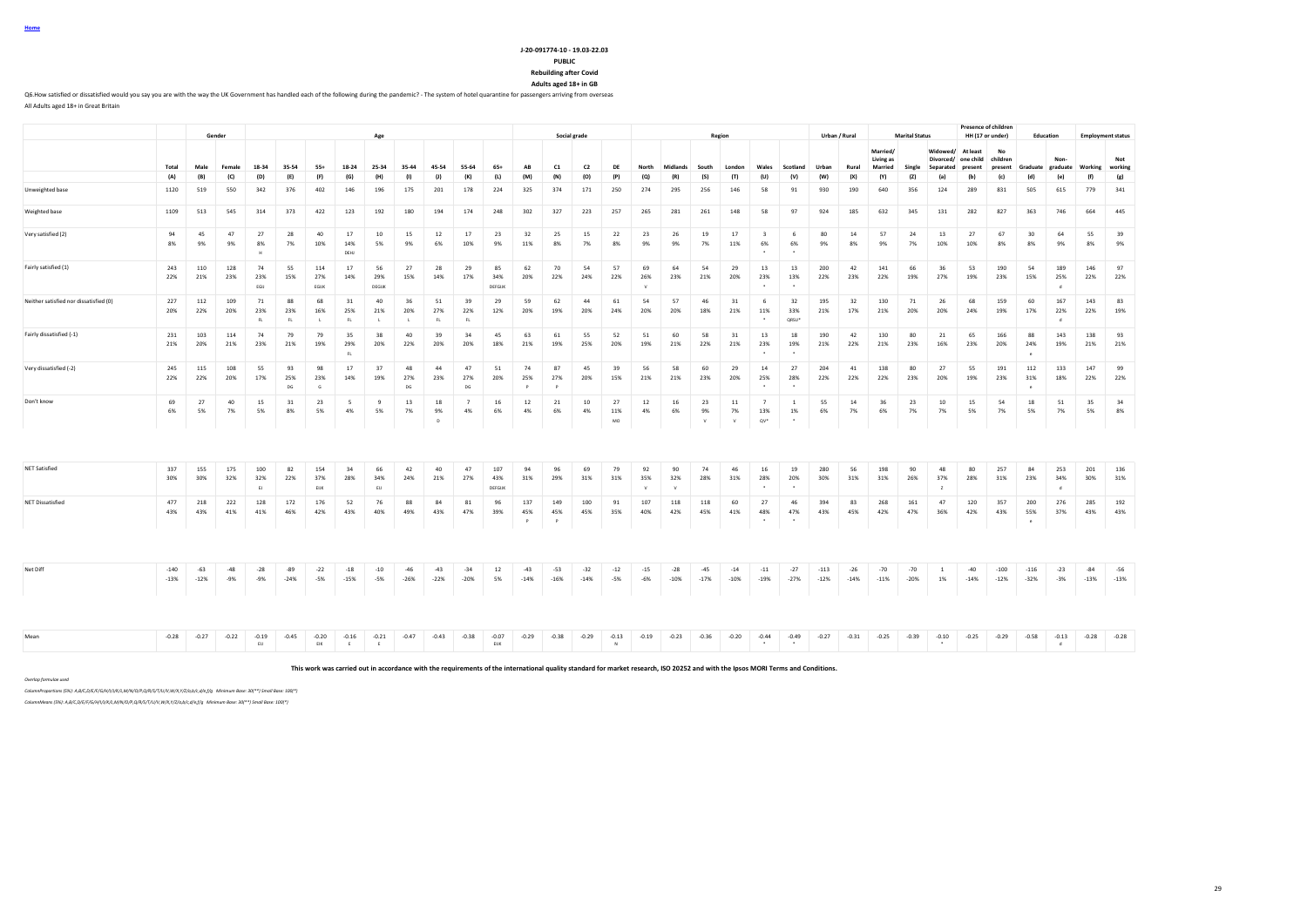| J-20-091774-10 - 19.03-22.03 |
|------------------------------|
|                              |

**PUBLIC**

**Rebuilding after Covid**

**Adults aged 18+ in GB**

Q6.How satisfied or dissatisfied would you say you are with the way the UK Government has handled each of the following during the pandemic? - The system of hotel quarantine for passengers arriving from overseas

All Adults aged 18+ in Great Britain

|                                        |            |                   | <b>General Election 2019 Vote</b> | Referendum 2016<br>vote           |                |                 |                  |
|----------------------------------------|------------|-------------------|-----------------------------------|-----------------------------------|----------------|-----------------|------------------|
|                                        | Total      | Conservati<br>ve  | Labour                            | Liberal<br>Democrat<br>s          | Other          | Remain          | Leave            |
|                                        | (A)        | (B)               | (C)                               | (D)                               | (E)            | (F)             | (G)              |
| Unweighted base                        | 1120       | 354               | 303                               | 86                                | 171            | 459             | 410              |
| Weighted base                          | 1109       | 364               | 280                               | 77                                | 175            | 413             | 437              |
| Very satisfied (2)                     | 94<br>8%   | 38<br>10%         | 21<br>7%                          | 5<br>6%<br>٠                      | 14<br>8%       | 26<br>6%        | 49<br>11%<br>F.  |
| Fairly satisfied (1)                   | 243<br>22% | 125<br>34%<br>CDE | 40<br>14%                         | 10 <sub>10</sub><br>14%<br>٠      | 29<br>17%      | 73<br>18%       | 125<br>29%<br>F. |
| Neither satisfied nor dissatisfied (0) | 227<br>20% | 66<br>18%         | 58<br>21%                         | 12<br>15%<br>$\ddot{\phantom{1}}$ | 40<br>23%      | 66<br>16%       | 85<br>19%        |
| Fairly dissatisfied (-1)               | 231<br>21% | 69<br>19%         | 73<br>26%<br>B                    | 16<br>21%<br>٠                    | 39<br>22%      | 100<br>24%<br>G | 71<br>16%        |
| Very dissatisfied (-2)                 | 245<br>22% | 45<br>12%         | 74<br>26%<br>B                    | 31<br>40%<br>BC*                  | 48<br>28%<br>B | 123<br>30%<br>G | 84<br>19%        |
| Don't know                             | 69<br>6%   | 21<br>6%          | 14<br>5%                          | 3<br>4%<br>٠                      | 5<br>3%        | 25<br>6%        | 22<br>5%         |

| <b>NET Satisfied</b>    | 337<br>30% | 163<br>45%<br>CDE | 61<br>22%       | 15<br>20%<br>٠     | 43<br>25%      | 99<br>24%       | 174<br>40%<br>F |
|-------------------------|------------|-------------------|-----------------|--------------------|----------------|-----------------|-----------------|
| <b>NET Dissatisfied</b> | 477<br>43% | 114<br>31%        | 147<br>52%<br>B | 46<br>61%<br>$B^*$ | 87<br>50%<br>B | 223<br>54%<br>G | 155<br>35%      |

| Net Diff<br>$-31$<br>$-140$<br>$-86$<br>49<br>$-44$<br>$-124$<br>19<br>13%<br>$-40%$<br>$-25%$<br>$-30%$<br>4%<br>$-13%$<br>$-31%$ |
|------------------------------------------------------------------------------------------------------------------------------------|
|------------------------------------------------------------------------------------------------------------------------------------|

| $-0.52$<br>$-0.57$<br>$-0.28$<br>$-0.77$<br>0.04<br>0.46<br>0.12<br>Mean<br><br>$-$<br>CDE |
|--------------------------------------------------------------------------------------------|
|--------------------------------------------------------------------------------------------|

# e with the requirements of the international quality standard for market research, ISO 20252 and with the Ipsos MORI Terms and Conditions.

*Overlap formulae used*

*ColumnProportions (5%): A,B/C/D/E,F/G Minimum Base: 30(\*\*) Small Base: 100(\*)*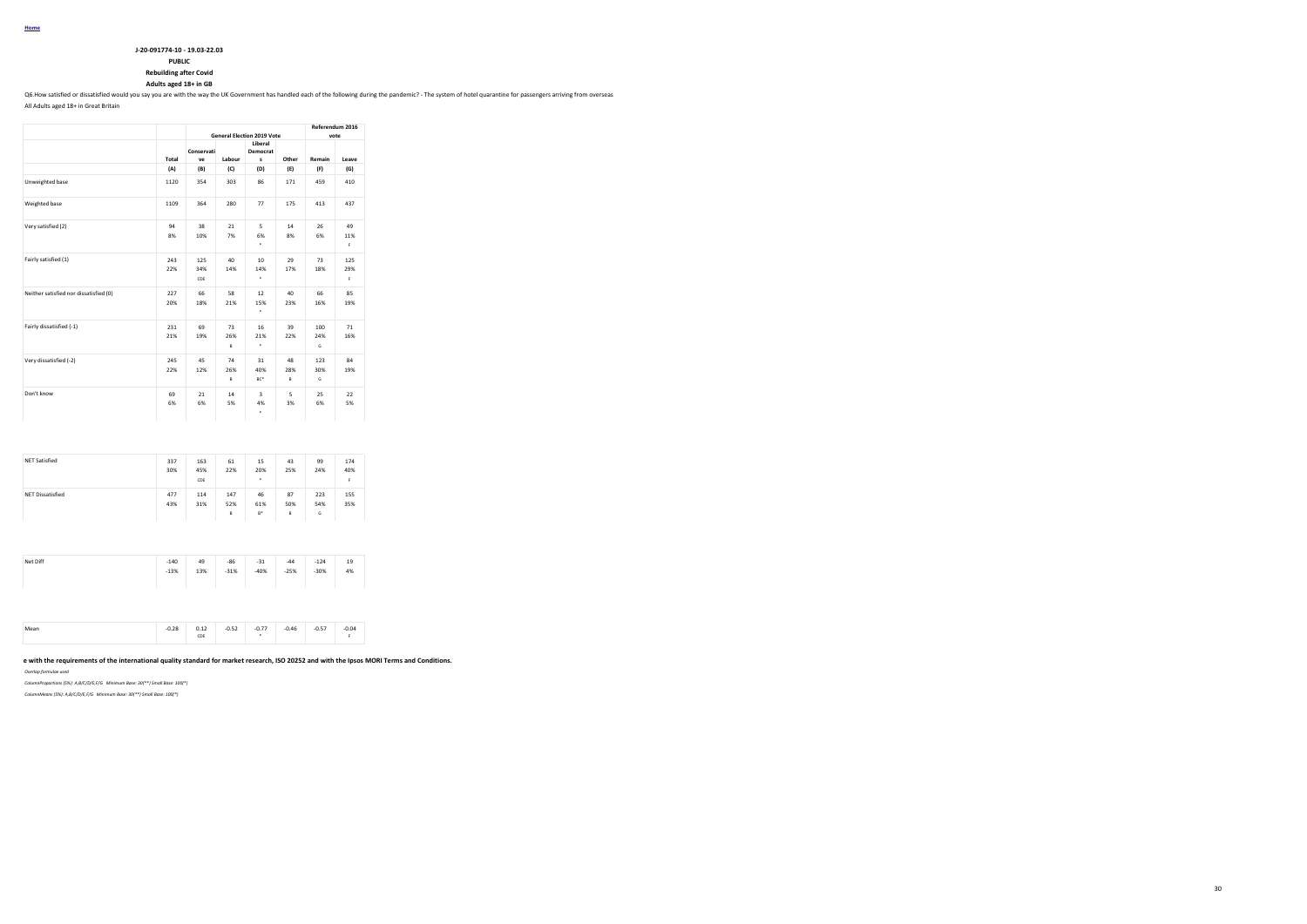#### **J-20-091774-10 - 19.03-22.03 PUBLIC Rebuilding after Covid Adults aged 18+ in GB**

Q6.How satisfied or dissatisfied would you say you are with the way the UK Government has handled each of the following during the pandemic? - The COVID-19 test and trace programme All Adults aged 18+ in Great Britain

**Gender Age Social grade Region Urban / Rural Marital Status Presence of children HH (17 or under) Education Employment status** Total Male Female 18-34 35-54 55+ 18-24 25-34 35-44 45-54 55-64 65+ AB C1 C2 DE North Midlands South London Wales Scotland Urban Rural **Married/ Living as Married Single Widowed/ At least Divorced/ one child Separated present No children**  Graduate<br>(d) **Nongraduate Working Not working** (A) (B) (C) (D) (E) (F) (G) (H) (I) (J) (K) (L) (M) (N) (O) (P) (Q) (R) (S) (T) (U) (V) (W) (X) (Y) (Z) (a) (b) (c) (d) (e) (f) (g) Unweighted base 1120 519 550 342 376 402 146 196 175 201 178 224 325 374 171 250 274 295 256 146 58 91 930 190 640 356 124 289 831 505 615 779 341 Weighted base 1109 513 545 314 373 422 123 192 180 194 174 248 302 327 223 257 265 281 261 148 58 97 924 185 632 345 131 282 827 363 746 664 445 Very satisfied (2) 60 33 26 22 18 21 8 14 7 10 10 11 18 14 10 18 10 18 11 16 \* 5 50 10 43 15 2 19 41 17 43 36 24 5% 6% 5% 7% 5% 5% 7% 7% 4% 5% 6% 4% 6% 4% 5% 7% 4% 6% 4% 11% 1% 5% 5% 6% 7% 4% 1% 7% 5% 5% 6% 5% 5% QSU \* \* a Fairly satisfied (1) 177 73 100 63 45 68 26 38 24 22 27 41 47 47 39 43 44 42 39 22 11 18 152 25 102 47 28 54 123 39 138 105 72 16% 14% 18% 20% 12% 16% 21% 20% 13% 11% 15% 17% 16% 15% 18% 17% 17% 15% 15% 15% 20% 19% 16% 13% 16% 14% 22% 19% 15% 11% 18% 16% 16% ej elebent de la constantin de la constantin de la constantin de la constantin de la constantin de la constantin Neither satisfied nor dissatisfied (0) 228 88 136 67 69 92 29 39 27 42 33 59 49 60 56 62 58 61 55 30 6 18 196 32 140 63 25 51 177 54 174 131 97 21% 17% 25% 21% 18% 22% 24% 20% 15% 22% 19% 24% 16% 18% 25% 24% 22% 22% 21% 20% 11% 18% 21% 17% 22% 18% 19% 18% 21% 15% 23% 20% 22% B M M \* \* d Fairly dissatisfied (-1) 236 101 125 65 79 92 26 39 39 40 40 52 63 71 49 53 47 61 67 27 11 22 192 45 133 72 31 70 166 78 159 140 96 21% 20% 23% 21% 21% 22% 21% 20% 22% 21% 23% 21% 21% 22% 22% 21% 18% 22% 26% 18% 20% 23% 21% 24% 21% 21% 24% 25% 20% 21% 21% 21% 22%  $\overline{\phantom{a}}$  .  $\overline{\phantom{a}}$  ,  $\overline{\phantom{a}}$  ,  $\overline{\phantom{a}}$  ,  $\overline{\phantom{a}}$  ,  $\overline{\phantom{a}}$  ,  $\overline{\phantom{a}}$  ,  $\overline{\phantom{a}}$  ,  $\overline{\phantom{a}}$  ,  $\overline{\phantom{a}}$  ,  $\overline{\phantom{a}}$  ,  $\overline{\phantom{a}}$  ,  $\overline{\phantom{a}}$  ,  $\overline{\phantom{a}}$  ,  $\overline{\phantom{a}}$  ,  $\overline{\phantom{a}}$ Very dissatisfied (-2) 371 199 142 83 151 137 28 56 80 71 62 75 120 120 64 68 96 88 85 43 28 30 305 66 198 131 42 81 290 169 203 238 133 33% 39% 26% 26% 40% 33% 22% 29% 45% 37% 36% 30% 40% 37% 29% 27% 36% 31% 33% 29% 49% 31% 33% 36% 31% 38% 32% 29% 35% 46% 27% 36% 30% C DFGHL G DFGHL DG DG OP P RSTV\* \* e Don't know 37 18 17 14 11 12 7 7 3 8 1 10 5 15 5 13 10 10 4 8 - 4 30 7 15 18 3 8 29 7 29 14 23 3% 4% 3% 4% 3% 3% 6% 4% 2% 4% 1% 4% 2% 4% 2% 5% 4% 4% 1% 6% - 4% 3% 4% 2% 5% 2% 3% 3% 2% 4% 2% 5% K K K M M S \* \* Y f NET Satisfied 237 106 125 85 63 89 34 51 31 32 37 52 66 61 49 61 54 60 50 38 12 23 202 35 146 62 30 73 164 56 181 141 96 21% 21% 23% 27% 17% 21% 28% 27% 17% 17% 21% 21% 22% 19% 22% 24% 21% 21% 19% 26% 20% 24% 22% 19% 23% 18% 23% 26% 20% 15% 24% 21% 22% EIJ EIJ EIJ \* \* d NET Dissatisfied 607 300 267 148 230 229 53 95 119 111 103 127 182 191 113 121 143 149 153 71 40 52 496 111 332 202 74 151 456 246 361 378 230 55% 59% 49% 47% 62% 54% 43% 49% 66% 58% 59% 51% 60% 58% 51% 47% 54% 53% 59% 48% 69% 54% 54% 60% 52% 59% 56% 53% 55% 68% 48% 57% 52% C DGHL G DFGHL DG DG P P RT\* \* e 1960ff - - - - - -370 | -194 | -142 | -63 | -157 | -140 | -19 | -44 | -88 | -79 | -66 | -74 | -117 | -130 | -88 | -89 | -88 | -88 | -88 | -89 | -29 | -29 | -29 | -190 | -190 | -180 | -180 | -180 | -180 | -180 | -180 | -18 -33% -38% -26% -20% -45% -33% -16% -23% -49% -41% -38% -30% -39% -40% -29% -23% -33% -32% -39% -22% -49% -30% -32% -41% -29% -41% -33% -28% -35% -52% -24% -36% -30% Mean -0.64 -0.73 -0.49 -0.42 -0.83 -0.53 -0.54 -0.41 -0.91 -0.91 -0.91 -0.91 -0.91 -0.59 -0.54 -0.54 -0.45 -0.59 -0.69 -0.97 -0.59 -0.59 -0.59 -0.59 -0.59 -0.54 -0.55 -0.78 -0.56 -0.51 -0.68 -0.96 -0.47 -0.57 -0.58 -0.96 -

**This work was carried out in accordance with the requirements of the international quality standard for market research, ISO 20252 and with the Ipsos MORI Terms and Conditions.**

B EFIJK EI EFIJK EIJ EI MN U U \* \* Z d

*Overlap formulae used*

*ColumnProportions (5%): A,B/C,D/E/F/G/H/I/J/K/L,M/N/O/P,Q/R/S/T/U/V,W/X,Y/Z/a,b/c,d/e,f/g Minimum Base: 30(\*\*) Small Base: 100(\*)*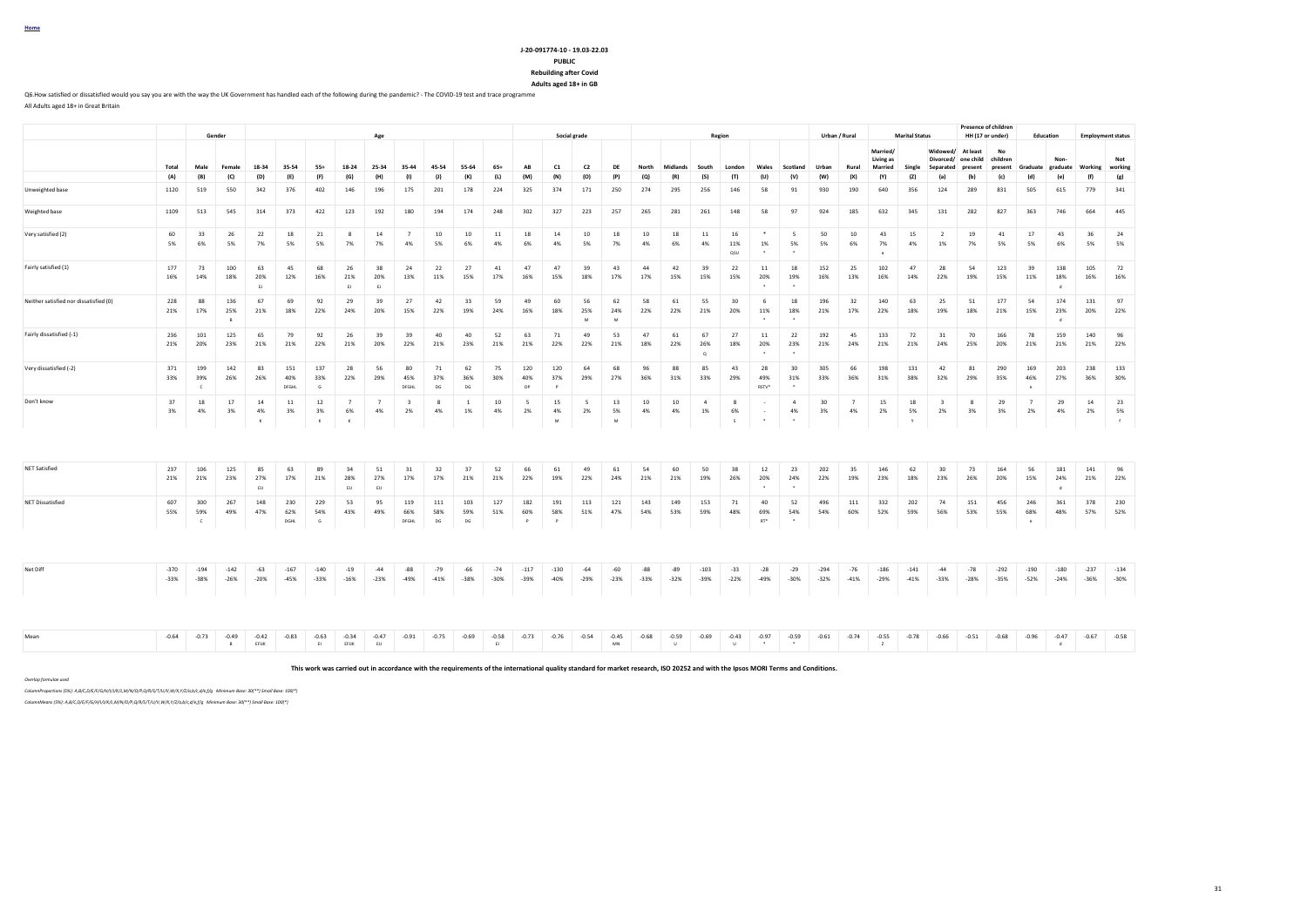| J-20-091774-10 - 19.03-22.03 |
|------------------------------|

**PUBLIC**

**Rebuilding after Covid**

**Adults aged 18+ in GB**

Q6.How satisfied or dissatisfied would you say you are with the way the UK Government has handled each of the following during the pandemic? - The COVID-19 test and trace programme

All Adults aged 18+ in Great Britain

|                                        |            |                  | Referendum 2016<br>vote |                                                               |                    |                    |                 |
|----------------------------------------|------------|------------------|-------------------------|---------------------------------------------------------------|--------------------|--------------------|-----------------|
|                                        | Total      | Conservati<br>VP | Labour                  | <b>General Election 2019 Vote</b><br>Liberal<br>Democrat<br>s | Other              | Remain             | Leave           |
|                                        | (A)        | (B)              | (C)                     | (D)                                                           | (E)                | (F)                | (G)             |
| Unweighted base                        | 1120       | 354              | 303                     | 86                                                            | 171                | 459                | 410             |
| Weighted base                          | 1109       | 364              | 280                     | 77                                                            | 175                | 413                | 437             |
| Very satisfied (2)                     | 60<br>5%   | 24<br>7%         | 10 <sup>10</sup><br>4%  | $\mathcal{L}$<br>2%<br>٠                                      | $\mathbf{R}$<br>4% | 11<br>3%           | 29<br>7%<br>F.  |
| Fairly satisfied (1)                   | 177<br>16% | 70<br>19%<br>D   | 39<br>14%               | 6<br>8%<br>٠                                                  | 32<br>18%<br>D     | 44<br>11%          | 89<br>20%<br>F. |
| Neither satisfied nor dissatisfied (0) | 228<br>21% | 92<br>25%<br>CD  | 35<br>12%               | $\overline{7}$<br>9%<br>٠                                     | 41<br>23%<br>CD    | 56<br>14%          | 92<br>21%<br>F. |
| Fairly dissatisfied (-1)               | 236<br>21% | 104<br>28%<br>CE | 51<br>18%               | 18<br>23%<br>٠                                                | 29<br>16%          | 96<br>23%          | 100<br>23%      |
| Very dissatisfied (-2)                 | 371<br>33% | 62<br>17%        | 141<br>51%<br>BE        | 42<br>55%<br>BE <sup>*</sup>                                  | 61<br>35%<br>B     | 197<br>48%<br>G    | 112<br>26%      |
| Don't know                             | 37<br>3%   | 11<br>3%         | $\mathbf{a}$<br>1%      | $\overline{a}$<br>2%<br>٠                                     | 5<br>3%            | $\mathbf{Q}$<br>2% | 13<br>3%        |

| <b>NET Dissatisfied</b> | 607 |            |                  |                              |           |                 |            |
|-------------------------|-----|------------|------------------|------------------------------|-----------|-----------------|------------|
|                         | 55% | 166<br>46% | 193<br>69%<br>BE | 60<br>79%<br>BE <sup>*</sup> | 90<br>51% | 292<br>71%<br>G | 213<br>49% |
| Net Diff                |     |            | $-143$           | $-53$                        | $-51$     | $-237$          | $-94$      |

| -379<br>$-7.1$<br>-143<br>.<br>- 21<br>-231<br>- 24                |  |
|--------------------------------------------------------------------|--|
| $-51%$<br>$-33%$<br>$-20%$<br>$-69%$<br>$-57%$<br>$-21%$<br>$-29%$ |  |
|                                                                    |  |
|                                                                    |  |
|                                                                    |  |
|                                                                    |  |
|                                                                    |  |

| $-0.99$<br>$-0.31$<br>$-1.25$<br>0.54<br>Mean<br>-u.u+<br><br>CDE | $-0.61$<br>$-1.05$<br>CD<br>and the control of | $-0.42$ |
|-------------------------------------------------------------------|------------------------------------------------|---------|
|-------------------------------------------------------------------|------------------------------------------------|---------|

# e with the requirements of the international quality standard for market research, ISO 20252 and with the Ipsos MORI Terms and Conditions.

*Overlap formulae used*

*ColumnProportions (5%): A,B/C/D/E,F/G Minimum Base: 30(\*\*) Small Base: 100(\*)*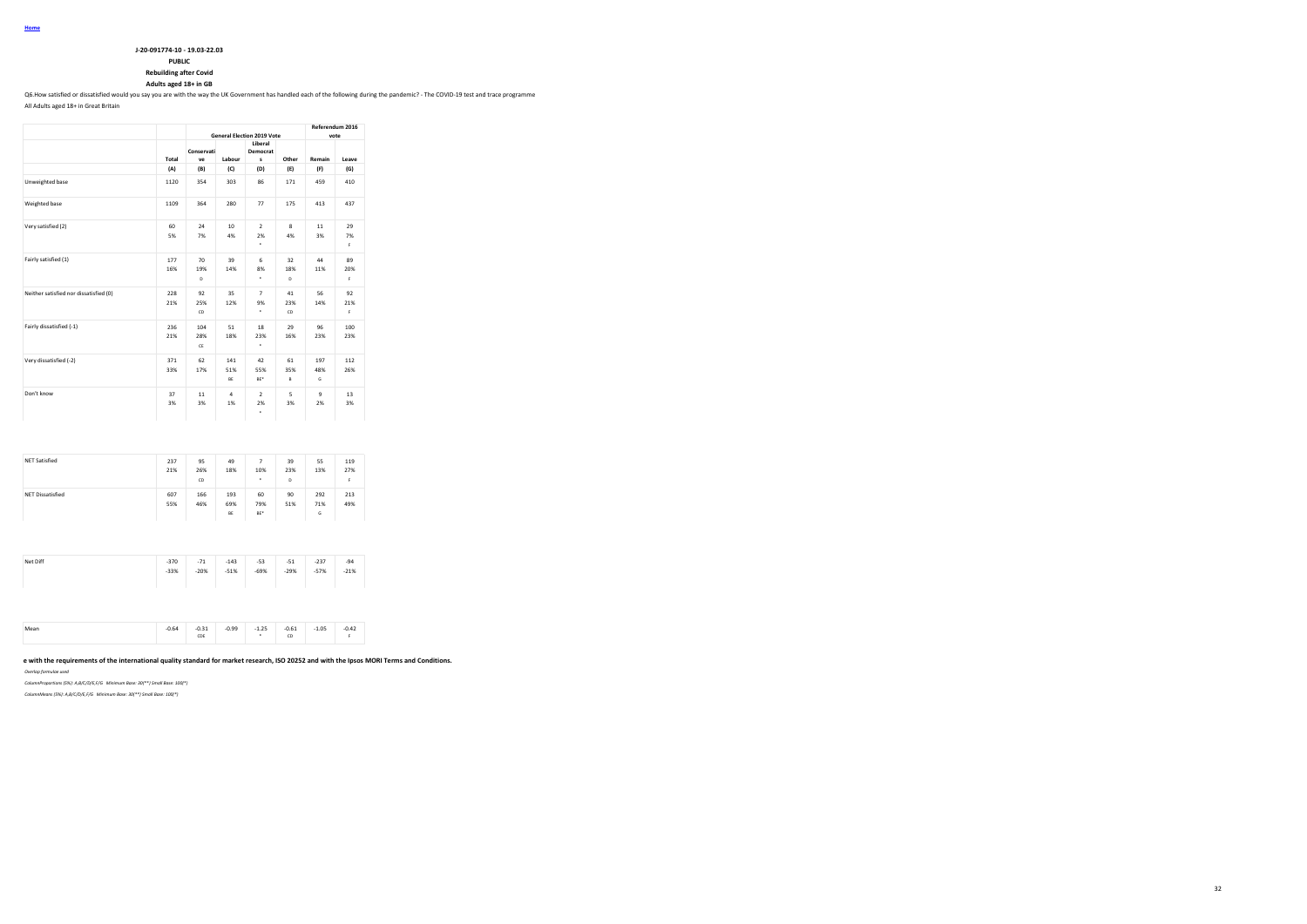#### **J-20-091774-10 - 19.03-22.03 PUBLIC**

**Rebuilding after Covid**

**Adults aged 18+ in GB**

Q6.How satisfied or dissatisfied would you say you are with the way the UK Government has handled each of the following during the pandemic? - Managing new procedures at the border following Brexit All Adults aged 18+ in Great Britain

**Gender Age Social grade Region Urban / Rural Marital Status Presence of children HH (17 or under) Education Employment status** Total Male Female 18-34 35-54 55+ 18-24 25-34 35-44 45-54 55-64 65+ AB C1 C2 DE North Midlands South London Wales Scotland Urban Rural **Married/ Living as Married Single Widowed/ At least Divorced/ one child Separated present No children present Graduate Nongraduate Working Not working** (A) (B) (C) (D) (E) (F) (G) (H) (I) (J) (K) (L) (M) (N) (O) (P) (Q) (R) (S) (T) (U) (V) (W) (X) (Y) (Z) (a) (b) (c) (d) (e) (f) (g) Unweighted base 1120 519 550 342 376 402 146 196 175 201 178 224 325 374 171 250 274 295 256 146 58 91 930 190 640 356 124 289 831 505 615 779 341 Weighted base 1109 513 545 314 373 422 123 192 180 194 174 248 302 327 223 257 265 281 261 148 58 97 924 185 632 345 131 282 827 363 746 664 445 Very satisfied (2) 62 30 32 23 12 27 12 11 6 5 10 17 22 12 14 14 17 18 11 10 2 4 52 9 41 18 3 16 46 14 48 32 30 6% 6% 6% 7% 3% 6% 9% 6% 3% 3% 6% 7% 7% 4% 6% 5% 6% 6% 4% 7% 3% 4% 6% 5% 6% 5% 2% 6% 6% 4% 6% 5% 7% EJ E EIJ \* \* Fairly satisfied (1) 168 79 85 52 41 75 20 32 16 24 34 41 42 44 39 44 48 44 31 26 8 10 147 21 94 48 26 41 127 38 130 111 57 15% 15% 16% 17% 11% 18% 16% 17% 9% 13% 20% 17% 14% 13% 17% 17% 18% 16% 12% 17% 14% 11% 16% 12% 15% 14% 20% 14% 15% 10% 17% 17% 13% EI EI I EI I \* \* d Neither satisfied nor dissatisfied (0) 252 112 135 75 79 99 32 43 37 42 43 56 61 80 54 56 65 61 59 37 5 25 216 36 148 67 36 71 181 70 181 155 97 23% 22% 25% 24% 21% 23% 26% 22% 21% 21% 25% 22% 20% 25% 24% 22% 25% 22% 23% 25% 8% 25% 23% 19% 23% 20% 28% 25% 22% 19% 24% 23% 22% U U U U \* U\* Fairly dissatisfied (-1) 250 119 120 75 84 91 26 49 40 45 31 60 67 65 50 67 53 62 69 27 18 20 208 41 152 72 25 67 183 87 162 149 101 23% 23% 22% 24% 23% 21% 21% 25% 22% 23% 18% 24% 22% 20% 23% 26% 20% 22% 27% 18% 31% 21% 23% 22% 24% 21% 19% 24% 22% 24% 22% 22% 23% \* \* Very dissatisfied (-2) 261 136 96 59 110 92 23 36 60 50 46 46 97 85 39 40 54 58 66 31 20 31 213 48 142 91 29 62 199 122 139 163 98 24% 26% 18% 19% 29% 22% 18% 19% 33% 26% 27% 19% 32% 26% 17% 16% 20% 21% 25% 21% 35% 32% 23% 26% 22% 26% 22% 22% 24% 34% 19% 25% 22%  $C$  , in the present of the present of the contract open open the contract  $\alpha$  are  $\alpha$  are  $\alpha$  are  $\alpha$  are  $\alpha$ Don't know 117 37 77 31 48 38 11 20 20 28 10 28 14 40 26 36 27 37 24 17 5 7 88 29 55 49 12 26 91 32 85 54 63 11% 7% 14% 10% 13% 9% 9% 11% 11% 14% 6% 11% 5% 12% 12% 14% 10% 13% 9% 11% 9% 7% 9% 16% 9% 14% 9% 9% 11% 9% 11% 8% 14% B K K K M M M \* \* W Y f NET Satisfied 230 109 117 75 52 102 32 43 22 30 44 58 63 56 53 57 65 62 42 36 10 14 199 31 135 66 29 57 173 51 178 143 87 21% 21% 21% 24% 14% 24% 26% 23% 12% 15% 25% 23% 21% 17% 24% 22% 25% 22% 16% 24% 17% 14% 22% 17% 21% 19% 22% 20% 21% 14% 24% 22% 19% EIJ EIJ EIJ EI EIJ EI S \* \* d NET Dissatisfied 511 255 217 134 194 183 48 85 100 94 77 106 164 151 89 107 107 120 135 58 38 51 421 89 294 163 54 129 382 209 301 312 199 46% 50% 40% 43% 52% 43% 40% 44% 55% 49% 44% 43% 54% 46% 40% 42% 41% 43% 52% 39% 67% 53% 46% 48% 46% 47% 41% 46% 46% 58% 40% 47% 45% C DFGL DFGL NOP QT QRT\* \* e Net Diff -281 -146 -100 -59 -142 -80 -17 -42 -77 -65 -32 -48 -101 -95 -36 -50 -42 -58 -93 -22 -29 -37 -223 -58 -159 -97 -25 -72 -209 -158 -123 -169 -112<br>-25% -29% -29% -18% -19% -38% -19% -14% -22% -43% -39% -19% -39% -29% -25% -29% -18% -19% -38% -19% -14% -22% -43% -33% -19% -19% -33% -29% -16% -19% -16% -21% -36% -15% -50% -38% -24% -32% -25% -28% -19% -26% -25% -43% -17% -25% -25% Mean -0.48 -0.53 -0.35 -0.33 -0.34 -0.33 -0.33 -0.35 -0.38 -0.34 -0.33 -0.34 -0.34 -0.34 -0.33 -0.40 -0.59 -0.33 -0.40 -0.52 -0.45 -0.45 -0.49 -0.49 -0.49 -0.49 -0.49 -0.49 -0.47 -0.46 -0.49 -0.49 -0.47 -0.49 -0.47 -0.47 B EUJ EUJ EUJ EUJ EIJ EUJ EIJ EUJ EIJ MANJAMA SUV U SUV \* \* \* julija je to je to je to je to je to

**This work was carried out in accordance with the requirements of the international quality standard for market research, ISO 20252 and with the Ipsos MORI Terms and Conditions.**

*Overlap formulae used*

*ColumnProportions (5%): A,B/C,D/E/F/G/H/I/J/K/L,M/N/O/P,Q/R/S/T/U/V,W/X,Y/Z/a,b/c,d/e,f/g Minimum Base: 30(\*\*) Small Base: 100(\*)*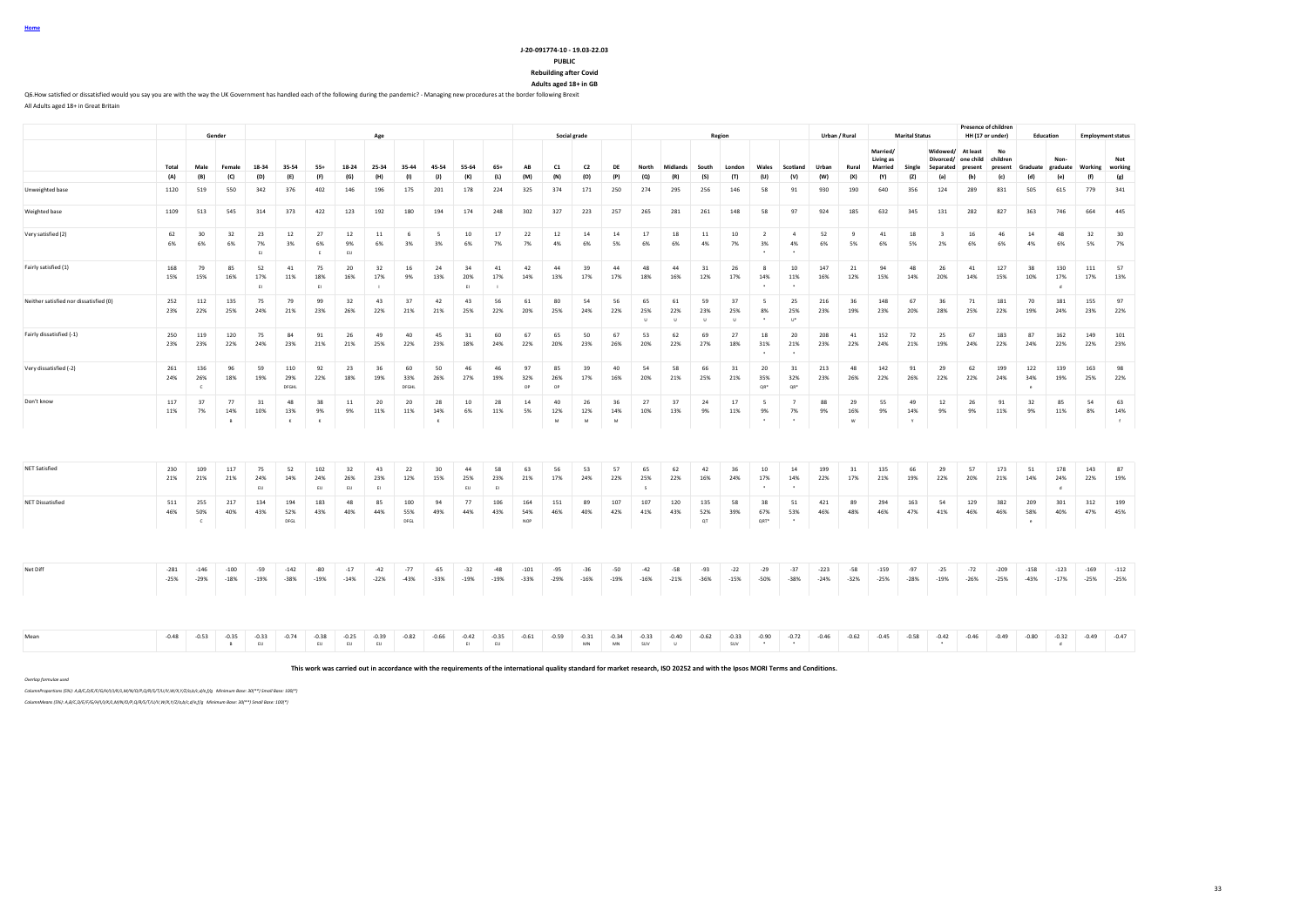| J-20-091774-10 - 19.03-22.03 |
|------------------------------|

**PUBLIC**

**Rebuilding after Covid**

**Adults aged 18+ in GB**

Q6.How satisfied or dissatisfied would you say you are with the way the UK Government has handled each of the following during the pandemic? - Managing new procedures at the border following Brexit

All Adults aged 18+ in Great Britain

|                                        |            | <b>General Election 2019 Vote</b> | Referendum 2016<br>vote |                               |                 |                 |                  |
|----------------------------------------|------------|-----------------------------------|-------------------------|-------------------------------|-----------------|-----------------|------------------|
|                                        | Total      | Conservati<br>ve                  | Labour                  | Liberal<br>Democrat<br>s      | Other           | Remain          | Leave            |
|                                        | (A)        | (B)                               | (C)                     | (D)                           | (E)             | (F)             | (G)              |
| Unweighted base                        | 1120       | 354                               | 303                     | 86                            | 171             | 459             | 410              |
| Weighted base                          | 1109       | 364                               | 280                     | 77                            | 175             | 413             | 437              |
| Very satisfied (2)                     | 62<br>6%   | 27<br>8%<br>$\mathsf{c}$          | 10 <sup>10</sup><br>3%  | $\mathcal{L}$<br>3%<br>٠      | 11<br>6%        | 13<br>3%        | 27<br>6%         |
| Fairly satisfied (1)                   | 168<br>15% | 92<br>25%<br>CDE                  | 31<br>11%               | 4<br>5%<br>$\epsilon$         | 16<br>9%        | 36<br>9%        | 102<br>23%<br>F. |
| Neither satisfied nor dissatisfied (0) | 252<br>23% | 104<br>28%<br>CD                  | 57<br>20%<br>D          | 6<br>8%<br>٠                  | 41<br>24%<br>D. | 73<br>18%       | 101<br>23%       |
| Fairly dissatisfied (-1)               | 250<br>23% | 76<br>21%                         | 66<br>24%               | 21<br>27%<br>٠                | 39<br>22%       | 112<br>27%<br>G | 83<br>19%        |
| Very dissatisfied (-2)                 | 261<br>24% | 30<br>8%                          | 96<br>34%<br>B          | 37<br>48%<br>BCE <sup>*</sup> | 51<br>29%<br>B  | 153<br>37%<br>G | 65<br>15%        |
| Don't know                             | 117<br>11% | 36<br>10%                         | 21<br>7%                | $\overline{7}$<br>9%<br>٠     | 18<br>10%       | 26<br>6%        | 59<br>13%<br>F.  |

| <b>NET Satisfied</b>    | 230<br>21% | 119<br>33%<br>CDE | 40<br>14%       | 6<br>8%<br>٠      | 27<br>15%      | 49<br>12%       | 129<br>30%<br>F |
|-------------------------|------------|-------------------|-----------------|-------------------|----------------|-----------------|-----------------|
| <b>NET Dissatisfied</b> | 511<br>46% | 105<br>29%        | 162<br>58%<br>B | 58<br>75%<br>BCE* | 90<br>51%<br>B | 264<br>64%<br>G | 148<br>34%      |
| Net Diff                | $-281$     | 14                | $-122$          | $-52$             | $-63$          | $-215$          | $-19$           |

| $0.0 - 0.0$ |        | $0.48$ $0.04$ $0.00$ $1.24$ $0.05$ |      |      |      | 0.02                                                                            | 0.15  |
|-------------|--------|------------------------------------|------|------|------|---------------------------------------------------------------------------------|-------|
|             |        |                                    |      |      |      |                                                                                 |       |
|             |        |                                    |      |      |      |                                                                                 |       |
|             |        |                                    |      |      |      |                                                                                 |       |
|             |        |                                    |      |      |      | the contract of the contract of the contract of the contract of the contract of |       |
|             | $-25%$ | 4%                                 | -44% | -67% | -36% | -52%                                                                            | $-4%$ |

# e with the requirements of the international quality standard for market research, ISO 20252 and with the Ipsos MORI Terms and Conditions.

*Overlap formulae used*

*ColumnProportions (5%): A,B/C/D/E,F/G Minimum Base: 30(\*\*) Small Base: 100(\*)*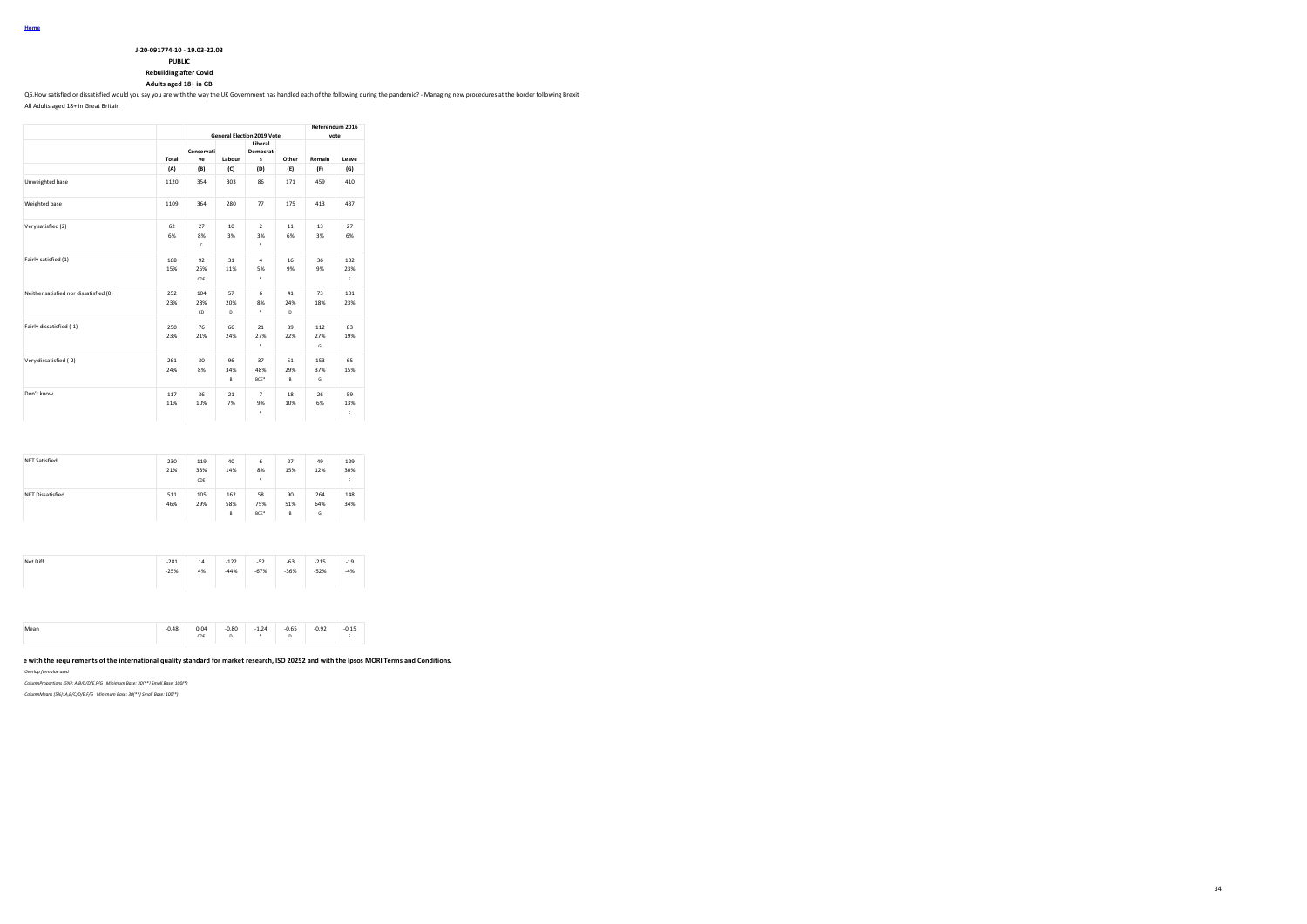**J-20-091774-10 - 19.03-22.03**

**PUBLIC Rebuilding after Covid**

**Adults aged 18+ in GB** Q7.And do you think each of the following have done a good or bad job at providing you with the data and information you have needed during the pandemic? - Summary

All Adults aged 18+ in Great Britain

|                              | Q7.And do you think<br>each of the following<br>have done a good or<br>bad job at providing<br>you with the data and<br>information you have<br>needed during the<br>pandemic? |                                     |  |  |  |  |  |  |  |
|------------------------------|--------------------------------------------------------------------------------------------------------------------------------------------------------------------------------|-------------------------------------|--|--|--|--|--|--|--|
|                              | council                                                                                                                                                                        | The UK<br>Your local Governme<br>nt |  |  |  |  |  |  |  |
|                              | (A)                                                                                                                                                                            | (B)                                 |  |  |  |  |  |  |  |
| Unweighted base              | 1120                                                                                                                                                                           | 1120                                |  |  |  |  |  |  |  |
| Weighted base                | 1109                                                                                                                                                                           | 1109                                |  |  |  |  |  |  |  |
| Very good job (2)            | 90<br>8%                                                                                                                                                                       | 128<br>12%<br>$\Delta$              |  |  |  |  |  |  |  |
| Fairly good job (1)          | 293<br>26%                                                                                                                                                                     | 381<br>34%<br>A                     |  |  |  |  |  |  |  |
| Neither good nor bad job (0) | 360<br>32%<br>R.                                                                                                                                                               | 226<br>20%                          |  |  |  |  |  |  |  |
| Fairly bad job (-1)          | 156<br>14%                                                                                                                                                                     | 191<br>17%<br>A                     |  |  |  |  |  |  |  |
| Very bad job (-2)            | 110<br>10%                                                                                                                                                                     | 161<br>15%<br>$\Delta$              |  |  |  |  |  |  |  |
| Don't know                   | 99<br>9%<br>Ŕ                                                                                                                                                                  | 22<br>2%                            |  |  |  |  |  |  |  |

| NET Good job | 384 | 509 |
|--------------|-----|-----|
|              | 35% | 46% |
|              |     | A   |
| NET Bad job  | 266 | 352 |
|              | 24% | 32% |
|              |     | A   |

| Net Diff | 117 | 157 |
|----------|-----|-----|
|          | 11% | 14% |
|          |     |     |
|          |     |     |
|          |     |     |
|          |     |     |
|          |     |     |
|          |     |     |

# **This work was carried out in accordance with the requirements of the international quality standard for market research, ISO 20252 and with the Ipsos MORI Terms and Conditions.**

*Overlap formulae used*

*ColumnProportions (5%): A/B Minimum Base: 30(\*\*) Small Base: 100(\*)*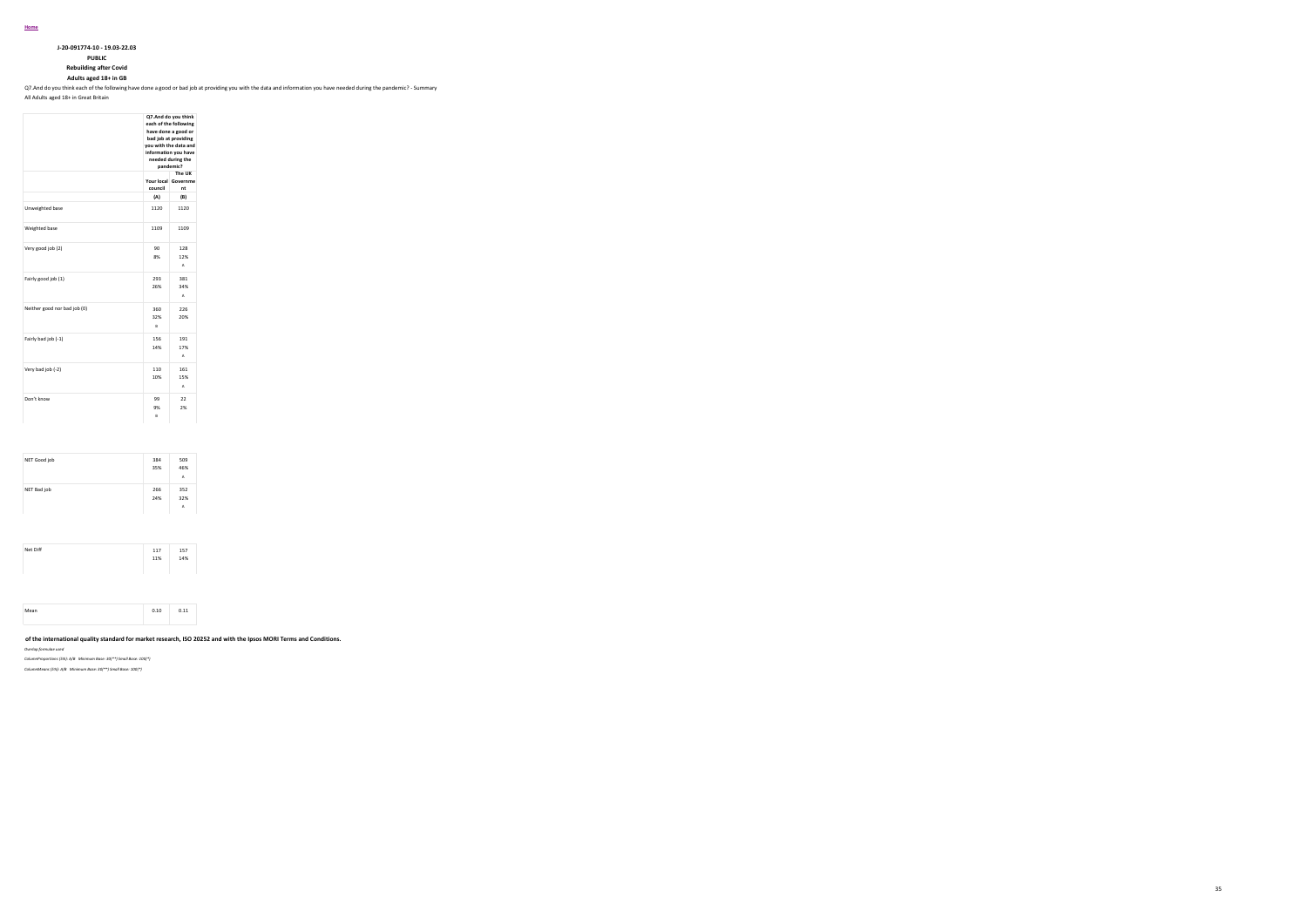### **J-20-091774-10 - 19.03-22.03 PUBLIC Rebuilding after Covid**

**Adults aged 18+ in GB**

Q7.And do you think each of the following have done a good or bad job at providing you with the data and information you have needed during the pandemic? - Your local council All Adults aged 18+ in Great Britain

|                              |            |                          | Gender     |            | Social grade |                  |                           |                           |                  |                |                    |                       |                 |                 | Urban / Rural<br>Region |                |                       |                       |                |                 |                       |                              |            | <b>Marital Status</b> |                                         | <b>Presence of children</b><br>HH (17 or under)<br>Education |                                                                |            |               | <b>Employment status</b> |                  |            |                |
|------------------------------|------------|--------------------------|------------|------------|--------------|------------------|---------------------------|---------------------------|------------------|----------------|--------------------|-----------------------|-----------------|-----------------|-------------------------|----------------|-----------------------|-----------------------|----------------|-----------------|-----------------------|------------------------------|------------|-----------------------|-----------------------------------------|--------------------------------------------------------------|----------------------------------------------------------------|------------|---------------|--------------------------|------------------|------------|----------------|
|                              | Total      | Male                     | Female     | 18-34      | 35-54        | $55+$            | 18-24                     | Age<br>25-34              | 35-44            | 45-54          | 55-64              | $65+$                 | AB              | C1              | C <sub>2</sub>          | DE             | North                 | Midlands              | South          | London          | Wales                 | Scotland                     | Urban      | Rural                 | Married/<br>Living as<br><b>Married</b> | Single                                                       | Widowed/ At least<br>Divorced/ one child children<br>Senarated | present    | No<br>present | Graduate                 | Non-<br>graduate | Working    | Not<br>working |
|                              | (A)        | (B)                      | (C)        | (D)        | (E)          | (F)              | (G)                       | (H)                       | (1)              | (1)            | (K)                | (L)                   | (M)             | (N)             | (O)                     | (P)            | (Q)                   | (R)                   | (S)            | (T)             | (U)                   | (V)                          | (W)        | (X)                   | (Y)                                     | (Z)                                                          | (a)                                                            | (b)        | (c)           | (d)                      | (e)              | (f)        | (g)            |
| Unweighted base              | 1120       | 519                      | 550        | 342        | 376          | 402              | 146                       | 196                       | 175              | 201            | 178                | 224                   | 325             | 374             | 171                     | 250            | 274                   | 295                   | 256            | 146             | 58                    | 91                           | 930        | 190                   | 640                                     | 356                                                          | 124                                                            | 289        | 831           | 505                      | 615              | 779        | 341            |
| Weighted base                | 1109       | 513                      | 545        | 314        | 373          | 422              | 123                       | 192                       | 180              | 194            | 174                | 248                   | 302             | 327             | 223                     | 257            | 265                   | 281                   | 261            | 148             | 58                    | 97                           | 924        | 185                   | 632                                     | 345                                                          | 131                                                            | 282        | 827           | 363                      | 746              | 664        | 445            |
| Very good job (2)            | 90<br>8%   | 35<br>7%                 | 54<br>10%  | 20<br>7%   | 36<br>10%    | 34<br>8%         | $\overline{7}$<br>6%      | 13<br>7%                  | 16<br>9%         | 20<br>10%      | $\mathbf{q}$<br>5% | 25<br>10%             | 33<br>11%<br>OP | 33<br>10%       | 11<br>5%                | 14<br>6%       | 22<br>8%              | 21<br>8%              | 23<br>9%       | 14<br>9%        | -6<br>11%             | $\overline{4}$<br>4%         | 67<br>7%   | 24<br>13%<br>W        | 65<br>10%<br>$\mathbf{z}$               | 14<br>4%                                                     | 12<br>9%                                                       | 31<br>11%  | 59<br>7%      | 30<br>8%                 | 61<br>8%         | 52<br>8%   | 38<br>9%       |
| Fairly good job (1)          | 293<br>26% | 130<br>25%               | 156<br>29% | 79<br>25%  | 83<br>22%    | 131<br>31%<br>E  | 30<br>25%                 | 49<br>25%                 | 42<br>23%        | 41<br>21%      | 47<br>27%          | 84<br>34%<br>DEIJ     | 75<br>25%       | 94<br>29%       | 65<br>29%               | 59<br>23%      | 71<br>27%             | 66<br>24%             | 52<br>20%      | 50<br>34%<br>RS | 27<br>46%<br>QRSV*    | 27<br>28%                    | 248<br>27% | 45<br>24%             | 160<br>25%                              | 82<br>24%                                                    | 51<br>38%<br>YZ                                                | 74<br>26%  | 219<br>26%    | 95<br>26%                | 198<br>27%       | 191<br>29% | 102<br>23%     |
| Neither good nor bad job (0) | 360<br>32% | 171<br>33%               | 173<br>32% | 100<br>32% | 127<br>34%   | 133<br>32%       | 47<br>38%<br>$\mathsf{D}$ | 53<br>28%                 | 52<br>29%        | 75<br>39%<br>H | 57<br>33%          | 76<br>31%             | 102<br>34%      | 93<br>28%       | 67<br>30%               | 98<br>38%<br>N | 82<br>31%<br>T        | 94<br>34%<br>T        | 96<br>37%<br>T | 31<br>21%       | 15<br>26%             | 42<br>43%<br>QTU*            | 301<br>33% | 59<br>32%             | 210<br>33%                              | 106<br>31%                                                   | 44<br>33%                                                      | 85<br>30%  | 275<br>33%    | 118<br>32%               | 242<br>32%       | 212<br>32% | 148<br>33%     |
| Fairly bad job (-1)          | 156<br>14% | 71<br>14%                | 76<br>14%  | 47<br>15%  | 50<br>13%    | 60<br>14%        | 19<br>15%                 | 28<br>15%                 | 26<br>14%        | 24<br>12%      | 31<br>18%          | 29<br>12%             | 40<br>13%       | 45<br>14%       | 33<br>15%               | 39<br>15%      | 52<br>19%<br>RU       | 34<br>12%             | 36<br>14%      | 21<br>14%       | $\mathbf{R}$<br>5%    | 10<br>10%                    | 134<br>15% | 22<br>12%             | 95<br>15%<br>$\overline{a}$             | 52<br>15%<br>$\overline{a}$                                  | 9<br>7%                                                        | 46<br>16%  | 111<br>13%    | 52<br>14%                | 104<br>14%       | 98<br>15%  | 58<br>13%      |
| Very bad job (-2)            | 110<br>10% | 64<br>12%<br>c           | 33<br>6%   | 40<br>13%  | 36<br>10%    | 34<br>8%         | 11<br>9%                  | 29<br>15%<br>FL           | 19<br>10%        | 18<br>9%       | 17<br>10%          | 17<br>7%              | 29<br>10%       | 35<br>11%       | 25<br>11%               | 21<br>8%       | 21<br>8%              | 36<br>13%             | 29<br>11%      | 13<br>9%        | $\mathbf{A}$<br>7%    | $\overline{7}$<br>7%         | 93<br>10%  | 17<br>9%              | 57<br>9%                                | 47<br>14%<br>Ya                                              | -6<br>5%                                                       | 26<br>9%   | 84<br>10%     | 36<br>10%                | 74<br>10%        | 59<br>9%   | 51<br>11%      |
| Don't know                   | 99<br>9%   | 41<br>8%                 | 54<br>10%  | 28<br>9%   | 41<br>11%    | 29<br>7%         | $\overline{9}$<br>7%      | 20<br>10%                 | 25<br>14%<br>FKL | 16<br>8%       | 12<br>7%           | 17<br>7%              | 23<br>8%        | 28<br>9%        | 22<br>10%               | 26<br>10%      | 18<br>7%              | 29<br>10%             | 25<br>9%       | 19<br>13%       | $\overline{2}$<br>4%  | - 6<br>6%                    | 81<br>9%   | 18<br>9%              | 45<br>7%                                | 44<br>13%                                                    | 10<br>8%                                                       | 20<br>7%   | 79<br>10%     | 32<br>9%                 | 67<br>9%         | 51<br>8%   | 48<br>11%      |
|                              |            |                          |            |            |              |                  |                           |                           |                  |                |                    |                       |                 |                 |                         |                |                       |                       |                |                 |                       |                              |            |                       |                                         |                                                              |                                                                |            |               |                          |                  |            |                |
| NET Good job                 | 384<br>35% | 166<br>32%               | 210<br>38% | 99<br>32%  | 119<br>32%   | 165<br>39%<br>DK | 37<br>30%                 | 62<br>32%                 | 58<br>32%        | 61<br>32%      | 56<br>32%          | 109<br>44%<br>DEFGHUK | 108<br>36%      | 126<br>39%<br>P | 76<br>34%               | 74<br>29%      | 92<br>35%             | 87<br>31%             | 75<br>29%      | 64<br>43%<br>RS | 33<br>57%<br>QRSV*    | 32<br>32%                    | 315<br>34% | 69<br>37%             | 225<br>36%<br>$\mathbf{z}$              | 96<br>28%                                                    | 62<br>47%<br>YZ                                                | 105<br>37% | 278<br>34%    | 125<br>34%               | 259<br>35%       | 243<br>37% | 140<br>32%     |
| NET Bad job                  | 266<br>24% | 135<br>26%<br>$\epsilon$ | 109<br>20% | 87<br>28%  | 86<br>23%    | 94<br>22%        | 29<br>24%                 | 57<br>30%<br>$\mathbf{L}$ | 44<br>25%        | 42<br>21%      | 48<br>28%<br>FL    | 46<br>18%             | 69<br>23%       | 79<br>24%       | 58<br>26%               | 60<br>23%      | 72<br>27%<br><b>U</b> | 71<br>25%<br><b>U</b> | 65<br>25%      | 34<br>23%       | $\overline{7}$<br>12% | 17<br>18%                    | 227<br>25% | 40<br>21%             | 152<br>24%<br>$\mathbf{a}$              | 99<br>29%<br>$\overline{a}$                                  | 15<br>12%                                                      | 72<br>25%  | 195<br>24%    | 88<br>24%                | 178<br>24%       | 157<br>24% | 109<br>25%     |
|                              |            |                          |            |            |              |                  |                           |                           |                  |                |                    |                       |                 |                 |                         |                |                       |                       |                |                 |                       |                              |            |                       |                                         |                                                              |                                                                |            |               |                          |                  |            |                |
| Net Diff                     | 117<br>11% | 31<br>6%                 | 101<br>19% | 13<br>4%   | 33<br>9%     | 71<br>17%        | -8<br>6%                  | - 5<br>2%                 | 13<br>7%         | 20<br>10%      | 8<br>5%            | 64<br>26%             | 39<br>13%       | 47<br>14%       | 17<br>8%                | 13<br>5%       | 20<br>8%              | 17<br>6%              | 10<br>4%       | 30<br>20%       | 26<br>45%             | 14<br>15%                    | 88<br>10%  | 29<br>16%             | 73<br>12%                               | $-3$<br>$-1%$                                                | 47<br>36%                                                      | 34<br>12%  | 84<br>10%     | 36<br>10%                | 81<br>11%        | 86<br>13%  | 31<br>7%       |
|                              |            |                          |            |            |              |                  |                           |                           |                  |                |                    |                       |                 |                 |                         |                |                       |                       |                |                 |                       |                              |            |                       |                                         |                                                              |                                                                |            |               |                          |                  |            |                |
| Mean                         | 0.10       | 0.01                     | 0.25<br>B  | $-0.02$    | 0.10         | 0.18<br>DHK      | 0.04                      | $-0.06$                   | 0.07             | 0.12           | *                  | 0.31<br><b>DEFGHK</b> | 0.16            | 0.15            | 0.02                    | 0.03           | 0.09                  | 0.01                  | 0.02           | 0.24            | 0.51<br>QRSV*         | 0.13<br>$\ddot{\phantom{1}}$ | 0.07       | 0.21                  | 0.14<br>Z                               | $-0.12$                                                      | 0.43<br>$YZ^*$                                                 | 0.15       | 0.08          | 0.09                     | 0.10             | 0.13       | 0.05           |

**This work was carried out in accordance with the requirements of the international quality standard for market research, ISO 20252 and with the Ipsos MORI Terms and Conditions.**

*Overlap formulae used*

*ColumnProportions (5%): A,B/C,D/E/F/G/H/I/J/K/L,M/N/O/P,Q/R/S/T/U/V,W/X,Y/Z/a,b/c,d/e,f/g Minimum Base: 30(\*\*) Small Base: 100(\*)*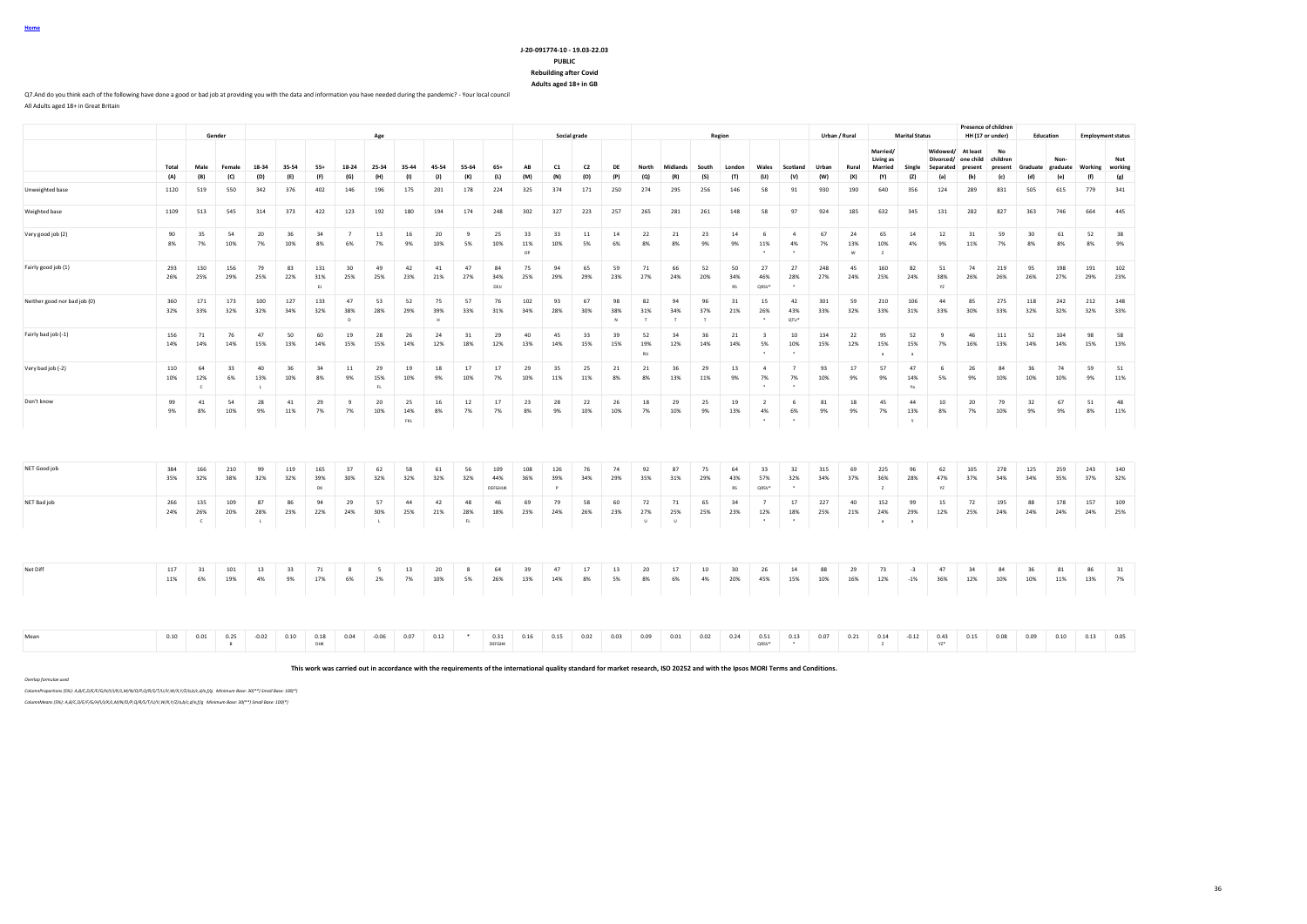| J-20-091774-10 - 19.03-22.03 |
|------------------------------|

**PUBLIC**

**Rebuilding after Covid**

**Adults aged 18+ in GB**

Q7.And do you think each of the following have done a good or bad job at providing you with the data and information you have needed during the pandemic? - Your local council

All Adults aged 18+ in Great Britain

|                              |            |                       | <b>General Election 2019 Vote</b> | Referendum 2016<br>vote   |           |                 |            |
|------------------------------|------------|-----------------------|-----------------------------------|---------------------------|-----------|-----------------|------------|
|                              | Total      | Conservati<br>ve      | Labour                            | Liberal<br>Democrat<br>s  | Other     | Remain          | Leave      |
|                              | (A)        | (B)                   | (C)                               | (D)                       | (E)       | (F)             | (G)        |
| Unweighted base              | 1120       | 354                   | 303                               | 86                        | 171       | 459             | 410        |
| Weighted base                | 1109       | 364                   | 280                               | 77                        | 175       | 413             | 437        |
| Very good job (2)            | 90<br>8%   | 30 <sub>o</sub><br>8% | 24<br>9%                          | $\overline{7}$<br>9%<br>٠ | 18<br>10% | 30<br>7%        | 45<br>10%  |
| Fairly good job (1)          | 293<br>26% | 107<br>29%            | 73<br>26%                         | 20<br>26%<br>٠            | 46<br>26% | 130<br>31%<br>G | 106<br>24% |
| Neither good nor bad job (0) | 360<br>32% | 115<br>32%            | 88<br>31%                         | 24<br>31%<br>٠            | 51<br>29% | 131<br>32%      | 129<br>30% |
| Fairly bad job (-1)          | 156<br>14% | 49<br>13%             | 44<br>16%                         | 12<br>16%<br>٠            | 27<br>15% | 56<br>14%       | 72<br>16%  |
| Very bad job (-2)            | 110<br>10% | 33<br>9%              | 35<br>13%                         | $\overline{7}$<br>9%<br>٠ | 15<br>8%  | 36<br>9%        | 49<br>11%  |
| Don't know                   | 99<br>9%   | 31<br>8%              | 16<br>6%                          | 8<br>10%<br>۰             | 19<br>11% | 29<br>7%        | 35<br>8%   |

| NET Good job | 384<br>35% | 137<br>38% | 97<br>35% | 26<br>34%<br>٠ | 64<br>36% | 160<br>39% | 152<br>35% |
|--------------|------------|------------|-----------|----------------|-----------|------------|------------|
| NET Bad job  | 266<br>24% | 81<br>22%  | 79<br>28% | 19<br>25%<br>٠ | 41<br>23% | 93<br>23%  | 121<br>28% |

| Net Diff | 117<br>11% | 56<br>15% | 19<br>7% | 8<br>10% | 23<br>13% | 67<br>16% | 31<br>7% |  |
|----------|------------|-----------|----------|----------|-----------|-----------|----------|--|
|----------|------------|-----------|----------|----------|-----------|-----------|----------|--|

| 0.03<br>0.07<br>0.16<br>0.11<br>0.16<br>0.10<br>0.16<br>Mean<br>$\cdots$<br>$\cdots$<br>. |
|-------------------------------------------------------------------------------------------|
|-------------------------------------------------------------------------------------------|

### e with the requirements of the international quality standard for market research, ISO 20252 and with the Ipsos MORI Terms and Conditions.

*Overlap formulae used*

*ColumnProportions (5%): A,B/C/D/E,F/G Minimum Base: 30(\*\*) Small Base: 100(\*)*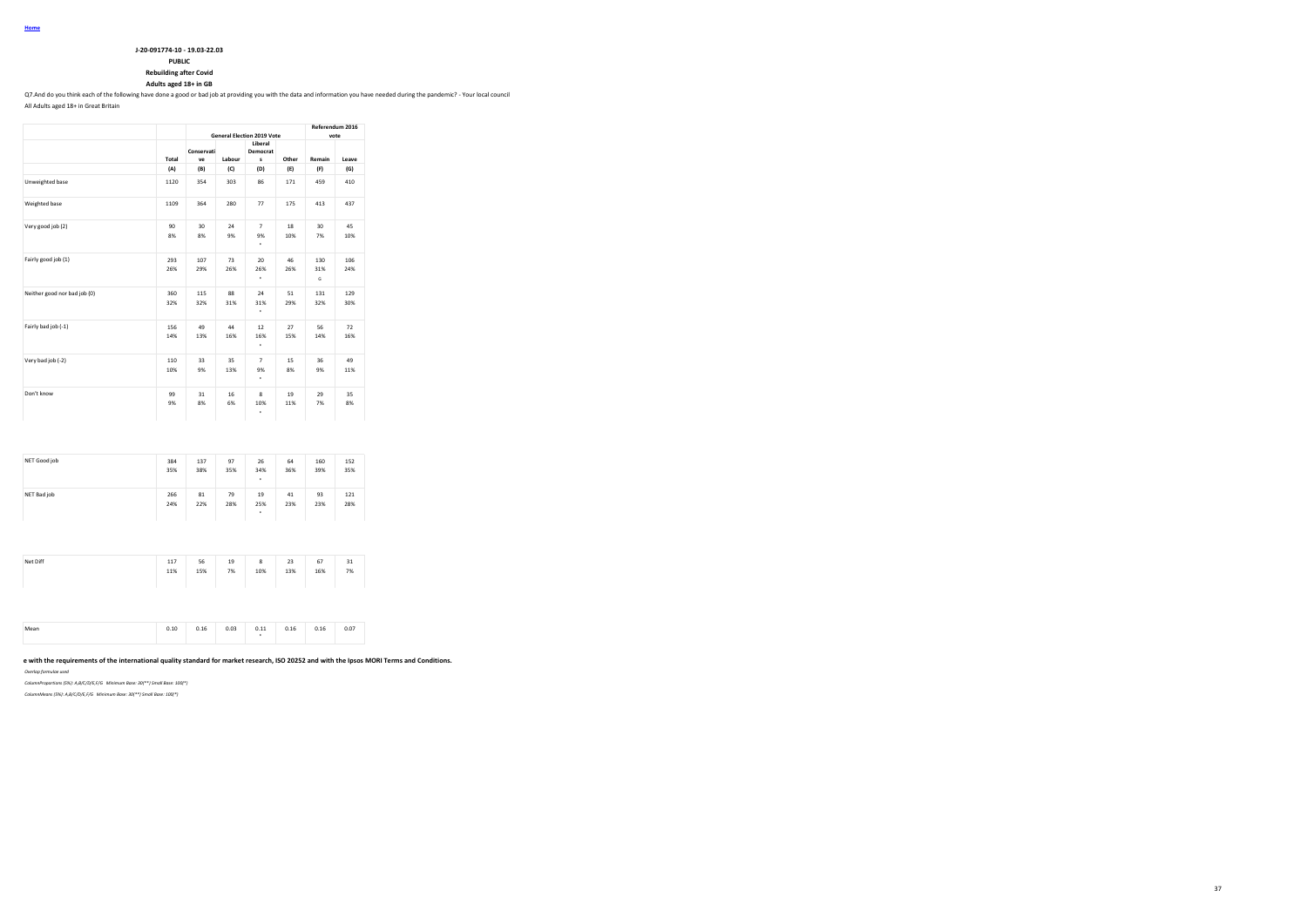|  | Home |  |  |  |
|--|------|--|--|--|
|  |      |  |  |  |

#### **J-20-091774-10 - 19.03-22.03 PUBLIC Rebuilding after Covid**

**Adults aged 18+ in GB**

Q7.And do you think each of the following have done a good or bad job at providing you with the data and information you have needed during the pandemic? - The UK Government All Adults aged 18+ in Great Britain

**Gender Age Social grade Region Urban / Rural Marital Status Presence of children HH (17 or under) Education Employment status** Total Male Female 18-34 35-54 55+ 18-24 25-34 35-44 45-54 55-64 65+ AB C1 C2 DE North Midlands South London Wales Scotland Urban Rural **Married/ Living as Married Single Widowed/ At least Divorced/ one child Separated present No children present Graduate Nongraduate Working Not working** (A) (B) (C) (D) (E) (F) (G) (H) (I) (J) (K) (L) (M) (N) (O) (P) (Q) (R) (S) (T) (U) (V) (W) (X) (Y) (Z) (a) (b) (c) (d) (e) (f) (g) Unweighted base 1120 519 550 342 376 402 146 196 175 201 178 224 325 374 171 250 274 295 256 146 58 91 930 190 640 356 124 289 831 505 615 779 341 Weighted base 1109 513 545 314 373 422 123 192 180 194 174 248 302 327 223 257 265 281 261 148 58 97 924 185 632 345 131 282 827 363 746 664 445 Very good job (2) 128 58 66 24 34 70 9 15 12 23 26 44 35 30 30 33 31 35 30 18 2 12 103 25 89 27 12 30 98 41 87 78 50 12% 11% 12% 8% 9% 17% 8% 8% 6% 12% 15% 18% 12% 9% 13% 13% 12% 13% 11% 12% 4% 13% 11% 13% 14% 8% 9% 11% 12% 11% 12% 12% 11% DEGHI DHI DEGHI \* \* Z Fairly good job (1) 381 162 212 75 122 184 21 54 60 62 68 116 99 128 76 78 84 95 101 49 26 26 322 59 224 97 60 85 297 104 277 230 152 34% 32% 39% 24% 33% 44% 17% 28% 33% 32% 39% 47% 33% 39% 34% 30% 32% 34% 39% 33% 45% 27% 35% 32% 35% 28% 46% 30% 36% 29% 37% 35% 34% B G DG DEGHU G DG DG DG DGH DEGHU P J J J V\* \* J Z Y YZ J J d Neither good nor bad job (0) 226 101 118 79 66 82 36 43 30 35 34 48 67 63 39 57 57 61 40 34 11 23 188 38 121 79 26 64 162 67 159 130 96 20% 20% 22% 25% 18% 19% 30% 22% 17% 18% 20% 19% 22% 19% 18% 22% 22% 22% 15% 23% 19% 23% 20% 21% 19% 23% 20% 23% 20% 19% 21% 20% 22% E EFIJL \* \* Fairly bad job (-1) 191 85 91 66 74 51 30 36 40 34 28 24 51 49 45 46 47 47 50 17 8 21 154 36 110 65 16 58 133 78 113 117 73 17% 17% 17% 21% 20% 12% 25% 19% 22% 17% 16% 10% 17% 15% 20% 18% 18% 17% 19% 12% 14% 22% 17% 20% 17% 19% 12% 20% 16% 21% 15% 18% 16% FL FL FL L FL L \* \* e Very bad job (-2) 161 98 46 58 70 33 21 37 34 36 17 16 45 50 31 35 40 39 38 22 11 12 138 23 80 66 15 41 120 67 94 96 65 15% 19% 8% 18% 19% 8% 17% 19% 19% 18% 10% 7% 15% 15% 14% 13% 15% 14% 14% 15% 19% 13% 15% 13% 13% 19% 11% 15% 14% 18% 13% 15% 15% C FKL FKL FL FKL FKL FKL \* \* Y e Don't know 22 8 13 13 7 2 5 8 3 4 1 1 5 6 2 9 6 4 2 7 - 2 18 3 8 12 2 4 17 6 15 12 9 2% 2% 2% 4% 2% \* 4% 4% 2% 2% 1% \* 2% 2% 1% 4% 2% 1% 1% 5% - 2% 2% 2% 1% 3% 1% 1% 2% 2% 2% 2% 2% FKL FKL FKL RS \* \* Y NET Good job 509 220 278 99 157 253 31 69 72 85 94 160 135 159 106 110 115 130 130 67 28 39 425 84 313 124 73 115 394 145 364 307 202 46% 43% 51% 32% 42% 60% 25% 36% 40% 44% 54% 64% 44% 49% 47% 43% 43% 46% 50% 45% 49% 40% 46% 45% 49% 36% 55% 41% 48% 40% 49% 46% 45% B G DG DEGHIJK G G DG DEGHIJ DEGHIJ DEGHIJ DEGHIJ DEGHIJ DEGHIJ DEGHIJ DEGHIJ DE ZA DE ZA DE ZA DE ZA DE ZA DE NET Bad job 352 183 137 124 144 85 51 72 74 69 45 40 96 99 76 81 87 86 88 39 19 34 292 60 190 131 31 99 253 144 208 214 138 32% 36% 25% 39% 38% 20% 42% 38% 41% 36% 26% 16% 32% 30% 34% 32% 33% 31% 34% 26% 33% 35% 32% 32% 30% 38% 24% 35% 31% 40% 28% 32% 31% C FKL FKL L FKL FKL FKL FL FL \* \* Ya e Net Diff 157 37 141 -24 13 169 -20 -4 -3 16 -49 120 39 60 30 29 28 44 42 28 9 5 133 24 123 -7 42 16 142 1 157 94 64 14% 7% 26% -8% 3% 40% -17% -2% -2% 8% 28% 48% 13% 18% 13% 11% 11% 16% 16% 19% 16% 5% 14% 13% 19% -2% 32% 6% 17% \* 21% 14% 14% Mean 0.11 -0.01 0.30 -0.19 -0.06 0.49 -0.27 -0.14 -0.14 0.01 0.34 0.19 0.11 0.07 0.11 0.11 0.13 0.11 0.13 0.11 0.12 0.13 0.11 0.15 0.07 0.14 0.31 0.11 0.14 0.30 0.02 0.15 -0.07 0.20 0.11 0.11

**This work was carried out in accordance with the requirements of the international quality standard for market research, ISO 20252 and with the Ipsos MORI Terms and Conditions.**

B DEGHUX DEGHUX DEGHUJK DEGHUJK DEGHUJK DEGHUJK DEGHUJK DEGHUJK DEGHUJK DEGHUJK DEGHUJK DEGHUJK DEGHUJK DEGHUJK DEGHUJK DEGHUJK DEGHUJK DEGHUJK DEGHUJK DEGHUJK DEGHUJK DEGHUJK DEGHUJK DEGHUJK DEGHUJK DEGHUJK DEGHUJK DEGHUJ

*Overlap formulae used*

*ColumnProportions (5%): A,B/C,D/E/F/G/H/I/J/K/L,M/N/O/P,Q/R/S/T/U/V,W/X,Y/Z/a,b/c,d/e,f/g Minimum Base: 30(\*\*) Small Base: 100(\*)*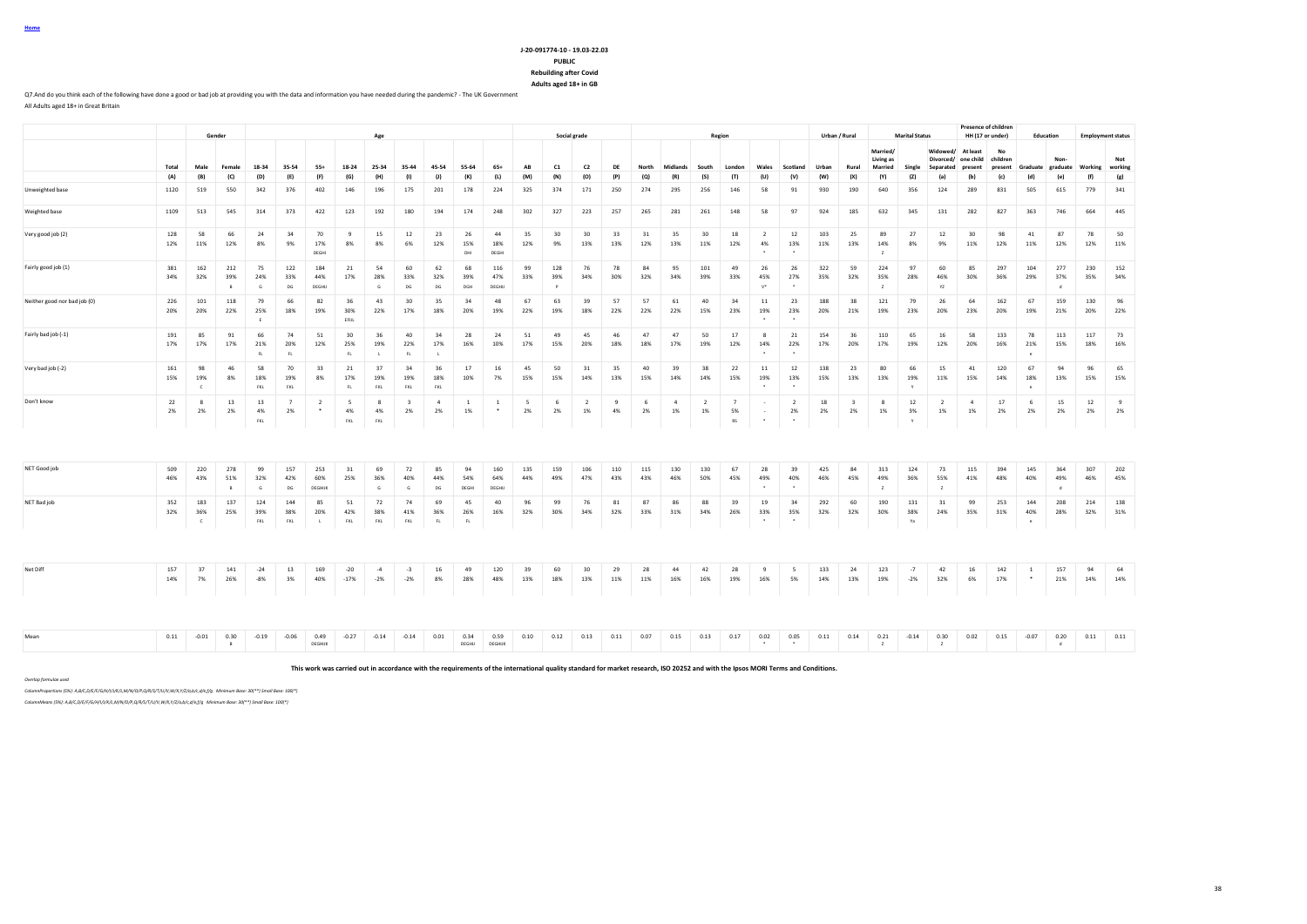| J-20-091774-10 - 19.03-22.03 |
|------------------------------|

**PUBLIC**

**Rebuilding after Covid**

**Adults aged 18+ in GB**

Q7.And do you think each of the following have done a good or bad job at providing you with the data and information you have needed during the pandemic? - The UK Government

All Adults aged 18+ in Great Britain

|                              |            |                     |                 | <b>General Election 2019 Vote</b>  |                    | Referendum 2016<br>vote |                  |  |
|------------------------------|------------|---------------------|-----------------|------------------------------------|--------------------|-------------------------|------------------|--|
|                              | Total      | Conservati<br>ve    | Labour          | Liberal<br>Democrat<br>s           | Other              | Remain                  | Leave            |  |
|                              | (A)        | (B)                 | (C)             | (D)                                | (E)                | (F)                     | (G)              |  |
| Unweighted base              | 1120       | 354                 | 303             | 86                                 | 171                | 459                     | 410              |  |
| Weighted base                | 1109       | 364                 | 280             | 77                                 | 175                | 413                     | 437              |  |
| Very good job (2)            | 128<br>12% | 78<br>21%<br>CDE    | 14<br>5%        | $\overline{\mathbf{3}}$<br>4%<br>٠ | 14<br>8%           | 22<br>5%                | 81<br>19%<br>F.  |  |
| Fairly good job (1)          | 381<br>34% | 184<br>51%<br>CDE   | 65<br>23%       | 18<br>24%<br>٠                     | 50<br>28%          | 114<br>28%              | 196<br>45%<br>F. |  |
| Neither good nor bad job (0) | 226<br>20% | 52<br>14%           | 60<br>21%<br>B  | 15<br>20%<br>٠                     | 46<br>26%<br>B     | 85<br>21%               | 68<br>16%        |  |
| Fairly bad job (-1)          | 191<br>17% | 33<br>9%            | 68<br>24%<br>B  | 19<br>25%<br>$B^*$                 | 37<br>21%<br>B     | 100<br>24%<br>G         | 48<br>11%        |  |
| Very bad job (-2)            | 161<br>15% | 15<br>4%            | 69<br>25%<br>BE | 18<br>24%<br>$B^*$                 | 28<br>16%<br>B     | 87<br>21%<br>G          | 40<br>9%         |  |
| Don't know                   | 22<br>2%   | $\overline{2}$<br>۰ | 3<br>1%         | $\overline{a}$<br>2%<br>٠          | $\mathbf{1}$<br>1% | $\overline{a}$<br>1%    | 3<br>1%          |  |

| NET Good job | 509<br>46% | 262<br>72%<br>CDE | 80<br>29%        | 22<br>28%<br>٠     | 63<br>36%      | 136<br>33%      | 278<br>64%<br>F |
|--------------|------------|-------------------|------------------|--------------------|----------------|-----------------|-----------------|
| NET Bad job  | 352<br>32% | 48<br>13%         | 137<br>49%<br>BE | 38<br>49%<br>$B^*$ | 65<br>37%<br>B | 188<br>45%<br>G | 88<br>20%       |

| Net Diff | 157 | 214 | $-57$  | $-16$  | $-1$  | $-51$  | 189 |
|----------|-----|-----|--------|--------|-------|--------|-----|
|          | 14% | 59% | $-20%$ | $-21%$ | $-1%$ | $-12%$ | 43% |
|          |     |     |        |        |       |        |     |

|  | 0.44 | 0.76<br>CDE | 0.40 | 0.41<br>the contract of the contract of | 0.09<br>. | 0.28 | n 53<br>ບ.ບວ |
|--|------|-------------|------|-----------------------------------------|-----------|------|--------------|
|--|------|-------------|------|-----------------------------------------|-----------|------|--------------|

### **This work was carried out in accordance with the requirements of the international quality standard for market research, ISO 20252 and with the Ipsos MORI Terms and Conditions.**

*Overlap formulae used*

*ColumnProportions (5%): A,B/C/D/E,F/G Minimum Base: 30(\*\*) Small Base: 100(\*)*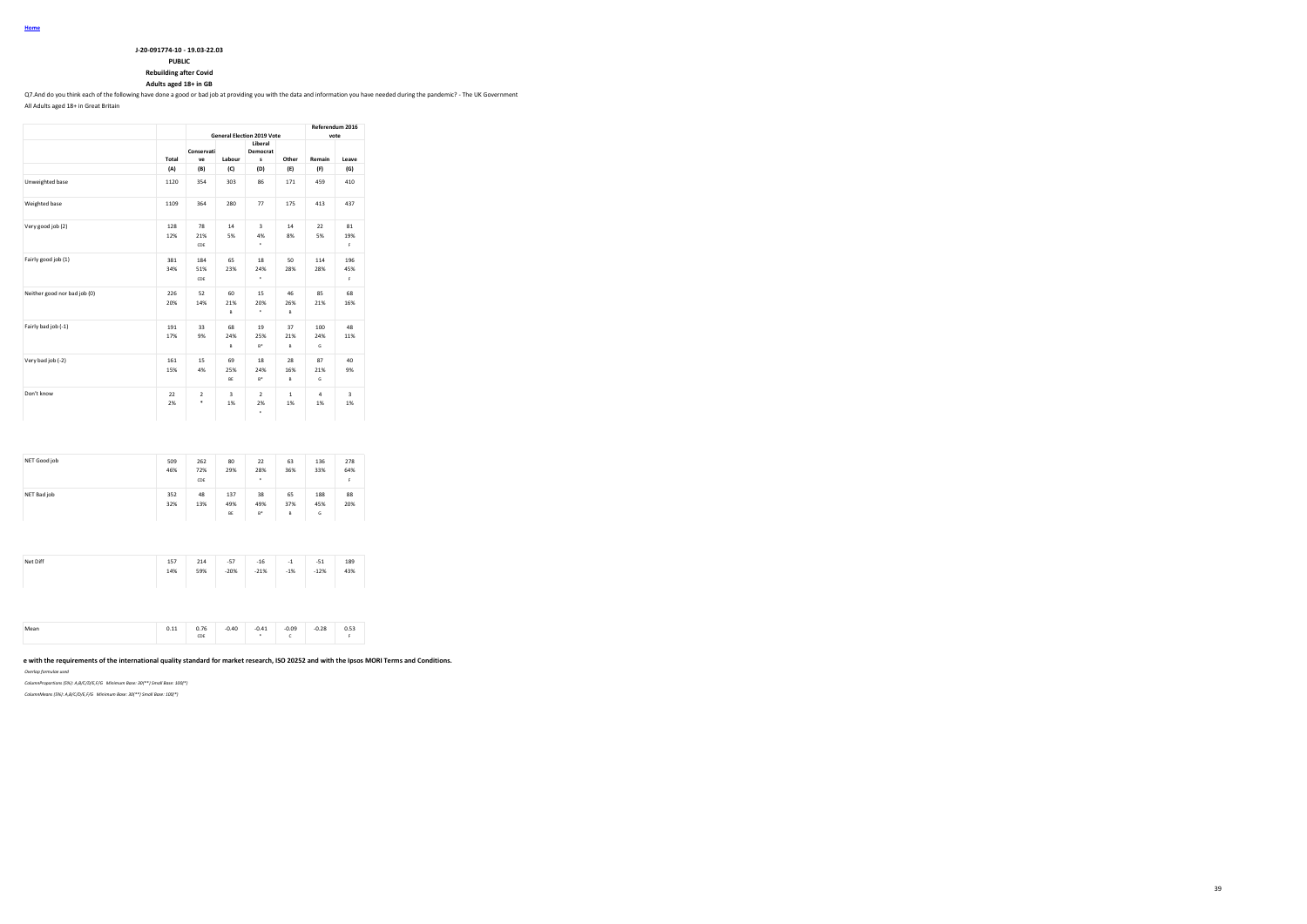#### **Home**

#### **J-20-091774-10 - 19.03-22.03**

### **PUBLIC**

#### **Rebuilding after Covid**

**Adults aged 18+ in GB**

Q8.Here are some statements about private sector companies and the government's response to the COVID-19 pandemic. To what extent, if at all, do you agree or disagree with each? - Summary All Adults aged 18+ in Great Britain

|                                |                                                                                              | Q8.Here are some statements about private sector companies and the government's response to the COVID-19 pandemic. To what extent, if at all, do                                                                                      | you agree or disagree with each?                                                                                                                                                                |                                                                                                 |
|--------------------------------|----------------------------------------------------------------------------------------------|---------------------------------------------------------------------------------------------------------------------------------------------------------------------------------------------------------------------------------------|-------------------------------------------------------------------------------------------------------------------------------------------------------------------------------------------------|-------------------------------------------------------------------------------------------------|
|                                | The government should not use<br>private sector companies in its<br>under any circumstances. | If a private sector company can<br>improve the effectiveness of the<br>response to the COVID-19 pandemic 19 pandemic it should be allowed to do so, even if it makes a profit at the of the public sector in its response to<br>do so | If a private sector company can<br>improve the effectiveness of the<br>government's response to the COVID 19 pandemic it should be allowed to use private sector companies instead<br>same time | government's response to the COVID The government should always try to<br>the COVID-19 pandemic |
|                                | (A)                                                                                          | (B)                                                                                                                                                                                                                                   | (C)                                                                                                                                                                                             | (D)                                                                                             |
| Unweighted base                | 1120                                                                                         | 560                                                                                                                                                                                                                                   | 560                                                                                                                                                                                             | 1120                                                                                            |
| Weighted base                  | 1109                                                                                         | 543                                                                                                                                                                                                                                   | 566                                                                                                                                                                                             | 1109                                                                                            |
| Strongly agree (2)             | 102<br>9%<br>D                                                                               | 85<br>16%<br>ACD                                                                                                                                                                                                                      | 39<br>7%<br>D                                                                                                                                                                                   | 51<br>5%                                                                                        |
| Tend to agree (1)              | 233<br>21%<br>D                                                                              | 225<br>41%<br>AD                                                                                                                                                                                                                      | 224<br>39%<br>AD                                                                                                                                                                                | 133<br>12%                                                                                      |
| Neither agree nor disagree (0) | 328<br>30%                                                                                   | 139<br>26%                                                                                                                                                                                                                            | 159<br>28%                                                                                                                                                                                      | 372<br>34%<br>ABC                                                                               |
| Tend to disagree (-1)          | 243<br>22%<br>BC.                                                                            | 40<br>7%                                                                                                                                                                                                                              | 62<br>11%<br>B                                                                                                                                                                                  | 248<br>22%<br><b>BC</b>                                                                         |
| Strongly disagree (-2)         | 96<br>9%<br>B                                                                                | 25<br>5%                                                                                                                                                                                                                              | 36<br>6%                                                                                                                                                                                        | 191<br>17%<br>ABC                                                                               |
| Don't know                     | 107<br>10%<br>R.                                                                             | 29<br>5%                                                                                                                                                                                                                              | 46<br>8%                                                                                                                                                                                        | 114<br>10%<br>R                                                                                 |

| NET Agree    | 335<br>30%<br>D  | 310<br>57%<br>ACD | 262<br>46%<br>AD | 184<br>17%        |
|--------------|------------------|-------------------|------------------|-------------------|
| NET Disagree | 339<br>31%<br>BC | 64<br>12%         | 98<br>17%<br>в   | 440<br>40%<br>ABC |
|              |                  |                   |                  |                   |
| Net Diff     | $-4$<br>٠        | 246<br>45%        | 164<br>29%       | $-256$<br>$-23%$  |
|              |                  |                   |                  |                   |
| Mean         | ٠<br>D           | 0.60<br>ACD       | 0.32<br>AD       | $-0.40$           |

**This work was carried out in accordance with the requirements of the international quality standard for market research, ISO 20252 and with the Ipsos MORI Terms and Conditions.**

40

*Overlap formulae used*

*ColumnProportions (5%): A/B/C/D Minimum Base: 30(\*\*) Small Base: 100(\*) ColumnMeans (5%): A/B/C/D Minimum Base: 30(\*\*) Small Base: 100(\*)*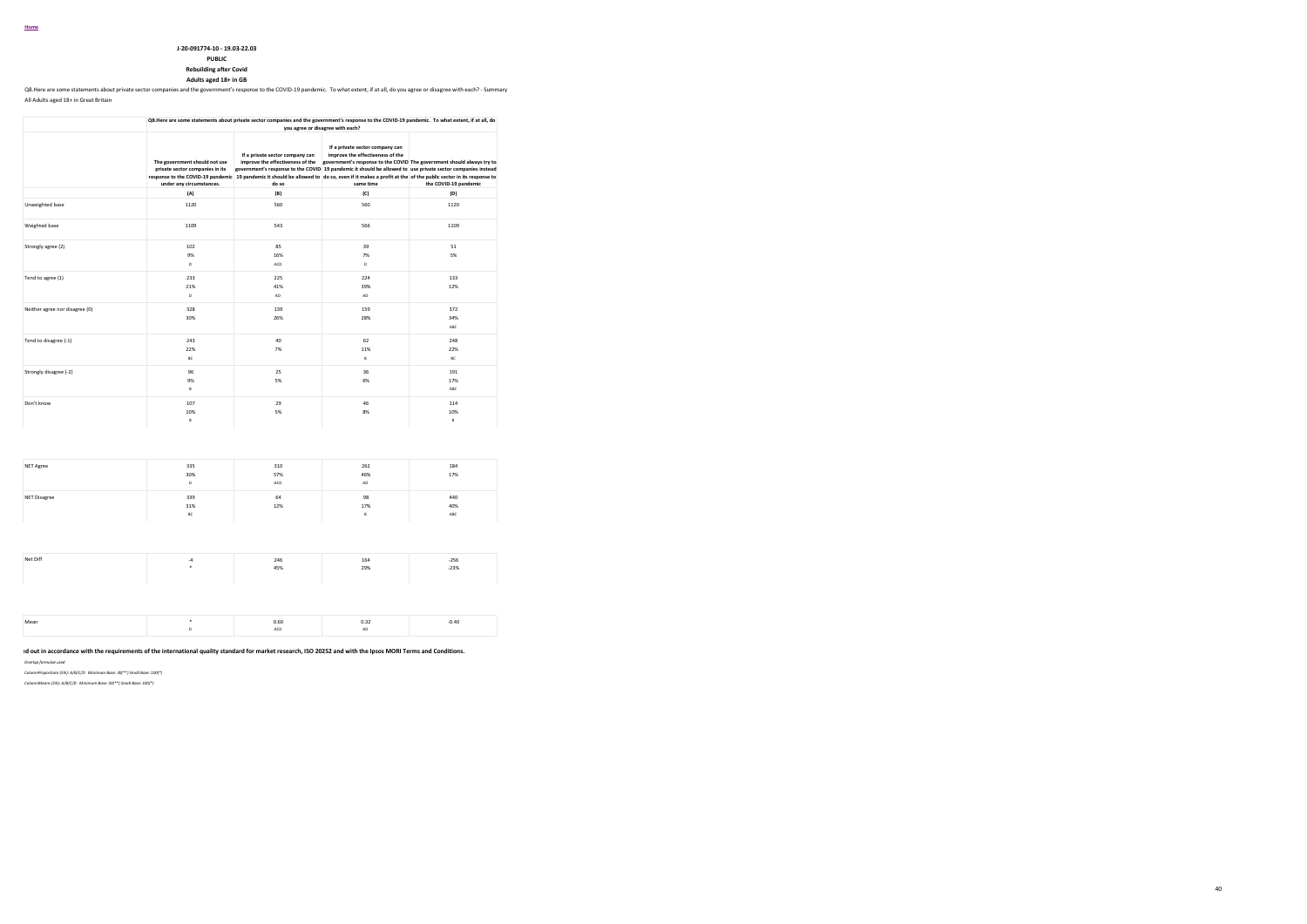**PUBLIC Rebuilding after Covid**

**J-20-091774-10 - 19.03-22.03**

**Adults aged 18+ in GB**

Q8. Here are some statements about private sector companies and the government's response to the COVID-19 pandemic. To what extent, if at all, do you agree or disagree with each? - The government should not use private sec All Adults aged 18+ in Great Britain

|                                |                |                            | Gender                     |                    |                 |                     |                   | Age             |                 |                      |                 |                     |                 |                 | Social grade               |                            |           |                |                     | Region          |                                              |                                 |                                         | Urban / Rural   |                                    | <b>Marital Status</b>  |                       | HH (17 or under)         | <b>Presence of children</b>  |                          | Education                  |                                   | <b>Employment status</b> |
|--------------------------------|----------------|----------------------------|----------------------------|--------------------|-----------------|---------------------|-------------------|-----------------|-----------------|----------------------|-----------------|---------------------|-----------------|-----------------|----------------------------|----------------------------|-----------|----------------|---------------------|-----------------|----------------------------------------------|---------------------------------|-----------------------------------------|-----------------|------------------------------------|------------------------|-----------------------|--------------------------|------------------------------|--------------------------|----------------------------|-----------------------------------|--------------------------|
|                                |                |                            |                            |                    |                 |                     |                   |                 |                 |                      |                 |                     |                 |                 |                            |                            |           |                |                     |                 |                                              |                                 |                                         |                 | Married/<br>Living as              |                        | Widowed/<br>Divorced/ | At least<br>one child    | No<br>children               |                          | Non-                       |                                   | Not                      |
|                                | Total          | Male                       | Female                     | 18-34              | 35-54           | $55+$               | 18-24             | 25-34           | 35-44           | 45-54                | 55-64           | $65+$               | AB              | C1              | C <sub>2</sub>             | DE                         | North     | Midlands       | South               | London          | Wales                                        | Scotland                        | Urban                                   | Rural           | Married                            | Single                 | Separated present     |                          | present                      |                          |                            | Graduate graduate Working working |                          |
|                                | (A)            | (B)                        | (C)                        | (D)                | (E)             | (F)                 | (G)               | (H)             | (1)             | (1)                  | (K)             | (L)                 | (M)             | (N)             | (O)                        | (P)                        | (Q)       | (R)            | (S)                 | (T)             | (U)                                          | (V)                             | (W)                                     | (X)             | (Y)                                | (Z)                    | (a)                   | (b)                      | (c)                          | (d)                      | (e)                        | (f)                               | (g)                      |
| Unweighted base                | 1120           | 519                        | 550                        | 342                | 376             | 402                 | 146               | 196             | 175             | 201                  | 178             | 224                 | 325             | 374             | 171                        | 250                        | 274       | 295            | 256                 | 146             | 58                                           | 91                              | 930                                     | 190             | 640                                | 356                    | 124                   | 289                      | 831                          | 505                      | 615                        | 779                               | 341                      |
| Weighted base                  | 1109           | 513                        | 545                        | 314                | 373             | 422                 | 123               | 192             | 180             | 194                  | 174             | 248                 | 302             | 327             | 223                        | 257                        | 265       | 281            | 261                 | 148             | 58                                           | 97                              | 924                                     | 185             | 632                                | 345                    | 131                   | 282                      | 827                          | 363                      | 746                        | 664                               | 445                      |
| Strongly agree (2)             | 102<br>9%      | 56<br>11%                  | 40<br>7%                   | 36<br>12%<br>FL.   | 38<br>10%       | 28<br>7%            | 18<br>14%<br>FL   | 19<br>10%       | 20<br>11%       | 18<br>9%             | 15<br>9%        | 13<br>5%            | 34<br>11%       | 28<br>9%        | 14<br>6%                   | 26<br>10%                  | 27<br>10% | 25<br>9%       | 19<br>7%            | 18<br>12%       | $\mathbf{A}$<br>6%                           | $10\,$<br>10%                   | 87<br>9%                                | 15<br>8%        | 52<br>8%                           | 40<br>12%              | 11<br>8%              | 30<br>10%                | 73<br>9%                     | 40<br>11%                | 62<br>8%                   | 63<br>9%                          | 40<br>9%                 |
| Tend to agree (1)              | 233<br>21%     | 112<br>22%                 | 111<br>20%                 | 77<br>25%          | 69<br>18%       | 87<br>21%           | 31<br>25%         | 47<br>24%       | 34<br>19%       | 35<br>18%            | 35<br>20%       | 53<br>21%           | 62<br>21%       | 69<br>21%       | 47<br>21%                  | 54<br>21%                  | 58<br>22% | 50<br>18%      | 48<br>18%           | 43<br>29%<br>RS | 15<br>26%<br>$\bullet$                       | 19<br>19%<br>$\bullet$          | 206<br>22%<br>$\mathsf{x}$              | 27<br>14%       | 137<br>22%                         | 69<br>20%              | 27<br>21%             | 83<br>29%<br>$\epsilon$  | 150<br>18%                   | 75<br>21%                | 158<br>21%                 | 145<br>22%                        | 88<br>20%                |
| Neither agree nor disagree (0) | 328<br>30%     | 129<br>25%                 | 188<br>35%<br>$\mathbf{R}$ | 97<br>31%          | 118<br>32%      | 113<br>27%          | 41<br>33%         | 56<br>29%       | 48<br>27%       | 70<br>36%<br>FL      | 54<br>31%       | 60<br>24%           | 86<br>28%       | 89<br>27%       | 67<br>30%                  | 86<br>33%                  | 82<br>31% | 88<br>31%      | 74<br>28%           | 33<br>22%       | 20<br>35%                                    | 31<br>32%                       | 266<br>29%                              | 62<br>34%       | 198<br>31%                         | 96<br>28%              | 34<br>26%             | 82<br>29%                | 247<br>30%                   | 85<br>23%                | 244<br>33%<br>$\mathbf{d}$ | 193<br>29%                        | 135<br>30%               |
| Tend to disagree (-1)          | 243<br>22%     | 129<br>25%<br>$\mathbf{C}$ | 101<br>19%                 | 49<br>15%          | 82<br>22%<br>DG | 112<br>26%<br>DGH   | 16<br>13%         | 32<br>17%       | 44<br>25%<br>DG | 38<br>20%            | 42<br>24%<br>DG | 70<br>28%<br>DGH    | 71<br>23%       | 71<br>22%       | 53<br>24%                  | 47<br>18%                  | 50<br>19% | 69<br>25%      | 60<br>23%           | 31<br>21%       | 13<br>22%                                    | 20<br>21%                       | 197<br>21%                              | 46<br>25%       | 132<br>21%                         | 78<br>23%              | 33<br>25%             | 47<br>17%                | 196<br>24%<br>$\overline{b}$ | 92<br>25%<br>$\epsilon$  | 151<br>20%                 | 144<br>22%                        | 98<br>22%                |
| Strongly disagree (-2)         | 96<br>9%       | 56<br>11%<br>$\epsilon$    | 33<br>6%                   | 25<br>8%           | 28<br>7%        | 44<br>10%           | 11<br>9%          | 14<br>7%        | 13<br>7%        | 15<br>8%             | 13<br>8%        | 31<br>12%           | 35<br>12%       | 32<br>10%       | 15<br>7%                   | 14<br>6%                   | 24<br>9%  | 20<br>7%       | 27<br>10%           | 10<br>6%        | - 5<br>8%                                    | 11<br>11%                       | 78<br>8%                                | 18<br>10%       | 54<br>8%                           | 30<br>9%               | 13<br>10%             | 16<br>6%                 | 80<br>10%                    | 45<br>13%                | 51<br>7%                   | 57<br>9%                          | 39<br>9%                 |
| Don't know                     | 107<br>10%     | 32<br>6%                   | 72<br>13%<br>B             | 30<br>10%<br>G     | 39<br>10%       | 37<br>9%            | 6<br>5%           | 24<br>13%<br>DG | 20<br>11%       | 19<br>10%            | 15<br>9%        | 22<br>9%            | 13<br>4%        | 37<br>11%<br>M  | 27<br>12%<br>${\mathsf M}$ | 29<br>11%<br>${\mathsf M}$ | 25<br>9%  | 28<br>10%      | 33<br>13%<br>$\cup$ | 13<br>9%        | $\overline{2}$<br>3%<br>$\ddot{\phantom{1}}$ | 6<br>6%<br>$\ddot{\phantom{1}}$ | 90<br>10%                               | 17<br>9%        | 60<br>9%                           | 33<br>9%               | 14<br>11%             | 25<br>9%                 | 81<br>10%                    | 25<br>7%                 | 81<br>11%<br>d             | 62<br>9%                          | 45<br>10%                |
|                                |                |                            |                            |                    |                 |                     |                   |                 |                 |                      |                 |                     |                 |                 |                            |                            |           |                |                     |                 |                                              |                                 |                                         |                 |                                    |                        |                       |                          |                              |                          |                            |                                   |                          |
| NET Agree                      | 335<br>30%     | 168<br>33%                 | 152<br>28%                 | 113<br>36%<br>EFJL | 106<br>29%      | 115<br>27%          | 48<br>39%<br>EFJL | 65<br>34%       | 54<br>30%       | 53<br>27%            | 50<br>29%       | 66<br>26%           | 97<br>32%       | 97<br>30%       | 61<br>27%                  | 81<br>31%                  | 85<br>32% | 75<br>27%      | 67<br>26%           | 61<br>41%<br>RS | 19<br>32%<br>$\ddot{\phantom{1}}$            | 29<br>29%                       | 293<br>32%<br>$\boldsymbol{\mathsf{x}}$ | 42<br>23%       | 188<br>30%                         | 109<br>32%             | 38<br>29%             | 112<br>40%<br>$\epsilon$ | 223<br>27%                   | 116<br>32%               | 219<br>29%                 | 208<br>31%                        | 127<br>29%               |
| NET Disagree                   | 339<br>31%     | 184<br>36%<br>$\mathbb C$  | 134<br>25%                 | 74<br>23%          | 110<br>29%      | 155<br>37%<br>DEGHJ | 28<br>23%         | 46<br>24%       | 57<br>32%       | 53<br>27%            | 55<br>32%       | 101<br>41%<br>DEGHJ | 106<br>35%<br>P | 103<br>32%<br>P | 68<br>30%                  | 61<br>24%                  | 73<br>28% | 89<br>32%      | 87<br>33%           | 40<br>27%       | 17<br>30%<br>$\bullet$                       | 31<br>32%<br>$\bullet$          | 275<br>30%                              | 64<br>35%       | 186<br>29%                         | 108<br>31%             | 46<br>35%             | 63<br>22%                | 276<br>33%<br>$\mathbf b$    | 137<br>38%<br>$\epsilon$ | 201<br>27%                 | 201<br>30%                        | 138<br>31%               |
|                                |                |                            |                            |                    |                 |                     |                   |                 |                 |                      |                 |                     |                 |                 |                            |                            |           |                |                     |                 |                                              |                                 |                                         |                 |                                    |                        |                       |                          |                              |                          |                            |                                   |                          |
| Net Diff                       | $-4$<br>$\ast$ | $-17$<br>$-3%$             | 18<br>3%                   | 40<br>13%          | $-4$<br>$-1%$   | $-40$<br>$-10%$     | 21<br>17%         | 19<br>10%       | $-3$<br>$-2%$   | $\ast$<br>$\ast$     | $-5$<br>$-3%$   | $-35$<br>$-14%$     | $-9$<br>$-3%$   | $-7$<br>$-2%$   | $-7$<br>$-3%$              | 19<br>7%                   | 12<br>4%  | $-15$<br>$-5%$ | $-20$<br>$-8%$      | 21<br>14%       | <sup>1</sup><br>2%                           | $-3$<br>$-3%$                   | 19<br>2%                                | $-22$<br>$-12%$ | $\overline{\mathbf{3}}$<br>$\cdot$ | <sup>1</sup><br>$\ast$ | $-8$<br>$-6%$         | 49<br>17%                | $-53$<br>$-6%$               | $-22$<br>$-6%$           | 18<br>2%                   | $\overline{7}$<br>1%              | $^{\circ}11$<br>$-2%$    |
|                                |                |                            |                            |                    |                 |                     |                   |                 |                 |                      |                 |                     |                 |                 |                            |                            |           |                |                     |                 |                                              |                                 |                                         |                 |                                    |                        |                       |                          |                              |                          |                            |                                   |                          |
| Mean                           | $\ast$         | $-0.03$                    | 0.05                       | 0.18<br>FL         | 0.02<br>$\sim$  | $-0.15$             | 0.23<br>F1        | 0.14<br>F1      | 0.02            | 0.02<br>$\mathbf{L}$ | $-0.02$         | $-0.23$             | $-0.04$         | $-0.04$         | $-0.04$                    | 0.14                       | 0.06      | $-0.04$        | $-0.12$             | 0.22<br>RS      | 0.01<br>$\bullet$                            | $-0.04$<br>$\bullet$            | 0.03                                    | $-0.15$         |                                    | 0.04                   | $-0.08$<br>$\bullet$  | 0.24<br>$\sim$           | $-0.08$                      | $-0.08$                  | 0.04                       | 0.02                              | $-0.03$                  |

**This work was carried out in accordance with the requirements of the international quality standard for market research, ISO 20252 and with the Ipsos MORI Terms and Conditions.**

*Overlap formulae used*

**Home**

*ColumnProportions (5%): A,B/C,D/E/F/G/H/I/J/K/L,M/N/O/P,Q/R/S/T/U/V,W/X,Y/Z/a,b/c,d/e,f/g Minimum Base: 30(\*\*) Small Base: 100(\*)*

*ColumnMeans (5%): A,B/C,D/E/F/G/H/I/J/K/L,M/N/O/P,Q/R/S/T/U/V,W/X,Y/Z/a,b/c,d/e,f/g Minimum Base: 30(\*\*) Small Base: 100(\*)*

41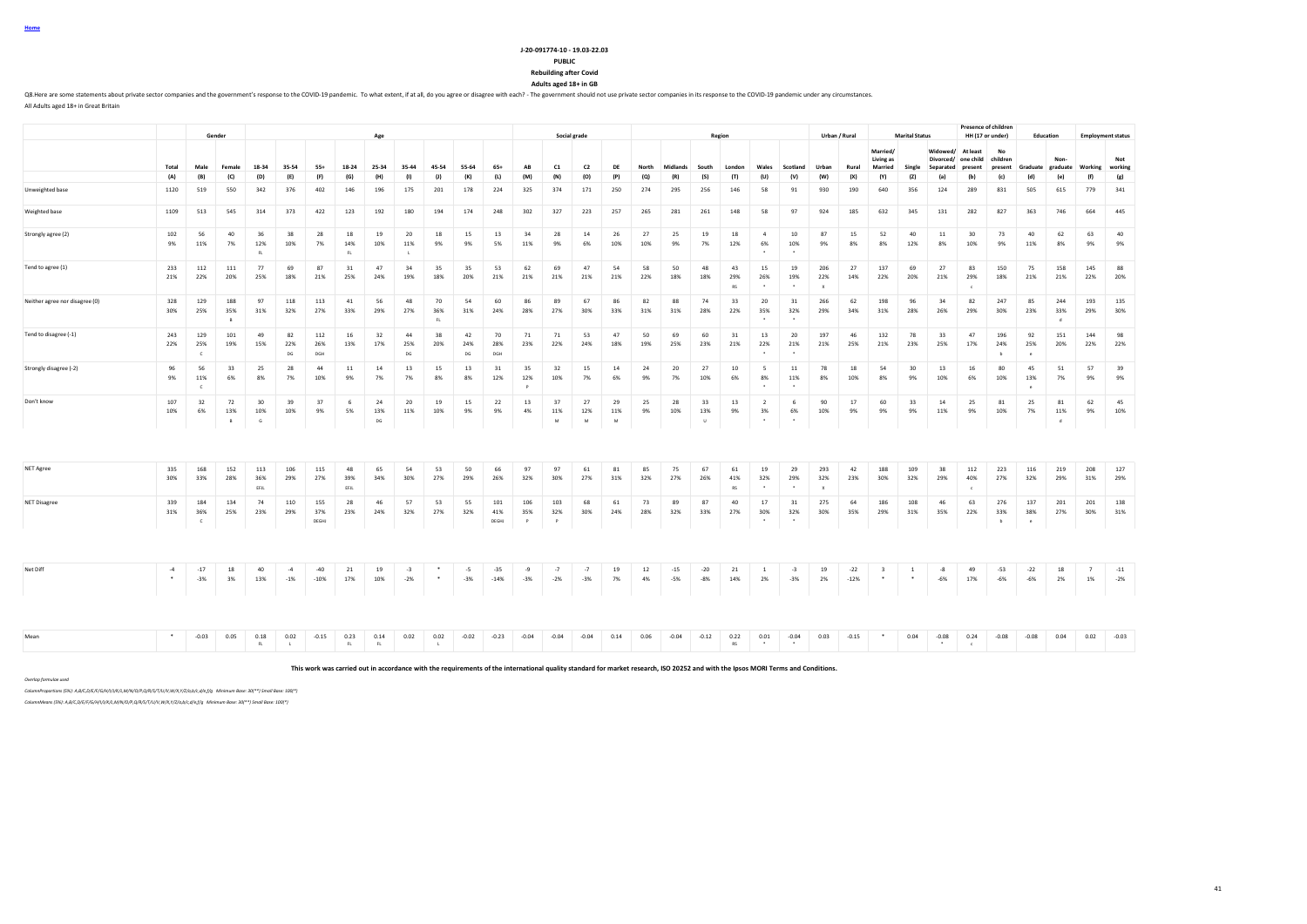| J-20-091774-10 - 19.03-22.03  |
|-------------------------------|
| <b>PUBLIC</b>                 |
| <b>Rebuilding after Covid</b> |

### **Adults aged 18+ in GB**

Q8. Here are some statements about private sector companies and the government's response to the COVID-19 pandemic. To what extent, if at all, do you agree or disagree with each? - The government should not use private sec

All Adults aged 18+ in Great Britain

|                                |            | <b>General Election 2019 Vote</b> |                | Referendum 2016<br>vote   |                |                |                  |
|--------------------------------|------------|-----------------------------------|----------------|---------------------------|----------------|----------------|------------------|
|                                | Total      | Conservati<br>ve                  | Labour         | Liberal<br>Democrat<br>s  | Other          | Remain         | Leave            |
|                                | (A)        | (B)                               | (C)            | (D)                       | (E)            | (F)            | (G)              |
| Unweighted base                | 1120       | 354                               | 303            | 86                        | 171            | 459            | 410              |
| Weighted base                  | 1109       | 364                               | 280            | 77                        | 175            | 413            | 437              |
| Strongly agree (2)             | 102<br>9%  | 16<br>4%                          | 44<br>16%<br>R | $\overline{7}$<br>9%<br>٠ | 22<br>13%<br>B | 49<br>12%<br>G | 33<br>8%         |
| Tend to agree (1)              | 233<br>21% | 58<br>16%                         | 76<br>27%<br>B | 14<br>19%<br>۰            | 46<br>26%<br>B | 98<br>24%      | 91<br>21%        |
| Neither agree nor disagree (0) | 328<br>30% | 114<br>31%<br>$\mathbf{c}$        | 63<br>22%      | 16<br>21%<br>٠            | 48<br>27%      | 99<br>24%      | 139<br>32%<br>F. |
| Tend to disagree (-1)          | 243<br>22% | 93<br>26%<br>E                    | 66<br>24%      | 25<br>33%<br>$E^*$        | 28<br>16%      | 106<br>26%     | 96<br>22%        |
| Strongly disagree (-2)         | 96<br>9%   | 41<br>11%<br>$\mathbf{c}$         | 15<br>5%       | 8<br>11%<br>٠             | 16<br>9%       | 27<br>7%       | 40<br>9%         |
| Don't know                     | 107<br>10% | 43<br>12%<br>c                    | 17<br>6%       | 5<br>7%<br>٠              | 15<br>9%       | 34<br>8%       | 39<br>9%         |

| <b>NET Agree</b>    | 335<br>30% | 73<br>20%       | 120<br>43%<br><b>BD</b> | 22<br>28%<br>٠   | 69<br>39%<br>B | 147<br>36%<br>G | 124<br>28% |
|---------------------|------------|-----------------|-------------------------|------------------|----------------|-----------------|------------|
| <b>NET Disagree</b> | 339<br>31% | 134<br>37%<br>E | 81<br>29%               | 34<br>44%<br>CE* | 44<br>25%      | 133<br>32%      | 135<br>31% |

| Net Diff | $-4$ | $-60$  | 38  | $-12$  | 25  | 14 | $-12$ |
|----------|------|--------|-----|--------|-----|----|-------|
|          | ٠    | $-17%$ | 14% | $-16%$ | 14% | 3% | $-3%$ |
|          |      |        |     |        |     |    |       |

| $-0.05$<br>0.09<br><br>$- - -$<br>$\sim$ $\sim$<br><b>BD</b><br>BD<br>-- |
|--------------------------------------------------------------------------|
|--------------------------------------------------------------------------|

#### e with the requirements of the international quality standard for market research, ISO 20252 and with the Ipsos MORI Terms and Conditions.

*Overlap formulae used*

*ColumnProportions (5%): A,B/C/D/E,F/G Minimum Base: 30(\*\*) Small Base: 100(\*)*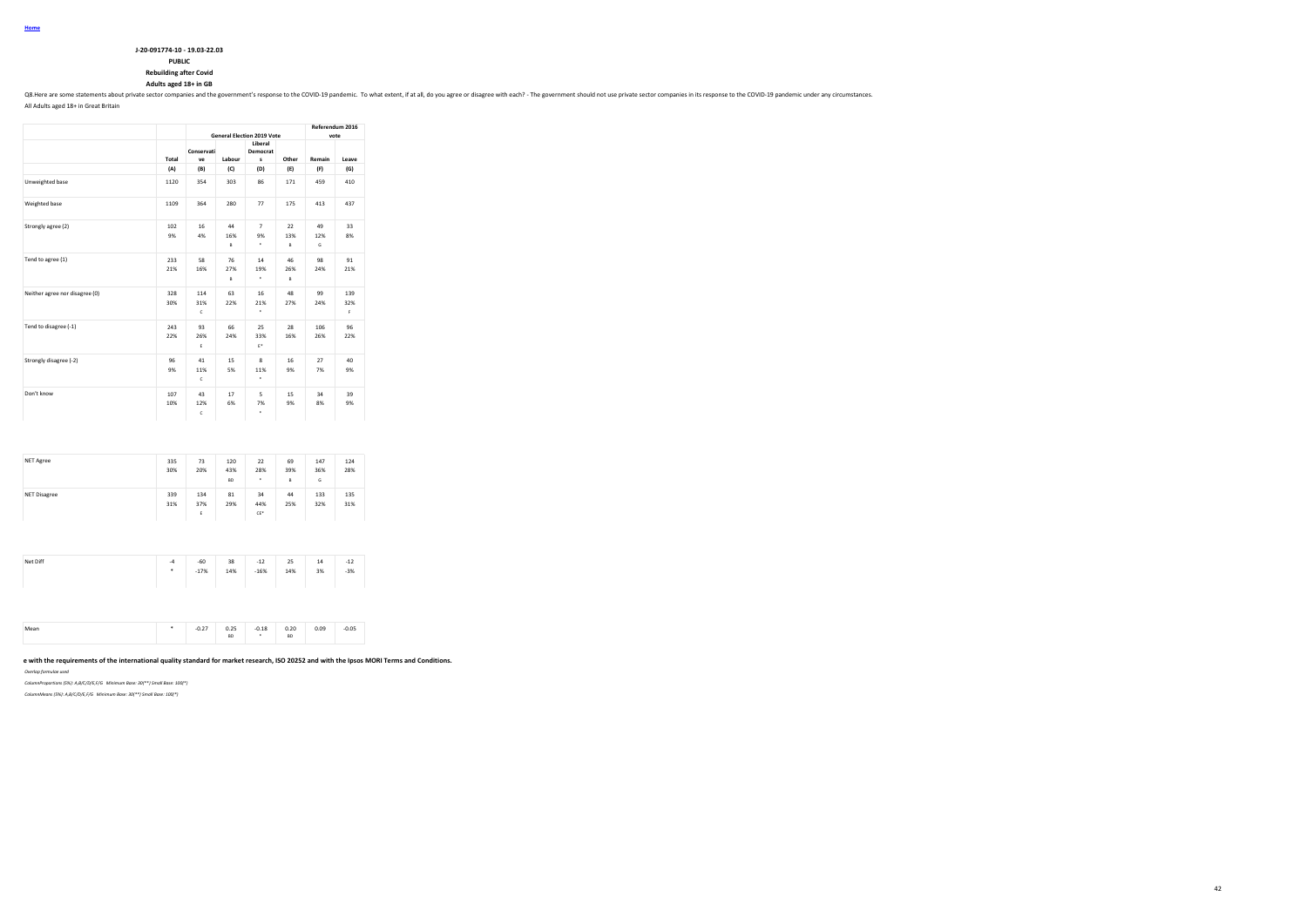**Home**

All Adults aged 18+ in Great Britain

#### **J-20-091774-10 - 19.03-22.03 PUBLIC Rebuilding after Covid**

**Adults aged 18+ in GB**

Q8. Here are some statements about private sector companies and the government's response to the COVID-19 pandemic. To what extent, if at all, do you agree or disagree with each? - If a private sector company can improve t

**Gender Age Social grade Region Urban / Rural Marital Status Presence of children**<br>**HH (17 or under) HH (17 or under) Education Employment status** Total Male Female 18-34 35-54 55+ 18-24 25-34 35-44 45-54 55-64 65+ AB C1 C2 DE North Midlands South London Wales Scotland Urban Rural **Married/ Living as Married Single Widowed/ At least Divorced/ Separated one child present No children present Graduate Nongraduate Working Not working** (A) (B) (C) (D) (E) (F) (G) (H) (I) (J) (K) (L) (M) (N) (O) (P) (Q) (R) (S) (T) (U) (V) (W) (X) (Y) (Z) (a) (b) (c) (d) (e) (f) (g) Unweighted base 560 253 276 174 196 190 75 99 93 103 86 104 170 194 74 122 129 147 125 78 27 54 466 94 313 196 51 145 415 267 293 388 172 Weighted base 543 245 266 156 192 195 63 93 95 97 82 113 154 165 99 125 121 140 126 74 26 54 456 87 300 188 54 140 403 194 349 328 215 Strongly agree (2) 85 43 38 26 35 25 9 17 18 17 12 13 21 35 10 19 18 23 21 12 1 11 71 14 47 26 13 22 63 31 54 49 36 16% 18% 14% 17% 18% 13% 14% 19% 19% 17% 15% 11% 14% 21% 10% 16% 15% 16% 17% 16% 4% 20% 16% 16% 16% 14% 23% 16% 16% 16% 16% 15% 17% \* \* \* \* \* \* O \* \* \*\* \* \* \* Tend to agree (1) 225 97 114 51 80 94 20 32 37 43 30 63 61 68 42 53 54 58 62 23 10 18 185 40 130 67 28 55 170 82 143 138 87 41% 40% 43% 33% 42% 48% 32% 34% 39% 44% 37% 56% 40% 41% 43% 42% 44% 41% 49% 31% 37% 34% 41% 46% 43% 35% 51% 40% 42% 42% 41% 42% 41% DGHK \* \* \* \* \* DEFGHIK\* \* T \* \*\* \* \* \* Neither agree nor disagree (0) 139 57 77 50 46 43 21 29 22 24 25 18 45 33 31 30 25 39 22 24 11 18 117 22 74 56 8 37 102 47 92 82 57 26% 23% 29% 32% 24% 22% 33% 31% 23% 25% 31% 16% 29% 20% 31% 24% 21% 28% 17% 32% 42% 33% 26% 25% 25% 30% 15% 26% 25% 24% 26% 25% 27% L L L\* L\* \* \* FL\* \* \* S\* \*\* S\* \* \* Tend to disagree (-1) 40 18 18 10 12 17 7 3 6 6 8 9 14 14 7 4 10 5 11 7 2 4 36 3 25 13 2 13 27 17 23 28 12 7% 7% 7% 6% 6% 9% 11% 4% 6% 6% 9% 8% 9% 9% 7% 3% 8% 4% 8% 10% 9% 7% 8% 4% 8% 7% 3% 9% 7% 9% 7% 8% 6% \* \* \* \* \* \* \* \* \*\* \* \* \* Strongly disagree (-2) 25 18 4 10 8 7 4 6 5 4 2 5 9 7 3 6 6 8 7 3 1 - 21 3 6 16 2 6 19 11 14 12 12 5% 7% 2% 6% 4% 3% 6% 7% 5% 4% 2% 4% 6% 4% 3% 5% 5% 5% 6% 4% 3% - 5% 4% 2% 9% 4% 4% 5% 5% 4% 4% 6% C \* \* \* \* \* \* \* \* \*\* \* \* Y \* Don't know 29 12 15 9 11 10 3 6 7 4 5 5 4 7 5 13 8 8 4 5 2 3 25 4 17 11 2 6 23 6 24 20 10 5% 5% 6% 6% 6% 5% 5% 7% 7% 4% 6% 4% 3% 5% 5% 10% 7% 6% 3% 7% 6% 5% 6% 5% 6% 6% 3% 5% 6% 3% 7% 6% 5% \* \* \* \* \* \* \* M \* \*\* \* \* \* NET Agree 310 140 152 78 115 118 29 49 55 59 42 76 82 103 52 73 72 81 83 35 11 29 256 54 177 92 41 78 233 113 197 187 124 57% 57% 57% 50% 60% 61% 46% 52% 58% 61% 52% 67% 54% 63% 53% 58% 59% 58% 65% 47% 41% 55% 56% 62% 59% 49% 75% 56% 58% 59% 56% 57% 58% GK \* \* \* \* \* DGHK\* \* T \* \*\* \* \* Z YZ\* NET Disagree 64 37 22 20 20 24 10 9 11 10 10 14 23 21 11 10 16 13 18 11 3 4 58 6 31 29 4 18 46 27 37 40 24 12% 15% 8% 13% 11% 12% 16% 10% 11% 10% 12% 13% 15% 13% 11% 8% 13% 9% 14% 14% 12% 7% 13% 7% 10% 16% 7% 13% 11% 14% 11% 12% 11% C \* \* \* \* \* \* \* \* \*\* \* \* \* Net Diff 246 104 130 58 94 94 19 40 44 50 33 62 60 83 41 62 56 68 65 24 8 25 199 48 146 63 37 59 187 86 160 147 100 45% 42% 49% 37% 49% 48% 30% 42% 47% 51% 40% 55% 39% 50% 42% 50% 46% 49% 51% 33% 29% 47% 44% 55% 49% 34% 68% 42% 46% 44% 46% 45% 46% Mean 0.60 0.55 0.65 0.51 0.67 0.60 0.40 0.58 0.65 0.68 0.56 0.64 0.48 0.71 0.51 0.68 0.60 0.63 0.64 0.47 0.33 0.71 0.58 0.71 0.66 0.41 0.90 0.57 0.61 0.57 0.62 0.59 0.60

**This work was carried out in accordance with the requirements of the international quality standard for market research, ISO 20252 and with the Ipsos MORI Terms and Conditions.**

\* \* \* \* \* \* \* \* \*\* \* \* Z Z\*

*Overlap formulae used*

*ColumnProportions (5%): A,B/C,D/E/F/G/H/I/J/K/L,M/N/O/P,Q/R/S/T/U/V,W/X,Y/Z/a,b/c,d/e,f/g Minimum Base: 30(\*\*) Small Base: 100(\*)*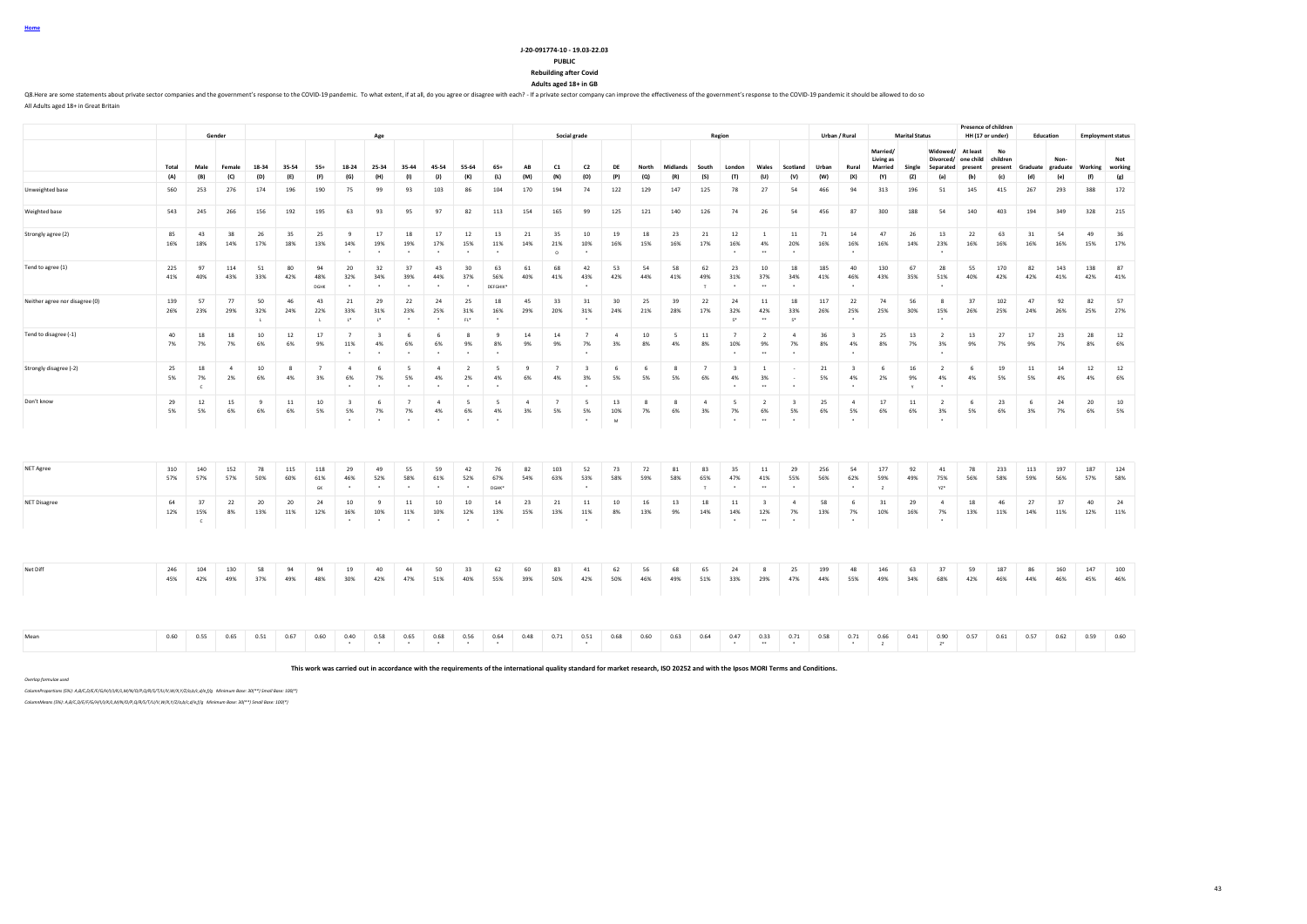| J-20-091774-10 - 19.03-22.03  |
|-------------------------------|
| <b>PUBLIC</b>                 |
| <b>Rebuilding after Covid</b> |

# **Rebuilding after Covid Adults aged 18+ in GB**

Q8. Here are some statements about private sector companies and the government's response to the COVID-19 pandemic. To what extent, if at all, do you agree or disagree with each? - If a private sector company can improve t

44

All Adults aged 18+ in Great Britain

|                                |            | <b>General Election 2019 Vote</b> | Referendum 2016<br>vote |                              |                |                    |                       |
|--------------------------------|------------|-----------------------------------|-------------------------|------------------------------|----------------|--------------------|-----------------------|
|                                | Total      | Conservati<br>ve                  | Labour                  | Liberal<br>Democrat<br>s     | Other          | Remain             | Leave                 |
|                                | (A)        | (B)                               | (C)                     | (D)                          | (E)            | (F)                | (G)                   |
| Unweighted base                | 560        | 172                               | 147                     | 39                           | 89             | 231                | 204                   |
| Weighted base                  | 543        | 171                               | 139                     | 33                           | 89             | 206                | 211                   |
| Strongly agree (2)             | 85<br>16%  | 22<br>13%                         | 16<br>11%               | $\mathbf{q}$<br>26%<br>$C^*$ | 18<br>20%<br>٠ | 31<br>15%          | 35<br>17%             |
| Tend to agree (1)              | 225<br>41% | 87<br>51%<br>E                    | 60<br>43%               | 13<br>40%<br>٠               | 28<br>31%<br>٠ | 90<br>43%          | 92<br>43%             |
| Neither agree nor disagree (0) | 139<br>26% | 41<br>24%                         | 40<br>29%               | 5<br>14%<br>٠                | 27<br>30%<br>٠ | 42<br>20%          | 56<br>27%             |
| Tend to disagree (-1)          | 40<br>7%   | 8<br>5%                           | 11<br>8%                | $\overline{a}$<br>13%<br>٠   | 6<br>6%<br>٠   | 22<br>10%<br>G     | $\overline{9}$<br>4%  |
| Strongly disagree (-2)         | 25<br>5%   | $\overline{a}$<br>2%              | ۹<br>6%                 | R<br>8%<br>٠                 | 5<br>6%<br>٠   | 13<br>6%           | $\mathbf{q}$<br>4%    |
| Don't know                     | 29<br>5%   | $\mathbf{Q}$<br>5%                | $\mathcal{L}$<br>1%     | ×,<br>×,<br>۰                | 6<br>6%<br>٠   | $\mathbf{q}$<br>4% | 10 <sup>1</sup><br>5% |

| NET Agree           | 310<br>57% | 109<br>64% | 76<br>55%      | 22<br>65%<br>٠    | 45<br>51%<br>٠         | 120<br>58%     | 127<br>60% |
|---------------------|------------|------------|----------------|-------------------|------------------------|----------------|------------|
| <b>NET Disagree</b> | 64<br>12%  | 12<br>7%   | 20<br>15%<br>B | 7<br>21%<br>$B^*$ | 10<br>12%<br>$\bullet$ | 35<br>17%<br>G | 18<br>8%   |

| Net Diff | 246<br>45% | 97<br>57% | 56<br>40% | 15<br>44% | 35<br>40% | 86<br>42% | 109<br>52% |  |
|----------|------------|-----------|-----------|-----------|-----------|-----------|------------|--|
|----------|------------|-----------|-----------|-----------|-----------|-----------|------------|--|

| Mean<br> | 0.60 | 0.72<br>,, | 0.46 | 0.61<br>$\cdots$ | 0 5.8<br>. | n ch<br><b>U.J.</b> | 0.67 |
|----------|------|------------|------|------------------|------------|---------------------|------|
|----------|------|------------|------|------------------|------------|---------------------|------|

#### e with the requirements of the international quality standard for market research, ISO 20252 and with the Ipsos MORI Terms and Conditions.

*Overlap formulae used*

*ColumnProportions (5%): A,B/C/D/E,F/G Minimum Base: 30(\*\*) Small Base: 100(\*)*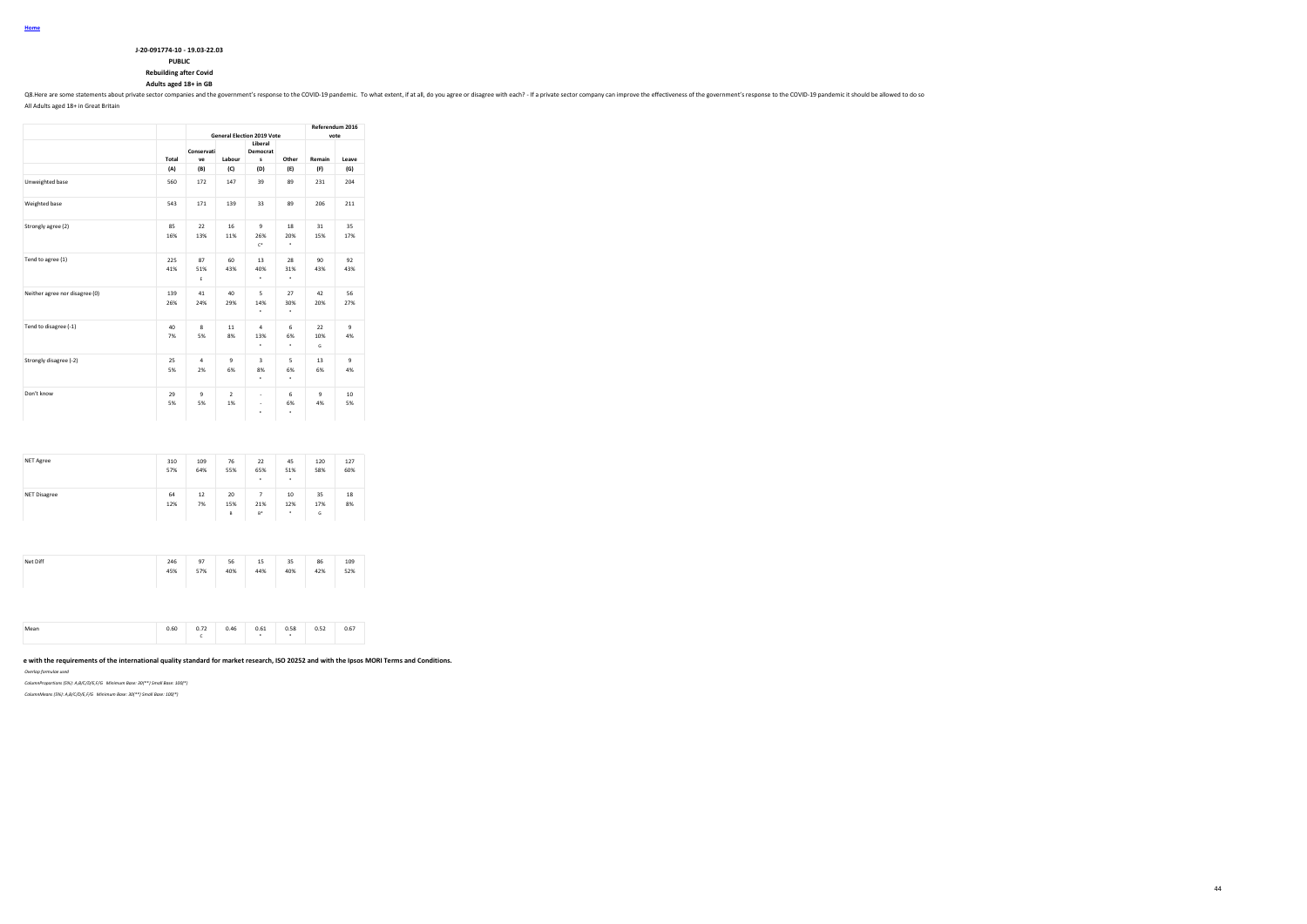| J-20-091774-10 - 19.03-22.03  |
|-------------------------------|
| <b>PUBLIC</b>                 |
| <b>Rebuilding after Covid</b> |

**Rebuilding after Covid Adults aged 18+ in GB**

Q8. Here are some statements about private sector companies and the government's response to the COVID-19 pandemic. To what extent, if at all, do you agree or disagree with each? - If a private sector company can improve t All Adults aged 18+ in Great Britain

|                                |              |                          |                |                       |                             |                    |                                              |                              |                                 |                                          |                                              |                      |                      |                 |                                                       |                               |              |                      |                 |                                               |                                                       |                                          |            |                                   |                              |                           |                       | <b>Presence of children</b>              |            |                                   |            |            |                          |
|--------------------------------|--------------|--------------------------|----------------|-----------------------|-----------------------------|--------------------|----------------------------------------------|------------------------------|---------------------------------|------------------------------------------|----------------------------------------------|----------------------|----------------------|-----------------|-------------------------------------------------------|-------------------------------|--------------|----------------------|-----------------|-----------------------------------------------|-------------------------------------------------------|------------------------------------------|------------|-----------------------------------|------------------------------|---------------------------|-----------------------|------------------------------------------|------------|-----------------------------------|------------|------------|--------------------------|
|                                |              |                          | Gender         |                       |                             |                    |                                              | Age                          |                                 |                                          |                                              |                      |                      |                 | Social grade                                          |                               |              |                      |                 | Region                                        |                                                       |                                          |            | Urban / Rural                     |                              | <b>Marital Status</b>     |                       | HH (17 or under)                         |            | Education                         |            |            | <b>Employment status</b> |
|                                |              |                          |                |                       |                             |                    |                                              |                              |                                 |                                          |                                              |                      |                      |                 |                                                       |                               |              |                      |                 |                                               |                                                       |                                          |            |                                   | Married/<br><b>Living as</b> |                           | Widowed/              | At least<br>Divorced/ one child children | No         |                                   | Non-       |            | Not                      |
|                                | Total<br>(A) | Male                     | Female         | 18-34                 | 35-54<br>(E)                | $55+$              | 18-24                                        | 25-34                        | 35-44<br>(1)                    | 45-54<br>(1)                             | 55-64<br>(K)                                 | 65+<br>(L)           | AB                   | C1              | C2                                                    | DE<br>(P)                     | North<br>(Q) | Midlands             | South           | London                                        | Wales<br>(U)                                          | Scotland                                 | Urban      | Rural                             | Married                      | Single                    | Separated             | present                                  | (c)        | present Graduate graduate Working | (e)        | ſf         | working                  |
|                                |              | (B)                      | (C)            | (D)                   |                             | (F)                | (G)                                          | (H)                          |                                 |                                          |                                              |                      | (M)                  | (N)             | (O)                                                   |                               |              | (R)                  | (S)             | (T)                                           |                                                       | (V)                                      | (W)        | (X)                               | (Y)                          | (Z)                       | (a)                   | (b)                                      |            |                                   |            |            | (g)                      |
| Unweighted base                | 560          | 266                      | 274            | 168                   | 180                         | 212                | 71                                           | 97                           | 82                              | 98                                       | 92                                           | 120                  | 155                  | 180             | 97                                                    | 128                           | 145          | 148                  | 131             | 68                                            | 31                                                    | 37                                       | 464        | 96                                | 327                          | 160                       | 73                    | 144                                      | 416        | 238                               | 322        | 391        | 169                      |
| Weighted base                  | 566          | 267                      | 279            | 158                   | 181                         | 227                | 60                                           | 98                           | 84                              | 97                                       | 92                                           | 135                  | 149                  | 162             | 124                                                   | 132                           | 143          | 140                  | 134             | 73                                            | 31                                                    | 44                                       | 468        | 98                                | 332                          | 157                       | 77                    | 143                                      | 424        | 169                               | 397        | 336        | 230                      |
| Strongly agree (2)             | 39<br>7%     | 23<br>9%                 | 15<br>5%       | 15<br>9%<br><b>FL</b> | $\overline{4}$<br>2%        | 20<br>9%<br>F1     | $\overline{7}$<br>12%<br>EU*                 | 8<br>8%<br>$E^+$             | $\mathbf{1}$<br>1%<br>$\cdot$   | $\overline{\mathbf{3}}$<br>3%<br>$\cdot$ | -8<br>9%<br>$E1^*$                           | 12<br>9%<br>EI       | 13<br>9%             | 10<br>6%        | $\overline{4}$<br>3%                                  | 11<br>9%                      | -8<br>6%     | -9<br>7%             | -9<br>7%        | $\overline{7}$<br>10%                         | $\overline{2}$<br>6%<br>$\ddot{\phantom{0}}$          | $\overline{\mathbf{3}}$<br>6%<br>٠       | 28<br>6%   | 11<br>11%                         | 21<br>6%                     | 13<br>8%                  | $\overline{a}$<br>6%  | 11<br>8%                                 | 28<br>7%   | 13<br>8%                          | 25<br>6%   | 18<br>5%   | 20<br>9%                 |
| Tend to agree (1)              | 224<br>39%   | 105<br>39%               | 117<br>42%     | 56<br>35%             | 63<br>35%<br>$\blacksquare$ | 105<br>46%<br>DEGJ | 17<br>29%                                    | 38<br>39%                    | 36<br>43%                       | 27<br>28%                                | 40<br>43%<br>$\mathbb{P}^*$                  | 65<br>48%<br>DEGJ    | 62<br>42%            | 67<br>41%       | 53<br>43%                                             | 42<br>32%                     | 61<br>42%    | 59<br>42%            | 60<br>44%       | 25<br>35%                                     | 8<br>24%<br>$\ddotsc$                                 | 12<br>27%                                | 182<br>39% | 41<br>42%                         | 139<br>42%                   | 55<br>35%                 | 29<br>38%             | 53<br>37%                                | 171<br>40% | 68<br>40%                         | 155<br>39% | 129<br>38% | 95<br>41%                |
| Neither agree nor disagree (0) | 159<br>28%   | 74<br>28%                | 77<br>28%      | 45<br>28%             | 56<br>31%                   | 58<br>26%          | 22<br>36%                                    | 23<br>24%<br>$\sim$          | 20<br>24%<br>$\cdot$            | 36<br>37%<br>$\cdot$                     | 26<br>28%<br>$\cdot$                         | 32<br>24%            | 38<br>26%            | 40<br>25%       | 38<br>30%                                             | 43<br>32%                     | 38<br>27%    | 38<br>27%            | 37<br>27%       | 16<br>21%<br>$\ddot{\phantom{1}}$             | 14<br>44%<br>$\bullet \bullet$                        | 16<br>37%<br>٠                           | 127<br>27% | 32<br>32%                         | 89<br>27%                    | 41<br>26%                 | 29<br>38%             | 39<br>28%                                | 119<br>28% | 41<br>24%                         | 118<br>30% | 100<br>30% | 59<br>26%                |
| Tend to disagree (-1)          | 62<br>11%    | 35<br>13%                | 24<br>9%       | 20<br>13%             | 22<br>12%                   | 21<br>9%           | $\overline{7}$<br>11%                        | 13<br>13%<br>$\sim$          | $\overline{7}$<br>8%<br>$\sim$  | 15<br>15%<br>$\overline{\phantom{a}}$    | 9<br>10%                                     | 12<br>9%             | 17<br>12%            | 18<br>11%       | 11<br>9%                                              | 16<br>12%                     | 18<br>13%    | 12<br>9%             | 12<br>9%        | 9<br>12%                                      | $\overline{\mathbf{3}}$<br>8%<br>$\ddot{\phantom{1}}$ | 8<br>19%                                 | 58<br>12%  | $\overline{4}$<br>4%              | 38<br>11%<br>$\mathbf{a}$    | 22<br>14%<br>$\mathbf{a}$ | $\overline{2}$<br>3%  | 14<br>10%                                | 49<br>11%  | 19<br>11%                         | 43<br>11%  | 40<br>12%  | 22<br>10%                |
| Strongly disagree (-2)         | 36<br>6%     | 19<br>7%                 | 11<br>4%       | 10<br>6%              | 15<br>8%                    | 11<br>5%           | $\overline{4}$<br>6%<br>$\sim$               | - 6<br>6%<br>$\sim$          | $\overline{7}$<br>8%<br>$\cdot$ | 8<br>9%<br>$\cdot$                       | $\overline{4}$<br>5%<br>$\ddot{\phantom{1}}$ | $\overline{7}$<br>5% | 13<br>9%<br>P        | 16<br>10%<br>OP | $\overline{\mathbf{3}}$<br>3%<br>$\ddot{\phantom{1}}$ | $\overline{\mathbf{3}}$<br>3% | 9<br>6%      | $\overline{7}$<br>5% | - 6<br>4%       | $\overline{7}$<br>10%<br>$\ddot{\phantom{1}}$ | $\overline{4}$<br>14%<br>$\bullet \bullet$            | $\overline{\mathbf{3}}$<br>7%<br>$\cdot$ | 30<br>6%   | 6<br>6%<br>$\ddot{\phantom{1}}$   | 20<br>6%                     | 12<br>8%                  | -5<br>6%              | 12<br>8%                                 | 24<br>6%   | 17<br>10%<br>$\sim$               | 19<br>5%   | 26<br>8%   | 10<br>4%                 |
| Don't know                     | 46<br>8%     | 11<br>4%                 | 35<br>13%<br>B | 13<br>8%              | 22<br>12%<br><b>F</b>       | 12<br>5%           | $\overline{4}$<br>6%<br>$\ddot{\phantom{1}}$ | 10<br>10%<br>$\cdot$         | 14<br>16%<br>FKL*               | -8<br>8%<br>$\ddot{\phantom{1}}$         | - 5<br>6%<br>$\bullet$                       | - 6<br>5%            | $\overline{4}$<br>3% | 11<br>7%        | 15<br>12%<br>M <sup>*</sup>                           | 17<br>13%<br>M                | -9<br>6%     | 15<br>11%            | 11<br>8%        | 9<br>12%<br>$\bullet$                         | -1<br>3%<br>$\ddot{\phantom{0}}$                      | $\overline{2}$<br>4%<br>$\bullet$        | 42<br>9%   | $\sim$<br>4%<br>$\bullet$         | 25<br>8%                     | 14<br>9%                  | $\overline{7}$<br>10% | 14<br>10%                                | 33<br>8%   | 11<br>7%                          | 35<br>9%   | 22<br>7%   | 24<br>11%                |
|                                |              |                          |                |                       |                             |                    |                                              |                              |                                 |                                          |                                              |                      |                      |                 |                                                       |                               |              |                      |                 |                                               |                                                       |                                          |            |                                   |                              |                           |                       |                                          |            |                                   |            |            |                          |
| NET Agree                      | 262<br>46%   | 128<br>48%               | 132<br>47%     | 70<br>44%             | 67<br>37%                   | 125<br>55%<br>EGJ  | 24<br>40%<br>$\ddot{\phantom{1}}$            | 46<br>47%<br>1 <sup>o</sup>  | 37<br>43%<br>$\cdot$            | 30<br>31%<br>$\bullet$                   | 48<br>52%<br>$EJ^*$                          | 77<br>57%<br>DEGJ    | 75<br>51%            | 77<br>47%       | 57<br>46%<br>$\bullet$                                | 53<br>40%                     | 69<br>48%    | 68<br>49%            | 69<br>51%       | 33<br>44%<br>$\ddot{\phantom{1}}$             | $\mathbf{q}$<br>30%<br>$\bullet \bullet$              | 14<br>33%<br>$\cdot$                     | 210<br>45% | 52<br>53%<br>$\ddot{\phantom{1}}$ | 161<br>48%                   | 68<br>43%                 | 33<br>43%             | 64<br>45%                                | 198<br>47% | 81<br>48%                         | 181<br>46% | 147<br>44% | 115<br>50%               |
| <b>NET Disagree</b>            | 98<br>17%    | 55<br>20%<br>$\mathbb C$ | 35<br>13%      | 30<br>19%             | 37<br>20%                   | 32<br>14%          | 10<br>17%                                    | 19<br>20%<br>$\cdot$         | 14<br>16%<br>$\cdot$            | 23<br>24%<br>$\mathsf{F}^\bullet$        | 13<br>14%<br>$\ddot{\phantom{1}}$            | 19<br>14%            | 31<br>21%            | 34<br>21%       | 15<br>12%<br>٠                                        | 19<br>15%                     | 27<br>19%    | 19<br>14%            | 18<br>13%       | 16<br>22%<br>$\bullet$                        | $\overline{7}$<br>22%<br>$\bullet\,\bullet$           | 11<br>26%<br>$\bullet$                   | 88<br>19%  | 10<br>11%                         | 58<br>17%                    | 34<br>22%<br>$\mathbf a$  | $\overline{7}$<br>9%  | 26<br>18%                                | 73<br>17%  | 36<br>21%                         | 62<br>16%  | 66<br>20%  | 32<br>14%                |
|                                |              |                          |                |                       |                             |                    |                                              |                              |                                 |                                          |                                              |                      |                      |                 |                                                       |                               |              |                      |                 |                                               |                                                       |                                          |            |                                   |                              |                           |                       |                                          |            |                                   |            |            |                          |
| Net Diff                       | 164<br>29%   | 73<br>27%                | 97<br>35%      | 40<br>26%             | 30<br>17%                   | 93<br>41%          | 14<br>23%                                    | 27<br>27%                    | 23<br>27%                       | $\overline{7}$<br>7%                     | 34<br>37%                                    | 59<br>43%            | 45<br>30%            | 43<br>26%       | 42<br>34%                                             | 34<br>26%                     | 42<br>29%    | 49<br>35%            | 51<br>38%       | 16<br>22%                                     | $\overline{\mathbf{3}}$<br>8%                         | $\overline{\mathbf{3}}$<br>7%            | 122<br>26% | 41<br>42%                         | 103<br>31%                   | 34<br>22%                 | 27<br>35%             | 38<br>27%                                | 126<br>30% | 45<br>27%                         | 118<br>30% | 81<br>24%  | 83<br>36%                |
|                                |              |                          |                |                       |                             |                    |                                              |                              |                                 |                                          |                                              |                      |                      |                 |                                                       |                               |              |                      |                 |                                               |                                                       |                                          |            |                                   |                              |                           |                       |                                          |            |                                   |            |            |                          |
| Mean                           | 0.32         | 0.30                     | 0.41           | 0.31<br>$\sim$        | 0.12                        | 0.47<br>EJ         | 0.30<br>$\ddot{\phantom{1}}$                 | 0.32<br>$\ddot{\phantom{1}}$ | 0.25<br>$\ddot{\phantom{1}}$    | 0.02<br>$\ddot{\phantom{1}}$             | 0.44<br>EJ*                                  | 0.49<br>EJ*          | 0.31                 | 0.24            | 0.39<br>$\sim$                                        | 0.36                          | 0.30         | 0.41                 | 0.45<br>$\cdot$ | 0.25<br>$\ddot{\phantom{1}}$                  | $\cdot$<br>$\cdots$                                   | 0.07<br>$\sim$                           | 0.28       | 0.49<br>$\sim$                    | 0.34                         | 0.24                      | 0.38<br>$\sim$        | 0.29                                     | 0.33       | 0.26                              | 0.34       | 0.23       | 0.45<br>f                |

**This work was carried out in accordance with the requirements of the international quality standard for market research, ISO 20252 and with the Ipsos MORI Terms and Conditions.**

*Overlap formulae used*

**Home**

*ColumnProportions (5%): A,B/C,D/E/F/G/H/I/J/K/L,M/N/O/P,Q/R/S/T/U/V,W/X,Y/Z/a,b/c,d/e,f/g Minimum Base: 30(\*\*) Small Base: 100(\*)*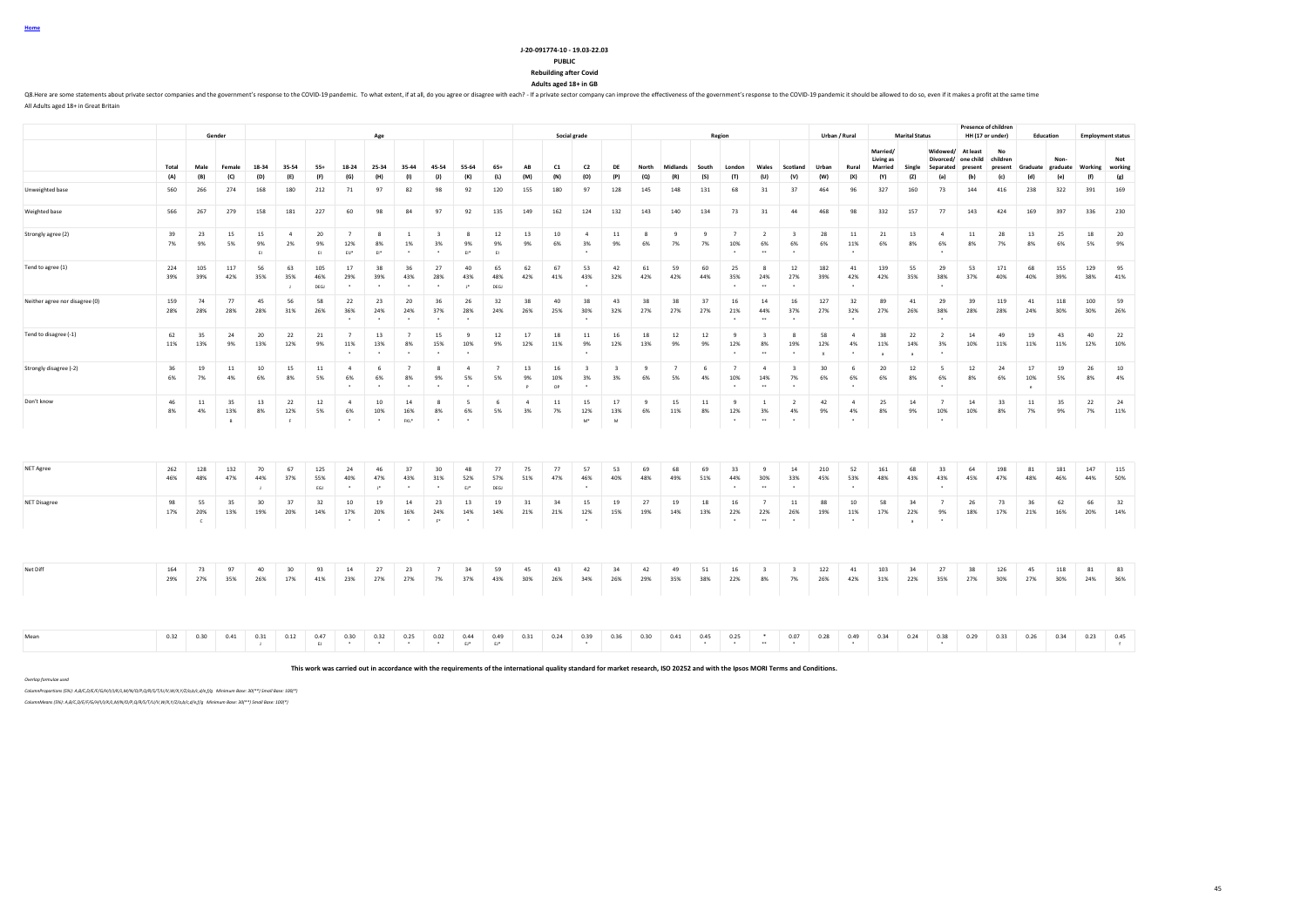| J-20-091774-10 - 19.03-22.03  |
|-------------------------------|
| <b>PUBLIC</b>                 |
| <b>Rebuilding after Covid</b> |

### **Adults aged 18+ in GB**

Q8. Here are some statements about private sector companies and the government's response to the COVID-19 pandemic. To what extent, if at all, do you agree or disagree with each? - If a private sector company can improve t

All Adults aged 18+ in Great Britain

|                                |            | <b>General Election 2019 Vote</b> | Referendum 2016<br>vote  |                            |                           |           |            |
|--------------------------------|------------|-----------------------------------|--------------------------|----------------------------|---------------------------|-----------|------------|
|                                | Total      | Conservati<br>ve                  | Labour                   | Liberal<br>Democrat<br>s   | Other                     | Remain    | Leave      |
|                                | (A)        | (B)                               | (C)                      | (D)                        | (E)                       | (F)       | (G)        |
| Unweighted base                | 560        | 182                               | 156                      | 47                         | 82                        | 228       | 206        |
| Weighted base                  | 566        | 193                               | 141                      | 44                         | 87                        | 207       | 226        |
| Strongly agree (2)             | 39<br>7%   | 16<br>8%                          | 6<br>4%                  | $\Delta$<br>8%<br>٠        | 9<br>10%<br>٠             | 10<br>5%  | 16<br>7%   |
| Tend to agree (1)              | 224<br>39% | 109<br>57%<br>CE                  | 44<br>31%                | 18<br>41%<br>٠             | 24<br>28%<br>٠            | 84<br>41% | 102<br>45% |
| Neither agree nor disagree (0) | 159<br>28% | 37<br>19%                         | 45<br>32%<br>B           | $\overline{7}$<br>17%<br>٠ | 31<br>36%<br>an*          | 53<br>26% | 57<br>25%  |
| Tend to disagree (-1)          | 62<br>11%  | 14<br>7%                          | 23<br>16%<br>B           | 8<br>18%<br>$R^*$          | 10<br>11%<br>٠            | 28<br>14% | 26<br>11%  |
| Strongly disagree (-2)         | 36<br>6%   | 6<br>3%                           | 15<br>10%<br>B           | 3<br>6%<br>٠               | $\overline{7}$<br>9%<br>٠ | 20<br>10% | 13<br>6%   |
| Don't know                     | 46<br>8%   | 12<br>6%                          | $\mathbf{\hat{z}}$<br>6% | 5<br>11%<br>٠              | 6<br>7%<br>٠              | 12<br>6%  | 13<br>6%   |

|                     | 46%       | 65%<br>CE | 35%            | 49%<br>٠           | 38%<br>٠           | 46%       | 52%       |
|---------------------|-----------|-----------|----------------|--------------------|--------------------|-----------|-----------|
| <b>NET Disagree</b> | 98<br>17% | 20<br>10% | 38<br>27%<br>B | 10<br>24%<br>$B^*$ | 17<br>20%<br>$B^*$ | 48<br>23% | 38<br>17% |

| Net Diff | 164<br>29% | 105<br>55% | 12<br>9% | $11$<br>25% | 16<br>18% | 46<br>22% | 80<br>35% |
|----------|------------|------------|----------|-------------|-----------|-----------|-----------|
|          |            |            |          |             |           |           |           |

| 0.03<br>0.64<br>0.30<br>0.25<br>n 39<br>$\sim$ $\sim$<br>19<br>Mear<br>0.41<br>u. 13<br><b>U.JJ</b><br><b>U.JA</b><br>.<br>.<br>a.<br>œ |
|-----------------------------------------------------------------------------------------------------------------------------------------|
|-----------------------------------------------------------------------------------------------------------------------------------------|

#### e with the requirements of the international quality standard for market research, ISO 20252 and with the Ipsos MORI Terms and Conditions.

*Overlap formulae used*

*ColumnProportions (5%): A,B/C/D/E,F/G Minimum Base: 30(\*\*) Small Base: 100(\*)*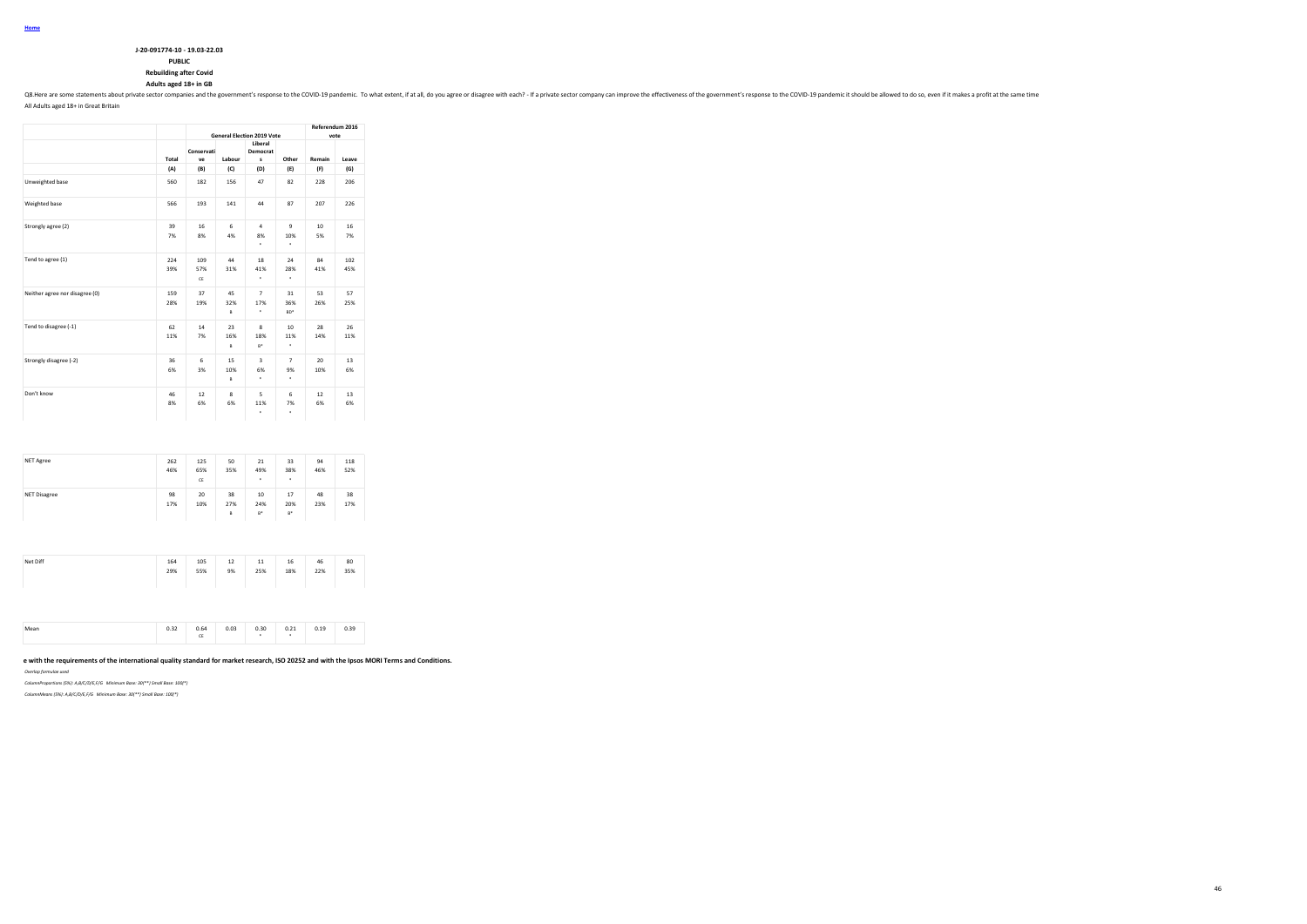**Home**

#### **J-20-091774-10 - 19.03-22.03 PUBLIC Rebuilding after Covid**

**Adults aged 18+ in GB**

Q8.Here are some statements about private sector companies and the government's response to the COVID-19 pandemic. To what extent, if at all, do you agree or disagree with each? - The government should always try to use pr All Adults aged 18+ in Great Britain

**Gender Age Social grade Region Urban / Rural Marital Status Presence of children**<br>**HH (17 or under) HH (17 or under) Education Employment status** Total Male Female 18-34 35-54 55+ 18-24 25-34 35-44 45-54 55-64 65+ AB C1 C2 DE North Midlands South London Wales Scotland Urban Rural **Married/ Living as Married Single Widowed/ At least Divorced/ Separated one child present No children**  Graduate<br>(d) **Nongraduate Working Not working** (A) (B) (C) (D) (E) (F) (G) (H) (I) (J) (K) (L) (M) (N) (O) (P) (Q) (R) (S) (T) (U) (V) (W) (X) (Y) (Z) (a) (b) (c) (d) (e) (f) (g) Unweighted base 1120 519 550 342 376 402 146 196 175 201 178 224 325 374 171 250 274 295 256 146 58 91 930 190 640 356 124 289 831 505 615 779 341 Weighted base 1109 513 545 314 373 422 123 192 180 194 174 248 302 327 223 257 265 281 261 148 58 97 924 185 632 345 131 282 827 363 746 664 445 Strongly agree (2) 51 29 22 27 13 10 11 17 9 5 6 4 21 11 4 14 8 14 10 11 2 6 42 9 26 22 3 19 32 16 35 27 23 5% 6% 4% 9% 4% 2% 9% 9% 5% 2% 3% 2% 7% 3% 2% 6% 3% 5% 4% 8% 3% 6% 5% 5% 4% 6% 3% 7% 4% 4% 5% 4% 5% EFJKL EFJL EFJKL NO Q \* \* Tend to agree (1) 133 78 51 57 27 49 25 32 11 17 19 29 46 26 31 29 33 39 22 27 6 5 108 25 80 39 14 43 90 33 100 88 45 12% 15% 9% 18% 7% 12% 21% 17% 6% 9% 11% 12% 15% 8% 14% 11% 12% 14% 8% 18% 11% 5% 12% 13% 13% 11% 10% 15% 11% 9% 13% 13% 10% C EFIJ EFIJKL EIJ ( EFIJKL EIJ ) N N N V SV \* \* \* | | | | | | | | | | Neither agree nor disagree (0) 372 160 202 99 130 142 37 62 52 78 61 81 87 111 80 94 95 99 81 40 17 39 310 62 215 107 49 101 270 96 276 228 143 34% 31% 37% 32% 35% 34% 30% 32% 29% 40% 35% 33% 29% 34% 36% 37% 36% 35% 31% 27% 29% 40% 34% 33% 34% 31% 37% 36% 33% 26% 37% 34% 32% I DEI DEI DEI DEI DIE LA DIE LA DIE LA DIE LA DIE LA DIE LA DIE LA DIE LA DIE LA DIE LA DIE LA DIE LA DIE LA D Tend to disagree (-1) 248 112 122 59 79 111 26 33 48 31 39 72 70 85 43 50 50 63 66 34 14 21 212 37 151 69 29 52 196 101 147 145 104 22% 22% 22% 19% 21% 26% 21% 17% 27% 16% 23% 29% 23% 26% 20% 19% 19% 22% 25% 23% 25% 22% 23% 20% 24% 20% 22% 18% 24% 28% 20% 22% 23% J DHJ EHJ DEHJ \* \* e Strongly disagree (-2) 191 99 70 43 76 73 17 26 37 39 34 39 63 62 32 34 51 28 53 25 16 17 157 35 101 65 26 40 151 95 96 117 75 17% 19% 13% 14% 20% 17% 14% 13% 20% 20% 20% 16% 21% 19% 14% 13% 19% 10% 20% 17% 28% 18% 17% 19% 16% 19% 20% 14% 18% 26% 13% 18% 17% C D P R R R\* \* e Don't know 114 33 79 30 47 37 7 23 23 24 14 23 15 31 32 36 27 38 30 9 2 8 96 18 59 43 11 28 86 21 93 58 55 10% 6% 14% 9% 13% 9% 6% 12% 13% 12% 8% 9% 5% 10% 14% 14% 10% 13% 11% 6% 4% 9% 10% 10% 9% 13% 8% 10% 10% 6% 12% 9% 12% B G G G M M M T \* \* d NET Agree 184 107 73 84 41 59 36 48 20 21 25 33 67 37 36 43 41 53 32 38 8 12 150 34 106 61 17 61 122 50 134 116 68 17% 21% 13% 27% 11% 14% 29% 25% 11% 11% 15% 13% 22% 11% 16% 17% 15% 19% 12% 26% 14% 12% 16% 18% 17% 18% 13% 22% 15% 14% 18% 17% 15% C EFIJKL EFIJKL EFIJKL EFIJKL EFIJKL I I N N S S QSV \* \* c NET Disagree 440 212 192 101 155 184 43 59 85 70 73 111 133 147 75 84 102 91 119 60 30 38 368 72 252 133 54 92 348 197 243 262 178 40% 41% 35% 32% 41% 44% 35% 31% 47% 36% 42% 45% 44% 45% 34% 33% 38% 33% 45% 40% 53% 39% 40% 39% 40% 39% 41% 33% 42% 54% 33% 39% 40%  $\mathsf{D}\mathsf{H}$  dhendred by  $\mathsf{D}\mathsf{H}$  and  $\mathsf{D}\mathsf{P}$  by the  $\mathsf{D}\mathsf{P}$  by  $\mathsf{D}\mathsf{P}$  by  $\mathsf{D}\mathsf{P}$  by  $\mathsf{D}\mathsf{P}$  and  $\mathsf{D}\mathsf{P}$  by  $\mathsf{D}\mathsf{P}$  and  $\mathsf{D}\mathsf{P}$  by  $\mathsf{D}\mathsf{P}$  and  $\mathsf{D}\mathsf{P}$  and Net Diff -256 -105 -119 -17 -114 -125 -7 -10 -65 -49 -48 -77 -66 -110 -40 -41 -61 -38 -87 -21 -22 -27 -218 -38 -146 -72 -38 -31 -225 -147 -109 -146 -110 -23% -20% -22% -5% -31% -30% -6% -5% -36% -25% -28% -31% -22% -34% -18% -16% -23% -14% -33% -14% -38% -27% -24% -20% -23% -21% -29% -11% -27% -41% -15% -22% -25% Mean -0.40 -0.36 -0.36 -0.12 -0.54 -0.49 -0.11 -0.59 -0.49 -0.48 -0.50 -0.37 -0.35 -0.27 -0.44 -0.22 -0.56 -0.26 -0.42 -0.40 -0.38 -0.39 -0.38 -0.39 -0.38 -0.39 -0.38 -0.50 -0.47 -0.66 -0.26 -0.26 -0.39 -0.41 -0.67 -0.41 EFIJKL EFIJKL EFIJKL N QSU SU \* \* \* c d

**This work was carried out in accordance with the requirements of the international quality standard for market research, ISO 20252 and with the Ipsos MORI Terms and Conditions.**

*Overlap formulae used*

*ColumnProportions (5%): A,B/C,D/E/F/G/H/I/J/K/L,M/N/O/P,Q/R/S/T/U/V,W/X,Y/Z/a,b/c,d/e,f/g Minimum Base: 30(\*\*) Small Base: 100(\*)*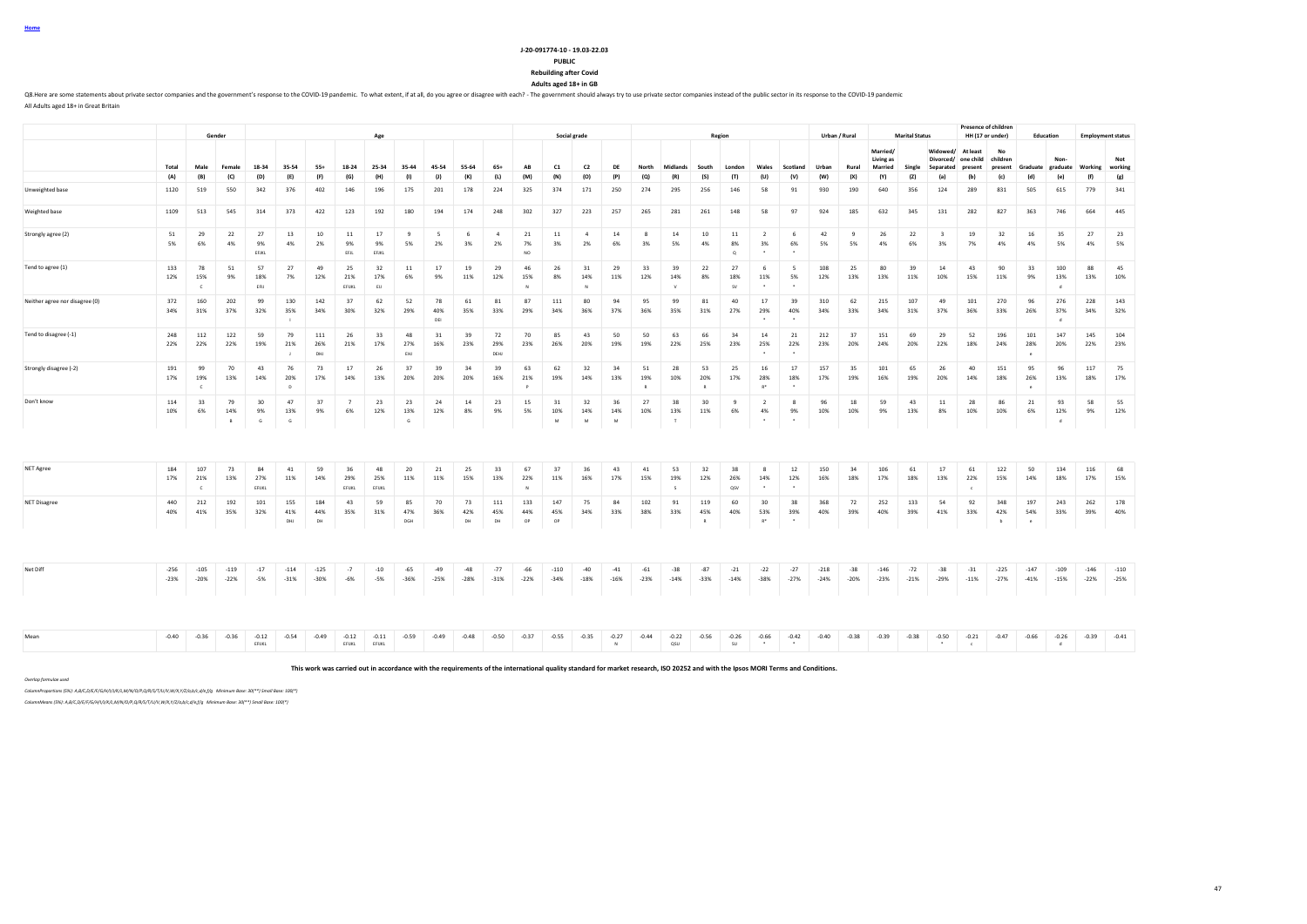| J-20-091774-10 - 19.03-22.03 |
|------------------------------|
| <b>PUBLIC</b>                |
| Rebuilding after Covid       |

# **Rebuilding after Covid Adults aged 18+ in GB**

Q8. Here are some statements about private sector companies and the government's response to the COVID-19 pandemic. To what extent, if at all, do you agree or disagree with each? - The government should always try to use p

All Adults aged 18+ in Great Britain

|                                |            |                  |                 | <b>General Election 2019 Vote</b> |                | Referendum 2016<br>vote |                 |  |  |  |
|--------------------------------|------------|------------------|-----------------|-----------------------------------|----------------|-------------------------|-----------------|--|--|--|
|                                | Total      | Conservati<br>ve | Labour          | Liberal<br>Democrat<br>s          | Other          | Remain                  | Leave           |  |  |  |
|                                | (A)        | (B)              | (C)             | (D)                               | (E)            | (F)                     | (G)             |  |  |  |
| Unweighted base                | 1120       | 354              | 303             | 86                                | 171            | 459                     | 410             |  |  |  |
| Weighted base                  | 1109       | 364              | 280             | 77                                | 175            | 413                     | 437             |  |  |  |
| Strongly agree (2)             | 51<br>5%   | 13<br>3%         | 13<br>5%        | 6<br>7%<br>٠                      | 9<br>5%        | 15<br>4%                | 21<br>5%        |  |  |  |
| Tend to agree (1)              | 133<br>12% | 55<br>15%<br>D   | 31<br>11%       | $\Delta$<br>5%<br>٠               | 21<br>12%      | 44<br>11%               | 53<br>12%       |  |  |  |
| Neither agree nor disagree (0) | 372<br>34% | 144<br>40%<br>CD | 61<br>22%       | 18<br>23%<br>٠                    | 61<br>35%<br>ċ | 94<br>23%               | 182<br>42%<br>F |  |  |  |
| Tend to disagree (-1)          | 248<br>22% | 86<br>24%        | 70<br>25%       | 20<br>25%<br>٠                    | 36<br>20%      | 111<br>27%<br>Ġ         | 84<br>19%       |  |  |  |
| Strongly disagree (-2)         | 191<br>17% | 30<br>8%         | 88<br>32%<br>BE | 24<br>32%<br>BE <sup>*</sup>      | 31<br>17%<br>B | 115<br>28%<br>G         | 51<br>12%       |  |  |  |
| Don't know                     | 114<br>10% | 35<br>10%        | 17<br>6%        | 6<br>8%<br>٠                      | 18<br>10%      | 35<br>8%                | 47<br>11%       |  |  |  |

| <b>NET Agree</b>    | 184<br>17% | 68<br>19%  | 44<br>16%        | 9<br>12%<br>٠    | 30<br>17% | 59<br>14%       | 73<br>17%  |
|---------------------|------------|------------|------------------|------------------|-----------|-----------------|------------|
| <b>NET Disagree</b> | 440<br>40% | 116<br>32% | 158<br>56%<br>BE | 44<br>57%<br>BE* | 66<br>38% | 226<br>55%<br>G | 135<br>31% |

| Net Diff | $-256$<br>$-23%$ | $-48$<br>$-13%$ | $-114$<br>$-41%$ | $-35$<br>$-45%$ | $-36$<br>$-21%$ | $-167$<br>$-40%$ | $-62$<br>$-14%$ |
|----------|------------------|-----------------|------------------|-----------------|-----------------|------------------|-----------------|
|          |                  |                 |                  |                 |                 |                  |                 |

|  | $-0.40$<br>$\cdots$ | $-0.20$<br>CD | ብ 72<br>$-0.72$<br>the contract of the contract of | 0.75 | $-0.37$<br>$\cdots$<br>CD<br><b>CONTRACTOR</b> | 0.71<br>$-0.71$ | $-0.24$ |
|--|---------------------|---------------|----------------------------------------------------|------|------------------------------------------------|-----------------|---------|
|--|---------------------|---------------|----------------------------------------------------|------|------------------------------------------------|-----------------|---------|

#### e with the requirements of the international quality standard for market research, ISO 20252 and with the Ipsos MORI Terms and Conditions.

*Overlap formulae used*

*ColumnProportions (5%): A,B/C/D/E,F/G Minimum Base: 30(\*\*) Small Base: 100(\*)*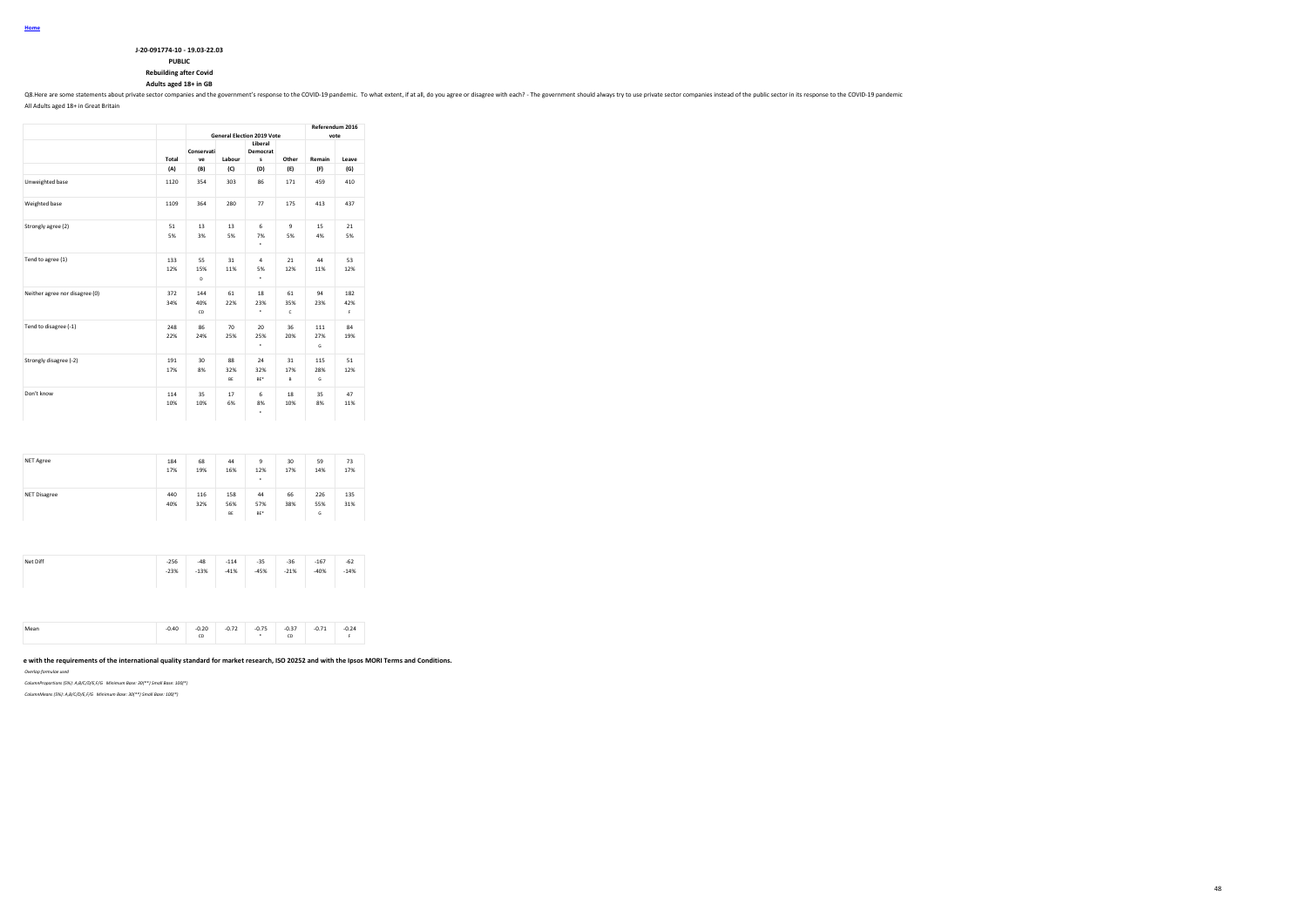### **J-20-091774-10 - 19.03-22.03 PUBLIC Rebuilding after Covid Adults aged 18+ in GB**

#### Q9.On balance, would you prefer it if life goes back to how it was before the crisis once the pandemic is over, or do you want things to be different?

All Adults aged 18+ in Great Britain

|                       |            |            | Gender     |              |                            |                  |                    | Age                     |                  |                  |                 |                 |            |                 | Social grade   |                       |                    |                        |            | Region    |              |                   |            | Urban / Rural |                                  | <b>Marital Status</b> |                 | <b>Presence of children</b>       | HH (17 or under) | Education  |                  |            | <b>Employment status</b> |
|-----------------------|------------|------------|------------|--------------|----------------------------|------------------|--------------------|-------------------------|------------------|------------------|-----------------|-----------------|------------|-----------------|----------------|-----------------------|--------------------|------------------------|------------|-----------|--------------|-------------------|------------|---------------|----------------------------------|-----------------------|-----------------|-----------------------------------|------------------|------------|------------------|------------|--------------------------|
|                       | Total      | Male       | Female     | 18-34        | 35-54                      | $55+$            | 18-24              | 25-34                   | 35-44            | 45-54            | 55-64           | $65+$           | <b>AB</b>  | C1              | C <sub>2</sub> | DF                    | North              | Midlands               | South      | London    |              | Scotland          |            | Rural         | Married/<br>Living as<br>Marriec |                       | <b>Divorced</b> | Widowed/ At least<br>child<br>one | No<br>children   | Graduate   | Non-<br>eraduate | Working    | Not<br>working           |
|                       | (A)        | (B)        | (C)        | (D)          | (E)                        | (F)              | (G)                | (H)                     | (1)              | (1)              | (K)             | (L)             | (M)        | (N)             | (O)            | (P)                   | $\left( 0 \right)$ | (R)                    | (S)        | (T)       | (U)          | (V)               | (W)        | (X)           | (Y)                              | (Z)                   | (a)             | (b)                               | (c)              | (d)        | (e)              | (f)        | (g)                      |
| Unweighted base       | 1120       | 519        | 550        | 342          | 376                        | 402              | 146                | 196                     | 175              | 201              | 178             | 224             | 325        | 374             | 171            | 250                   | 274                | 295                    | 256        | 146       | 58           | 91                | 930        | 190           | 640                              | 356                   | 124             | 289                               | 831              | 505        | 615              | 779        | 341                      |
| Weighted base         | 1109       | 513        | 545        | 314          | 373                        | 422              | 123                | 192                     | 180              | 194              | 174             | 248             | 302        | 327             | 223            | 257                   | 265                | 281                    | 261        | 148       | 58           | 97                | 924        | 185           | 632                              | 345                   | 131             | 282                               | 827              | 363        | 746              | 664        | 445                      |
| Same as before        | 385<br>35% | 179<br>35% | 199<br>36% | 112<br>36%   | 104<br>28%                 | 169<br>40%<br>EU | 50<br>41%<br>EU    | 62<br>32%               | 48<br>27%        | 55<br>28%        | 70<br>40%<br>EU | 99<br>40%<br>EU | 89<br>29%  | 126<br>39%<br>M | 86<br>39%      | 83<br>32%             | 100<br>38%         | 92<br>33%              | 98<br>38%  | 46<br>31% | 15<br>26%    | 34<br>34%         | 323<br>35% | 61<br>33%     | 225<br>36%                       | 116<br>34%            | 44<br>33%       | 104<br>37%                        | 281<br>34%       | 101<br>28% | 284<br>38%       | 221<br>33% | 164<br>37%               |
| Different from before | 471<br>43% | 217<br>42% | 221<br>40% | 108<br>35%   | 187<br>50%<br><b>DFGHK</b> | 176<br>42%       | 34<br>28%          | 74<br>39%               | 90<br>50%<br>DGH | 97<br>50%<br>DGH | 70<br>40%       | 105<br>42%      | 143<br>47% | 139<br>42%      | 93<br>42%      | 96<br>37%             | 101<br>38%         | 122<br>43%             | 106<br>40% | 62<br>42% | 29<br>51%    | 51<br>52%<br>$O*$ | 382<br>41% | 89<br>48%     | 271<br>43%                       | 138<br>40%            | 63<br>48%       | 98<br>35%                         | 373<br>45%       | 187<br>51% | 284<br>38%       | 292<br>44% | 179<br>40%               |
| Neither               | 89<br>8%   | 52<br>10%  | 6%         | 15%<br>EFUKL | 28<br>7%                   | 14<br>3%         | 23<br>19%<br>EFUKL | 24<br>12%<br><b>FKL</b> | 12               | 16<br>8%<br>FL.  |                 |                 | 26<br>8%   | 24<br>7%        | 3%             | 32<br>12%<br>$\Omega$ | 26<br>10%          | 20<br>7%               | 17<br>7%   | 18<br>12% | 6%           |                   | 82<br>9%   |               | 48<br>8%                         | 34<br>10%             | 4%              | 27<br>10%                         | 7%               | 31<br>8%   | 58<br>8%         | 56<br>8%   | 33<br>7%                 |
| Both                  | 110<br>10% | 42<br>8%   | 62<br>11%  | 27<br>9%     | 37<br>10%                  | 46<br>11%        | 11<br>9%           | 17<br>9%                | 23<br>13%        | 14<br>7%         | 20<br>11%       | 26<br>10%       | 36<br>12%  | 27<br>8%        | 23<br>10%      | 24<br>9%              | 30<br>11%          | 29<br>10%              | 27<br>10%  | 15<br>10% | 4%           | 6%<br>$\cdot$     | 94<br>10%  | 16<br>9%      | 61<br>10%                        | 32<br>9%              | 16<br>12%       | 38<br>14%                         | 72<br>9%         | 32<br>9%   | 78<br>10%        | 67<br>10%  | 43<br>10%                |
| Don't know            | 54<br>5%   | 24<br>5%   | 29<br>5%   | 19<br>6%     | 18<br>5%                   | 17               |                    | 15                      |                  | 11               | 5%              | 4%              | 3%         | 11<br>4%        | 13<br>6%       | 22<br>9%<br>MN        | 3%                 | 18<br>6%<br>$^{\circ}$ | 12<br>5%   | 5%        | 12%<br>$O^*$ | 4%                | 43<br>5%   | 11<br>6%      | 27<br>4%                         | 25<br>7%<br>a         | 2%              | 15<br>5%                          | 40<br>5%         | 13<br>3%   | 42<br>6%         | 29<br>4%   | 26<br>6%                 |

**This work was carried out in accordance with the requirements of the international quality standard for market research, ISO 20252 and with the Ipsos MORI Terms and Conditions.**

*Overlap formulae used*

*ColumnProportions (5%): A,B/C,D/E/F/G/H/I/J/K/L,M/N/O/P,Q/R/S/T/U/V,W/X,Y/Z/a,b/c,d/e,f/g Minimum Base: 30(\*\*) Small Base: 100(\*)*

*ColumnMeans (5%): A,B/C,D/E/F/G/H/I/J/K/L,M/N/O/P,Q/R/S/T/U/V,W/X,Y/Z/a,b/c,d/e,f/g Minimum Base: 30(\*\*) Small Base: 100(\*)*

**Home**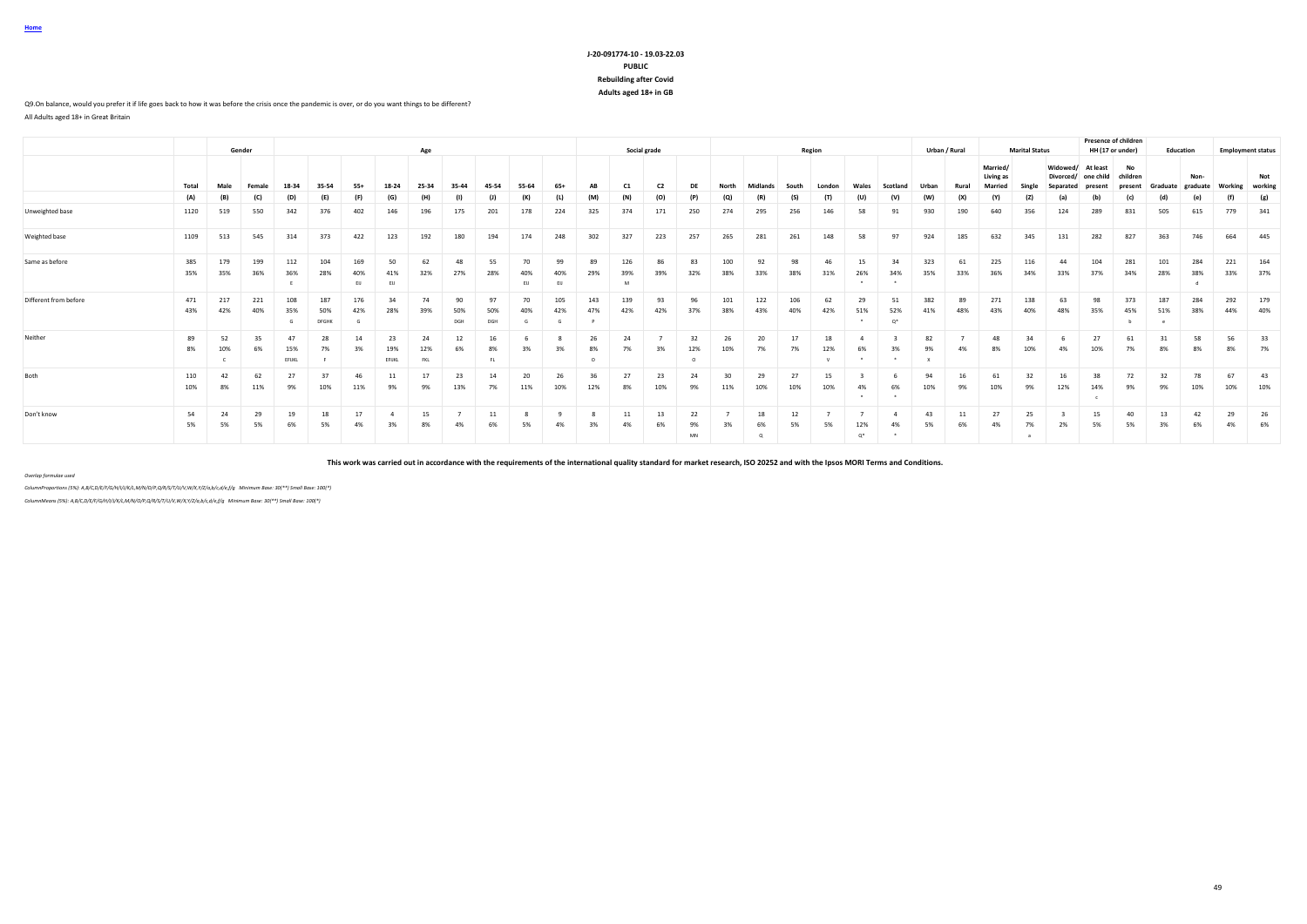### **J-20-091774-10 - 19.03-22.03**

## **PUBLIC**

### **Rebuilding after Covid**

### **Adults aged 18+ in GB**

Q9.On balance, would you prefer it if life goes back to how it was before the crisis once the pandemic is over, or do you want things to be different?

All Adults aged 18+ in Great Britain

|                       |                                                                                                |                     | <b>General Election 2019 Vote</b> |                             | Referendum 2016<br>vote |        |          |
|-----------------------|------------------------------------------------------------------------------------------------|---------------------|-----------------------------------|-----------------------------|-------------------------|--------|----------|
|                       | Total<br>(A)<br>1120<br>1109<br>385<br>35%<br>471<br>43%<br>89<br>8%<br>110<br>10%<br>54<br>5% | Conservati<br>ve    | Labour                            | Liberal<br><b>Democrats</b> | Other                   | Remain | Leave    |
|                       |                                                                                                | (B)                 | (C)                               | (D)                         | (E)                     | (F)    | (G)      |
| Unweighted base       |                                                                                                | 354                 | 303                               | 86                          | 171                     | 459    | 410      |
| Weighted base         |                                                                                                | 364                 | 280                               | 77                          | 175                     | 413    | 437      |
| Same as before        |                                                                                                | 149                 | 79                                | 23                          | 57                      | 109    | 178      |
|                       |                                                                                                | 41%<br>$\mathsf{C}$ | 28%                               | 30%<br>٠                    | 32%                     | 26%    | 41%<br>F |
| Different from before |                                                                                                | 141                 | 141                               | 39                          | 79                      | 223    | 169      |
|                       |                                                                                                | 39%                 | 50%                               | 50%                         | 45%                     | 54%    | 39%      |
|                       |                                                                                                |                     | В                                 | ٠                           |                         | G      |          |
| Neither               |                                                                                                | 25                  | 28                                | $\overline{4}$              | 16                      | 28     | 28       |
|                       |                                                                                                | 7%                  | 10%                               | 6%<br>٠                     | 9%                      | 7%     | 6%       |
| Both                  |                                                                                                | 39                  | 24                                | 8                           | 16                      | 43     | 43       |
|                       |                                                                                                | 11%                 | 8%                                | 10%<br>٠                    | 9%                      | 10%    | 10%      |
| Don't know            |                                                                                                | 11                  | 8                                 | $\overline{2}$              | 8                       | 10     | 19       |
|                       |                                                                                                | 3%                  | 3%                                | 3%<br>٠                     | 5%                      | 2%     | 4%       |

### **This work was carried out in accordance with the requirements of the international quality standard for market research, ISO 20252 and with the Ipsos MORI Terms and Conditions.**

*Overlap formulae used*

*ColumnProportions (5%): A,B/C/D/E,F/G Minimum Base: 30(\*\*) Small Base: 100(\*)*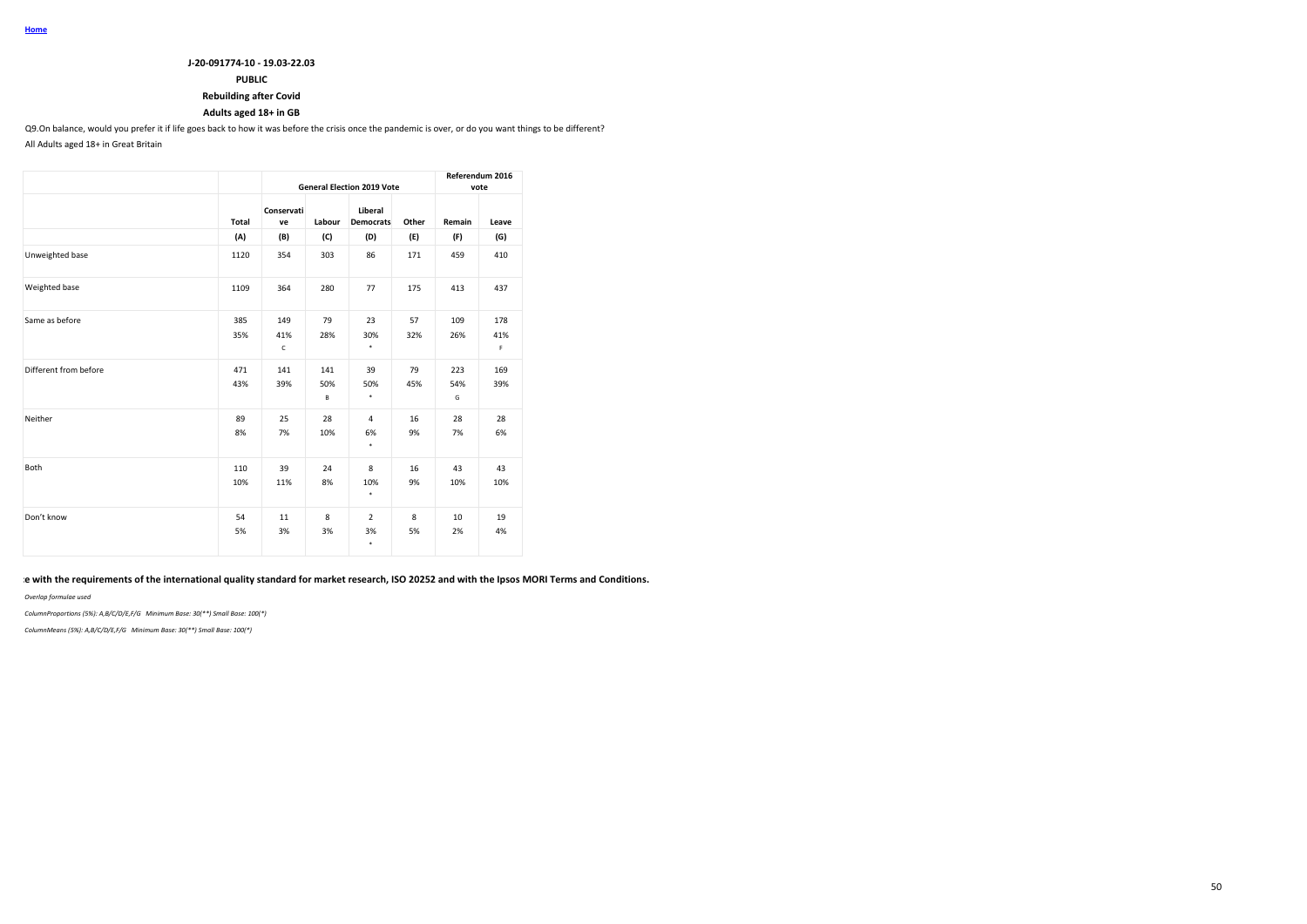**Rebuilding after Covid Adults aged 18+ in GB**

Q11.The Prime Minister has said he wants to "build back better" after the pandemic crisis is over. Which two or three, if any, of the following should be the UK government's main priorities in "building back better"?

All Adults aged 18+ in Great Britain

|                                         | Gender     |                      |                            |                               |                               |                                      | Age                  |                               |                         |                                      |                                       |                     | Social grade   |                      |                      |                               |                        |            | Region                    |                         |                            | Urban / Rural                   |            |                    | <b>Marital Status</b>        |                          |                        | Presence of children<br>HH (17 or under) | Education           |                          |                             | <b>Employment status</b> |                |
|-----------------------------------------|------------|----------------------|----------------------------|-------------------------------|-------------------------------|--------------------------------------|----------------------|-------------------------------|-------------------------|--------------------------------------|---------------------------------------|---------------------|----------------|----------------------|----------------------|-------------------------------|------------------------|------------|---------------------------|-------------------------|----------------------------|---------------------------------|------------|--------------------|------------------------------|--------------------------|------------------------|------------------------------------------|---------------------|--------------------------|-----------------------------|--------------------------|----------------|
|                                         |            |                      |                            |                               |                               |                                      |                      |                               |                         |                                      |                                       |                     |                |                      |                      |                               |                        |            |                           |                         |                            |                                 |            |                    | Married/                     |                          | Widowed/               | At least                                 | <b>No</b>           |                          |                             |                          |                |
|                                         | Total      | Male                 | Female                     | 18-34                         | 35-54                         | $55+$                                | $18 - 24$            | 25-34                         | 35-44                   | 45-54                                | 55-64                                 | $65+$               | AB             | C1                   | C <sub>2</sub>       | DE                            | North                  | Midlands   | South                     | London                  | Wales                      | Scotland                        | Urban      | Rural              | Living as<br>Married         | Single                   | Divorced/S<br>eparated | one child<br>present                     | children<br>present | Graduate                 | Non<br>graduate             | Working                  | Not<br>working |
|                                         | (A)        | (B)                  | (C)                        | (D)                           | (E)                           | (F)                                  | (G)                  | (H)                           | (1)                     | $\left( 1\right)$                    | (K)                                   | (L)                 | (M)            | (N)                  | (0)                  | (P)                           | (Q)                    | (R)        | (S)                       | (T)                     | (U)                        | (V)                             | (W)        | (X)                | (Y)                          | (Z)                      | (a)                    | (b)                                      | (c)                 | (d)                      | (e)                         | (f)                      | (g)            |
| Unweighted base                         | 1120       | 519                  | 550                        | 342                           | 376                           | 402                                  | 146                  | 196                           | 175                     | 201                                  | 178                                   | 224                 | 325            | 374                  | 171                  | 250                           | 274                    | 295        | 256                       | 146                     | 58                         | 91                              | 930        | 190                | 640                          | 356                      | 124                    | 289                                      | 831                 | 505                      | 615                         | 779                      | 341            |
| Weighted base                           | 1109       | 513                  | 545                        | 314                           | 373                           | 422                                  | 123                  | 192                           | 180                     | 194                                  | 174                                   | 248                 | 302            | 327                  | 223                  | 257                           | 265                    | 281        | 261                       | 148                     | 58                         | 97                              | 924        | 185                | 632                          | 345                      | 131                    | 282                                      | 827                 | 363                      | 746                         | 664                      | 445            |
| The NHS                                 | 566<br>51% | 250<br>49%           | 292<br>54%                 | 134<br>43%                    | 180<br>48%                    | 252<br>60%<br>DEGHU                  | 53<br>43%            | 81<br>42%                     | 84<br>47%               | 95<br>49%                            | 99<br>57%<br>DGH                      | 153<br>62%<br>DEGHL | 147<br>49%     | 167<br>51%           | 124<br>55%           | 127<br>50%                    | 137<br>52%             | 140<br>50% | 140<br>54%                | 67<br>46%               | 34<br>59%                  | 46<br>47%                       | 460<br>50% | 106<br>57%         | 328<br>52%                   | 163<br>47%               | 75<br>57%              | 131<br>46%                               | 435<br>53%          | 169<br>46%               | 397<br>53%                  | 328<br>49%               | 238<br>53%     |
| Unemployment and jobs                   | 390<br>35% | 171<br>33%           | 205<br>38%                 | 116<br>37%                    | 141<br>38%                    | 133<br>32%                           | 40<br>33%            | 75<br>39%                     | 70<br>39%               | 71<br>37%                            | 58<br>34%                             | 75<br>30%           | 98<br>33%      | 108<br>33%           | 98<br>44%<br>MNF     | 85<br>33%                     | 96<br>36%              | 103<br>37% | 82<br>32%                 | 58<br>40%               | 21<br>36%                  | 29<br>30%                       | 330<br>36% | 60<br>32%          | 217<br>34%                   | 134<br>39%               | 39<br>30%              | 100<br>35%                               | 290<br>35%          | 135<br>37%               | 254<br>34%                  | 220<br>33%               | 170<br>38%     |
| Mental health                           | 316<br>28% | 118<br>23%           | 177<br>32%<br>$\mathsf{B}$ | 108<br>35%<br>FL              | 120<br>32%<br>FL              | 87<br>21%<br>t.                      | 40<br>33%<br>FL      | 68<br>36%<br>FL.              | 54<br>30%<br>FL         | 66<br>34%<br>FL                      | 53<br>31%<br>FL.                      | 34<br>14%           | 74<br>24%      | 88<br>27%            | 71<br>32%            | 83<br>32%                     | 85<br>32%<br>T         | 90<br>32%  | 63<br>24%                 | 33<br>22%               | 13<br>22%                  | 33<br>34%                       | 268<br>29% | 48<br>26%          | 189<br>30%                   | 96<br>28%                | 31<br>24%              | 93<br>33%                                | 223<br>27%          | 95<br>26%                | 220<br>30%                  | 197<br>30%               | 119<br>27%     |
| Poverty                                 | 249<br>22% | 108<br>21%           | 121<br>22%                 | 56<br>18%                     | 102<br>27%<br>DH <sub>1</sub> | 91<br>21%                            | 24<br>20%            | 32<br>17%                     | 52<br>29%<br><b>DH</b>  | 49<br>26%<br>DH <sub>1</sub>         | 40<br>23%                             | 50<br>20%           | 80<br>26%      | 59<br>18%            | 59<br>26%            | 51<br>20%                     | 73<br>27%<br><b>RT</b> | 54<br>19%  | 51<br>20%                 | 22<br>15%               | 18<br>32%<br>RT*           | 31<br>32%<br><b>AST</b>         | 201<br>22% | 48<br>26%          | 144<br>23%                   | 75<br>22%                | 30<br>23%              | 60<br>21%                                | 188<br>23%          | 92<br>25%                | 157<br>21%                  | 145<br>22%               | 104<br>23%     |
| Town and high street regeneration       | 237<br>21% | 111<br>22%           | 120<br>22%                 | 38<br>12%                     | 68<br>18%<br>D.               | 132<br>31%<br>DEGHU                  | 13<br>11%            | 25<br>13%                     | 31<br>17%               | 37<br>19%<br>$\mathsf{D}$            | 49<br>28%<br>DEGHI                    | 83<br>34%<br>DEGHI. | 57<br>19%      | 75<br>23%            | 55<br>25%            | 52<br>20%                     | 54<br>20%              | 60<br>21%  | 72<br>28%                 | 21<br>15%               | 10<br>18%                  | 20<br>21%                       | 203<br>22% | 35<br>19%          | 135<br>21%                   | 62<br>18%                | $41\,$<br>31%<br>YZ    | 39<br>14%                                | 199<br>24%<br>h     | 56<br>15%                | 182<br>24%                  | 144<br>22%               | 94<br>21%      |
| Schools and the education system        | 225<br>20% | 106<br>21%           | 111<br>20%                 | 58<br>19%                     | 91<br>24%<br>FGK              | 76<br>18%                            | 18<br>15%            | 40<br>21%                     | 47<br>26%<br>FGK        | 43<br>22%                            | 27<br>16%                             | 49<br>20%           | 69<br>23%      | 69<br>21%            | 38<br>17%            | 49<br>19%                     | 56<br>21%              | 56<br>20%  | 64<br>24%                 | 26<br>18%               | $\mathbf{q}$<br>16%        | 13<br>14%                       | 190<br>21% | 35<br>19%          | 149<br>24%<br>$\overline{z}$ | 52<br>15%                | 24<br>18%              | 86<br>31%<br>$\epsilon$                  | 138<br>17%          | 86<br>24%<br>$\cdot$     | 138<br>19%                  | 148<br>22%               | 77<br>17%      |
| Policing and criminal justice           | 189<br>17% | 92<br>18%            | 86<br>16%                  | 30<br>10%                     | 61<br>16%<br>DS               | 98<br>23%<br>DEGHL                   | $\overline{9}$<br>7% | 21<br>11%                     | 24<br>14%               | 37<br>19%<br>DGH                     | 34<br>19%<br>DGH                      | 64<br>26%<br>DEGHL  | 50<br>16%      | 58<br>18%            | 36<br>16%            | 46<br>18%                     | 45<br>17%              | 46<br>16%  | 50<br>19%<br>$\mathbf{v}$ | 27<br>18%               | 12<br>21%                  | $\mathbf{Q}$<br>9%              | 151<br>16% | 38<br>20%          | 126<br>20%<br>$\overline{z}$ | 39<br>11%                | 24<br>19%              | 35<br>12%                                | 154<br>19%<br>h     | 47<br>13%                | 142<br>19%<br>$\mathcal{A}$ | 111<br>17%               | 78<br>18%      |
| Inequality                              | 182<br>16% | 96<br>19%<br>c       | 74<br>14%                  | 42<br>13%                     | 69<br>19%<br>G                | 71<br>17%<br>v.                      | 12<br>10%            | 30<br>15%                     | 39<br>21%<br>DG1        | 31<br>16%                            | 22<br>12%                             | 50<br>20%<br>DG     | 65<br>22%      | 54<br>17%            | 31<br>14%            | 31<br>12%                     | 46<br>17%              | 34<br>12%  | 40<br>15%                 | 26<br>18%               | -8<br>14%                  | 28<br>29%<br>ORS'               | 151<br>16% | 31<br>17%          | 105<br>17%                   | 55<br>16%                | 22<br>17%              | 38<br>14%                                | 144<br>17%          | 89<br>25%                | 93<br>12%                   | 103<br>16%               | 79<br>18%      |
| Housing                                 | 170<br>15% | 85<br>17%            | 76<br>14%                  | 62<br>20%<br>Đ                | 47<br>13%                     | 62<br>15%                            | 21<br>17%            | 41<br>21%<br>E                | 25<br>14%               | 22<br>11%                            | 23<br>13%                             | 39<br>16%           | 50<br>17%      | 56<br>17%            | 32<br>14%            | 32<br>12%                     | 31<br>12%              | 45<br>16%  | 43<br>16%                 | 32<br>22%<br>$^{\circ}$ | -6<br>11%                  | 14<br>14%                       | 149<br>16% | 21<br>11%          | 83<br>13%                    | 61<br>18%                | 26<br>20%              | 45<br>16%                                | 125<br>15%          | 68<br>19%                | 102<br>14%                  | 102<br>15%               | 68<br>15%      |
| Government deht                         | 146<br>13% | 73<br>14%            | 69<br>13%                  | 42<br>13%                     | 43<br>12%                     | 60<br>14%                            | 19<br>15%            | 23<br>12%                     | 23<br>13%               | 21<br>11%                            | 15<br>9%                              | 45<br>18%<br>EFJK   | 43<br>14%      | 45<br>14%            | 20<br>9%             | 38<br>15%                     | 35<br>13%              | 42<br>15%  | 33<br>13%                 | 21<br>14%               | $\sim$<br>7%               | $10\,$<br>11%                   | 120<br>13% | 26<br>14%          | 76<br>12%                    | 54<br>16%                | 15<br>12%              | 31<br>11%                                | 115<br>14%          | 45<br>12%                | 101<br>13%                  | 96<br>14%                | 50<br>11%      |
| Public transport system (buses, trains) | 128<br>12% | 68<br>13%            | 57<br>10%                  | 34<br>11%                     | 31<br>8%                      | 63<br>15%<br>F)                      | 10<br>9%             | 23<br>12%                     | 9<br>5%                 | 21<br>11%                            | 24<br>14%                             | 40<br>16%<br>F1     | 35<br>12%      | 43<br>13%            | 17<br>8%             | 32<br>13%                     | 33<br>12%              | 23<br>8%   | 45<br>17%<br><b>RV</b>    | 15<br>10%               | 6<br>10%                   | -5<br>5%                        | 107<br>12% | 21<br>11%          | 79<br>13%                    | 37<br>11%                | 12<br>9%               | 27<br>9%                                 | 101<br>12%          | 49<br>14%                | 79<br>11%                   | 77<br>12%                | 51<br>11%      |
| Loneliness                              | 53<br>5%   | 23<br>5%             | 26<br>5%                   | 20<br>6%                      | 15<br>4%                      | 18<br>4%                             | 13<br>11%<br>DEFHIJ  | $\overline{7}$<br>4%          | $\overline{7}$<br>4%    | $_{\rm s}$<br>4%                     | $\overline{9}$<br>5%                  | 10<br>4%            | 12<br>4%       | 17<br>5%             | $\overline{7}$<br>3% | 17<br>7%                      | $\overline{7}$<br>3%   | 17<br>6%   | $\mathbf{R}$<br>3%        | $\overline{7}$<br>4%    | $\sim$<br>9%               | 9<br>10%<br>QS*                 | 45<br>5%   | $_{\rm s}$<br>5%   | 28<br>4%                     | 20<br>6%                 | 5<br>4%                | 15<br>5%                                 | 38<br>5%            | 12<br>3%                 | 42<br>6%                    | 31<br>5%                 | 23<br>5%       |
| Other (SPECIFY)                         | 46<br>4%   | 25<br>5%             | 17<br>3%                   | 6<br>2%                       | 17<br>5%                      | 22<br>5%<br>$\mathsf D$              | $\overline{z}$<br>2% | $\Delta$<br>2%                | $\mathbf{R}$<br>5%      | $\overline{9}$<br>5%                 | 10<br>6%                              | 13<br>5%            | 15<br>5%       | $10$<br>3%           | 12<br>5%             | $\overline{q}$<br>4%          | $\mathbf{R}$<br>3%     | 17<br>6%   | 13<br>5%                  | $\Delta$<br>2%          | $\rightarrow$<br>5%        | $\overline{1}$<br>1%            | 36<br>4%   | $10$<br>5%         | 30<br>5%                     | $\mathbf{q}$<br>3%       | $\overline{7}$<br>5%   | $\mathbf{R}$<br>3%                       | 38<br>5%            | 24<br>7%<br>$\mathbf{e}$ | $22\,$<br>3%                | 28<br>4%                 | 18<br>4%       |
| None of these                           | $12$<br>1% | $\overline{4}$<br>1% | $\overline{7}$<br>1%       | $\overline{\mathbf{3}}$<br>1% | $\overline{\mathbf{3}}$<br>1% | $\overline{\phantom{a}}$<br>1%<br>п. |                      | $\overline{\mathbf{3}}$<br>2% | $\overline{1}$<br>1%    | $\overline{2}$<br>1%                 | $\overline{\phantom{a}}$<br>3%<br>EFL |                     | $\overline{1}$ | $\overline{4}$<br>1% | $\overline{4}$<br>2% | $\overline{\mathbf{3}}$<br>1% | $\overline{1}$         | - 5<br>2%  | $\overline{2}$<br>1%      | <sup>1</sup>            | $\sim$<br>$\cdot$          | $\overline{2}$<br>3%<br>$\cdot$ | 10<br>1%   | 1<br>1%            | -5<br>1%                     | 5<br>2%                  | $\mathbf{1}$<br>1%     | $\overline{\mathbf{3}}$<br>1%            | 8<br>1%             | $\mathbf{1}$<br>٠.       | $10\,$<br>1%                | 6<br>1%                  | 5<br>1%        |
| Don't know                              | 45<br>4%   | 22<br>4%             | 23<br>4%                   | -23<br>7%<br>FKL              | 16<br>4%<br>$\mathbf{F}$      | -5<br>1%                             | 11<br>9%<br>EFKL     | 12<br>6%<br>FKL               | 8<br>4%<br>$\mathbf{F}$ | $\overline{9}$<br>5%<br>$\mathbf{r}$ | $\overline{2}$<br>1%                  | $\mathbf{R}$<br>1%  | 14<br>5%       | 13<br>4%             | $\Delta$<br>2%       | 15<br>6%                      | $\mathbf{q}$<br>3%     | 14<br>5%   | -6<br>2%                  | $\mathbf{R}$<br>6%      | $\overline{ }$<br>4%<br>٠. | -5<br>6%<br>$\cdot$             | 37<br>4%   | $\mathbf{R}$<br>4% | 20<br>3%                     | 21<br>6%<br>$\mathbf{v}$ | $\Delta$<br>3%         | $12\,$<br>4%                             | 33<br>4%            | 12<br>3%                 | 33<br>4%                    | 24<br>4%                 | 21<br>5%       |

**This work was carried out in accordance with the requirements of the international quality standard for market research, ISO 20252 and with the Ipsos MORI Terms and Conditions.**

*Overlap formulae used*

*ColumnProportions (5%): A,B/C,D/E/F/G/H/I/J/K/L,M/N/O/P,Q/R/S/T/U/V,W/X,Y/Z/a,b/c,d/e,f/g Minimum Base: 30(\*\*) Small Base: 100(\*)*

*ColumnMeans (5%): A,B/C,D/E/F/G/H/I/J/K/L,M/N/O/P,Q/R/S/T/U/V,W/X,Y/Z/a,b/c,d/e,f/g Minimum Base: 30(\*\*) Small Base: 100(\*)*

**Home**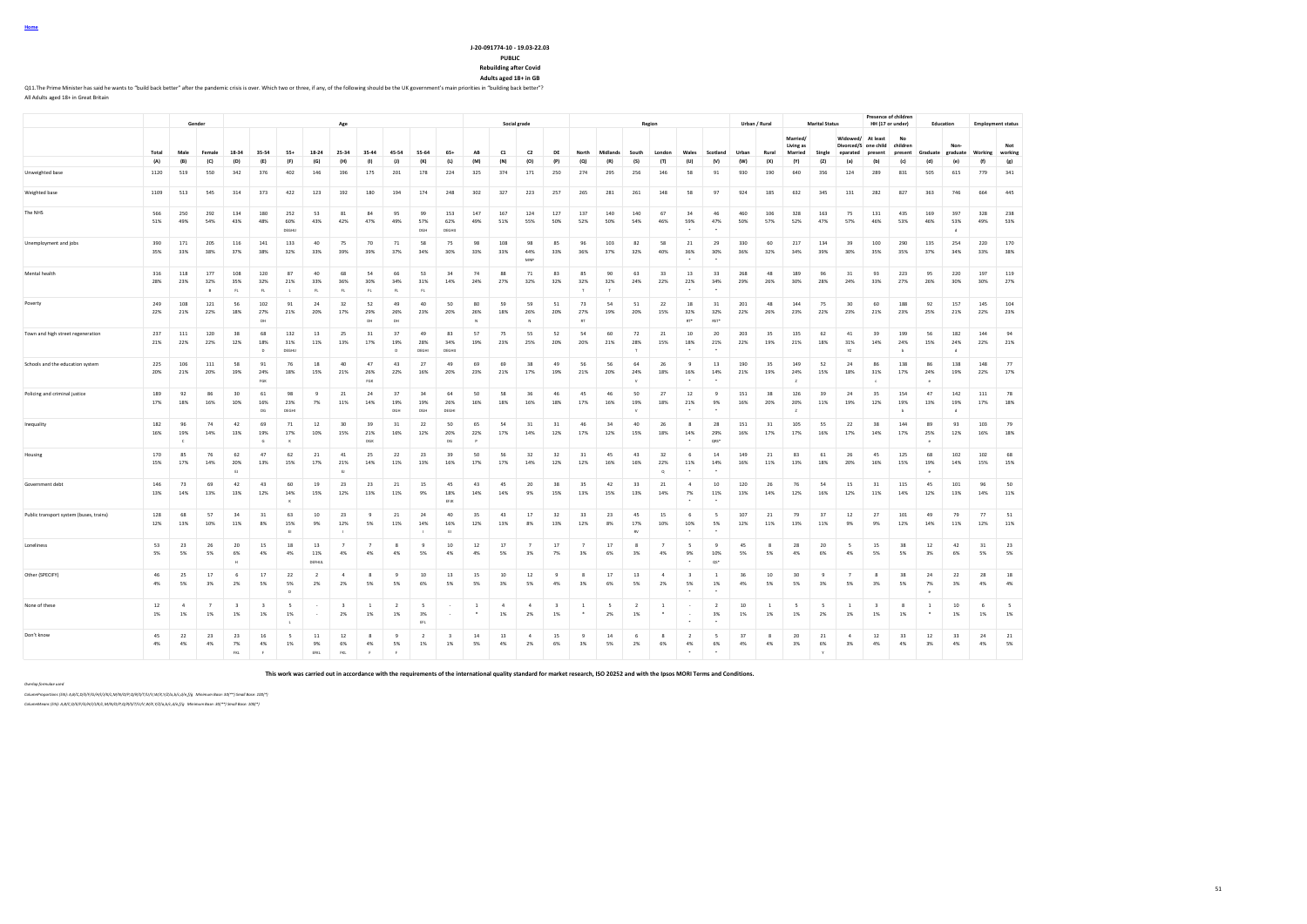**J-20-091774-10 - 19.03-22.03**

**PUBLIC**

**Rebuilding after Covid**

#### **Adults aged 18+ in GB**

Q11.The Prime Minister has said he wants to "build back better" after the pandemic crisis is over. Which two or three, if any, of the following should be the UK government's main priorities in "building back better"?

All Adults aged 18+ in Great Britain

|                                         |            | <b>General Election 2019 Vote</b> | Referendum 2016<br>vote     |                                    |                               |                 |                  |
|-----------------------------------------|------------|-----------------------------------|-----------------------------|------------------------------------|-------------------------------|-----------------|------------------|
|                                         | Total      | Conservati<br>ve                  | Labour                      | Liberal<br>Democrats               | Other                         | Remain          | Leave            |
|                                         | (A)        | (B)                               | (C)                         | (D)                                | (E)                           | (F)             | (G)              |
| Unweighted base                         | 1120       | 354                               | 303                         | 86                                 | 171                           | 459             | 410              |
| Weighted base                           | 1109       | 364                               | 280                         | 77                                 | 175                           | 413             | 437              |
| The NHS                                 | 566<br>51% | 197<br>54%                        | 149<br>53%                  | 40<br>52%                          | 79<br>45%                     | 216<br>52%      | 225<br>52%       |
| Unemployment and jobs                   | 390<br>35% | 128<br>35%                        | 107<br>38%<br>b             | 19<br>24%<br>$\cdot$               | 52<br>29%                     | 148<br>36%      | 159<br>36%       |
| Mental health                           | 316<br>28% | 85<br>23%                         | 93<br>33%<br>B              | 19<br>25%<br>٠                     | 52<br>30%                     | 121<br>29%      | 113<br>26%       |
| Poverty                                 | 249<br>22% | 58<br>16%                         | 80<br>29%<br>$\overline{B}$ | 19<br>24%<br>ä,                    | 45<br>26%<br>B                | 111<br>27%<br>Ġ | 85<br>19%        |
| Town and high street regeneration       | 237<br>21% | 114<br>31%<br>cns                 | 38<br>14%                   | 12<br>16%                          | 26<br>15%                     | 66<br>16%       | 125<br>29%<br>Ė  |
| Schools and the education system        | 225<br>20% | 71<br>19%                         | 53<br>19%                   | 16<br>20%                          | 26<br>15%                     | 97<br>24%       | 82<br>19%        |
| Policing and criminal justice           | 189<br>17% | 92<br>25%<br>CD                   | 33<br>12%                   | $\overline{\mathbf{S}}$<br>6%<br>٠ | 30<br>17%<br>D                | 47<br>11%       | 107<br>24%<br>k, |
| Inequality                              | 182<br>16% | 38<br>11%                         | 62<br>22%<br>B              | 25<br>33%<br>RF*                   | 29<br>17%                     | 101<br>25%<br>G | 41<br>9%         |
| Housing                                 | 170<br>15% | 49<br>13%                         | 56<br>20%<br>$\overline{B}$ | 8<br>10%                           | 29<br>17%                     | 63<br>15%       | 66<br>15%        |
| Government debt                         | 146<br>13% | 76<br>21%<br>CE                   | 21<br>8%                    | 10<br>13%                          | 16<br>9%                      | 41<br>10%       | 74<br>17%<br>Ė   |
| Public transport system (buses, trains) | 128<br>12% | 54<br>15%                         | 33<br>12%                   | 15<br>19%                          | 20<br>11%                     | 56<br>14%       | 55<br>13%        |
| Loneliness                              | 53<br>5%   | 18<br>5%                          | 9<br>3%                     | $\overline{2}$<br>2%               | 13<br>7%                      | 14<br>3%        | 24<br>5%         |
| Other (SPECIFY)                         | 46<br>4%   | 11<br>3%                          | 15<br>5%                    | 5<br>7%                            | 12<br>7%                      | 24<br>6%        | 18<br>4%         |
| None of these                           | 12<br>1%   | $\overline{4}$<br>1%              | $\overline{ }$<br>1%        | $\,$ 1 $\,$<br>1%                  | $\overline{\mathbf{2}}$<br>1% | 3<br>1%         | 5<br>1%          |
| Don't know                              | 45<br>4%   | $\overline{a}$<br>1%              | 10<br>3%<br>B               | 5<br>6%<br>R*                      | 3<br>2%                       | 11<br>3%        | 8<br>2%          |

### **This work was carried out in accordance with the requirements of the international quality standard for market research, ISO 20252 and with the Ipsos MORI Terms and Conditions.**

*Overlap formulae used*

*ColumnProportions (5%): A,B/C/D/E,F/G Minimum Base: 30(\*\*) Small Base: 100(\*)*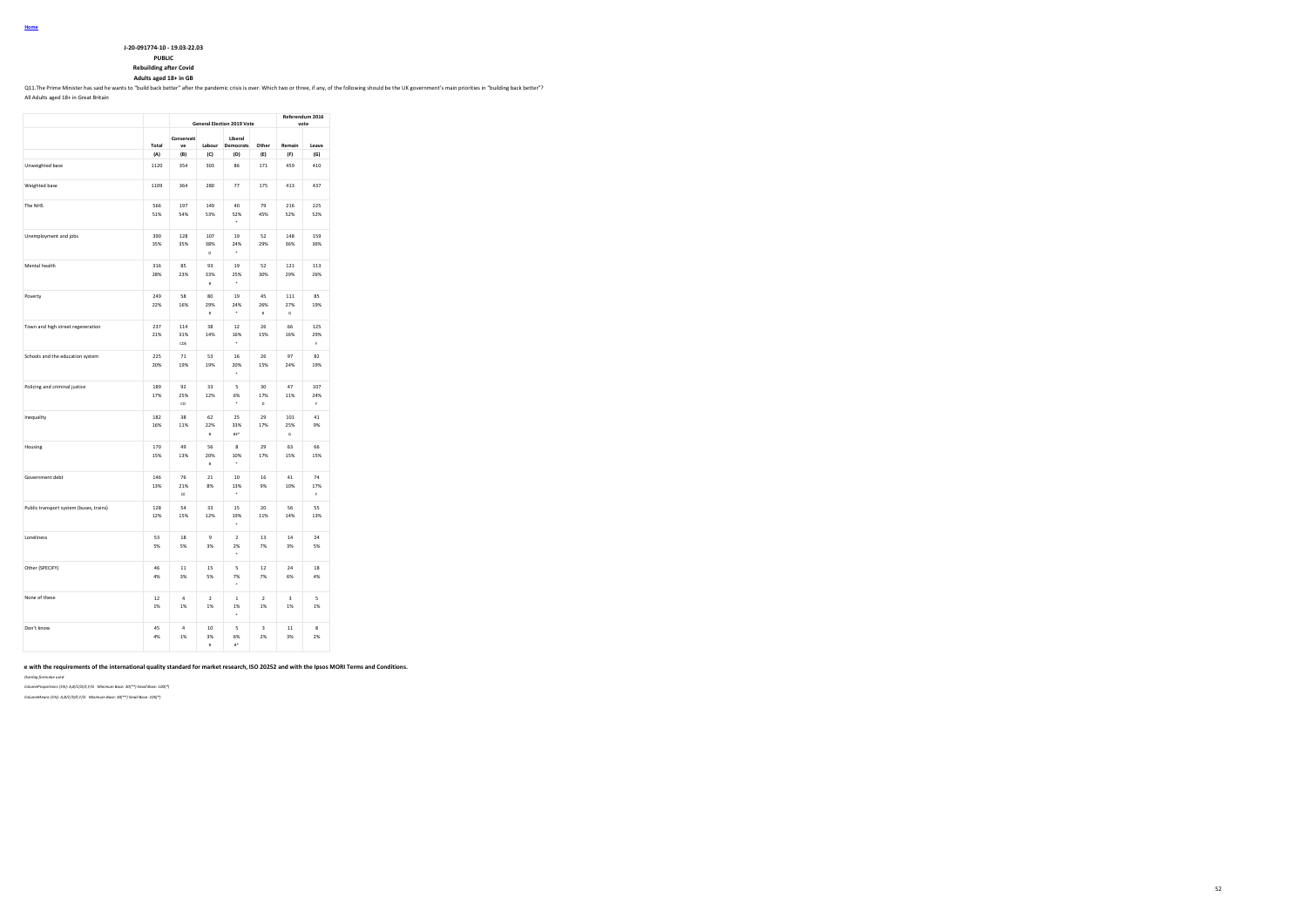**Rebuilding after Covid**

**Adults aged 18+ in GB**

Q12.For each of the following areas of UK government spending, would you like the government to spend more after the pandemic than it was doing before, to spend less, or to spend roughly the same amount as before the pande

All Adults aged 18+ in Great Britain

|                    |                               |                                         |                                                 |                       |                                        |                    | Q12.For each of the following areas of UK government spending, would you like the government to<br>spend more after the pandemic than it was doing before, to spend less, or to spend roughly the same |                        |                        |
|--------------------|-------------------------------|-----------------------------------------|-------------------------------------------------|-----------------------|----------------------------------------|--------------------|--------------------------------------------------------------------------------------------------------------------------------------------------------------------------------------------------------|------------------------|------------------------|
|                    |                               |                                         |                                                 |                       | amount as before the pandemic?         |                    |                                                                                                                                                                                                        |                        |                        |
|                    | Health<br>and social<br>care  | Welfare.<br>benefits<br>and<br>pensions | Schools,<br>colleges<br>and<br>universitie<br>s | Defence               | Policing<br>and<br>criminal<br>justice | Housing            | Protecting<br>the<br>environme<br>nt                                                                                                                                                                   | Transport              | Internatio<br>nal aid  |
|                    | (A)                           | (B)                                     | (C)                                             | (D)                   | (E)                                    | (F)                | (G)                                                                                                                                                                                                    | (H)                    | (1)                    |
| Unweighted base    | 1120                          | 1120                                    | 1120                                            | 1120                  | 1120                                   | 1120               | 1120                                                                                                                                                                                                   | 1120                   | 1120                   |
| Weighted base      | 1109                          | 1109                                    | 1109                                            | 1109                  | 1109                                   | 1109               | 1109                                                                                                                                                                                                   | 1109                   | 1109                   |
| Much more (2)      | 402<br>36%<br><b>BCDEFGHI</b> | 224<br>20%<br>CDHI                      | 154<br>14%<br>DI                                | 100<br>9%<br>I.       | 203<br>18%<br>CDHI                     | 238<br>21%<br>CDHI | 292<br>26%<br><b>BCDEFHI</b>                                                                                                                                                                           | 128<br>12%<br>DI       | 57<br>5%               |
| A little more (1)  | 443<br>40%<br><b>BCDEFGHI</b> | 342<br>31%<br>DHI                       | 369<br>33%<br>DHI                               | 228<br>21%<br>J.      | 398<br>36%<br><b>BDFGHI</b>            | 336<br>30%<br>DHI  | 327<br>29%<br>DI                                                                                                                                                                                       | 288<br>26%<br>DI       | 117<br>11%             |
| About the same (0) | 191<br>17%                    | 386<br>35%<br>AGI                       | 445<br>40%<br>ABEFGI                            | 449<br>40%<br>ABEFGI  | 383<br>35%<br>AI.                      | 396<br>36%<br>AGI  | 342<br>31%<br>A                                                                                                                                                                                        | 510<br>46%<br>ABCDEFGI | 302<br>27%<br>A        |
| A little less (-1) | 31<br>3%                      | 76<br>7%<br>A                           | 66<br>6%<br>А                                   | 151<br>14%<br>ABCEFGH | 64<br>6%<br>A                          | 72<br>6%<br>A      | 76<br>7%<br>A                                                                                                                                                                                          | 100<br>9%<br>ACEF      | 247<br>22%<br>ABCDEFGH |
| Much less (-2)     | 14<br>1%                      | 34<br>3%<br>А                           | 34<br>3%<br>А                                   | 131<br>12%<br>ABCEFGH | 31<br>3%<br>A                          | 28<br>3%<br>А      | 44<br>4%<br>AF                                                                                                                                                                                         | 37<br>3%<br>А          | 339<br>31%<br>ABCDEFGH |
| Don't know         | 27<br>2%                      | 47<br>4%<br>AEG                         | 42<br>4%<br>AEG                                 | 51<br>5%<br>AEG       | 29<br>3%                               | 40<br>4%<br>AEG    | 28<br>3%                                                                                                                                                                                               | 47<br>4%<br>AEG        | 47<br>4%<br>AEG        |
|                    |                               |                                         |                                                 |                       |                                        |                    |                                                                                                                                                                                                        |                        |                        |
| <b>NET More</b>    | 845<br>76%<br><b>BCDEFGHI</b> | 566<br>51%<br>CDHI                      | 522<br>47%<br>DHI                               | 328<br>30%<br>I.      | 602<br>54%<br>CDHI                     | 574<br>52%<br>CDHI | 619<br>56%<br><b>BCDFHI</b>                                                                                                                                                                            | 416<br>38%<br>DI       | 174<br>16%             |
| <b>NET Less</b>    | 46<br>4%                      | 110<br>10%<br>A                         | 100<br>9%<br>A                                  | 281<br>25%<br>ABCEFGH | 95<br>9%<br>A                          | 100<br>9%<br>A     | 120<br>11%<br>A                                                                                                                                                                                        | 137<br>12%<br>ACEF     | 586<br>53%<br>ABCDEFGH |

Mean 1.10 0.61 0.51 0.01 0.63 0.64 0.69 0.35 -0.65 BCDEFGHI CDHI DHI I CDHI CDHI BCDHI DI

Net Diff 800 456 422 46 506 474 500 280 -412 72% 41% 38% 4% 46% 43% 45% 25% -37%

accordance with the requirements of the international quality standard for market research, ISO 20252 and with the Ipsos MORI Terms and Conditions. *Overlap formulae used*

*ColumnProportions (5%): A/B/C/D/E/F/G/H/I Minimum Base: 30(\*\*) Small Base: 100(\*)*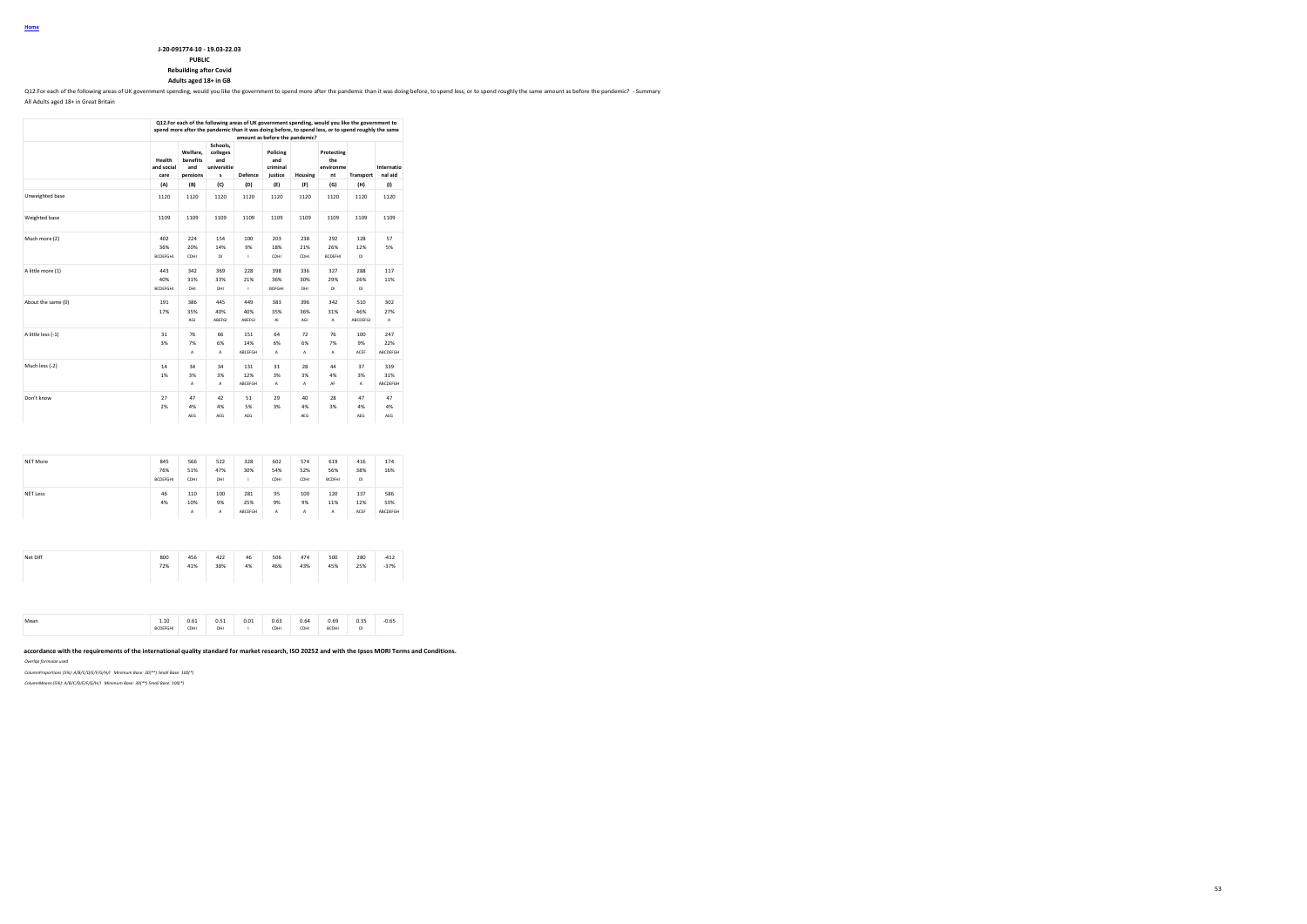| u<br>ŋρ |  |
|---------|--|
|         |  |

**Rebuilding after Covid**

**Adults aged 18+ in GB**

Q12.For each of the following areas of UK government spending, would you like the government to spend more after the pandemic than it was doing before, to spend less, or to spend roughly the same amount as before the pande All Adults aged 18+ in Great Britain

**Gender Age Social grade Region Urban / Rural Marital Status Presence of children**<br>**HH (17 or under) HH (17 or under) Education Employment status** Total Male Female 18-34 35-54 55+ 18-24 25-34 35-44 45-54 55-64 65+ AB C1 C2 DE North Midlands South London Wales Scotland Urban Rural **Married/ Living as Married Single Widowed/ At least Divorced/ one child Separated present No children present Graduate Nongraduate Working Not working** (A) (B) (C) (D) (E) (F) (G) (H) (I) (J) (K) (L) (M) (N) (O) (P) (Q) (R) (S) (T) (U) (V) (W) (X) (Y) (Z) (a) (b) (c) (d) (e) (f) (g) Unweighted base 1120 519 550 342 376 402 146 196 175 201 178 224 325 374 171 250 274 295 256 146 58 91 930 190 640 356 124 289 831 505 615 779 341 Weighted base 1109 513 545 314 373 422 123 192 180 194 174 248 302 327 223 257 265 281 261 148 58 97 924 185 632 345 131 282 827 363 746 664 445 Much more (2) 402 180 192 98 150 153 31 68 77 73 65 89 113 122 73 94 101 97 92 55 25 33 332 70 219 122 62 96 306 158 245 224 178 36% 35% 35% 31% 40% 36% 25% 35% 43% 38% 37% 36% 37% 37% 33% 37% 38% 35% 35% 37% 43% 34% 36% 38% 35% 35% 47% 34% 37% 43% 33% 34% 40% G DG G DG G G G \* \* YZ e A little more (1) 443 191 236 110 136 196 39 72 60 76 72 124 123 116 103 101 113 102 113 51 27 37 359 84 273 118 52 104 339 126 316 257 185 40% 37% 43% 35% 37% 47% 32% 37% 33% 39% 42% 50% 41% 36% 46% 39% 43% 36% 43% 34% 46% 38% 39% 45% 43% 34% 40% 37% 41% 35% 42% 39% 42% DEGI DEGHIJ N \* \* Z d About the same (0) 191 98 90 65 62 65 31 34 30 31 34 30 47 58 38 47 36 64 41 27 4 18 170 21 105 72 14 57 134 54 137 134 57 17% 19% 17% 21% 17% 15% 25% 18% 17% 16% 20% 12% 16% 18% 17% 18% 14% 23% 16% 18% 8% 18% 18% 11% 17% 21% 10% 20% 16% 15% 18% 20% 13% L EFL EFL I FRIDA ARTICLE I DE LA GREGO AL INDIANA ARTICLE A GREGO AL INDIANA ARTICLE A GREGO AL INDIANA ARTICL A little less (-1) 31 | 20 | 10 | 23 | 5 | 2 | 13 | 10 | 4 | 2 | 1 | 2 | 10 | 16 | 1 | 5 | 5 | 5 | 6 | 7 | 1 | 8 | 27 | 4 | 15 | 14 | 2 | 14 | 17 | 12 | 19 | 25 | 6 3% 4% 2% 7% 1% 1% 11% 5% 2% 1% \* 1% 3% 5% \* 2% 2% 2% 2% 5% 1% 8% 3% 2% 2% 4% 2% 5% 2% 3% 3% 4% 1% EFIJKL EFIJKL EFJKL O \* QRS\* c g Much less (-2) 14 9 4 4 8 2 1 3 6 2 1 2 3 7 3 2 3 3 4 3 1 1 3 2 7 7 7 1 1 8 6 3 11 8 6 1% 2% 1% 1% 2% 1% 1% 2% 3% 1% \* 1% 1% 2% 1% 1% 1% 1% 1% 2% 2% 1% 1% 1% 1% 2% 1% 3% 1% 1% 1% 1% 1% F \* \* c Don't know 27 14 13 14 11 3 8 6 2 9 1 2 8 7 5 7 8 10 5 5 - 1 24 3 13 13 1 3 25 10 18 16 12 2% 3% 2% 4% 3% 1% 6% 3% 1% 4% 1% 1% 3% 2% 2% 3% 3% 3% 2% 3% - 1% 3% 2% 2% 4% 1% 1% 3% 3% 2% 2% 3% FKL F FIKL F FKL \* \* NET More 845 371 428 209 287 350 70 139 137 150 137 213 235 239 176 195 214 199 205 106 52 70 691 155 492 239 114 200 645 284 561 481 364 76% 72% 78% 66% 77% 83% 57% 73% 76% 77% 79% 86% 78% 73% 79% 76% 81% 71% 79% 72% 89% 72% 75% 84% 78% 69% 87% 71% 78% 78% 75% 73% 82% B G DG DGH DG DG DG DG DG DEGHU R RTV\* \* W Z YZ b f f NET Less 46 29 14 27 14 5 14 13 10 4 1 3 12 23 4 7 8 8 9 10 2 9 40 6 22 21 3 22 23 15 30 33 12 4% 6% 3% 9% 4% 1% 12% 7% 5% 2% 1% 1% 4% 7% 2% 3% 3% 3% 4% 7% 3% 9% 4% 3% 3% 6% 2% 8% 3% 4% 4% 5% 3% C EFJKL F EFJKL FJKL FKL OP \* QR\* c Net Diff 800 342 414 182 273 345 55 126 128 145 136 209 223 216 172 188 206 190 196 96 50 62 651 149 470 218 111 178 622 269 531 448 352 72% 67% 76% 58% 73% 82% 45% 66% 71% 75% 78% 84% 74% 66% 77% 73% 78% 68% 75% 65% 87% 63% 70% 80% 74% 63% 84% 63% 75% 74% 71% 67% 79% Mean 1.10 1.03 1.13 0.92 1.15 1.04 1.04 1.04 1.12 1.14 1.15 1.20 1.13 1.04 1.11 1.12 1.13 1.05 1.10 1.10 1.20 1.10 1.10 1.10 1.10 1.14 1.20 1.05 1.15 1.20 1.05 1.12 1.20 G DG DGH DG DG DG DG DGH \* \* YZ b e f

**This work was carried out in accordance with the requirements of the international quality standard for market research, ISO 20252 and with the Ipsos MORI Terms and Conditions.**

*Overlap formulae used*

*ColumnProportions (5%): A,B/C,D/E/F/G/H/I/J/K/L,M/N/O/P,Q/R/S/T/U/V,W/X,Y/Z/a,b/c,d/e,f/g Minimum Base: 30(\*\*) Small Base: 100(\*)*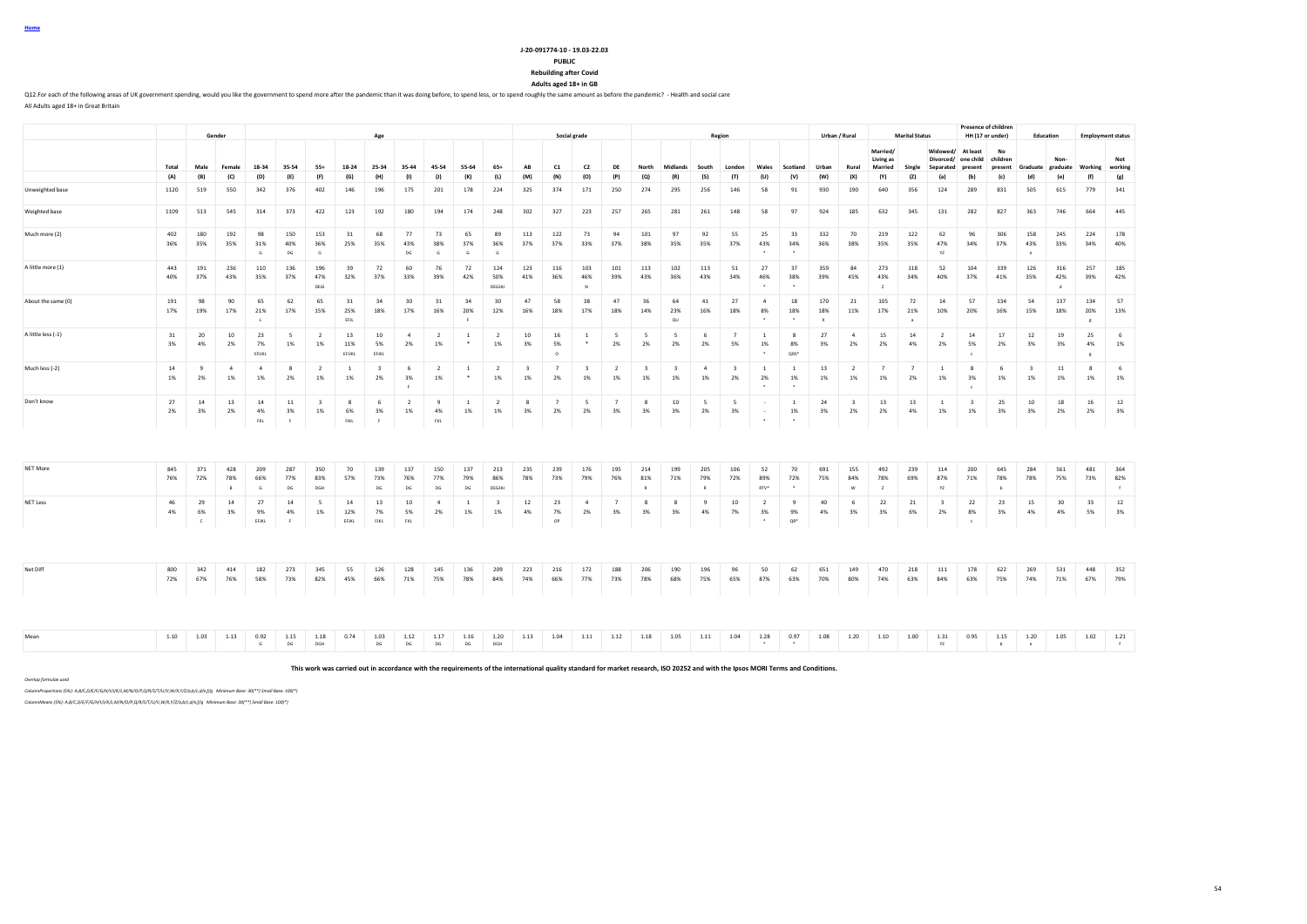| J-20-091774-10 - 19.03-22.03 |
|------------------------------|
| <b>DURLIC</b>                |

### **PUBLIC Rebuilding after Covid**

**Adults aged 18+ in GB**

Q12.For each of the following areas of UK government spending, would you like the government to spend more after the pandemic than it was doing before, to spend less, or to spend roughly the same amount as before the pande

All Adults aged 18+ in Great Britain

|                    | <b>General Election 2019 Vote</b><br>Liberal<br>Conservati<br>Democrat<br>Labour<br>Total<br>s<br>ve<br>(A)<br>(B)<br>(C)<br>(D)<br>303<br>86<br>1120<br>354<br>280<br>77<br>364<br>1109<br>94<br>140<br>35<br>402<br>50%<br>46%<br>36%<br>26%<br>$B^*$<br>BE<br>443<br>181<br>99<br>24<br>31%<br>40%<br>50%<br>35%<br>٠<br>CDE<br>76<br>26<br>191<br>12<br>17%<br>21%<br>9%<br>16%<br>٠<br>$\mathsf{c}$<br>8<br>$\mathbf{Q}$<br>$\mathbf{1}$<br>31<br>3%<br>2%<br>3%<br>1%<br>٠<br>$\overline{2}$<br>14<br>$\mathbf{1}$<br>3<br>۰<br>1%<br>1%<br>4%<br>BC*<br>$\overline{a}$<br>5<br>27<br>$\overline{a}$<br>2%<br>2%<br>2%<br>1%<br>٠ |  |  |  |                            | Referendum 2016<br>vote |                      |  |
|--------------------|-----------------------------------------------------------------------------------------------------------------------------------------------------------------------------------------------------------------------------------------------------------------------------------------------------------------------------------------------------------------------------------------------------------------------------------------------------------------------------------------------------------------------------------------------------------------------------------------------------------------------------------------|--|--|--|----------------------------|-------------------------|----------------------|--|
|                    |                                                                                                                                                                                                                                                                                                                                                                                                                                                                                                                                                                                                                                         |  |  |  | Other                      | Remain                  | Leave                |  |
|                    |                                                                                                                                                                                                                                                                                                                                                                                                                                                                                                                                                                                                                                         |  |  |  | (E)                        | (F)                     | (G)                  |  |
| Unweighted base    |                                                                                                                                                                                                                                                                                                                                                                                                                                                                                                                                                                                                                                         |  |  |  | 171                        | 459                     | 410                  |  |
| Weighted base      |                                                                                                                                                                                                                                                                                                                                                                                                                                                                                                                                                                                                                                         |  |  |  | 175                        | 413                     | 437                  |  |
| Much more (2)      |                                                                                                                                                                                                                                                                                                                                                                                                                                                                                                                                                                                                                                         |  |  |  | 61<br>35%<br>B             | 196<br>47%<br>G         | 139<br>32%           |  |
| A little more (1)  |                                                                                                                                                                                                                                                                                                                                                                                                                                                                                                                                                                                                                                         |  |  |  | 57<br>32%                  | 136<br>33%              | 202<br>46%<br>F.     |  |
| About the same (0) |                                                                                                                                                                                                                                                                                                                                                                                                                                                                                                                                                                                                                                         |  |  |  | 35<br>20%<br>c             | 61<br>15%               | 72<br>16%            |  |
| A little less (-1) |                                                                                                                                                                                                                                                                                                                                                                                                                                                                                                                                                                                                                                         |  |  |  | 11<br>6%<br>B              | 9<br>2%                 | $\overline{9}$<br>2% |  |
| Much less (-2)     |                                                                                                                                                                                                                                                                                                                                                                                                                                                                                                                                                                                                                                         |  |  |  | $\overline{7}$<br>4%<br>BC | 6<br>1%                 | 6<br>1%              |  |
| Don't know         |                                                                                                                                                                                                                                                                                                                                                                                                                                                                                                                                                                                                                                         |  |  |  | 6<br>3%                    | $\Delta$<br>1%          | 8<br>2%              |  |

| NET More        | 845<br>76% | 275<br>75% | 239<br>85%<br>BE | 59<br>77%<br>٠            | 118<br>67%      | 332<br>81% | 342<br>78% |
|-----------------|------------|------------|------------------|---------------------------|-----------------|------------|------------|
| <b>NET Less</b> | 46<br>4%   | 9<br>3%    | 10<br>4%         | $\overline{a}$<br>5%<br>٠ | 18<br>10%<br>BC | 15<br>4%   | 15<br>3%   |

| Net Diff | 800<br>72% | 265<br>73% | 229<br>82% | 55<br>72% | 100<br>57% | 317<br>77% | 327<br>75% |  |
|----------|------------|------------|------------|-----------|------------|------------|------------|--|
|          |            |            |            |           |            |            |            |  |

|  |  | Mean<br> | 10<br>1.10 | n oo<br>. | 22<br>$-$<br>BE | 1.16<br>$\overline{\phantom{a}}$ | 0.91<br>0.34 | 1.24<br>٠ | 1.07 |  |
|--|--|----------|------------|-----------|-----------------|----------------------------------|--------------|-----------|------|--|
|--|--|----------|------------|-----------|-----------------|----------------------------------|--------------|-----------|------|--|

### **This work was carried out in accordance with the requirements of the international quality standard for market research, ISO 20252 and with the Ipsos MORI Terms and Conditions.**

*Overlap formulae used*

*ColumnProportions (5%): A,B/C/D/E,F/G Minimum Base: 30(\*\*) Small Base: 100(\*)*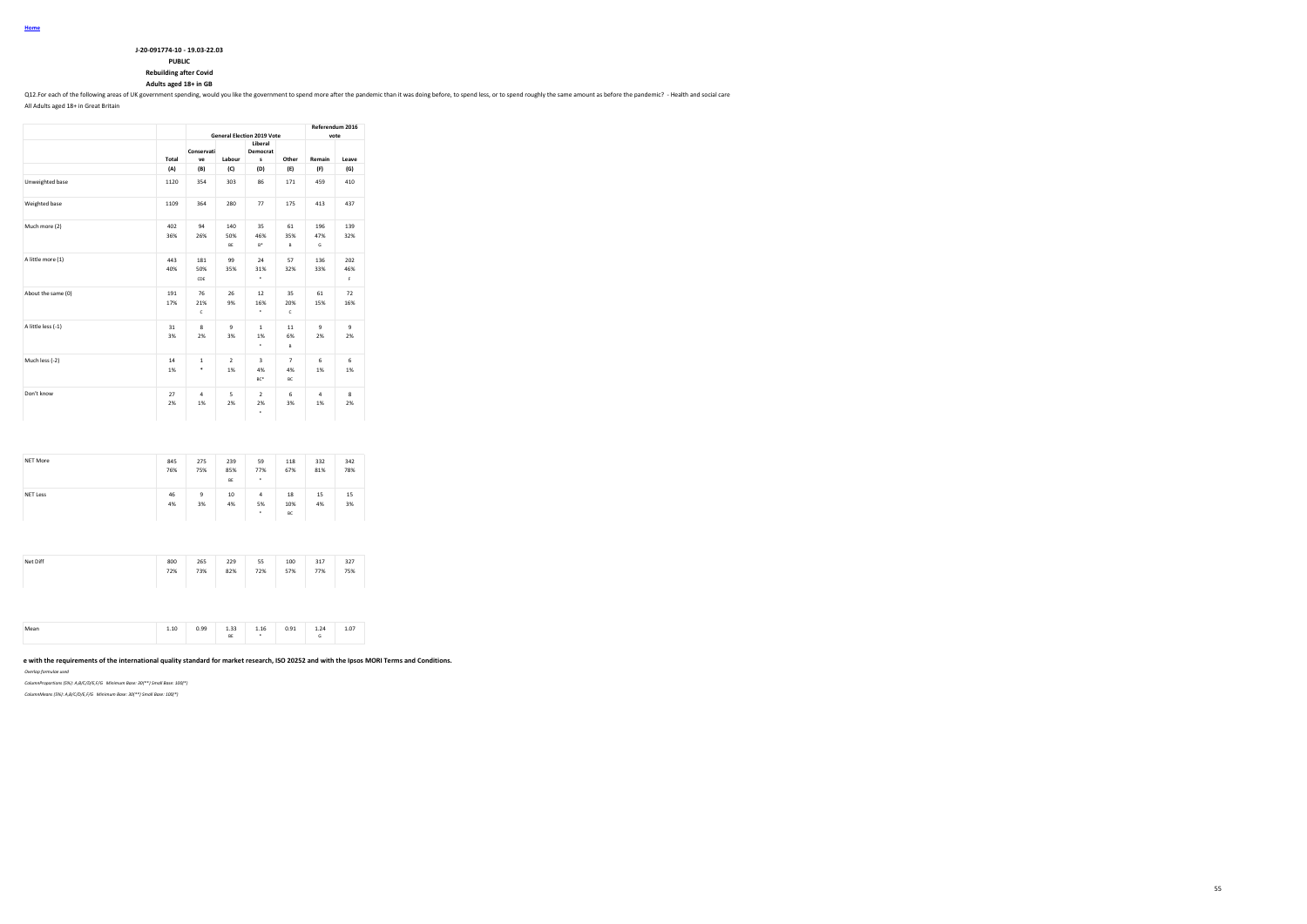| Home |  |
|------|--|
|      |  |

**Rebuilding after Covid**

**Adults aged 18+ in GB**

Q12.For each of the following areas of UK government spending, would you like the government to spend more after the pandemic than it was doing before, to spend less, or to spend roughly the same amount as before the pande All Adults aged 18+ in Great Britain

|                    |            |                         | Gender          |                           |                            |                      |                             | Age                  |                      |                  |                               |                                |            |            | Social grade   |                      |                           |                  |                      | Region    |                                   |                             |            | Urban / Rural |                            | <b>Marital Status</b>       |                      |                                 | Presence of children<br>HH (17 or under) | Education                         |            |                                | <b>Employment status</b> |
|--------------------|------------|-------------------------|-----------------|---------------------------|----------------------------|----------------------|-----------------------------|----------------------|----------------------|------------------|-------------------------------|--------------------------------|------------|------------|----------------|----------------------|---------------------------|------------------|----------------------|-----------|-----------------------------------|-----------------------------|------------|---------------|----------------------------|-----------------------------|----------------------|---------------------------------|------------------------------------------|-----------------------------------|------------|--------------------------------|--------------------------|
|                    |            |                         |                 |                           |                            |                      |                             |                      |                      |                  |                               |                                |            |            |                |                      |                           |                  |                      |           |                                   |                             |            |               | Married/<br>Living as      |                             | Widowed/             | At least<br>Divorced/ one child | No<br>children                           |                                   | Non        |                                | Not                      |
|                    | Total      | Male                    | Female          | 18-34                     | 35-54                      | $55+$                | 18-24                       | 25-34                | 35-44                | 45-54            | 55-64                         | $65+$                          | AB         | C1         | C <sub>2</sub> | DE                   | North                     | Midlands         | South                | London    | Wales                             | Scotland                    | Urban      | Rural         | <b>Married</b>             | Single                      | Separated            | present                         | present                                  | Graduate graduate Working working |            |                                |                          |
|                    | (A)        | (B)                     | (C)             | (D)                       | (E)                        | (F)                  | (G)                         | (H)                  | (1)                  | (1)              | (K)                           | (L)                            | (M)        | (N)        | (O)            | (P)                  | (Q)                       | (R               | (S)                  | (T)       | (U)                               | (V)                         | (W)        | (X)           | (Y)                        | (2)                         | (a)                  | (b)                             | (c)                                      | (d)                               | (e)        | (f)                            | (g)                      |
| Unweighted base    | 1120       | 519                     | 550             | 342                       | 376                        | 402                  | 146                         | 196                  | 175                  | 201              | 178                           | 224                            | 325        | 374        | 171            | 250                  | 274                       | 295              | 256                  | 146       | 58                                | 91                          | 930        | 190           | 640                        | 356                         | 124                  | 289                             | 831                                      | 505                               | 615        | 779                            | 341                      |
| Weighted base      | 1109       | 513                     | 545             | 314                       | 373                        | 422                  | 123                         | 192                  | 180                  | 194              | 174                           | 248                            | 302        | 327        | 223            | 257                  | 265                       | 281              | 261                  | 148       | 58                                | 97                          | 924        | 185           | 632                        | 345                         | 131                  | 282                             | 827                                      | 363                               | 746        | 664                            | 445                      |
| Much more (2)      | 224<br>20% | 107<br>21%              | 96<br>18%       | 63<br>20%                 | 72<br>19%                  | 89<br>21%            | 21<br>17%                   | 41<br>22%            | 43<br>24%            | 30<br>15%        | 41<br>24%                     | 48<br>20%                      | 61<br>20%  | 71<br>22%  | 39<br>17%      | 53<br>21%            | 54<br>20%                 | 51<br>18%        | 48<br>18%            | 38<br>26% | 15<br>25%                         | 19<br>20%                   | 186<br>20% | 38<br>21%     | 113<br>18%                 | 78<br>22%                   | 34<br>26%            | 56<br>20%                       | 169<br>20%                               | 72<br>20%                         | 153<br>20% | 113<br>17%                     | 112<br>25%<br>$\ddot{f}$ |
| A little more (1)  | 342<br>31% | 142<br>28%              | 184<br>34%<br>B | 106<br>34%<br>EI          | 97<br>26%                  | 139<br>33%<br>E      | 39<br>32%                   | 67<br>35%<br>EI      | 43<br>24%            | 53<br>28%        | 60<br>34%                     | 79<br>32%                      | 92<br>31%  | 97<br>30%  | 68<br>30%      | 85<br>33%            | 100<br>38%<br>$_{\rm RT}$ | 73<br>26%        | 83<br>32%            | 38<br>26% | 20<br>34%                         | 28<br>29%                   | 294<br>32% | 48<br>26%     | 203<br>32%                 | 98<br>28%                   | 41<br>31%            | 83<br>29%                       | 259<br>31%                               | 115<br>32%                        | 227<br>30% | 191<br>29%                     | 150<br>34%               |
| About the same (0) | 386<br>35% | 177<br>34%              | 199<br>37%      | 90<br>29%                 | 136<br>37%<br>$\mathsf{D}$ | 159<br>38%<br>DG     | 34<br>28%                   | 56<br>29%            | 57<br>32%            | 79<br>41%<br>DGH | 56<br>32%                     | 103<br>42%<br>DGH              | 99<br>33%  | 116<br>35% | 87<br>39%      | 85<br>33%            | 79<br>30%                 | 118<br>42%<br>ov | 94<br>36%            | 47<br>32% | 19<br>32%                         | 28<br>29%                   | 314<br>34% | 72<br>39%     | 235<br>37%<br>$\mathbf{z}$ | 102<br>30%                  | 49<br>37%            | 96<br>34%                       | 290<br>35%                               | 123<br>34%                        | 263<br>35% | 248<br>37%<br>$\boldsymbol{g}$ | 138<br>31%               |
| A little less (-1) | 76<br>7%   | 46<br>9%<br>$\epsilon$  | 29<br>5%        | 27<br>8%                  | 28<br>8%                   | 21<br>5%             | 13<br>11%<br>FL.            | 14<br>7%             | 16<br>9%             | 12<br>6%         | $11\,$<br>7%                  | 10<br>4%                       | 29<br>10%  | 22<br>7%   | $11\,$<br>5%   | $14\,$<br>6%         | 15<br>6%                  | 20<br>7%         | 20<br>8%             | 10<br>7%  | $\overline{2}$<br>3%              | $\mathbf{q}$<br>9%          | 65<br>7%   | $11\,$<br>6%  | 43<br>7%                   | 31<br>9%<br>$\overline{a}$  | $\overline{2}$<br>2% | 22<br>8%                        | 54<br>7%                                 | 29<br>8%                          | 47<br>6%   | 60<br>9%<br>$_{\rm g}$         | 16<br>4%                 |
| Much less (-2)     | 34<br>3%   | 21<br>4%<br>$\epsilon$  | 10<br>2%        | 14<br>4%<br>F.            | 13<br>3%                   | $\overline{7}$<br>2% | $\overline{7}$<br>5%<br>F.  | $\overline{7}$<br>4% | $\overline{7}$<br>4% | - 5<br>3%        | $\overline{2}$<br>1%          | $\overline{\phantom{a}}$<br>2% | 10<br>3%   | 9<br>3%    | 8<br>3%        | $\overline{7}$<br>3% | $\overline{7}$<br>3%      | 6<br>2%          | $\overline{7}$<br>3% | 5%        |                                   | - 5<br>5%                   | 27<br>3%   | 7<br>4%       | 16<br>3%                   | 13<br>4%                    | $\overline{4}$<br>3% | 14<br>5%                        | 20<br>2%                                 | 14<br>4%                          | 19<br>3%   | 24<br>4%                       | 9<br>2%                  |
| Don't know         | 47<br>4%   | 19<br>4%                | 27<br>5%        | 15<br>5%<br>FL            | 27<br>7%<br>FKL            | 6<br>1%              | $\overline{9}$<br>7%<br>FKL | 6<br>3%              | 13<br>7%<br>FKL      | 14<br>7%<br>FKL  | $\overline{\mathbf{3}}$<br>2% | $\overline{2}$<br>1%           | 11<br>4%   | 13<br>4%   | 11<br>5%       | 13<br>5%             | 9<br>3%                   | 12<br>4%         | $\overline{9}$<br>3% | 6<br>4%   | $\overline{\mathbf{3}}$<br>6%     | $\overline{7}$<br>8%        | 38<br>4%   | 9<br>5%       | 23<br>4%                   | 23<br>7%<br>Ya              | $\overline{1}$<br>1% | 12<br>4%                        | 35<br>4%                                 | 9<br>3%                           | 38<br>5%   | 28<br>4%                       | 20<br>4%                 |
|                    |            |                         |                 |                           |                            |                      |                             |                      |                      |                  |                               |                                |            |            |                |                      |                           |                  |                      |           |                                   |                             |            |               |                            |                             |                      |                                 |                                          |                                   |            |                                |                          |
| NET More           | 566<br>51% | 250<br>49%              | 280<br>51%      | 169<br>54%<br>$\mathsf E$ | 169<br>45%                 | 228<br>54%<br>EJ     | 60<br>49%                   | 108<br>57%<br>EJ     | 86<br>48%            | 83<br>43%        | 101<br>58%<br>EJ              | 128<br>52%                     | 153<br>51% | 168<br>51% | 107<br>48%     | 138<br>54%           | 154<br>58%<br>R           | 124<br>44%       | 130<br>50%           | 76<br>52% | 34<br>59%                         | 47<br>49%                   | 480<br>52% | 86<br>47%     | 315<br>50%                 | 176<br>51%                  | 75<br>57%            | 139<br>49%                      | 427<br>52%                               | 187<br>51%                        | 379<br>51% | 304<br>46%                     | 262<br>59%<br>$\ddot{f}$ |
| <b>NET Less</b>    | 110<br>10% | 67<br>13%<br>$\epsilon$ | 39<br>7%        | 41<br>13%<br>FL.          | 41<br>11%<br>$\mathbf{L}$  | 28<br>7%             | 19<br>16%<br>FKL            | 21<br>11%            | 24<br>13%<br>FL.     | 17<br>9%         | 14<br>8%                      | 14<br>6%                       | 39<br>13%  | 31<br>9%   | 18<br>8%       | 21<br>8%             | 22<br>8%                  | 26<br>9%         | 27<br>10%            | 18<br>12% | $\overline{2}$<br>3%<br>$\bullet$ | 14<br>15%<br>$\mathsf{U}^*$ | 93<br>10%  | 17<br>9%      | 59<br>9%                   | 44<br>13%<br>$\overline{a}$ | -6<br>5%             | 36<br>13%                       | 74<br>9%                                 | 44<br>12%                         | 66<br>9%   | 84<br>13%<br>8                 | 26<br>6%                 |
|                    |            |                         |                 |                           |                            |                      |                             |                      |                      |                  |                               |                                |            |            |                |                      |                           |                  |                      |           |                                   |                             |            |               |                            |                             |                      |                                 |                                          |                                   |            |                                |                          |
| Net Diff           | 456<br>41% | 182<br>36%              | 242<br>44%      | 128<br>41%                | 128<br>34%                 | 200<br>47%           | 41<br>33%                   | 87<br>45%            | 62<br>35%            | 66<br>34%        | 87<br>50%                     | 113<br>46%                     | 114<br>38% | 137<br>42% | 89<br>40%      | 117<br>45%           | 132<br>50%                | 98<br>35%        | 103<br>40%           | 58<br>40% | 32<br>56%                         | 33<br>34%                   | 387<br>42% | 69<br>37%     | 256<br>40%                 | 132<br>38%                  | 68<br>52%            | 103<br>36%                      | 353<br>43%                               | 143<br>39%                        | 313<br>42% | 220<br>33%                     | 237<br>53%               |
|                    |            |                         |                 |                           |                            |                      |                             |                      |                      |                  |                               |                                |            |            |                |                      |                           |                  |                      |           |                                   |                             |            |               |                            |                             |                      |                                 |                                          |                                   |            |                                |                          |
| Mean               | 0.61       | 0.54                    | 0.63            | 0.59                      | 0.54                       | 0.68                 | 0.49                        | 0.65                 | 0.58                 | 0.50             | 0.74<br>61                    | 0.64                           | 0.57       | 0.63       | 0.56           | 0.67                 | 0.70                      | 0.53             | 0.57                 | 0.63      | 0.86<br>$D^*$                     | 0.52                        | 0.62       | 0.57          | 0.58                       | 0.61                        | 0.75                 | 0.54                            | 0.63                                     | 0.57                              | 0.63       | 0.48                           | 0.80<br>$\ddot{f}$       |

**This work was carried out in accordance with the requirements of the international quality standard for market research, ISO 20252 and with the Ipsos MORI Terms and Conditions.**

*Overlap formulae used*

*ColumnProportions (5%): A,B/C,D/E/F/G/H/I/J/K/L,M/N/O/P,Q/R/S/T/U/V,W/X,Y/Z/a,b/c,d/e,f/g Minimum Base: 30(\*\*) Small Base: 100(\*)*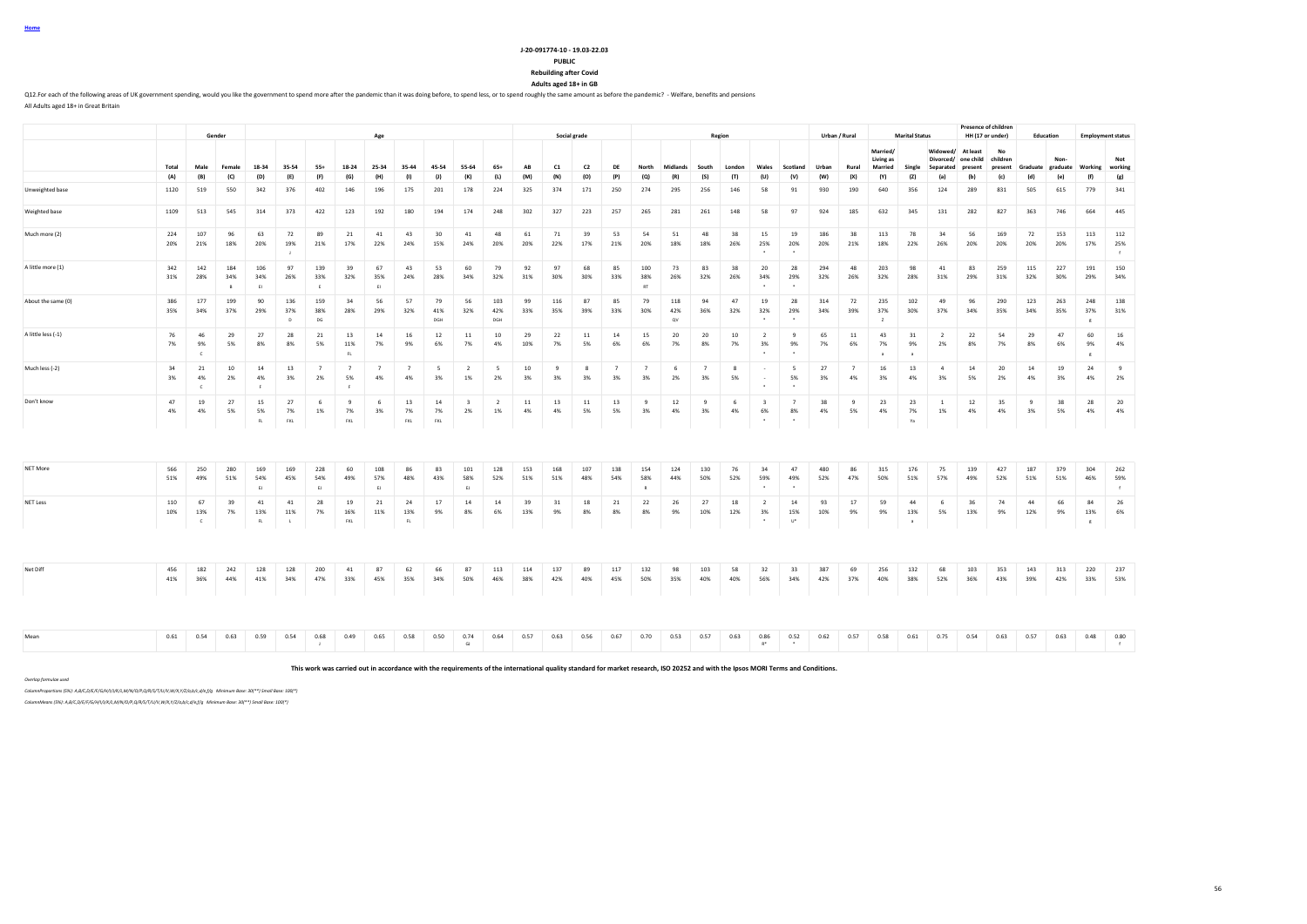| J-20-091774-10 - 19.03-22.03 |
|------------------------------|
| <b>PUBLIC</b>                |

**Rebuilding after Covid**

### **Adults aged 18+ in GB**

Q12.For each of the following areas of UK government spending, would you like the government to spend more after the pandemic than it was doing before, to spend less, or to spend roughly the same amount as before the pande

All Adults aged 18+ in Great Britain

|                    |            |                          |                         | <b>General Election 2019 Vote</b> |                      | vote               | Referendum 2016  |
|--------------------|------------|--------------------------|-------------------------|-----------------------------------|----------------------|--------------------|------------------|
|                    | Total      | Conservati<br>ve         | Labour                  | Liberal<br>Democrat<br>s          | Other                | Remain             | Leave            |
|                    | (A)        | (B)                      | (C)                     | (D)                               | (E)                  | (F)                | (G)              |
| Unweighted base    | 1120       | 354                      | 303                     | 86                                | 171                  | 459                | 410              |
| Weighted base      | 1109       | 364                      | 280                     | 77                                | 175                  | 413                | 437              |
| Much more (2)      | 224<br>20% | 50<br>14%                | 88<br>31%<br><b>BDE</b> | $\overline{9}$<br>12%<br>٠        | 38<br>22%<br>B       | 98<br>24%<br>G     | 76<br>17%        |
| A little more (1)  | 342<br>31% | 94<br>26%                | 92<br>33%               | 28<br>37%<br>٠                    | 52<br>30%            | 146<br>35%<br>G    | 124<br>28%       |
| About the same (0) | 386<br>35% | 166<br>46%<br>CDE        | 77<br>27%               | 23<br>30%<br>٠                    | 54<br>31%            | 112<br>27%         | 182<br>42%<br>F. |
| A little less (-1) | 76<br>7%   | 32<br>9%<br>$\mathsf{c}$ | 12<br>4%                | 6<br>8%<br>٠                      | 14<br>8%             | 31<br>8%           | 28<br>6%         |
| Much less (-2)     | 34<br>3%   | 11<br>3%                 | $\overline{7}$<br>2%    | $\overline{ }$<br>2%<br>٠         | $\overline{7}$<br>4% | $\mathbf{q}$<br>2% | 16<br>4%         |
| Don't know         | 47<br>4%   | 10 <sup>1</sup><br>3%    | 5<br>2%                 | 8<br>11%<br>BC*                   | 11<br>6%<br>c        | 16<br>4%           | 11<br>3%         |

| NET More        | 566<br>51% | 144<br>40%     | 179<br>64%<br><b>BDE</b> | 37<br>49%<br>٠ | 90<br>51%<br>B | 244<br>59%<br>G | 200<br>46% |
|-----------------|------------|----------------|--------------------------|----------------|----------------|-----------------|------------|
| <b>NET Less</b> | 110<br>10% | 43<br>12%<br>c | 19<br>7%                 | 8<br>10%<br>٠  | 21<br>12%      | 40<br>10%       | 44<br>10%  |

| Net Diff | 456 | 101 | 160 | 29  | 69  | 204 | 157 |
|----------|-----|-----|-----|-----|-----|-----|-----|
|          | 41% | 28% | 57% | 38% | 39% | 49% | 36% |

|  | 0.61 | 0.40 | 0.88<br><b>BDE</b> | 0.54 | 0.60<br>. | 0.74 | 0.51 |  |
|--|------|------|--------------------|------|-----------|------|------|--|
|--|------|------|--------------------|------|-----------|------|------|--|

### **This work was carried out in accordance with the requirements of the international quality standard for market research, ISO 20252 and with the Ipsos MORI Terms and Conditions.**

*Overlap formulae used*

*ColumnProportions (5%): A,B/C/D/E,F/G Minimum Base: 30(\*\*) Small Base: 100(\*)*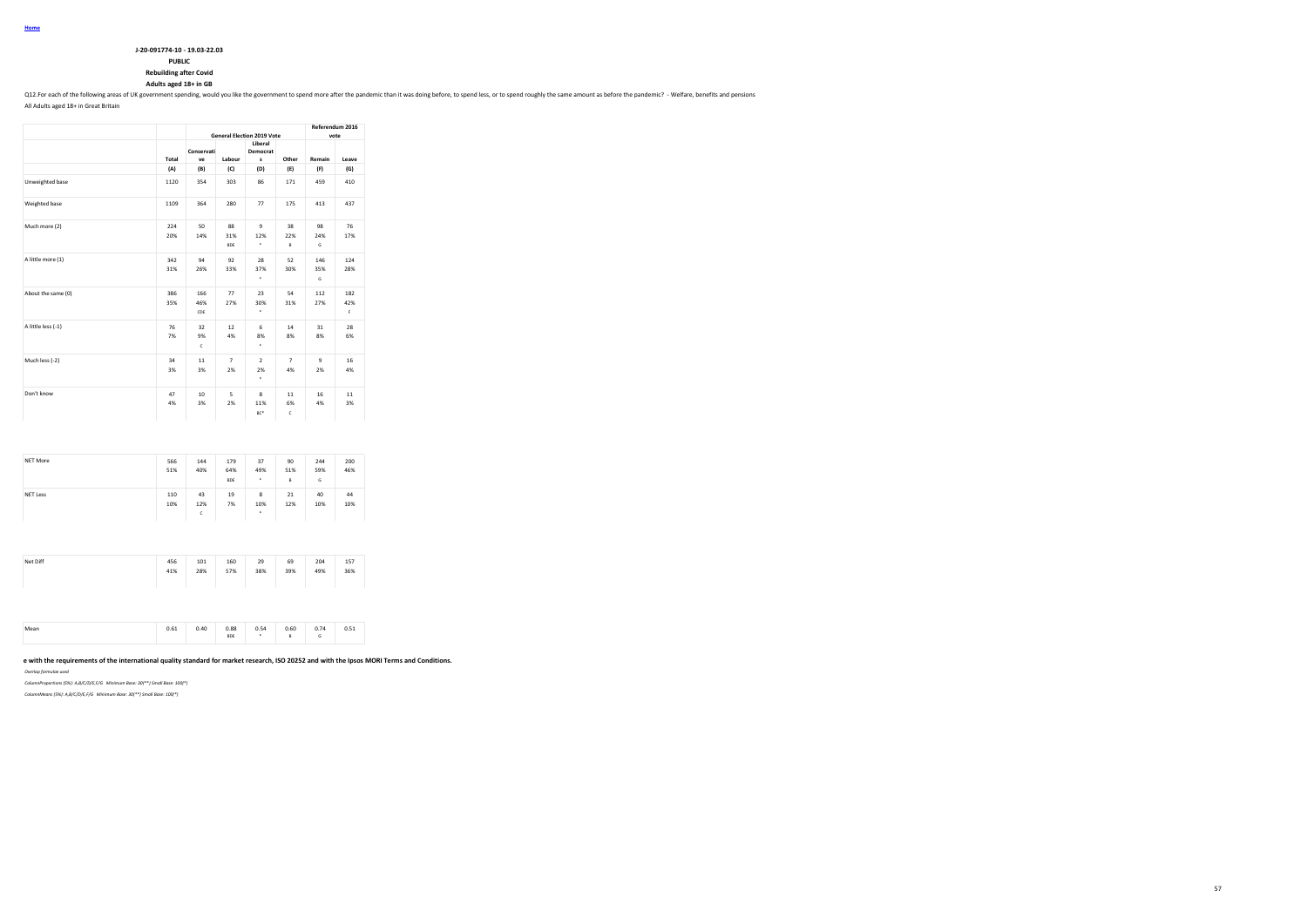| Home |  |
|------|--|
|      |  |

**Rebuilding after Covid**

**Adults aged 18+ in GB**

Q12.For each of the following areas of UK government spending, would you like the government to spend more after the pandemic than it was doing before, to spend less, or to spend roughly the same amount as before the pande All Adults aged 18+ in Great Britain

|                    |            |            | Gender                |                     |                    |                          |                          | Age                  |                 |                    |                               |                      |                         |                      | Social grade       |                       |            |                |                 | Region                    |                                            |                                   |                       | Urban / Rural |                             | <b>Marital Status</b>       |                      |                                | <b>Presence of children</b><br>HH (17 or under) |                          | Education                  |                                   | <b>Employment status</b> |
|--------------------|------------|------------|-----------------------|---------------------|--------------------|--------------------------|--------------------------|----------------------|-----------------|--------------------|-------------------------------|----------------------|-------------------------|----------------------|--------------------|-----------------------|------------|----------------|-----------------|---------------------------|--------------------------------------------|-----------------------------------|-----------------------|---------------|-----------------------------|-----------------------------|----------------------|--------------------------------|-------------------------------------------------|--------------------------|----------------------------|-----------------------------------|--------------------------|
|                    |            |            |                       |                     |                    |                          |                          |                      |                 |                    |                               |                      |                         |                      |                    |                       |            |                |                 |                           |                                            |                                   |                       |               | Married/                    |                             |                      | Widowed/ At least              | No                                              |                          |                            |                                   |                          |
|                    | Total      | Male       | Female                | 18-34               | 35-54              | $55+$                    | 18-24                    | 25-34                | 35-44           | 45-54              | 55-64                         | $65+$                | AB                      | C1                   | C <sub>2</sub>     | DE                    | North      | Midlands       | South           | London                    | Wales                                      | Scotland                          | Urban                 | Rural         | Living as<br><b>Married</b> | Single                      | Separated            | Divorced/ one child<br>present | children                                        |                          | Non-                       | present Graduate graduate Working | Not<br>working           |
|                    | (A)        | (B)        | (C)                   | (D)                 | (E)                | (F)                      | (G)                      | (H)                  | (1)             | (1)                | (K)                           | (L)                  | (M)                     | (N)                  | (O)                | (P)                   | (Q)        | (R)            | (S)             | (T)                       | (U)                                        | (V)                               | (W)                   | (X)           | (Y)                         | (2)                         | (a)                  | (b)                            | (c)                                             | (d)                      | (e)                        | (f)                               | (g)                      |
| Unweighted base    | 1120       | 519        | 550                   | 342                 | 376                | 402                      | 146                      | 196                  | 175             | 201                | 178                           | 224                  | 325                     | 374                  | 171                | 250                   | 274        | 295            | 256             | 146                       | 58                                         | 91                                | 930                   | 190           | 640                         | 356                         | 124                  | 289                            | 831                                             | 505                      | 615                        | 779                               | 341                      |
| Weighted base      | 1109       | 513        | 545                   | 314                 | 373                | 422                      | 123                      | 192                  | 180             | 194                | 174                           | 248                  | 302                     | 327                  | 223                | 257                   | 265        | 281            | 261             | 148                       | 58                                         | 97                                | 924                   | 185           | 632                         | 345                         | 131                  | 282                            | 827                                             | 363                      | 746                        | 664                               | 445                      |
| Much more (2)      | 154<br>14% | 68<br>13%  | 68<br>12%             | 63<br>20%<br>FHIL   | 54<br>14%<br>FL.   | 37<br>9%<br>$\mathbf{L}$ | 32<br>26%<br>DEFHJKL     | 31<br>16%<br>FL      | 31<br>17%<br>FL | 23<br>12%          | 22<br>13%<br>FL.              | 15<br>6%             | 50<br>17%<br>$^{\circ}$ | 43<br>13%            | 19<br>8%           | 42<br>16%<br>$\Omega$ | 38<br>14%  | 26<br>9%       | 37<br>14%       | 33<br>22%<br>$\mathbb{R}$ | $\overline{7}$<br>12%<br>$\cdot$           | 14<br>14%<br>$\cdot$              | 135<br>15%            | 18<br>10%     | 78<br>12%                   | 59<br>17%<br>$\mathbf{v}$   | 17<br>13%            | 61<br>21%<br>$\epsilon$        | 93<br>11%                                       | 64<br>18%<br>$\epsilon$  | 90<br>12%                  | 88<br>13%                         | 66<br>15%                |
| A little more (1)  | 369<br>33% | 161<br>31% | 191<br>35%            | 112<br>36%<br>G     | 117<br>31%         | 139<br>33%               | 35<br>28%                | 77<br>40%<br>EG      | 58<br>33%       | 59<br>30%          | 57<br>33%                     | 82<br>33%            | 95<br>31%               | 100<br>31%           | 85<br>38%          | 88<br>34%             | 92<br>35%  | 99<br>35%      | 81<br>31%       | 40<br>27%                 | 23<br>39%                                  | 33<br>34%                         | 301<br>33%            | 68<br>37%     | 239<br>38%<br>$\mathbf{z}$  | 89<br>26%                   | 41<br>31%            | 110<br>39%<br>$\epsilon$       | 258<br>31%                                      | 133<br>37%               | 235<br>32%                 | 215<br>32%                        | 154<br>35%               |
| About the same (0) | 445<br>40% | 215<br>42% | 219<br>40%            | 93<br>30%           | 152<br>41%<br>DGHI | 199<br>47%<br>DGHI       | 34<br>27%                | 60<br>31%            | 63<br>35%       | 90<br>46%<br>DEGHI | 75<br>43%<br>DGH              | 124<br>50%<br>DEGHI  | 114<br>38%              | 148<br>45%           | 87<br>39%          | 97<br>38%             | 98<br>37%  | 113<br>40%     | 119<br>46%<br>T | 48<br>33%                 | 26<br>45%                                  | 40<br>41%                         | 366<br>40%            | 79<br>43%     | 245<br>39%                  | 139<br>40%                  | 61<br>47%            | 83<br>29%                      | 362<br>44%<br>$\overline{b}$                    | 126<br>35%               | 319<br>43%<br>$\mathsf{d}$ | 274<br>41%                        | 171<br>38%               |
| A little less (-1) | 66<br>6%   | 33<br>6%   | 30 <sub>o</sub><br>6% | 22<br>7%            | 19<br>5%           | 25<br>6%                 | 10<br>9%                 | 12<br>6%             | $11\,$<br>6%    | -8<br>4%           | 9<br>5%                       | 16<br>6%             | 24<br>8%                | 17<br>5%             | 12<br>5%           | 13<br>5%              | 16<br>6%   | 23<br>8%       | $10$<br>4%      | $11\,$<br>7%              | $\overline{1}$<br>3%                       | $\mathbf{A}$<br>4%                | 56<br>6%              | 10<br>5%      | 37<br>6%                    | 23<br>7%                    | 6<br>4%              | 15<br>5%                       | 51<br>6%                                        | 24<br>7%                 | 41<br>6%                   | 43<br>7%                          | 23<br>5%                 |
| Much less (-2)     | 34<br>3%   | 19<br>4%   | 14<br>3%              | -8<br>2%            | 13<br>3%           | 14<br>3%                 | $\overline{4}$<br>3%     | $\overline{4}$<br>2% | -8<br>4%        | 5<br>3%            | 7<br>4%                       | $\overline{7}$<br>3% | 10<br>3%                | $\overline{7}$<br>2% | 12<br>5%           | 6<br>2%               | 10<br>4%   | 8<br>3%        | $\sim$<br>2%    | -9<br>6%<br>$\mathsf{s}$  |                                            | $\overline{\mathbf{3}}$<br>3%     | 30 <sub>o</sub><br>3% | $\sim$<br>2%  | 18<br>3%                    | 17<br>5%<br>$\overline{a}$  | $\sim$<br>$\sim$     | 8<br>3%                        | 26<br>3%                                        | 6<br>2%                  | 28<br>4%                   | 21<br>3%                          | 13<br>3%                 |
| Don't know         | 42<br>4%   | 17<br>3%   | 24<br>4%              | 16<br>5%<br>- F     | 19<br>5%<br>F      | 8<br>2%                  | 8<br>6%<br>$\mathsf{FL}$ | 8<br>4%              | 9<br>5%         | 10<br>5%<br>F      | $\overline{\mathbf{3}}$<br>2% | $\overline{4}$<br>2% | 10<br>3%                | 13<br>4%             | $\mathbf{q}$<br>4% | 10<br>4%              | 10<br>4%   | 11<br>4%       | 9<br>4%         | $\overline{7}$<br>5%      | <sup>1</sup><br>1%<br>$\bullet$            | $\overline{a}$<br>4%<br>$\bullet$ | 36<br>4%              | 6<br>3%       | 16<br>3%                    | 18<br>5%<br>Y               | $\overline{7}$<br>5% | 5<br>2%                        | 37<br>4%                                        | 10<br>3%                 | 32<br>4%                   | 23<br>3%                          | 19<br>4%                 |
|                    |            |            |                       |                     |                    |                          |                          |                      |                 |                    |                               |                      |                         |                      |                    |                       |            |                |                 |                           |                                            |                                   |                       |               |                             |                             |                      |                                |                                                 |                          |                            |                                   |                          |
| NET More           | 522<br>47% | 229<br>45% | 259<br>47%            | 175<br>56%<br>EFJKL | 171<br>46%         | 176<br>42%               | 67<br>55%<br><b>FJL</b>  | 108<br>57%<br>EFJKL  | 89<br>50%       | 81<br>42%          | 79<br>46%                     | 97<br>39%            | 145<br>48%              | 143<br>44%           | 103<br>46%         | 130<br>51%            | 130<br>49% | 125<br>45%     | 118<br>45%      | 73<br>49%                 | 29<br>51%<br>$\ddot{\phantom{1}}$          | 47<br>48%<br>$\ddot{\phantom{1}}$ | 436<br>47%            | 86<br>46%     | 317<br>50%<br>$\mathbb{Z}$  | 148<br>43%                  | 57<br>44%            | 171<br>61%<br>$\epsilon$       | 351<br>43%                                      | 197<br>54%<br>$\epsilon$ | 325<br>44%                 | 303<br>46%                        | 220<br>49%               |
| <b>NET Less</b>    | 100<br>9%  | 52<br>10%  | 44<br>8%              | 30<br>10%           | 31<br>8%           | 38<br>9%                 | 14<br>12%                | 16<br>8%             | 19<br>11%       | 13<br>6%           | 16<br>9%                      | 23<br>9%             | 33<br>11%               | 23<br>7%             | 24<br>11%          | 19<br>7%              | 26<br>10%  | 32<br>11%<br>S | 14<br>6%        | 20<br>13%<br>SU           | <sup>1</sup><br>3%<br>$\ddot{\phantom{1}}$ | -6<br>6%<br>$\ddot{\phantom{1}}$  | 86<br>9%              | 14<br>8%      | 54<br>9%                    | 40<br>12%<br>$\overline{a}$ | 6<br>4%              | 23<br>8%                       | 77<br>9%                                        | 31<br>8%                 | 69<br>9%                   | 64<br>10%                         | 36<br>8%                 |
|                    |            |            |                       |                     |                    |                          |                          |                      |                 |                    |                               |                      |                         |                      |                    |                       |            |                |                 |                           |                                            |                                   |                       |               |                             |                             |                      |                                |                                                 |                          |                            |                                   |                          |
| Net Diff           | 422<br>38% | 177<br>34% | 215<br>39%            | 145<br>46%          | 139<br>37%         | 138<br>33%               | 53<br>43%                | 93<br>48%            | 70<br>39%       | 69<br>36%          | 63<br>37%                     | 74<br>30%            | 112<br>37%              | 120<br>37%           | 79<br>35%          | 111<br>43%            | 104<br>39% | 93<br>33%      | 103<br>40%      | 53<br>36%                 | 28<br>48%                                  | 41<br>42%                         | 350<br>38%            | 72<br>39%     | 262<br>41%                  | 109<br>31%                  | 51<br>39%            | 148<br>52%                     | 275<br>33%                                      | 167<br>46%               | 256<br>34%                 | 239<br>36%                        | 184<br>41%               |
|                    |            |            |                       |                     |                    |                          |                          |                      |                 |                    |                               |                      |                         |                      |                    |                       |            |                |                 |                           |                                            |                                   |                       |               |                             |                             |                      |                                |                                                 |                          |                            |                                   |                          |
| Mean               | 0.51       | 0.46       | 0.51                  | 0.67<br>EFJKL       | 0.51<br>L          | 0.39                     | 0.70<br>FJKL             | 0.65<br>FL           | 0.55<br>L       | 0.47               | 0.46                          | 0.34                 | 0.52                    | 0.50                 | 0.40               | 0.60                  | 0.52       | 0.41           | 0.54            | 0.55                      | 0.61<br>$\bullet$                          | 0.56<br>$\bullet$                 | 0.51                  | 0.48          | 0.52                        | 0.46                        | 0.55                 | 0.72<br>$\sim$ 0.              | 0.43                                            | 0.64<br>$^{\circ}$       | 0.44                       | 0.48                              | 0.55                     |

**This work was carried out in accordance with the requirements of the international quality standard for market research, ISO 20252 and with the Ipsos MORI Terms and Conditions.**

*Overlap formulae used*

*ColumnProportions (5%): A,B/C,D/E/F/G/H/I/J/K/L,M/N/O/P,Q/R/S/T/U/V,W/X,Y/Z/a,b/c,d/e,f/g Minimum Base: 30(\*\*) Small Base: 100(\*)*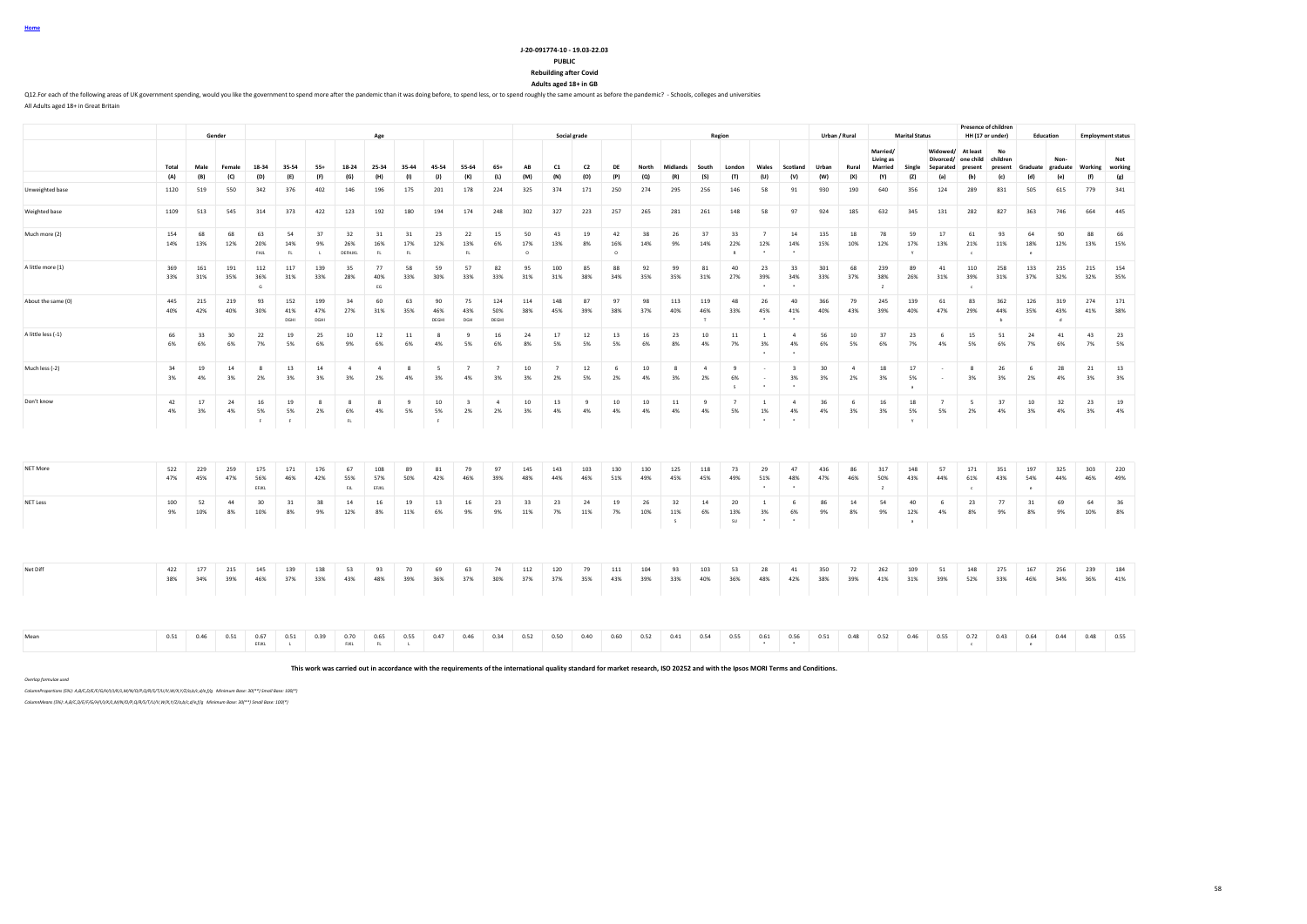| J-20-091774-10 - 19.03-22.03  |
|-------------------------------|
| <b>PUBLIC</b>                 |
| <b>Rebuilding after Covid</b> |

### **Adults aged 18+ in GB**

Q12.For each of the following areas of UK government spending, would you like the government to spend more after the pandemic than it was doing before, to spend less, or to spend reoughly the same amount as before the pand

All Adults aged 18+ in Great Britain

|                    |            |                  |                        | <b>General Election 2019 Vote</b> |                      | Referendum 2016<br>vote |                  |
|--------------------|------------|------------------|------------------------|-----------------------------------|----------------------|-------------------------|------------------|
|                    | Total      | Conservati<br>ve | Labour                 | Liberal<br>Democrat<br>s          | Other                | Remain                  | Leave            |
|                    | (A)        | (B)              | (C)                    | (D)                               | (E)                  | (F)                     | (G)              |
| Unweighted base    | 1120       | 354              | 303                    | 86                                | 171                  | 459                     | 410              |
| Weighted base      | 1109       | 364              | 280                    | 77                                | 175                  | 413                     | 437              |
| Much more (2)      | 154<br>14% | 28<br>8%         | 52<br>19%<br>B         | 12<br>15%<br>$B^*$                | 24<br>13%            | 71<br>17%<br>G          | 36<br>8%         |
| A little more (1)  | 369<br>33% | 107<br>29%       | 114<br>41%<br>B        | 25<br>32%<br>٠                    | 56<br>32%            | 158<br>38%<br>G         | 130<br>30%       |
| About the same (0) | 445<br>40% | 183<br>50%<br>CE | 92<br>33%              | 31<br>41%<br>٠                    | 61<br>35%            | 145<br>35%              | 210<br>48%<br>F. |
| A little less (-1) | 66<br>6%   | 23<br>6%         | 10 <sup>10</sup><br>4% | $\mathcal{L}$<br>3%<br>٠          | 20<br>11%<br>CD      | 22<br>5%                | 30<br>7%         |
| Much less (-2)     | 34<br>3%   | 13<br>4%         | $\overline{7}$<br>2%   | $\overline{ }$<br>2%<br>٠         | $\overline{7}$<br>4% | 6<br>1%                 | 19<br>4%<br>F.   |
| Don't know         | 42<br>4%   | 10<br>3%         | 5<br>2%                | 6<br>8%<br>BC*                    | 8<br>5%              | 11<br>3%                | 12<br>3%         |

| NET More        | 522<br>47% | 135<br>37% | 166<br>59%<br>BE | 36<br>47%<br>٠                    | 79<br>45%       | 229<br>56%<br>G | 166<br>38%      |
|-----------------|------------|------------|------------------|-----------------------------------|-----------------|-----------------|-----------------|
| <b>NET Less</b> | 100<br>9%  | 37<br>10%  | 17<br>6%         | $\overline{a}$<br>5%<br>$\bullet$ | 27<br>15%<br>CD | 28<br>7%        | 49<br>11%<br>F. |
| Net Diff        | 422        | 98         | 150              | 32                                | 52              | 201             | 117             |

| Mean | 0.51 | 0.32 | 0.71<br>BE | 0.60<br>$B^*$ | 0.41 | 0.66<br>G | 0.32 |  |
|------|------|------|------------|---------------|------|-----------|------|--|

#### e with the requirements of the international quality standard for market research, ISO 20252 and with the Ipsos MORI Terms and Conditions.

*Overlap formulae used*

*ColumnProportions (5%): A,B/C/D/E,F/G Minimum Base: 30(\*\*) Small Base: 100(\*)*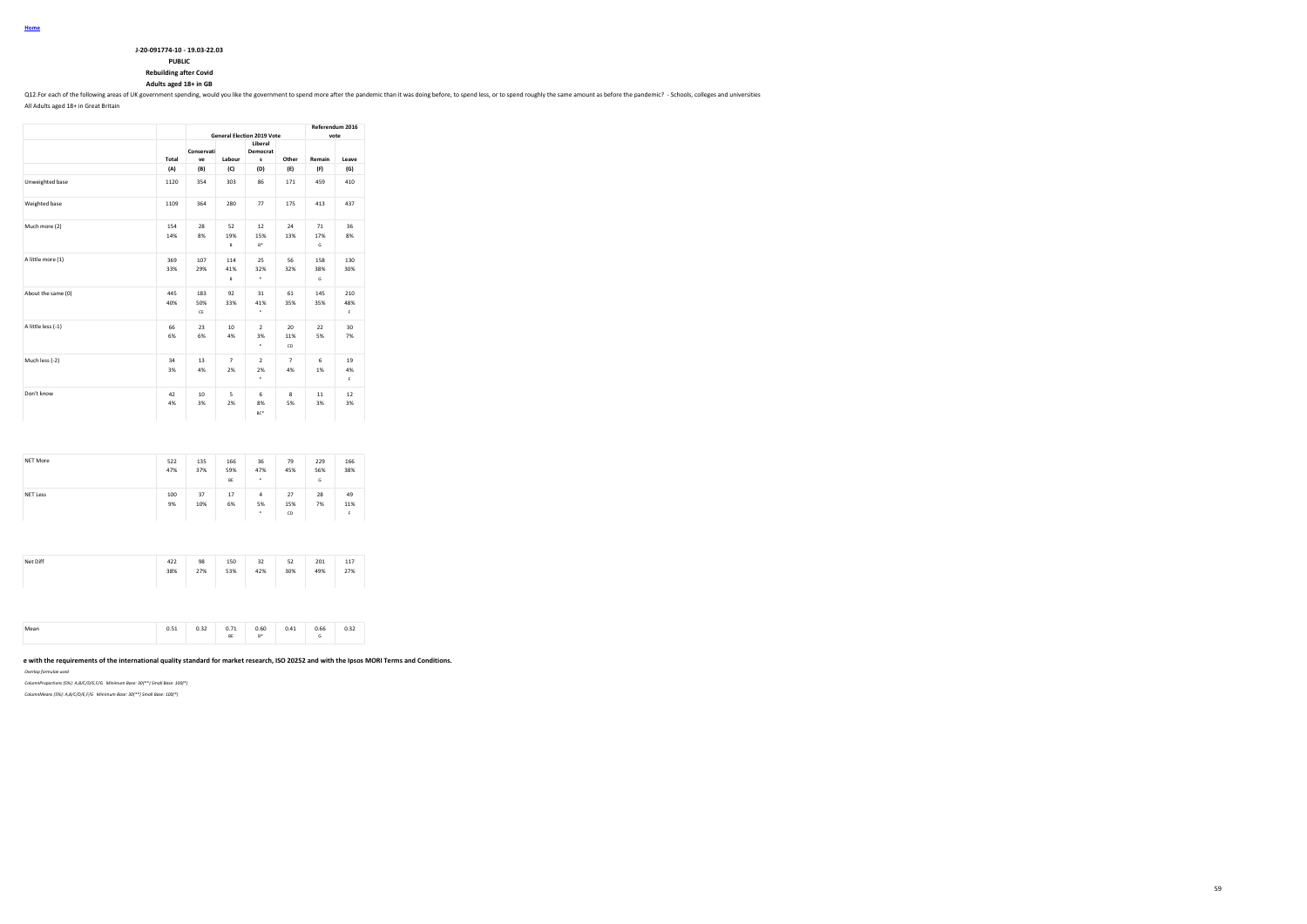|--|

**Rebuilding after Covid**

**Adults aged 18+ in GB**

Q12.For each of the following areas of UK government spending, would you like the government to spend more after the pandemic than it was doing before, to spend less, or to spend roughly the same amount as before the pande All Adults aged 18+ in Great Britain

**Gender Age Social grade Region Urban / Rural Marital Status Presence of children**<br>**HH (17 or under) HH (17 or under) Education Employment status** Total Male Female 18-34 35-54 55+ 18-24 25-34 35-44 45-54 55-64 65+ AB C1 C2 DE North Midlands South London Wales Scotland Urban Rural **Married/ Living as Married Single Widowed/ At least Divorced/ one child Separated present No children present Graduate Nongraduate Working Not working** (A) (B) (C) (D) (E) (F) (G) (H) (I) (J) (K) (L) (M) (N) (O) (P) (Q) (R) (S) (T) (U) (V) (W) (X) (Y) (Z) (a) (b) (c) (d) (e) (f) (g) Unweighted base 1120 519 550 342 376 402 146 196 175 201 178 224 325 374 171 250 274 295 256 146 58 91 930 190 640 356 124 289 831 505 615 779 341 Weighted base 1109 513 545 314 373 422 123 192 180 194 174 248 302 327 223 257 265 281 261 148 58 97 924 185 632 345 131 282 827 363 746 664 445 Much more (2) 100 51 42 35 31 33 12 23 12 19 12 21 25 29 16 29 24 27 20 16 4 9 84 16 62 27 11 28 72 29 71 56 44 9% 10% 8% 11% 8% 8% 10% 12% 7% 10% 7% 9% 8% 9% 7% 11% 9% 10% 8% 11% 7% 9% 9% 8% 10% 8% 8% 10% 9% 8% 10% 8% 10% \* \* A little more (1) 228 94 129 52 64 112 23 29 29 35 42 70 55 65 52 56 62 51 57 34 10 12 185 43 139 60 29 58 170 52 176 123 105 21% 18% 24% 17% 17% 27% 19% 15% 16% 18% 24% 28% 18% 20% 23% 22% 23% 18% 22% 23% 18% 13% 20% 23% 22% 17% 22% 21% 21% 14% 24% 19% 23% DEHIJ H DEHIJ H DEHIJ H DEHIJ H J H J V H J H J <sup>+</sup> ' ' | | | | | | | | | | | | About the same (0) 449 205 232 122 140 187 44 78 69 72 83 104 111 134 103 101 96 131 110 44 27 40 374 75 258 136 55 116 333 133 316 268 180 40% 40% 42% 39% 38% 44% 36% 41% 38% 37% 48% 42% 37% 41% 46% 39% 36% 47% 42% 30% 47% 41% 41% 40% 41% 39% 42% 41% 40% 37% 42% 40% 41%  $E$  to the contract of  $\alpha$  and  $\alpha$  the contract of  $\alpha$ A little less (-1) 151 80 65 51 56 44 22 29 29 26 19 25 51 44 23 34 32 34 36 25 5 19 125 25 77 56 17 37 114 67 84 103 48 14% 16% 12% 16% 15% 10% 18% 15% 16% 13% 11% 10% 17% 13% 10% 13% 12% 12% 14% 17% 9% 19% 14% 14% 12% 16% 13% 13% 14% 18% 11% 15% 11% F FL \* \* e g Much less (-2) 131 70 39 34 58 39 14 21 30 28 17 21 50 44 13 24 34 24 27 20 10 15 111 19 69 45 16 34 97 70 61 84 47 12% 14% 7% 11% 15% 9% 11% 11% 16% 15% 10% 9% 16% 13% 6% 9% 13% 9% 10% 14% 17% 16% 12% 11% 11% 13% 12% 12% 12% 19% 8% 13% 10% C FL FL OP O \* \* e Don't know 51 12 38 20 24 7 8 12 11 14 1 6 12 11 16 12 16 13 11 8 2 2 44 7 27 20 4 9 42 13 38 29 22 5% 2% 7% 6% 7% 2% 6% 6% 6% 7% 1% 2% 4% 3% 7% 5% 6% 5% 4% 5% 3% 2% 5% 4% 4% 6% 3% 3% 5% 4% 5% 4% 5% B FKL FKL FK FK FK FKL \* \* NET More 328 145 171 87 95 145 35 52 41 54 53 92 79 94 68 86 86 79 77 51 14 21 269 59 201 87 40 86 242 81 247 180 148 30% 28% 31% 28% 26% 34% 29% 27% 23% 28% 31% 37% 26% 29% 31% 33% 32% 28% 30% 34% 25% 22% 29% 32% 32% 25% 30% 30% 29% 22% 33% 27% 33% EI DEHI DEHI DEHI DEHI DEHI DELENA DENGAN DENGAN DENGAN DENGAN DENGAN DENGAN DENGAN DENGAN DENGAN DENGAN DENGA NET Less 281 151 104 85 113 83 35 50 59 54 36 47 100 88 36 58 66 58 63 45 15 34 237 45 147 101 33 71 210 137 145 187 94 25% 29% 19% 27% 30% 20% 29% 26% 33% 28% 21% 19% 33% 27% 16% 22% 25% 21% 24% 30% 26% 35% 26% 24% 23% 29% 25% 25% 25% 38% 19% 28% 21% C FL FKL FL FKL FL OP O R \* R\* Y e g Net Diff 46 -6 66 2 -18 63 \* 2 -18 \* 17 45 -21 7 33 28 20 20 14 6 -1 -13 32 14 54 -14 7 15 32 -56 103 -7 54 4% -1% 12% 1% -5% 15% \* 1% -10% \* 10% 18% -7% 2% 15% 11% 7% 7% 5% 4% -1% -13% 4% 8% 9% -4% 5% 5% 4% -15% 14% -1% 12% Mean 1980 0.01 0.05 0.14 0.01 0.13 0.14 0.01 0.02 0.21 0.05 0.07 0.19 0.16 0.02 0.17 0.14 0.04 0.09 0.03 0.01 0.12 0.20 0.01 0.05 0.01 0.08 0.01 0.03 0.01 0.28 0.16 0.06 0.12 B EI BILD I FULLEUIL MIMIUS VIII-LIII ALLANDI III ALLANDI H

**This work was carried out in accordance with the requirements of the international quality standard for market research, ISO 20252 and with the Ipsos MORI Terms and Conditions.**

*Overlap formulae used*

*ColumnProportions (5%): A,B/C,D/E/F/G/H/I/J/K/L,M/N/O/P,Q/R/S/T/U/V,W/X,Y/Z/a,b/c,d/e,f/g Minimum Base: 30(\*\*) Small Base: 100(\*)*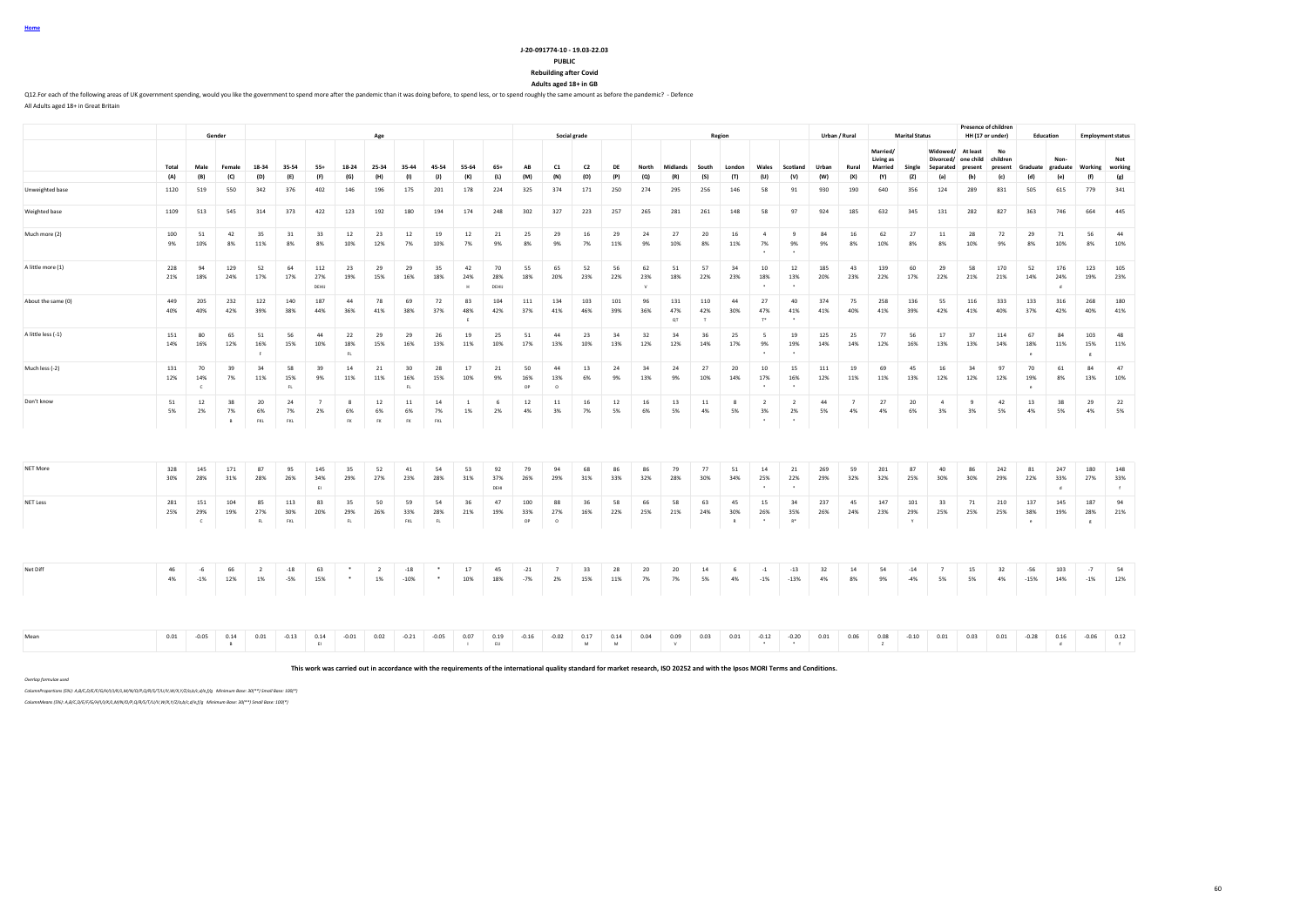| J-20-091774-10 - 19.03-22.03 |
|------------------------------|
| <b>DUDIT</b>                 |

**PUBLIC Rebuilding after Covid**

**Adults aged 18+ in GB**

Q12.For each of the following areas of UK government spending, would you like the government to spend more after the pandemic than it was doing before, to spend less, or to spend roughly the same amount as before the pande

All Adults aged 18+ in Great Britain

|                    |            |                   |                      | <b>General Election 2019 Vote</b>  |                      | Referendum 2016<br>vote |                  |
|--------------------|------------|-------------------|----------------------|------------------------------------|----------------------|-------------------------|------------------|
|                    | Total      | Conservati<br>ve  | Labour               | Liberal<br>Democrat<br>s           | Other                | Remain                  | Leave            |
|                    | (A)        | (B)               | (C)                  | (D)                                | (E)                  | (F)                     | (G)              |
| Unweighted base    | 1120       | 354               | 303                  | 86                                 | 171                  | 459                     | 410              |
| Weighted base      | 1109       | 364               | 280                  | 77                                 | 175                  | 413                     | 437              |
| Much more (2)      | 100<br>9%  | 41<br>11%<br>c    | 17<br>6%             | $\overline{\mathbf{3}}$<br>4%<br>٠ | 12<br>7%             | 24<br>6%                | 49<br>11%<br>F.  |
| A little more (1)  | 228<br>21% | 90<br>25%<br>CD   | 46<br>16%            | 6<br>8%<br>٠                       | 37<br>21%<br>D       | 54<br>13%               | 122<br>28%<br>F. |
| About the same (0) | 449<br>40% | 177<br>49%<br>CDE | 104<br>37%           | 27<br>35%<br>٠                     | 64<br>36%            | 171<br>41%              | 189<br>43%       |
| A little less (-1) | 151<br>14% | 32<br>9%          | 53<br>19%<br>B       | 18<br>23%<br>$B^*$                 | 23<br>13%            | 71<br>17%<br>G          | 37<br>8%         |
| Much less (-2)     | 131<br>12% | 10<br>3%          | 53<br>19%<br>B       | 17<br>22%<br>$B^*$                 | 32<br>18%<br>B       | 80<br>19%<br>G          | 27<br>6%         |
| Don't know         | 51<br>5%   | 14<br>4%          | $\overline{7}$<br>3% | 5<br>7%<br>٠                       | $\overline{7}$<br>4% | 13<br>3%                | 13<br>3%         |

| 281<br>25% | 42  | 106      | 35                     |                |                 |            |
|------------|-----|----------|------------------------|----------------|-----------------|------------|
|            | 11% | 38%<br>B | 45%<br>BE <sup>*</sup> | 55<br>31%<br>B | 151<br>37%<br>G | 64<br>15%  |
| 46         | 90  | $-43$    | $-25$                  | $-5$           | $-73$           | 107<br>25% |
|            | 4%  | 25%      | $-15%$                 | $-33%$         | $-3%$           | $-18%$     |

|  | 0.01 | n 35<br>ບ. ວມ<br>.<br>CDE<br>--- | 0.29 | $-0.55$ | $-0.15$ | o aa<br>٠<br>-0.34 | 0.30 |
|--|------|----------------------------------|------|---------|---------|--------------------|------|
|--|------|----------------------------------|------|---------|---------|--------------------|------|

### **This work was carried out in accordance with the requirements of the international quality standard for market research, ISO 20252 and with the Ipsos MORI Terms and Conditions.**

*Overlap formulae used*

*ColumnProportions (5%): A,B/C/D/E,F/G Minimum Base: 30(\*\*) Small Base: 100(\*)*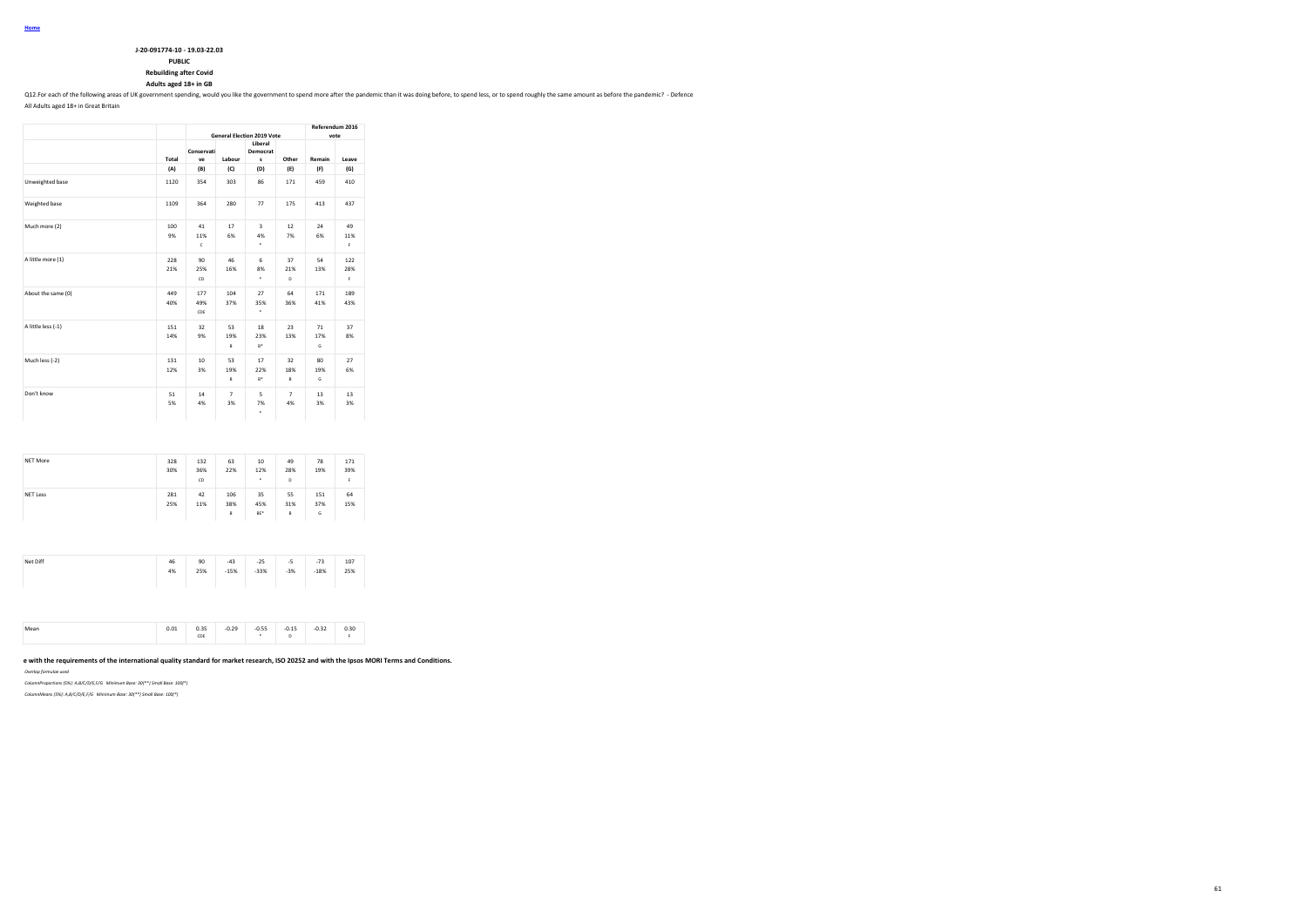| Home |  |
|------|--|
|      |  |

**Rebuilding after Covid**

**Adults aged 18+ in GB**

Q12.For each of the following areas of UK government spending, would you like the government to spend more after the pandemic than it was doing before, to spend less, or to spend roughly the same amount as before the pande All Adults aged 18+ in Great Britain

|                    |             |            | Gender     |                   |                   |                      |                      | Age               |                        |                             |                               |                                |            |                       | Social grade                  |                    |                      |                    |                      | Region     |                                        |                                            |            | Urban / Rural |                                  | <b>Marital Status</b>    |                               | <b>Presence of children</b><br>HH (17 or under)    |               |                         | Education       |            | <b>Employment status</b> |
|--------------------|-------------|------------|------------|-------------------|-------------------|----------------------|----------------------|-------------------|------------------------|-----------------------------|-------------------------------|--------------------------------|------------|-----------------------|-------------------------------|--------------------|----------------------|--------------------|----------------------|------------|----------------------------------------|--------------------------------------------|------------|---------------|----------------------------------|--------------------------|-------------------------------|----------------------------------------------------|---------------|-------------------------|-----------------|------------|--------------------------|
|                    | Total       | Male       | Female     | 18-34             | 35-54             | $55+$                | 18-24                | 25-34             | 35-44                  | 45-54                       | 55-64                         | $65+$                          | AB         | C1                    | C <sub>2</sub>                | DE                 | North                | Midlands           | South                | London     | Wales                                  | Scotland                                   | Urban      | Rural         | Married/<br>Living as<br>Married | Single                   | Divorced/<br>Separated        | Widowed/ At least<br>one child children<br>present | No<br>present | Graduate graduate       | Non-            |            | Not<br>Working working   |
| Unweighted base    | (A)<br>1120 | (B)<br>519 | (C)<br>550 | (D)<br>342        | (E)<br>376        | (F)<br>402           | (G)<br>146           | (H)<br>196        | (1)<br>175             | (1)<br>201                  | (K)<br>178                    | (L)<br>224                     | (M)<br>325 | (N)<br>374            | (O)<br>171                    | (P)<br>250         | Q <br>274            | (R)<br>295         | (S)<br>256           | (T)<br>146 | (U)<br>58                              | (V)<br>91                                  | (W)<br>930 | (X)<br>190    | (Y)<br>640                       | (2)<br>356               | (a)<br>124                    | (b)<br>289                                         | (c)<br>831    | (d)<br>505              | (e)<br>615      | (f)<br>779 | (g)<br>341               |
| Weighted base      | 1109        | 513        | 545        | 314               | 373               | 422                  | 123                  | 192               | 180                    | 194                         | 174                           | 248                            | 302        | 327                   | 223                           | 257                | 265                  | 281                | 261                  | 148        | 58                                     | 97                                         | 924        | 185           | 632                              | 345                      | 131                           | 282                                                | 827           | 363                     | 746             | 664        | 445                      |
| Much more (2)      | 203<br>18%  | 86<br>17%  | 105<br>19% | 51<br>16%         | 59<br>16%         | 93<br>22%            | 22<br>18%            | 29<br>15%         | 29<br>16%              | 30<br>15%                   | 39<br>22%                     | 55<br>22%                      | 46<br>15%  | 66<br>20%             | 44<br>20%                     | 46<br>18%          | 44<br>17%            | 52<br>19%          | 49<br>19%            | 31<br>21%  | 11<br>19%                              | 16<br>17%                                  | 178<br>19% | 25<br>14%     | 123<br>19%                       | 49<br>14%                | 31<br>24%<br>z                | 49<br>18%                                          | 154<br>19%    | 56<br>16%               | 147<br>20%      | 111<br>17% | 93<br>21%                |
| A little more (1)  | 398<br>36%  | 181<br>35% | 201<br>37% | 89<br>28%         | 123<br>33%        | 187<br>44%<br>DEGHIJ | 37<br>30%            | 52<br>27%         | 58<br>32%              | 64<br>33%                   | 76<br>44%<br>DEGHI            | 111<br>45%<br>DEGHIJ           | 102<br>34% | 116<br>36%            | 84<br>38%                     | 96<br>37%          | 99<br>37%            | 96<br>34%          | 93<br>36%            | 55<br>38%  | 25<br>43%                              | 30<br>31%                                  | 320<br>35% | 78<br>42%     | 235<br>37%                       | 110<br>32%               | 53<br>40%                     | 90<br>32%                                          | 309<br>37%    | 119<br>33%              | 280<br>37%      | 232<br>35% | 167<br>37%               |
| About the same (0) | 383<br>35%  | 185<br>36% | 187<br>34% | 119<br>38%<br>FKL | 144<br>39%<br>FKL | 120<br>28%           | 44<br>36%            | 75<br>39%<br>FKL  | 68<br>38%<br><b>FK</b> | 76<br>39%<br>FKL            | 47<br>27%                     | 72<br>29%                      | 115<br>38% | 110<br>34%            | 71<br>32%                     | 87<br>34%          | 93<br>35%            | 102<br>36%         | 88<br>34%            | 39<br>26%  | 19<br>32%                              | 42<br>43%<br>$T^*$                         | 323<br>35% | 61<br>33%     | 212<br>33%                       | 131<br>38%               | 40<br>31%                     | 112<br>40%                                         | 271<br>33%    | 138<br>38%              | 246<br>33%      | 240<br>36% | 144<br>32%               |
| A little less (-1) | 64<br>6%    | 32<br>6%   | 28<br>5%   | 29<br>9%<br>FL    | 23<br>6%<br>FL    | 12<br>3%             | 10<br>8%<br>FL.      | 19<br>10%<br>FL.  | 14<br>8%<br>FL.        | 10<br>5%                    | 8<br>5%                       | $\overline{a}$<br>2%           | 18<br>6%   | 20<br>6%              | 15<br>7%                      | 12<br>5%           | 12<br>4%             | 15<br>5%           | 21<br>8%             | 10<br>7%   | <sup>1</sup><br>2%                     | - 6<br>6%                                  | 52<br>6%   | 12<br>7%      | 38<br>6%                         | 23<br>7%                 | $\overline{4}$<br>3%          | 18<br>6%                                           | 46<br>6%      | 28<br>8%                | 36<br>5%        | 43<br>7%   | 21<br>5%                 |
| Much less (-2)     | 31<br>3%    | 18<br>3%   | 8<br>1%    | 12<br>4%          | 11<br>3%          | 8<br>2%              | $\overline{a}$<br>3% | -8<br>4%          | $\overline{7}$<br>4%   | $\overline{4}$<br>2%        | $\overline{\mathbf{3}}$<br>2% | $\overline{\phantom{0}}$<br>2% | 13<br>4%   | 8<br>2%               | $\overline{\mathbf{3}}$<br>1% | - 8<br>3%          | $\mathbf{q}$<br>4%   | 6<br>2%            | - 5<br>2%            | - 6<br>4%  | $\overline{2}$<br>3%<br>$\overline{a}$ | $\overline{\mathbf{3}}$<br>3%              | 26<br>3%   | 5<br>3%       | 13<br>2%                         | 15<br>4%<br>$\mathbf{v}$ | $\overline{\mathbf{3}}$<br>2% | 9<br>3%                                            | 22<br>3%      | 14<br>4%                | 17<br>2%        | 22<br>3%   | 9<br>2%                  |
| Don't know         | 29<br>3%    | 11<br>2%   | 17<br>3%   | 14<br>4%<br>FKL   | 13<br>3%<br>FL    | $\overline{2}$       | 6<br>5%<br>FKL       | -8<br>4%<br>FKL   | $\overline{4}$<br>2%   | $\overline{9}$<br>5%<br>FKL | <sup>1</sup><br>1%            | <sup>1</sup>                   | 8<br>3%    | $\overline{7}$<br>2%  | 5<br>2%                       | $\mathbf{R}$<br>3% | $\overline{7}$<br>3% | $\mathbf{q}$<br>3% | $\overline{5}$<br>2% | - 6<br>4%  | <sup>1</sup><br>1%<br>$\cdot$          | <sup>1</sup><br>1%<br>$\ddot{\phantom{1}}$ | 25<br>3%   | $\sim$<br>2%  | 12<br>2%                         | 16<br>5%<br>Y            | $\mathbf{1}$<br>1%            | $\mathbf{d}$<br>1%                                 | 25<br>3%      | 8<br>2%                 | 21<br>3%        | 17<br>3%   | 12<br>3%                 |
|                    |             |            |            |                   |                   |                      |                      |                   |                        |                             |                               |                                |            |                       |                               |                    |                      |                    |                      |            |                                        |                                            |            |               |                                  |                          |                               |                                                    |               |                         |                 |            |                          |
| NET More           | 602<br>54%  | 267<br>52% | 306<br>56% | 140<br>45%        | 182<br>49%        | 280<br>66%<br>DEGHU  | 58<br>48%            | 82<br>43%         | 87<br>49%              | 94<br>49%                   | 115<br>66%<br>DEGHIJ          | 166<br>67%<br>DEGHIJ           | 148<br>49% | 183<br>56%            | 128<br>58%                    | 142<br>55%         | 143<br>54%           | 149<br>53%         | 142<br>54%           | 86<br>58%  | 36<br>62%                              | 46<br>47%                                  | 499<br>54% | 103<br>56%    | 358<br>57%<br>$\mathbf{z}$       | 160<br>46%               | 84<br>64%<br>z                | 139<br>49%                                         | 463<br>56%    | 175<br>48%              | 427<br>57%<br>d | 342<br>52% | 259<br>58%               |
| <b>NET Less</b>    | 95<br>9%    | 50<br>10%  | 36<br>7%   | 41<br>13%<br>FKL  | 34<br>9%<br>FL    | 20<br>5%             | 14<br>12%<br>FL      | 27<br>14%<br>FJKL | 20<br>11%<br>FL        | 14<br>7%                    | 11<br>6%                      | 9<br>4%                        | 31<br>10%  | 27<br>8%              | 17<br>8%                      | 19<br>8%           | 21<br>8%             | 21<br>7%           | 26<br>10%            | 16<br>11%  | $\overline{2}$<br>4%<br>$\cdot$        | 9<br>9%<br>$\sim$                          | 78<br>8%   | 17<br>9%      | 50<br>8%                         | 38<br>11%                | $\overline{7}$<br>5%          | 27<br>10%                                          | 68<br>8%      | 42<br>12%<br>$\epsilon$ | 53<br>7%        | 65<br>10%  | 30<br>7%                 |
|                    |             |            |            |                   |                   |                      |                      |                   |                        |                             |                               |                                |            |                       |                               |                    |                      |                    |                      |            |                                        |                                            |            |               |                                  |                          |                               |                                                    |               |                         |                 |            |                          |
| Net Diff           | 506<br>46%  | 217<br>42% | 270<br>49% | 99<br>32%         | 147<br>40%        | 260<br>62%           | 44<br>36%            | 55<br>29%         | 67<br>37%              | 80<br>42%                   | 104<br>60%                    | 156<br>63%                     | 117<br>39% | 155<br>48%            | 111<br>50%                    | 123<br>48%         | 122<br>46%           | 128<br>46%         | 116<br>44%           | 70<br>47%  | 33<br>58%                              | 37<br>38%                                  | 421<br>46% | 86<br>46%     | 308<br>49%                       | 122<br>35%               | 77<br>59%                     | 112<br>40%                                         | 394<br>48%    | 133<br>37%              | 374<br>50%      | 277<br>42% | 229<br>52%               |
|                    |             |            |            |                   |                   |                      |                      |                   |                        |                             |                               |                                |            |                       |                               |                    |                      |                    |                      |            |                                        |                                            |            |               |                                  |                          |                               |                                                    |               |                         |                 |            |                          |
| Mean               | 0.63        | 0.57       | 0.69<br>B  | 0.46              | 0.54              | 0.82<br>DEGHIJ       | 0.53                 | 0.42              | 0.51                   | 0.58                        | 0.81<br>DEGHIJ                | 0.83<br>DEGHIJ                 | 0.51       | 0.67<br>${\mathsf M}$ | 0.70                          | 0.65               | 0.61                 | 0.64               | 0.63                 | 0.66       | 0.75<br>$\bullet$                      | 0.53<br>$\bullet$                          | 0.64       | 0.59          | 0.67<br>$\mathbf{z}$             | 0.47                     | 0.80<br>$\mathbb{Z}$          | 0.55                                               | 0.66          | 0.49                    | 0.70<br>d       | 0.57       | 0.72<br>f                |

**This work was carried out in accordance with the requirements of the international quality standard for market research, ISO 20252 and with the Ipsos MORI Terms and Conditions.**

*Overlap formulae used*

*ColumnProportions (5%): A,B/C,D/E/F/G/H/I/J/K/L,M/N/O/P,Q/R/S/T/U/V,W/X,Y/Z/a,b/c,d/e,f/g Minimum Base: 30(\*\*) Small Base: 100(\*)*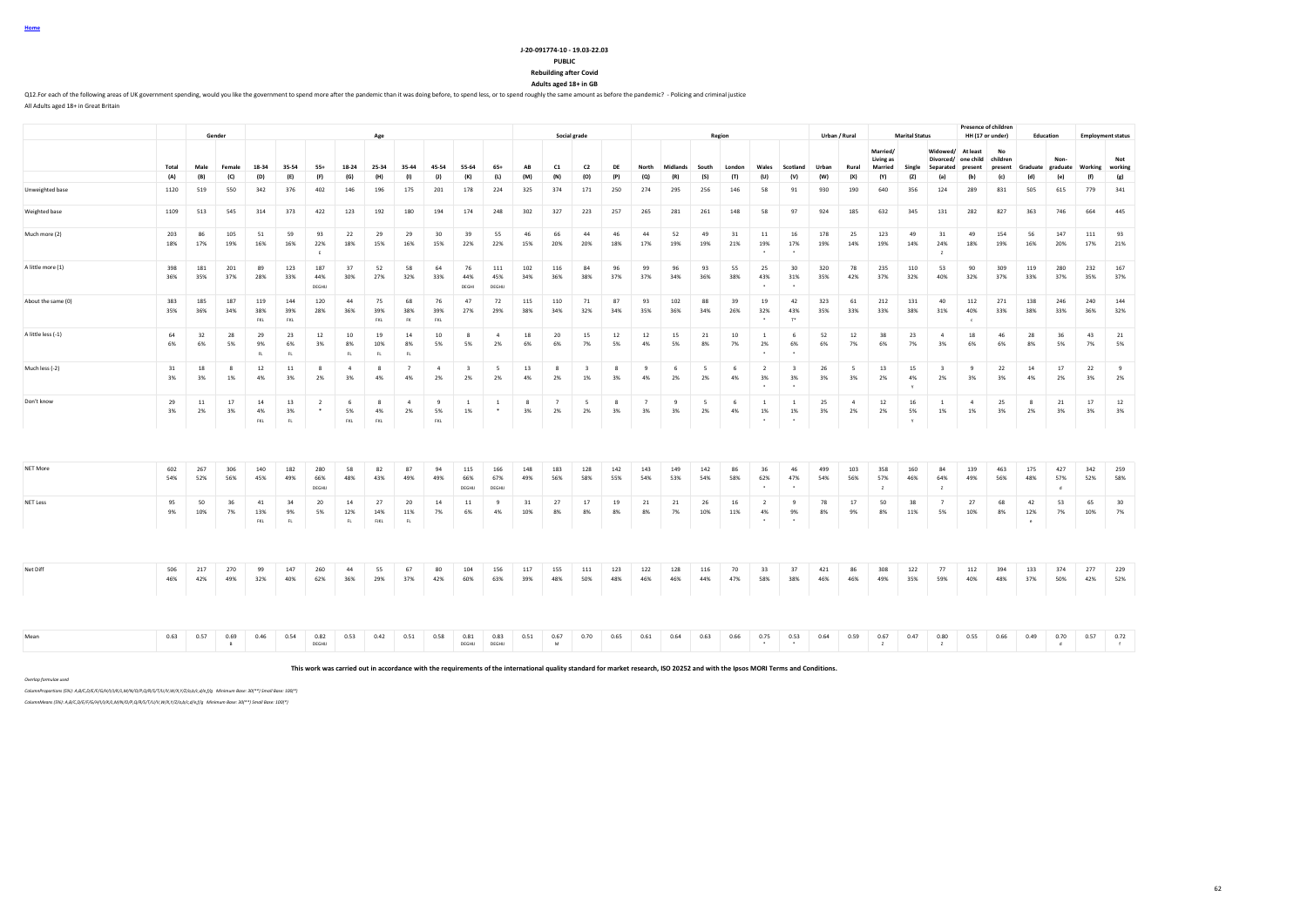| J-20-091774-10 - 19.03-22.03 |
|------------------------------|
| <b>PUBLIC</b>                |

**Rebuilding after Covid**

**Adults aged 18+ in GB**

Q12.For each of the following areas of UK government spending, would you like the government to spend more after the pandemic than it was doing before, to spend less, or to spend roughly the same amount as before the pande

All Adults aged 18+ in Great Britain

|                    |            |                      |                      | <b>General Election 2019 Vote</b> |                            | Referendum 2016<br>vote |                 |
|--------------------|------------|----------------------|----------------------|-----------------------------------|----------------------------|-------------------------|-----------------|
|                    | Total      | Conservati<br>ve     | Labour               | Liberal<br>Democrat<br>s          | Other                      | Remain                  | Leave           |
|                    | (A)        | (B)                  | (C)                  | (D)                               | (E)                        | (F)                     | (G)             |
| Unweighted base    | 1120       | 354                  | 303                  | 86                                | 171                        | 459                     | 410             |
| Weighted base      | 1109       | 364                  | 280                  | 77                                | 175                        | 413                     | 437             |
| Much more (2)      | 203<br>18% | 76<br>21%<br>D       | 54<br>19%<br>D       | $\overline{7}$<br>9%<br>٠         | 34<br>19%<br>D             | 74<br>18%               | 87<br>20%       |
| A little more (1)  | 398<br>36% | 165<br>45%<br>CDE    | 87<br>31%            | 24<br>32%<br>٠                    | 51<br>29%                  | 132<br>32%              | 188<br>43%<br>F |
| About the same (0) | 383<br>35% | 100<br>27%           | 104<br>37%<br>B      | 37<br>48%<br>$B^*$                | 68<br>39%<br>B             | 164<br>40%<br>G         | 129<br>30%      |
| A little less (-1) | 64<br>6%   | 12<br>3%             | 21<br>8%<br>B        | 5<br>7%<br>٠                      | 10<br>6%                   | 27<br>7%<br>G           | 15<br>3%        |
| Much less (-2)     | 31<br>3%   | 6<br>2%              | 11<br>4%             | 1<br>1%<br>٠                      | 10 <sup>1</sup><br>6%<br>B | 9<br>2%                 | 12<br>3%        |
| Don't know         | 29<br>3%   | $\overline{a}$<br>1% | $\overline{a}$<br>1% | R<br>4%<br>۰                      | 3<br>2%                    | $\overline{7}$<br>2%    | 6<br>1%         |

| NET More        | 602<br>54% | 241<br>66%<br>CDE | 140<br>50%     | 31<br>40%<br>٠ | 84<br>48%      | 206<br>50% | 275<br>63%<br>F. |
|-----------------|------------|-------------------|----------------|----------------|----------------|------------|------------------|
| <b>NET Less</b> | 95<br>9%   | 19<br>5%          | 32<br>11%<br>B | 6<br>8%<br>٠   | 20<br>11%<br>B | 36<br>9%   | 27<br>6%         |

| Net Diff | 506 | 223 | 108 | 25  | 64  | 170 | 248 |  |
|----------|-----|-----|-----|-----|-----|-----|-----|--|
|          | 46% | 61% | 39% | 32% | 37% | 41% | 57% |  |
|          |     |     |     |     |     |     |     |  |
|          |     |     |     |     |     |     |     |  |
|          |     |     |     |     |     |     |     |  |
|          |     |     |     |     |     |     |     |  |
|          |     |     |     |     |     |     |     |  |

| --- | Mean | $\sim$ cm<br>0.63 | 0.81<br>. | 0.55<br>. | 0.41 | 0.51<br><b>U.J.L</b> | 0.58 | 0. 7 F<br>u., J |  |
|-----|------|-------------------|-----------|-----------|------|----------------------|------|-----------------|--|
|     |      |                   | CDE       |           |      |                      |      |                 |  |

#### e with the requirements of the international quality standard for market research, ISO 20252 and with the Ipsos MORI Terms and Conditions.

*Overlap formulae used*

*ColumnProportions (5%): A,B/C/D/E,F/G Minimum Base: 30(\*\*) Small Base: 100(\*)*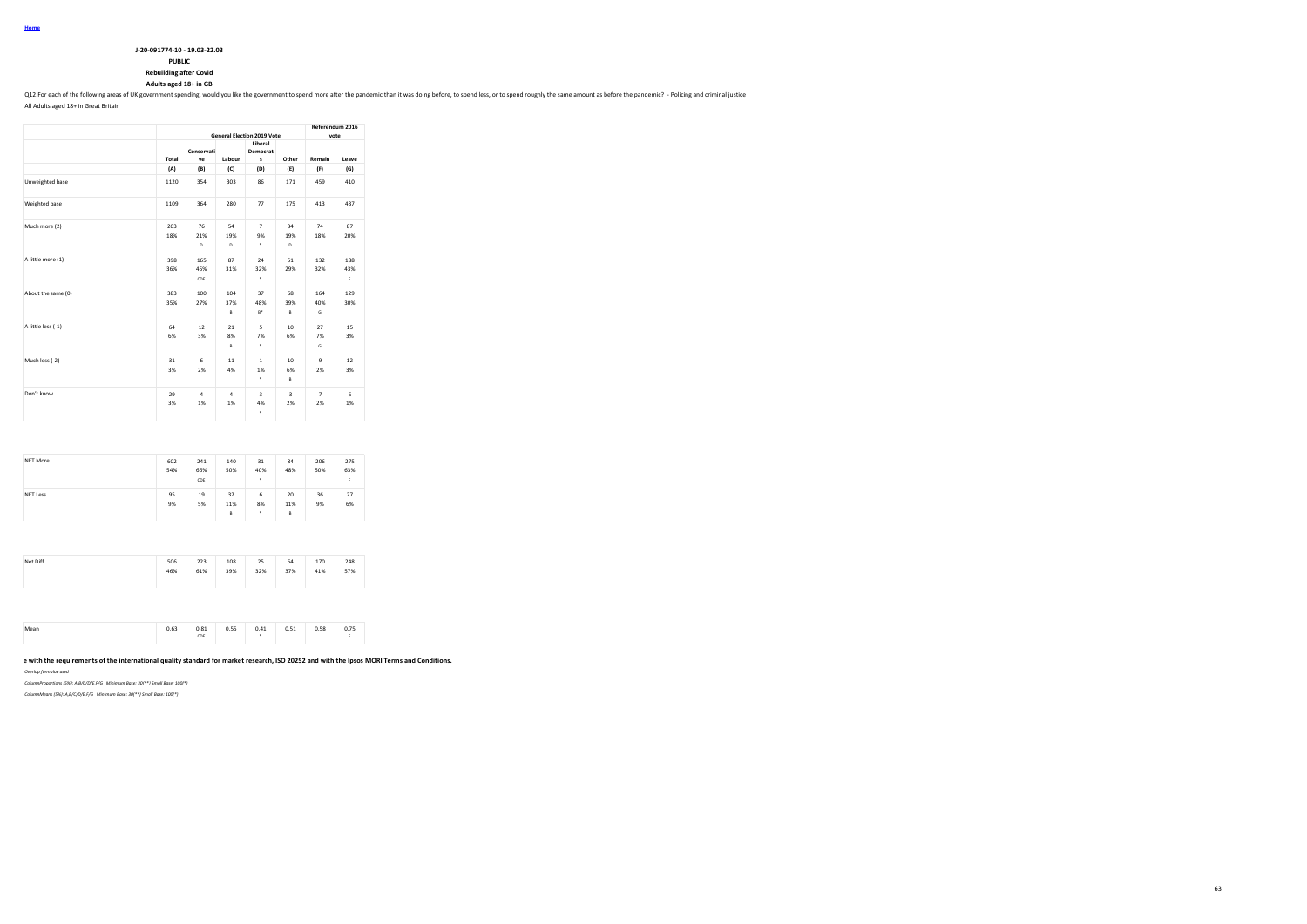| Home |  |
|------|--|
|      |  |

**Rebuilding after Covid**

**Adults aged 18+ in GB**

Q12. For each of the following areas of UK government spending, would you like the government to spend more after the pandemic than it was doing before, to spend less, or to spend roughly the same amount as before the pand All Adults aged 18+ in Great Britain

**Gender Age Social grade Region Urban / Rural Marital Status Presence of children**<br>**HH (17 or under) HH (17 or under) Education Employment status** Total Male Female 18-34 35-54 55+ 18-24 25-34 35-44 45-54 55-64 65+ AB C1 C2 DE North Midlands South London Wales Scotland Urban Rural **Married/ Living as Married Single Widowed/ At least Divorced/ one child Separated present No children present Graduate Nongraduate Working Not working** (A) (B) (C) (D) (E) (F) (G) (H) (I) (J) (K) (L) (M) (N) (O) (P) (Q) (R) (S) (T) (U) (V) (W) (X) (Y) (Z) (a) (b) (c) (d) (e) (f) (g) Unweighted base 1120 519 550 342 376 402 146 196 175 201 178 224 325 374 171 250 274 295 256 146 58 91 930 190 640 356 124 289 831 505 615 779 341 Weighted base 1109 513 545 314 373 422 123 192 180 194 174 248 302 327 223 257 265 281 261 148 58 97 924 185 632 345 131 282 827 363 746 664 445 Much more (2) 238 111 105 76 80 82 27 49 42 38 36 46 71 75 34 59 58 47 53 38 19 22 202 36 127 75 36 63 175 86 152 140 97 21% 22% 19% 24% 21% 19% 22% 26% 23% 20% 21% 18% 23% 23% 15% 23% 22% 17% 20% 26% 33% 23% 22% 19% 20% 22% 27% 22% 21% 24% 20% 21% 22% O R RS\* \* A little more (1) 336 146 178 93 89 154 37 56 41 48 61 93 79 90 76 92 83 94 61 42 18 38 272 64 187 98 50 73 263 114 222 183 153 30% 28% 33% 29% 24% 37% 30% 29% 23% 25% 35% 37% 26% 27% 34% 36% 32% 33% 24% 28% 30% 39% 29% 34% 30% 28% 38% 26% 32% 31% 30% 28% 34% EIJ EIJ EIJ MN S \* S\* f About the same (0) 396 185 200 93 142 161 38 56 63 79 66 94 109 127 82 78 90 106 114 44 17 23 327 68 244 113 39 101 295 116 280 260 136 36% 36% 37% 30% 38% 38% 31% 29% 35% 41% 38% 38% 36% 39% 37% 30% 34% 38% 44% 30% 30% 24% 35% 37% 39% 33% 29% 36% 36% 32% 37% 39% 31% DH DH PH DH DH P I P P I V QTV T ' ' ' I J I I I I I I I I I A little less (-1) 72 38 30 34 27 11 10 24 16 10 1 10 23 20 14 14 19 15 19 11 2 6 63 9 39 28 5 25 46 27 45 47 25 6% 8% 6% 11% 7% 3% 8% 12% 9% 5% 1% 4% 8% 6% 6% 5% 7% 5% 7% 7% 4% 6% 7% 5% 6% 8% 4% 9% 6% 7% 6% 7% 6% FJKL FK K FK FJKL FK K \* \* Much less (-2) 28 13 13 7 10 11 4 2 6 5 6 5 8 6 8 6 5 7 6 5 - 4 25 3 15 13 - 11 17 9 19 12 16 3% 3% 2% 2% 3% 3% 4% 1% 3% 2% 3% 2% 3% 2% 4% 2% 2% 3% 2% 4% - 4% 3% 2% 2% 4% - 4% 2% 3% 3% 2% 4% \* \* a Don't know 40 19 19 12 26 2 7 5 12 14 2 - 13 9 9 9 9 11 7 7 2 5 35 5 20 19 1 9 31 11 29 22 18 4% 4% 3% 4% 7% 1% 6% 3% 6% 7% 1% - 4% 3% 4% 3% 3% 4% 3% 5% 3% 5% 4% 3% 3% 5% 1% 3% 4% 3% 4% 3% 4% FL FHKL FKL FL FKL FHKL \* \* NET More 574 257 283 168 169 236 63 105 83 86 98 139 150 164 109 150 142 141 115 80 37 60 475 99 314 173 87 136 438 200 374 324 250 52% 50% 52% 54% 45% 56% 52% 55% 46% 44% 56% 56% 50% 50% 49% 59% 54% 50% 44% 54% 64% 61% 51% 54% 50% 50% 66% 48% 53% 55% 50% 49% 56% E EJ EJ EJ ED EJ J. MIS J. S\* S\* J. J. VZ J. J. J. J. J NET Less 100 51 43 41 37 22 14 26 22 15 7 15 30 26 23 20 24 22 25 16 2 10 88 12 54 40 5 37 63 36 63 59 41 9% 10% 8% 13% 10% 5% 12% 14% 12% 8% 4% 6% 10% 8% 10% 8% 9% 8% 10% 11% 4% 10% 9% 7% 9% 12% 4% 13% 8% 10% 9% 9% 9% FKL FK | FK FKL FK | FKL | FK | FKL | FKL | FKL | FKL | TKL | TAL | C Net Diff 474 205 240 128 132 214 49 79 62 71 90 123 120 138 87 130 118 118 90 64 35 50 387 87 260 132 81 99 375 164 310 264 210 43% 40% 44% 41% 36% 51% 40% 41% 34% 37% 52% 50% 40% 42% 39% 51% 44% 42% 34% 44% 60% 51% 42% 47% 41% 38% 62% 35% 45% 45% 42% 40% 47% Mean 10.64 0.61 0.63 0.65 0.58 0.62 0.67 0.58 0.58 0.71 0.66 0.63 0.65 0.52 0.74 0.67 0.54 0.69 0.69 0.69 0.67 0.61 0.60 0.90 0.55 0.67 0.68 0.62 0.61 0.68 O RS\* \* YZ

**This work was carried out in accordance with the requirements of the international quality standard for market research, ISO 20252 and with the Ipsos MORI Terms and Conditions.**

*Overlap formulae used*

*ColumnProportions (5%): A,B/C,D/E/F/G/H/I/J/K/L,M/N/O/P,Q/R/S/T/U/V,W/X,Y/Z/a,b/c,d/e,f/g Minimum Base: 30(\*\*) Small Base: 100(\*)*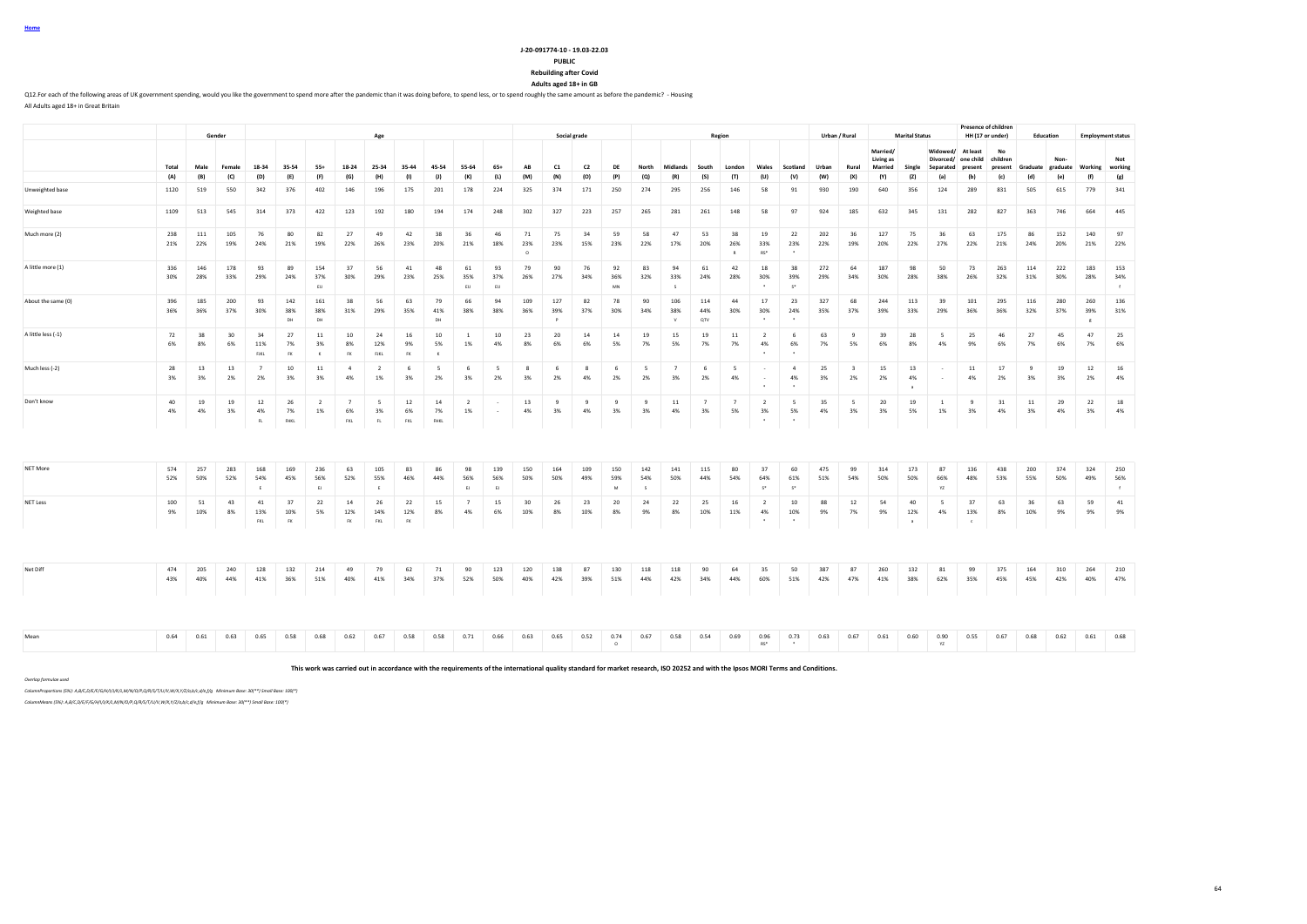| J-20-091774-10 - 19.03-22.03 |
|------------------------------|
| <b>PUBLIC</b>                |

**Rebuilding after Covid**

**Adults aged 18+ in GB**

Q12.For each of the following areas of UK government spending, would you like the government to spend more after the pandemic than it was doing before, to spend less, or to spend roughly the same amount as before the pande

All Adults aged 18+ in Great Britain

|                    |            |                  | <b>General Election 2019 Vote</b> | Referendum 2016<br>vote      |                |                      |            |  |
|--------------------|------------|------------------|-----------------------------------|------------------------------|----------------|----------------------|------------|--|
|                    | Total      | Conservati<br>ve | Labour                            | Liberal<br>Democrat<br>s     | Other          | Remain               | Leave      |  |
|                    | (A)        | (B)              | (C)                               | (D)                          | (E)            | (F)                  | (G)        |  |
| Unweighted base    | 1120       | 354              | 303                               | 86                           | 171            | 459                  | 410        |  |
| Weighted base      | 1109       | 364              | 280                               | 77                           | 175            | 413                  | 437        |  |
| Much more (2)      | 238<br>21% | 42<br>11%        | 88<br>31%<br><b>RD</b>            | 14<br>18%<br>٠               | 48<br>27%<br>B | 115<br>28%<br>G      | 70<br>16%  |  |
| A little more (1)  | 336<br>30% | 122<br>34%       | 88<br>31%                         | 18<br>24%<br>٠               | 43<br>25%      | 114<br>28%           | 150<br>34% |  |
| About the same (0) | 396<br>36% | 166<br>46%<br>CE | 79<br>28%                         | 29<br>38%<br>٠               | 50<br>29%      | 136<br>33%           | 165<br>38% |  |
| A little less (-1) | 72<br>6%   | 17<br>5%         | 18<br>6%                          | 6<br>8%<br>٠                 | 18<br>10%<br>B | 25<br>6%             | 32<br>7%   |  |
| Much less (-2)     | 28<br>3%   | 11<br>3%         | $\overline{\mathbf{3}}$<br>1%     | $\mathbf{1}$<br>2%<br>٠      | 5<br>3%        | $\overline{7}$<br>2% | 14<br>3%   |  |
| Don't know         | 40<br>4%   | 6<br>2%          | 5<br>2%                           | $\overline{7}$<br>10%<br>BC* | 11<br>6%<br>BC | 16<br>4%<br>G        | 6<br>1%    |  |

| NET More        | 574<br>52% | 164<br>45% | 176<br>63%<br>BDE | 32<br>42%<br>٠ | 91<br>52%      | 229<br>56% | 220<br>50% |
|-----------------|------------|------------|-------------------|----------------|----------------|------------|------------|
| <b>NET Less</b> | 100<br>9%  | 28<br>8%   | 21<br>7%          | 8<br>10%<br>٠  | 23<br>13%<br>c | 31<br>8%   | 46<br>10%  |

| Net Diff | 474<br>43% | 135<br>37% | 155<br>55% | 25<br>32% | 67<br>38% | 198<br>48% | 174<br>40% |  |
|----------|------------|------------|------------|-----------|-----------|------------|------------|--|
|          |            |            |            |           |           |            |            |  |

|  |  |  | 0.64 | 0.46<br>$\cdots$ | 0.87<br><b>BD</b> | 0.54<br>0.34 | 0.67 | 0.77<br>$\cdots$ | 0 5 A<br><b>U.J4</b> |  |
|--|--|--|------|------------------|-------------------|--------------|------|------------------|----------------------|--|
|--|--|--|------|------------------|-------------------|--------------|------|------------------|----------------------|--|

### **This work was carried out in accordance with the requirements of the international quality standard for market research, ISO 20252 and with the Ipsos MORI Terms and Conditions.**

*Overlap formulae used*

*ColumnProportions (5%): A,B/C/D/E,F/G Minimum Base: 30(\*\*) Small Base: 100(\*)*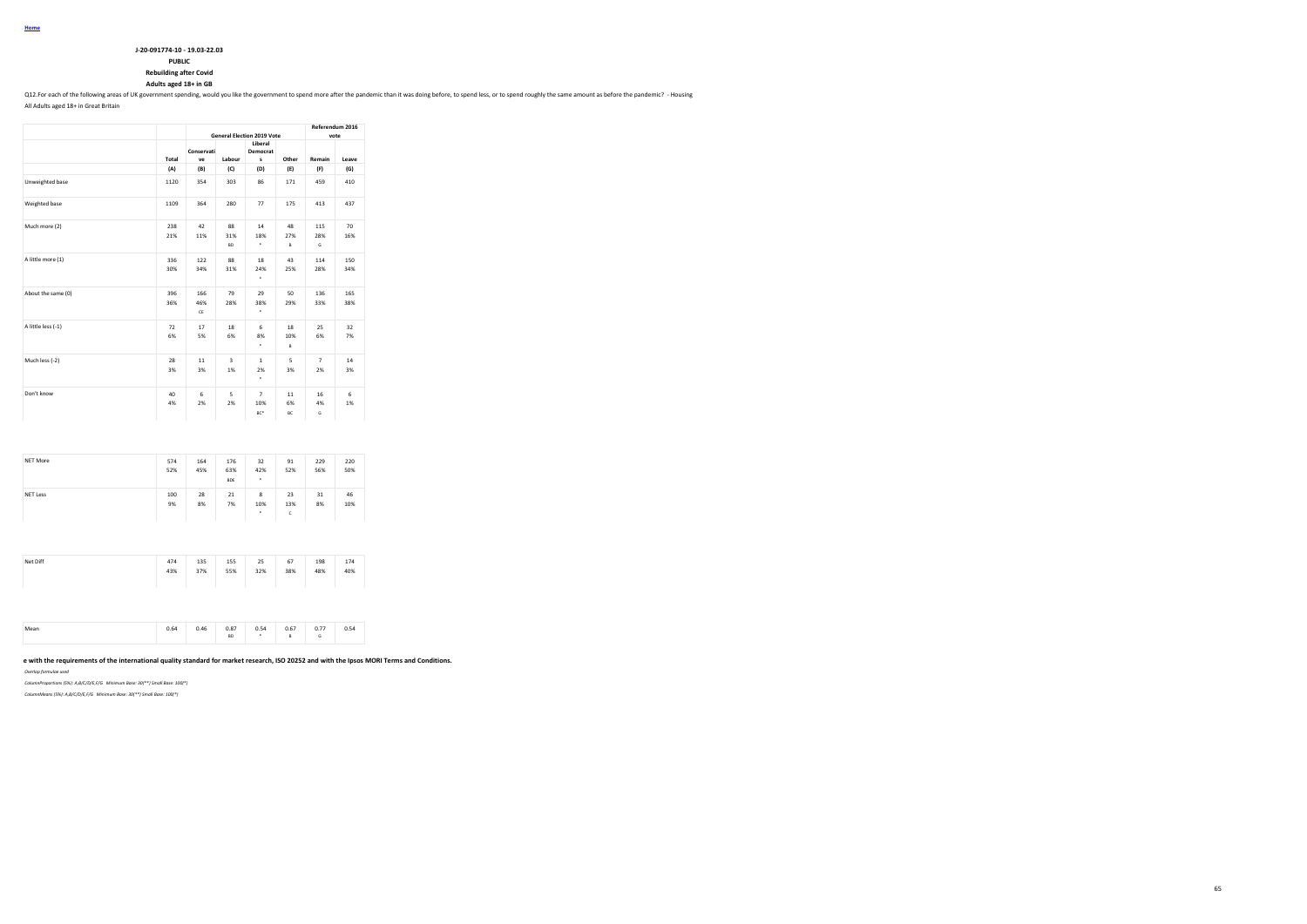**Home**

#### **J-20-091774-10 - 19.03-22.03 PUBLIC**

**Rebuilding after Covid Adults aged 18+ in GB**

Q12.For each of the following areas of UK government spending, would you like the government to spend more after the pandemic than it was doing before, to spend less, or to spend roughly the same amount as before the pande All Adults aged 18+ in Great Britain

|                    |            |                           |            |                      |                           |                           |                           |                                |                          |                      |                      |              |                          |                      |                     |            |                     |                     |                     |                 |                                 |                                            |            |                               |                             |                       |                          |                                         | Presence of children   |                      |                           |                          |                                 |
|--------------------|------------|---------------------------|------------|----------------------|---------------------------|---------------------------|---------------------------|--------------------------------|--------------------------|----------------------|----------------------|--------------|--------------------------|----------------------|---------------------|------------|---------------------|---------------------|---------------------|-----------------|---------------------------------|--------------------------------------------|------------|-------------------------------|-----------------------------|-----------------------|--------------------------|-----------------------------------------|------------------------|----------------------|---------------------------|--------------------------|---------------------------------|
|                    |            |                           | Gender     |                      |                           |                           |                           | Age                            |                          |                      |                      |              |                          |                      | Social grade        |            |                     |                     |                     | Region          |                                 |                                            |            | Urban / Rural                 | Married/                    | <b>Marital Status</b> | Widowed/                 | At least                                | HH (17 or under)<br>No | Education            |                           | <b>Employment status</b> |                                 |
|                    | Total      | Male                      | Female     | 18-34                | 35-54                     | $55+$                     | 18-24                     | 25-34                          | 35-44                    | 45-54                | 55-64                | $65+$        | AB                       | C1                   | C2                  | DE         | North               | Midlands            | South               | London          | Wales                           | Scotland                                   | Urban      | Rural                         | Living as<br><b>Married</b> | Single                | Separated                | Divorced/ one child children<br>present | present                | Graduate             | Non-<br>graduate Working  |                          | Not<br>working                  |
|                    | (A)        | (B)                       | (C)        | (D)                  | (E)                       | (F)                       | (G)                       | (H)                            | (1)                      | (1)                  | (K)                  | (L)          | (M)                      | (N)                  | (O)                 | (P)        | (Q)                 | (R)                 | (S)                 | (T)             | (U)                             | (V)                                        | (W)        | (X)                           | (Y)                         | (Z)                   | (a)                      | (b)                                     | (c)                    | (d)                  | (e)                       | (f)                      | (g)                             |
| Unweighted base    | 1120       | 519                       | 550        | 342                  | 376                       | 402                       | 146                       | 196                            | 175                      | 201                  | 178                  | 224          | 325                      | 374                  | 171                 | 250        | 274                 | 295                 | 256                 | 146             | 58                              | 91                                         | 930        | 190                           | 640                         | 356                   | 124                      | 289                                     | 831                    | 505                  | 615                       | 779                      | 341                             |
| Weighted base      | 1109       | 513                       | 545        | 314                  | 373                       | 422                       | 123                       | 192                            | 180                      | 194                  | 174                  | 248          | 302                      | 327                  | 223                 | 257        | 265                 | 281                 | 261                 | 148             | 58                              | 97                                         | 924        | 185                           | 632                         | 345                   | 131                      | 282                                     | 827                    | 363                  | 746                       | 664                      | 445                             |
| Much more (2)      | 292<br>26% | 139<br>27%                | 128<br>24% | 91<br>29%            | 99<br>27%                 | 102<br>24%                | 38<br>31%                 | 53<br>28%                      | 49<br>27%                | 50<br>26%            | 40<br>23%            | 62<br>25%    | 87<br>29%                | 91<br>28%            | 47<br>21%           | 68<br>26%  | 54<br>21%           | 63<br>22%           | 80<br>31%<br>OR     | 44<br>30%       | 21<br>37%<br>OR*                | 30<br>31%                                  | 237<br>26% | 56<br>30%                     | 167<br>26%                  | 89<br>26%             | 37<br>28%                | 81<br>29%                               | 211<br>26%             | 121<br>33%<br>$\sim$ | 171<br>23%                | 176<br>27%               | 116<br>26%                      |
| A little more (1)  | 327<br>29% | 144<br>28%                | 168<br>31% | 99<br>31%            | 92<br>25%                 | 136<br>32%<br>F.          | 35<br>29%                 | 64<br>33%<br>F.                | 43<br>24%                | 49<br>25%            | 55<br>32%            | 81<br>32%    | 106<br>35%               | 75<br>23%            | 71<br>32%<br>$\sim$ | 74<br>29%  | 93<br>35%<br>$\sim$ | 89<br>32%           | 65<br>25%           | 42<br>28%       | 13<br>22%                       | 26<br>27%                                  | 281<br>30% | 46<br>25%                     | 173<br>27%                  | 102<br>30%            | 52<br>39%<br>$\mathbf v$ | 82<br>29%                               | 245<br>30%             | 118<br>32%           | 209<br>28%                | 186<br>28%               | 141<br>32%                      |
| About the same (0) | 342<br>31% | 148<br>29%                | 186<br>34% | 85<br>27%            | 129<br>35%<br>DG          | 127<br>30%                | 29<br>24%                 | 56<br>29%                      | 56<br>31%                | 73<br>38%<br>DG      | 48<br>28%            | 79<br>32%    | 80<br>26%                | 114<br>35%<br>M      | 69<br>31%           | 79<br>31%  | 84<br>32%<br>$\top$ | 89<br>32%<br>$\top$ | 84<br>32%<br>$\top$ | 32<br>22%       | 19<br>33%<br>$\cdot$            | 33<br>33%                                  | 276<br>30% | 66<br>36%                     | 210<br>33%                  | 100<br>29%            | 32<br>24%                | 89<br>32%                               | 253<br>31%             | 84<br>23%            | 258<br>35%<br>$\mathbf d$ | 221<br>33%               | 120<br>27%                      |
| A little less (-1) | 76<br>7%   | 42<br>8%                  | 33<br>6%   | 18<br>6%             | 21<br>6%                  | 37<br>9%                  | $\overline{7}$<br>6%      | $11\,$<br>6%                   | 11<br>6%                 | 10<br>5%             | 19<br>11%<br>DEJ     | 18<br>7%     | 13<br>4%                 | 24<br>7%             | 20<br>9%            | 18<br>7%   | 17<br>6%            | 14<br>5%            | 20<br>8%            | 13<br>9%        | $\mathbf{d}$<br>8%              | $\overline{7}$<br>7%                       | 65<br>7%   | 11<br>6%                      | 50<br>8%                    | 17<br>5%              | -9<br>7%                 | 16<br>6%                                | 60<br>7%               | 24<br>7%             | 51<br>7%                  | 45<br>7%                 | 31<br>7%                        |
| Much less (-2)     | 44<br>4%   | 26<br>5%                  | 16<br>3%   | 10<br>3%             | 16<br>4%<br>$\mathbf{I}$  | 18<br>4%<br>$\mathbf{I}$  | 6<br>5%<br>$\overline{1}$ | $\overline{4}$<br>2%           | 14<br>8%<br>DEHJL        | $\overline{2}$<br>1% | 10<br>6%             | 8<br>3%      | 9<br>3%                  | 15<br>4%             | $\mathbf{R}$<br>3%  | 12<br>5%   | 11<br>4%            | 14<br>5%            | 5<br>2%             | 13<br>9%<br>suv | $\sim$<br>$\ddot{\phantom{1}}$  | <sup>1</sup><br>1%<br>$\ddot{\phantom{1}}$ | 40<br>4%   | $\sim$<br>2%                  | 18<br>3%                    | 24<br>7%<br>Ya        | $\overline{2}$<br>1%     | 10<br>4%                                | 34<br>4%               | $10\,$<br>3%         | 34<br>5%                  | 18<br>3%                 | 25<br>6%<br>$\ddot{\mathbf{f}}$ |
| Don't know         | 28<br>3%   | 14<br>3%                  | 14<br>2%   | 11<br>4%<br>FL       | 15<br>4%<br>FL            | $\overline{2}$<br>1%      | 6<br>5%<br>FKL            | $\overline{\phantom{a}}$<br>2% | 5<br>3%<br>$\mathsf{FL}$ | 10<br>5%<br>FKL      | $\overline{2}$<br>1% | <sup>1</sup> | $\overline{7}$<br>2%     | $\overline{7}$<br>2% | $\mathbf{R}$<br>3%  | 6<br>2%    | 6<br>2%             | 11<br>4%            | - 6<br>2%           | - 5<br>3%       | $\sim$<br>$\bullet$             | <sup>1</sup><br>$1\%$<br>$\bullet$         | 25<br>3%   | $\overline{\mathbf{3}}$<br>2% | 14<br>2%                    | 14<br>4%              | <sup>1</sup><br>1%       | $\overline{4}$<br>2%                    | 24<br>3%               | - 6<br>2%            | 22<br>3%                  | 18<br>3%                 | 11<br>2%                        |
|                    |            |                           |            |                      |                           |                           |                           |                                |                          |                      |                      |              |                          |                      |                     |            |                     |                     |                     |                 |                                 |                                            |            |                               |                             |                       |                          |                                         |                        |                      |                           |                          |                                 |
| NET More           | 619<br>56% | 283<br>55%                | 297<br>54% | 190<br>61%<br>E      | 192<br>51%                | 238<br>56%                | 73<br>60%                 | 117<br>61%<br>E                | 93<br>52%                | 99<br>51%            | 95<br>55%            | 143<br>57%   | 193<br>64%<br><b>NOP</b> | 166<br>51%           | 118<br>53%          | 142<br>55% | 147<br>56%          | 152<br>54%          | 145<br>56%          | 85<br>58%       | 34<br>60%<br>$\bullet$          | 56<br>58%<br>$\cdot$                       | 518<br>56% | 101<br>55%                    | 340<br>54%                  | 191<br>55%            | 88<br>67%<br>YZ          | 163<br>58%                              | 456<br>55%             | 239<br>66%           | 381<br>51%                | 362<br>54%               | 258<br>58%                      |
| NET Less           | 120<br>11% | 67<br>13%<br>$\mathbf{c}$ | 49<br>9%   | 28<br>9%             | 37<br>10%<br>$\mathbf{I}$ | 54<br>13%<br>$\mathbf{I}$ | 13<br>11%                 | 15<br>8%                       | 26<br>14%<br>EJ          | $11\,$<br>6%         | 29<br>17%<br>DEHJ    | 26<br>10%    | 23<br>8%                 | 39<br>12%            | 28<br>13%           | 30<br>12%  | 28<br>10%           | 28<br>10%           | 26<br>10%           | 26<br>17%<br>RS | $\overline{4}$<br>8%<br>$\cdot$ | 8<br>8%<br>$\cdot$                         | 105<br>11% | 15<br>8%                      | 68<br>11%                   | 41<br>12%             | 11<br>8%                 | 26<br>9%                                | 94<br>11%              | 34<br>9%             | 86<br>11%                 | 63<br>10%                | 56<br>13%                       |
|                    |            |                           |            |                      |                           |                           |                           |                                |                          |                      |                      |              |                          |                      |                     |            |                     |                     |                     |                 |                                 |                                            |            |                               |                             |                       |                          |                                         |                        |                      |                           |                          |                                 |
| Net Diff           | 500<br>45% | 215<br>42%                | 247<br>45% | 162<br>52%           | 154<br>41%                | 183<br>43%                | 60<br>49%                 | 102<br>53%                     | 67<br>37%                | 88<br>45%            | 66<br>38%            | 117<br>47%   | 170<br>56%               | 127<br>39%           | 90<br>41%           | 112<br>44% | 119<br>45%          | 123<br>44%          | 119<br>46%          | 60<br>40%       | 30<br>52%                       | 49<br>50%                                  | 413<br>45% | 87<br>47%                     | 272<br>43%                  | 150<br>43%            | 78<br>59%                | 137<br>49%                              | 362<br>44%             | 205<br>56%           | 295<br>40%                | 298<br>45%               | 201<br>45%                      |
|                    |            |                           |            |                      |                           |                           |                           |                                |                          |                      |                      |              |                          |                      |                     |            |                     |                     |                     |                 |                                 |                                            |            |                               |                             |                       |                          |                                         |                        |                      |                           |                          |                                 |
| Mean               | 0.69       | 0.66                      | 0.68       | 0.80<br>$\mathbf{K}$ | 0.66                      | 0.64                      | 0.79                      | 0.81<br>K                      | 0.58                     | 0.74                 | 0.56                 | 0.69         | 0.84<br>NO               | 0.64                 | 0.60                | 0.67       | 0.63                | 0.64                | 0.76                | 0.63            | 0.89<br>$\bullet$               | 0.81<br>$\bullet$                          | 0.68       | 0.76                          | 0.68                        | 0.65                  | 0.86                     | 0.75                                    | 0.67                   | 0.89<br>$\epsilon$   | 0.60                      | 0.71                     | 0.67                            |

**This work was carried out in accordance with the requirements of the international quality standard for market research, ISO 20252 and with the Ipsos MORI Terms and Conditions.**

*Overlap formulae used*

*ColumnProportions (5%): A,B/C,D/E/F/G/H/I/J/K/L,M/N/O/P,Q/R/S/T/U/V,W/X,Y/Z/a,b/c,d/e,f/g Minimum Base: 30(\*\*) Small Base: 100(\*)*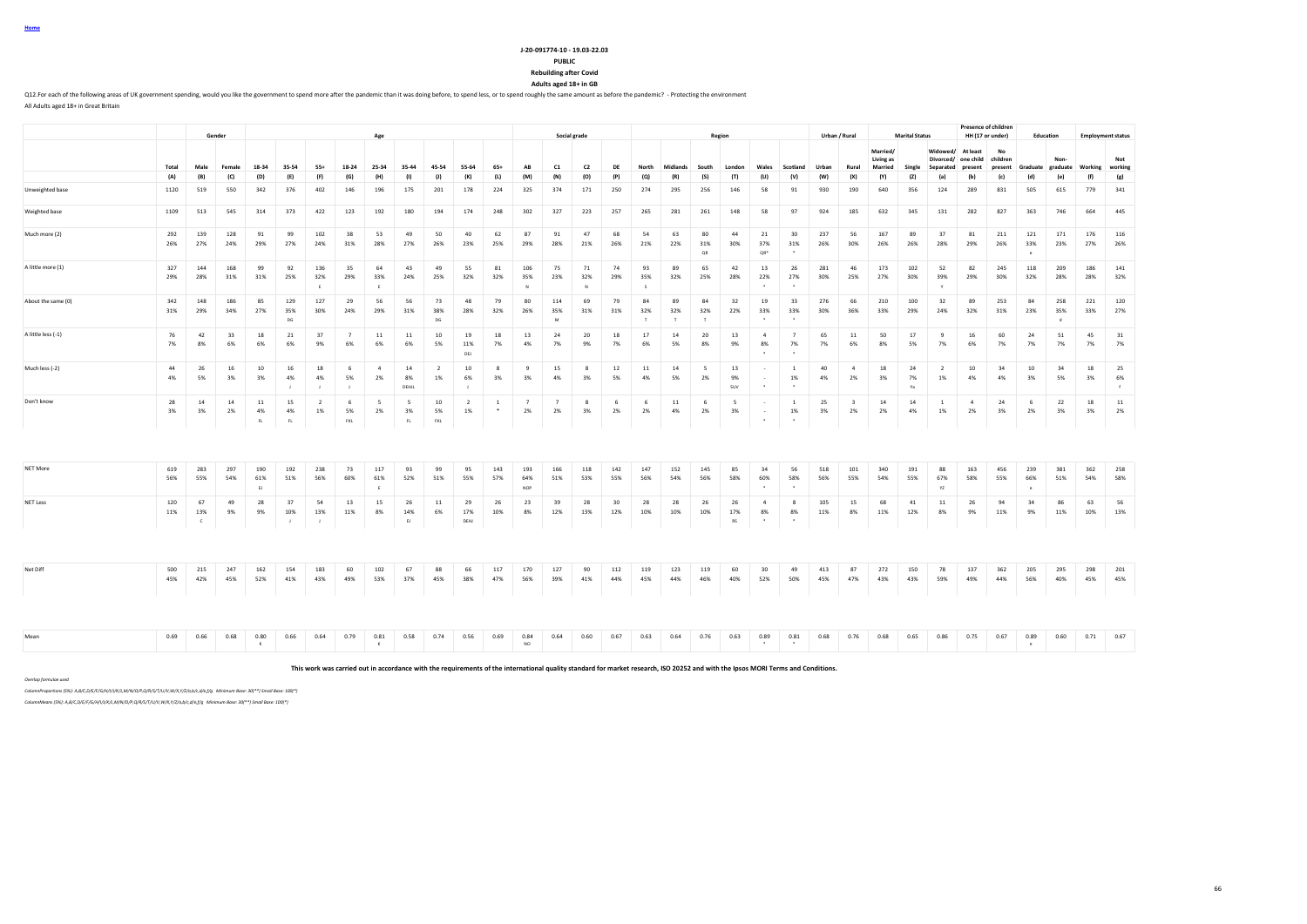| J-20-091774-10 - 19.03-22.03  |
|-------------------------------|
| <b>PUBLIC</b>                 |
| <b>Rebuilding after Covid</b> |

**Adults aged 18+ in GB**

Q12.For each of the following areas of UK government spending, would you like the government to spend more after the pandemic than it was doing before, to spend less, or to spend roughly the same amount as before the pande

All Adults aged 18+ in Great Britain

|                    |            |                          | <b>General Election 2019 Vote</b> | Referendum 2016<br>vote   |                |                      |                  |  |
|--------------------|------------|--------------------------|-----------------------------------|---------------------------|----------------|----------------------|------------------|--|
|                    | Total      | Conservati<br>ve         | Labour                            | Other                     | Remain         | Leave                |                  |  |
|                    | (A)        | (B)                      | (C)                               | s<br>(D)                  | (E)            | (F)                  | (G)              |  |
| Unweighted base    | 1120       | 354                      | 303                               | 86                        | 171            | 459                  | 410              |  |
| Weighted base      | 1109       | 364                      | 280                               | 77                        | 175            | 413                  | 437              |  |
| Much more (2)      | 292<br>26% | 51<br>14%                | 101<br>36%<br>B                   | 29<br>37%<br>$B^*$        | 55<br>32%<br>B | 146<br>35%<br>G      | 81<br>18%        |  |
| A little more (1)  | 327<br>29% | 107<br>29%               | 94<br>34%                         | 17<br>22%<br>٠            | 47<br>27%      | 128<br>31%           | 129<br>30%       |  |
| About the same (0) | 342<br>31% | 151<br>41%<br>CDE        | 59<br>21%                         | 21<br>28%<br>٠            | 46<br>26%      | 99<br>24%            | 159<br>36%<br>F. |  |
| A little less (-1) | 76<br>7%   | 34<br>9%<br>$\mathbf{c}$ | 12<br>4%                          | 6<br>7%<br>٠              | 10<br>6%       | 25<br>6%             | 34<br>8%         |  |
| Much less (-2)     | 44<br>4%   | 16<br>4%                 | 8<br>3%                           | $\overline{2}$<br>2%<br>٠ | 13<br>7%<br>ċ  | $\overline{7}$<br>2% | 29<br>7%<br>F    |  |
| Don't know         | 28<br>3%   | 5<br>1%                  | 6<br>2%                           | 3<br>4%<br>٠              | 4<br>2%        | 9<br>2%              | 6<br>1%          |  |

| 50<br>19<br><b>NET Less</b><br>120 |                                |          |                |
|------------------------------------|--------------------------------|----------|----------------|
| 11%<br>7%<br>14%<br>ċ              | 23<br>7<br>9%<br>13%<br>٠<br>c | 32<br>8% | 63<br>14%<br>F |

| 45%<br>30%<br>63%<br>50%<br>46%<br>59% | Net Diff | 500 | 108 | 176 | 39 | 80 | 242 | 147<br>34% |
|----------------------------------------|----------|-----|-----|-----|----|----|-----|------------|
|----------------------------------------|----------|-----|-----|-----|----|----|-----|------------|

|  | 0.69 | 0.40<br>$\cdots$ | 0.98<br>$-1$<br>BE | 0.89<br>$B^*$ | 0.72<br>u., . | n o.<br>ບ.ວາ | 0.46 |
|--|------|------------------|--------------------|---------------|---------------|--------------|------|
|--|------|------------------|--------------------|---------------|---------------|--------------|------|

### **This work was carried out in accordance with the requirements of the international quality standard for market research, ISO 20252 and with the Ipsos MORI Terms and Conditions.**

*Overlap formulae used*

*ColumnProportions (5%): A,B/C/D/E,F/G Minimum Base: 30(\*\*) Small Base: 100(\*)*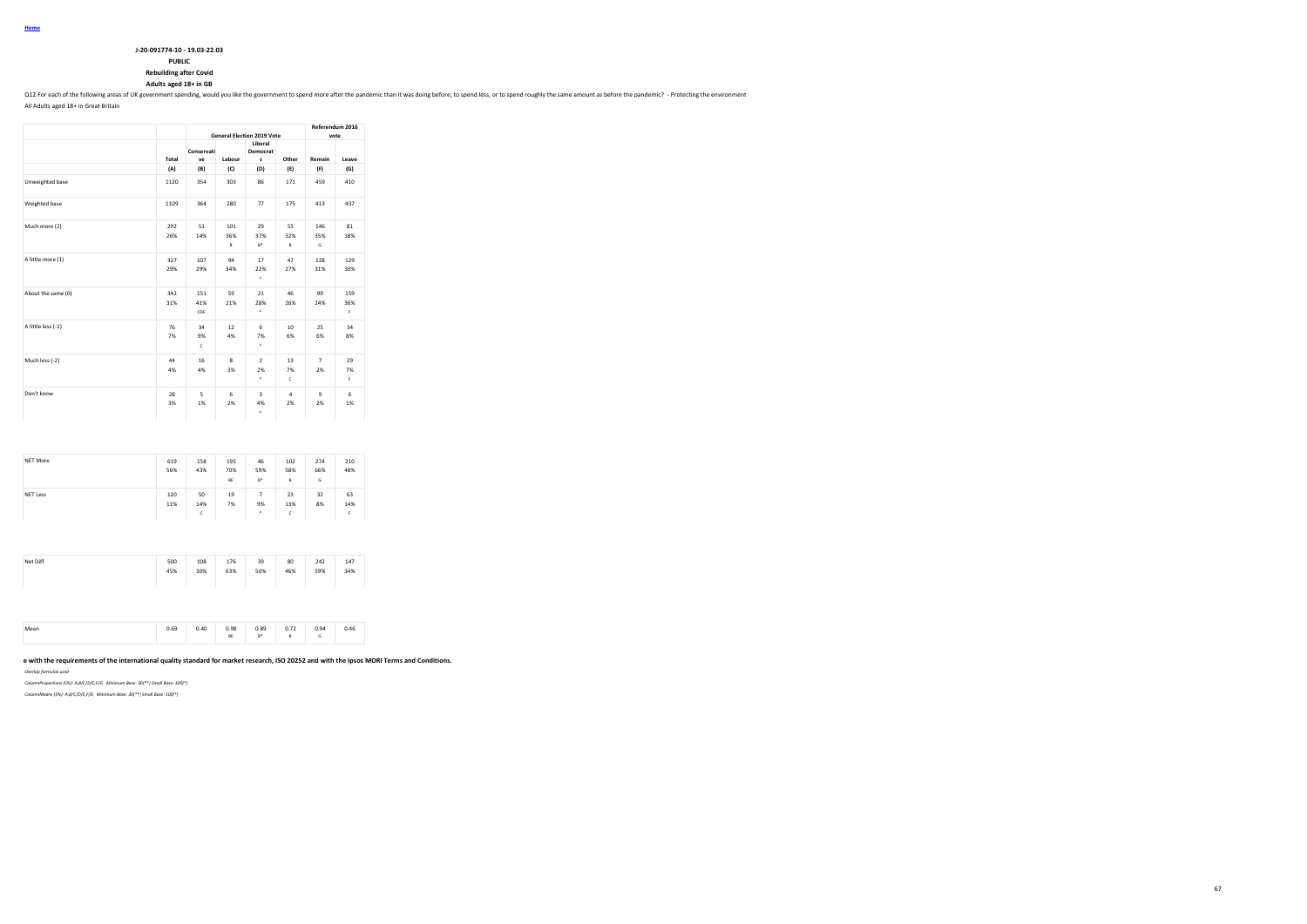### **J-20-091774-10 - 19.03-22.03**

**PUBLIC Rebuilding after Covid**

**Adults aged 18+ in GB**

Q12. For each of the following areas of UK government spending, would you like the government to spend more after the pandemic than it was doing before, to spend less, or to spend roughly the same amount as before the pand All Adults aged 18+ in Great Britain

**Gender Age Social grade Region Urban / Rural Marital Status Presence of children**<br>**HH (17 or under) HH (17 or under) Education Employment status** Total Male Female 18-34 35-54 55+ 18-24 25-34 35-44 45-54 55-64 65+ AB C1 C2 DE North Midlands South London Wales Scotland Urban Rural **Married/ Living as Married Single Widowed/ At least Divorced/ one child Separated present No children present Graduate Nongraduate Working Not working** (A) (B) (C) (D) (E) (F) (G) (H) (I) (J) (K) (L) (M) (N) (O) (P) (Q) (R) (S) (T) (U) (V) (W) (X) (Y) (Z) (a) (b) (c) (d) (e) (f) (g) Unweighted base 1120 519 550 342 376 402 146 196 175 201 178 224 325 374 171 250 274 295 256 146 58 91 930 190 640 356 124 289 831 505 615 779 341 Weighted base 1109 513 545 314 373 422 123 192 180 194 174 248 302 327 223 257 265 281 261 148 58 97 924 185 632 345 131 282 827 363 746 664 445 Much more (2) 128 60 59 42 45 41 14 29 18 27 17 24 40 42 12 34 35 24 29 23 4 13 107 21 70 43 15 28 100 56 72 79 49 12% 12% 11% 13% 12% 10% 11% 15% 10% 14% 10% 10% 13% 13% 6% 13% 13% 9% 11% 16% 7% 13% 12% 11% 11% 12% 11% 10% 12% 15% 10% 12% 11% O O O R \* \* e A little more (1) 288 134 138 72 80 136 33 39 44 36 58 78 74 89 62 64 78 66 60 31 25 28 245 43 155 91 42 68 220 106 182 171 117 26% 26% 25% 23% 22% 32% 27% 21% 25% 19% 33% 32% 24% 27% 28% 25% 29% 24% 23% 21% 43% 29% 27% 23% 25% 26% 32% 24% 27% 29% 24% 26% 26% DEHJ DEHJ DEHJ DEHJ DEHJ DEHJ DEHJ NOT DEHJ MEST " About the same (0) 510 229 262 126 175 209 43 83 78 97 83 125 136 148 106 120 119 144 129 55 26 38 415 94 312 136 62 130 380 145 365 313 197 46% 45% 48% 40% 47% 49% 35% 43% 43% 50% 48% 50% 45% 45% 47% 47% 45% 51% 49% 37% 45% 39% 45% 51% 49% 39% 47% 46% 46% 40% 49% 47% 44% G DG DG G DG T T \* \* Z d A little less (-1) 100 50 47 43 36 21 19 23 20 16 9 12 32 31 19 18 14 25 27 26 - 8 89 11 50 43 7 34 66 32 68 58 42 9% 10% 9% 14% 10% 5% 16% 12% 11% 8% 5% 5% 11% 9% 9% 7% 5% 9% 10% 18% - 8% 10% 6% 8% 12% 5% 12% 8% 9% 9% 9% 9% FKL F FJKL FKL FL U QU QRU \* U\* Ya Much less (-2) 37 19 15 12 14 11 5 7 9 5 5 6 9 8 10 9 12 6 9 4 2 5 31 6 22 11 4 9 28 10 27 19 18 3% 4% 3% 4% 4% 3% 4% 3% 5% 3% 3% 3% 3% 3% 5% 4% 4% 2% 3% 2% 3% 5% 3% 3% 4% 3% 3% 3% 3% 3% 4% 3% 4% \* \* 0 on't know 47 21 25 20 22 4 9 11 10 12 2 3 12 10 13 12 8 16 7 10 2 6 37 10 22 2 2 2 13 34 14 32 23 23 4% 4% 5% 6% 6% 1% 7% 6% 6% 6% 1% 1% 4% 3% 6% 4% 3% 6% 2% 7% 3% 6% 4% 5% 4% 6% 2% 5% 4% 4% 4% 4% 5% FKL FKL FKL FKL FKL FKL \* \* NET More 416 194 197 114 126 176 46 68 63 63 75 102 113 130 75 98 113 91 89 54 29 41 352 64 225 134 57 96 320 162 254 251 166 38% 38% 36% 36% 34% 42% 38% 35% 35% 33% 43% 41% 38% 40% 33% 38% 43% 32% 34% 36% 49% 42% 38% 35% 36% 39% 43% 34% 39% 45% 34% 38% 37% EJ E RS\* \* eT RS\* \* eT RS\* \* eT RS\* \* eT RS\* \* eT RS\* \* eT RS\* eT RS\* eT RS\* eT RS\* eT RS\* eT RS\* eT RS\* eT RS NET Less 137 69 62 54 50 32 24 30 29 21 14 19 41 39 29 27 26 30 36 30 2 13 120 17 72 54 11 43 94 42 95 77 59 12% 13% 11% 17% 13% 8% 20% 16% 16% 11% 8% 7% 14% 12% 13% 11% 10% 11% 14% 20% 3% 13% 13% 9% 11% 16% 8% 15% 11% 12% 13% 12% 13% FKL FL FXL FKL FKL FKL I DI QRU \* U\* Net Diff 280 126 135 60 75 144 22 38 34 42 61 83 73 91 45 71 87 60 53 24 27 28 232 47 153 80 46 53 226 120 159 173 106 25% 24% 25% 19% 20% 34% 18% 20% 19% 22% 35% 34% 24% 28% 20% 27% 33% 22% 20% 16% 47% 29% 25% 26% 24% 23% 35% 19% 27% 33% 21% 26% 24% Mean 10.35 0.34 0.34 0.34 0.31 0.30 0.42 0.27 0.33 0.26 0.35 0.43 0.41 0.36 0.39 0.43 0.30 0.43 0.32 0.39 0.32 0.36 0.39 0.35 0.45 0.29 0.36 0.39 0.48 0.29 0.36 0.33 0.45 0.27 0.38 0.48 0.29 0.36 \* \* e

**This work was carried out in accordance with the requirements of the international quality standard for market research, ISO 20252 and with the Ipsos MORI Terms and Conditions.**

*Overlap formulae used*

*ColumnProportions (5%): A,B/C,D/E/F/G/H/I/J/K/L,M/N/O/P,Q/R/S/T/U/V,W/X,Y/Z/a,b/c,d/e,f/g Minimum Base: 30(\*\*) Small Base: 100(\*)*

*ColumnMeans (5%): A,B/C,D/E/F/G/H/I/J/K/L,M/N/O/P,Q/R/S/T/U/V,W/X,Y/Z/a,b/c,d/e,f/g Minimum Base: 30(\*\*) Small Base: 100(\*)*

68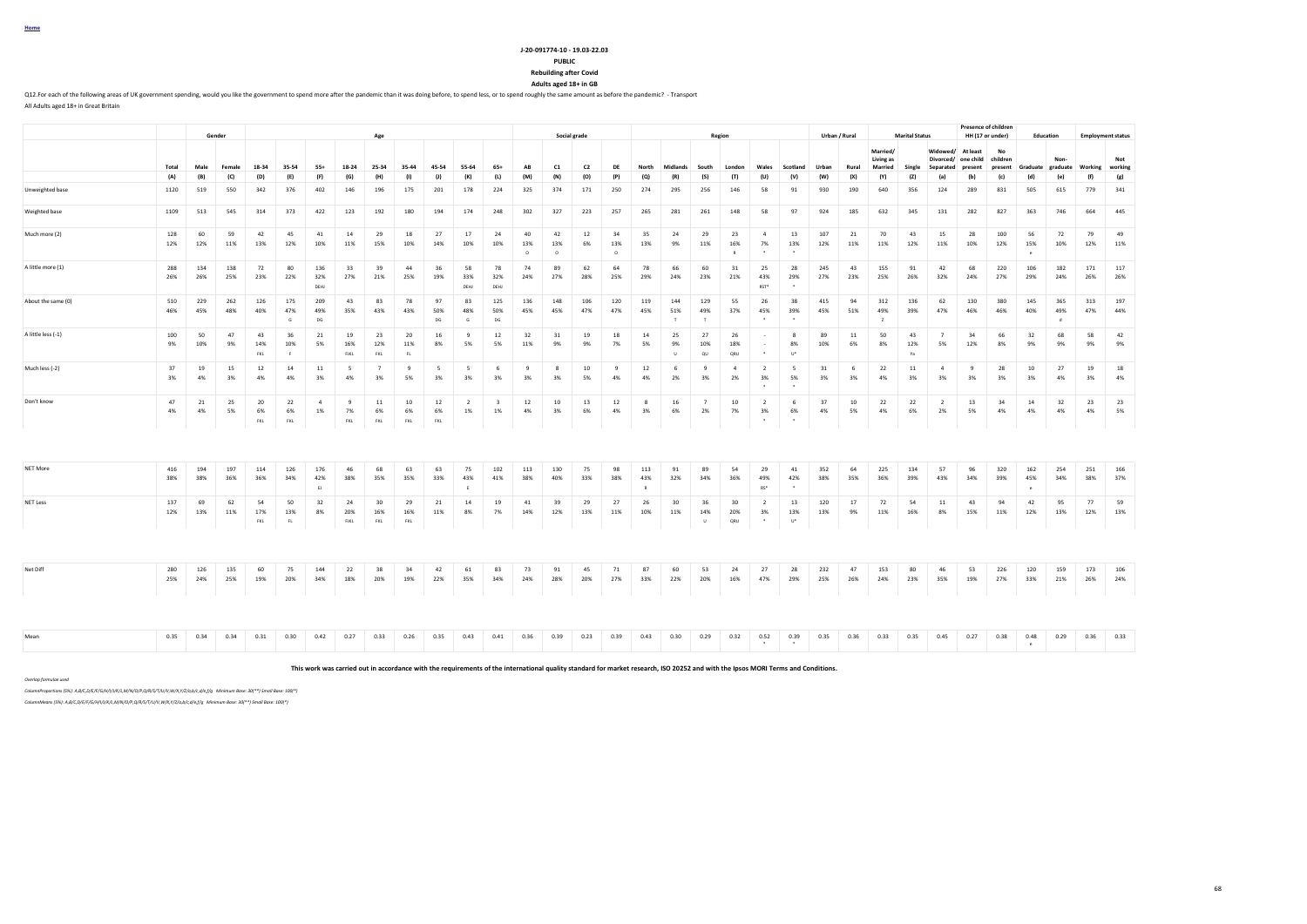| J-20-091774-10 - 19.03-22.03 |
|------------------------------|
| <b>PUBLIC</b>                |

**PUBLIC Rebuilding after Covid**

**Adults aged 18+ in GB**

Q12. For each of the following areas of UK government spending, would you like the government to spend more after the pandemic than it was doing before, to spend less, or to spend roughly the same amount as before the pand

All Adults aged 18+ in Great Britain

|                    |            |                      |                    | <b>General Election 2019 Vote</b> |                    | Referendum 2016<br>vote |                       |
|--------------------|------------|----------------------|--------------------|-----------------------------------|--------------------|-------------------------|-----------------------|
|                    | Total      | Conservati<br>ve     | Labour             | Liberal<br>Democrat<br>s          | Other              | Remain                  | Leave                 |
|                    | (A)        | (B)                  | (C)                | (D)                               | (E)                | (F)                     | (G)                   |
| Unweighted base    | 1120       | 354                  | 303                | 86                                | 171                | 459                     | 410                   |
| Weighted base      | 1109       | 364                  | 280                | 77                                | 175                | 413                     | 437                   |
| Much more (2)      | 128<br>12% | 34<br>9%             | 43<br>15%<br>B     | 10<br>12%<br>٠                    | 23<br>13%          | 62<br>15%<br>G          | 39<br>9%              |
| A little more (1)  | 288<br>26% | 97<br>27%            | 80<br>29%          | 21<br>28%<br>٠                    | 42<br>24%          | 127<br>31%              | 107<br>24%            |
| About the same (0) | 510<br>46% | 193<br>53%<br>CE     | 111<br>40%         | 31<br>41%<br>٠                    | 69<br>39%          | 159<br>38%              | 234<br>54%<br>F.      |
| A little less (-1) | 100<br>9%  | 24<br>7%             | 28<br>10%          | 9<br>11%<br>٠                     | 20<br>11%          | 39<br>9%                | 30<br>7%              |
| Much less (-2)     | 37<br>3%   | $\mathbf{Q}$<br>2%   | $\mathbf{Q}$<br>3% | $\overline{2}$<br>3%<br>٠         | 12<br>7%<br>B      | 11<br>3%                | 17<br>4%              |
| Don't know         | 47<br>4%   | $\overline{7}$<br>2% | $\mathbf{Q}$<br>3% | $\Delta$<br>5%<br>٠               | $\mathbf{Q}$<br>5% | 14<br>3%                | 10 <sup>1</sup><br>2% |

| NET More        | 416<br>38% | 131<br>36% | 123<br>44% | 31<br>40%<br>٠ | 65<br>37%      | 190<br>46%<br>G | 146<br>33% |
|-----------------|------------|------------|------------|----------------|----------------|-----------------|------------|
| <b>NET Less</b> | 137<br>12% | 33<br>9%   | 38<br>13%  | 11<br>14%<br>٠ | 32<br>18%<br>B | 50<br>12%       | 47<br>11%  |

| Net Diff | 280<br>25% | 99<br>27% | 85<br>30% | 20<br>26% | 33<br>19% | 139<br>34% | 98<br>23% |
|----------|------------|-----------|-----------|-----------|-----------|------------|-----------|
|          |            |           |           |           |           |            |           |

|  | $\sim$ $\sim$<br><b>U.JJ</b> | n 35<br>,,,,<br>. | AA<br>$\sim$ | n 38<br>$\cdots$ | 0.26<br>u.cu<br>$\sim$ $\sim$ | 0.48 | 0.28 |
|--|------------------------------|-------------------|--------------|------------------|-------------------------------|------|------|
|--|------------------------------|-------------------|--------------|------------------|-------------------------------|------|------|

### e with the requirements of the international quality standard for market research, ISO 20252 and with the Ipsos MORI Terms and Conditions.

*Overlap formulae used*

*ColumnProportions (5%): A,B/C/D/E,F/G Minimum Base: 30(\*\*) Small Base: 100(\*)*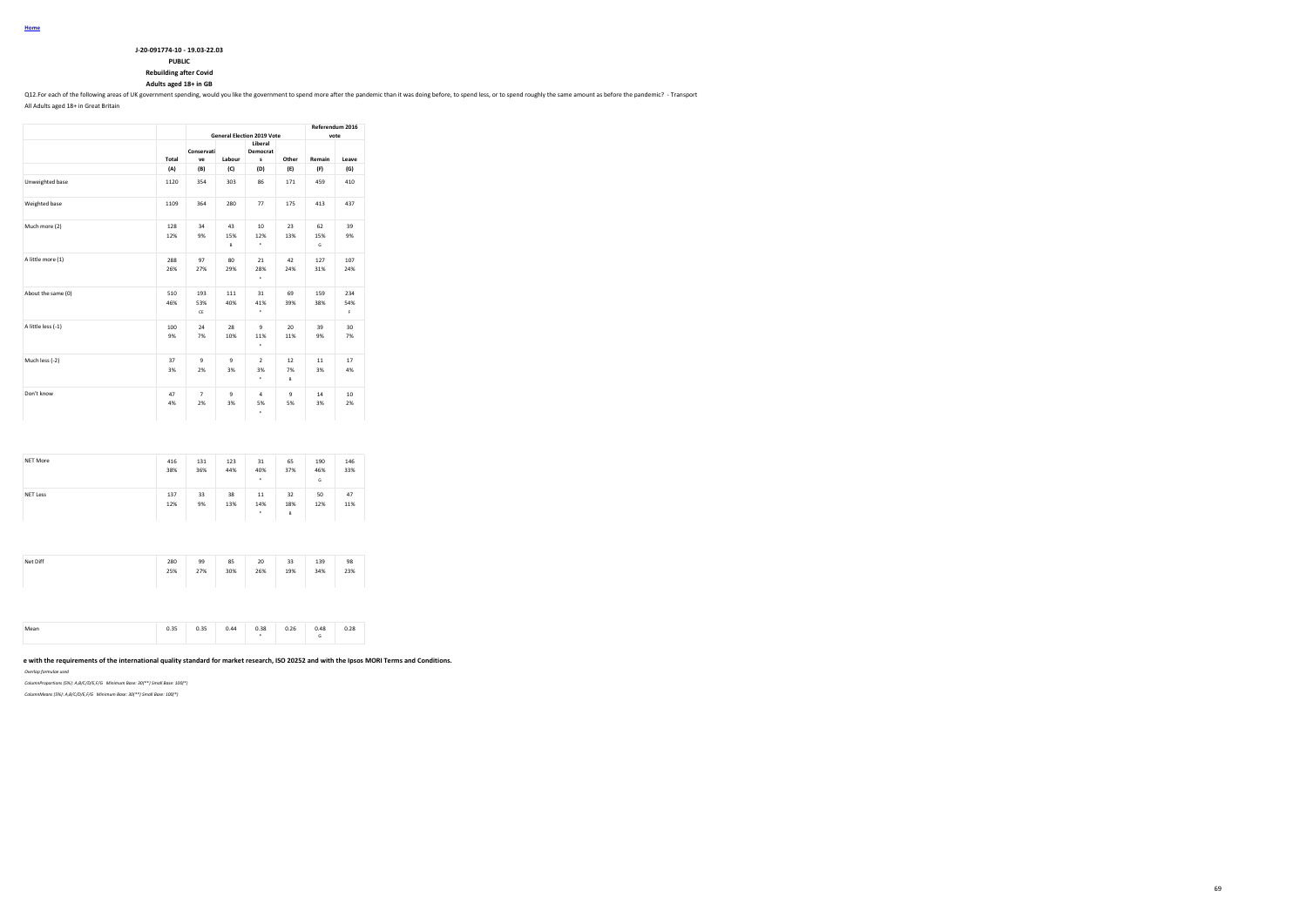| -18.<br>ı. |
|------------|
|------------|

**Rebuilding after Covid**

**Adults aged 18+ in GB**

Q12.For each of the following areas of UK government spending, would you like the government to spend more after the pandemic than it was doing before, to spend less, or to spend roughly the same amount as before the pande All Adults aged 18+ in Great Britain

|                    |                  |                  | Gender           |                     |                   |                               |                       | Age                 |                  |                      |                      |                      |                    |                  | Social grade                |                 |                      |                  |                           | Region          |                                         |                                        |                  | Urban / Rural        |                            | <b>Marital Status</b>       |                      |                                          | <b>Presence of children</b><br>HH (17 or under) |                          | Education                 |                  | <b>Employment status</b> |
|--------------------|------------------|------------------|------------------|---------------------|-------------------|-------------------------------|-----------------------|---------------------|------------------|----------------------|----------------------|----------------------|--------------------|------------------|-----------------------------|-----------------|----------------------|------------------|---------------------------|-----------------|-----------------------------------------|----------------------------------------|------------------|----------------------|----------------------------|-----------------------------|----------------------|------------------------------------------|-------------------------------------------------|--------------------------|---------------------------|------------------|--------------------------|
|                    |                  |                  |                  |                     |                   |                               |                       |                     |                  |                      |                      |                      |                    |                  |                             |                 |                      |                  |                           |                 |                                         |                                        |                  |                      | Married/<br>Living as      |                             | Widowed/             | At least<br>Divorced/ one child children | No                                              |                          | Non-                      |                  | Not                      |
|                    | Total<br>(A)     | Male<br>(B)      | Female<br>(C)    | 18-34<br>(D)        | 35-54<br>(E)      | $55+$<br>(F)                  | 18-24<br>(G)          | 25-34<br>(H)        | 35-44<br>(1)     | 45-54<br>(1)         | 55-64<br>(K)         | $65+$<br>(L)         | AB<br>(M)          | C1<br>(N)        | C <sub>2</sub><br>(O)       | DE<br>(P)       | North<br>(Q)         | Midlands<br>(R)  | South<br>(S)              | London<br>(T)   | Wales<br>(U)                            | Scotland<br>(V)                        | Urban<br>(W)     | Rural<br>(X)         | <b>Married</b><br>(Y)      | Single<br>(Z)               | Separated<br>(a)     | present<br>(b)                           | present<br>(c)                                  | Graduate graduate<br>(d) | (e)                       | Working<br>(f)   | working<br>(g)           |
| Unweighted base    | 1120             | 519              | 550              | 342                 | 376               | 402                           | 146                   | 196                 | 175              | 201                  | 178                  | 224                  | 325                | 374              | 171                         | 250             | 274                  | 295              | 256                       | 146             | 58                                      | 91                                     | 930              | 190                  | 640                        | 356                         | 124                  | 289                                      | 831                                             | 505                      | 615                       | 779              | 341                      |
| Weighted base      | 1109             | 513              | 545              | 314                 | 373               | 422                           | 123                   | 192                 | 180              | 194                  | 174                  | 248                  | 302                | 327              | 223                         | 257             | 265                  | 281              | 261                       | 148             | 58                                      | 97                                     | 924              | 185                  | 632                        | 345                         | 131                  | 282                                      | 827                                             | 363                      | 746                       | 664              | 445                      |
| Much more (2)      | 57<br>5%         | 20<br>4%         | 29<br>5%         | 32<br>10%<br>EFHJKL | 16<br>4%          | 9<br>2%                       | 19<br>16%<br>DEFHIJKL | 13<br>7%<br>FL.     | -9<br>5%         | $\overline{7}$<br>4% | -5<br>3%             | $\overline{4}$<br>2% | 19<br>6%           | 14<br>4%         | 8<br>4%                     | 16<br>6%        | 15<br>6%             | 9<br>3%          | 9<br>3%                   | 15<br>10%<br>RS | $\overline{\mathbf{3}}$<br>5%<br>$\sim$ | $\overline{7}$<br>7%<br>$\overline{a}$ | 52<br>6%         | - 5<br>3%            | 25<br>4%                   | 29<br>8%<br>$\mathbf{v}$    | $\overline{a}$<br>3% | 24<br>9%<br>$\epsilon$                   | 33<br>4%                                        | 23<br>6%                 | 35<br>5%                  | 31<br>5%         | 26<br>6%                 |
| A little more (1)  | 117<br>11%       | 60<br>12%        | 51<br>9%         | 59<br>19%<br>EFIJKL | 34<br>9%          | 24<br>6%                      | 24<br>19%<br>EFUKL    | 35<br>18%<br>EFIJKL | 18<br>10%        | 17<br>9%             | 12<br>7%             | 13<br>5%             | 41<br>14%          | 32<br>10%        | 21<br>9%                    | 22<br>9%        | 27<br>10%            | 19<br>7%         | 34<br>13%                 | 17<br>12%       | 6<br>10%                                | 14<br>14%<br>$R^*$                     | 100<br>11%       | 17<br>9%             | 70<br>11%                  | 41<br>12%<br>$\overline{a}$ | 6<br>5%              | 43<br>15%<br>$\epsilon$                  | 74<br>9%                                        | 52<br>14%<br>$\epsilon$  | 65<br>9%                  | 79<br>12%        | 38<br>8%                 |
| About the same (0) | 302<br>27%       | 139<br>27%       | 143<br>26%       | 101<br>32%<br>FKL   | 111<br>30%<br>FKL | 89<br>21%                     | 42<br>35%<br>FKL      | 59<br>31%<br>FL     | 60<br>33%<br>FKL | 51<br>27%            | 37<br>21%            | 52<br>21%            | 88<br>29%          | 91<br>28%        | 52<br>23%                   | 70<br>27%       | 69<br>26%            | 83<br>30%        | 58<br>22%                 | 44<br>30%       | 17<br>29%                               | 30<br>31%                              | 245<br>26%       | 57<br>31%            | 174<br>28%                 | 92<br>27%                   | 35<br>27%            | 91<br>32%<br>$\epsilon$                  | 211<br>25%                                      | 134<br>37%<br>$\epsilon$ | 168<br>23%                | 192<br>29%       | 110<br>25%               |
| A little less (-1) | 247<br>22%       | 106<br>21%       | 135<br>25%       | 62<br>20%<br>G      | 71<br>19%<br>G    | 114<br>27%<br>DEGI            | 14<br>11%             | 48<br>25%<br>DG     | 29<br>16%        | 42<br>22%<br>G       | 40<br>23%<br>G       | 74<br>30%<br>DEGI    | 59<br>19%          | 76<br>23%        | 55<br>25%                   | 57<br>22%       | 63<br>24%            | 62<br>22%        | 69<br>27%<br>TV.          | 24<br>16%       | 16<br>27%                               | 14<br>14%                              | 206<br>22%       | 41<br>22%            | 129<br>20%                 | 71<br>21%                   | 47<br>36%<br>YZ      | 56<br>20%                                | 191<br>23%                                      | 61<br>17%                | 186<br>25%<br>-d          | 157<br>24%       | 90<br>20%                |
| Much less (-2)     | 339<br>31%       | 172<br>34%       | 157<br>29%       | 37<br>12%           | 120<br>32%<br>DGH | 182<br>43%<br>DEGHIJ          | 13<br>10%             | 25<br>13%           | 55<br>31%<br>DGH | 65<br>33%<br>DGH     | 80<br>46%<br>DEGHIJ  | 103<br>41%<br>DEGHI  | 85<br>28%          | 103<br>31%       | 79<br>35%                   | 73<br>28%       | 80<br>30%            | 95<br>34%        | 84<br>32%                 | 38<br>26%       | 15<br>27%                               | 28<br>29%                              | 281<br>30%       | 58<br>31%            | 212<br>34%<br>$\mathbf{z}$ | 89<br>26%                   | 38<br>29%            | 59<br>21%                                | 280<br>34%<br>b                                 | 84<br>23%                | 255<br>34%<br>$\mathbf d$ | 182<br>27%       | 157<br>35%<br>f          |
| Don't know         | 47<br>4%         | 15<br>3%         | 31<br>6%<br>в    | 24<br>8%<br>FKL     | 20<br>5%<br>FKL   | $\overline{\mathbf{3}}$<br>1% | 11<br>9%<br>FKL       | 13<br>7%<br>FKL     | -8<br>5%<br>FKL  | 12<br>6%<br>FKL      | <sup>1</sup>         | -2<br>1%             | 11<br>4%           | 10<br>3%         | -8<br>3%                    | 18<br>7%<br>N   | 11<br>4%             | 13<br>5%         | $\overline{7}$<br>3%      | -9<br>6%        | <sup>1</sup><br>2%                      | - 5<br>5%                              | 40<br>4%         | $\overline{7}$<br>4% | 23<br>4%                   | 23<br>7%<br>Ya              | <sup>1</sup><br>1%   | 10<br>4%                                 | 37<br>4%                                        | 10<br>3%                 | 37<br>5%                  | 23<br>3%         | 24<br>5%                 |
|                    |                  |                  |                  |                     |                   |                               |                       |                     |                  |                      |                      |                      |                    |                  |                             |                 |                      |                  |                           |                 |                                         |                                        |                  |                      |                            |                             |                      |                                          |                                                 |                          |                           |                  |                          |
| NET More           | 174<br>16%       | 80<br>16%        | 80<br>15%        | 90<br>29%<br>EFIJKL | 51<br>14%<br>FL.  | 33<br>8%                      | 43<br>35%<br>DEFIJKL  | 48<br>25%<br>EFIJKL | 27<br>15%<br>FL  | 24<br>12%            | 17<br>10%            | 17<br>7%             | 60<br>20%          | 46<br>14%        | 29<br>13%                   | 39<br>15%       | 42<br>16%            | 28<br>10%        | 43<br>16%<br>$\mathbb{R}$ | 32<br>22%<br>R  | $\mathbf{q}$<br>15%                     | 21<br>21%<br>$R^*$                     | 152<br>16%       | 22<br>12%            | 94<br>15%                  | 70<br>20%<br>$\overline{a}$ | 10<br>8%             | 67<br>24%<br>$\epsilon$                  | 107<br>13%                                      | 74<br>20%<br>$\epsilon$  | 100<br>13%                | 110<br>17%       | 64<br>14%                |
| <b>NET Less</b>    | 586<br>53%       | 278<br>54%       | 292<br>54%       | 99<br>31%<br>G      | 191<br>51%<br>DGH | 296<br>70%<br>DEGHIJ          | 26<br>21%             | 73<br>38%<br>DG     | 85<br>47%<br>DG  | 107<br>55%<br>DGH    | 120<br>69%<br>DEGHIJ | 177<br>71%<br>DEGHIJ | 144<br>48%         | 179<br>55%       | 134<br>60%<br>${\mathsf M}$ | 130<br>50%      | 143<br>54%<br>$\top$ | 156<br>56%<br>TV | 153<br>59%<br>TV          | 62<br>42%       | 31<br>54%                               | 42<br>43%                              | 488<br>53%       | 99<br>53%            | 341<br>54%<br>$\mathbb{Z}$ | 160<br>46%                  | 85<br>65%<br>YZ      | 115<br>41%                               | 472<br>57%<br>$\mathbf{b}$                      | 145<br>40%               | 442<br>59%<br>d           | 339<br>51%       | 247<br>55%               |
|                    |                  |                  |                  |                     |                   |                               |                       |                     |                  |                      |                      |                      |                    |                  |                             |                 |                      |                  |                           |                 |                                         |                                        |                  |                      |                            |                             |                      |                                          |                                                 |                          |                           |                  |                          |
| Net Diff           | $-412$<br>$-37%$ | $-198$<br>$-39%$ | $-212$<br>$-39%$ | $-8$<br>$-3%$       | $-140$<br>$-38%$  | $-263$<br>$-62%$              | 17<br>14%             | $-25$<br>$-13%$     | $-58$<br>$-32%$  | $-83$<br>$-43%$      | $-103$<br>$-59%$     | $-160$<br>$-64%$     | $-84$<br>$-28%$    | $-133$<br>$-41%$ | $-104$<br>$-47%$            | $-91$<br>$-35%$ | $-101$<br>$-38%$     | $-128$<br>$-46%$ | $-110$<br>$-42%$          | $-29$<br>$-20%$ | $-22$<br>$-39%$                         | $-21$<br>$-21%$                        | $-336$<br>$-36%$ | $-76$<br>$-41%$      | $-246$<br>$-39%$           | $-91$<br>$-26%$             | $-75$<br>$-57%$      | $-48$<br>$-17%$                          | $-364$<br>$-44%$                                | $-70$<br>$-19%$          | $-342$<br>$-46%$          | $-229$<br>$-35%$ | $-183$<br>$-41%$         |
|                    |                  |                  |                  |                     |                   |                               |                       |                     |                  |                      |                      |                      |                    |                  |                             |                 |                      |                  |                           |                 |                                         |                                        |                  |                      |                            |                             |                      |                                          |                                                 |                          |                           |                  |                          |
| Mean               | $-0.65$          | $-0.70$          | $-0.66$          | $-0.05$<br>EFHIJKL  | $-0.69$<br>FKL    | $-1.04$                       | 0.21<br>DEFHIJKL      | $-0.21$<br>EFIJKL   | $-0.61$<br>FKL   | $-0.77$<br>FKL       | $-1.03$              | $-1.05$              | $-0.51$<br>$\circ$ | $-0.70$          | $-0.81$                     | $-0.62$         | $-0.65$              | $-0.80$          | $-0.73$                   | $-0.38$<br>RS   | $-0.61$<br>$\ddot{\phantom{1}}$         | $-0.46$<br>$R^*$                       | $-0.64$          | $-0.72$              | $-0.71$                    | $-0.47$<br>Ya               | $-0.84$              | $-0.30$<br>$\epsilon$                    | $-0.77$                                         | $-0.37$<br>$\epsilon$    | $-0.79$                   | $-0.59$          | $-0.75$                  |

**This work was carried out in accordance with the requirements of the international quality standard for market research, ISO 20252 and with the Ipsos MORI Terms and Conditions.**

*Overlap formulae used*

*ColumnProportions (5%): A,B/C,D/E/F/G/H/I/J/K/L,M/N/O/P,Q/R/S/T/U/V,W/X,Y/Z/a,b/c,d/e,f/g Minimum Base: 30(\*\*) Small Base: 100(\*)*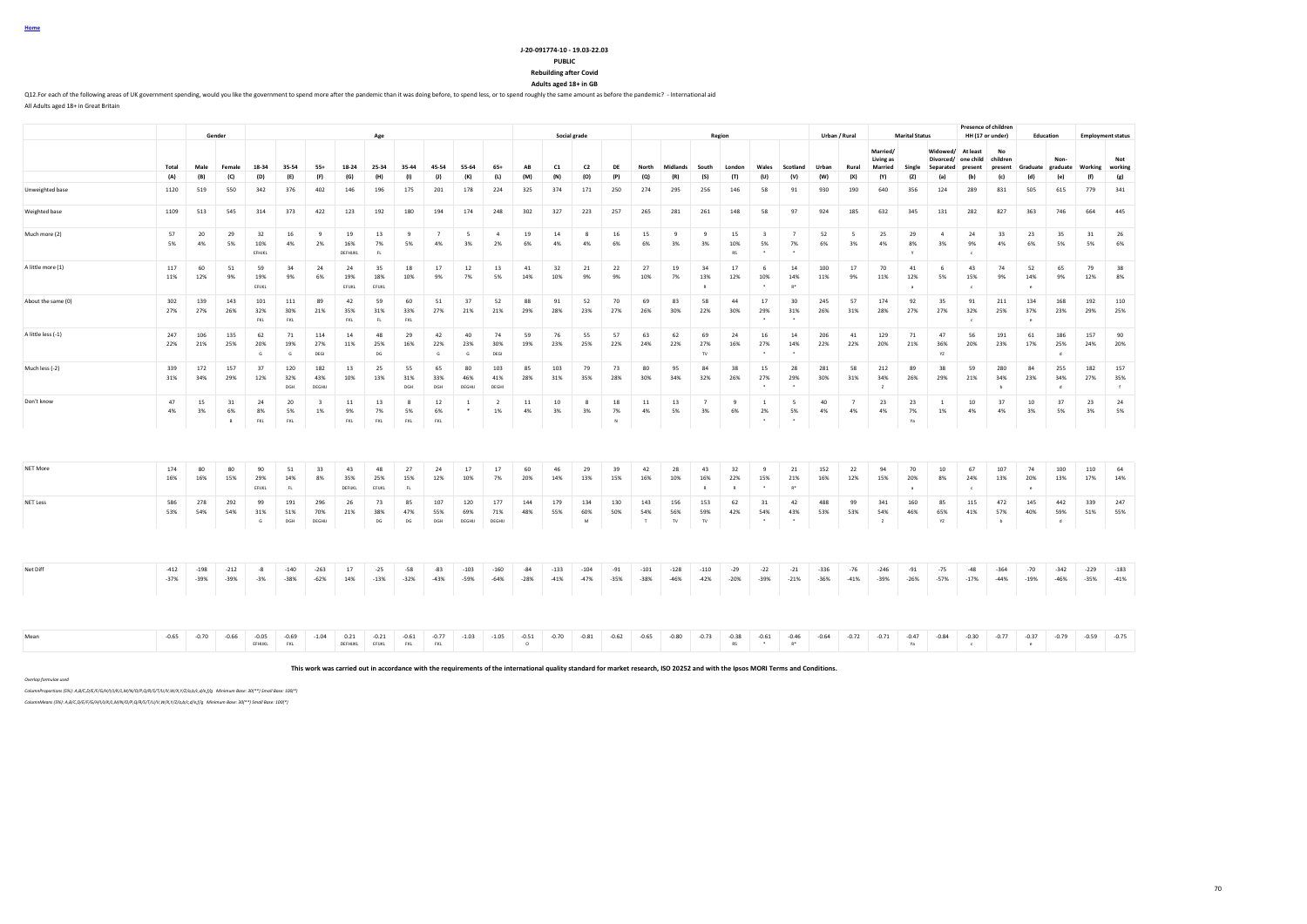| J-20-091774-10 - 19.03-22.03 |
|------------------------------|
| <b>PURLIC</b>                |

#### **PUBLIC Rebuilding after Covid**

**Adults aged 18+ in GB**

Q12.For each of the following areas of UK government spending, would you like the government to spend more after the pandemic than it was doing before, to spend less, or to spend roughly the same amount as before the pande

All Adults aged 18+ in Great Britain

|                    |            | <b>General Election 2019 Vote</b> | Referendum 2016<br>vote |                          |                        |                      |                      |  |
|--------------------|------------|-----------------------------------|-------------------------|--------------------------|------------------------|----------------------|----------------------|--|
|                    | Total      | Conservati<br>ve                  | Labour                  | Liberal<br>Democrat<br>s | Other                  | Remain               | Leave                |  |
|                    | (A)        | (B)                               | (C)                     | (D)                      | (E)                    | (F)                  | (G)                  |  |
| Unweighted base    | 1120       | 354                               | 303                     | 86                       | 171                    | 459                  | 410                  |  |
| Weighted base      | 1109       | 364                               | 280                     | 77                       | 175                    | 413                  | 437                  |  |
| Much more (2)      | 57<br>5%   | 5<br>1%                           | 22<br>8%<br><b>BD</b>   | $\mathbf{1}$<br>1%<br>٠  | 18<br>10%<br><b>BD</b> | 29<br>7%<br>G        | $\overline{7}$<br>2% |  |
| A little more (1)  | 117<br>11% | $\mathbf{Q}$<br>3%                | 48<br>17%<br>B          | 15<br>19%<br>$B^*$       | 25<br>14%<br>B         | 70<br>17%<br>G       | 18<br>4%             |  |
| About the same (0) | 302<br>27% | 70<br>19%                         | 99<br>35%<br>B          | 22<br>29%<br>٠           | 53<br>30%<br>B         | 153<br>37%<br>G      | 73<br>17%            |  |
| A little less (-1) | 247<br>22% | 105<br>29%<br>CE                  | 49<br>18%               | 22<br>28%<br>$CE*$       | 27<br>15%              | 82<br>20%            | 109<br>25%           |  |
| Much less (-2)     | 339<br>31% | 165<br>45%<br>CDE                 | 57<br>20%               | 13<br>17%<br>٠           | 41<br>23%              | 71<br>17%            | 217<br>50%<br>F.     |  |
| Don't know         | 47<br>4%   | $\mathbf{Q}$<br>3%                | 6<br>2%                 | 4<br>6%<br>٠             | 12<br>7%<br>BC         | $\overline{7}$<br>2% | 13<br>3%             |  |

| NET More        | 174<br>16% | 14<br>4%          | 69<br>25%<br>B | 15<br>20%<br>$B^*$ | 42<br>24%<br>$\mathsf{B}$ | 99<br>24%<br>G | 25<br>6%         |
|-----------------|------------|-------------------|----------------|--------------------|---------------------------|----------------|------------------|
| <b>NET Less</b> | 586<br>53% | 271<br>74%<br>CDE | 106<br>38%     | 35<br>45%<br>٠     | 68<br>39%                 | 153<br>37%     | 325<br>75%<br>F. |
|                 |            |                   |                |                    |                           |                |                  |

| Mear<br> | n cr<br>J.b><br>. | $\sim$<br>.<br>$\overline{\phantom{a}}$ | 0.26<br>$-$ | 0.44<br>-0.44<br>n. | $-0.30$<br>- | 0.24<br>$\cdots$ | 20<br>.1.ZU<br>$-$ |
|----------|-------------------|-----------------------------------------|-------------|---------------------|--------------|------------------|--------------------|
|----------|-------------------|-----------------------------------------|-------------|---------------------|--------------|------------------|--------------------|

#### e with the requirements of the international quality standard for market research, ISO 20252 and with the Ipsos MORI Terms and Conditions.

*Overlap formulae used*

*ColumnProportions (5%): A,B/C/D/E,F/G Minimum Base: 30(\*\*) Small Base: 100(\*)*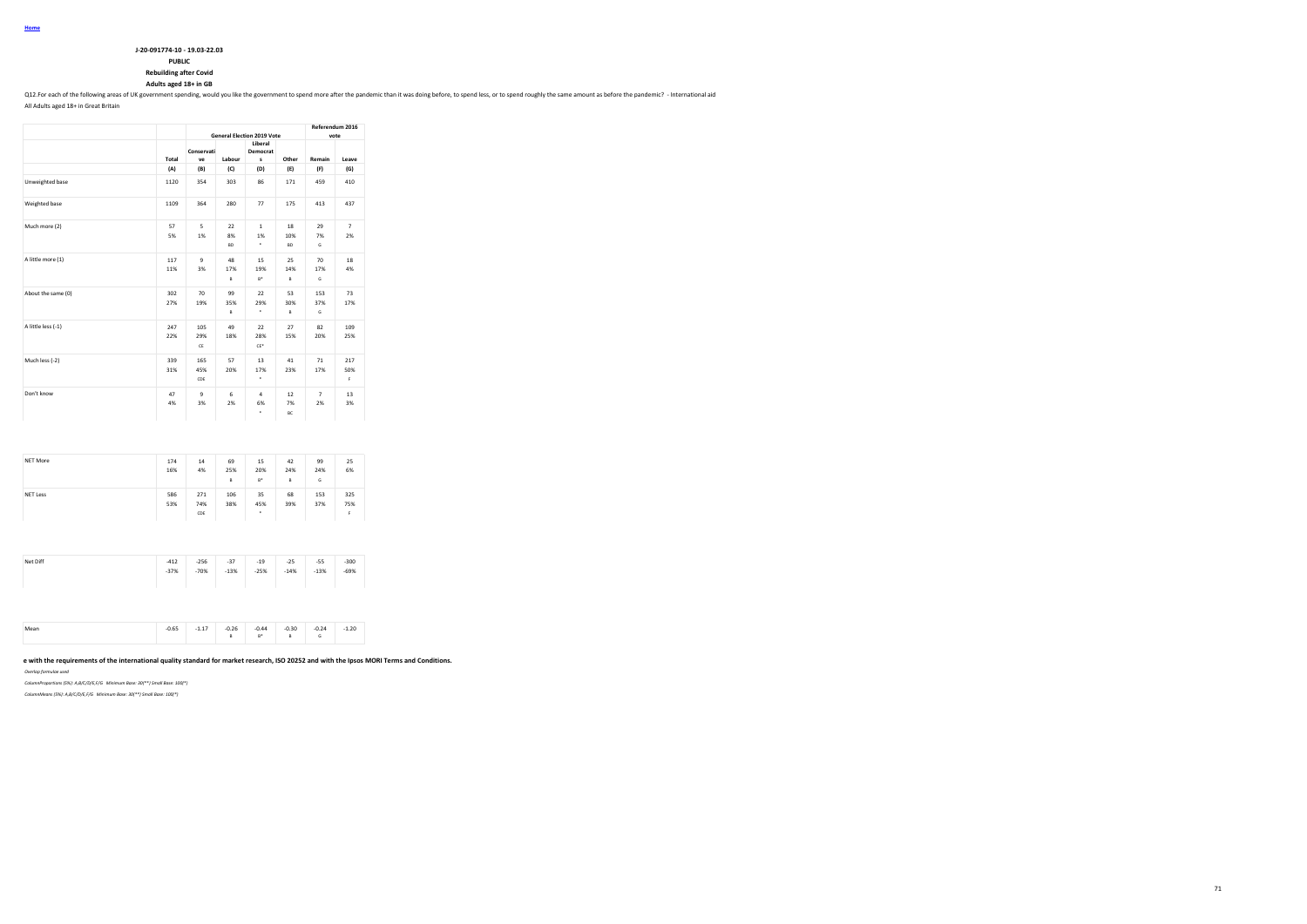# **J-20-091774-10 - 19.03-22.03**

### **PUBLIC**

**Rebuilding after Covid Adults aged 18+ in GB**

Q13.As you may know, the current Covid-19 pandemic has required high levels of government spending. Following the crisis, and when the UK Government expects a lot of emergency spending to come to an end, which of these sta All Adults aged 18+ in Great Britain

|                                                                                                                                                                                                   |            |                          | Gender     |                           |                |                   |                           |                           | Social grade<br>Age       |                  |                |                  |                       |            |                |                  | Region               |                     |                |                        |                                   |                                   |                           | Urban / Rural |                                  | <b>Marital Status</b> |                                              |                         | <b>Presence of children</b><br>HH (17 or under) | Education                  |                           | <b>Employment status</b>   |                |
|---------------------------------------------------------------------------------------------------------------------------------------------------------------------------------------------------|------------|--------------------------|------------|---------------------------|----------------|-------------------|---------------------------|---------------------------|---------------------------|------------------|----------------|------------------|-----------------------|------------|----------------|------------------|----------------------|---------------------|----------------|------------------------|-----------------------------------|-----------------------------------|---------------------------|---------------|----------------------------------|-----------------------|----------------------------------------------|-------------------------|-------------------------------------------------|----------------------------|---------------------------|----------------------------|----------------|
|                                                                                                                                                                                                   | Total      | Male                     | Female     | 18-34                     | 35-54          | $55+$             | 18-24                     | 25-34                     | 35-44                     | 45-54            | 55-64          | $65+$            | AB                    | C1         | C <sub>2</sub> | DF               | North                | Midlands            | South          | London                 | Wales                             | Scotland                          | Urban                     | Rural         | Married/<br>Living as<br>Married | Single                | Widowed/<br>Divorced/S one child<br>enarated | At least<br>present     | No<br>children<br>present                       | Graduate                   | Non-<br>graduate          | Working                    | Not<br>working |
|                                                                                                                                                                                                   | (A)        | (B)                      | (C)        | (D)                       | (E)            | (F)               | (G)                       | (H)                       | (1)                       | (1)              | (K)            | (L)              | (M)                   | (N)        | (O)            | (P)              | (Q)                  | (R)                 | (S)            | (T)                    | (U)                               | (V)                               | (W)                       | (X)           | (Y)                              | (Z)                   | (a)                                          | (b)                     | (c)                                             | (d)                        | (e)                       | (f)                        | (g)            |
| Unweighted base                                                                                                                                                                                   | 1120       | 519                      | 550        | 342                       | 376            | 402               | 146                       | 196                       | 175                       | 201              | 178            | 224              | 325                   | 374        | 171            | 250              | 274                  | 295                 | 256            | 146                    | 58                                | 91                                | 930                       | 190           | 640                              | 356                   | 124                                          | 289                     | 831                                             | 505                        | 615                       | 779                        | 341            |
| Weighted base                                                                                                                                                                                     | 1109       | 513                      | 545        | 314                       | 373            | 422               | 123                       | 192                       | 180                       | 194              | 174            | 248              | 302                   | 327        | 223            | 257              | 265                  | 281                 | 261            | 148                    | 58                                | 97                                | 924                       | 185           | 632                              | 345                   | 131                                          | 282                     | 827                                             | 363                        | 746                       | 664                        | 445            |
| Strongly agree with "I am prepared to pay more<br>taxes myself in order to fund public services"                                                                                                  | 141<br>13% | 74<br>15%<br>$\epsilon$  | 55<br>10%  | 36<br>11%                 | 52<br>14%      | 53<br>13%         | 15<br>13%                 | 20<br>11%                 | 27<br>15%                 | 25<br>13%        | 24<br>14%      | 29<br>12%        | 51<br>17%<br>$\Omega$ | 39<br>12%  | 22<br>10%      | 29<br>11%        | 41<br>16%<br>$\sim$  | 29<br>10%           | 23<br>9%       | 22<br>15%              | 12<br>20%<br>$\leftrightarrow$    | 14<br>14%<br>$\bullet$            | 124<br>13%                | 17<br>9%      | 81<br>13%                        | 48<br>14%             | $11\,$<br>9%                                 | 29<br>10%               | 111<br>13%                                      | 64<br>18%                  | 76<br>10%                 | 91<br>14%                  | 49<br>11%      |
| Tend to agree with "I am prepared to pay more<br>taxes myself in order to fund public services"                                                                                                   | 315<br>28% | 162<br>32%<br>$\epsilon$ | 137<br>25% | 81<br>26%                 | 91<br>24%      | 143<br>34%<br>DEI | 30<br>25%                 | 51<br>27%                 | 42<br>23%                 | 49<br>25%        | 58<br>33%<br>E | 85<br>34%<br>DEI | 83<br>27%             | 97<br>30%  | 69<br>31%      | 66<br>26%        | 82<br>31%<br>T       | 82<br>29%<br>$\top$ | 85<br>33%<br>T | 27<br>18%              | 16<br>28%<br>٠                    | 24<br>24%<br>$\ddot{\phantom{1}}$ | 255<br>28%                | 61<br>33%     | 181<br>29%                       | 85<br>25%             | 49<br>38%<br>$\mathbf z$                     | 82<br>29%               | 234<br>28%                                      | 118<br>33%<br>$\mathbf{c}$ | 197<br>26%                | 206<br>31%<br>$_{\rm g}$   | 110<br>25%     |
| Agree with both "I am prepared to pay more taxes<br>myself in order to fund public services" and "I am<br>prepared for some cuts to public services rather<br>than pay more taxes myself" equally | 244<br>22% | 104<br>20%               | 133<br>24% | 70<br>22%                 | 82<br>22%      | 92<br>22%         | 34<br>28%                 | 36<br>19%                 | 37<br>21%                 | 45<br>23%        | 34<br>20%      | 58<br>23%        | 61<br>20%             | 71<br>22%  | 50<br>22%      | 62<br>24%        | 62<br>23%            | 67<br>24%           | 54<br>21%      | 25<br>17%              | 15<br>25%<br>$\ddot{\phantom{1}}$ | 20<br>21%<br>$\bullet$            | 202<br>22%                | 42<br>23%     | 148<br>23%                       | 69<br>20%             | 27<br>20%                                    | 59<br>21%               | 185<br>22%                                      | 66<br>18%                  | 178<br>24%<br>$\mathbf d$ | 139<br>21%                 | 105<br>24%     |
| Tend to agree with "I am prepared for some cuts to<br>public services rather than pay more taxes myself"                                                                                          | 187<br>17% | 75<br>15%                | 107<br>20% | 66<br>21%<br>$\kappa$     | 58<br>15%      | 64<br>15%         | 20<br>16%                 | 46<br>24%<br>EFJK         | 28<br>15%                 | 30<br>16%        | 23<br>13%      | 41<br>16%        | 57<br>19%             | 56<br>17%  | 40<br>18%      | 34<br>13%        | 39<br>15%            | 52<br>19%           | 48<br>18%      | 33<br>22%<br><b>UV</b> | -5<br>9%<br>$\ddot{\phantom{1}}$  | 10<br>10%<br>$\bullet$            | 151<br>16%                | 37<br>20%     | 109<br>17%                       | 55<br>16%             | 24<br>18%                                    | 61<br>21%<br>$\epsilon$ | 127<br>15%                                      | 58<br>16%                  | 129<br>17%                | 108<br>16%                 | 79<br>18%      |
| Strongly agree with "I am prepared for some cuts to<br>public services rather than pay more taxes myself"                                                                                         | 101<br>9%  | 48<br>9%                 | 52<br>10%  | 24<br>8%                  | 39<br>10%      | 38<br>9%          | $\overline{9}$<br>7%      | 15<br>8%                  | 24<br>13%                 | 15<br>8%         | 18<br>10%      | 21<br>8%         | 29<br>10%             | 34<br>11%  | 19<br>8%       | 19<br>7%         | 22<br>8%             | 19<br>7%            | 23<br>9%       | 18<br>12%              | - 6<br>10%<br>$\bullet$           | 14<br>14%<br>$R^*$                | 93<br>10%<br>$\mathbf{x}$ | -8<br>4%      | 49<br>8%                         | 41<br>12%<br>Y.       | 11<br>8%                                     | 25<br>9%                | 76<br>9%                                        | 31<br>8%                   | 70<br>9%                  | 70<br>11%                  | 31<br>7%       |
| Don't know                                                                                                                                                                                        | 121<br>11% | 48<br>9%                 | 61<br>11%  | 37<br>12%<br>$\mathbf{L}$ | 52<br>14%<br>R | 32<br>8%          | 15<br>12%<br>$\mathbf{L}$ | 23<br>12%<br>$\mathbf{L}$ | 22<br>12%<br>$\mathbf{L}$ | 30<br>15%<br>FL. | 18<br>10%      | 14<br>6%         | 21<br>7%              | 30<br>9%   | 24<br>11%      | 47<br>18%<br>MNO | 18<br>7%             | 32<br>11%           | 27<br>10%      | 23<br>15%<br>$\alpha$  | 5<br>8%<br>$\bullet$              | 16<br>16%<br>$Q^*$                | 100<br>11%                | 21<br>11%     | 64<br>10%                        | 47<br>14%             | 10<br>7%                                     | 27<br>10%               | 94<br>11%                                       | 26<br>7%                   | 95<br>13%<br>d            | 50<br>8%                   | 71<br>16%<br>f |
|                                                                                                                                                                                                   |            |                          |            |                           |                |                   |                           |                           |                           |                  |                |                  |                       |            |                |                  |                      |                     |                |                        |                                   |                                   |                           |               |                                  |                       |                                              |                         |                                                 |                            |                           |                            |                |
| NET "I am prepared to pay more taxes myself in<br>order to fund public services"                                                                                                                  | 456<br>41% | 236<br>46%<br>$\epsilon$ | 192<br>35% | 117<br>37%                | 143<br>38%     | 196<br>46%<br>DEH | 46<br>37%                 | 71<br>37%                 | 68<br>38%                 | 74<br>38%        | 81<br>47%      | 115<br>46%       | 134<br>44%            | 135<br>41% | 91<br>41%      | 96<br>37%        | 123<br>47%<br>$\top$ | 111<br>39%          | 108<br>41%     | 49<br>33%              | 28<br>48%<br>٠                    | 38<br>39%<br>$\ddot{\phantom{1}}$ | 379<br>41%                | 77<br>42%     | 262<br>41%                       | 133<br>38%            | 61<br>46%                                    | 111<br>39%              | 345<br>42%                                      | 183<br>50%<br>$\circ$      | 273<br>37%                | 297<br>45%<br>$\mathbf{g}$ | 159<br>36%     |
| NET "I am prepared for some cuts to public services<br>rather than pay more taxes myself                                                                                                          | 289<br>26% | 124<br>24%               | 159<br>29% | 90<br>29%                 | 97<br>26%      | 102<br>24%        | 28<br>23%                 | 61<br>32%                 | 52<br>29%                 | 45<br>23%        | 40<br>23%      | 62<br>25%        | 87<br>29%<br>P        | 91<br>28%  | 58<br>26%      | 53<br>20%        | 61<br>23%            | 71<br>25%           | 72<br>27%      | 51<br>34%<br>QU        | 11<br>19%                         | 24<br>24%                         | 244<br>26%                | 45<br>24%     | 158<br>25%                       | 96<br>28%             | 34<br>26%                                    | 86<br>30%               | 203<br>25%                                      | 89<br>25%                  | 200<br>27%                | 179<br>27%                 | 110<br>25%     |
| Net Diff                                                                                                                                                                                          | 167        | 112                      | 33         | 28                        | 46             | 94                | 18                        | 10                        | 17                        | 29               | 41             | 53               | 47                    | 45         | 33             | 43               | 62                   | 40                  | 36             | $-2$                   | 17                                | 14                                | 135                       | 32            | 104                              | 36                    | 26                                           | 25                      | 142                                             | 94                         | 73                        | 118                        | 49             |
|                                                                                                                                                                                                   | 15%        | 22%                      | 6%         | 9%                        | 12%            | 22%               | 14%                       | 5%                        | 9%                        | 15%              | 23%            | 21%              | 16%                   | 14%        | 15%            | 17%              | 24%                  | 14%                 | 14%            | $-1%$                  | 29%                               | 14%                               | 15%                       | 17%           | 16%                              | 11%                   | 20%                                          | 9%                      | 17%                                             | 26%                        | 10%                       | 18%                        | 11%            |

**This work was carried out in accordance with the requirements of the international quality standard for market research, ISO 20252 and with the Ipsos MORI Terms and Conditions.**

*Overlap formulae used*

*ColumnProportions (5%): A,B/C,D/E/F/G/H/I/J/K/L,M/N/O/P,Q/R/S/T/U/V,W/X,Y/Z/a,b/c,d/e,f/g Minimum Base: 30(\*\*) Small Base: 100(\*)*

*ColumnMeans (5%): A,B/C,D/E/F/G/H/I/J/K/L,M/N/O/P,Q/R/S/T/U/V,W/X,Y/Z/a,b/c,d/e,f/g Minimum Base: 30(\*\*) Small Base: 100(\*)*

**Home**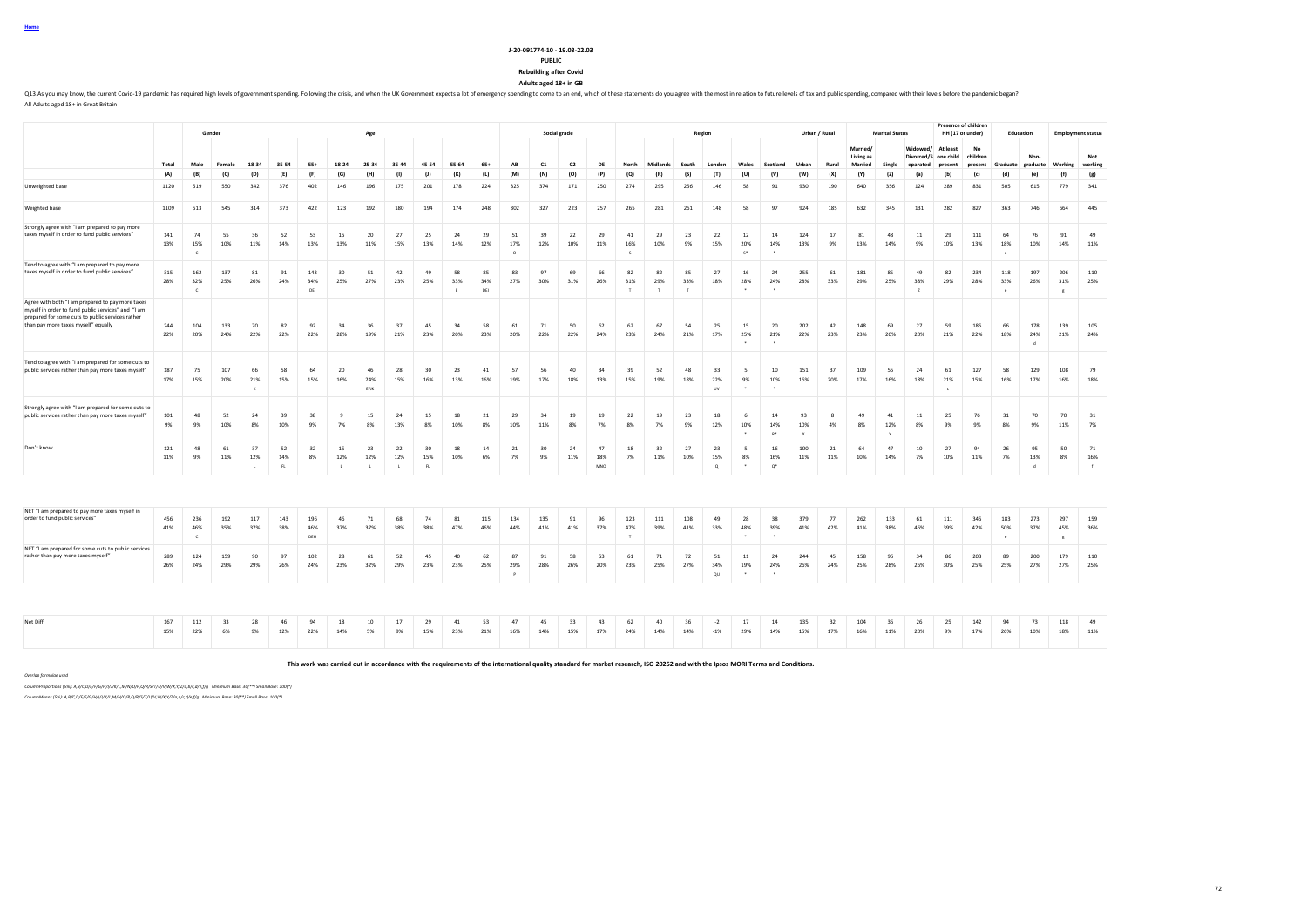## **PUBLIC**

**Rebuilding after Covid**

### **Adults aged 18+ in GB**

Q13.As you may know, the current Covid-19 pandemic has required high levels of government spending. Following the crisis, and when the UK Government expects a lot of emergency spending to come to an end, which of these sta

All Adults aged 18+ in Great Britain

|                                                                                         |       |                  |           | <b>General Election 2019 Vote</b> |                 | Referendum 2016 | vote  |
|-----------------------------------------------------------------------------------------|-------|------------------|-----------|-----------------------------------|-----------------|-----------------|-------|
|                                                                                         | Total | Conservati<br>ve | Labour    | Liberal<br>Democrat<br>s          | Other           | Remain          | Leave |
|                                                                                         | (A)   | (B)              | (C)       | (D)                               | (E)             | (F)             | (G)   |
| Unweighted base                                                                         | 1120  | 354              | 303       | 86                                | 171             | 459             | 410   |
| Weighted base                                                                           | 1109  | 364              | 280       | 77                                | 175             | 413             | 437   |
| Strongly agree with "I am prepared to pay more                                          |       |                  |           |                                   |                 |                 |       |
| taxes myself in order to fund public services"                                          | 141   | 27               | 65        | 11                                | 23              | 84              | 38    |
|                                                                                         | 13%   | 8%               | 23%       | 15%                               | 13%             | 20%             | 9%    |
|                                                                                         |       |                  | <b>RF</b> | $R^*$                             |                 | G.              |       |
| Tend to agree with "I am prepared to pay more                                           |       |                  |           |                                   |                 |                 |       |
| taxes myself in order to fund public services"                                          | 315   | 109              | 96        | 29                                | 43              | 137             | 128   |
|                                                                                         | 28%   | 30%              | 34%       | 38%                               | 25%             | 33%             | 29%   |
|                                                                                         |       |                  | F.        | F*                                |                 |                 |       |
| Agree with both "I am prepared to pay more taxes                                        |       |                  |           |                                   |                 |                 |       |
| myself in order to fund public services" and "I am                                      |       |                  |           |                                   |                 |                 |       |
| prepared for some cuts to public services rather<br>than pay more taxes myself" equally | 244   | 90               | 47        | 11                                | 47              | 67              | 108   |
|                                                                                         | 22%   | 25%              | 17%       | 15%                               | 27%             | 16%             | 25%   |
|                                                                                         |       | $\mathsf{c}$     |           | ٠                                 | CD              |                 | F.    |
|                                                                                         |       |                  |           |                                   |                 |                 |       |
| Tend to agree with "I am prepared for some cuts to                                      |       |                  |           |                                   |                 |                 |       |
| public services rather than pay more taxes myself"                                      | 187   | 80               | 34        | 11                                | 20 <sub>0</sub> | 54              | 84    |
|                                                                                         | 17%   | 22%              | 12%       | 14%                               | 11%             | 13%             | 19%   |
|                                                                                         |       | CF.              |           | ٠                                 |                 |                 | F.    |
|                                                                                         |       |                  |           |                                   |                 |                 |       |
| Strongly agree with "I am prepared for some cuts to                                     |       |                  |           |                                   |                 |                 |       |
| public services rather than pay more taxes myself"                                      | 101   | 38               | 14        | $\overline{7}$                    | 20 <sub>0</sub> | 37              | 42    |
|                                                                                         | 9%    | 11%              | 5%        | 10%                               | 11%             | 9%              | 10%   |
|                                                                                         |       | c.               |           | ٠                                 | c               |                 |       |
| Don't know                                                                              | 121   | 19               | $25 -$    | $\overline{7}$                    | 23              | 34              | 37    |
|                                                                                         | 11%   | 5%               | 9%        | 9%                                | 13%             | 8%              | 8%    |
|                                                                                         |       |                  |           | $\epsilon$                        | $\overline{R}$  |                 |       |

| NET "I am prepared to pay more taxes myself in<br>order to fund public services"          | 456<br>41% | 137<br>38%       | 161<br>57%<br>BE | 40<br>53%<br>BE <sup>*</sup> | 66<br>37% | 220<br>53%<br>G | 166<br>38%      |
|-------------------------------------------------------------------------------------------|------------|------------------|------------------|------------------------------|-----------|-----------------|-----------------|
| NET "I am prepared for some cuts to public services<br>rather than pay more taxes myself" | 289<br>26% | 119<br>33%<br>CE | 48<br>17%        | 18<br>24%<br>٠               | 40<br>23% | 91<br>22%       | 126<br>29%<br>F |

| Net Diff | 167<br>---<br>15%<br>$- - - -$ | 18<br>5% | 113<br>---<br>40% | 22<br>29%<br>---- | 26<br>15%<br>$- - -$ | 129<br>31% | 39<br>9% |
|----------|--------------------------------|----------|-------------------|-------------------|----------------------|------------|----------|
|----------|--------------------------------|----------|-------------------|-------------------|----------------------|------------|----------|

e with the requirements of the international quality standard for market research, ISO 20252 and with the Ipsos MORI Terms and Conditions.

*Overlap formulae used*

*ColumnProportions (5%): A,B/C/D/E,F/G Minimum Base: 30(\*\*) Small Base: 100(\*)*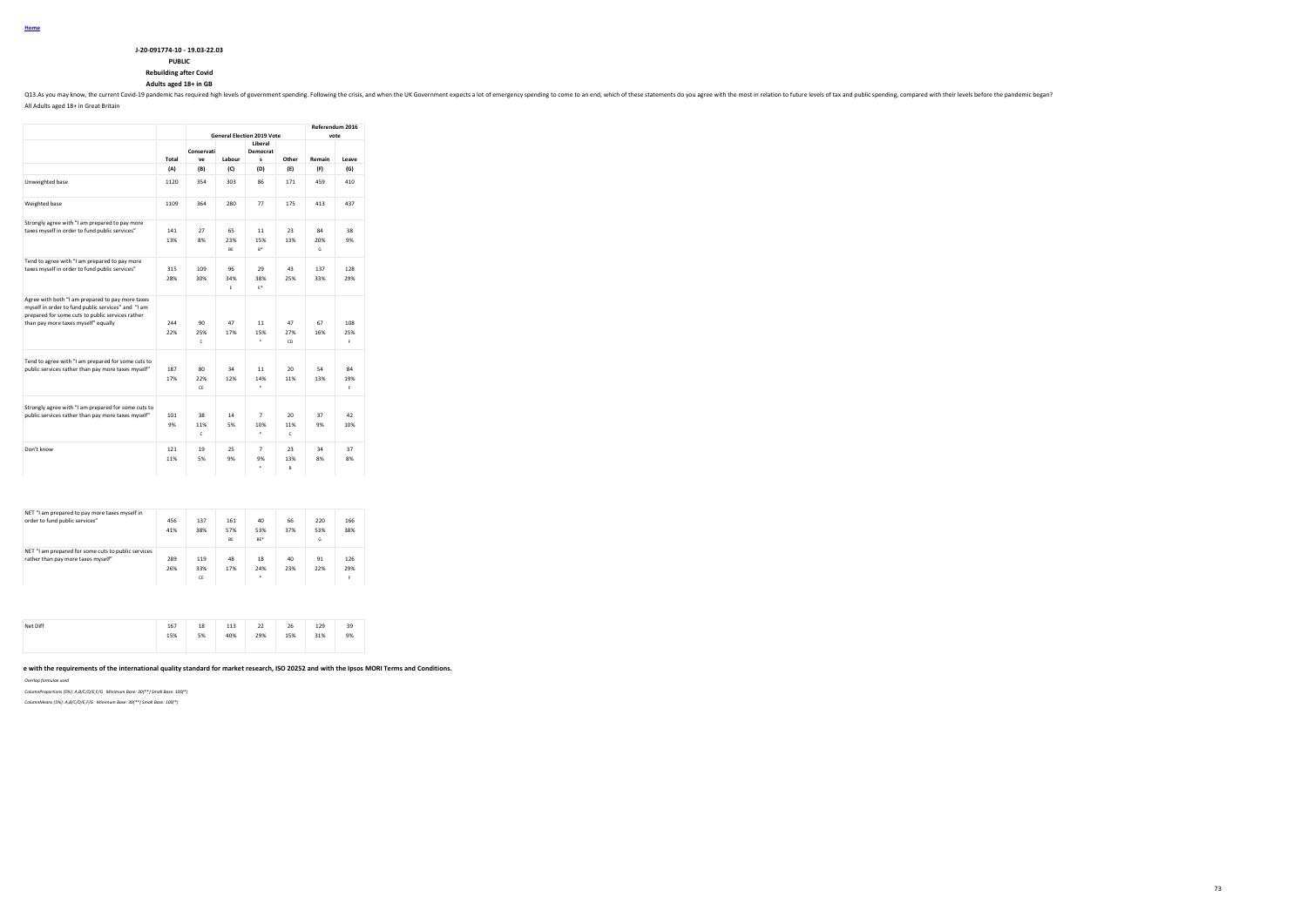#### **PUBLIC**

**Rebuilding after Covid**

**Adults aged 18+ in GB**

Q14.Please now think about the period following the global financial crisis, when David Cameron was Prime Minister and George Osborne was Chancellor. During this period, government spending on many (but not all) public ser

All Adults aged 18+ in Great Britain

|                       |            |            |            |                    |                   |                   |            |                  |                  |            |            |                  |            |                |              |            |            |            |            | Region    |           |           |            | Urban / Rural |                       |                       |                       |                       | <b>Presence of children</b><br>HH (17 or under) |            |                   |            |                                 |
|-----------------------|------------|------------|------------|--------------------|-------------------|-------------------|------------|------------------|------------------|------------|------------|------------------|------------|----------------|--------------|------------|------------|------------|------------|-----------|-----------|-----------|------------|---------------|-----------------------|-----------------------|-----------------------|-----------------------|-------------------------------------------------|------------|-------------------|------------|---------------------------------|
|                       |            |            | Gender     |                    |                   |                   |            | Age              |                  |            |            |                  |            |                | Social grade |            |            |            |            |           |           |           |            |               | Married/<br>Living as | <b>Marital Status</b> | Widowed/<br>Divorced. | At least<br>one child | No<br>children                                  |            | Education<br>Non- |            | <b>Employment status</b><br>Not |
|                       | Total      | Male       |            | 18.34              | 35-54             | $55+$             | 18-24      |                  |                  | 15-54      | 55-64      | $65+$            |            | C <sub>1</sub> |              |            |            |            |            |           |           |           |            | Rural         |                       |                       |                       |                       |                                                 | Graduate   | eraduate          | Working    | working                         |
|                       | (A)        |            | (C)        | (D)                | (E)               | (F)               |            |                  |                  |            |            | (L)              | (M)        |                | (O)          |            | (Q)        | (R         | (S)        |           |           | (V)       | (W)        | (X)           | (Y)                   | (z)                   | a                     | (b)                   | (c)                                             | (d         |                   |            | (g)                             |
| Unweighted base       | 1120       | 519        | 550        | 342                | 376               | 402               | 146        | 196              | 175              | 201        | 178        | 224              | 325        | 374            | 171          | 250        | 274        | 295        | 256        | 146       | 58        | 91        | 930        | 190           | 640                   | 356                   | 124                   | 289                   | 831                                             | 505        | 615               | 779        | 341                             |
| Weighted base         | 1109       | 513        | 545        | 314                | 373               | 422               | 123        | 192              | 180              | 194        | 174        | 248              | 302        | 327            | 223          | 257        | 265        | 281        | 261        | 148       | 58        | 97        | 924        | 185           | 632                   | 345                   | 131                   | 282                   | 827                                             | 363        | 746               | 664        | 445                             |
| <b>Right decision</b> | 324<br>29% | 177<br>35% | 140<br>26% | 112<br>36%<br>EIJK | 92<br>25%         | 121<br>29%        | 42<br>EK   | 70<br><b>EUK</b> | 44<br>24%        | 48<br>25%  | 36<br>21%  | 84<br>34%<br>EFK | 104<br>34% | 96<br>30%      | 63<br>28%    | 62<br>24%  | 69<br>26%  | 91<br>33%  | 83<br>32%  | 40<br>27% | 15<br>25% | 27<br>27% | 262<br>28% | 63<br>34%     | 189<br>30%            | 94<br>27%             | 42<br>32%             | 90<br>32%             | 234<br>28%                                      | 119<br>33% | 205<br>28%        | 217<br>33% | 107<br>24%                      |
| Wrong decision        | 519<br>47% | 246<br>48% | 236<br>43% | 112<br>36%         | 192<br>51%<br>DGH | 215<br>51%<br>DGH | 45         | 67<br>35%        | 88<br>49%<br>DGH | 104<br>DGH | 99<br>DFGH | <b>DH</b>        | 144<br>48% | 160<br>49%     | 100<br>45%   | 44%        | 140<br>53% | 124<br>44% | 114<br>44% | 68<br>46% | 29<br>50% | 44<br>45% | 437<br>47% | 81<br>44%     | 301<br>48%            | 153<br>44%            | 65<br>50%             | 124<br>44%            | 395<br>48%                                      | 184<br>51% | 334<br>45%        | 304<br>46% | 214<br>48%                      |
| Don't know            | 266<br>24% | 90<br>17%  | 31%<br>В.  | 29%<br>. FL        | 90<br>24%         | 20%               | 29%<br>FL. | 28%<br>FL.       | 27%              | 21%        | 22%        | 19%              | 18%        | 21%            | 27%<br>M     | 5170<br>MN | 57<br>21%  | 65<br>23%  | 64<br>24%  | 40<br>27% | 14<br>24% | 27<br>28% | 225<br>24% | 41<br>22%     | 143<br>23%            | 99<br>29%             | 24<br>18%             | 68<br>24%             | 198<br>24%                                      | 60<br>16%  | 206<br>28%        | 143<br>21% | 123<br>28%                      |

**This work was carried out in accordance with the requirements of the international quality standard for market research, ISO 20252 and with the Ipsos MORI Terms and Conditions.**

*Overlap formulae used*

*ColumnProportions (5%): A,B/C,D/E/F/G/H/I/J/K/L,M/N/O/P,Q/R/S/T/U/V,W/X,Y/Z/a,b/c,d/e,f/g Minimum Base: 30(\*\*) Small Base: 100(\*)*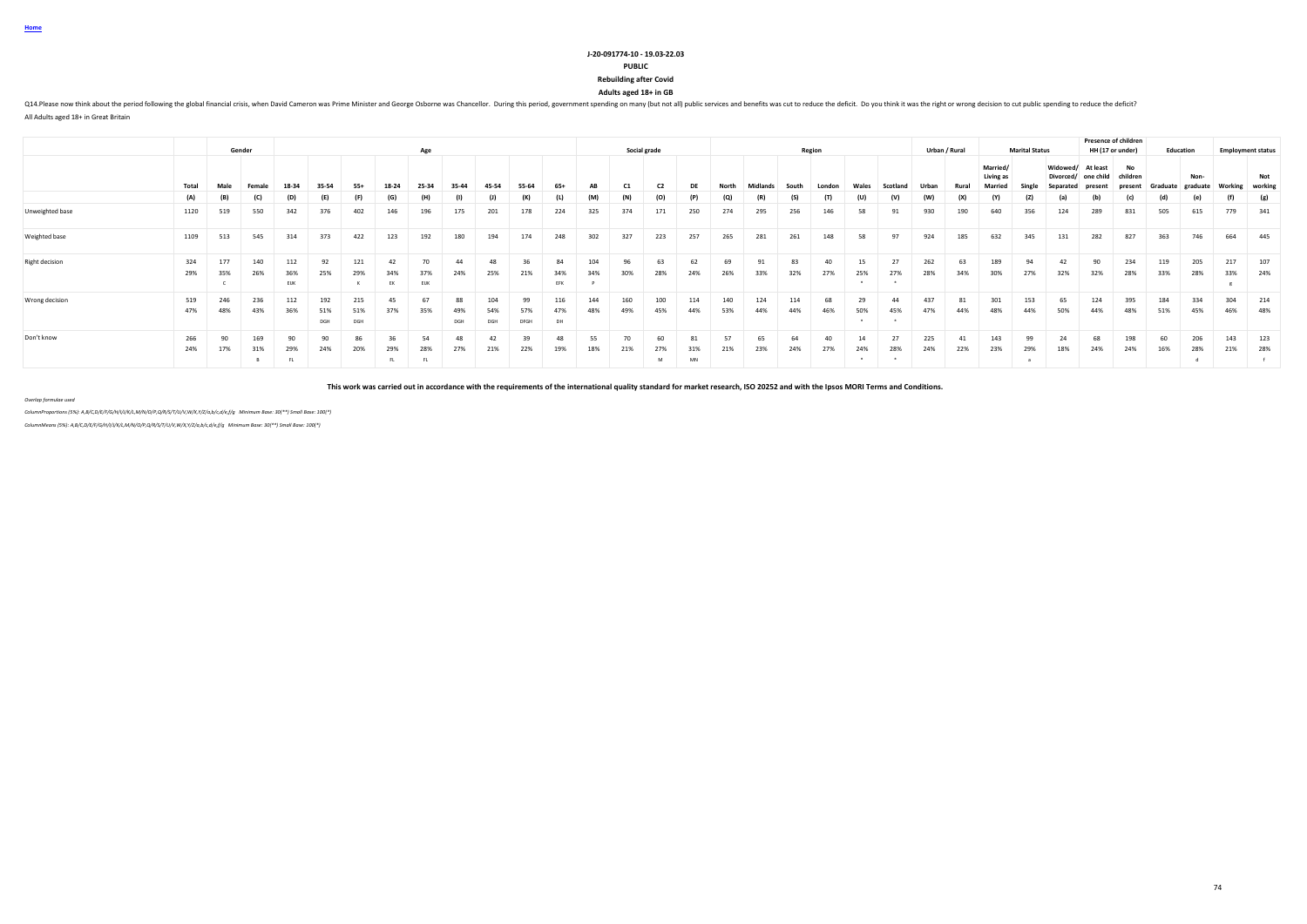### **J-20-091774-10 - 19.03-22.03 PUBLIC**

# **Rebuilding after Covid**

## **Adults aged 18+ in GB**

Q14.Please now think about the period following the global financial crisis, when David Cameron was Prime Minister and George Osborne was Chancellor. During this period, government spending on many (but not all) public ser All Adults aged 18+ in Great Britain

|                       |            |                  |                          | <b>General Election 2019 Vote</b> |                | vote            | Referendum 2016 |
|-----------------------|------------|------------------|--------------------------|-----------------------------------|----------------|-----------------|-----------------|
|                       | Total      | Conservati<br>ve | Labour                   | Liberal<br><b>Democrats</b>       | Other          | Remain          | Leave           |
|                       | (A)        | (B)              | (C)                      | (D)                               | (E)            | (F)             | (G)             |
| Unweighted base       | 1120       | 354              | 303                      | 86                                | 171            | 459             | 410             |
| Weighted base         | 1109       | 364              | 280                      | 77                                | 175            | 413             | 437             |
| <b>Right decision</b> | 324<br>29% | 147<br>40%<br>CE | 53<br>19%                | 23<br>29%<br>٠                    | 51<br>29%<br>c | 99<br>24%       | 156<br>36%<br>F |
| Wrong decision        | 519<br>47% | 134<br>37%       | 189<br>68%<br><b>BDE</b> | 36<br>47%<br>٠                    | 85<br>49%<br>B | 238<br>58%<br>G | 197<br>45%      |
| Don't know            | 266<br>24% | 83<br>23%<br>c   | 38<br>13%                | 18<br>24%<br>$C^*$                | 39<br>22%<br>c | 76<br>18%       | 84<br>19%       |

### e with the requirements of the international quality standard for market research, ISO 20252 and with the Ipsos MORI Terms and Conditions.

*Overlap formulae used*

*ColumnProportions (5%): A,B/C/D/E,F/G Minimum Base: 30(\*\*) Small Base: 100(\*)*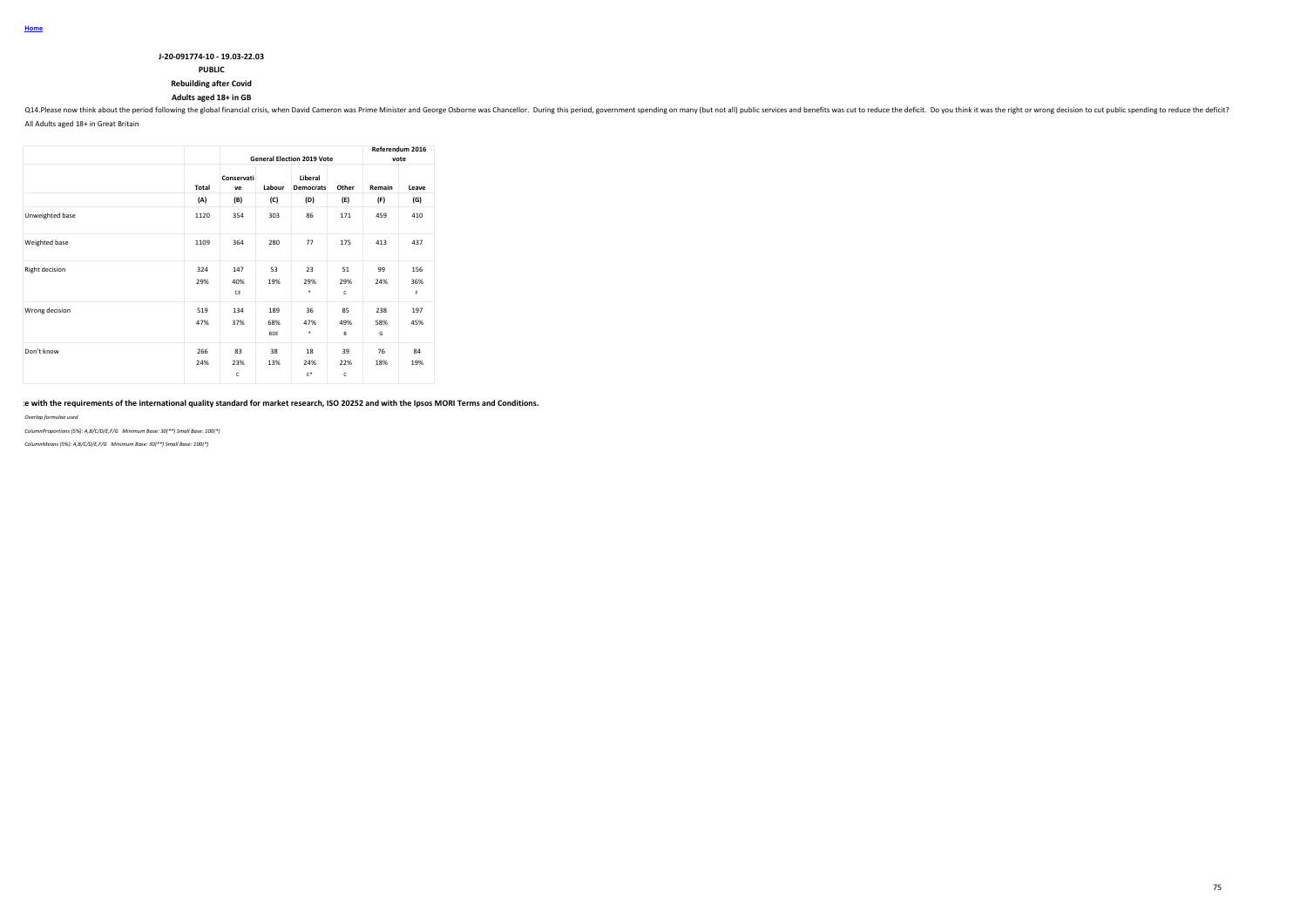### **PUBLIC**

**Rebuilding after Covid**

**Adults aged 18+ in GB**

Q15.And now thinking about today, do you think the current Prime Minister, Boris Johnson, and the current Chancellor, Rishi Sunak, want to cut government spending on many public services to reduce the deficit, or do you th

All Adults aged 18+ in Great Britain

|                                                                     |            |            | Gender     |                           |                          |                   |           | Age                |                    |           |           |                  |            |            | Social grade |            |                    |            |           | Region |       |                    |            | Urban / Rural |                                  | <b>Marital Status</b> |                                    |                       | <b>Presence of children</b><br>HH (17 or under) |            | Education        |            | <b>Employment status</b> |
|---------------------------------------------------------------------|------------|------------|------------|---------------------------|--------------------------|-------------------|-----------|--------------------|--------------------|-----------|-----------|------------------|------------|------------|--------------|------------|--------------------|------------|-----------|--------|-------|--------------------|------------|---------------|----------------------------------|-----------------------|------------------------------------|-----------------------|-------------------------------------------------|------------|------------------|------------|--------------------------|
|                                                                     | Total      | Male       | Female     | 18-34                     | 35-54                    | $55+$             | 18-24     | 25-34              | 35-44              | 45-54     | 55-64     | $65+$            | AB         |            |              |            | North              | Midlands   | South     | London | Wales | Scotland           | Urban      | Rural         | Married/<br>Living as<br>Married |                       | Widowed/<br>Divorced/<br>Separated | At least<br>one child | No<br>children<br><b>resent</b>                 | Graduate   | Non-<br>graduate | Working    | Not<br>working           |
|                                                                     | (A)        | (B)        | (C)        | (D)                       | (E)                      | (F)               | (G)       |                    | (1)                | (1)       | (K)       |                  | (M)        | (N)        | (O)          |            | $\left( 0 \right)$ | (R)        |           |        | (U)   |                    | (W)        | (X)           |                                  | (Z)                   | (a)                                | (b)                   | (c)                                             | (d)        | (e)              | (f)        | (g)                      |
| Unweighted base                                                     | 1120       | 519        | 550        | 342                       | 376                      | 402               | 146       | 196                | 175                | 201       | 178       | 224              | 325        | 374        | 171          | 250        | 274                | 295        | 256       | 146    | 58    | 91                 | 930        | 190           | 640                              | 356                   | 124                                | 289                   | 831                                             | 505        | 615              | 779        | 341                      |
| Weighted base                                                       | 1109       | 513        | 545        | 314                       | 373                      | 422               | 123       | 192                | 180                | 194       | 174       | 248              | 302        | 327        | 223          | 257        | 265                | 281        | 261       | 148    | 58    | Q7                 | 924        | 185           | 632                              | 345                   | 131                                | 282                   | 827                                             | 363        | 746              | 664        | 445                      |
| Boris Johnson and Rishi Sunak do want to cut public<br>spending     | 487<br>44% | 253<br>49% | 199<br>36% | 157<br>50%<br><b>FJKL</b> | 174<br>47%<br><b>FJL</b> | 156<br>37%        | 57<br>46% | 100<br>52%<br>FJKL | 99<br>55%<br>EFJKL | 39%       | 66<br>38% | 90<br>36%        | 152<br>50% | 140<br>43% | 88<br>40%    | 107<br>42% | 105<br>40%         | 121<br>43% | 43%       | 41%    |       | 58<br>60%<br>QRST* | 409        | 42%           | 268<br>42%                       | 165<br>48%            | 54<br>41%                          | 137<br>49%            | 350<br>42%                                      | 201<br>55% | 286<br>38%       | 302<br>45% | 185<br>42%               |
| Boris Johnson and Rishi Sunak do not want to cut<br>public spending | 306<br>28% | 141<br>28% | 161<br>30% | 75<br>24%                 | 96<br>26%                | 135<br>32%<br>DHI | 25%       | 44<br>23%          | 40<br>22%          | 56<br>29% | 52<br>30% | 83<br>33%<br>DHI | 85<br>28%  | 105<br>32% | 48<br>21%    | 68<br>27%  | 35%<br><b>RUV</b>  | 73<br>26%  | 74<br>29% | 29%    | 15%   | 14%                | 255<br>28% | 52<br>28%     | 180<br>28%                       | 81<br>24%             | 45<br>34%                          | 83<br>29%             | 224<br>27%                                      | 84<br>23%  | 223<br>30%       | 180<br>27% | 126<br>28%               |
| Don't know                                                          | 316<br>28% | 118<br>23% | 185<br>34% | 82<br>26%                 | 103<br>28%               | 131<br>31%        | 28%       | 48<br>25%          | 40<br>22%          | 62<br>32% | 56<br>32% | 75<br>30%        | 66<br>22%  | 82<br>25%  | 39%<br>MN    | 32%        | 25%                | 31%        | 29%       | 30%    | 30%   | 26%                | 260<br>28% | 56<br>30%     | 184<br>29%                       | 99<br>29%             | 25%                                | 63<br>22%             | 253<br>31%                                      | 22%        | 238<br>32%       | 182<br>27% | 134<br>30%               |

**This work was carried out in accordance with the requirements of the international quality standard for market research, ISO 20252 and with the Ipsos MORI Terms and Conditions.**

*Overlap formulae used*

*ColumnProportions (5%): A,B/C,D/E/F/G/H/I/J/K/L,M/N/O/P,Q/R/S/T/U/V,W/X,Y/Z/a,b/c,d/e,f/g Minimum Base: 30(\*\*) Small Base: 100(\*) ColumnMeans (5%): A,B/C,D/E/F/G/H/I/J/K/L,M/N/O/P,Q/R/S/T/U/V,W/X,Y/Z/a,b/c,d/e,f/g Minimum Base: 30(\*\*) Small Base: 100(\*)*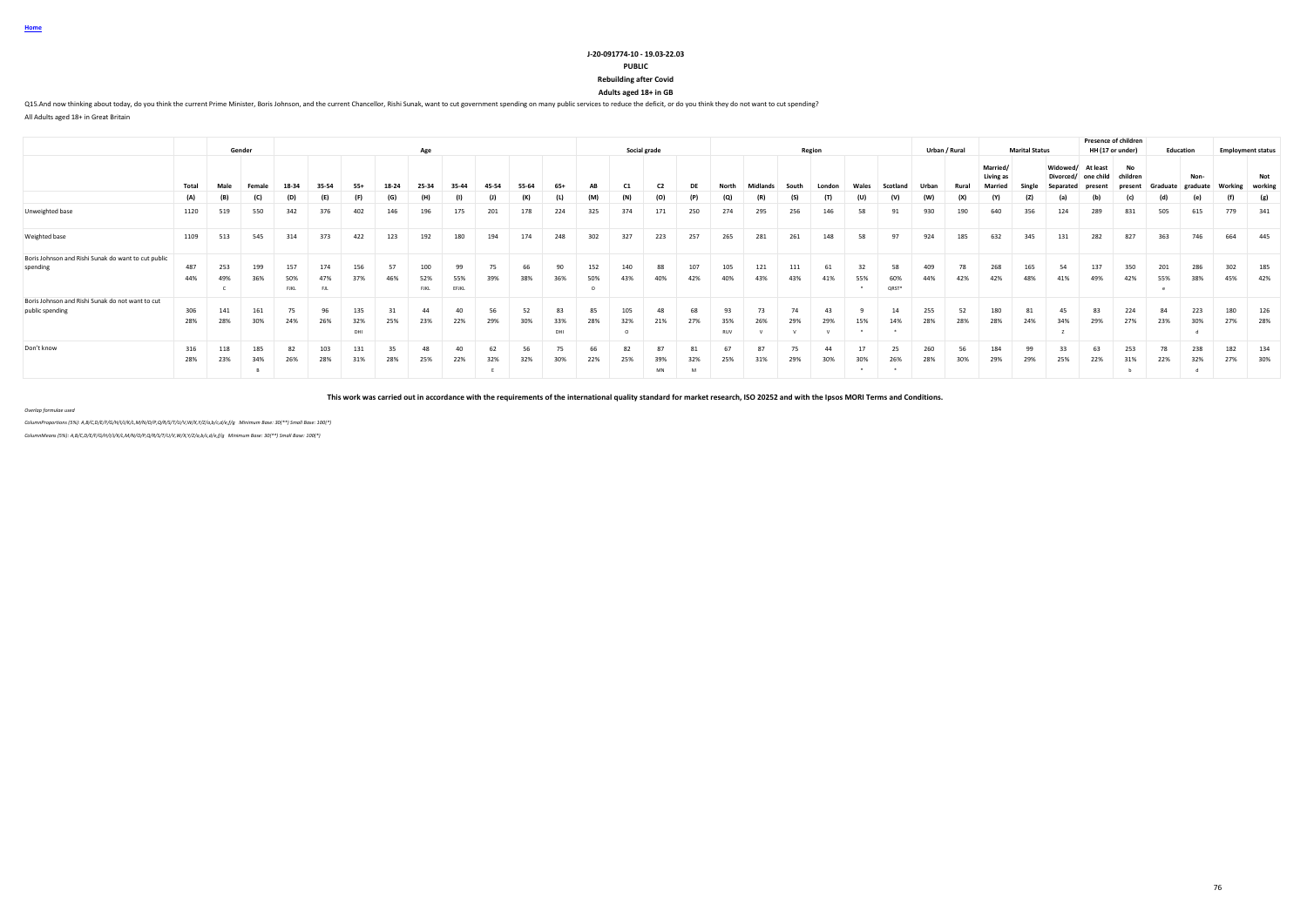## **PUBLIC**

## **Rebuilding after Covid**

## **Adults aged 18+ in GB**

Q15.And now thinking about today, do you think the current Prime Minister, Boris Johnson, and the current Chancellor, Rishi Sunak, want to cut government spending on many public services to reduce the deficit, or do you th All Adults aged 18+ in Great Britain

|                                                                     |            |                   |                         | <b>General Election 2019 Vote</b> |                           |                 | Referendum 2016<br>vote |
|---------------------------------------------------------------------|------------|-------------------|-------------------------|-----------------------------------|---------------------------|-----------------|-------------------------|
|                                                                     | Total      | Conservati<br>ve  | Labour                  | Liberal<br><b>Democrats</b>       | Other                     | Remain          | Leave                   |
|                                                                     | (A)        | (B)               | (C)                     | (D)                               | (E)                       | (F)             | (G)                     |
| Unweighted base                                                     | 1120       | 354               | 303                     | 86                                | 171                       | 459             | 410                     |
| Weighted base                                                       | 1109       | 364               | 280                     | 77                                | 175                       | 413             | 437                     |
| Boris Johnson and Rishi Sunak do want to cut public<br>spending     | 487<br>44% | 106<br>29%        | 177<br>63%<br><b>BE</b> | 43<br>56%<br>$B*$                 | 84<br>48%<br>В            | 242<br>59%<br>G | 150<br>34%              |
| Boris Johnson and Rishi Sunak do not want to cut<br>public spending | 306<br>28% | 154<br>42%<br>CDE | 55<br>20%               | 16<br>21%<br>$\ast$               | 42<br>24%                 | 94<br>23%       | 155<br>36%<br>F.        |
| Don't know                                                          | 316<br>28% | 105<br>29%<br>C   | 48<br>17%               | 18<br>23%<br>$\ast$               | 50<br>28%<br>$\mathsf{C}$ | 77<br>19%       | 132<br>30%<br>F.        |

## **This work was carried out in accordance with the requirements of the international quality standard for market research, ISO 20252 and with the Ipsos MORI Terms and Conditions.**

*Overlap formulae used*

*ColumnProportions (5%): A,B/C/D/E,F/G Minimum Base: 30(\*\*) Small Base: 100(\*)*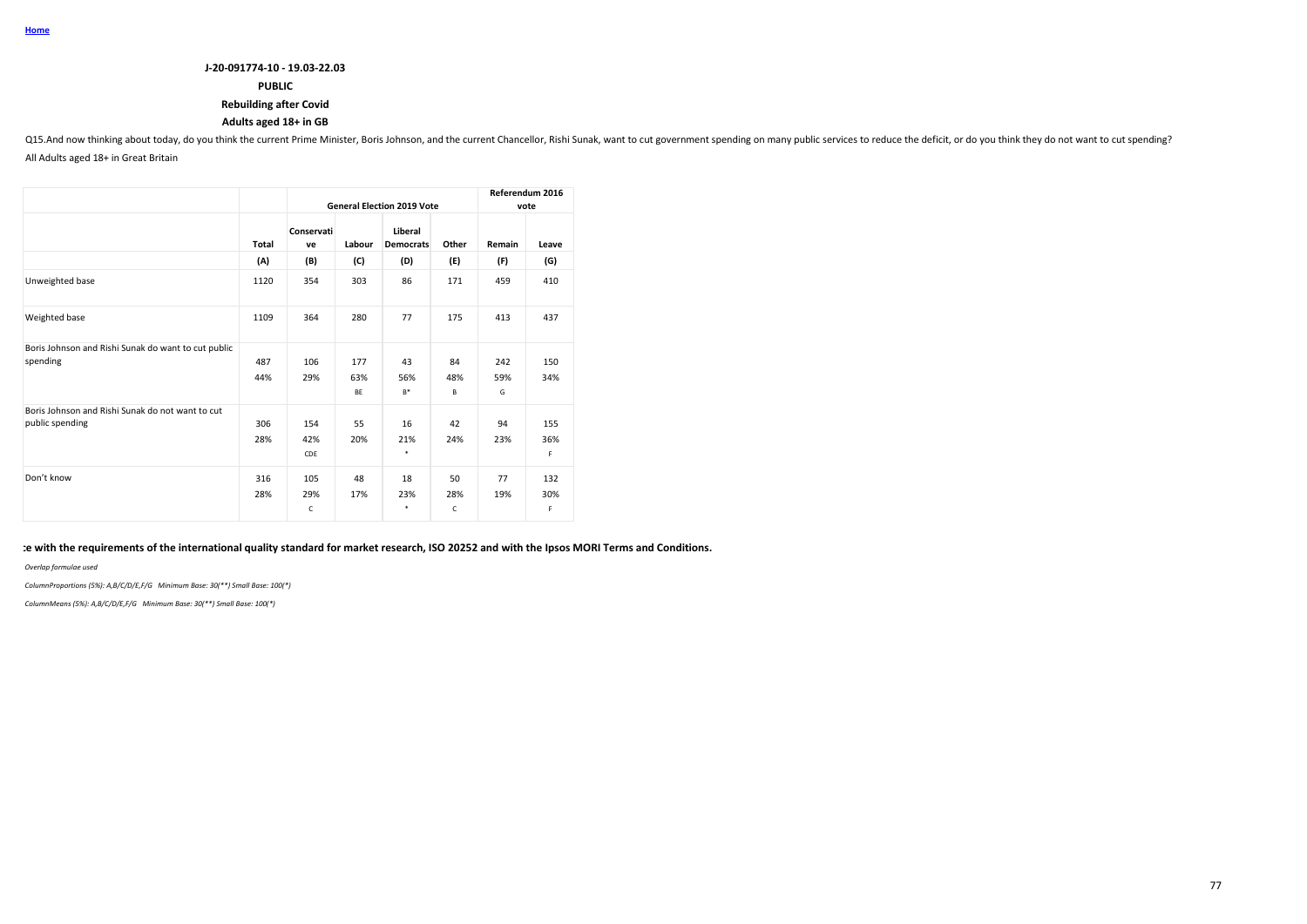**Home**

#### **J-20-091774-10 - 19.03-22.03**

**PUBLIC**

**Rebuilding after Covid**

**Adults aged 18+ in GB**

Q16.After the Covid-19 pandemic, suppose the government had to choose between these three options. Which do you think it should choose? Please think about what you would like the future levels of tax and spending to be aft

All Adults aged 18+ in Great Britain

|                                                                                                                                             |            |            | Gender                   |                     |                   |                     |                      | Age             |                  |                  |                   |                     |                      |                      | Social grade         |                |                         |            |            | Region          |           |           |            | Urban / Rural |                                  | <b>Marital Status</b> |                                    | Presence of children<br>HH (17 or under) |                           | Education            |                  |            | <b>Employment status</b> |
|---------------------------------------------------------------------------------------------------------------------------------------------|------------|------------|--------------------------|---------------------|-------------------|---------------------|----------------------|-----------------|------------------|------------------|-------------------|---------------------|----------------------|----------------------|----------------------|----------------|-------------------------|------------|------------|-----------------|-----------|-----------|------------|---------------|----------------------------------|-----------------------|------------------------------------|------------------------------------------|---------------------------|----------------------|------------------|------------|--------------------------|
|                                                                                                                                             | Total      | Male       | Female                   | 18-34               | 35-54             | $55+$               | 18-24                | 25-34           | 35-44            | 45-54            | 55-64             | $65+$               | AB                   | C1                   | C <sub>2</sub>       | DE             | North                   | Midlands   | South      | London          | Wales     | Scotland  | Urban      | Rural         | Married/<br>Living as<br>Married | Single                | Widowed/<br>Divorced/<br>Separated | At least<br>one child<br>present         | No<br>children<br>present | Graduate             | Non-<br>graduate | Working    | Not<br>working           |
|                                                                                                                                             | (A)        | (B)        | (C)                      | (D)                 | (E)               | (F)                 | (G)                  | (H)             | (1)              | (J)              | (K)               | (L)                 | (M)                  | (N)                  | (O)                  | (P)            | (Q)                     | (R)        | (S)        | (T)             | (U)       | (V)       | (W)        | (X)           | (Y)                              | (2)                   | (a)                                | (b)                                      | (c)                       | (d)                  | (e)              | (f)        | (g)                      |
| Unweighted base                                                                                                                             | 1120       | 519        | 550                      | 342                 | 376               | 402                 | 146                  | 196             | 175              | 201              | 178               | 224                 | 325                  | 374                  | 171                  | 250            | 274                     | 295        | 256        | 146             | 58        | 91        | 930        | 190           | 640                              | 356                   | 124                                | 289                                      | 831                       | 505                  | 615              | 779        | 341                      |
| Weighted base                                                                                                                               | 1109       | 513        | 545                      | 314                 | 373               | 422                 | 123                  | 192             | 180              | 194              | 174               | 248                 | 302                  | 327                  | 223                  | 257            | 265                     | 281        | 261        | 148             | 58        | 97        | 924        | 185           | 632                              | 345                   | 131                                | 282                                      | 827                       | 363                  | 746              | 664        | 445                      |
| Increase taxes and spend more on health, education<br>and social benefits, compared with the levels of tax<br>and spend before the pandemic | 468<br>42% | 231<br>45% | 213<br>39%               | 96<br>30%           | 153<br>41%<br>DGH | 219<br>52%<br>DEGHI | 38<br>31%            | 58<br>30%       | 68<br>38%        | 85<br>44%<br>DGH | 87<br>50%<br>DGHI | 132<br>53%<br>DEGHI | 137<br>45%           | 138<br>42%           | 91<br>41%            | 102<br>40%     | 131<br>49%<br><b>RT</b> | 106<br>38% | 114<br>44% | 49<br>33%       | 28<br>49% | 40<br>41% | 381<br>41% | 87<br>47%     | 261<br>41%                       | 133<br>39%            | 74<br>56%<br>YZ                    | 97<br>34%                                | 371<br>45%<br>h           | 177<br>49%           | 291<br>39%       | 266<br>40% | 202<br>45%               |
| Keep taxes and spending on these services at the<br>same level as they were before the pandemic                                             | 354<br>32% | 164<br>32% | 178<br>33%               | 109<br>35%          | 117<br>31%        | 128<br>30%          | 39<br>32%            | 69<br>36%       | 57<br>32%        | 61<br>31%        | 52<br>30%         | 77<br>31%           | 96<br>32%            | 101<br>31%           | 88<br>40%            | 69<br>27%      | 80<br>30%               | 98<br>35%  | 85<br>32%  | 48<br>33%       | 14<br>24% | 30<br>30% | 301<br>33% | 53<br>29%     | 220<br>35%                       | 98<br>28%             | 35<br>27%                          | 109<br>39%                               | 245<br>30%                | 108<br>30%           | 246<br>33%       | 229<br>34% | 125<br>28%               |
| Reduce taxes and spend less on health, education<br>and social benefits, compared with the levels of tax<br>and spend before the pandemic   | 68<br>6%   | 39<br>8%   | 26<br>5%                 | 34<br>11%<br>EFHJKL | 20<br>5%          | 15<br>4%            | 19<br>16%<br>DEFHJKL | 15<br>8%<br>JK  | 16<br>9%<br>EFJK | 2%               | 2%                | 12<br>5%            | 27<br>9%<br>$\circ$  | 19<br>6%             | 3%                   | 15<br>6%       | 13<br>5%                | 21<br>8%   | 10<br>4%   | 17<br>11%<br>QS | 3%        | 6%        | 59<br>6%   | 5%            | 30<br>5%                         | 32<br>9%              | -6<br>5%                           | 21<br>7%                                 | 47<br>6%                  | 26<br>7%             | 42<br>6%         | 48<br>7%   | 20<br>5%                 |
| None                                                                                                                                        | 45<br>4%   | 21<br>4%   | 20<br>4%                 | 21<br>7%<br>F1      | 13<br>3%          | 12<br>3%            | 4%                   | 15<br>8%<br>EFL | 3%               | 4%               | 4%                | -5<br>2%            | -8<br>3%             | 18<br>6%             | $\overline{4}$<br>2% | 14<br>6%       | 3%                      | 11<br>4%   | 15<br>6%   | 5%              | 3%        | 3%        | 39<br>4%   | -6<br>3%      | 25<br>4%                         | 17<br>5%              | 2%                                 | 14<br>5%                                 | 31<br>4%                  | 18<br>5%             | 27<br>4%         | 28<br>4%   | 17<br>4%                 |
| Don't know                                                                                                                                  | 143<br>13% | 50<br>10%  | 87<br>16%<br><b>B</b>    | 45<br>14%           | 56<br>15%         | 42<br>10%           | 15<br>12%            | 30<br>16%       | 26<br>14%        | 30<br>15%        | 22<br>13%         | 20<br>8%            | 30<br>10%            | 47<br>14%            | 23<br>10%            | 44<br>17%<br>M | 29<br>11%               | 37<br>13%  | 32<br>12%  | 19<br>13%       | 11<br>19% | 16<br>16% | 119<br>13% | 25<br>13%     | 79<br>13%                        | 52<br>15%             | 12<br>9%                           | 26<br>9%                                 | 117<br>14%                | 29<br>8%             | 114<br>15%       | 80<br>12%  | 63<br>14%                |
| Prefer not to say                                                                                                                           | 30<br>3%   | 1%         | 21<br>4%<br>$\mathbb{R}$ | 11<br>4%<br>FL.     | 14<br>4%<br>FI.   | 1%                  | 5%<br>FL.            | 3%              | -8<br>4%<br>FI.  | 3%               | 2%                | 1%                  | $\overline{a}$<br>1% | $\overline{a}$<br>1% | 4%                   | 13<br>5%<br>MN | 2%                      | 3%         | 2%         | 5%              | 2%        | 4%        | 25<br>3%   | 3%            | 17<br>3%                         | 13<br>4%              | 1%                                 | 15<br>5%                                 | 15<br>2%                  | $\overline{a}$<br>1% | 26<br>4%         | 13<br>2%   | 18<br>4%                 |

**This work was carried out in accordance with the requirements of the international quality standard for market research, ISO 20252 and with the Ipsos MORI Terms and Conditions.**

*Overlap formulae used*

*ColumnProportions (5%): A,B/C,D/E/F/G/H/I/J/K/L,M/N/O/P,Q/R/S/T/U/V,W/X,Y/Z/a,b/c,d/e,f/g Minimum Base: 30(\*\*) Small Base: 100(\*)*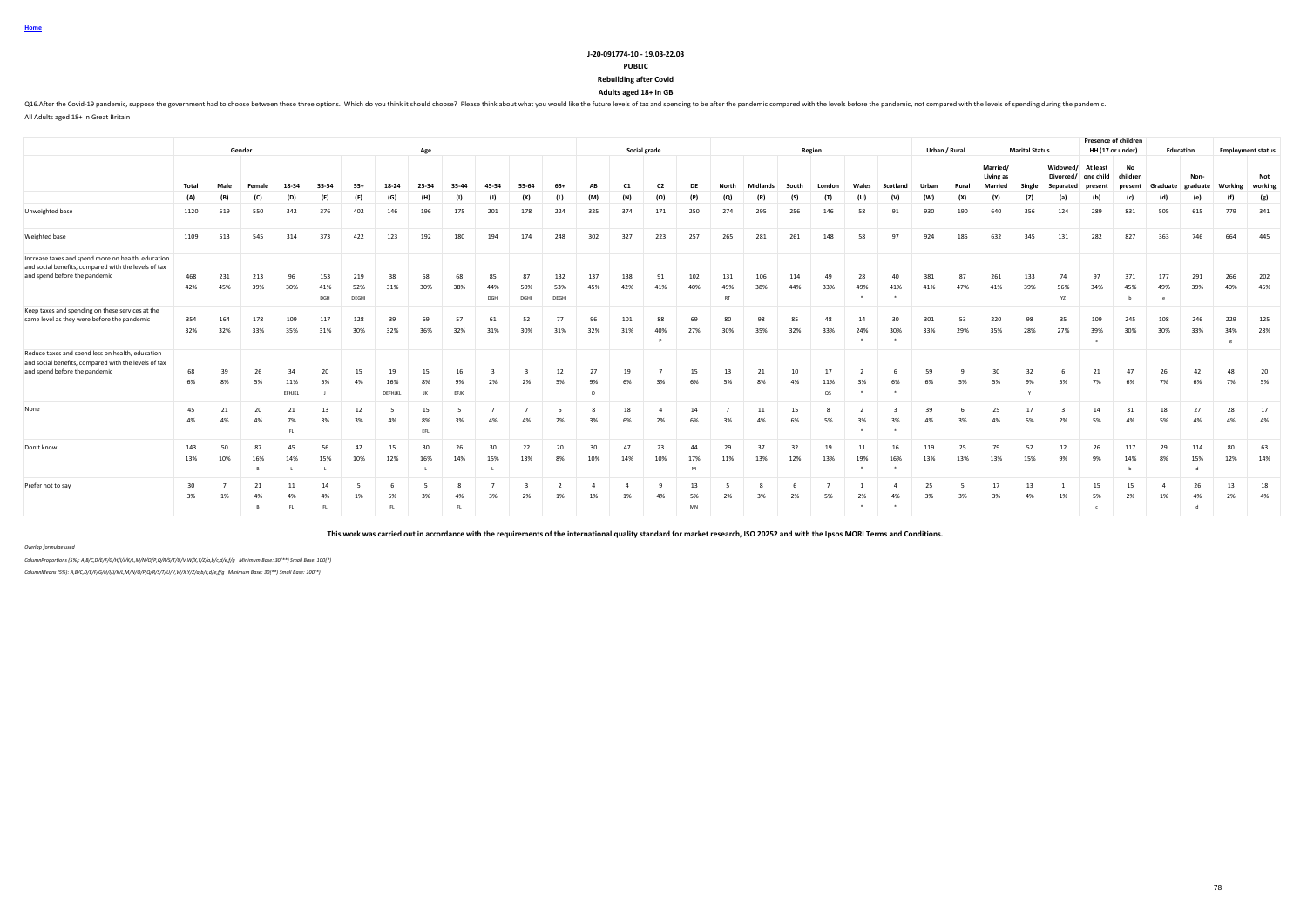## **PUBLIC**

## **Rebuilding after Covid**

## **Adults aged 18+ in GB**

016.After the Covid-19 pandemic, suppose the government had to choose between these three options. Which do you think it should choose? Please think about what you would like the future levels of tax and spending to be aft All Adults aged 18+ in Great Britain

|                                                                                                            |       |                  |              | <b>General Election 2019 Vote</b> |         |          | Referendum 2016<br>vote |
|------------------------------------------------------------------------------------------------------------|-------|------------------|--------------|-----------------------------------|---------|----------|-------------------------|
|                                                                                                            | Total | Conservati<br>ve | Labour       | Liberal<br><b>Democrats</b>       | Other   | Remain   | Leave                   |
|                                                                                                            | (A)   | (B)              | (C)          | (D)                               | (E)     | (F)      | (G)                     |
| Unweighted base                                                                                            | 1120  | 354              | 303          | 86                                | 171     | 459      | 410                     |
| Weighted base                                                                                              | 1109  | 364              | 280          | 77                                | 175     | 413      | 437                     |
| Increase taxes and spend more on health, education<br>and social benefits, compared with the levels of tax |       |                  |              |                                   |         |          |                         |
| and spend before the pandemic                                                                              | 468   | 141              | 157          | 37                                | 73      | 213      | 192                     |
|                                                                                                            | 42%   | 39%              | 56%<br>BE    | 49%<br>٠                          | 41%     | 52%<br>G | 44%                     |
| Keep taxes and spending on these services at the                                                           |       |                  |              |                                   |         |          |                         |
| same level as they were before the pandemic                                                                | 354   | 153              | 69           | 21                                | 51      | 119      | 159                     |
|                                                                                                            | 32%   | 42%<br>CDE       | 25%          | 28%<br>$\ast$                     | 29%     | 29%      | 36%<br>F.               |
| Reduce taxes and spend less on health, education<br>and social benefits, compared with the levels of tax   |       |                  |              |                                   |         |          |                         |
| and spend before the pandemic                                                                              | 68    | 22               | 13           | $\mathbf{1}$                      | 17      | 16       | 26                      |
|                                                                                                            | 6%    | 6%               | 5%           | 1%<br>٠                           | 9%<br>D | 4%       | 6%                      |
| None                                                                                                       | 45    | $\overline{7}$   | 15           | 5                                 | 8       | 15       | 14                      |
|                                                                                                            | 4%    | 2%               | 5%<br>B      | 7%<br>$B^*$                       | 4%      | 4%       | 3%                      |
| Don't know                                                                                                 | 143   | 37               | 24           | 12                                | 24      | 43       | 44                      |
|                                                                                                            | 13%   | 10%              | 9%           | 15%<br>$\ast$                     | 14%     | 10%      | 10%                     |
| Prefer not to say                                                                                          | 30    | 5                | $\mathbf{1}$ | ٠                                 | 4       | 6        | $\overline{2}$          |
|                                                                                                            | 3%    | 1%               | *            | ä,<br>$\star$                     | 2%      | 1%       | ×.                      |

te with the requirements of the international quality standard for market research, ISO 20252 and with the Ipsos MORI Terms and Conditions.

#### *Overlap formulae used*

*ColumnProportions (5%): A,B/C/D/E,F/G Minimum Base: 30(\*\*) Small Base: 100(\*)*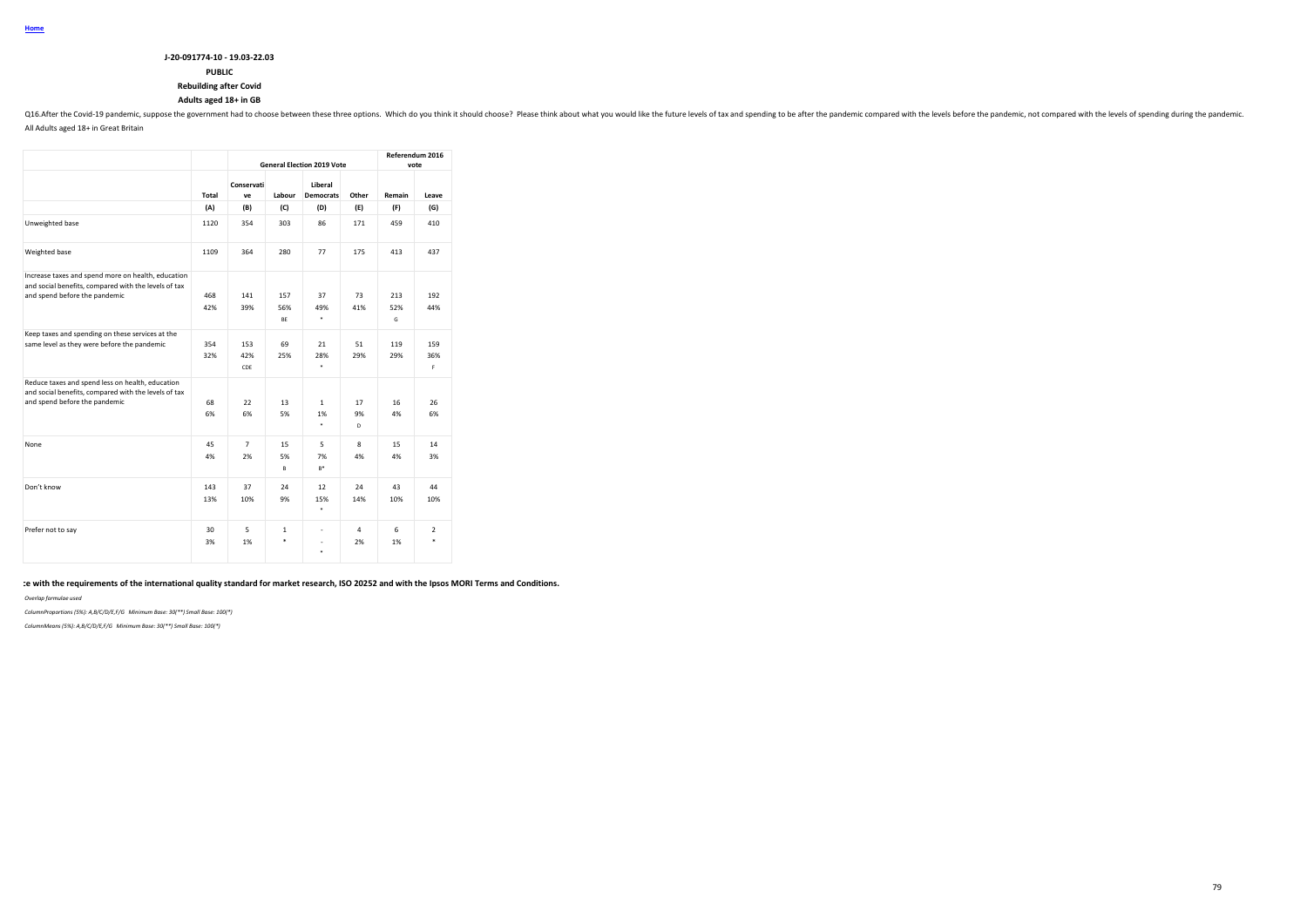### **J-20-091774-10 - 19.03-22.03 PUBLIC Rebuilding after Covid Adults aged 18+ in GB**

#### Q17.On balance, would you say that the amount of tax that you and your family have to pay is too high, too low or about right? All Adults aged 18+ in Great Britain

|                   |            |            | Gender     |                     |                               |                           |                               | Age               |                      |                           |                      |                          |                           |                      | Social grade   |                      |                    |                               |                          | Region                    |                                          |                                          |            | Urban / Rural                 |                        | <b>Marital Status</b>      |                               | HH (17 or under)           | <b>Presence of children</b> | Education         |               | <b>Employment status</b> |                      |
|-------------------|------------|------------|------------|---------------------|-------------------------------|---------------------------|-------------------------------|-------------------|----------------------|---------------------------|----------------------|--------------------------|---------------------------|----------------------|----------------|----------------------|--------------------|-------------------------------|--------------------------|---------------------------|------------------------------------------|------------------------------------------|------------|-------------------------------|------------------------|----------------------------|-------------------------------|----------------------------|-----------------------------|-------------------|---------------|--------------------------|----------------------|
|                   |            |            |            |                     |                               |                           |                               |                   |                      |                           |                      |                          |                           |                      |                |                      |                    |                               |                          |                           |                                          |                                          |            |                               | Married/<br>Living as  |                            | Widowed/<br>Divorced/S        | At least<br>one child      | No<br>children              |                   | Non           |                          | Not                  |
|                   | Total      | Male       | Female     | 18-34               | 35-54                         | $55+$                     | 18-24                         | 25-34             | 35-44                | 45-54                     | 55-64                | $65+$                    | AB                        | C1                   | C <sub>2</sub> | DE                   | North              | Midlands                      | South                    | London                    | Wales                                    | Scotland                                 | Urban      | Rural                         | <b>Married</b>         | Single                     | eparated                      | present                    | present                     | Graduate graduate |               | Working                  | working              |
|                   | (A)        | (B)        | (C)        | (D)                 | (E)                           | (F)                       | (G)                           | (H)               | (1)                  | (1)                       | (K)                  | (L)                      | (M)                       | (N)                  | (O)            | (P)                  | (Q)                | (R)                           | (S)                      | (T)                       | (U)                                      | (V)                                      | (W)        | (X)                           | (Y)                    | (2)                        | (a)                           | (b)                        | (c)                         | (d)               | (e)           | (f)                      | (g)                  |
| Unweighted base   | 1120       | 519        | 550        | 342                 | 376                           | 402                       | 146                           | 196               | 175                  | 201                       | 178                  | 224                      | 325                       | 374                  | 171            | 250                  | 274                | 295                           | 256                      | 146                       | 58                                       | 91                                       | 930        | 190                           | 640                    | 356                        | 124                           | 289                        | 831                         | 505               | 615           | 779                      | 341                  |
| Weighted base     | 1109       | 513        | 545        | 314                 | 373                           | 422                       | 123                           | 192               | 180                  | 194                       | 174                  | 248                      | 302                       | 327                  | 223            | 257                  | 265                | 281                           | 261                      | 148                       | 58                                       | 97                                       | 924        | 185                           | 632                    | 345                        | 131                           | 282                        | 827                         | 363               | 746           | 664                      | 445                  |
| Much too high     | 86<br>8%   | 41<br>8%   | 39<br>7%   | 30<br>10%<br>FL.    | 37<br>10%<br>FL               | 20<br>5%                  | 13<br>11%<br>FL.              | 17<br>9%          | 21<br>12%<br>FKL     | 16<br>8%                  | 8<br>5%              | 11<br>5%                 | 24<br>8%                  | 25<br>8%             | 16<br>7%       | 21<br>8%             | 18<br>7%           | 25<br>9%<br>$\mathbf{H}$      | 17<br>6%                 | 15<br>10%<br>$\mathbf{H}$ | $\cdot$                                  | 11<br>11%<br>$U^*$                       | 76<br>8%   | 10<br>5%                      | 49<br>8%               | 31<br>9%                   | 7<br>5%                       | 23<br>8%                   | 63<br>8%                    | 32<br>9%          | 54<br>7%      | 50<br>8%                 | 36<br>8%             |
| A little too high | 235<br>21% | 104<br>20% | 120<br>22% | 92<br>29%<br>EFUL   | 75<br>20%<br><b>A</b>         | 68<br>16%<br>$\mathbf{L}$ | 36<br>30%<br>EFJL             | 56<br>29%<br>EFJL | 37<br>20%<br>- 11    | 38<br>20%<br>$\mathbf{L}$ | 40<br>23%<br>FL      | 28<br>11%                | 64<br>21%                 | 69<br>21%            | 54<br>24%      | 48<br>19%            | 53<br>20%          | 50<br>18%                     | 59<br>23%                | 40<br>27%<br>R            | $\mathbf{q}$<br>15%<br>$\cdot$           | 24<br>25%<br>$\cdot$                     | 198<br>21% | 37<br>20%                     | 143<br>23%<br>$\alpha$ | 77<br>22%<br>a             | 15<br>11%                     | 76<br>27%<br>$\epsilon$    | 159<br>19%                  | 80<br>22%         | 155<br>21%    | 155<br>23%               | 80<br>18%            |
| About right       | 608<br>55% | 277<br>54% | 303<br>56% | 125<br>40%<br>G     | 202<br>54%<br>DGH             | 281<br>67%<br>DEGHUK      | 41<br>33%                     | 84<br>44%         | 92<br>51%<br>DG      | 110<br>57%<br>DGH         | 97<br>56%<br>DGH     | 185<br>74%<br>DEFGHUK    | 161<br>53%                | 189<br>58%           | 117<br>53%     | 141<br>55%           | 147<br>56%         | 165<br>59%<br>T               | 145<br>56%               | 61<br>41%                 | 41<br>72%<br>QSTV*                       | 49<br>51%                                | 500<br>54% | 109<br>59%                    | 347<br>55%             | 162<br>47%                 | 99<br>75%<br>YZ               | 128<br>45%                 | 480<br>58%                  | 196<br>54%        | 413<br>55%    | 369<br>56%               | 239<br>54%           |
| A little too low  | 74<br>7%   | 42<br>8%   | 31<br>6%   | 23<br>7%            | 21<br>6%                      | 31<br>7%                  | 11<br>9%                      | 12<br>6%          | 10<br>5%             | 11<br>6%                  | 14<br>8%             | 16<br>7%                 | 28<br>9%                  | 19<br>6%             | 14<br>6%       | 14<br>5%             | 21<br>8%           | 14<br>5%                      | 21<br>8%                 | 11<br>8%                  | $\overline{\mathbf{3}}$<br>6%<br>$\cdot$ | $\sim$<br>4%<br>$\cdot$                  | 64<br>7%   | 11<br>6%                      | 41<br>6%               | 27<br>8%                   | 7<br>5%                       | 20<br>7%                   | 55<br>7%                    | 30<br>8%          | 45<br>6%      | 46<br>7%                 | 29<br>6%             |
| Much too low      | 17<br>2%   | 11<br>2%   | 6<br>1%    | 9<br>3%             | $\overline{\mathbf{3}}$<br>1% | -5<br>1%                  | $\overline{\mathbf{3}}$<br>3% | 6<br>3%           | $\overline{2}$<br>1% | $\overline{1}$<br>$\cdot$ | $\overline{4}$<br>2% | $\overline{1}$<br>$\ast$ | 8<br>3%<br>$\circ$        | $\overline{7}$<br>2% |                | $\overline{2}$<br>1% | <sup>2</sup><br>1% | $\overline{\mathbf{3}}$<br>1% | $\overline{1}$<br>$\ast$ | 8<br>5%<br>QRS            | $\overline{1}$<br>2%<br>$\cdot$          | $\overline{\mathbf{3}}$<br>3%<br>$\cdot$ | 14<br>2%   | $\overline{\mathbf{3}}$<br>2% | 8<br>1%                | - 6<br>2%                  | $\overline{\mathbf{3}}$<br>2% | 11<br>4%<br>$\epsilon$     | 6<br>1%                     | 7<br>2%           | 10<br>1%      | 13<br>2%                 | $\overline{4}$<br>1% |
| Don't know        | 88<br>8%   | 38<br>7%   | 45<br>8%   | 35<br>11%<br>FL.    | 35<br>10%<br>FL               | 17<br>4%                  | 18<br>15%<br>FKL              | 17<br>9%<br>FL    | 18<br>10%<br>FL      | 18<br>9%<br>FL            | 10<br>6%             | 3%                       | 17<br>5%                  | 17<br>5%             | 22<br>10%      | 32<br>12%<br>MN      | 23<br>9%           | 24<br>8%                      | 18<br>7%                 | 13<br>9%                  | $\mathbf{R}$<br>6%<br>$\cdot$            | $\overline{7}$<br>7%                     | 73<br>8%   | 15<br>8%                      | 43<br>7%<br>$\alpha$   | 43<br>12%<br>Ya            | $\overline{2}$<br>1%          | 24<br>8%                   | 64<br>8%                    | 18<br>5%          | 70<br>9%<br>ď | 31<br>5%                 | 57<br>13%<br>f       |
|                   |            |            |            |                     |                               |                           |                               |                   |                      |                           |                      |                          |                           |                      |                |                      |                    |                               |                          |                           |                                          |                                          |            |                               |                        |                            |                               |                            |                             |                   |               |                          |                      |
| NET High          | 321<br>29% | 145<br>28% | 159<br>29% | 122<br>39%<br>EFJKL | 112<br>30%<br>FL              | 87<br>21%<br>$\mathbf{L}$ | 49<br>40%<br>EFJKL            | 73<br>38%<br>FJKL | 58<br>32%<br>FL.     | 54<br>28%<br>$\mathbf{L}$ | 48<br>28%<br>FL.     | 39<br>16%                | 89<br>29%                 | 94<br>29%            | 70<br>31%      | 68<br>27%            | 71<br>27%          | 75<br>27%                     | 76<br>29%<br>$\cup$      | 55<br>38%<br>ORU          | $\mathbf{q}$<br>15%<br>$\cdot$           | 35<br>36%<br>$U^*$                       | 274<br>30% | 47<br>26%                     | 192<br>30%<br>$\alpha$ | 107<br>31%<br>$\mathbf{a}$ | 21<br>16%                     | 100<br>35%<br>$\mathbf{c}$ | 222<br>27%                  | 112<br>31%        | 209<br>28%    | 205<br>31%               | 116<br>26%           |
| NET Low           | 92<br>8%   | 53<br>10%  | 37<br>7%   | 32<br>10%           | 24<br>6%                      | 36<br>9%                  | 14<br>11%                     | 18<br>9%          | 12<br>7%             | 12<br>6%                  | 18<br>11%            | 17<br>7%                 | 36<br>12%<br>$\mathsf{P}$ | 26<br>8%             | 14<br>6%       | 16<br>6%             | 23<br>9%           | 17<br>6%                      | 22<br>8%                 | 19<br>13%<br>R            | $\overline{a}$<br>8%<br>$\cdot$          | $\overline{7}$<br>7%<br>$\cdot$          | 78<br>8%   | 14<br>7%                      | 49<br>8%               | 33<br>10%                  | -9<br>7%                      | 31<br>11%                  | 61<br>7%                    | 37<br>10%         | 54<br>7%      | 59<br>9%                 | 33<br>7%             |
| Net Diff          | 230<br>21% | 92<br>18%  | 122<br>22% | 91<br>29%           | 88<br>24%                     | 51<br>12%                 | 35<br>29%                     | 55<br>29%         | 46<br>26%            | 42<br>22%                 | 30<br>17%            | 22<br>9%                 | 53<br>18%                 | 68<br>21%            | 56<br>25%      | 52<br>20%            | 48<br>18%          | 58<br>21%                     | 55<br>21%                | 37<br>25%                 | 7%                                       | 28<br>29%                                | 196<br>21% | 33<br>18%                     | 143<br>23%             | 74<br>22%                  | 12<br>9%                      | 69<br>24%                  | 161<br>19%                  | 75<br>21%         | 155<br>21%    | 146<br>22%               | 83<br>19%            |

**This work was carried out in accordance with the requirements of the international quality standard for market research, ISO 20252 and with the Ipsos MORI Terms and Conditions.**

*Overlap formulae used*

**Home**

*ColumnProportions (5%): A,B/C,D/E/F/G/H/I/J/K/L,M/N/O/P,Q/R/S/T/U/V,W/X,Y/Z/a,b/c,d/e,f/g Minimum Base: 30(\*\*) Small Base: 100(\*)*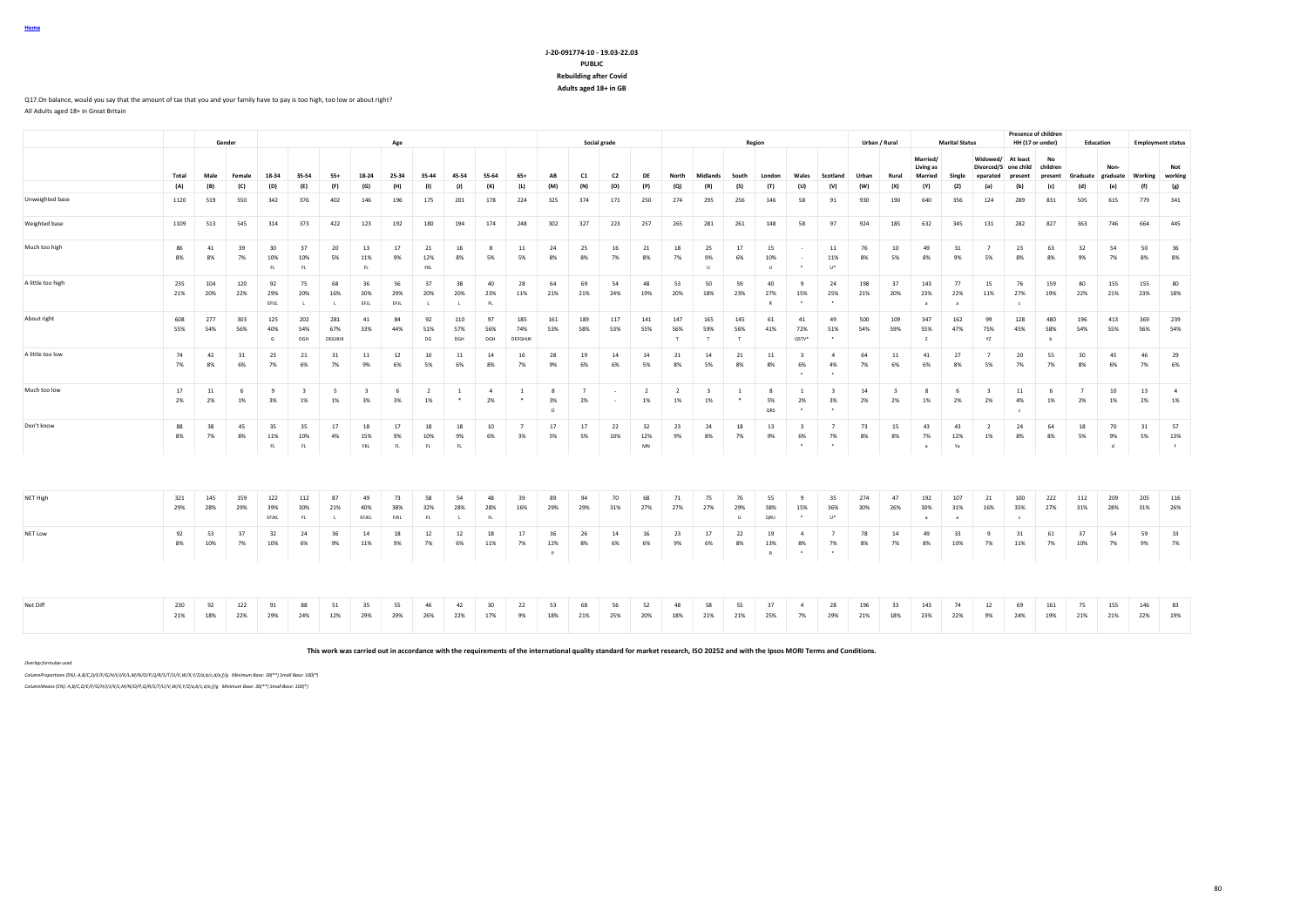### **PUBLIC**

**Rebuilding after Covid**

### **Adults aged 18+ in GB**

Q17.On balance, would you say that the amount of tax that you and your family have to pay is too high, too low or about right? All Adults aged 18+ in Great Britain

|                   |            |                      |                      | <b>General Election 2019 Vote</b> |                           | Referendum 2016<br>vote |                      |
|-------------------|------------|----------------------|----------------------|-----------------------------------|---------------------------|-------------------------|----------------------|
|                   | Total      | Conservati<br>ve     | Labour               | Liberal<br>Democrats              | Other                     | Remain                  | Leave                |
|                   | (A)        | (B)                  | (C)                  | (D)                               | (E)                       | (F)                     | (G)                  |
| Unweighted base   | 1120       | 354                  | 303                  | 86                                | 171                       | 459                     | 410                  |
| Weighted base     | 1109       | 364                  | 280                  | 77                                | 175                       | 413                     | 437                  |
| Much too high     | 86<br>8%   | 22<br>6%             | 31<br>11%<br>B       | 3<br>4%<br>٠                      | 12<br>7%                  | 33<br>8%                | 30<br>7%             |
| A little too high | 235<br>21% | 82<br>22%            | 49<br>18%            | 12<br>15%<br>٠                    | 35<br>20%                 | 81<br>20%               | 93<br>21%            |
| About right       | 608<br>55% | 230<br>63%<br>CE     | 143<br>51%           | 44<br>57%<br>٠                    | 89<br>51%                 | 224<br>54%              | 261<br>60%           |
| A little too low  | 74<br>7%   | 15<br>4%             | 30<br>11%<br>B       | $\overline{7}$<br>9%<br>$\bullet$ | 19<br>11%<br>B            | 43<br>10%<br>G          | 21<br>5%             |
| Much too low      | 17<br>2%   | $\overline{2}$<br>1% | $\overline{4}$<br>1% | $\overline{2}$<br>3%<br>٠         | $\overline{7}$<br>4%<br>B | $\overline{7}$<br>2%    | $\overline{4}$<br>1% |
| Don't know        | 88<br>8%   | 13<br>3%             | 22<br>8%<br>B        | 9<br>12%<br>$B^*$                 | 12<br>7%                  | 25<br>6%                | 28<br>6%             |

| NET High | 321<br>29% | 104<br>28% | 81<br>29%      | 15<br>19%<br>٠    | 48<br>27%      | 113<br>27%     | 122<br>28% |
|----------|------------|------------|----------------|-------------------|----------------|----------------|------------|
| NET Low  | 92<br>8%   | 18<br>5%   | 34<br>12%<br>B | 9<br>12%<br>$B^*$ | 27<br>15%<br>B | 50<br>12%<br>G | 25<br>6%   |

| Net Diff | 230         | 86  | 47  |    | 34<br>$^{21}$ | 63  | 97             |
|----------|-------------|-----|-----|----|---------------|-----|----------------|
|          | 21%<br>---- | 24% | 17% | 7% | 12%<br>----   | 15% | 22%<br>$- - -$ |
|          |             |     |     |    |               |     |                |

## **This work was carried out in accordance with the requirements of the international quality standard for market research, ISO 20252 and with the Ipsos MORI Terms and Conditions.**

*Overlap formulae used*

*ColumnProportions (5%): A,B/C/D/E,F/G Minimum Base: 30(\*\*) Small Base: 100(\*)*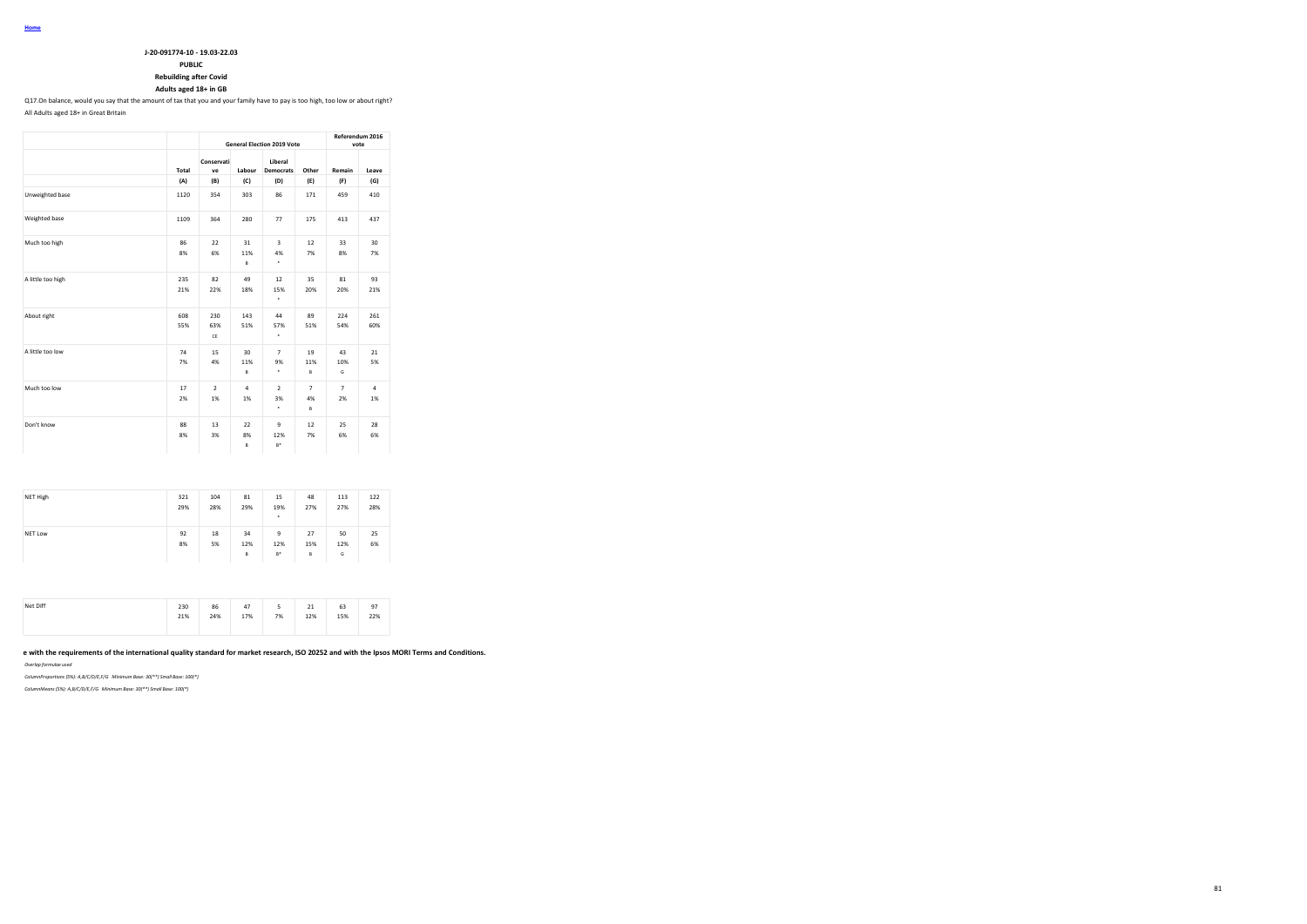### **J-20-091774-10 - 19.03-22.03 PUBLIC Rebuilding after Covid Adults aged 18+ in GB**

### Q18.Which of the following best describes how you were working just before the pandemic started early last year?

All Adults aged 18+ in Great Britain

**Home**

|                                                               |            |            | Gender     |                   |                   |                      |                   |                  |           |                  |                     |                       |                        |            | Social grade   |                  |            |                 |            | Region    |           |           |            | Urban / Rural |                                  | <b>Marital Status</b> |                       |                       | <b>Presence of children</b><br>HH (17 or under) |            | Education        |            | <b>Employment status</b> |
|---------------------------------------------------------------|------------|------------|------------|-------------------|-------------------|----------------------|-------------------|------------------|-----------|------------------|---------------------|-----------------------|------------------------|------------|----------------|------------------|------------|-----------------|------------|-----------|-----------|-----------|------------|---------------|----------------------------------|-----------------------|-----------------------|-----------------------|-------------------------------------------------|------------|------------------|------------|--------------------------|
|                                                               |            |            |            |                   |                   |                      |                   | Age              |           |                  |                     |                       |                        |            |                |                  |            |                 |            |           |           |           |            |               |                                  |                       |                       |                       |                                                 |            |                  |            |                          |
|                                                               | Total      | Male       | Female     | 18-34             | 35-54             | $55+$                | 18-24             | 25-34            | 35-44     | 45-54            | 55-64               | $65+$                 | AB                     | C1         | C <sub>2</sub> | DE               | North      | <b>Midlands</b> | South      | London    |           | Scotland  |            | Rural         | Married/<br>Living as<br>Married |                       | Widowed/<br>Divorced/ | At least<br>one child | No<br>children                                  | Graduate   | Non-<br>graduate | Working    | Not<br>working           |
|                                                               | (A)        | (B)        | (C)        | (D)               | (E)               | (F)                  | (G)               | (H)              | (1)       |                  | (K)                 | (L)                   | (M)                    | (N)        | (O)            | (P)              | (Q)        | (R)             | (S)        | (T)       | (U)       | (V)       | (W)        | (X)           |                                  | (Z)                   | (a)                   | (b)                   | (c)                                             | (d)        | (e)              |            | (g)                      |
| Unweighted base                                               | 1120       | 519        | 550        | 342               | 376               | 402                  | 146               | 196              | 175       | 201              | 178                 | 224                   | 325                    | 374        | 171            | 250              | 274        | 295             | 256        | 146       | 58        | 91        | 930        | 190           | 640                              | 356                   | 124                   | 289                   | 831                                             | 505        | 615              | 779        | 341                      |
| Weighted base                                                 | 1109       | 513        | 545        | 314               | 373               | 422                  | 123               | 192              | 180       | 194              | 174                 | 248                   | 302                    | 327        | 223            | 257              | 265        | 281             | 261        | 148       | 58        | 97        | 924        | 185           | 632                              | 345                   | 131                   | 282                   | 827                                             | 363        | 746              | 664        | 445                      |
| I mostly or always worked away from my home                   | 464<br>42% | 221<br>43% | 223<br>41% | 133<br>42%<br>GL  | 172<br>46%<br>FGL | 159<br>38%           | 43<br>35%         | 90<br>47%<br>FGL | 80<br>45% | 91<br>47%<br>FGL | 99<br>57%<br>DEFGIL | 60<br>24%             | 124<br>41%             | 157<br>48% | 80<br>36%      | 103<br>40%       | 104<br>39% | 122<br>43%      | 121<br>46% | 49<br>33% | 25<br>44% | 43<br>44% | 389<br>42% | 74<br>40%     | 284<br>45%                       | 132<br>38%            | 48<br>36%             | 128<br>45%            | 335<br>41%                                      | 153<br>42% | 310<br>42%       | 407<br>61% | 57<br>13%                |
| I mostly or always worked from my own home                    | 142<br>13% | 71<br>14%  | 62<br>11%  | 50<br>16%         | 47<br>13%         | 46<br>11%            | 21<br>17%         | 28<br>15%        | 25<br>14% | 22<br>12%        | 15<br>8%            | 31<br>13%             | 54<br>18%<br><b>NP</b> | 38<br>12%  | 30<br>14%      | 19<br>8%         | 31<br>12%  | 35<br>13%       | 31<br>12%  | 24<br>17% | 14%       | 12<br>13% | 117<br>13% | 26<br>14%     | 77<br>12%                        | 47<br>14%             | 19<br>14%             | 47<br>17%             | 95<br>12%                                       | 56<br>16%  | 86<br>12%        | 122<br>18% | 21<br>5%                 |
| Sometimes I worked at home and sometimes away<br>from my home | 105<br>9%  | 54<br>11%  | 48<br>9%   | 39<br>12%         | 34<br>9%          | 32<br>8%             | 19<br>16%<br>EFKL | 19<br>10%        | 15<br>9%  | 19<br>10%        | 12<br>7%            | 20<br>8%              | 48<br>16%<br><b>NP</b> | 22<br>7%   | 21<br>9%       | 14<br>6%         | 25<br>9%   | 20<br>7%        | 24<br>9%   | 18<br>12% | 12%       | 11<br>11% | 87<br>9%   | 18<br>10%     | 64<br>10%                        | 30<br>9%              | 12<br>9%              | 34<br>12%             | 71<br>9%                                        | 50<br>14%  | 55<br>7%         | 82<br>12%  | 23<br>5%                 |
| I was not working                                             | 369<br>33% | 150<br>29% | 202<br>37% | 73<br>23%         | 113<br>30%        | 182<br>43%<br>DEGHUK | 29<br>24%         | 44<br>23%        | 57<br>32% | 57<br>29%        | 46<br>26%           | 136<br>55%<br>DEFGHUK | 70<br>23%              | 98<br>30%  | 87<br>39%<br>M | 114<br>44%<br>MN | 98<br>37%  | 96<br>34%       | 80<br>31%  | 51<br>35% | 17<br>30% | 27<br>28% | 304<br>33% | 65<br>35%     | 198<br>31%                       | 118<br>34%            | 54<br>41%             | 66<br>23%             | 303<br>37%                                      | 92<br>25%  | 276<br>37%       | 34<br>5%   | 334<br>75%               |
| Don't know                                                    | 29<br>3%   | 16<br>3%   | 11<br>2%   | 20<br>6%<br>EFUKL | 2%                | 1%                   | 10<br>8%<br>EFUKL | 5%<br>FL.        | 1%        | 2%               | 2%                  |                       | 2%                     | 12<br>4%   | 2%             | 2%               | 3%         | 3%              | 2%         | 4%        |           | 4%        | 27<br>3%   | 1%            | 11<br>2%                         | 18<br>5%<br>Ya        |                       | 2%                    | 23<br>3%                                        | 11<br>3%   | 19<br>2%         | 19<br>3%   | 10<br>2%                 |

**This work was carried out in accordance with the requirements of the international quality standard for market research, ISO 20252 and with the Ipsos MORI Terms and Conditions.**

*Overlap formulae used*

*ColumnProportions (5%): A,B/C,D/E/F/G/H/I/J/K/L,M/N/O/P,Q/R/S/T/U/V,W/X,Y/Z/a,b/c,d/e,f/g Minimum Base: 30(\*\*) Small Base: 100(\*)*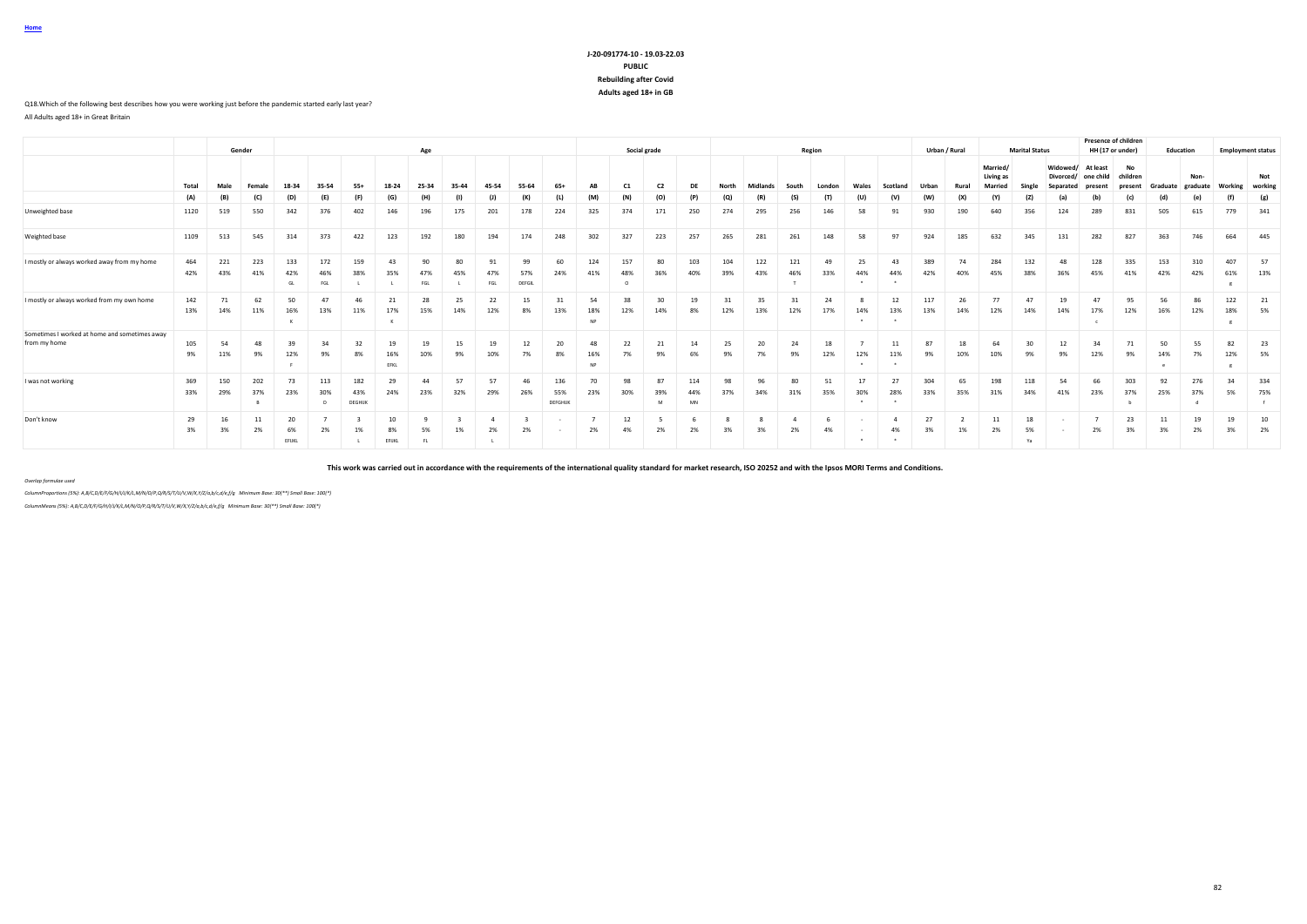### **PUBLIC**

## **Rebuilding after Covid**

## **Adults aged 18+ in GB**

Q18.Which of the following best describes how you were working just before the pandemic started early last year?

All Adults aged 18+ in Great Britain

|                                                               |       |                  |                |                                   |              |          | Referendum 2016 |
|---------------------------------------------------------------|-------|------------------|----------------|-----------------------------------|--------------|----------|-----------------|
|                                                               |       |                  |                | <b>General Election 2019 Vote</b> |              |          | vote            |
|                                                               | Total | Conservati<br>ve | Labour         | Liberal<br><b>Democrats</b>       | Other        | Remain   | Leave           |
|                                                               | (A)   | (B)              | (C)            | (D)                               | (E)          | (F)      | (G)             |
| Unweighted base                                               | 1120  | 354              | 303            | 86                                | 171          | 459      | 410             |
| Weighted base                                                 | 1109  | 364              | 280            | 77                                | 175          | 413      | 437             |
| I mostly or always worked away from my home                   | 464   | 160              | 115            | 27                                | 62           | 183      | 173             |
|                                                               | 42%   | 44%              | 41%            | 36%<br>٠                          | 36%          | 44%      | 40%             |
| I mostly or always worked from my own home                    | 142   | 43               | 36             | 15                                | 32           | 68       | 50              |
|                                                               | 13%   | 12%              | 13%            | 20%<br>٠                          | 18%          | 16%<br>G | 11%             |
| Sometimes I worked at home and sometimes away<br>from my home | 105   | 23               | 32             | 13                                | 22           | 53       | 27              |
|                                                               | 9%    | 6%               | 11%            | 18%                               | 12%          | 13%      | 6%              |
|                                                               |       |                  | в              | B*                                | B            | G        |                 |
| I was not working                                             | 369   | 135              | 91             | 20                                | 58           | 103      | 182             |
|                                                               | 33%   | 37%              | 33%            | 26%<br>٠                          | 33%          | 25%      | 42%<br>F        |
| Don't know                                                    | 29    | 3                | $\overline{7}$ | $\mathbf{1}$                      | $\mathbf{1}$ | 6        | 5               |
|                                                               | 3%    | 1%               | 2%             | 1%<br>٠                           | 1%           | 1%       | 1%              |

## **This work was carried out in accordance with the requirements of the international quality standard for market research, ISO 20252 and with the Ipsos MORI Terms and Conditions.**

*Overlap formulae used*

*ColumnProportions (5%): A,B/C/D/E,F/G Minimum Base: 30(\*\*) Small Base: 100(\*)*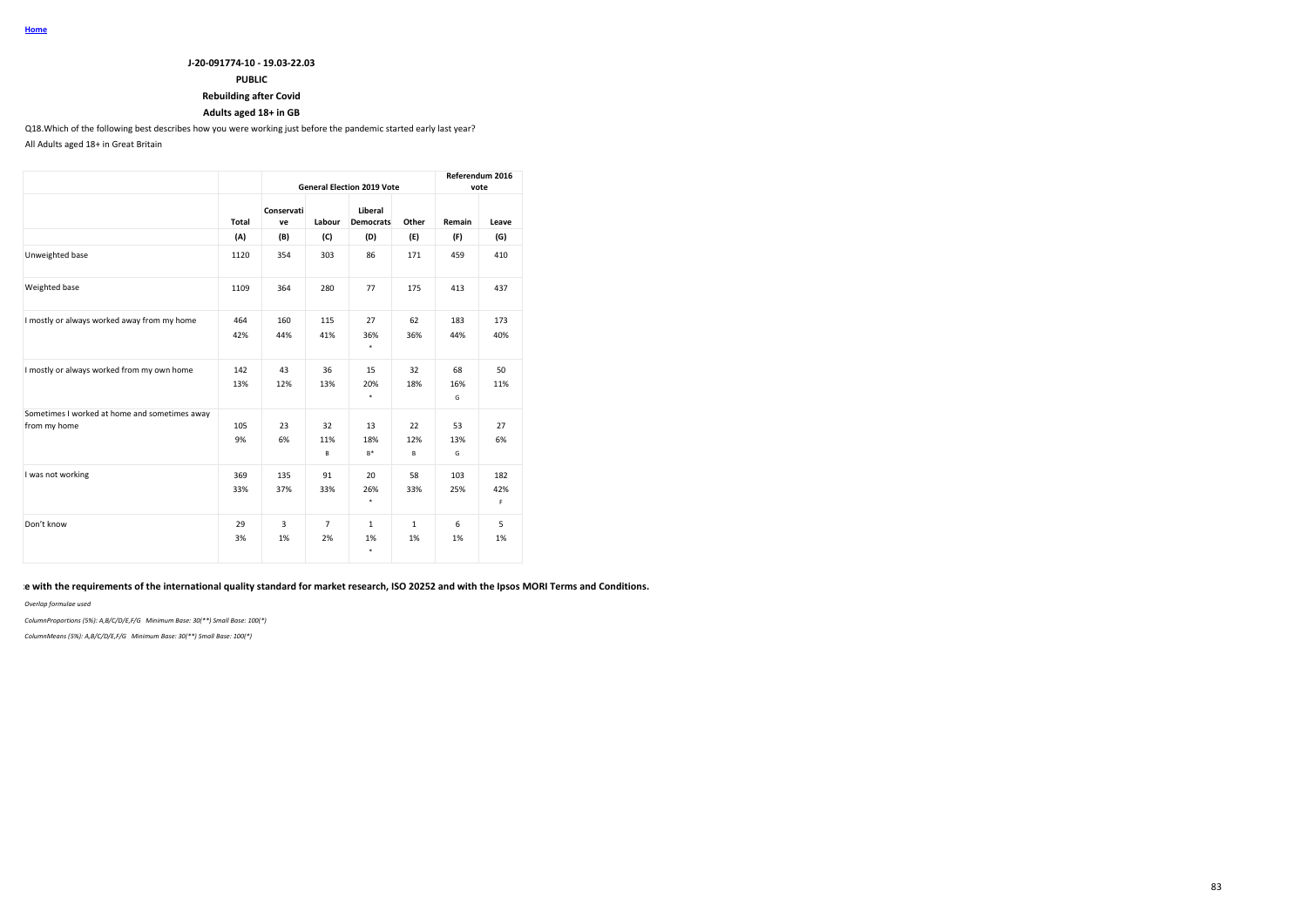### **J-20-091774-10 - 19.03-22.03 PUBLIC Rebuilding after Covid Adults aged 18+ in GB**

Q19.And in which of these ways would you prefer to work once the pandemic is over? All Who Were Working (Codes 1-3) at Q18

|                                                                                           |            |                         | Gender    |                   |                              |                   |                     | Age               |                  |                             |                      |                       |                        |                 | Social grade    |                 |           |                         |                 | Region                     |                 |               |            | Urban / Rural  |                                  | <b>Marital Status</b> |                                    | Presence of children<br>HH (17 or under) |                           |                | Education        |            | <b>Employment status</b>               |
|-------------------------------------------------------------------------------------------|------------|-------------------------|-----------|-------------------|------------------------------|-------------------|---------------------|-------------------|------------------|-----------------------------|----------------------|-----------------------|------------------------|-----------------|-----------------|-----------------|-----------|-------------------------|-----------------|----------------------------|-----------------|---------------|------------|----------------|----------------------------------|-----------------------|------------------------------------|------------------------------------------|---------------------------|----------------|------------------|------------|----------------------------------------|
|                                                                                           | Total      | Male                    | Female    | 18-34             | 35-54                        | $55+$             | 18-24               | 25-34             | 35-44            | 45-54                       | 55-64                | $65+$                 | AB                     | C <sub>1</sub>  | C <sub>2</sub>  | DE              | North     | Midlands                | South           | London                     | Wales           | Scotland      | Urban      | Rural          | Married/<br>Living as<br>Married | Single                | Widowed/<br>Divorced/<br>Separated | At least<br>one child<br>present         | No<br>children<br>present | Graduate       | Non-<br>graduate | Working    | Not<br>working                         |
|                                                                                           | (A)        | (B)                     | (C)       | (D)               | (E)                          | (F)               | (G)                 | (H)               | (1)              | (1)                         | (K)                  | (L)                   | (M)                    | (N)             | (O)             | (P)             | (Q)       | (R)                     | (S)             | (T)                        | (U)             | (V)           | (W)        | (X)            | (Y)                              | (Z)                   | (a)                                |                                          | (c)                       | (d)            | (e)              | (f)        | (g)                                    |
| Unweighted base                                                                           | 800        | 366                     | 402       | 255               | 283                          | 262               | 102                 | 153               | 133              | 150                         | 139                  | 123                   | 256                    | 281             | 114             | 149             | 188       | 210                     | 193             | 101                        | 44              | 64            | 665        | 135            | 474                              | 240                   | 86                                 | 230                                      | 570                       | 385            | 415              | 717        | 83                                     |
| Weighted base                                                                             | 711        | 347                     | 332       | 221               | 253                          | 237               | 83                  | 138               | 120              | 132                         | 125                  | 112                   | 226                    | 217             | 131             | 137             | 160       | 177                     | 177             | 91                         | 40              | 66            | 593        | 118            | 424                              | 209                   | 78                                 | 210                                      | 501                       | 260            | 451              | 611        | 100                                    |
| I would prefer to work completely from home                                               | 105<br>15% | 45<br>13%               | 48<br>14% | 18<br>8%          | 50<br>20%<br>DGH             | 37<br>16%<br>DH   | 8%                  | 12<br>8%          | 26<br>21%<br>DGH | 24<br>18%<br>DGH            | 19<br>15%<br>D       | 18<br>16%<br>$\Omega$ | 43<br>19%<br>P         | 30<br>14%<br>P  | 24<br>18%       | 6%              | 29<br>18% | 26<br>15%               | 20<br>11%       | 13<br>14%                  | 19%             | 13%           | 79<br>13%  | 25<br>22%<br>w | 60<br>14%                        | 34<br>16%             | 10<br>13%<br>$\bullet$             | 23<br>11%                                | 82<br>16%                 | 46<br>18%      | 59<br>13%        | 92<br>15%  | 13<br>13%<br>$\ddot{\phantom{1}}$      |
| I would prefer to work from home more than I used<br>to do                                | 143<br>20% | 77<br>22%               | 58<br>17% | 63<br>28%<br>FKL  | 58<br>23%<br>FKL             | 23<br>10%         | 21<br>25%<br>FKL*   | 41<br>30%<br>FJKL | 32<br>27%<br>FKL | 25<br>19%<br><b>FK</b>      | $\mathbf{q}$<br>7%   | 14<br>12%             | 52<br>23%<br>OP        | 57<br>26%<br>OP | 16<br>13%       | 18<br>13%       | 34<br>21% | 29<br>16%               | 42<br>24%       | 20<br>22%                  | 11%             | 14<br>21%     | 119<br>20% | 24<br>20%      | 85<br>20%                        | 47<br>22%             | 11<br>15%                          | 54<br>26%<br>$\epsilon$                  | 89<br>18%                 | 69<br>27%<br>e | 74<br>16%        | 130<br>21% | 13<br>13%<br>$\ddot{\phantom{1}}$      |
| I would prefer to work from home about as much I<br>used to do                            | 100<br>14% | 59<br>17%<br>$\epsilon$ | 37<br>11% | 44<br>20%<br>ELIK | 23<br>9%                     | 33<br>14%         | 21<br>25%<br>EFUK*  | 23<br>17%<br>EI   | 9<br>7%          | 14<br>11%                   | 13<br>10%            | 20<br>18%<br>E1       | 42<br>19%<br><b>NP</b> | 22<br>10%       | 22<br>17%       | 14<br>10%       | 22<br>14% | 23<br>13%               | 24<br>13%       | 16<br>17%                  | 15%             | 14%           | 88<br>15%  | 12<br>10%      | 53<br>12%                        | 31<br>15%             | 17<br>21%<br>$Y^*$                 | 34<br>16%                                | 66<br>13%                 | 47<br>18%      | 53<br>12%        | 85<br>14%  | 15<br>15%<br>$\ddot{\phantom{1}}$      |
| I would prefer to work from home less than I used to<br>do                                | 43<br>6%   | 21<br>6%                | 22<br>7%  | 23<br>10%<br>EFJK | 12<br>5%                     | 3%                | 12<br>14%<br>EFJKL* | 11<br>8%<br>E1    | 10<br>9%<br>EFJ  | 1%                          | 3%                   | 5<br>4%               | 15<br>7%               | 15<br>7%        | 3%              | 5%              | 9<br>6%   | 10<br>5%                | 4%              | 9%<br>$\cdot$              | 7%<br>$\bullet$ | 8%<br>$\cdot$ | 39<br>7%   | 3%             | 26<br>6%                         | 15<br>7%              | 3%<br>$\cdot$                      | 19<br>9%<br>$\epsilon$                   | 24<br>5%                  | 13<br>5%       | 30<br>7%         | 33<br>5%   | -9<br>9%<br>$\star$                    |
| I would prefer to work completely away from home                                          | 141<br>20% | 73<br>21%               | 66<br>20% | 37<br>17%         | 39<br>15%                    | 65<br>28%<br>DEGU | 11<br>13%           | 26<br>19%         | 15<br>12%        | 24<br>18%                   | 36<br>29%<br>DEGIJ   | 30<br>26%<br>DEGI     | 31<br>14%              | 54<br>25%<br>M  | 25<br>19%       | 31<br>23%<br>M  | 35<br>22% | 38<br>21%               | 30<br>17%       | 14<br>15%                  | 23%             | 15<br>23%     | 126<br>21% | 15<br>13%      | 81<br>19%                        | 36<br>17%             | 24<br>31%<br>YZ*                   | 34<br>16%                                | 107<br>21%                | 41<br>16%      | 100<br>22%<br>d  | 129<br>21% | 12<br>12%<br>$\cdot$                   |
| Other                                                                                     | -4<br>1%   | 1%                      |           |                   | 1%                           |                   |                     |                   |                  | $\overline{a}$<br>3%<br>DFH |                      |                       | 2<br>1%                | 1%              |                 | -1<br>1%        | 1%        | 1%                      |                 |                            | 3%<br>$<$ *     |               | 1%         |                | 1%                               |                       |                                    | 1%                                       | 1%                        |                | 1%               |            | $\overline{2}$<br>2%<br>$\mathbf{f}^*$ |
| Don't know                                                                                | 19<br>3%   | -9<br>2%                | 10<br>3%  | ٩<br>4%<br>FL     | $\mathbf{\mathcal{R}}$<br>3% | 1%                | - 5<br>5%<br>$FL^*$ | -5<br>3%          | 4<br>3%          | $\Delta$<br>3%              | 1%                   |                       | 10<br>4%<br>N          | $\bullet$       | 1%              | 4%              | 1%        | 2%                      | 3%              | 3%<br>$\ddot{\phantom{1}}$ | 2%<br>$\cdot$   | 7%<br>QR*     | 16<br>3%   | 2%             | 2%                               | 10<br>5%              | 1%<br>$\bullet$                    | -5<br>2%                                 | 14<br>3%                  | - 3<br>1%      | 16<br>3%         | 1%         | 12<br>12%<br>$f^*$                     |
| Not applicable (the nature of my job means I don't<br>have a choice where I have to work] | 157<br>22% | 62<br>18%               | 91<br>27% | 28<br>12%         | 60<br>24%<br>DGH             | 69<br>29%<br>DGHL | -8<br>9%            | 20<br>14%         | 24<br>20%<br>G   | 35<br>27%<br>DGH            | 44<br>35%<br>DEFGHIL | 26<br>23%<br>DG       | 30<br>13%              | 37<br>17%       | 37<br>28%<br>MN | 52<br>38%<br>MN | 27<br>17% | 47<br>27%<br>$^{\circ}$ | 49<br>27%<br>OV | 17<br>18%                  | 20%             | 14%           | 122<br>20% | 35<br>30%      | 108<br>26%                       | 36<br>17%             | 12<br>16%<br>$\sim$                | 39<br>19%                                | 117<br>23%                | 40<br>15%      | 117<br>26%<br>d  | 134<br>22% | 23<br>23%<br>$\ddot{\phantom{1}}$      |

**This work was carried out in accordance with the requirements of the international quality standard for market research, ISO 20252 and with the Ipsos MORI Terms and Conditions.**

### *Overlap formulae used*

*ColumnProportions (5%): A,B/C,D/E/F/G/H/I/J/K/L,M/N/O/P,Q/R/S/T/U/V,W/X,Y/Z/a,b/c,d/e,f/g Minimum Base: 30(\*\*) Small Base: 100(\*)*

*ColumnMeans (5%): A,B/C,D/E/F/G/H/I/J/K/L,M/N/O/P,Q/R/S/T/U/V,W/X,Y/Z/a,b/c,d/e,f/g Minimum Base: 30(\*\*) Small Base: 100(\*)*

**Home**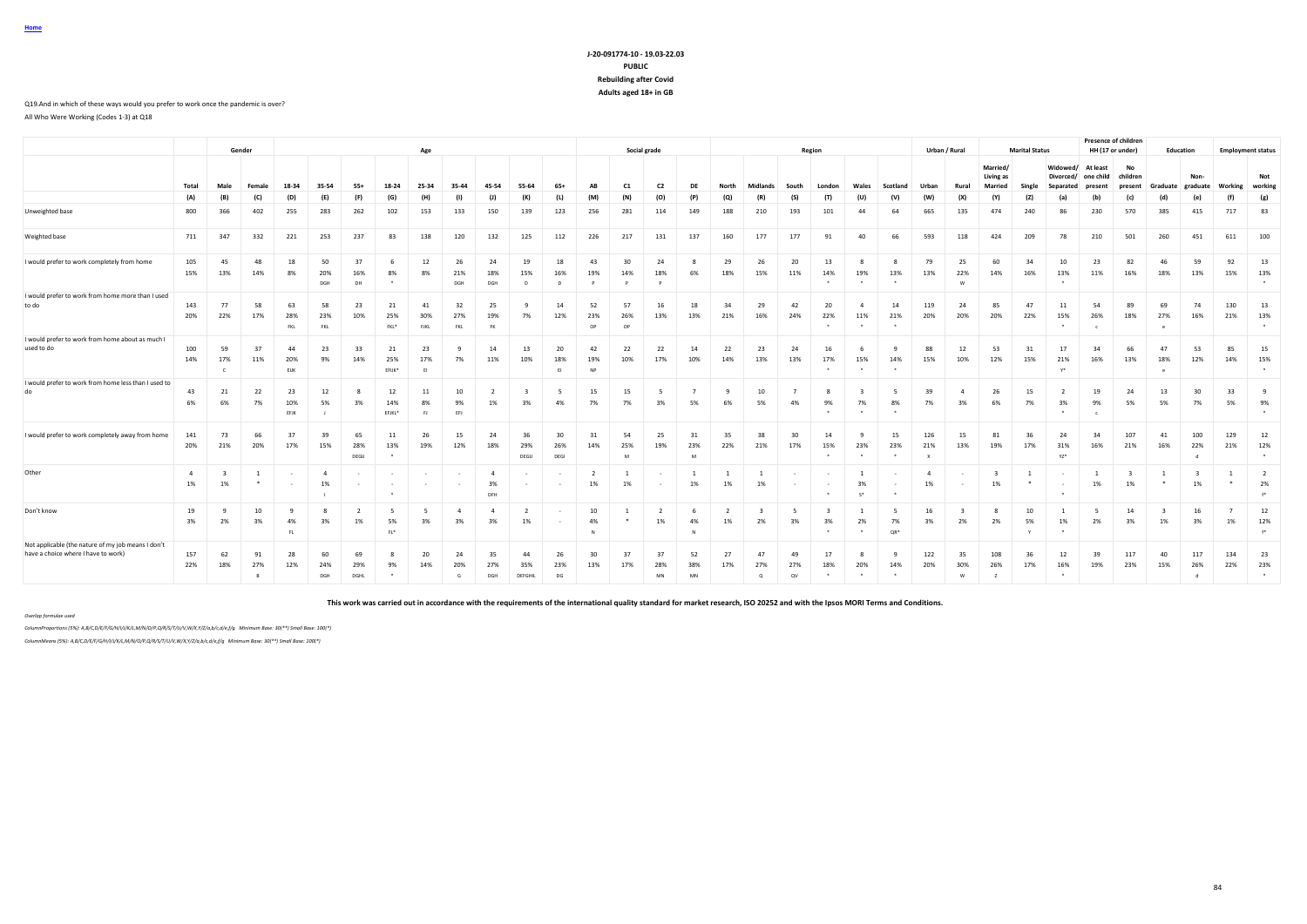## **J-20-091774-10 - 19.03-22.03 PUBLIC Rebuilding after Covid**

### **Adults aged 18+ in GB** Q19.And in which of these ways would you prefer to work once the pandemic is over?

All Who Were Working (Codes 1-3) at Q18

|                                                                                           |                      |                  |                      | <b>General Election 2019 Vote</b>               |                        |                    | Referendum 2016<br>vote |
|-------------------------------------------------------------------------------------------|----------------------|------------------|----------------------|-------------------------------------------------|------------------------|--------------------|-------------------------|
|                                                                                           | Total                | Conservati<br>ve | Labour               | Liberal<br><b>Democrats</b>                     | Other                  | Remain             | Leave                   |
|                                                                                           | (A)                  | (B)              | (C)                  | (D)                                             | (E)                    | (F)                | (G)                     |
| Unweighted base                                                                           | 800                  | 252              | 219                  | 67                                              | 123                    | 360                | 273                     |
| Weighted base                                                                             | 711                  | 226              | 182                  | 56                                              | 116                    | 304                | 249                     |
| I would prefer to work completely from home                                               | 105<br>15%           | 37<br>17%        | 30<br>16%            | 10<br>17%<br>٠                                  | 16<br>13%              | 50<br>16%          | 34<br>14%               |
| I would prefer to work from home more than I used<br>to do                                | 143<br>20%           | 39<br>17%        | 43<br>23%            | 13<br>23%<br>٠                                  | 28<br>24%              | 80<br>26%<br>G     | 36<br>15%               |
| I would prefer to work from home about as much I<br>used to do                            | 100<br>14%           | 23<br>10%        | 29<br>16%            | 14<br>25%<br>$B^+$                              | 26<br>23%<br>B         | 47<br>15%          | 33<br>13%               |
| I would prefer to work from home less than I used to<br>do                                | 43<br>6%             | 9<br>4%          | 14<br>8%<br>D        | ä,<br>ä,<br>٠                                   | 11<br>10%<br><b>BD</b> | 15<br>5%           | 14<br>6%                |
| I would prefer to work completely away from home                                          | 141<br>20%           | 59<br>26%<br>CE  | 32<br>18%            | 8<br>15%<br>$\bullet$                           | 13<br>11%              | 57<br>19%          | 54<br>22%               |
| Other                                                                                     | $\overline{4}$<br>1% | 3<br>1%          | ä,<br>ä,             | $\overline{\phantom{a}}$<br>$\blacksquare$<br>٠ | $\mathbf{1}$<br>1%     | $\mathbf{1}$<br>\$ | $\overline{2}$<br>1%    |
| Don't know                                                                                | 19<br>3%             | 3<br>1%          | $\overline{2}$<br>1% | 5<br>8%<br>BC <sup>+</sup>                      | 3<br>3%                | 3<br>1%            | 8<br>3%                 |
| Not applicable (the nature of my job means I don't<br>have a choice where I have to work) | 157<br>22%           | 53<br>24%<br>D   | 32<br>18%            | 6<br>11%<br>۰                                   | 18<br>15%              | 50<br>17%          | 68<br>27%<br>F.         |

### **This work was carried out in accordance with the requirements of the international quality standard for market research, ISO 20252 and with the Ipsos MORI Terms and Conditions.**

*Overlap formulae used*

*ColumnProportions (5%): A,B/C/D/E,F/G Minimum Base: 30(\*\*) Small Base: 100(\*)*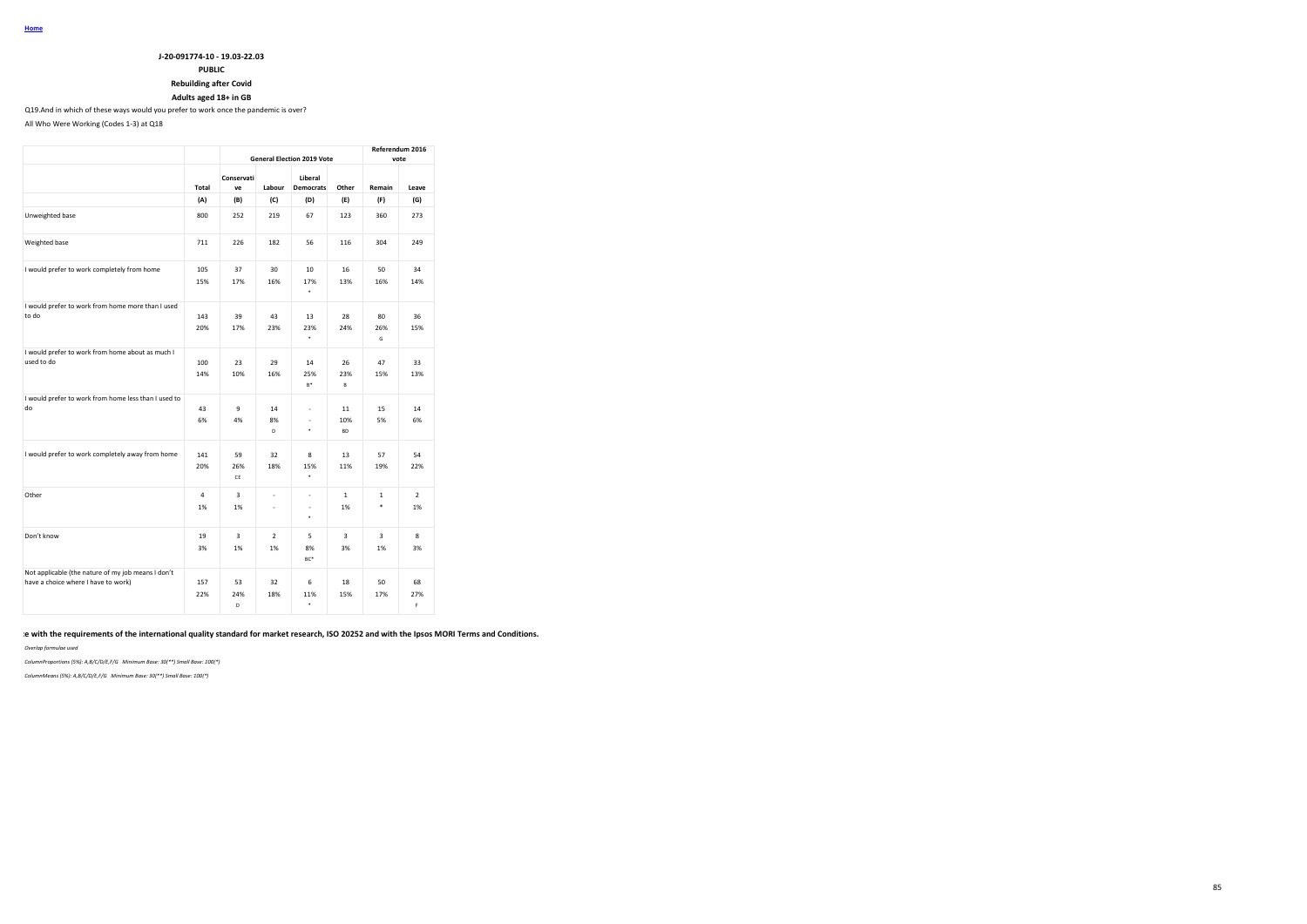## **J-20-091774-10 - 19.03-22.03 PUBLIC**

**Rebuilding after Covid Adults aged 18+ in GB**

Q20.To what extent, if at all, would you say that community spirit across the UK has been affected by the pandemic, compared with how it used to be before the pandemic started? All Adults aged 18+ in Great Britain

|                                            |            |                          | Gender                     |                    |                              |                             |                    | Age                       |                 |                   |                  |                       |            |                            | Social grade               |           |                 |            |            | Region         |                                 |                      |            | Urban / Rural  |                                         | <b>Marital Status</b> |                                              |                     | <b>Presence of children</b><br>HH (17 or under) | Education  |                  |                        | <b>Employment status</b> |
|--------------------------------------------|------------|--------------------------|----------------------------|--------------------|------------------------------|-----------------------------|--------------------|---------------------------|-----------------|-------------------|------------------|-----------------------|------------|----------------------------|----------------------------|-----------|-----------------|------------|------------|----------------|---------------------------------|----------------------|------------|----------------|-----------------------------------------|-----------------------|----------------------------------------------|---------------------|-------------------------------------------------|------------|------------------|------------------------|--------------------------|
|                                            | Total      | Male                     | Female                     | 18-34              | 35-54                        | $55+$                       | 18-24              | 25-34                     | 35-44           | 45-54             | 55-64            | 654                   | AB         | C1                         | C <sub>2</sub>             | DF        |                 | Midlands   | South      | Londor         | Wales                           | Scotland             | Urban      | Rural          | Married/<br>Living as<br><b>Married</b> | Single                | Widowed/<br>Divorced/S one child<br>eparated | At least<br>present | No<br>children<br>present                       | Graduate   | Non-<br>graduate | Working                | Not<br>working           |
|                                            | (A)        | (B)                      | (C)                        | (D)                | (E)                          | (F)                         | (G)                | (H)                       | (1)             | (1)               | (K)              | (L)                   | (M)        | (N)                        | (O)                        | (P)       | (Q)             | (R)        | (S)        | (T)            | (U)                             | (V)                  | (W)        | (X)            | (Y)                                     | (Z)                   | (a)                                          | (b)                 | (c)                                             | (d)        | (e)              | (f)                    | (g)                      |
| Unweighted base                            | 1120       | 519                      | 550                        | 342                | 376                          | 402                         | 146                | 196                       | 175             | 201               | 178              | 224                   | 325        | 374                        | 171                        | 250       | 274             | 295        | 256        | 146            | 58                              | 91                   | 930        | 190            | 640                                     | 356                   | 124                                          | 289                 | 831                                             | 505        | 615              | 779                    | 341                      |
| Weighted base                              | 1109       | 513                      | 545                        | 314                | 373                          | 422                         | 123                | 192                       | 180             | 194               | 174              | 248                   | 302        | 327                        | 223                        | 257       | 265             | 281        | 261        | 148            | 58                              | 97                   | 924        | 185            | 632                                     | 345                   | 131                                          | 282                 | 827                                             | 363        | 746              | 664                    | 445                      |
| It is much stronger than it used to be     | 92<br>8%   | 30<br>6%                 | 59<br>11%                  | 15<br>5%           | 25<br>7%                     | 51<br>12%<br>DEH            | 9<br>7%            | 6<br>3%                   | 12<br>7%        | 13<br>7%          | 15<br>9%<br>H    | 36<br>15%<br>DEGHU    | 30<br>10%  | 22<br>7%                   | 17<br>8%                   | 22<br>9%  | 26<br>10%       | 22<br>8%   | 21<br>8%   | -9<br>6%       | $\overline{\mathbf{3}}$<br>5%   | 11<br>11%            | 70<br>8%   | 22<br>12%      | 58<br>9%                                | 16<br>5%              | 17<br>13%                                    | 18<br>6%            | 74<br>9%                                        | 28<br>8%   | 64<br>9%         | 46<br>7%               | 46<br>10%                |
| It is a little stronger than it used to be | 395<br>36% | 172<br>34%               | 210<br>38%                 | 91<br>29%          | 122<br>33%<br>$\blacksquare$ | 183<br>43%<br>DEHI          | 41<br>34%          | 50<br>26%                 | 48<br>27%       | 74<br>38%<br>DEHI | 66<br>38%<br>HI  | 117<br>47%<br>DEGHI   | 104<br>35% | 125<br>38%<br>$\mathsf{P}$ | 91<br>41%<br>$\mathsf{P}$  | 74<br>29% | 96<br>36%       | 92<br>33%  | 99<br>38%  | 55<br>37%      | 27<br>47%<br>$\mathsf{V}^\star$ | 26<br>26%            | 322<br>35% | 73<br>39%      | 232<br>37%                              | 107<br>31%            | 56<br>42%<br>$\overline{z}$                  | 98<br>35%           | 297<br>36%                                      | 138<br>38% | 257<br>34%       | 245<br>37%             | 150<br>34%               |
| It is no different from before             | 301<br>27% | 166<br>32%<br>$\epsilon$ | 126<br>23%                 | 87<br>28%          | 100<br>27%                   | 114<br>27%                  | 28<br>23%          | 59<br>31%                 | 55<br>30%       | 46<br>24%         | 51<br>29%        | 63<br>26%             | 87<br>29%  | 87<br>27%                  | 53<br>24%                  | 74<br>29% | 63<br>24%       | 81<br>29%  | 80<br>31%  | 33<br>22%      | 13<br>23%                       | 31<br>31%            | 254<br>27% | 48<br>26%      | 169<br>27%                              | 104<br>30%            | 29<br>22%                                    | 71<br>25%           | 230<br>28%                                      | 98<br>27%  | 204<br>27%       | 198<br>30%<br>$\kappa$ | 104<br>23%               |
| It is a little weaker than it used to be   | 143<br>13% | 64<br>13%                | 70<br>13%                  | 48<br>15%<br>FL.   | 58<br>16%<br>FL              | 37<br>9%                    | 16<br>13%          | 32<br>17%<br>FL           | 34<br>19%       | 24<br>12%         | 20<br>12%        | 17<br>7%              | 36<br>12%  | 50<br>15%                  | 22<br>10%                  | 35<br>14% | 33<br>12%       | 44<br>16%  | 30<br>11%  | 19<br>13%      | $\overline{a}$<br>7%            | 13<br>13%            | 123<br>13% | 20<br>11%      | 81<br>13%                               | 46<br>13%             | 17<br>13%                                    | 40<br>14%           | 103<br>12%                                      | 39<br>11%  | 104<br>14%       | 93<br>14%              | 50<br>11%                |
| It is much weaker than it used to be       | 102<br>9%  | 51<br>10%                | 42<br>8%                   | 36<br>12%<br>FL.   | 41<br>11%<br>FL              | 24<br>6%                    | 13<br>11%          | 23<br>12%<br>FL           | 16<br>9%        | 25<br>13%<br>FL   | 14<br>8%         | 11<br>4%              | 28<br>9%   | 22<br>7%                   | 24<br>11%                  | 28<br>11% | 21<br>8%        | 22<br>8%   | 20<br>8%   | 18<br>12%      | $\mathbf{q}$<br>16%             | 11<br>11%            | 90<br>10%  | 11<br>6%       | 61<br>10%                               | 32<br>9%              | 8<br>6%                                      | 32<br>11%           | 70<br>8%                                        | 36<br>10%  | 66<br>9%         | 48<br>7%               | 54<br>12%<br>f           |
| Don't know                                 | 76<br>7%   | 29<br>6%                 | 39<br>7%                   | 37<br>12%<br>EFJKL | 26<br>7%<br>FL.              | 12<br>3%                    | 16<br>13%<br>EFJKL | 21<br>11%<br>FKL          | 14<br>8%<br>FL  | 12<br>6%          | 5%               | $\mathbf{A}$<br>2%    | 16<br>5%   | 21<br>6%                   | 16<br>7%                   | 24<br>9%  | 26<br>10%<br>s. | 19<br>7%   | 10<br>4%   | 13<br>9%<br>s. | $\overline{2}$<br>3%<br>$\cdot$ | - 6<br>7%<br>$\cdot$ | 65<br>7%   | 11<br>6%       | 32<br>5%                                | 40<br>12%<br>Ya       | $\mathbf{A}$<br>3%                           | 23<br>8%            | 53<br>6%                                        | 24<br>7%   | 52<br>7%         | 35<br>5%               | 41<br>9%<br>f            |
|                                            |            |                          |                            |                    |                              |                             |                    |                           |                 |                   |                  |                       |            |                            |                            |           |                 |            |            |                |                                 |                      |            |                |                                         |                       |                                              |                     |                                                 |            |                  |                        |                          |
| <b>NET Stronger</b>                        | 487<br>44% | 203<br>40%               | 269<br>49%<br>$\mathsf{R}$ | 106<br>34%         | 147<br>39%<br>$\mathbf{H}$   | 234<br>55%<br><b>DEGHUK</b> | 50<br>41%<br>DH    | 56<br>29%                 | 60<br>34%       | 87<br>45%<br>DEHI | 80<br>46%<br>DHI | 153<br>62%<br>DEFGHUK | 135<br>45% | 147<br>45%                 | 108<br>48%<br>$\mathsf{P}$ | 97<br>38% | 122<br>46%      | 114<br>41% | 120<br>46% | 64<br>43%      | 30<br>52%<br>$\cdot$            | 36<br>37%<br>$\cdot$ | 392<br>42% | 95<br>51%<br>W | 290<br>46%<br>$\overline{z}$            | 124<br>36%            | 73<br>55%<br>$\overline{z}$                  | 115<br>41%          | 371<br>45%                                      | 166<br>46% | 320<br>43%       | 290<br>44%             | 196<br>44%               |
| NET Weaker                                 | 245<br>22% | 115<br>22%               | 112<br>20%                 | 84<br>27%<br>FL.   | 100<br>27%<br>FL.            | 61<br>15%<br>$\mathbf{L}$   | 29<br>23%<br>FL.   | 55<br>29%<br>FL           | 50<br>28%<br>FL | 49<br>25%<br>FL.  | 34<br>20%<br>FL  | 27<br>11%             | 65<br>21%  | 71<br>22%                  | 46<br>21%                  | 63<br>24% | 54<br>20%       | 66<br>24%  | 50<br>19%  | 37<br>25%      | 13<br>23%                       | 24<br>24%            | 213<br>23% | 31<br>17%      | 141<br>22%                              | 78<br>23%             | 25<br>19%                                    | 72<br>26%           | 173<br>21%                                      | 75<br>21%  | 170<br>23%       | 141<br>21%             | 104<br>23%               |
|                                            |            |                          |                            |                    |                              |                             |                    |                           |                 |                   |                  |                       |            |                            |                            |           |                 |            |            |                |                                 |                      |            |                |                                         |                       |                                              |                     |                                                 |            |                  |                        |                          |
| Net Diff                                   | 242<br>22% | 88<br>17%                | 157<br>29%                 | 22<br>7%           | 47<br>13%                    | 173<br>41%                  | 21<br>17%          | $\overline{1}$<br>$\star$ | 10<br>5%        | 38<br>19%         | 46<br>27%        | 126<br>51%            | 70<br>23%  | 76<br>23%                  | 62<br>28%                  | 34<br>13% | 68<br>26%       | 48<br>17%  | 71<br>27%  | 26<br>18%      | 17<br>29%                       | 13<br>13%            | 178<br>19% | 64<br>35%      | 149<br>24%                              | 45<br>13%             | 48<br>36%                                    | 43<br>15%           | 199<br>24%                                      | 92<br>25%  | 150<br>20%       | 149<br>23%             | 93<br>21%                |

**This work was carried out in accordance with the requirements of the international quality standard for market research, ISO 20252 and with the Ipsos MORI Terms and Conditions.**

*Overlap formulae used*

**Home**

*ColumnProportions (5%): A,B/C,D/E/F/G/H/I/J/K/L,M/N/O/P,Q/R/S/T/U/V,W/X,Y/Z/a,b/c,d/e,f/g Minimum Base: 30(\*\*) Small Base: 100(\*)*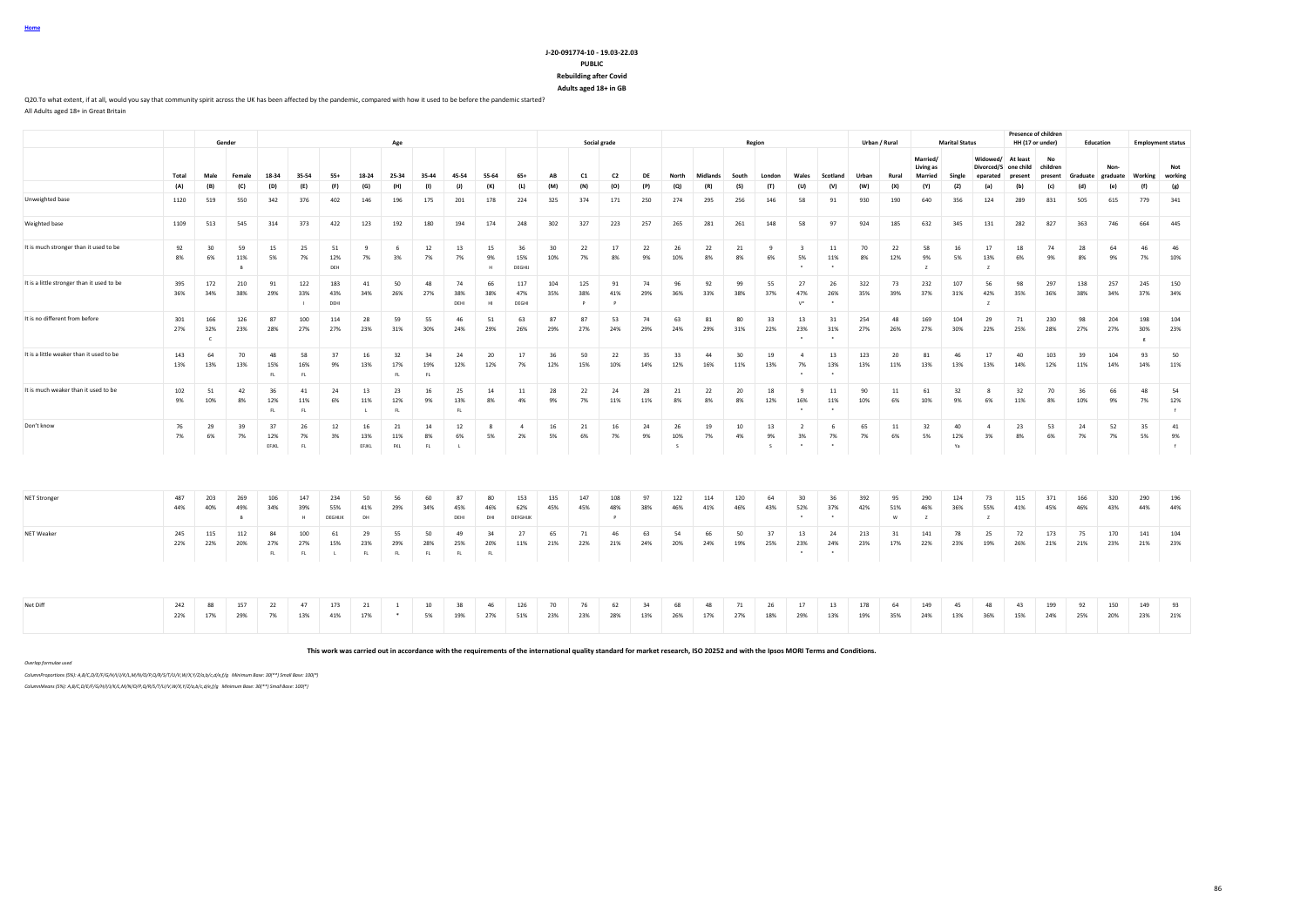**PUBLIC**

**Rebuilding after Covid**

**Adults aged 18+ in GB**

Q20.To what extent, if at all, would you say that community spirit across the UK has been affected by the pandemic, compared with how it used to be before the pandemic started?

All Adults aged 18+ in Great Britain

|                                            |            |                            |                | <b>General Election 2019 Vote</b> |                | Referendum 2016 | vote       |
|--------------------------------------------|------------|----------------------------|----------------|-----------------------------------|----------------|-----------------|------------|
|                                            | Total      | Conservati<br>ve           | Labour         | Liberal<br><b>Democrats</b>       | Other          | Remain          | Leave      |
|                                            | (A)        | (B)                        | (C)            | (D)                               | (E)            | (F)             | (G)        |
| Unweighted base                            | 1120       | 354                        | 303            | 86                                | 171            | 459             | 410        |
| Weighted base                              | 1109       | 364                        | 280            | 77                                | 175            | 413             | 437        |
| It is much stronger than it used to be     | 92<br>8%   | 44<br>12%<br>$\mathsf{C}$  | 19<br>7%       | $\overline{7}$<br>9%<br>٠         | 12<br>7%       | 33<br>8%        | 43<br>10%  |
| It is a little stronger than it used to be | 395<br>36% | 161<br>44%<br>$\mathsf{C}$ | 79<br>28%      | 27<br>35%<br>٠                    | 69<br>39%<br>c | 152<br>37%      | 179<br>41% |
| It is no different from before             | 301<br>27% | 93<br>26%                  | 91<br>32%      | 24<br>32%<br>٠                    | 44<br>25%      | 113<br>27%      | 115<br>26% |
| It is a little weaker than it used to be   | 143<br>13% | 40<br>11%                  | 43<br>15%      | 10 <sup>1</sup><br>14%<br>٠       | 19<br>11%      | 58<br>14%       | 45<br>10%  |
| It is much weaker than it used to be       | 102<br>9%  | 16<br>4%                   | 29<br>10%<br>B | 6<br>7%<br>٠                      | 21<br>12%<br>B | 35<br>9%        | 39<br>9%   |
| Don't know                                 | 76<br>7%   | 10<br>3%                   | 20<br>7%<br>B  | $\overline{2}$<br>3%<br>٠         | 12<br>7%<br>B  | 22<br>5%        | 16<br>4%   |

| <b>NET Stronger</b> | 487<br>44% | 205<br>56%<br>CE | 98<br>35%      | 34<br>44%<br>$\cdot$ | 81<br>46%<br>c | 185<br>45% | 222<br>51% |
|---------------------|------------|------------------|----------------|----------------------|----------------|------------|------------|
| <b>NET Weaker</b>   | 245<br>22% | 56<br>15%        | 71<br>26%<br>B | 16<br>21%<br>٠       | 39<br>22%      | 93<br>23%  | 84<br>19%  |

| Net Diff | 242<br>- - - | 150                                  | 26<br>-- | 18  | 41<br>$\cdot$ $\cdot$ | 92<br>--    | 138 |
|----------|--------------|--------------------------------------|----------|-----|-----------------------|-------------|-----|
|          | 22%<br>----  | 41%<br>the control of the control of | 9%       | 23% | 24%                   | 22%<br>---- | 32% |
|          |              |                                      |          |     |                       |             |     |

e with the requirements of the international quality standard for market research, ISO 20252 and with the Ipsos MORI Terms and Conditions.

*Overlap formulae used*

*ColumnProportions (5%): A,B/C/D/E,F/G Minimum Base: 30(\*\*) Small Base: 100(\*)*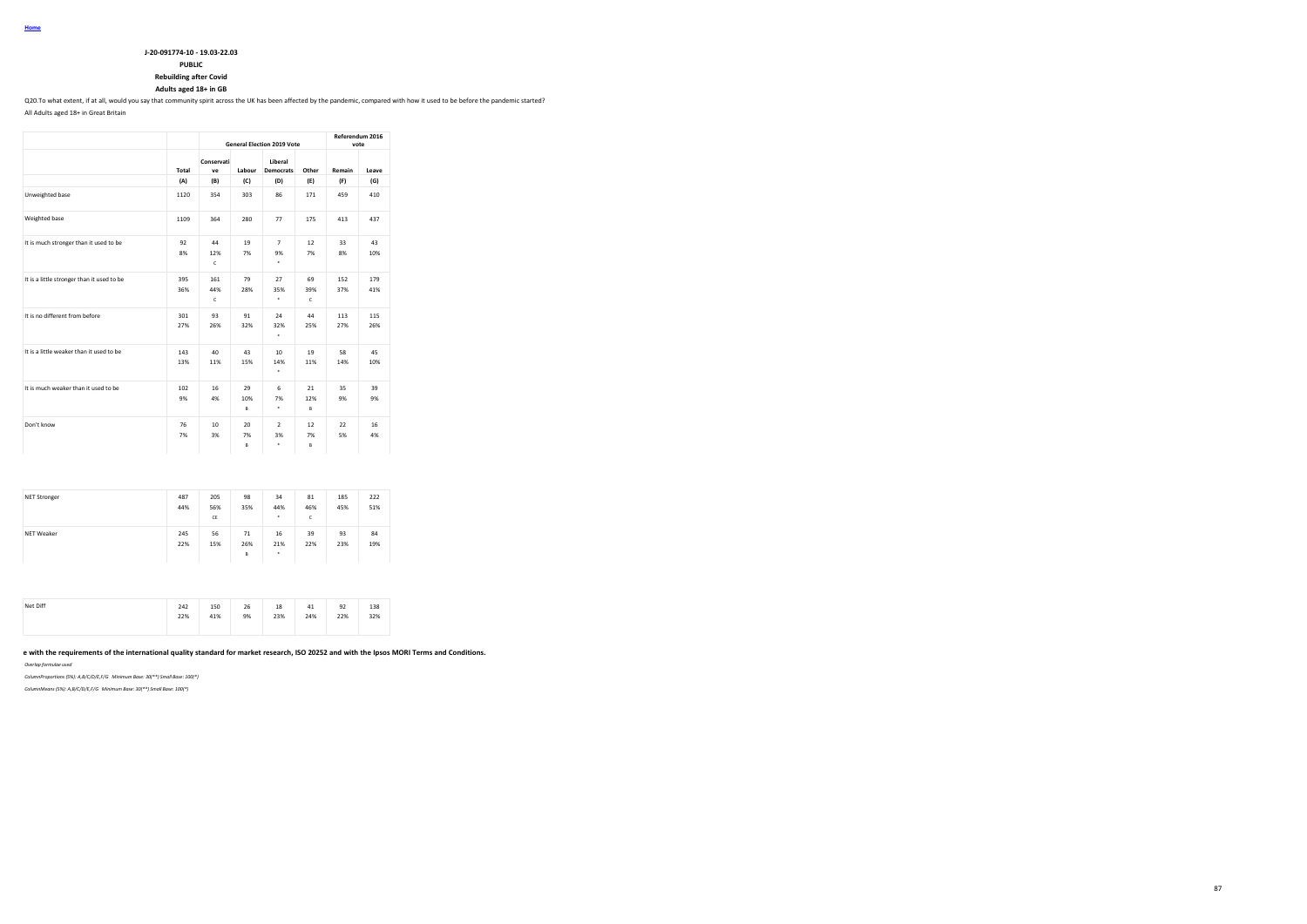#### **J-20-091774-10 - 19.03-22.03 PUBLIC**

**Rebuilding after Covid**

**Adults aged 18+ in GB**

Q22.And what effect, if any, would you say that the pandemic has had on economic inequality in the UK? (By economic inequality, we mean the distribution of income, wealth and other assets in society.) All Adults aged 18+ in Great Britain

|                                              |                  |                  | Gender               |                    |                            |                    |                     | Age               |                           |                             |                  |                       |                  |                  | Social grade       |                                |                           |                      |                           | Region          |                                 |                      |                  | Urban / Rural           |                                         | <b>Marital Status</b> |                                              |                         | <b>Presence of children</b><br>HH (17 or under) | Education        |                  | <b>Employment status</b> |                  |
|----------------------------------------------|------------------|------------------|----------------------|--------------------|----------------------------|--------------------|---------------------|-------------------|---------------------------|-----------------------------|------------------|-----------------------|------------------|------------------|--------------------|--------------------------------|---------------------------|----------------------|---------------------------|-----------------|---------------------------------|----------------------|------------------|-------------------------|-----------------------------------------|-----------------------|----------------------------------------------|-------------------------|-------------------------------------------------|------------------|------------------|--------------------------|------------------|
|                                              | Total            | Male             |                      |                    | 35-54                      | $55+$              | 18-24               | 25-34             | 35-44                     | 45-54                       | 55-64            | $65+$                 | AB               | C1               | C <sub>2</sub>     | DF                             |                           | <b>Midlands</b>      | South                     | London          | Wales                           | Scotland             | Urban            | Rural                   | Married/<br>Living as<br><b>Married</b> | Single                | Widowed/<br>Divorced/S one child<br>eparated | At least<br>present     | No<br>children<br>present                       | Graduate         | Non-<br>graduate | Working                  | Not<br>working   |
|                                              | (A)              | (B)              | (C)                  | (D)                | (E)                        | (F)                | (G)                 | (H)               | (1)                       | (I)                         | (K)              | (L)                   | (M)              | (N)              | (O)                | (P)                            | (Q)                       | (R)                  | (S)                       | (T)             | (U)                             | (V)                  | (W)              | (X)                     | (Y)                                     | (2)                   | (a)                                          | (b)                     | (c)                                             | (d)              | (e)              | (f)                      | (g)              |
| Unweighted base                              | 1120             | 519              | 550                  | 342                | 376                        | 402                | 146                 | 196               | 175                       | 201                         | 178              | 224                   | 325              | 374              | 171                | 250                            | 274                       | 295                  | 256                       | 146             | 58                              | 91                   | 930              | 190                     | 640                                     | 356                   | 124                                          | 289                     | 831                                             | 505              | 615              | 779                      | 341              |
| Weighted base                                | 1109             | 513              | 545                  | 314                | 373                        | 422                | 123                 | 192               | 180                       | 194                         | 174              | 248                   | 302              | 327              | 223                | 257                            | 265                       | 281                  | 261                       | 148             | 58                              | 97                   | 924              | 185                     | 632                                     | 345                   | 131                                          | 282                     | 827                                             | 363              | 746              | 664                      | 445              |
| It is much more equal than it used to be     | 21<br>2%         | 13<br>3%         | $\overline{7}$<br>1% | 11<br>4%<br>FKL    | $\mathbf{q}$<br>2%<br>FL   | $\overline{1}$     | $\sim$<br>4%<br>FKL | -6<br>3%<br>FL.   | $\mathbf{A}$<br>2%<br>FL. | $\overline{5}$<br>3%<br>FL. | $\overline{1}$   |                       | 9<br>3%          | 5<br>1%          | <sup>2</sup><br>1% | $\overline{\phantom{0}}$<br>2% | 7<br>3%                   | $\overline{7}$<br>2% | $\overline{2}$<br>1%      | - 5<br>3%       | $\sim$                          | $\mathbf{1}$<br>1%   | 21<br>2%         | $\mathbf{1}$<br>$\cdot$ | 12<br>2%                                | $\mathbf{q}$<br>3%    | $\ast$<br>$\ast$                             | 12<br>4%<br>$\epsilon$  | 10<br>1%                                        | 11<br>3%<br>-e   | 10<br>1%         | 15<br>2%                 | - 6<br>1%        |
| It is a little more equal than it used to be | 65<br>6%         | 35<br>7%         | 26<br>5%             | 37<br>12%<br>EFUL  | 13<br>3%                   | 15<br>4%           | 16<br>13%<br>EFUL   | 20<br>11%<br>EFIL | 2%                        | 10<br>5%<br>$\mathbf{L}$    | 13<br>7%<br>FIL  | 1%                    | 24<br>8%<br>N    | 12<br>4%         | 16<br>7%           | 13<br>5%                       | 15<br>6%                  | 14<br>5%             | 11<br>4%                  | 14<br>10%<br>s. | - 2<br>4%<br>$\cdot$            | -9<br>9%             | 56<br>6%         | -9<br>5%                | 36<br>6%                                | 26<br>7%              | $\overline{4}$<br>3%                         | 28<br>10%<br>$\epsilon$ | 37<br>4%                                        | 18<br>5%         | 47<br>6%         | 50<br>8%<br>$\mathbf{g}$ | 15<br>3%         |
| It is about the same as it was before        | 322<br>29%       | 158<br>31%       | 155<br>28%           | 83<br>26%          | 108<br>29%                 | 131<br>31%         | 32<br>26%           | 51<br>26%         | 50<br>28%                 | 58<br>30%                   | 58<br>33%        | 73<br>29%             | 78<br>26%        | 99<br>30%        | 66<br>30%          | 79<br>31%                      | 82<br>31%                 | 86<br>31%            | 68<br>26%                 | 41<br>28%       | 14<br>24%                       | 31<br>32%            | 280<br>30%       | 42<br>23%               | 194<br>31%                              | 98<br>28%             | 30<br>23%                                    | 85<br>30%               | 237<br>29%                                      | 86<br>24%        | 236<br>32%       | 199<br>30%               | 123<br>28%       |
| It is a little less equal than it used to be | 273<br>25%       | 133<br>26%       | 124<br>23%           | 90<br>29%<br>EJK   | 79<br>21%                  | 103<br>25%         | 35<br>29%           | 55<br>29%         | 41<br>23%                 | 38<br>20%                   | 34<br>19%        | 70<br>28%             | 82<br>27%        | 86<br>26%        | 44<br>20%          | 60<br>23%                      | 56<br>21%                 | 86<br>31%<br>QTV     | 73<br>28%                 | 29<br>20%       | 10<br>17%<br>$\cdot$            | 18<br>18%            | 223<br>24%       | 49<br>27%               | 146<br>23%                              | 83<br>24%             | 44<br>33%                                    | 69<br>24%               | 204<br>25%                                      | 99<br>27%        | 173<br>23%       | 164<br>25%               | 108<br>24%       |
| It is much less equal than it used to be     | 295<br>27%       | 135<br>26%       | 141<br>26%           | 54<br>17%          | 108<br>29%<br>DGH          | 134<br>32%<br>DGH  | 19<br>16%           | 34<br>18%         | 52<br>29%<br>DGH          | 55<br>29%<br>DGH            | 51<br>29%<br>DGH | 83<br>33%<br>DGH      | 87<br>29%        | 83<br>25%        | 64<br>29%          | 61<br>24%                      | 75<br>28%<br>$\mathbb{R}$ | 55<br>20%            | 74<br>28%<br>$\mathbb{R}$ | 37<br>25%       | 25<br>43%<br>QRST*              | 29<br>30%<br>$\cdot$ | 236<br>26%       | 59<br>32%               | 173<br>27%                              | 83<br>24%             | 39<br>30%                                    | 55<br>19%               | 240<br>29%<br>b                                 | 123<br>34%<br>-e | 172<br>23%       | 165<br>25%               | 130<br>29%       |
| Don't know                                   | 134<br>12%       | 39<br>8%         | 92<br>17%            | 40<br>13%          | 56<br>15%<br>FL            | 37<br>9%           | 14<br>12%           | 26<br>13%         | 29<br>16%<br>FL.          | 27<br>14%                   | 18<br>10%        | 20<br>8%              | 23<br>8%         | 41<br>13%<br>M   | 31<br>14%<br>M     | 39<br>15%<br>M                 | 30<br>11%                 | 33<br>12%            | 33<br>13%                 | 21<br>14%       | 12%                             | $\mathbf{q}$<br>10%  | 109<br>12%       | 25<br>13%               | 72<br>11%                               | 46<br>13%             | 15<br>11%                                    | 34<br>12%               | 99<br>12%                                       | 25<br>7%         | 109<br>15%<br>ď  | 71<br>11%                | 63<br>14%        |
|                                              |                  |                  |                      |                    |                            |                    |                     |                   |                           |                             |                  |                       |                  |                  |                    |                                |                           |                      |                           |                 |                                 |                      |                  |                         |                                         |                       |                                              |                         |                                                 |                  |                  |                          |                  |
| <b>NET More</b>                              | 86<br>8%         | 48<br>9%         | 33<br>6%             | 48<br>15%<br>EFUKL | 22<br>6%<br>$\blacksquare$ | 16<br>4%           | 22<br>18%<br>EFIJKL | 26<br>14%<br>EFIL | 4%                        | 15<br>8%                    | 13<br>8%<br>FL.  | -3<br>1%              | 33<br>11%<br>N   | 17<br>5%         | 17<br>8%           | 19<br>7%                       | 21<br>8%                  | 21<br>7%             | 13<br>5%                  | 19<br>13%<br>s. | $\overline{2}$<br>4%<br>$\cdot$ | 10<br>10%<br>$\cdot$ | 76<br>8%         | 10<br>5%                | 48<br>8%                                | 34<br>10%<br>a        | $\mathbf{A}$<br>3%                           | 40<br>14%<br>$\epsilon$ | 46<br>6%                                        | 29<br>8%         | 57<br>8%         | 65<br>10%<br>$_{\rm g}$  | 21<br>5%         |
| <b>NET Less</b>                              | 568<br>51%       | 268<br>52%       | 265<br>49%           | 144<br>46%         | 187<br>50%                 | 237<br>56%<br>DGHK | 55<br>45%           | 89<br>47%         | 93<br>52%                 | 93<br>48%                   | 85<br>49%        | 152<br>61%<br>DEFGHJK | 169<br>56%       | 169<br>52%       | 108<br>49%         | 121<br>47%                     | 132<br>50%                | 142<br>50%           | 146<br>56%<br>T           | 66<br>45%       | 35<br>60%<br>$\cdot$            | 47<br>48%<br>$\cdot$ | 459<br>50%       | 109<br>59%<br>W         | 318<br>50%                              | 166<br>48%            | 83<br>63%<br>YZ                              | 123<br>44%              | 444<br>54%<br>$\mathbf b$                       | 223<br>61%<br>e  | 345<br>46%       | 330<br>50%               | 238<br>53%       |
|                                              |                  |                  |                      |                    |                            |                    |                     |                   |                           |                             |                  |                       |                  |                  |                    |                                |                           |                      |                           |                 |                                 |                      |                  |                         |                                         |                       |                                              |                         |                                                 |                  |                  |                          |                  |
| Net Diff                                     | $-482$<br>$-43%$ | $-220$<br>$-43%$ | $-232$<br>$-43%$     | $-96$<br>$-31%$    | $-165$<br>$-44%$           | $-221$<br>$-52%$   | $-33$<br>$-27%$     | $-63$<br>$-33%$   | $-86$<br>$-48%$           | $-79$<br>$-41%$             | $-71$<br>$-41%$  | $-149$<br>$-60%$      | $-136$<br>$-45%$ | $-152$<br>$-47%$ | $-91$<br>$-41%$    | $-102$<br>$-40%$               | $-110$<br>$-42%$          | $-121$<br>$-43%$     | $-133$<br>$-51%$          | $-47$<br>$-32%$ | $-33$<br>$-56%$                 | $-37$<br>$-38%$      | $-383$<br>$-41%$ | $-99$<br>$-53%$         | $-271$<br>$-43%$                        | $-132$<br>$-38%$      | $-79$<br>$-60%$                              | $-84$<br>$-30%$         | $-398$<br>$-48%$                                | $-193$<br>$-53%$ | $-288$<br>$-39%$ | $-264$<br>$-40%$         | $-217$<br>$-49%$ |

**This work was carried out in accordance with the requirements of the international quality standard for market research, ISO 20252 and with the Ipsos MORI Terms and Conditions.**

*Overlap formulae used*

**Home**

*ColumnProportions (5%): A,B/C,D/E/F/G/H/I/J/K/L,M/N/O/P,Q/R/S/T/U/V,W/X,Y/Z/a,b/c,d/e,f/g Minimum Base: 30(\*\*) Small Base: 100(\*)*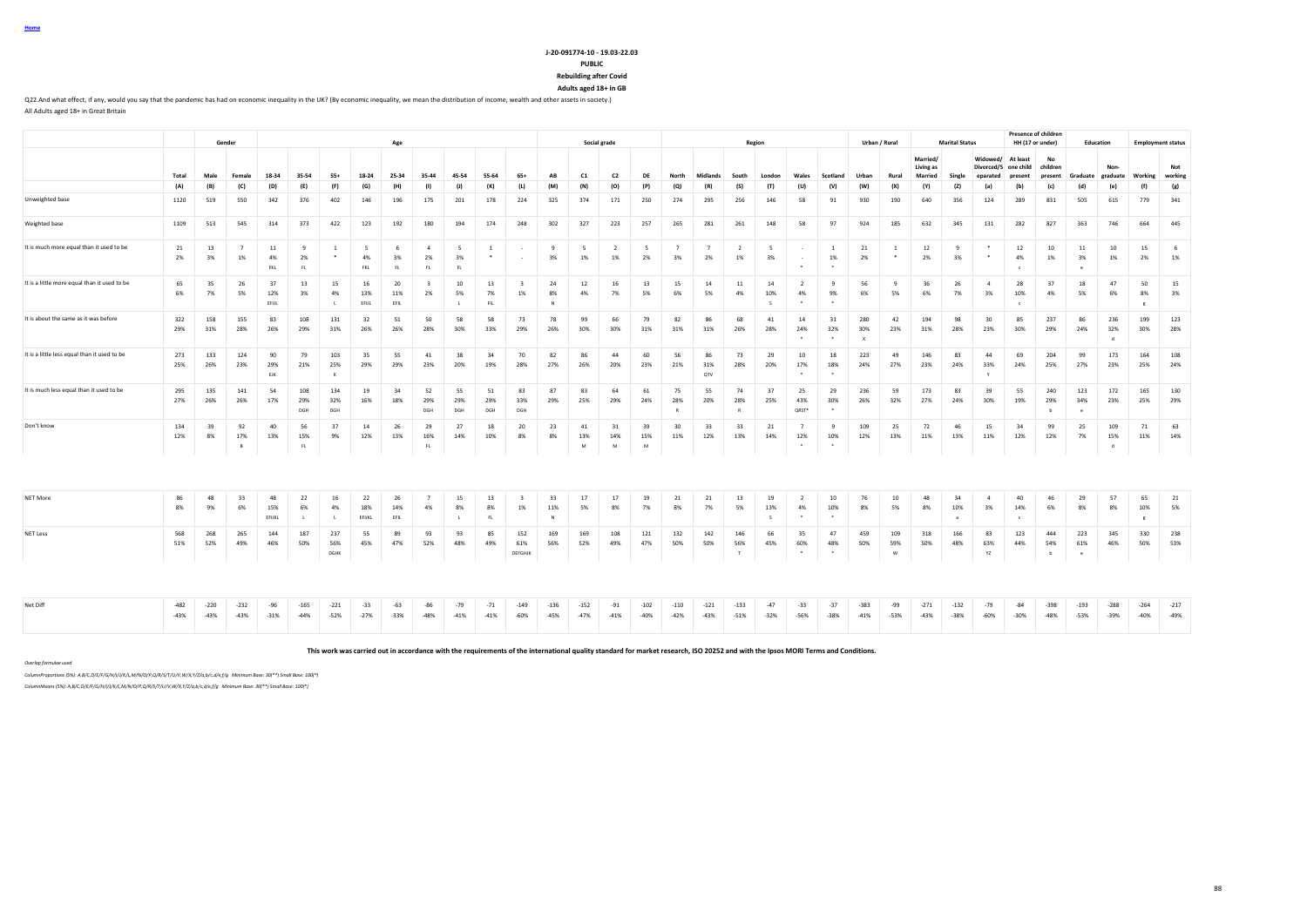### **PUBLIC**

**Rebuilding after Covid**

### **Adults aged 18+ in GB**

Q22.And what effect, if any, would you say that the pandemic has had on economic inequality in the UK? (By economic inequality, we mean the distribution of income, wealth and other assets in society.)

All Adults aged 18+ in Great Britain

|                                              |            |                   |                      | <b>General Election 2019 Vote</b>  |                        |                      | Referendum 2016<br>vote |
|----------------------------------------------|------------|-------------------|----------------------|------------------------------------|------------------------|----------------------|-------------------------|
|                                              | Total      | Conservati<br>ve  | Labour               | Liberal<br><b>Democrats</b>        | Other                  | Remain               | Leave                   |
|                                              | (A)        | (B)               | (C)                  | (D)                                | (E)                    | (F)                  | (G)                     |
| Unweighted base                              | 1120       | 354               | 303                  | 86                                 | 171                    | 459                  | 410                     |
| Weighted base                                | 1109       | 364               | 280                  | 77                                 | 175                    | 413                  | 437                     |
| It is much more equal than it used to be     | 21<br>2%   | 5<br>1%           | $\overline{7}$<br>3% | $\mathbf{1}$<br>2%<br>٠            | $\overline{7}$<br>4%   | $\overline{7}$<br>2% | 6<br>1%                 |
| It is a little more equal than it used to be | 65<br>6%   | 18<br>5%          | 23<br>8%<br>D        | ٠<br>$\overline{\phantom{a}}$<br>٠ | 17<br>10%<br><b>BD</b> | 29<br>7%             | 24<br>5%                |
| It is about the same as it was before        | 322<br>29% | 140<br>38%<br>CDE | 63<br>23%            | 14<br>18%<br>٠                     | 50<br>28%              | 95<br>23%            | 160<br>37%<br>F         |
| It is a little less equal than it used to be | 273<br>25% | 97<br>25%         | 64<br>23%            | 21<br>28%<br>٠                     | 42<br>24%              | 120<br>29%<br>G      | 94<br>21%               |
| It is much less equal than it used to be     | 295<br>27% | 77<br>21%         | 102<br>37%<br>BE     | 30<br>39%<br>BE*                   | 44<br>25%              | 141<br>34%<br>G      | 109<br>25%              |
| Don't know                                   | 134<br>12% | 33<br>9%          | 21<br>7%             | 10<br>13%<br>٠                     | 15<br>9%               | 22<br>5%             | 45<br>10%<br>Ė          |

| <b>NET More</b> | 86<br>8%   | 22<br>6%   | 30<br>11%<br>D   | 1<br>2%<br>٠     | 24<br>14%<br><b>BD</b> | 36<br>9%        | 30<br>7%   |
|-----------------|------------|------------|------------------|------------------|------------------------|-----------------|------------|
| <b>NET Less</b> | 568<br>51% | 169<br>46% | 166<br>59%<br>BE | 51<br>67%<br>BE* | 86<br>49%              | 260<br>63%<br>G | 202<br>46% |

| Net Diff | $-482$ | $-146$ | $-137$ | $-50$  | $-62$  | $-225$ | $-172$ |
|----------|--------|--------|--------|--------|--------|--------|--------|
|          | $-43%$ | $-40%$ | $-49%$ | $-65%$ | $-35%$ | $-54%$ | $-39%$ |
|          |        |        |        |        |        |        |        |

## e with the requirements of the international quality standard for market research, ISO 20252 and with the Ipsos MORI Terms and Conditions.

*Overlap formulae used*

*ColumnProportions (5%): A,B/C/D/E,F/G Minimum Base: 30(\*\*) Small Base: 100(\*)*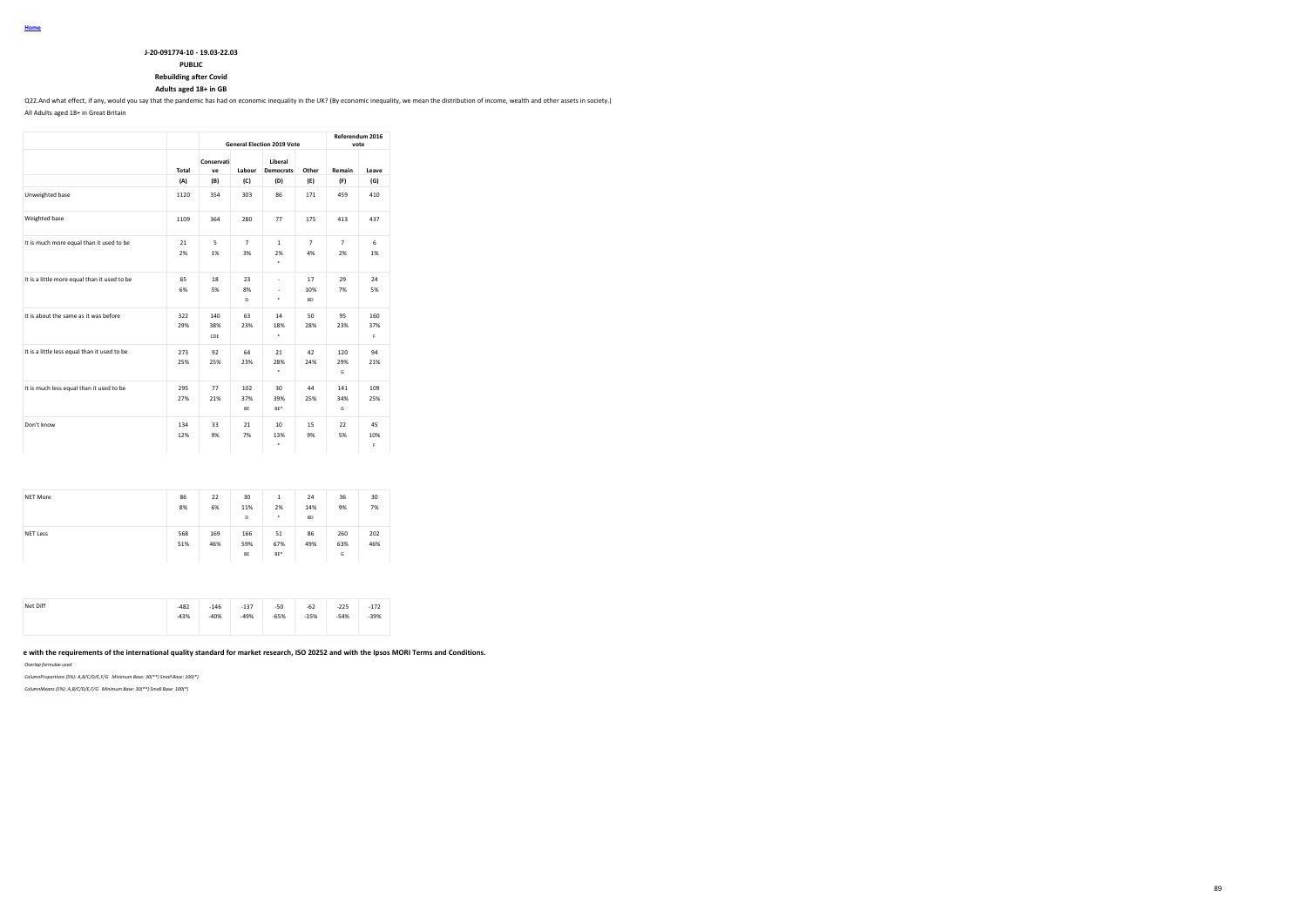**Home**

#### **J-20-091774-10 - 19.03-22.03 PUBLIC**

**Rebuilding after Covid**

**Adults aged 18+ in GB**

Q23.As you may know, schools have had to close twice during the pandemic to many pupils, and some pupils have also had to stay at home to self-isolate for periods when schols have been open. Which two or three of the follo All Adults aged 18+ in Great Britain

**Gender Age Social grade Region Urban / Rural Marital Status Presence of children**<br>**HH (17 or under) HH (17 or under) Education Employment status** Total Male Female 18-34 35-54 55+ 18-24 25-34 35-44 45-54 55-64 65+ AB C1 C2 DE North Midlands South London Wales Scotland Urban Rural **Married/ Living as Married Single Widowed/ At least Divorced/ Separated one child present No children**  Graduate<br>(d) **Nongraduate Working Not working** (A) (B) (C) (D) (E) (F) (G) (H) (I) (J) (K) (L) (M) (N) (O) (P) (Q) (R) (S) (T) (U) (V) (W) (X) (Y) (Z) (a) (b) (c) (d) (e) (f) (g) Unweighted base 1120 519 550 342 376 402 146 196 175 201 178 224 325 374 171 250 274 295 256 146 58 91 930 190 640 356 124 289 831 505 615 779 341 Weighted base 1109 513 545 314 373 422 123 192 180 194 174 248 302 327 223 257 265 281 261 148 58 97 924 185 632 345 131 282 827 363 746 664 445 Support for pupils' mental health and wellbeing 422 171 230 138 153 132 47 91 84 68 58 74 114 117 89 102 98 121 94 54 19 36 349 73 248 133 41 130 293 157 265 254 168 38% 33% 42% 44% 41% 31% 38% 48% 47% 35% 33% 30% 38% 36% 40% 40% 37% 43% 36% 36% 33% 37% 38% 40% 39% 39% 31% 46% 35% 43% 36% 38% 38% B FKL FJL FJKL EFJKL \* \* c e More teaching staff to provide extra support for pupils who have had their learning disrupted 356 150 187 92 124 140 29 63 60 64 66 74 103 89 73 90 83 83 91 53 20 26 303 53 214 100 41 113 243 125 231 213 143 32% 29% 34% 29% 33% 33% 24% 33% 33% 33% 38% 30% 34% 27% 33% 35% 31% 29% 35% 36% 34% 26% 33% 28% 34% 29% 31% 40% 29% 34% 31% 32% 32%  $\bullet$  . The contract of the contract of the contract of the contract of the contract of the contract of the contract of the contract of the contract of the contract of the contract of the contract of the contract of the co A different way of assessing pupils in the future, with fewer examinations 272 112 141 84 103 85 38 46 60 44 31 54 83 85 58 47 64 65 81 31 15 16 227 45 156 86 30 94 179 108 165 167 106 25% 22% 26% 27% 28% 20% 31% 24% 33% 22% 18% 22% 27% 26% 26% 18% 24% 23% 31% 21% 26% 17% 25% 24% 25% 25% 23% 33% 22% 30% 22% 25% 24% K FJK FK EFJKL P P RTV \* \* c e Covid-19 testing facilities for pupils 264 114 134 71 85 108 31 40 44 41 41 67 80 70 49 64 59 73 56 31 15 29 215 49 158 76 30 64 200 90 174 157 107 24% 22% 25% 23% 23% 26% 25% 21% 24% 21% 24% 27% 27% 22% 22% 25% 22% 26% 22% 21% 26% 30% 23% 27% 25% 22% 23% 23% 24% 25% 23% 24% 24% \* \* Shorter school holidays 257 140 107 40 87 130 16 24 35 52 54 76 76 59 71 51 61 63 71 25 11 26 209 48 160 70 28 46 211 70 187 167 90 23% 27% 20% 13% 23% 31% 13% 13% 20% 27% 31% 31% 25% 18% 32% 20% 23% 23% 27% 17% 19% 27% 23% 26% 25% 20% 21% 16% 26% 19% 25% 25% 20% C DGH DEGHI DGH DGHI DGHI N NP T \* \* b d Laptops/tablets for remote learning 193 91 92 59 75 59 25 33 31 45 22 37 62 57 28 46 48 52 40 21 8 23 154 38 111 60 23 55 137 75 118 112 81 17% 18% 17% 19% 20% 14% 21% 17% 17% 23% 12% 15% 21% 17% 13% 18% 18% 19% 15% 14% 14% 24% 17% 21% 17% 17% 17% 20% 17% 21% 16% 17% 18% FK for the set of the set of the set of the set of the set of the set of the set of the set of the set of the set of the set of the set of the set of the set of the set of the set of the set of the set of the set of the s A return to the usual format of examinations for pupils due to sit them 172 99 70 46 46 80 14 32 25 20 29 52 50 55 40 26 42 44 35 21 10 20 143 29 100 50 22 37 136 63 109 110 62 16% 19% 13% 15% 12% 19% 11% 17% 14% 11% 16% 21% 17% 17% 18% 10% 16% 16% 13% 14% 16% 21% 15% 16% 16% 14% 17% 13% 16% 17% 15% 17% 14% C EGJ EGJ P P P \* \* More space (such as temporary buildings) to help with social distancing 164 76 80 51 39 74 19 32 26 13 29 45 50 43 33 39 38 41 32 25 12 15 145 19 93 54 18 41 123 56 108 97 67 15% 15% 15% 16% 11% 17% 16% 17% 15% 7% 17% 18% 16% 13% 15% 15% 14% 15% 12% 17% 21% 16% 16% 10% 15% 16% 13% 15% 15% 15% 15% 15% 15% EJ J EJ J EJ EJ J EJ \* \* Other (SPECIFY) 18 9 6 3 8 7 2 1 3 5 2 5 8 6 1 3 7 5 2 1 1 2 16 1 10 6 1 2 16 1 4 3 10 8 2% 2% 1% 1% 2% 2% 1% 1% 2% 2% 1% 2% 3% 2% \* 1% 3% 2% 1% 1% 2% 2% 2% 1% 2% 2% 1% 1% 2% 4% \* 1% 2% \* \* e All of them/all equally important 126 51 71 17 38 71 5 13 15 23 25 45 20 42 23 41 29 33 31 14 11 9 98 28 73 29 25 14 112 33 94 63 63 11% 10% 13% 5% 10% 17% 4% 7% 8% 12% 15% 18% 7% 13% 10% 16% 11% 12% 12% 9% 18% 9% 11% 15% 11% 8% 19% 5% 14% 9% 13% 10% 14% DG DEGHI DI DG DGH DEGHI M M M M \* \* \* YZ b f f None of these 14 6 8 4 5 6 1 3 2 3 3 2 2 8 2 2 3 6 5 - - - 13 1 1 6 8 1 1 1 4 2 12 11 4 1% 1% 1% 1% 1% 1% 1% 1% 1% 1% 2% 1% 1% 2% 1% 1% 1% 2% 2% - - - 1% 1% 1% 2% 1% \* 2% 1% 2% 2% 1% \* \* Don't know 88 41 42 28 32 27 11 17 14 19 13 14 15 33 16 23 23 21 18 17 5 5 75 13 31 43 13 12 75 19 68 42 45 8% 8% 8% 9% 9% 6% 9% 9% 8% 10% 7% 6% 5% 10% 7% 9% 9% 7% 7% 11% 8% 5% 8% 7% 5% 12% 10% 4% 9% 5% 9% 6% 10% M \* \* Y Y b d f

**This work was carried out in accordance with the requirements of the international quality standard for market research, ISO 20252 and with the Ipsos MORI Terms and Conditions.**

*Overlap formulae used*

*ColumnProportions (5%): A,B/C,D/E/F/G/H/I/J/K/L,M/N/O/P,Q/R/S/T/U/V,W/X,Y/Z/a,b/c,d/e,f/g Minimum Base: 30(\*\*) Small Base: 100(\*)*